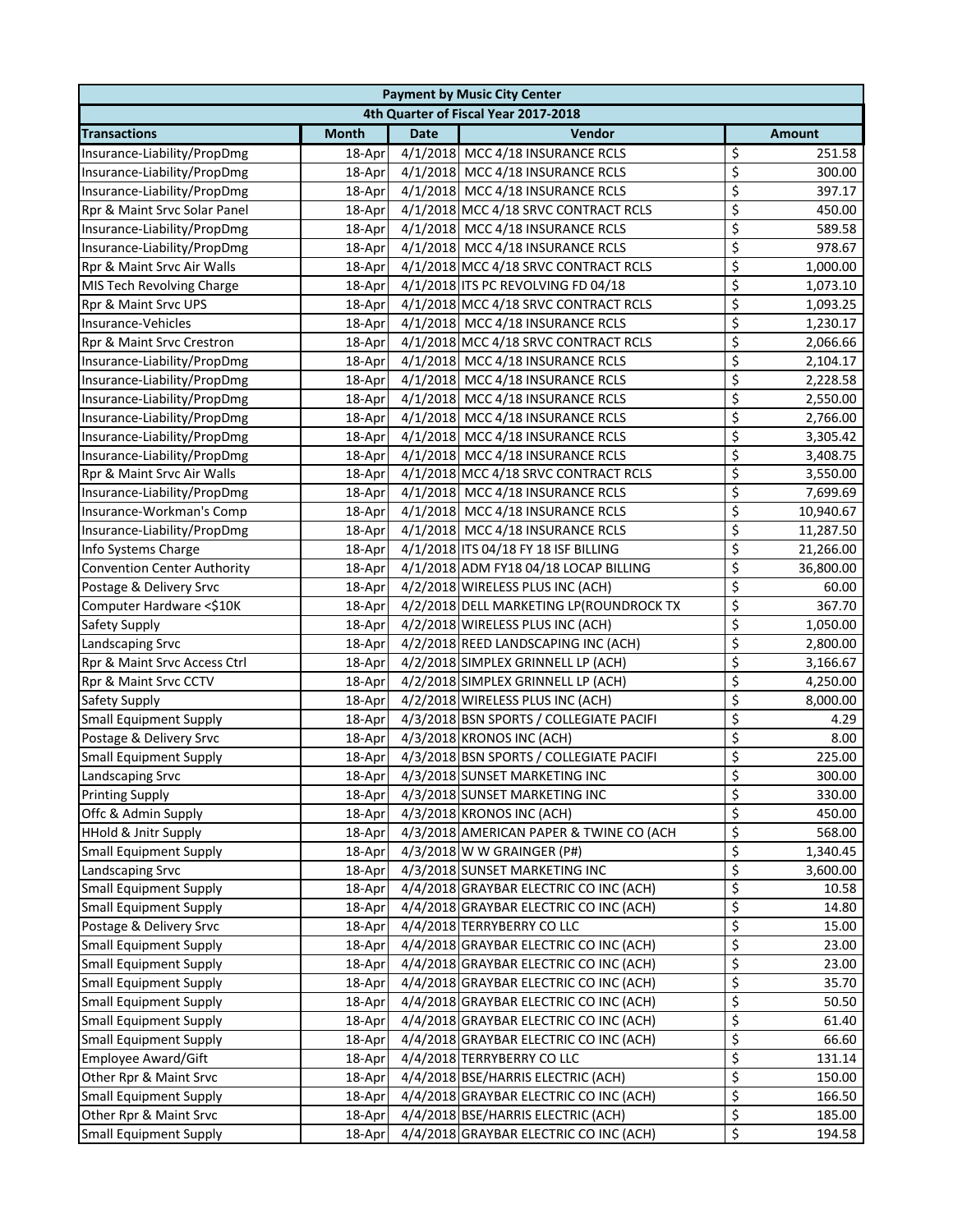| <b>Payment by Music City Center</b>  |              |             |                                         |                         |               |  |
|--------------------------------------|--------------|-------------|-----------------------------------------|-------------------------|---------------|--|
| 4th Quarter of Fiscal Year 2017-2018 |              |             |                                         |                         |               |  |
| <b>Transactions</b>                  | <b>Month</b> | <b>Date</b> | Vendor                                  |                         | <b>Amount</b> |  |
| <b>Small Equipment Supply</b>        | 18-Apr       |             | 4/4/2018 GRAYBAR ELECTRIC CO INC (ACH)  | \$                      | 289.00        |  |
| <b>Membership Dues</b>               | 18-Apr       |             | 4/4/2018 NASHVILLE HOTEL-MOTEL ASSOC    | \$                      | 295.00        |  |
| Postage & Delivery Srvc              | 18-Apr       |             | 4/4/2018 GRAYBAR ELECTRIC CO INC (ACH)  | \$                      | 300.00        |  |
| <b>Small Equipment Supply</b>        | 18-Apr       |             | 4/4/2018 GRAYBAR ELECTRIC CO INC (ACH)  | \$                      | 323.00        |  |
| Offc & Admin Supply                  | 18-Apr       |             | 4/4/2018 MYOFFICE PRODUCTS (ACH)        | \$                      | 372.75        |  |
| Landscaping Srvc-Indoor              | 18-Apr       |             | 4/4/2018 PLANTS ALIVE (ACH)             | \$                      | 510.00        |  |
| Other Rpr & Maint Srvc               | 18-Apr       |             | 4/4/2018 BSE/HARRIS ELECTRIC (ACH)      | \$                      | 525.00        |  |
| Rpr & Maint Srvc Janus               | 18-Apr       |             | 4/4/2018 MORROW TECHNOLOGIES CORP (ACH) | \$                      | 2,130.00      |  |
| Other Rpr & Maint Srvc               | 18-Apr       |             | 4/4/2018 BSE/HARRIS ELECTRIC (ACH)      | \$                      | 5,475.00      |  |
| Legal Services                       | 18-Apr       |             | 4/4/2018 BONE MCALLESTER NORTON PLLC    | \$                      | 10,000.00     |  |
| <b>Merchant Fees</b>                 | 18-Apr       |             | 4/5/2018 7100 MCC CC Receipts           | \$                      | (149.50)      |  |
| Offc & Admin Supply                  | 18-Apr       |             | 4/5/2018 MYOFFICE PRODUCTS (ACH)        | \$                      | 19.04         |  |
| Offc & Admin Supply                  | 18-Apr       |             | 4/5/2018 MYOFFICE PRODUCTS (ACH)        | \$                      | 19.08         |  |
| <b>Small Equipment Supply</b>        | 18-Apr       |             | 4/5/2018 W W GRAINGER (P#)              | \$                      | 90.02         |  |
| <b>Merchant Fees</b>                 | 18-Apr       |             | 4/6/2018 7100 MCC CC Receipts           | \$                      | (28.18)       |  |
| FSA Pre-Tax Savings                  | 18-Apr       |             | 4/6/2018 Actual Burden Journal Entries  | \$                      | 1.59          |  |
| <b>FSA Pre-Tax Savings</b>           | 18-Apr       |             | 4/6/2018 Actual Burden Journal Entries  | \$                      | 6.70          |  |
| FSA Pre-Tax Savings                  | 18-Apr       |             | 4/6/2018 Actual Burden Journal Entries  | \$                      | 8.29          |  |
| FSA Pre-Tax Savings                  | 18-Apr       |             | 4/6/2018 Actual Burden Journal Entries  | \$                      | 8.29          |  |
| Overtime Pay                         | 18-Apr       |             | 4/6/2018 Payroll Labor Distribution     | \$                      | 10.98         |  |
| <b>Employer Group Life</b>           | 18-Apr       |             | 4/6/2018 Actual Burden Journal Entries  | \$                      | 14.20         |  |
| Cafe Plan Pre-Tax Savings            | 18-Apr       |             | 4/6/2018 Actual Burden Journal Entries  | \$                      | 14.52         |  |
| <b>Employer Dental Group</b>         | 18-Apr       |             | 4/6/2018 Actual Burden Journal Entries  | \$                      | 18.01         |  |
| <b>Employer Dental Group</b>         | 18-Apr       |             | 4/6/2018 Actual Burden Journal Entries  | \$                      | 18.01         |  |
| Cafe Plan Pre-Tax Savings            | 18-Apr       |             | 4/6/2018 Actual Burden Journal Entries  | \$                      | 19.90         |  |
| Cafe Plan Pre-Tax Savings            | 18-Apr       |             | 4/6/2018 Actual Burden Journal Entries  | \$                      | 20.96         |  |
| <b>FSA Pre-Tax Savings</b>           | 18-Apr       |             | 4/6/2018 Actual Burden Journal Entries  | \$                      | 24.23         |  |
| <b>Employer SSN Medical</b>          | 18-Apr       |             | 4/6/2018 Actual Burden Journal Entries  | \$                      | 28.11         |  |
| <b>Employer Group Life</b>           | 18-Apr       |             | 4/6/2018 Actual Burden Journal Entries  | \$                      | 28.40         |  |
| <b>Employer Group Life</b>           | 18-Apr       |             | 4/6/2018 Actual Burden Journal Entries  | \$                      | 28.40         |  |
| Cafe Plan Pre-Tax Savings            | 18-Apr       |             | 4/6/2018 Actual Burden Journal Entries  | \$                      | 29.00         |  |
| Cafe Plan Pre-Tax Savings            | 18-Apr       |             | 4/6/2018 Actual Burden Journal Entries  | \$                      | 30.94         |  |
| <b>Employer Dental Group</b>         | 18-Apr       |             | 4/6/2018 Actual Burden Journal Entries  | \$                      | 32.15         |  |
| Cafe Plan Pre-Tax Savings            | 18-Apr       |             | 4/6/2018 Actual Burden Journal Entries  | $\overline{\mathsf{S}}$ | 33.07         |  |
| Cafe Plan Pre-Tax Savings            | 18-Apr       |             | 4/6/2018 Actual Burden Journal Entries  | \$                      | 35.00         |  |
| Cafe Plan Pre-Tax Savings            | 18-Apr       |             | 4/6/2018 Actual Burden Journal Entries  | \$                      | 36.02         |  |
| <b>Employer Dental Group</b>         | 18-Apr       |             | 4/6/2018 Actual Burden Journal Entries  | \$                      | 36.02         |  |
| <b>Employer Dental Group</b>         | 18-Apr       |             | 4/6/2018 Actual Burden Journal Entries  | \$                      | 36.02         |  |
| <b>Employer Dental Group</b>         | 18-Apr       |             | 4/6/2018 Actual Burden Journal Entries  | \$                      | 42.42         |  |
| <b>Employer Group Life</b>           | 18-Apr       |             | 4/6/2018 Actual Burden Journal Entries  | \$                      | 42.60         |  |
| <b>Employer Group Life</b>           | 18-Apr       |             | 4/6/2018 Actual Burden Journal Entries  | \$                      | 42.60         |  |
| <b>Employer Group Life</b>           | 18-Apr       |             | 4/6/2018 Actual Burden Journal Entries  | \$                      | 42.60         |  |
| <b>Employer Group Life</b>           | 18-Apr       |             | 4/6/2018 Actual Burden Journal Entries  | \$                      | 42.60         |  |
| Employer Group Life                  | 18-Apr       |             | 4/6/2018 Actual Burden Journal Entries  | \$                      | 42.60         |  |
| <b>Employer Group Life</b>           | 18-Apr       |             | 4/6/2018 Actual Burden Journal Entries  | \$                      | 42.60         |  |
| Cafe Plan Pre-Tax Savings            | 18-Apr       |             | 4/6/2018 Actual Burden Journal Entries  | \$                      | 42.92         |  |
| Overtime Pay                         | 18-Apr       |             | 4/6/2018 Payroll Labor Distribution     | \$                      | 43.02         |  |
| Allowance-Cell/Mobile Devices        | 18-Apr       |             | 4/6/2018 Payroll Labor Distribution     | \$                      | 46.00         |  |
| Allowance-Cell/Mobile Devices        | 18-Apr       |             | 4/6/2018 Payroll Labor Distribution     | \$                      | 46.00         |  |
| Allowance-Cell/Mobile Devices        | 18-Apr       |             | 4/6/2018 Payroll Labor Distribution     | \$                      | 46.00         |  |
| <b>Employer Dental Group</b>         | 18-Apr       |             | 4/6/2018 Actual Burden Journal Entries  | \$                      | 46.29         |  |
| <b>Employer Dental Group</b>         | 18-Apr       |             | 4/6/2018 Actual Burden Journal Entries  | \$                      | 46.29         |  |
| Cafe Plan Pre-Tax Savings            | 18-Apr       |             | 4/6/2018 Actual Burden Journal Entries  | \$                      | 48.63         |  |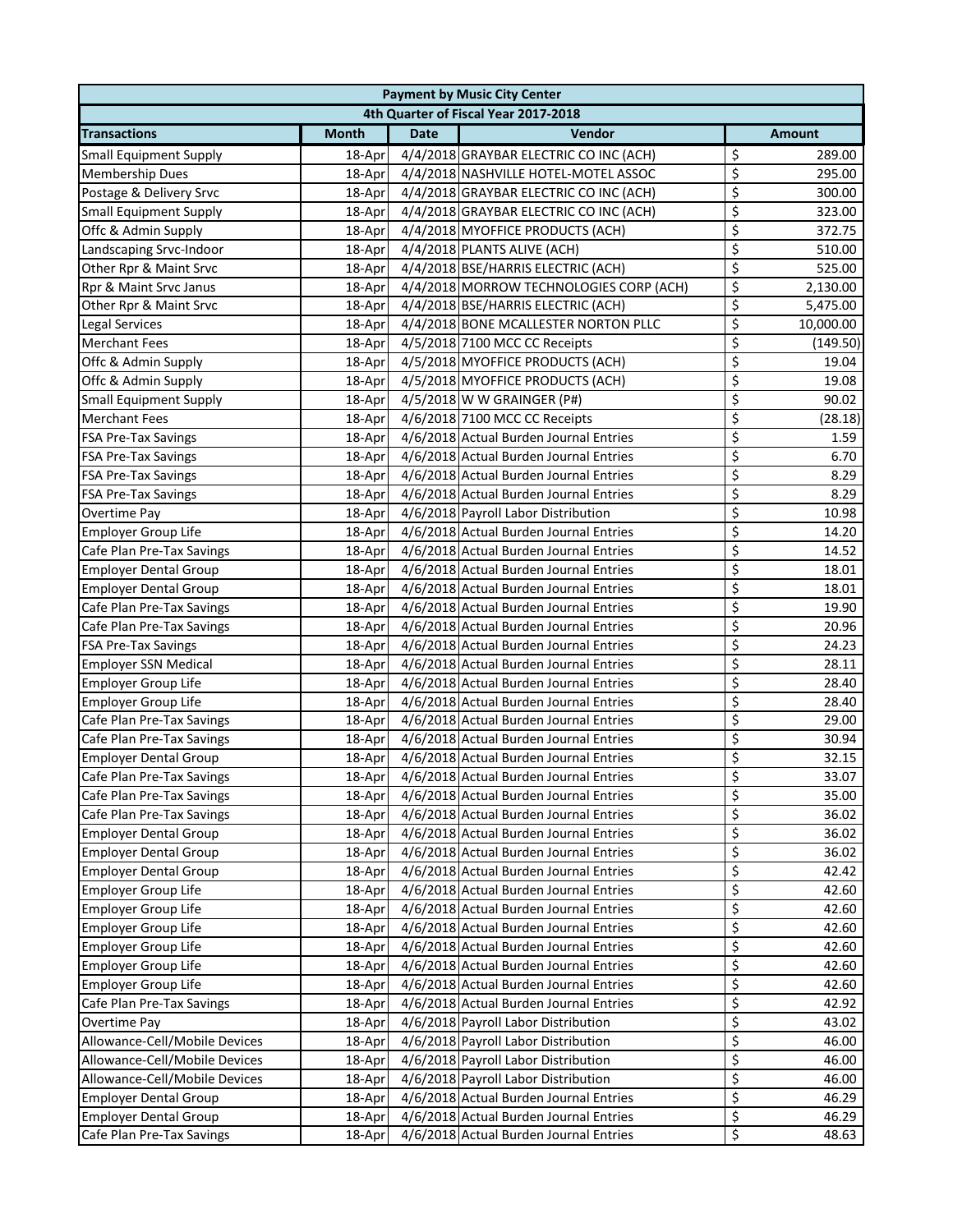|                               | <b>Payment by Music City Center</b> |             |                                        |                  |               |  |  |
|-------------------------------|-------------------------------------|-------------|----------------------------------------|------------------|---------------|--|--|
|                               |                                     |             | 4th Quarter of Fiscal Year 2017-2018   |                  |               |  |  |
| <b>Transactions</b>           | <b>Month</b>                        | <b>Date</b> | Vendor                                 |                  | <b>Amount</b> |  |  |
| Cafe Plan Pre-Tax Savings     | 18-Apr                              |             | 4/6/2018 Actual Burden Journal Entries | \$               | 49.56         |  |  |
| <b>Employer Dental Group</b>  | 18-Apr                              |             | 4/6/2018 Actual Burden Journal Entries | \$               | 54.03         |  |  |
| <b>Employer Group Life</b>    | 18-Apr                              |             | 4/6/2018 Actual Burden Journal Entries | \$               | 56.80         |  |  |
| <b>Employer Group Life</b>    | 18-Apr                              |             | 4/6/2018 Actual Burden Journal Entries | \$               | 61.54         |  |  |
| <b>Employer Dental Group</b>  | 18-Apr                              |             | 4/6/2018 Actual Burden Journal Entries | \$               | 64.30         |  |  |
| Overtime Pay                  | 18-Apr                              |             | 4/6/2018 Payroll Labor Distribution    | \$               | 65.27         |  |  |
| Cafe Plan Pre-Tax Savings     | 18-Apr                              |             | 4/6/2018 Actual Burden Journal Entries | \$               | 67.58         |  |  |
| <b>Employer Dental Group</b>  | 18-Apr                              |             | 4/6/2018 Actual Burden Journal Entries | \$               | 69.02         |  |  |
| <b>Employer Group Life</b>    | 18-Apr                              |             | 4/6/2018 Actual Burden Journal Entries | \$               | 71.00         |  |  |
| Cafe Plan Pre-Tax Savings     | 18-Apr                              |             | 4/6/2018 Actual Burden Journal Entries | \$               | 75.51         |  |  |
| <b>Employer SSN Medical</b>   | 18-Apr                              |             | 4/6/2018 Actual Burden Journal Entries | \$               | 77.28         |  |  |
| <b>Employer Dental Group</b>  | 18-Apr                              |             | 4/6/2018 Actual Burden Journal Entries | \$               | 78.44         |  |  |
| <b>Employer SSN Medical</b>   | 18-Apr                              |             | 4/6/2018 Actual Burden Journal Entries | \$               | 79.86         |  |  |
| <b>Employer SSN Medical</b>   | 18-Apr                              |             | 4/6/2018 Actual Burden Journal Entries | \$               | 81.64         |  |  |
| <b>Employer Dental Group</b>  | 18-Apr                              |             | 4/6/2018 Actual Burden Journal Entries | \$               | 88.71         |  |  |
| Allowance-Cell/Mobile Devices | 18-Apr                              |             | 4/6/2018 Payroll Labor Distribution    | \$               | 92.00         |  |  |
| Allowance-Cell/Mobile Devices | 18-Apr                              |             | 4/6/2018 Payroll Labor Distribution    | \$               | 92.00         |  |  |
| Allowance-Cell/Mobile Devices | 18-Apr                              |             | 4/6/2018 Payroll Labor Distribution    | \$               | 92.00         |  |  |
| Allowance-Cell/Mobile Devices | 18-Apr                              |             | 4/6/2018 Payroll Labor Distribution    | \$               | 92.00         |  |  |
| Allowance-Cell/Mobile Devices | 18-Apr                              |             | 4/6/2018 Payroll Labor Distribution    | \$               | 92.00         |  |  |
| Allowance-Cell/Mobile Devices | 18-Apr                              |             | 4/6/2018 Payroll Labor Distribution    | $\overline{\xi}$ | 92.00         |  |  |
| Allowance-Cell/Mobile Devices | 18-Apr                              |             | 4/6/2018 Payroll Labor Distribution    | \$               | 92.00         |  |  |
| Allowance-Cell/Mobile Devices | 18-Apr                              |             | 4/6/2018 Payroll Labor Distribution    | \$               | 92.00         |  |  |
| <b>Employer SSN Medical</b>   | 18-Apr                              |             | 4/6/2018 Actual Burden Journal Entries | \$               | 96.32         |  |  |
| Overtime Pay                  | 18-Apr                              |             | 4/6/2018 Payroll Labor Distribution    | \$               | 97.69         |  |  |
| <b>Employer Group Life</b>    | 18-Apr                              |             | 4/6/2018 Actual Burden Journal Entries | \$               | 99.40         |  |  |
| <b>Employer SSN Medical</b>   | 18-Apr                              |             | 4/6/2018 Actual Burden Journal Entries | \$               | 100.55        |  |  |
| <b>Employer SSN Medical</b>   | 18-Apr                              |             | 4/6/2018 Actual Burden Journal Entries | \$               | 108.72        |  |  |
| <b>Employer SSN Medical</b>   | 18-Apr                              |             | 4/6/2018 Actual Burden Journal Entries | \$               | 110.49        |  |  |
| <b>Employer OASDI</b>         | 18-Apr                              |             | 4/6/2018 Actual Burden Journal Entries | \$               | 120.18        |  |  |
| <b>Employer SSN Medical</b>   | 18-Apr                              |             | 4/6/2018 Actual Burden Journal Entries | \$               | 120.20        |  |  |
| <b>Employer SSN Medical</b>   | 18-Apr                              |             | 4/6/2018 Actual Burden Journal Entries | \$               | 122.45        |  |  |
| <b>Employer Group Life</b>    | 18-Apr                              |             | 4/6/2018 Actual Burden Journal Entries | \$               | 127.80        |  |  |
| <b>Holiday Pay</b>            | 18-Apr                              |             | 4/6/2018 Payroll Labor Distribution    | \$               | 130.56        |  |  |
| Allowance-Cell/Mobile Devices | 18-Apr                              |             | 4/6/2018 Payroll Labor Distribution    | \$               | 138.00        |  |  |
| Allowance-Cell/Mobile Devices | 18-Apr                              |             | 4/6/2018 Payroll Labor Distribution    | \$               | 138.00        |  |  |
| CCA Employer 401K Plan        | 18-Apr                              |             | 4/6/2018 Actual Burden Journal Entries | \$               | 142.25        |  |  |
| <b>Holiday Pay</b>            | 18-Apr                              |             | 4/6/2018 Payroll Labor Distribution    | \$               | 142.88        |  |  |
| Cafe Plan Pre-Tax Savings     | 18-Apr                              |             | 4/6/2018 Actual Burden Journal Entries | \$               | 145.95        |  |  |
| Overtime Pay                  | 18-Apr                              |             | 4/6/2018 Payroll Labor Distribution    | \$               | 150.41        |  |  |
| Cafe Plan Pre-Tax Savings     | 18-Apr                              |             | 4/6/2018 Actual Burden Journal Entries | \$               | 152.74        |  |  |
| <b>Employer Dental Group</b>  | 18-Apr                              |             | 4/6/2018 Actual Burden Journal Entries | \$               | 154.35        |  |  |
| <b>Employer SSN Medical</b>   | 18-Apr                              |             | 4/6/2018 Actual Burden Journal Entries | \$               | 159.33        |  |  |
| <b>Holiday Pay</b>            | 18-Apr                              |             | 4/6/2018 Payroll Labor Distribution    | \$               | 178.40        |  |  |
| CCA Employer 401K Plan        | 18-Apr                              |             | 4/6/2018 Actual Burden Journal Entries | \$               | 191.72        |  |  |
| Overtime Pay                  | 18-Apr                              |             | 4/6/2018 Payroll Labor Distribution    | \$               | 197.24        |  |  |
| Cafe Plan Pre-Tax Savings     | 18-Apr                              |             | 4/6/2018 Actual Burden Journal Entries | \$               | 209.87        |  |  |
| <b>Employer Group Life</b>    | 18-Apr                              |             | 4/6/2018 Actual Burden Journal Entries | \$               | 213.00        |  |  |
| <b>Holiday Pay</b>            | 18-Apr                              |             | 4/6/2018 Payroll Labor Distribution    | \$               | 216.32        |  |  |
| <b>Employer SSN Medical</b>   | 18-Apr                              |             | 4/6/2018 Actual Burden Journal Entries | \$               | 224.15        |  |  |
| CCA Employer 401K Plan        | 18-Apr                              |             | 4/6/2018 Actual Burden Journal Entries | \$               | 227.30        |  |  |
| Allowance-Cell/Mobile Devices | 18-Apr                              |             | 4/6/2018 Payroll Labor Distribution    | \$               | 230.00        |  |  |
| Allowance-Cell/Mobile Devices | 18-Apr                              |             | 4/6/2018 Payroll Labor Distribution    | \$               | 230.00        |  |  |
|                               |                                     |             |                                        |                  |               |  |  |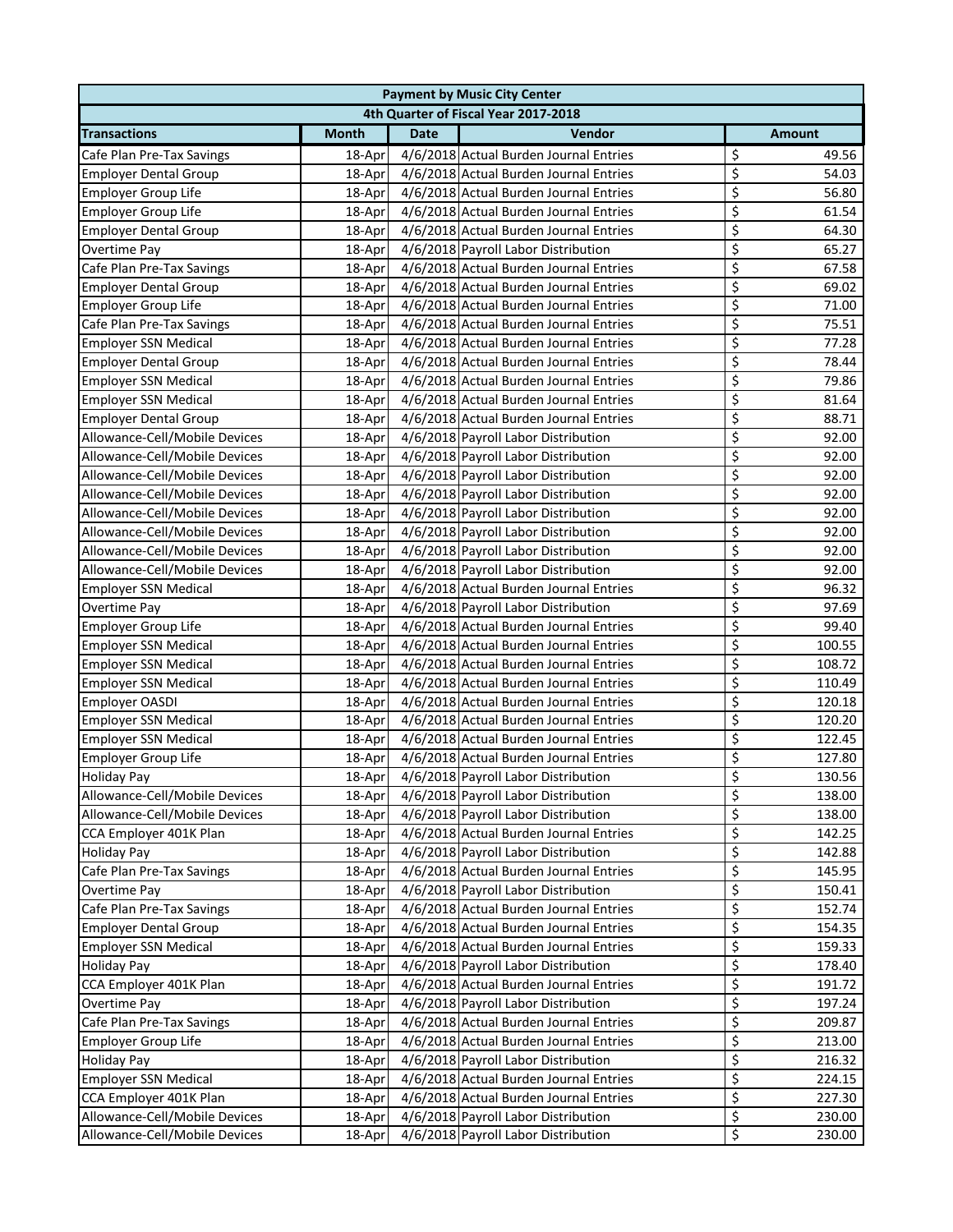|                               |              |             | <b>Payment by Music City Center</b>    |                                   |
|-------------------------------|--------------|-------------|----------------------------------------|-----------------------------------|
|                               |              |             | 4th Quarter of Fiscal Year 2017-2018   |                                   |
| <b>Transactions</b>           | <b>Month</b> | <b>Date</b> | Vendor                                 | Amount                            |
| Employer Group Life           | 18-Apr       |             | 4/6/2018 Actual Burden Journal Entries | \$<br>231.93                      |
| CCA Employer 401K Plan        | 18-Apr       |             | 4/6/2018 Actual Burden Journal Entries | \$<br>234.35                      |
| CCA Employer 401K Plan        | 18-Apr       |             | 4/6/2018 Actual Burden Journal Entries | \$<br>236.90                      |
| <b>Employer Dental Group</b>  | 18-Apr       |             | 4/6/2018 Actual Burden Journal Entries | \$<br>239.19                      |
| <b>Employer Dental Group</b>  | 18-Apr       |             | 4/6/2018 Actual Burden Journal Entries | \$<br>247.77                      |
| Leave Pay                     | 18-Apr       |             | 4/6/2018 Payroll Labor Distribution    | \$<br>251.36                      |
| <b>Employer SSN Medical</b>   | 18-Apr       |             | 4/6/2018 Actual Burden Journal Entries | \$<br>259.77                      |
| Leave Pay                     | 18-Apr       |             | 4/6/2018 Payroll Labor Distribution    | \$<br>270.64                      |
| <b>Employer Pension</b>       | 18-Apr       |             | 4/6/2018 Actual Burden Journal Entries | \$<br>273.02                      |
| Allowance-Cell/Mobile Devices | 18-Apr       |             | 4/6/2018 Payroll Labor Distribution    | \$<br>276.00                      |
| Overtime Pay                  | 18-Apr       |             | 4/6/2018 Payroll Labor Distribution    | \$<br>278.92                      |
| <b>Employer Group Life</b>    | 18-Apr       |             | 4/6/2018 Actual Burden Journal Entries | \$<br>288.02                      |
| <b>Holiday Pay</b>            | 18-Apr       |             | 4/6/2018 Payroll Labor Distribution    | \$<br>304.88                      |
| <b>Employer SSN Medical</b>   | 18-Apr       |             | 4/6/2018 Actual Burden Journal Entries | \$<br>306.97                      |
| Leave Pay                     | 18-Apr       |             | 4/6/2018 Payroll Labor Distribution    | \$<br>329.95                      |
| Employer OASDI                | 18-Apr       |             | 4/6/2018 Actual Burden Journal Entries | \$<br>330.48                      |
| Cafe Plan Pre-Tax Savings     | 18-Apr       |             | 4/6/2018 Actual Burden Journal Entries | \$<br>330.86                      |
| <b>Holiday Pay</b>            | 18-Apr       |             | 4/6/2018 Payroll Labor Distribution    | \$<br>332.40                      |
| <b>Holiday Pay</b>            | 18-Apr       |             | 4/6/2018 Payroll Labor Distribution    | \$<br>334.64                      |
| Employer OASDI                | 18-Apr       |             | 4/6/2018 Actual Burden Journal Entries | \$<br>341.52                      |
| Employer OASDI                | 18-Apr       |             | 4/6/2018 Actual Burden Journal Entries | \$<br>349.10                      |
| <b>Employer Dental Group</b>  | 18-Apr       |             | 4/6/2018 Actual Burden Journal Entries | \$<br>351.96                      |
| <b>Employer SSN Medical</b>   | 18-Apr       |             | 4/6/2018 Actual Burden Journal Entries | \$<br>356.76                      |
| <b>Employer OASDI</b>         | 18-Apr       |             | 4/6/2018 Actual Burden Journal Entries | \$<br>411.86                      |
| CCA Employer 401K Plan        | 18-Apr       |             | 4/6/2018 Actual Burden Journal Entries | \$<br>428.93                      |
| Employer OASDI                | 18-Apr       |             | 4/6/2018 Actual Burden Journal Entries | \$<br>429.99                      |
| Overtime Pay                  | 18-Apr       |             | 4/6/2018 Payroll Labor Distribution    | \$<br>450.24                      |
| <b>Holiday Pay</b>            | 18-Apr       |             | 4/6/2018 Payroll Labor Distribution    | \$<br>451.84                      |
| Leave Pay                     | 18-Apr       |             | 4/6/2018 Payroll Labor Distribution    | \$<br>451.84                      |
| <b>Employer SSN Medical</b>   | 18-Apr       |             | 4/6/2018 Actual Burden Journal Entries | \$<br>452.27                      |
| <b>Holiday Pay</b>            | 18-Apr       |             | 4/6/2018 Payroll Labor Distribution    | \$<br>464.24                      |
| Employer OASDI                | 18-Apr       |             | 4/6/2018 Actual Burden Journal Entries | \$<br>464.83                      |
| <b>Employer SSN Medical</b>   | 18-Apr       |             | 4/6/2018 Actual Burden Journal Entries | \$<br>467.03                      |
| <b>Employer OASDI</b>         | $18 - Apr$   |             | 4/6/2018 Actual Burden Journal Entries | $\overline{\mathsf{S}}$<br>472.40 |
| Leave Pay                     | 18-Apr       |             | 4/6/2018 Payroll Labor Distribution    | \$<br>478.80                      |
| Overtime Pay                  | 18-Apr       |             | 4/6/2018 Payroll Labor Distribution    | \$<br>501.17                      |
| <b>Employer OASDI</b>         | 18-Apr       |             | 4/6/2018 Actual Burden Journal Entries | \$<br>513.98                      |
| <b>Employer OASDI</b>         | 18-Apr       |             | 4/6/2018 Actual Burden Journal Entries | \$<br>523.59                      |
| CCA Employer 401K Plan        | 18-Apr       |             | 4/6/2018 Actual Burden Journal Entries | \$<br>537.11                      |
| <b>Employer Group Life</b>    | 18-Apr       |             | 4/6/2018 Actual Burden Journal Entries | \$<br>539.60                      |
| Leave Pay                     | 18-Apr       |             | 4/6/2018 Payroll Labor Distribution    | \$<br>542.96                      |
| Employer OASDI                | 18-Apr       |             | 4/6/2018 Actual Burden Journal Entries | \$<br>549.04                      |
| <b>Employer Group Health</b>  | 18-Apr       |             | 4/6/2018 Actual Burden Journal Entries | \$<br>555.00                      |
| <b>Employer Dental Group</b>  | 18-Apr       |             | 4/6/2018 Actual Burden Journal Entries | \$<br>555.63                      |
| Overtime Pay                  | 18-Apr       |             | 4/6/2018 Payroll Labor Distribution    | \$<br>557.81                      |
| <b>Holiday Pay</b>            | 18-Apr       |             | 4/6/2018 Payroll Labor Distribution    | \$<br>672.64                      |
| <b>Employer Group Health</b>  | 18-Apr       |             | 4/6/2018 Actual Burden Journal Entries | \$<br>678.00                      |
| <b>Employer OASDI</b>         | 18-Apr       |             | 4/6/2018 Actual Burden Journal Entries | \$<br>681.29                      |
| Leave Pay                     | 18-Apr       |             | 4/6/2018 Payroll Labor Distribution    | \$<br>691.84                      |
| <b>Employer Pension</b>       | 18-Apr       |             | 4/6/2018 Actual Burden Journal Entries | \$<br>707.68                      |
| <b>Employer SSN Medical</b>   | 18-Apr       |             | 4/6/2018 Actual Burden Journal Entries | \$<br>714.74                      |
| <b>Employer Group Health</b>  | 18-Apr       |             | 4/6/2018 Actual Burden Journal Entries | \$<br>750.00                      |
| CCA Employer 401K Plan        | 18-Apr       |             | 4/6/2018 Actual Burden Journal Entries | \$<br>770.90                      |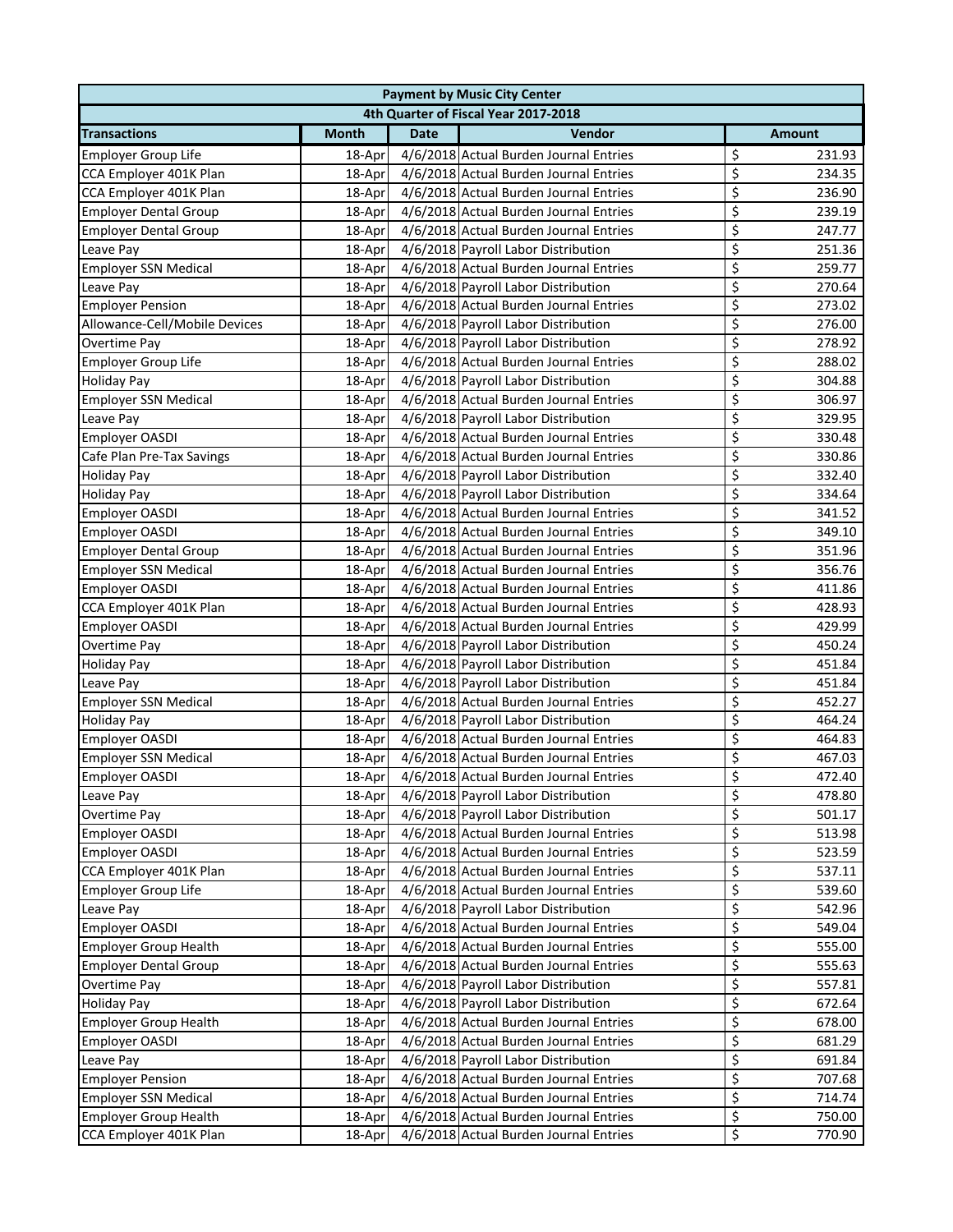| 4th Quarter of Fiscal Year 2017-2018<br><b>Date</b><br>Vendor<br><b>Transactions</b><br><b>Month</b><br><b>Amount</b><br>\$<br>4/6/2018 Payroll Labor Distribution<br>771.46<br>Overtime Pay<br>18-Apr<br>\$<br>4/6/2018 Payroll Labor Distribution<br>798.79<br>Overtime Pay<br>18-Apr<br>\$<br>4/6/2018 Payroll Labor Distribution<br>835.72<br>18-Apr<br>Leave Pay<br>\$<br>4/6/2018 Payroll Labor Distribution<br>850.40<br>Leave Pay<br>18-Apr<br>\$<br>4/6/2018 Actual Burden Journal Entries<br>868.54<br><b>Employer Pension</b><br>18-Apr<br>\$<br>4/6/2018 Payroll Labor Distribution<br>887.52<br><b>Holiday Pay</b><br>18-Apr<br>\$<br>4/6/2018 Actual Burden Journal Entries<br>905.18<br>CCA Employer 401K Plan<br>18-Apr<br>\$<br>4/6/2018 Actual Burden Journal Entries<br>920.06<br>CCA Employer 401K Plan<br>18-Apr<br>\$<br>4/6/2018 Actual Burden Journal Entries<br>925.47<br><b>Employer Pension</b><br>18-Apr<br>\$<br>4/6/2018 Actual Burden Journal Entries<br>Employer OASDI<br>958.49<br>18-Apr<br>\$<br>4/6/2018 Actual Burden Journal Entries<br><b>Employer Group Health</b><br>1,035.00<br>18-Apr<br>\$<br>4/6/2018 Actual Burden Journal Entries<br><b>Employer Group Health</b><br>1,056.00<br>18-Apr<br>\$<br>4/6/2018 Actual Burden Journal Entries<br><b>Employer Pension</b><br>1,082.82<br>18-Apr<br>\$<br>4/6/2018 Actual Burden Journal Entries<br>Employer OASDI<br>18-Apr<br>1,110.83<br>\$<br>4/6/2018 Payroll Labor Distribution<br>1,161.76<br>Leave Pay<br>18-Apr<br>\$<br>4/6/2018 Payroll Labor Distribution<br>Leave Pay<br>1,223.11<br>18-Apr<br>\$<br>4/6/2018 Actual Burden Journal Entries<br><b>Employer Group Health</b><br>1,233.00<br>18-Apr<br>\$<br>4/6/2018 Actual Burden Journal Entries<br><b>Employer Group Health</b><br>1,263.00<br>18-Apr<br>\$<br><b>Employer Group Health</b><br>4/6/2018 Actual Burden Journal Entries<br>18-Apr<br>1,308.02<br>\$<br>CCA Employer 401K Plan<br>4/6/2018 Actual Burden Journal Entries<br>1,397.74<br>18-Apr<br>\$<br>Employer OASDI<br>4/6/2018 Actual Burden Journal Entries<br>18-Apr<br>1,525.48<br>\$<br>4/6/2018 Actual Burden Journal Entries<br><b>Employer Group Health</b><br>1,533.00<br>18-Apr<br>\$<br>4/6/2018 Payroll Labor Distribution<br>Leave Pay<br>1,573.60<br>18-Apr<br>\$<br>4/6/2018 Payroll Labor Distribution<br>1,592.48<br>Leave Pay<br>18-Apr<br>\$<br>4/6/2018 Payroll Labor Distribution<br>Overtime Pay<br>1,621.89<br>18-Apr<br>\$<br>4/6/2018 Actual Burden Journal Entries<br><b>Employer Group Health</b><br>18-Apr<br>1,698.00<br>\$<br>4/6/2018 Actual Burden Journal Entries<br><b>Employer Group Health</b><br>1,728.00<br>18-Apr<br>\$<br>Employer OASDI<br>4/6/2018 Actual Burden Journal Entries<br>1,933.91<br>18-Apr<br>\$<br>4/6/2018 Actual Burden Journal Entries<br>Employer OASDI<br>18-Apr<br>1,996.91<br>\$<br>Regular Pay<br>4/6/2018 Payroll Labor Distribution<br>18-Apr<br>2,015.20<br>\$<br>4/6/2018 Actual Burden Journal Entries<br><b>Employer Pension</b><br>18-Apr<br>2,262.55<br>\$<br>4/6/2018 Payroll Labor Distribution<br>Leave Pay<br>18-Apr<br>2,607.20<br>\$<br><b>Employer Group Health</b><br>4/6/2018 Actual Burden Journal Entries<br>2,610.00<br>18-Apr<br>$\overline{\mathsf{S}}$<br>4/6/2018 Actual Burden Journal Entries<br>2,667.75<br><b>Employer Pension</b><br>$18$ -Apr<br>\$<br>4/6/2018 Payroll Labor Distribution<br>18-Apr<br>3,013.96<br>Leave Pay<br>\$<br>4/6/2018 Actual Burden Journal Entries<br><b>Employer OASDI</b><br>18-Apr<br>3,056.09<br>\$<br>4/6/2018 Actual Burden Journal Entries<br><b>Employer Group Health</b><br>18-Apr<br>3,114.00<br>\$<br>4/6/2018 Payroll Labor Distribution<br>Leave Pay<br>18-Apr<br>3,556.97<br>\$<br>4/6/2018 Payroll Labor Distribution<br>Regular Pay<br>4,684.73<br>18-Apr<br>\$<br>4/6/2018 Payroll Labor Distribution<br>Regular Pay<br>4,788.72<br>18-Apr<br>\$<br>4/6/2018 Payroll Labor Distribution<br>Regular Pay<br>5,268.88<br>18-Apr<br>\$<br><b>Employer Group Health</b><br>4/6/2018 Actual Burden Journal Entries<br>18-Apr<br>5,363.99<br>\$<br>4/6/2018 Payroll Labor Distribution<br><b>Regular Pay</b><br>18-Apr<br>5,464.80<br>\$<br><b>Employer Group Health</b><br>4/6/2018 Actual Burden Journal Entries<br>5,661.00<br>18-Apr<br>\$<br>4/6/2018 Payroll Labor Distribution<br>6,128.53<br>Leave Pay<br>18-Apr<br>\$<br>4/6/2018 Payroll Labor Distribution<br>Regular Pay<br>6,432.45<br>18-Apr<br>\$<br>4/6/2018 Payroll Labor Distribution<br><b>Regular Pay</b><br>18-Apr<br>6,842.56<br>\$<br>4/6/2018 Payroll Labor Distribution<br>6,907.14<br><b>Regular Pay</b><br>18-Apr<br>\$<br>4/6/2018 Payroll Labor Distribution<br>Regular Pay<br>7,592.32<br>18-Apr<br>\$<br>4/6/2018 Actual Burden Journal Entries<br><b>Employer Group Health</b><br>7,769.99<br>18-Apr<br>\$<br>4/6/2018 Payroll Labor Distribution<br>7,982.32<br><b>Regular Pay</b><br>18-Apr<br>4/6/2018 Payroll Labor Distribution<br>\$<br>Regular Pay<br>10,083.16<br>18-Apr<br>\$<br>4/6/2018 Actual Burden Journal Entries<br><b>Employer Group Health</b><br>11,847.00<br>18-Apr |  | <b>Payment by Music City Center</b> |  |
|---------------------------------------------------------------------------------------------------------------------------------------------------------------------------------------------------------------------------------------------------------------------------------------------------------------------------------------------------------------------------------------------------------------------------------------------------------------------------------------------------------------------------------------------------------------------------------------------------------------------------------------------------------------------------------------------------------------------------------------------------------------------------------------------------------------------------------------------------------------------------------------------------------------------------------------------------------------------------------------------------------------------------------------------------------------------------------------------------------------------------------------------------------------------------------------------------------------------------------------------------------------------------------------------------------------------------------------------------------------------------------------------------------------------------------------------------------------------------------------------------------------------------------------------------------------------------------------------------------------------------------------------------------------------------------------------------------------------------------------------------------------------------------------------------------------------------------------------------------------------------------------------------------------------------------------------------------------------------------------------------------------------------------------------------------------------------------------------------------------------------------------------------------------------------------------------------------------------------------------------------------------------------------------------------------------------------------------------------------------------------------------------------------------------------------------------------------------------------------------------------------------------------------------------------------------------------------------------------------------------------------------------------------------------------------------------------------------------------------------------------------------------------------------------------------------------------------------------------------------------------------------------------------------------------------------------------------------------------------------------------------------------------------------------------------------------------------------------------------------------------------------------------------------------------------------------------------------------------------------------------------------------------------------------------------------------------------------------------------------------------------------------------------------------------------------------------------------------------------------------------------------------------------------------------------------------------------------------------------------------------------------------------------------------------------------------------------------------------------------------------------------------------------------------------------------------------------------------------------------------------------------------------------------------------------------------------------------------------------------------------------------------------------------------------------------------------------------------------------------------------------------------------------------------------------------------------------------------------------------------------------------------------------------------------------------------------------------------------------------------------------------------------------------------------------------------------------------------------------------------------------------------------------------------------------------------------------------------------------------------------------------------------------------------------------------------------------------------------------------------------------------------------------------------------------------------------------------------------------------------------------------------------------------------------------------------------------------------------------------------------------------------------------------------------------------------------------------------------------------------------------|--|-------------------------------------|--|
|                                                                                                                                                                                                                                                                                                                                                                                                                                                                                                                                                                                                                                                                                                                                                                                                                                                                                                                                                                                                                                                                                                                                                                                                                                                                                                                                                                                                                                                                                                                                                                                                                                                                                                                                                                                                                                                                                                                                                                                                                                                                                                                                                                                                                                                                                                                                                                                                                                                                                                                                                                                                                                                                                                                                                                                                                                                                                                                                                                                                                                                                                                                                                                                                                                                                                                                                                                                                                                                                                                                                                                                                                                                                                                                                                                                                                                                                                                                                                                                                                                                                                                                                                                                                                                                                                                                                                                                                                                                                                                                                                                                                                                                                                                                                                                                                                                                                                                                                                                                                                                                                                                                                 |  |                                     |  |
|                                                                                                                                                                                                                                                                                                                                                                                                                                                                                                                                                                                                                                                                                                                                                                                                                                                                                                                                                                                                                                                                                                                                                                                                                                                                                                                                                                                                                                                                                                                                                                                                                                                                                                                                                                                                                                                                                                                                                                                                                                                                                                                                                                                                                                                                                                                                                                                                                                                                                                                                                                                                                                                                                                                                                                                                                                                                                                                                                                                                                                                                                                                                                                                                                                                                                                                                                                                                                                                                                                                                                                                                                                                                                                                                                                                                                                                                                                                                                                                                                                                                                                                                                                                                                                                                                                                                                                                                                                                                                                                                                                                                                                                                                                                                                                                                                                                                                                                                                                                                                                                                                                                                 |  |                                     |  |
|                                                                                                                                                                                                                                                                                                                                                                                                                                                                                                                                                                                                                                                                                                                                                                                                                                                                                                                                                                                                                                                                                                                                                                                                                                                                                                                                                                                                                                                                                                                                                                                                                                                                                                                                                                                                                                                                                                                                                                                                                                                                                                                                                                                                                                                                                                                                                                                                                                                                                                                                                                                                                                                                                                                                                                                                                                                                                                                                                                                                                                                                                                                                                                                                                                                                                                                                                                                                                                                                                                                                                                                                                                                                                                                                                                                                                                                                                                                                                                                                                                                                                                                                                                                                                                                                                                                                                                                                                                                                                                                                                                                                                                                                                                                                                                                                                                                                                                                                                                                                                                                                                                                                 |  |                                     |  |
|                                                                                                                                                                                                                                                                                                                                                                                                                                                                                                                                                                                                                                                                                                                                                                                                                                                                                                                                                                                                                                                                                                                                                                                                                                                                                                                                                                                                                                                                                                                                                                                                                                                                                                                                                                                                                                                                                                                                                                                                                                                                                                                                                                                                                                                                                                                                                                                                                                                                                                                                                                                                                                                                                                                                                                                                                                                                                                                                                                                                                                                                                                                                                                                                                                                                                                                                                                                                                                                                                                                                                                                                                                                                                                                                                                                                                                                                                                                                                                                                                                                                                                                                                                                                                                                                                                                                                                                                                                                                                                                                                                                                                                                                                                                                                                                                                                                                                                                                                                                                                                                                                                                                 |  |                                     |  |
|                                                                                                                                                                                                                                                                                                                                                                                                                                                                                                                                                                                                                                                                                                                                                                                                                                                                                                                                                                                                                                                                                                                                                                                                                                                                                                                                                                                                                                                                                                                                                                                                                                                                                                                                                                                                                                                                                                                                                                                                                                                                                                                                                                                                                                                                                                                                                                                                                                                                                                                                                                                                                                                                                                                                                                                                                                                                                                                                                                                                                                                                                                                                                                                                                                                                                                                                                                                                                                                                                                                                                                                                                                                                                                                                                                                                                                                                                                                                                                                                                                                                                                                                                                                                                                                                                                                                                                                                                                                                                                                                                                                                                                                                                                                                                                                                                                                                                                                                                                                                                                                                                                                                 |  |                                     |  |
|                                                                                                                                                                                                                                                                                                                                                                                                                                                                                                                                                                                                                                                                                                                                                                                                                                                                                                                                                                                                                                                                                                                                                                                                                                                                                                                                                                                                                                                                                                                                                                                                                                                                                                                                                                                                                                                                                                                                                                                                                                                                                                                                                                                                                                                                                                                                                                                                                                                                                                                                                                                                                                                                                                                                                                                                                                                                                                                                                                                                                                                                                                                                                                                                                                                                                                                                                                                                                                                                                                                                                                                                                                                                                                                                                                                                                                                                                                                                                                                                                                                                                                                                                                                                                                                                                                                                                                                                                                                                                                                                                                                                                                                                                                                                                                                                                                                                                                                                                                                                                                                                                                                                 |  |                                     |  |
|                                                                                                                                                                                                                                                                                                                                                                                                                                                                                                                                                                                                                                                                                                                                                                                                                                                                                                                                                                                                                                                                                                                                                                                                                                                                                                                                                                                                                                                                                                                                                                                                                                                                                                                                                                                                                                                                                                                                                                                                                                                                                                                                                                                                                                                                                                                                                                                                                                                                                                                                                                                                                                                                                                                                                                                                                                                                                                                                                                                                                                                                                                                                                                                                                                                                                                                                                                                                                                                                                                                                                                                                                                                                                                                                                                                                                                                                                                                                                                                                                                                                                                                                                                                                                                                                                                                                                                                                                                                                                                                                                                                                                                                                                                                                                                                                                                                                                                                                                                                                                                                                                                                                 |  |                                     |  |
|                                                                                                                                                                                                                                                                                                                                                                                                                                                                                                                                                                                                                                                                                                                                                                                                                                                                                                                                                                                                                                                                                                                                                                                                                                                                                                                                                                                                                                                                                                                                                                                                                                                                                                                                                                                                                                                                                                                                                                                                                                                                                                                                                                                                                                                                                                                                                                                                                                                                                                                                                                                                                                                                                                                                                                                                                                                                                                                                                                                                                                                                                                                                                                                                                                                                                                                                                                                                                                                                                                                                                                                                                                                                                                                                                                                                                                                                                                                                                                                                                                                                                                                                                                                                                                                                                                                                                                                                                                                                                                                                                                                                                                                                                                                                                                                                                                                                                                                                                                                                                                                                                                                                 |  |                                     |  |
|                                                                                                                                                                                                                                                                                                                                                                                                                                                                                                                                                                                                                                                                                                                                                                                                                                                                                                                                                                                                                                                                                                                                                                                                                                                                                                                                                                                                                                                                                                                                                                                                                                                                                                                                                                                                                                                                                                                                                                                                                                                                                                                                                                                                                                                                                                                                                                                                                                                                                                                                                                                                                                                                                                                                                                                                                                                                                                                                                                                                                                                                                                                                                                                                                                                                                                                                                                                                                                                                                                                                                                                                                                                                                                                                                                                                                                                                                                                                                                                                                                                                                                                                                                                                                                                                                                                                                                                                                                                                                                                                                                                                                                                                                                                                                                                                                                                                                                                                                                                                                                                                                                                                 |  |                                     |  |
|                                                                                                                                                                                                                                                                                                                                                                                                                                                                                                                                                                                                                                                                                                                                                                                                                                                                                                                                                                                                                                                                                                                                                                                                                                                                                                                                                                                                                                                                                                                                                                                                                                                                                                                                                                                                                                                                                                                                                                                                                                                                                                                                                                                                                                                                                                                                                                                                                                                                                                                                                                                                                                                                                                                                                                                                                                                                                                                                                                                                                                                                                                                                                                                                                                                                                                                                                                                                                                                                                                                                                                                                                                                                                                                                                                                                                                                                                                                                                                                                                                                                                                                                                                                                                                                                                                                                                                                                                                                                                                                                                                                                                                                                                                                                                                                                                                                                                                                                                                                                                                                                                                                                 |  |                                     |  |
|                                                                                                                                                                                                                                                                                                                                                                                                                                                                                                                                                                                                                                                                                                                                                                                                                                                                                                                                                                                                                                                                                                                                                                                                                                                                                                                                                                                                                                                                                                                                                                                                                                                                                                                                                                                                                                                                                                                                                                                                                                                                                                                                                                                                                                                                                                                                                                                                                                                                                                                                                                                                                                                                                                                                                                                                                                                                                                                                                                                                                                                                                                                                                                                                                                                                                                                                                                                                                                                                                                                                                                                                                                                                                                                                                                                                                                                                                                                                                                                                                                                                                                                                                                                                                                                                                                                                                                                                                                                                                                                                                                                                                                                                                                                                                                                                                                                                                                                                                                                                                                                                                                                                 |  |                                     |  |
|                                                                                                                                                                                                                                                                                                                                                                                                                                                                                                                                                                                                                                                                                                                                                                                                                                                                                                                                                                                                                                                                                                                                                                                                                                                                                                                                                                                                                                                                                                                                                                                                                                                                                                                                                                                                                                                                                                                                                                                                                                                                                                                                                                                                                                                                                                                                                                                                                                                                                                                                                                                                                                                                                                                                                                                                                                                                                                                                                                                                                                                                                                                                                                                                                                                                                                                                                                                                                                                                                                                                                                                                                                                                                                                                                                                                                                                                                                                                                                                                                                                                                                                                                                                                                                                                                                                                                                                                                                                                                                                                                                                                                                                                                                                                                                                                                                                                                                                                                                                                                                                                                                                                 |  |                                     |  |
|                                                                                                                                                                                                                                                                                                                                                                                                                                                                                                                                                                                                                                                                                                                                                                                                                                                                                                                                                                                                                                                                                                                                                                                                                                                                                                                                                                                                                                                                                                                                                                                                                                                                                                                                                                                                                                                                                                                                                                                                                                                                                                                                                                                                                                                                                                                                                                                                                                                                                                                                                                                                                                                                                                                                                                                                                                                                                                                                                                                                                                                                                                                                                                                                                                                                                                                                                                                                                                                                                                                                                                                                                                                                                                                                                                                                                                                                                                                                                                                                                                                                                                                                                                                                                                                                                                                                                                                                                                                                                                                                                                                                                                                                                                                                                                                                                                                                                                                                                                                                                                                                                                                                 |  |                                     |  |
|                                                                                                                                                                                                                                                                                                                                                                                                                                                                                                                                                                                                                                                                                                                                                                                                                                                                                                                                                                                                                                                                                                                                                                                                                                                                                                                                                                                                                                                                                                                                                                                                                                                                                                                                                                                                                                                                                                                                                                                                                                                                                                                                                                                                                                                                                                                                                                                                                                                                                                                                                                                                                                                                                                                                                                                                                                                                                                                                                                                                                                                                                                                                                                                                                                                                                                                                                                                                                                                                                                                                                                                                                                                                                                                                                                                                                                                                                                                                                                                                                                                                                                                                                                                                                                                                                                                                                                                                                                                                                                                                                                                                                                                                                                                                                                                                                                                                                                                                                                                                                                                                                                                                 |  |                                     |  |
|                                                                                                                                                                                                                                                                                                                                                                                                                                                                                                                                                                                                                                                                                                                                                                                                                                                                                                                                                                                                                                                                                                                                                                                                                                                                                                                                                                                                                                                                                                                                                                                                                                                                                                                                                                                                                                                                                                                                                                                                                                                                                                                                                                                                                                                                                                                                                                                                                                                                                                                                                                                                                                                                                                                                                                                                                                                                                                                                                                                                                                                                                                                                                                                                                                                                                                                                                                                                                                                                                                                                                                                                                                                                                                                                                                                                                                                                                                                                                                                                                                                                                                                                                                                                                                                                                                                                                                                                                                                                                                                                                                                                                                                                                                                                                                                                                                                                                                                                                                                                                                                                                                                                 |  |                                     |  |
|                                                                                                                                                                                                                                                                                                                                                                                                                                                                                                                                                                                                                                                                                                                                                                                                                                                                                                                                                                                                                                                                                                                                                                                                                                                                                                                                                                                                                                                                                                                                                                                                                                                                                                                                                                                                                                                                                                                                                                                                                                                                                                                                                                                                                                                                                                                                                                                                                                                                                                                                                                                                                                                                                                                                                                                                                                                                                                                                                                                                                                                                                                                                                                                                                                                                                                                                                                                                                                                                                                                                                                                                                                                                                                                                                                                                                                                                                                                                                                                                                                                                                                                                                                                                                                                                                                                                                                                                                                                                                                                                                                                                                                                                                                                                                                                                                                                                                                                                                                                                                                                                                                                                 |  |                                     |  |
|                                                                                                                                                                                                                                                                                                                                                                                                                                                                                                                                                                                                                                                                                                                                                                                                                                                                                                                                                                                                                                                                                                                                                                                                                                                                                                                                                                                                                                                                                                                                                                                                                                                                                                                                                                                                                                                                                                                                                                                                                                                                                                                                                                                                                                                                                                                                                                                                                                                                                                                                                                                                                                                                                                                                                                                                                                                                                                                                                                                                                                                                                                                                                                                                                                                                                                                                                                                                                                                                                                                                                                                                                                                                                                                                                                                                                                                                                                                                                                                                                                                                                                                                                                                                                                                                                                                                                                                                                                                                                                                                                                                                                                                                                                                                                                                                                                                                                                                                                                                                                                                                                                                                 |  |                                     |  |
|                                                                                                                                                                                                                                                                                                                                                                                                                                                                                                                                                                                                                                                                                                                                                                                                                                                                                                                                                                                                                                                                                                                                                                                                                                                                                                                                                                                                                                                                                                                                                                                                                                                                                                                                                                                                                                                                                                                                                                                                                                                                                                                                                                                                                                                                                                                                                                                                                                                                                                                                                                                                                                                                                                                                                                                                                                                                                                                                                                                                                                                                                                                                                                                                                                                                                                                                                                                                                                                                                                                                                                                                                                                                                                                                                                                                                                                                                                                                                                                                                                                                                                                                                                                                                                                                                                                                                                                                                                                                                                                                                                                                                                                                                                                                                                                                                                                                                                                                                                                                                                                                                                                                 |  |                                     |  |
|                                                                                                                                                                                                                                                                                                                                                                                                                                                                                                                                                                                                                                                                                                                                                                                                                                                                                                                                                                                                                                                                                                                                                                                                                                                                                                                                                                                                                                                                                                                                                                                                                                                                                                                                                                                                                                                                                                                                                                                                                                                                                                                                                                                                                                                                                                                                                                                                                                                                                                                                                                                                                                                                                                                                                                                                                                                                                                                                                                                                                                                                                                                                                                                                                                                                                                                                                                                                                                                                                                                                                                                                                                                                                                                                                                                                                                                                                                                                                                                                                                                                                                                                                                                                                                                                                                                                                                                                                                                                                                                                                                                                                                                                                                                                                                                                                                                                                                                                                                                                                                                                                                                                 |  |                                     |  |
|                                                                                                                                                                                                                                                                                                                                                                                                                                                                                                                                                                                                                                                                                                                                                                                                                                                                                                                                                                                                                                                                                                                                                                                                                                                                                                                                                                                                                                                                                                                                                                                                                                                                                                                                                                                                                                                                                                                                                                                                                                                                                                                                                                                                                                                                                                                                                                                                                                                                                                                                                                                                                                                                                                                                                                                                                                                                                                                                                                                                                                                                                                                                                                                                                                                                                                                                                                                                                                                                                                                                                                                                                                                                                                                                                                                                                                                                                                                                                                                                                                                                                                                                                                                                                                                                                                                                                                                                                                                                                                                                                                                                                                                                                                                                                                                                                                                                                                                                                                                                                                                                                                                                 |  |                                     |  |
|                                                                                                                                                                                                                                                                                                                                                                                                                                                                                                                                                                                                                                                                                                                                                                                                                                                                                                                                                                                                                                                                                                                                                                                                                                                                                                                                                                                                                                                                                                                                                                                                                                                                                                                                                                                                                                                                                                                                                                                                                                                                                                                                                                                                                                                                                                                                                                                                                                                                                                                                                                                                                                                                                                                                                                                                                                                                                                                                                                                                                                                                                                                                                                                                                                                                                                                                                                                                                                                                                                                                                                                                                                                                                                                                                                                                                                                                                                                                                                                                                                                                                                                                                                                                                                                                                                                                                                                                                                                                                                                                                                                                                                                                                                                                                                                                                                                                                                                                                                                                                                                                                                                                 |  |                                     |  |
|                                                                                                                                                                                                                                                                                                                                                                                                                                                                                                                                                                                                                                                                                                                                                                                                                                                                                                                                                                                                                                                                                                                                                                                                                                                                                                                                                                                                                                                                                                                                                                                                                                                                                                                                                                                                                                                                                                                                                                                                                                                                                                                                                                                                                                                                                                                                                                                                                                                                                                                                                                                                                                                                                                                                                                                                                                                                                                                                                                                                                                                                                                                                                                                                                                                                                                                                                                                                                                                                                                                                                                                                                                                                                                                                                                                                                                                                                                                                                                                                                                                                                                                                                                                                                                                                                                                                                                                                                                                                                                                                                                                                                                                                                                                                                                                                                                                                                                                                                                                                                                                                                                                                 |  |                                     |  |
|                                                                                                                                                                                                                                                                                                                                                                                                                                                                                                                                                                                                                                                                                                                                                                                                                                                                                                                                                                                                                                                                                                                                                                                                                                                                                                                                                                                                                                                                                                                                                                                                                                                                                                                                                                                                                                                                                                                                                                                                                                                                                                                                                                                                                                                                                                                                                                                                                                                                                                                                                                                                                                                                                                                                                                                                                                                                                                                                                                                                                                                                                                                                                                                                                                                                                                                                                                                                                                                                                                                                                                                                                                                                                                                                                                                                                                                                                                                                                                                                                                                                                                                                                                                                                                                                                                                                                                                                                                                                                                                                                                                                                                                                                                                                                                                                                                                                                                                                                                                                                                                                                                                                 |  |                                     |  |
|                                                                                                                                                                                                                                                                                                                                                                                                                                                                                                                                                                                                                                                                                                                                                                                                                                                                                                                                                                                                                                                                                                                                                                                                                                                                                                                                                                                                                                                                                                                                                                                                                                                                                                                                                                                                                                                                                                                                                                                                                                                                                                                                                                                                                                                                                                                                                                                                                                                                                                                                                                                                                                                                                                                                                                                                                                                                                                                                                                                                                                                                                                                                                                                                                                                                                                                                                                                                                                                                                                                                                                                                                                                                                                                                                                                                                                                                                                                                                                                                                                                                                                                                                                                                                                                                                                                                                                                                                                                                                                                                                                                                                                                                                                                                                                                                                                                                                                                                                                                                                                                                                                                                 |  |                                     |  |
|                                                                                                                                                                                                                                                                                                                                                                                                                                                                                                                                                                                                                                                                                                                                                                                                                                                                                                                                                                                                                                                                                                                                                                                                                                                                                                                                                                                                                                                                                                                                                                                                                                                                                                                                                                                                                                                                                                                                                                                                                                                                                                                                                                                                                                                                                                                                                                                                                                                                                                                                                                                                                                                                                                                                                                                                                                                                                                                                                                                                                                                                                                                                                                                                                                                                                                                                                                                                                                                                                                                                                                                                                                                                                                                                                                                                                                                                                                                                                                                                                                                                                                                                                                                                                                                                                                                                                                                                                                                                                                                                                                                                                                                                                                                                                                                                                                                                                                                                                                                                                                                                                                                                 |  |                                     |  |
|                                                                                                                                                                                                                                                                                                                                                                                                                                                                                                                                                                                                                                                                                                                                                                                                                                                                                                                                                                                                                                                                                                                                                                                                                                                                                                                                                                                                                                                                                                                                                                                                                                                                                                                                                                                                                                                                                                                                                                                                                                                                                                                                                                                                                                                                                                                                                                                                                                                                                                                                                                                                                                                                                                                                                                                                                                                                                                                                                                                                                                                                                                                                                                                                                                                                                                                                                                                                                                                                                                                                                                                                                                                                                                                                                                                                                                                                                                                                                                                                                                                                                                                                                                                                                                                                                                                                                                                                                                                                                                                                                                                                                                                                                                                                                                                                                                                                                                                                                                                                                                                                                                                                 |  |                                     |  |
|                                                                                                                                                                                                                                                                                                                                                                                                                                                                                                                                                                                                                                                                                                                                                                                                                                                                                                                                                                                                                                                                                                                                                                                                                                                                                                                                                                                                                                                                                                                                                                                                                                                                                                                                                                                                                                                                                                                                                                                                                                                                                                                                                                                                                                                                                                                                                                                                                                                                                                                                                                                                                                                                                                                                                                                                                                                                                                                                                                                                                                                                                                                                                                                                                                                                                                                                                                                                                                                                                                                                                                                                                                                                                                                                                                                                                                                                                                                                                                                                                                                                                                                                                                                                                                                                                                                                                                                                                                                                                                                                                                                                                                                                                                                                                                                                                                                                                                                                                                                                                                                                                                                                 |  |                                     |  |
|                                                                                                                                                                                                                                                                                                                                                                                                                                                                                                                                                                                                                                                                                                                                                                                                                                                                                                                                                                                                                                                                                                                                                                                                                                                                                                                                                                                                                                                                                                                                                                                                                                                                                                                                                                                                                                                                                                                                                                                                                                                                                                                                                                                                                                                                                                                                                                                                                                                                                                                                                                                                                                                                                                                                                                                                                                                                                                                                                                                                                                                                                                                                                                                                                                                                                                                                                                                                                                                                                                                                                                                                                                                                                                                                                                                                                                                                                                                                                                                                                                                                                                                                                                                                                                                                                                                                                                                                                                                                                                                                                                                                                                                                                                                                                                                                                                                                                                                                                                                                                                                                                                                                 |  |                                     |  |
|                                                                                                                                                                                                                                                                                                                                                                                                                                                                                                                                                                                                                                                                                                                                                                                                                                                                                                                                                                                                                                                                                                                                                                                                                                                                                                                                                                                                                                                                                                                                                                                                                                                                                                                                                                                                                                                                                                                                                                                                                                                                                                                                                                                                                                                                                                                                                                                                                                                                                                                                                                                                                                                                                                                                                                                                                                                                                                                                                                                                                                                                                                                                                                                                                                                                                                                                                                                                                                                                                                                                                                                                                                                                                                                                                                                                                                                                                                                                                                                                                                                                                                                                                                                                                                                                                                                                                                                                                                                                                                                                                                                                                                                                                                                                                                                                                                                                                                                                                                                                                                                                                                                                 |  |                                     |  |
|                                                                                                                                                                                                                                                                                                                                                                                                                                                                                                                                                                                                                                                                                                                                                                                                                                                                                                                                                                                                                                                                                                                                                                                                                                                                                                                                                                                                                                                                                                                                                                                                                                                                                                                                                                                                                                                                                                                                                                                                                                                                                                                                                                                                                                                                                                                                                                                                                                                                                                                                                                                                                                                                                                                                                                                                                                                                                                                                                                                                                                                                                                                                                                                                                                                                                                                                                                                                                                                                                                                                                                                                                                                                                                                                                                                                                                                                                                                                                                                                                                                                                                                                                                                                                                                                                                                                                                                                                                                                                                                                                                                                                                                                                                                                                                                                                                                                                                                                                                                                                                                                                                                                 |  |                                     |  |
|                                                                                                                                                                                                                                                                                                                                                                                                                                                                                                                                                                                                                                                                                                                                                                                                                                                                                                                                                                                                                                                                                                                                                                                                                                                                                                                                                                                                                                                                                                                                                                                                                                                                                                                                                                                                                                                                                                                                                                                                                                                                                                                                                                                                                                                                                                                                                                                                                                                                                                                                                                                                                                                                                                                                                                                                                                                                                                                                                                                                                                                                                                                                                                                                                                                                                                                                                                                                                                                                                                                                                                                                                                                                                                                                                                                                                                                                                                                                                                                                                                                                                                                                                                                                                                                                                                                                                                                                                                                                                                                                                                                                                                                                                                                                                                                                                                                                                                                                                                                                                                                                                                                                 |  |                                     |  |
|                                                                                                                                                                                                                                                                                                                                                                                                                                                                                                                                                                                                                                                                                                                                                                                                                                                                                                                                                                                                                                                                                                                                                                                                                                                                                                                                                                                                                                                                                                                                                                                                                                                                                                                                                                                                                                                                                                                                                                                                                                                                                                                                                                                                                                                                                                                                                                                                                                                                                                                                                                                                                                                                                                                                                                                                                                                                                                                                                                                                                                                                                                                                                                                                                                                                                                                                                                                                                                                                                                                                                                                                                                                                                                                                                                                                                                                                                                                                                                                                                                                                                                                                                                                                                                                                                                                                                                                                                                                                                                                                                                                                                                                                                                                                                                                                                                                                                                                                                                                                                                                                                                                                 |  |                                     |  |
|                                                                                                                                                                                                                                                                                                                                                                                                                                                                                                                                                                                                                                                                                                                                                                                                                                                                                                                                                                                                                                                                                                                                                                                                                                                                                                                                                                                                                                                                                                                                                                                                                                                                                                                                                                                                                                                                                                                                                                                                                                                                                                                                                                                                                                                                                                                                                                                                                                                                                                                                                                                                                                                                                                                                                                                                                                                                                                                                                                                                                                                                                                                                                                                                                                                                                                                                                                                                                                                                                                                                                                                                                                                                                                                                                                                                                                                                                                                                                                                                                                                                                                                                                                                                                                                                                                                                                                                                                                                                                                                                                                                                                                                                                                                                                                                                                                                                                                                                                                                                                                                                                                                                 |  |                                     |  |
|                                                                                                                                                                                                                                                                                                                                                                                                                                                                                                                                                                                                                                                                                                                                                                                                                                                                                                                                                                                                                                                                                                                                                                                                                                                                                                                                                                                                                                                                                                                                                                                                                                                                                                                                                                                                                                                                                                                                                                                                                                                                                                                                                                                                                                                                                                                                                                                                                                                                                                                                                                                                                                                                                                                                                                                                                                                                                                                                                                                                                                                                                                                                                                                                                                                                                                                                                                                                                                                                                                                                                                                                                                                                                                                                                                                                                                                                                                                                                                                                                                                                                                                                                                                                                                                                                                                                                                                                                                                                                                                                                                                                                                                                                                                                                                                                                                                                                                                                                                                                                                                                                                                                 |  |                                     |  |
|                                                                                                                                                                                                                                                                                                                                                                                                                                                                                                                                                                                                                                                                                                                                                                                                                                                                                                                                                                                                                                                                                                                                                                                                                                                                                                                                                                                                                                                                                                                                                                                                                                                                                                                                                                                                                                                                                                                                                                                                                                                                                                                                                                                                                                                                                                                                                                                                                                                                                                                                                                                                                                                                                                                                                                                                                                                                                                                                                                                                                                                                                                                                                                                                                                                                                                                                                                                                                                                                                                                                                                                                                                                                                                                                                                                                                                                                                                                                                                                                                                                                                                                                                                                                                                                                                                                                                                                                                                                                                                                                                                                                                                                                                                                                                                                                                                                                                                                                                                                                                                                                                                                                 |  |                                     |  |
|                                                                                                                                                                                                                                                                                                                                                                                                                                                                                                                                                                                                                                                                                                                                                                                                                                                                                                                                                                                                                                                                                                                                                                                                                                                                                                                                                                                                                                                                                                                                                                                                                                                                                                                                                                                                                                                                                                                                                                                                                                                                                                                                                                                                                                                                                                                                                                                                                                                                                                                                                                                                                                                                                                                                                                                                                                                                                                                                                                                                                                                                                                                                                                                                                                                                                                                                                                                                                                                                                                                                                                                                                                                                                                                                                                                                                                                                                                                                                                                                                                                                                                                                                                                                                                                                                                                                                                                                                                                                                                                                                                                                                                                                                                                                                                                                                                                                                                                                                                                                                                                                                                                                 |  |                                     |  |
|                                                                                                                                                                                                                                                                                                                                                                                                                                                                                                                                                                                                                                                                                                                                                                                                                                                                                                                                                                                                                                                                                                                                                                                                                                                                                                                                                                                                                                                                                                                                                                                                                                                                                                                                                                                                                                                                                                                                                                                                                                                                                                                                                                                                                                                                                                                                                                                                                                                                                                                                                                                                                                                                                                                                                                                                                                                                                                                                                                                                                                                                                                                                                                                                                                                                                                                                                                                                                                                                                                                                                                                                                                                                                                                                                                                                                                                                                                                                                                                                                                                                                                                                                                                                                                                                                                                                                                                                                                                                                                                                                                                                                                                                                                                                                                                                                                                                                                                                                                                                                                                                                                                                 |  |                                     |  |
|                                                                                                                                                                                                                                                                                                                                                                                                                                                                                                                                                                                                                                                                                                                                                                                                                                                                                                                                                                                                                                                                                                                                                                                                                                                                                                                                                                                                                                                                                                                                                                                                                                                                                                                                                                                                                                                                                                                                                                                                                                                                                                                                                                                                                                                                                                                                                                                                                                                                                                                                                                                                                                                                                                                                                                                                                                                                                                                                                                                                                                                                                                                                                                                                                                                                                                                                                                                                                                                                                                                                                                                                                                                                                                                                                                                                                                                                                                                                                                                                                                                                                                                                                                                                                                                                                                                                                                                                                                                                                                                                                                                                                                                                                                                                                                                                                                                                                                                                                                                                                                                                                                                                 |  |                                     |  |
|                                                                                                                                                                                                                                                                                                                                                                                                                                                                                                                                                                                                                                                                                                                                                                                                                                                                                                                                                                                                                                                                                                                                                                                                                                                                                                                                                                                                                                                                                                                                                                                                                                                                                                                                                                                                                                                                                                                                                                                                                                                                                                                                                                                                                                                                                                                                                                                                                                                                                                                                                                                                                                                                                                                                                                                                                                                                                                                                                                                                                                                                                                                                                                                                                                                                                                                                                                                                                                                                                                                                                                                                                                                                                                                                                                                                                                                                                                                                                                                                                                                                                                                                                                                                                                                                                                                                                                                                                                                                                                                                                                                                                                                                                                                                                                                                                                                                                                                                                                                                                                                                                                                                 |  |                                     |  |
|                                                                                                                                                                                                                                                                                                                                                                                                                                                                                                                                                                                                                                                                                                                                                                                                                                                                                                                                                                                                                                                                                                                                                                                                                                                                                                                                                                                                                                                                                                                                                                                                                                                                                                                                                                                                                                                                                                                                                                                                                                                                                                                                                                                                                                                                                                                                                                                                                                                                                                                                                                                                                                                                                                                                                                                                                                                                                                                                                                                                                                                                                                                                                                                                                                                                                                                                                                                                                                                                                                                                                                                                                                                                                                                                                                                                                                                                                                                                                                                                                                                                                                                                                                                                                                                                                                                                                                                                                                                                                                                                                                                                                                                                                                                                                                                                                                                                                                                                                                                                                                                                                                                                 |  |                                     |  |
|                                                                                                                                                                                                                                                                                                                                                                                                                                                                                                                                                                                                                                                                                                                                                                                                                                                                                                                                                                                                                                                                                                                                                                                                                                                                                                                                                                                                                                                                                                                                                                                                                                                                                                                                                                                                                                                                                                                                                                                                                                                                                                                                                                                                                                                                                                                                                                                                                                                                                                                                                                                                                                                                                                                                                                                                                                                                                                                                                                                                                                                                                                                                                                                                                                                                                                                                                                                                                                                                                                                                                                                                                                                                                                                                                                                                                                                                                                                                                                                                                                                                                                                                                                                                                                                                                                                                                                                                                                                                                                                                                                                                                                                                                                                                                                                                                                                                                                                                                                                                                                                                                                                                 |  |                                     |  |
|                                                                                                                                                                                                                                                                                                                                                                                                                                                                                                                                                                                                                                                                                                                                                                                                                                                                                                                                                                                                                                                                                                                                                                                                                                                                                                                                                                                                                                                                                                                                                                                                                                                                                                                                                                                                                                                                                                                                                                                                                                                                                                                                                                                                                                                                                                                                                                                                                                                                                                                                                                                                                                                                                                                                                                                                                                                                                                                                                                                                                                                                                                                                                                                                                                                                                                                                                                                                                                                                                                                                                                                                                                                                                                                                                                                                                                                                                                                                                                                                                                                                                                                                                                                                                                                                                                                                                                                                                                                                                                                                                                                                                                                                                                                                                                                                                                                                                                                                                                                                                                                                                                                                 |  |                                     |  |
|                                                                                                                                                                                                                                                                                                                                                                                                                                                                                                                                                                                                                                                                                                                                                                                                                                                                                                                                                                                                                                                                                                                                                                                                                                                                                                                                                                                                                                                                                                                                                                                                                                                                                                                                                                                                                                                                                                                                                                                                                                                                                                                                                                                                                                                                                                                                                                                                                                                                                                                                                                                                                                                                                                                                                                                                                                                                                                                                                                                                                                                                                                                                                                                                                                                                                                                                                                                                                                                                                                                                                                                                                                                                                                                                                                                                                                                                                                                                                                                                                                                                                                                                                                                                                                                                                                                                                                                                                                                                                                                                                                                                                                                                                                                                                                                                                                                                                                                                                                                                                                                                                                                                 |  |                                     |  |
|                                                                                                                                                                                                                                                                                                                                                                                                                                                                                                                                                                                                                                                                                                                                                                                                                                                                                                                                                                                                                                                                                                                                                                                                                                                                                                                                                                                                                                                                                                                                                                                                                                                                                                                                                                                                                                                                                                                                                                                                                                                                                                                                                                                                                                                                                                                                                                                                                                                                                                                                                                                                                                                                                                                                                                                                                                                                                                                                                                                                                                                                                                                                                                                                                                                                                                                                                                                                                                                                                                                                                                                                                                                                                                                                                                                                                                                                                                                                                                                                                                                                                                                                                                                                                                                                                                                                                                                                                                                                                                                                                                                                                                                                                                                                                                                                                                                                                                                                                                                                                                                                                                                                 |  |                                     |  |
|                                                                                                                                                                                                                                                                                                                                                                                                                                                                                                                                                                                                                                                                                                                                                                                                                                                                                                                                                                                                                                                                                                                                                                                                                                                                                                                                                                                                                                                                                                                                                                                                                                                                                                                                                                                                                                                                                                                                                                                                                                                                                                                                                                                                                                                                                                                                                                                                                                                                                                                                                                                                                                                                                                                                                                                                                                                                                                                                                                                                                                                                                                                                                                                                                                                                                                                                                                                                                                                                                                                                                                                                                                                                                                                                                                                                                                                                                                                                                                                                                                                                                                                                                                                                                                                                                                                                                                                                                                                                                                                                                                                                                                                                                                                                                                                                                                                                                                                                                                                                                                                                                                                                 |  |                                     |  |
|                                                                                                                                                                                                                                                                                                                                                                                                                                                                                                                                                                                                                                                                                                                                                                                                                                                                                                                                                                                                                                                                                                                                                                                                                                                                                                                                                                                                                                                                                                                                                                                                                                                                                                                                                                                                                                                                                                                                                                                                                                                                                                                                                                                                                                                                                                                                                                                                                                                                                                                                                                                                                                                                                                                                                                                                                                                                                                                                                                                                                                                                                                                                                                                                                                                                                                                                                                                                                                                                                                                                                                                                                                                                                                                                                                                                                                                                                                                                                                                                                                                                                                                                                                                                                                                                                                                                                                                                                                                                                                                                                                                                                                                                                                                                                                                                                                                                                                                                                                                                                                                                                                                                 |  |                                     |  |
|                                                                                                                                                                                                                                                                                                                                                                                                                                                                                                                                                                                                                                                                                                                                                                                                                                                                                                                                                                                                                                                                                                                                                                                                                                                                                                                                                                                                                                                                                                                                                                                                                                                                                                                                                                                                                                                                                                                                                                                                                                                                                                                                                                                                                                                                                                                                                                                                                                                                                                                                                                                                                                                                                                                                                                                                                                                                                                                                                                                                                                                                                                                                                                                                                                                                                                                                                                                                                                                                                                                                                                                                                                                                                                                                                                                                                                                                                                                                                                                                                                                                                                                                                                                                                                                                                                                                                                                                                                                                                                                                                                                                                                                                                                                                                                                                                                                                                                                                                                                                                                                                                                                                 |  |                                     |  |
|                                                                                                                                                                                                                                                                                                                                                                                                                                                                                                                                                                                                                                                                                                                                                                                                                                                                                                                                                                                                                                                                                                                                                                                                                                                                                                                                                                                                                                                                                                                                                                                                                                                                                                                                                                                                                                                                                                                                                                                                                                                                                                                                                                                                                                                                                                                                                                                                                                                                                                                                                                                                                                                                                                                                                                                                                                                                                                                                                                                                                                                                                                                                                                                                                                                                                                                                                                                                                                                                                                                                                                                                                                                                                                                                                                                                                                                                                                                                                                                                                                                                                                                                                                                                                                                                                                                                                                                                                                                                                                                                                                                                                                                                                                                                                                                                                                                                                                                                                                                                                                                                                                                                 |  |                                     |  |
|                                                                                                                                                                                                                                                                                                                                                                                                                                                                                                                                                                                                                                                                                                                                                                                                                                                                                                                                                                                                                                                                                                                                                                                                                                                                                                                                                                                                                                                                                                                                                                                                                                                                                                                                                                                                                                                                                                                                                                                                                                                                                                                                                                                                                                                                                                                                                                                                                                                                                                                                                                                                                                                                                                                                                                                                                                                                                                                                                                                                                                                                                                                                                                                                                                                                                                                                                                                                                                                                                                                                                                                                                                                                                                                                                                                                                                                                                                                                                                                                                                                                                                                                                                                                                                                                                                                                                                                                                                                                                                                                                                                                                                                                                                                                                                                                                                                                                                                                                                                                                                                                                                                                 |  |                                     |  |
|                                                                                                                                                                                                                                                                                                                                                                                                                                                                                                                                                                                                                                                                                                                                                                                                                                                                                                                                                                                                                                                                                                                                                                                                                                                                                                                                                                                                                                                                                                                                                                                                                                                                                                                                                                                                                                                                                                                                                                                                                                                                                                                                                                                                                                                                                                                                                                                                                                                                                                                                                                                                                                                                                                                                                                                                                                                                                                                                                                                                                                                                                                                                                                                                                                                                                                                                                                                                                                                                                                                                                                                                                                                                                                                                                                                                                                                                                                                                                                                                                                                                                                                                                                                                                                                                                                                                                                                                                                                                                                                                                                                                                                                                                                                                                                                                                                                                                                                                                                                                                                                                                                                                 |  |                                     |  |
|                                                                                                                                                                                                                                                                                                                                                                                                                                                                                                                                                                                                                                                                                                                                                                                                                                                                                                                                                                                                                                                                                                                                                                                                                                                                                                                                                                                                                                                                                                                                                                                                                                                                                                                                                                                                                                                                                                                                                                                                                                                                                                                                                                                                                                                                                                                                                                                                                                                                                                                                                                                                                                                                                                                                                                                                                                                                                                                                                                                                                                                                                                                                                                                                                                                                                                                                                                                                                                                                                                                                                                                                                                                                                                                                                                                                                                                                                                                                                                                                                                                                                                                                                                                                                                                                                                                                                                                                                                                                                                                                                                                                                                                                                                                                                                                                                                                                                                                                                                                                                                                                                                                                 |  |                                     |  |
|                                                                                                                                                                                                                                                                                                                                                                                                                                                                                                                                                                                                                                                                                                                                                                                                                                                                                                                                                                                                                                                                                                                                                                                                                                                                                                                                                                                                                                                                                                                                                                                                                                                                                                                                                                                                                                                                                                                                                                                                                                                                                                                                                                                                                                                                                                                                                                                                                                                                                                                                                                                                                                                                                                                                                                                                                                                                                                                                                                                                                                                                                                                                                                                                                                                                                                                                                                                                                                                                                                                                                                                                                                                                                                                                                                                                                                                                                                                                                                                                                                                                                                                                                                                                                                                                                                                                                                                                                                                                                                                                                                                                                                                                                                                                                                                                                                                                                                                                                                                                                                                                                                                                 |  |                                     |  |
|                                                                                                                                                                                                                                                                                                                                                                                                                                                                                                                                                                                                                                                                                                                                                                                                                                                                                                                                                                                                                                                                                                                                                                                                                                                                                                                                                                                                                                                                                                                                                                                                                                                                                                                                                                                                                                                                                                                                                                                                                                                                                                                                                                                                                                                                                                                                                                                                                                                                                                                                                                                                                                                                                                                                                                                                                                                                                                                                                                                                                                                                                                                                                                                                                                                                                                                                                                                                                                                                                                                                                                                                                                                                                                                                                                                                                                                                                                                                                                                                                                                                                                                                                                                                                                                                                                                                                                                                                                                                                                                                                                                                                                                                                                                                                                                                                                                                                                                                                                                                                                                                                                                                 |  |                                     |  |
|                                                                                                                                                                                                                                                                                                                                                                                                                                                                                                                                                                                                                                                                                                                                                                                                                                                                                                                                                                                                                                                                                                                                                                                                                                                                                                                                                                                                                                                                                                                                                                                                                                                                                                                                                                                                                                                                                                                                                                                                                                                                                                                                                                                                                                                                                                                                                                                                                                                                                                                                                                                                                                                                                                                                                                                                                                                                                                                                                                                                                                                                                                                                                                                                                                                                                                                                                                                                                                                                                                                                                                                                                                                                                                                                                                                                                                                                                                                                                                                                                                                                                                                                                                                                                                                                                                                                                                                                                                                                                                                                                                                                                                                                                                                                                                                                                                                                                                                                                                                                                                                                                                                                 |  |                                     |  |
|                                                                                                                                                                                                                                                                                                                                                                                                                                                                                                                                                                                                                                                                                                                                                                                                                                                                                                                                                                                                                                                                                                                                                                                                                                                                                                                                                                                                                                                                                                                                                                                                                                                                                                                                                                                                                                                                                                                                                                                                                                                                                                                                                                                                                                                                                                                                                                                                                                                                                                                                                                                                                                                                                                                                                                                                                                                                                                                                                                                                                                                                                                                                                                                                                                                                                                                                                                                                                                                                                                                                                                                                                                                                                                                                                                                                                                                                                                                                                                                                                                                                                                                                                                                                                                                                                                                                                                                                                                                                                                                                                                                                                                                                                                                                                                                                                                                                                                                                                                                                                                                                                                                                 |  |                                     |  |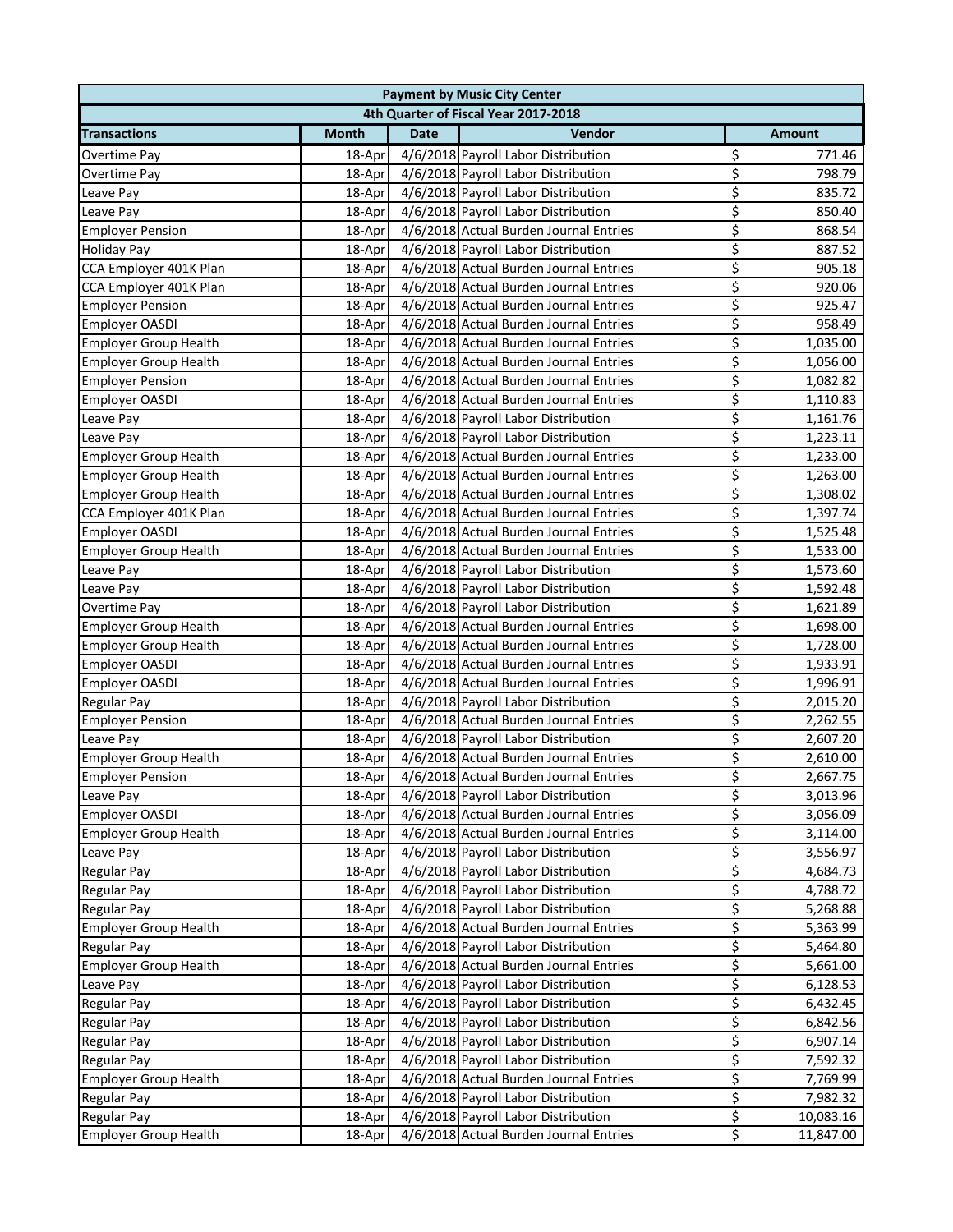| 4th Quarter of Fiscal Year 2017-2018<br>Vendor<br><b>Month</b><br><b>Date</b><br><b>Transactions</b><br><b>Amount</b><br>\$<br>4/6/2018 Payroll Labor Distribution<br><b>Regular Pay</b><br>18-Apr<br>15,116.41<br>\$<br>4/6/2018 Payroll Labor Distribution<br>17,173.44<br><b>Regular Pay</b><br>18-Apr<br>\$<br>4/6/2018 Payroll Labor Distribution<br>18-Apr<br>20,883.88<br>Regular Pay<br>\$<br>4/6/2018 Payroll Labor Distribution<br>22,752.35<br><b>Regular Pay</b><br>18-Apr<br>\$<br>4/6/2018 Payroll Labor Distribution<br><b>Regular Pay</b><br>18-Apr<br>28,656.42<br>\$<br>4/6/2018 Payroll Labor Distribution<br><b>Regular Pay</b><br>18-Apr<br>29,207.80<br>\$<br>4/6/2018 Payroll Labor Distribution<br><b>Regular Pay</b><br>18-Apr<br>45,905.94<br>\$<br>Offc & Admin Supply<br>4/9/2018 MYOFFICE PRODUCTS (ACH)<br>18-Apr<br>(40.29)<br>\$<br>4/9/2018 MYOFFICE PRODUCTS (ACH)<br>Offc & Admin Supply<br>18-Apr<br>(11.62)<br>\$<br>4/9/2018 MYOFFICE PRODUCTS (ACH)<br>11.62<br>Offc & Admin Supply<br>18-Apr<br>\$<br>4/9/2018 MYOFFICE PRODUCTS (ACH)<br>Offc & Admin Supply<br>11.92<br>18-Apr<br>\$<br>4/9/2018 MYOFFICE PRODUCTS (ACH)<br>13.55<br>Offc & Admin Supply<br>18-Apr<br>\$<br>4/9/2018 MYOFFICE PRODUCTS (ACH)<br>15.44<br>Offc & Admin Supply<br>18-Apr<br>\$<br>4/9/2018 MYOFFICE PRODUCTS (ACH)<br>Offc & Admin Supply<br>26.72<br>18-Apr<br>\$<br>4/9/2018 MYOFFICE PRODUCTS (ACH)<br>27.20<br>Offc & Admin Supply<br>18-Apr<br>\$<br>4/9/2018 MYOFFICE PRODUCTS (ACH)<br>Offc & Admin Supply<br>27.20<br>18-Apr<br>\$<br>4/9/2018 MYOFFICE PRODUCTS (ACH)<br>Offc & Admin Supply<br>27.20<br>18-Apr<br>\$<br>4/9/2018 MYOFFICE PRODUCTS (ACH)<br>27.72<br>Offc & Admin Supply<br>18-Apr<br>\$<br>33.04<br>4/9/2018 MYOFFICE PRODUCTS (ACH)<br>Offc & Admin Supply<br>18-Apr<br>\$<br>4/9/2018 MYOFFICE PRODUCTS (ACH)<br>40.29<br>Offc & Admin Supply<br>18-Apr<br>\$<br>4/9/2018 MYOFFICE PRODUCTS (ACH)<br>50.88<br>Offc & Admin Supply<br>18-Apr<br>\$<br>4/9/2018 MYOFFICE PRODUCTS (ACH)<br>60.08<br>Offc & Admin Supply<br>18-Apr<br>\$<br>4/9/2018 MYOFFICE PRODUCTS (ACH)<br>Offc & Admin Supply<br>61.88<br>18-Apr<br>\$<br>4/9/2018 MYOFFICE PRODUCTS (ACH)<br>65.15<br>Offc & Admin Supply<br>18-Apr<br>\$<br>4/9/2018 MYOFFICE PRODUCTS (ACH)<br>80.46<br>Offc & Admin Supply<br>18-Apr<br>\$<br>4/9/2018 BSE/HARRIS ELECTRIC (ACH)<br>799.00<br>Other Rpr & Maint Srvc<br>18-Apr<br>\$<br>4/9/2018 BSE/HARRIS ELECTRIC (ACH)<br>885.00<br>Other Rpr & Maint Srvc<br>18-Apr<br>\$<br>4/9/2018 BSE/HARRIS ELECTRIC (ACH)<br>2,205.00<br>Other Rpr & Maint Srvc<br>18-Apr<br>\$<br>18-Apr 4/10/2018 7100 MCC Cash Receipts<br><b>Uniform Cleaning Service</b><br>(3,639.09)<br>\$<br>18-Apr 4/10/2018 MYOFFICE PRODUCTS (ACH)<br>6.66<br>Offc & Admin Supply<br>\$<br>18-Apr 4/10/2018 MYOFFICE PRODUCTS (ACH)<br>12.00<br>Offc & Admin Supply<br>\$<br>18-Apr 4/10/2018 MYOFFICE PRODUCTS (ACH)<br>12.60<br>Offc & Admin Supply<br>\$<br>Offc & Admin Supply<br>18-Apr 4/10/2018 MYOFFICE PRODUCTS (ACH)<br>13.11<br>\$<br>18-Apr 4/10/2018 MYOFFICE PRODUCTS (ACH)<br>Offc & Admin Supply<br>16.31<br>\$<br>18-Apr 4/10/2018 MYOFFICE PRODUCTS (ACH)<br>Offc & Admin Supply<br>17.99<br>\$<br>Offc & Admin Supply<br>18-Apr 4/10/2018 MYOFFICE PRODUCTS (ACH)<br>18.40<br>\$<br>18-Apr 4/10/2018 MYOFFICE PRODUCTS (ACH)<br>24.99<br>Offc & Admin Supply<br>\$<br>18-Apr 4/10/2018 SUNSET MARKETING INC<br><b>Small Equipment Supply</b><br>27.00<br>\$<br>18-Apr 4/10/2018 MYOFFICE PRODUCTS (ACH)<br>Offc & Admin Supply<br>28.20<br>\$<br>Offc & Admin Supply<br>18-Apr 4/10/2018 MYOFFICE PRODUCTS (ACH)<br>30.65<br>\$<br>18-Apr 4/10/2018 MYOFFICE PRODUCTS (ACH)<br>31.35<br>Offc & Admin Supply<br>\$<br>18-Apr 4/10/2018 MYOFFICE PRODUCTS (ACH)<br>Offc & Admin Supply<br>31.80<br>\$<br>18-Apr 4/10/2018 GUY BROWN INTERIORS LLC (ACH)<br>100.00<br>Postage & Delivery Srvc<br>\$<br>18-Apr 4/10/2018 MYOFFICE PRODUCTS (ACH)<br>132.90<br>Offc & Admin Supply<br>\$<br>18-Apr 4/10/2018 MYOFFICE PRODUCTS (ACH)<br>Offc & Admin Supply<br>138.48<br>\$<br>Postage & Delivery Srvc<br>18-Apr 4/10/2018 SUNSET MARKETING INC<br>175.00<br>\$<br>Postage & Delivery Srvc<br>18-Apr 4/10/2018 W W GRAINGER (P#)<br>300.00<br>\$<br><b>Small Equipment Supply</b><br>18-Apr 4/10/2018 SUNSET MARKETING INC<br>300.00<br>\$<br><b>Small Equipment Supply</b><br>18-Apr 4/10/2018 SUNSET MARKETING INC<br>390.00<br>\$<br>Employee Award/Gift<br>18-Apr 4/10/2018 SUNSET MARKETING INC<br>650.00<br>\$<br>Furniture/Fixtures<\$10K<br>18-Apr 4/10/2018 GUY BROWN INTERIORS LLC (ACH)<br>1,171.80<br>\$<br>18-Apr 4/10/2018 DELL MARKET LP (ASAP SOFTWARE)<br>Software License<br>1,271.85<br>18-Apr 4/10/2018 PCMG INC (ACH) |                          |  |  | <b>Payment by Music City Center</b> |    |          |  |
|--------------------------------------------------------------------------------------------------------------------------------------------------------------------------------------------------------------------------------------------------------------------------------------------------------------------------------------------------------------------------------------------------------------------------------------------------------------------------------------------------------------------------------------------------------------------------------------------------------------------------------------------------------------------------------------------------------------------------------------------------------------------------------------------------------------------------------------------------------------------------------------------------------------------------------------------------------------------------------------------------------------------------------------------------------------------------------------------------------------------------------------------------------------------------------------------------------------------------------------------------------------------------------------------------------------------------------------------------------------------------------------------------------------------------------------------------------------------------------------------------------------------------------------------------------------------------------------------------------------------------------------------------------------------------------------------------------------------------------------------------------------------------------------------------------------------------------------------------------------------------------------------------------------------------------------------------------------------------------------------------------------------------------------------------------------------------------------------------------------------------------------------------------------------------------------------------------------------------------------------------------------------------------------------------------------------------------------------------------------------------------------------------------------------------------------------------------------------------------------------------------------------------------------------------------------------------------------------------------------------------------------------------------------------------------------------------------------------------------------------------------------------------------------------------------------------------------------------------------------------------------------------------------------------------------------------------------------------------------------------------------------------------------------------------------------------------------------------------------------------------------------------------------------------------------------------------------------------------------------------------------------------------------------------------------------------------------------------------------------------------------------------------------------------------------------------------------------------------------------------------------------------------------------------------------------------------------------------------------------------------------------------------------------------------------------------------------------------------------------------------------------------------------------------------------------------------------------------------------------------------------------------------------------------------------------------------------------------------------------------------------------------------------------------------------------------------------------------------------------------------------------------------------------------------------------------------------------------------------------------------------------------------------------------------------------------------------------------------------------------------------------------------------------------------------------------------------------------------------------------------------------------------------------------------------------------------------------------------------------------------------------------------------------------------------------------------------------------------------------------------------------------------------------------|--------------------------|--|--|-------------------------------------|----|----------|--|
|                                                                                                                                                                                                                                                                                                                                                                                                                                                                                                                                                                                                                                                                                                                                                                                                                                                                                                                                                                                                                                                                                                                                                                                                                                                                                                                                                                                                                                                                                                                                                                                                                                                                                                                                                                                                                                                                                                                                                                                                                                                                                                                                                                                                                                                                                                                                                                                                                                                                                                                                                                                                                                                                                                                                                                                                                                                                                                                                                                                                                                                                                                                                                                                                                                                                                                                                                                                                                                                                                                                                                                                                                                                                                                                                                                                                                                                                                                                                                                                                                                                                                                                                                                                                                                                                                                                                                                                                                                                                                                                                                                                                                                                                                                                                                                                            |                          |  |  |                                     |    |          |  |
|                                                                                                                                                                                                                                                                                                                                                                                                                                                                                                                                                                                                                                                                                                                                                                                                                                                                                                                                                                                                                                                                                                                                                                                                                                                                                                                                                                                                                                                                                                                                                                                                                                                                                                                                                                                                                                                                                                                                                                                                                                                                                                                                                                                                                                                                                                                                                                                                                                                                                                                                                                                                                                                                                                                                                                                                                                                                                                                                                                                                                                                                                                                                                                                                                                                                                                                                                                                                                                                                                                                                                                                                                                                                                                                                                                                                                                                                                                                                                                                                                                                                                                                                                                                                                                                                                                                                                                                                                                                                                                                                                                                                                                                                                                                                                                                            |                          |  |  |                                     |    |          |  |
|                                                                                                                                                                                                                                                                                                                                                                                                                                                                                                                                                                                                                                                                                                                                                                                                                                                                                                                                                                                                                                                                                                                                                                                                                                                                                                                                                                                                                                                                                                                                                                                                                                                                                                                                                                                                                                                                                                                                                                                                                                                                                                                                                                                                                                                                                                                                                                                                                                                                                                                                                                                                                                                                                                                                                                                                                                                                                                                                                                                                                                                                                                                                                                                                                                                                                                                                                                                                                                                                                                                                                                                                                                                                                                                                                                                                                                                                                                                                                                                                                                                                                                                                                                                                                                                                                                                                                                                                                                                                                                                                                                                                                                                                                                                                                                                            |                          |  |  |                                     |    |          |  |
|                                                                                                                                                                                                                                                                                                                                                                                                                                                                                                                                                                                                                                                                                                                                                                                                                                                                                                                                                                                                                                                                                                                                                                                                                                                                                                                                                                                                                                                                                                                                                                                                                                                                                                                                                                                                                                                                                                                                                                                                                                                                                                                                                                                                                                                                                                                                                                                                                                                                                                                                                                                                                                                                                                                                                                                                                                                                                                                                                                                                                                                                                                                                                                                                                                                                                                                                                                                                                                                                                                                                                                                                                                                                                                                                                                                                                                                                                                                                                                                                                                                                                                                                                                                                                                                                                                                                                                                                                                                                                                                                                                                                                                                                                                                                                                                            |                          |  |  |                                     |    |          |  |
|                                                                                                                                                                                                                                                                                                                                                                                                                                                                                                                                                                                                                                                                                                                                                                                                                                                                                                                                                                                                                                                                                                                                                                                                                                                                                                                                                                                                                                                                                                                                                                                                                                                                                                                                                                                                                                                                                                                                                                                                                                                                                                                                                                                                                                                                                                                                                                                                                                                                                                                                                                                                                                                                                                                                                                                                                                                                                                                                                                                                                                                                                                                                                                                                                                                                                                                                                                                                                                                                                                                                                                                                                                                                                                                                                                                                                                                                                                                                                                                                                                                                                                                                                                                                                                                                                                                                                                                                                                                                                                                                                                                                                                                                                                                                                                                            |                          |  |  |                                     |    |          |  |
|                                                                                                                                                                                                                                                                                                                                                                                                                                                                                                                                                                                                                                                                                                                                                                                                                                                                                                                                                                                                                                                                                                                                                                                                                                                                                                                                                                                                                                                                                                                                                                                                                                                                                                                                                                                                                                                                                                                                                                                                                                                                                                                                                                                                                                                                                                                                                                                                                                                                                                                                                                                                                                                                                                                                                                                                                                                                                                                                                                                                                                                                                                                                                                                                                                                                                                                                                                                                                                                                                                                                                                                                                                                                                                                                                                                                                                                                                                                                                                                                                                                                                                                                                                                                                                                                                                                                                                                                                                                                                                                                                                                                                                                                                                                                                                                            |                          |  |  |                                     |    |          |  |
|                                                                                                                                                                                                                                                                                                                                                                                                                                                                                                                                                                                                                                                                                                                                                                                                                                                                                                                                                                                                                                                                                                                                                                                                                                                                                                                                                                                                                                                                                                                                                                                                                                                                                                                                                                                                                                                                                                                                                                                                                                                                                                                                                                                                                                                                                                                                                                                                                                                                                                                                                                                                                                                                                                                                                                                                                                                                                                                                                                                                                                                                                                                                                                                                                                                                                                                                                                                                                                                                                                                                                                                                                                                                                                                                                                                                                                                                                                                                                                                                                                                                                                                                                                                                                                                                                                                                                                                                                                                                                                                                                                                                                                                                                                                                                                                            |                          |  |  |                                     |    |          |  |
|                                                                                                                                                                                                                                                                                                                                                                                                                                                                                                                                                                                                                                                                                                                                                                                                                                                                                                                                                                                                                                                                                                                                                                                                                                                                                                                                                                                                                                                                                                                                                                                                                                                                                                                                                                                                                                                                                                                                                                                                                                                                                                                                                                                                                                                                                                                                                                                                                                                                                                                                                                                                                                                                                                                                                                                                                                                                                                                                                                                                                                                                                                                                                                                                                                                                                                                                                                                                                                                                                                                                                                                                                                                                                                                                                                                                                                                                                                                                                                                                                                                                                                                                                                                                                                                                                                                                                                                                                                                                                                                                                                                                                                                                                                                                                                                            |                          |  |  |                                     |    |          |  |
|                                                                                                                                                                                                                                                                                                                                                                                                                                                                                                                                                                                                                                                                                                                                                                                                                                                                                                                                                                                                                                                                                                                                                                                                                                                                                                                                                                                                                                                                                                                                                                                                                                                                                                                                                                                                                                                                                                                                                                                                                                                                                                                                                                                                                                                                                                                                                                                                                                                                                                                                                                                                                                                                                                                                                                                                                                                                                                                                                                                                                                                                                                                                                                                                                                                                                                                                                                                                                                                                                                                                                                                                                                                                                                                                                                                                                                                                                                                                                                                                                                                                                                                                                                                                                                                                                                                                                                                                                                                                                                                                                                                                                                                                                                                                                                                            |                          |  |  |                                     |    |          |  |
|                                                                                                                                                                                                                                                                                                                                                                                                                                                                                                                                                                                                                                                                                                                                                                                                                                                                                                                                                                                                                                                                                                                                                                                                                                                                                                                                                                                                                                                                                                                                                                                                                                                                                                                                                                                                                                                                                                                                                                                                                                                                                                                                                                                                                                                                                                                                                                                                                                                                                                                                                                                                                                                                                                                                                                                                                                                                                                                                                                                                                                                                                                                                                                                                                                                                                                                                                                                                                                                                                                                                                                                                                                                                                                                                                                                                                                                                                                                                                                                                                                                                                                                                                                                                                                                                                                                                                                                                                                                                                                                                                                                                                                                                                                                                                                                            |                          |  |  |                                     |    |          |  |
|                                                                                                                                                                                                                                                                                                                                                                                                                                                                                                                                                                                                                                                                                                                                                                                                                                                                                                                                                                                                                                                                                                                                                                                                                                                                                                                                                                                                                                                                                                                                                                                                                                                                                                                                                                                                                                                                                                                                                                                                                                                                                                                                                                                                                                                                                                                                                                                                                                                                                                                                                                                                                                                                                                                                                                                                                                                                                                                                                                                                                                                                                                                                                                                                                                                                                                                                                                                                                                                                                                                                                                                                                                                                                                                                                                                                                                                                                                                                                                                                                                                                                                                                                                                                                                                                                                                                                                                                                                                                                                                                                                                                                                                                                                                                                                                            |                          |  |  |                                     |    |          |  |
|                                                                                                                                                                                                                                                                                                                                                                                                                                                                                                                                                                                                                                                                                                                                                                                                                                                                                                                                                                                                                                                                                                                                                                                                                                                                                                                                                                                                                                                                                                                                                                                                                                                                                                                                                                                                                                                                                                                                                                                                                                                                                                                                                                                                                                                                                                                                                                                                                                                                                                                                                                                                                                                                                                                                                                                                                                                                                                                                                                                                                                                                                                                                                                                                                                                                                                                                                                                                                                                                                                                                                                                                                                                                                                                                                                                                                                                                                                                                                                                                                                                                                                                                                                                                                                                                                                                                                                                                                                                                                                                                                                                                                                                                                                                                                                                            |                          |  |  |                                     |    |          |  |
|                                                                                                                                                                                                                                                                                                                                                                                                                                                                                                                                                                                                                                                                                                                                                                                                                                                                                                                                                                                                                                                                                                                                                                                                                                                                                                                                                                                                                                                                                                                                                                                                                                                                                                                                                                                                                                                                                                                                                                                                                                                                                                                                                                                                                                                                                                                                                                                                                                                                                                                                                                                                                                                                                                                                                                                                                                                                                                                                                                                                                                                                                                                                                                                                                                                                                                                                                                                                                                                                                                                                                                                                                                                                                                                                                                                                                                                                                                                                                                                                                                                                                                                                                                                                                                                                                                                                                                                                                                                                                                                                                                                                                                                                                                                                                                                            |                          |  |  |                                     |    |          |  |
|                                                                                                                                                                                                                                                                                                                                                                                                                                                                                                                                                                                                                                                                                                                                                                                                                                                                                                                                                                                                                                                                                                                                                                                                                                                                                                                                                                                                                                                                                                                                                                                                                                                                                                                                                                                                                                                                                                                                                                                                                                                                                                                                                                                                                                                                                                                                                                                                                                                                                                                                                                                                                                                                                                                                                                                                                                                                                                                                                                                                                                                                                                                                                                                                                                                                                                                                                                                                                                                                                                                                                                                                                                                                                                                                                                                                                                                                                                                                                                                                                                                                                                                                                                                                                                                                                                                                                                                                                                                                                                                                                                                                                                                                                                                                                                                            |                          |  |  |                                     |    |          |  |
|                                                                                                                                                                                                                                                                                                                                                                                                                                                                                                                                                                                                                                                                                                                                                                                                                                                                                                                                                                                                                                                                                                                                                                                                                                                                                                                                                                                                                                                                                                                                                                                                                                                                                                                                                                                                                                                                                                                                                                                                                                                                                                                                                                                                                                                                                                                                                                                                                                                                                                                                                                                                                                                                                                                                                                                                                                                                                                                                                                                                                                                                                                                                                                                                                                                                                                                                                                                                                                                                                                                                                                                                                                                                                                                                                                                                                                                                                                                                                                                                                                                                                                                                                                                                                                                                                                                                                                                                                                                                                                                                                                                                                                                                                                                                                                                            |                          |  |  |                                     |    |          |  |
|                                                                                                                                                                                                                                                                                                                                                                                                                                                                                                                                                                                                                                                                                                                                                                                                                                                                                                                                                                                                                                                                                                                                                                                                                                                                                                                                                                                                                                                                                                                                                                                                                                                                                                                                                                                                                                                                                                                                                                                                                                                                                                                                                                                                                                                                                                                                                                                                                                                                                                                                                                                                                                                                                                                                                                                                                                                                                                                                                                                                                                                                                                                                                                                                                                                                                                                                                                                                                                                                                                                                                                                                                                                                                                                                                                                                                                                                                                                                                                                                                                                                                                                                                                                                                                                                                                                                                                                                                                                                                                                                                                                                                                                                                                                                                                                            |                          |  |  |                                     |    |          |  |
|                                                                                                                                                                                                                                                                                                                                                                                                                                                                                                                                                                                                                                                                                                                                                                                                                                                                                                                                                                                                                                                                                                                                                                                                                                                                                                                                                                                                                                                                                                                                                                                                                                                                                                                                                                                                                                                                                                                                                                                                                                                                                                                                                                                                                                                                                                                                                                                                                                                                                                                                                                                                                                                                                                                                                                                                                                                                                                                                                                                                                                                                                                                                                                                                                                                                                                                                                                                                                                                                                                                                                                                                                                                                                                                                                                                                                                                                                                                                                                                                                                                                                                                                                                                                                                                                                                                                                                                                                                                                                                                                                                                                                                                                                                                                                                                            |                          |  |  |                                     |    |          |  |
|                                                                                                                                                                                                                                                                                                                                                                                                                                                                                                                                                                                                                                                                                                                                                                                                                                                                                                                                                                                                                                                                                                                                                                                                                                                                                                                                                                                                                                                                                                                                                                                                                                                                                                                                                                                                                                                                                                                                                                                                                                                                                                                                                                                                                                                                                                                                                                                                                                                                                                                                                                                                                                                                                                                                                                                                                                                                                                                                                                                                                                                                                                                                                                                                                                                                                                                                                                                                                                                                                                                                                                                                                                                                                                                                                                                                                                                                                                                                                                                                                                                                                                                                                                                                                                                                                                                                                                                                                                                                                                                                                                                                                                                                                                                                                                                            |                          |  |  |                                     |    |          |  |
|                                                                                                                                                                                                                                                                                                                                                                                                                                                                                                                                                                                                                                                                                                                                                                                                                                                                                                                                                                                                                                                                                                                                                                                                                                                                                                                                                                                                                                                                                                                                                                                                                                                                                                                                                                                                                                                                                                                                                                                                                                                                                                                                                                                                                                                                                                                                                                                                                                                                                                                                                                                                                                                                                                                                                                                                                                                                                                                                                                                                                                                                                                                                                                                                                                                                                                                                                                                                                                                                                                                                                                                                                                                                                                                                                                                                                                                                                                                                                                                                                                                                                                                                                                                                                                                                                                                                                                                                                                                                                                                                                                                                                                                                                                                                                                                            |                          |  |  |                                     |    |          |  |
|                                                                                                                                                                                                                                                                                                                                                                                                                                                                                                                                                                                                                                                                                                                                                                                                                                                                                                                                                                                                                                                                                                                                                                                                                                                                                                                                                                                                                                                                                                                                                                                                                                                                                                                                                                                                                                                                                                                                                                                                                                                                                                                                                                                                                                                                                                                                                                                                                                                                                                                                                                                                                                                                                                                                                                                                                                                                                                                                                                                                                                                                                                                                                                                                                                                                                                                                                                                                                                                                                                                                                                                                                                                                                                                                                                                                                                                                                                                                                                                                                                                                                                                                                                                                                                                                                                                                                                                                                                                                                                                                                                                                                                                                                                                                                                                            |                          |  |  |                                     |    |          |  |
|                                                                                                                                                                                                                                                                                                                                                                                                                                                                                                                                                                                                                                                                                                                                                                                                                                                                                                                                                                                                                                                                                                                                                                                                                                                                                                                                                                                                                                                                                                                                                                                                                                                                                                                                                                                                                                                                                                                                                                                                                                                                                                                                                                                                                                                                                                                                                                                                                                                                                                                                                                                                                                                                                                                                                                                                                                                                                                                                                                                                                                                                                                                                                                                                                                                                                                                                                                                                                                                                                                                                                                                                                                                                                                                                                                                                                                                                                                                                                                                                                                                                                                                                                                                                                                                                                                                                                                                                                                                                                                                                                                                                                                                                                                                                                                                            |                          |  |  |                                     |    |          |  |
|                                                                                                                                                                                                                                                                                                                                                                                                                                                                                                                                                                                                                                                                                                                                                                                                                                                                                                                                                                                                                                                                                                                                                                                                                                                                                                                                                                                                                                                                                                                                                                                                                                                                                                                                                                                                                                                                                                                                                                                                                                                                                                                                                                                                                                                                                                                                                                                                                                                                                                                                                                                                                                                                                                                                                                                                                                                                                                                                                                                                                                                                                                                                                                                                                                                                                                                                                                                                                                                                                                                                                                                                                                                                                                                                                                                                                                                                                                                                                                                                                                                                                                                                                                                                                                                                                                                                                                                                                                                                                                                                                                                                                                                                                                                                                                                            |                          |  |  |                                     |    |          |  |
|                                                                                                                                                                                                                                                                                                                                                                                                                                                                                                                                                                                                                                                                                                                                                                                                                                                                                                                                                                                                                                                                                                                                                                                                                                                                                                                                                                                                                                                                                                                                                                                                                                                                                                                                                                                                                                                                                                                                                                                                                                                                                                                                                                                                                                                                                                                                                                                                                                                                                                                                                                                                                                                                                                                                                                                                                                                                                                                                                                                                                                                                                                                                                                                                                                                                                                                                                                                                                                                                                                                                                                                                                                                                                                                                                                                                                                                                                                                                                                                                                                                                                                                                                                                                                                                                                                                                                                                                                                                                                                                                                                                                                                                                                                                                                                                            |                          |  |  |                                     |    |          |  |
|                                                                                                                                                                                                                                                                                                                                                                                                                                                                                                                                                                                                                                                                                                                                                                                                                                                                                                                                                                                                                                                                                                                                                                                                                                                                                                                                                                                                                                                                                                                                                                                                                                                                                                                                                                                                                                                                                                                                                                                                                                                                                                                                                                                                                                                                                                                                                                                                                                                                                                                                                                                                                                                                                                                                                                                                                                                                                                                                                                                                                                                                                                                                                                                                                                                                                                                                                                                                                                                                                                                                                                                                                                                                                                                                                                                                                                                                                                                                                                                                                                                                                                                                                                                                                                                                                                                                                                                                                                                                                                                                                                                                                                                                                                                                                                                            |                          |  |  |                                     |    |          |  |
|                                                                                                                                                                                                                                                                                                                                                                                                                                                                                                                                                                                                                                                                                                                                                                                                                                                                                                                                                                                                                                                                                                                                                                                                                                                                                                                                                                                                                                                                                                                                                                                                                                                                                                                                                                                                                                                                                                                                                                                                                                                                                                                                                                                                                                                                                                                                                                                                                                                                                                                                                                                                                                                                                                                                                                                                                                                                                                                                                                                                                                                                                                                                                                                                                                                                                                                                                                                                                                                                                                                                                                                                                                                                                                                                                                                                                                                                                                                                                                                                                                                                                                                                                                                                                                                                                                                                                                                                                                                                                                                                                                                                                                                                                                                                                                                            |                          |  |  |                                     |    |          |  |
|                                                                                                                                                                                                                                                                                                                                                                                                                                                                                                                                                                                                                                                                                                                                                                                                                                                                                                                                                                                                                                                                                                                                                                                                                                                                                                                                                                                                                                                                                                                                                                                                                                                                                                                                                                                                                                                                                                                                                                                                                                                                                                                                                                                                                                                                                                                                                                                                                                                                                                                                                                                                                                                                                                                                                                                                                                                                                                                                                                                                                                                                                                                                                                                                                                                                                                                                                                                                                                                                                                                                                                                                                                                                                                                                                                                                                                                                                                                                                                                                                                                                                                                                                                                                                                                                                                                                                                                                                                                                                                                                                                                                                                                                                                                                                                                            |                          |  |  |                                     |    |          |  |
|                                                                                                                                                                                                                                                                                                                                                                                                                                                                                                                                                                                                                                                                                                                                                                                                                                                                                                                                                                                                                                                                                                                                                                                                                                                                                                                                                                                                                                                                                                                                                                                                                                                                                                                                                                                                                                                                                                                                                                                                                                                                                                                                                                                                                                                                                                                                                                                                                                                                                                                                                                                                                                                                                                                                                                                                                                                                                                                                                                                                                                                                                                                                                                                                                                                                                                                                                                                                                                                                                                                                                                                                                                                                                                                                                                                                                                                                                                                                                                                                                                                                                                                                                                                                                                                                                                                                                                                                                                                                                                                                                                                                                                                                                                                                                                                            |                          |  |  |                                     |    |          |  |
|                                                                                                                                                                                                                                                                                                                                                                                                                                                                                                                                                                                                                                                                                                                                                                                                                                                                                                                                                                                                                                                                                                                                                                                                                                                                                                                                                                                                                                                                                                                                                                                                                                                                                                                                                                                                                                                                                                                                                                                                                                                                                                                                                                                                                                                                                                                                                                                                                                                                                                                                                                                                                                                                                                                                                                                                                                                                                                                                                                                                                                                                                                                                                                                                                                                                                                                                                                                                                                                                                                                                                                                                                                                                                                                                                                                                                                                                                                                                                                                                                                                                                                                                                                                                                                                                                                                                                                                                                                                                                                                                                                                                                                                                                                                                                                                            |                          |  |  |                                     |    |          |  |
|                                                                                                                                                                                                                                                                                                                                                                                                                                                                                                                                                                                                                                                                                                                                                                                                                                                                                                                                                                                                                                                                                                                                                                                                                                                                                                                                                                                                                                                                                                                                                                                                                                                                                                                                                                                                                                                                                                                                                                                                                                                                                                                                                                                                                                                                                                                                                                                                                                                                                                                                                                                                                                                                                                                                                                                                                                                                                                                                                                                                                                                                                                                                                                                                                                                                                                                                                                                                                                                                                                                                                                                                                                                                                                                                                                                                                                                                                                                                                                                                                                                                                                                                                                                                                                                                                                                                                                                                                                                                                                                                                                                                                                                                                                                                                                                            |                          |  |  |                                     |    |          |  |
|                                                                                                                                                                                                                                                                                                                                                                                                                                                                                                                                                                                                                                                                                                                                                                                                                                                                                                                                                                                                                                                                                                                                                                                                                                                                                                                                                                                                                                                                                                                                                                                                                                                                                                                                                                                                                                                                                                                                                                                                                                                                                                                                                                                                                                                                                                                                                                                                                                                                                                                                                                                                                                                                                                                                                                                                                                                                                                                                                                                                                                                                                                                                                                                                                                                                                                                                                                                                                                                                                                                                                                                                                                                                                                                                                                                                                                                                                                                                                                                                                                                                                                                                                                                                                                                                                                                                                                                                                                                                                                                                                                                                                                                                                                                                                                                            |                          |  |  |                                     |    |          |  |
|                                                                                                                                                                                                                                                                                                                                                                                                                                                                                                                                                                                                                                                                                                                                                                                                                                                                                                                                                                                                                                                                                                                                                                                                                                                                                                                                                                                                                                                                                                                                                                                                                                                                                                                                                                                                                                                                                                                                                                                                                                                                                                                                                                                                                                                                                                                                                                                                                                                                                                                                                                                                                                                                                                                                                                                                                                                                                                                                                                                                                                                                                                                                                                                                                                                                                                                                                                                                                                                                                                                                                                                                                                                                                                                                                                                                                                                                                                                                                                                                                                                                                                                                                                                                                                                                                                                                                                                                                                                                                                                                                                                                                                                                                                                                                                                            |                          |  |  |                                     |    |          |  |
|                                                                                                                                                                                                                                                                                                                                                                                                                                                                                                                                                                                                                                                                                                                                                                                                                                                                                                                                                                                                                                                                                                                                                                                                                                                                                                                                                                                                                                                                                                                                                                                                                                                                                                                                                                                                                                                                                                                                                                                                                                                                                                                                                                                                                                                                                                                                                                                                                                                                                                                                                                                                                                                                                                                                                                                                                                                                                                                                                                                                                                                                                                                                                                                                                                                                                                                                                                                                                                                                                                                                                                                                                                                                                                                                                                                                                                                                                                                                                                                                                                                                                                                                                                                                                                                                                                                                                                                                                                                                                                                                                                                                                                                                                                                                                                                            |                          |  |  |                                     |    |          |  |
|                                                                                                                                                                                                                                                                                                                                                                                                                                                                                                                                                                                                                                                                                                                                                                                                                                                                                                                                                                                                                                                                                                                                                                                                                                                                                                                                                                                                                                                                                                                                                                                                                                                                                                                                                                                                                                                                                                                                                                                                                                                                                                                                                                                                                                                                                                                                                                                                                                                                                                                                                                                                                                                                                                                                                                                                                                                                                                                                                                                                                                                                                                                                                                                                                                                                                                                                                                                                                                                                                                                                                                                                                                                                                                                                                                                                                                                                                                                                                                                                                                                                                                                                                                                                                                                                                                                                                                                                                                                                                                                                                                                                                                                                                                                                                                                            |                          |  |  |                                     |    |          |  |
|                                                                                                                                                                                                                                                                                                                                                                                                                                                                                                                                                                                                                                                                                                                                                                                                                                                                                                                                                                                                                                                                                                                                                                                                                                                                                                                                                                                                                                                                                                                                                                                                                                                                                                                                                                                                                                                                                                                                                                                                                                                                                                                                                                                                                                                                                                                                                                                                                                                                                                                                                                                                                                                                                                                                                                                                                                                                                                                                                                                                                                                                                                                                                                                                                                                                                                                                                                                                                                                                                                                                                                                                                                                                                                                                                                                                                                                                                                                                                                                                                                                                                                                                                                                                                                                                                                                                                                                                                                                                                                                                                                                                                                                                                                                                                                                            |                          |  |  |                                     |    |          |  |
|                                                                                                                                                                                                                                                                                                                                                                                                                                                                                                                                                                                                                                                                                                                                                                                                                                                                                                                                                                                                                                                                                                                                                                                                                                                                                                                                                                                                                                                                                                                                                                                                                                                                                                                                                                                                                                                                                                                                                                                                                                                                                                                                                                                                                                                                                                                                                                                                                                                                                                                                                                                                                                                                                                                                                                                                                                                                                                                                                                                                                                                                                                                                                                                                                                                                                                                                                                                                                                                                                                                                                                                                                                                                                                                                                                                                                                                                                                                                                                                                                                                                                                                                                                                                                                                                                                                                                                                                                                                                                                                                                                                                                                                                                                                                                                                            |                          |  |  |                                     |    |          |  |
|                                                                                                                                                                                                                                                                                                                                                                                                                                                                                                                                                                                                                                                                                                                                                                                                                                                                                                                                                                                                                                                                                                                                                                                                                                                                                                                                                                                                                                                                                                                                                                                                                                                                                                                                                                                                                                                                                                                                                                                                                                                                                                                                                                                                                                                                                                                                                                                                                                                                                                                                                                                                                                                                                                                                                                                                                                                                                                                                                                                                                                                                                                                                                                                                                                                                                                                                                                                                                                                                                                                                                                                                                                                                                                                                                                                                                                                                                                                                                                                                                                                                                                                                                                                                                                                                                                                                                                                                                                                                                                                                                                                                                                                                                                                                                                                            |                          |  |  |                                     |    |          |  |
|                                                                                                                                                                                                                                                                                                                                                                                                                                                                                                                                                                                                                                                                                                                                                                                                                                                                                                                                                                                                                                                                                                                                                                                                                                                                                                                                                                                                                                                                                                                                                                                                                                                                                                                                                                                                                                                                                                                                                                                                                                                                                                                                                                                                                                                                                                                                                                                                                                                                                                                                                                                                                                                                                                                                                                                                                                                                                                                                                                                                                                                                                                                                                                                                                                                                                                                                                                                                                                                                                                                                                                                                                                                                                                                                                                                                                                                                                                                                                                                                                                                                                                                                                                                                                                                                                                                                                                                                                                                                                                                                                                                                                                                                                                                                                                                            |                          |  |  |                                     |    |          |  |
|                                                                                                                                                                                                                                                                                                                                                                                                                                                                                                                                                                                                                                                                                                                                                                                                                                                                                                                                                                                                                                                                                                                                                                                                                                                                                                                                                                                                                                                                                                                                                                                                                                                                                                                                                                                                                                                                                                                                                                                                                                                                                                                                                                                                                                                                                                                                                                                                                                                                                                                                                                                                                                                                                                                                                                                                                                                                                                                                                                                                                                                                                                                                                                                                                                                                                                                                                                                                                                                                                                                                                                                                                                                                                                                                                                                                                                                                                                                                                                                                                                                                                                                                                                                                                                                                                                                                                                                                                                                                                                                                                                                                                                                                                                                                                                                            |                          |  |  |                                     |    |          |  |
|                                                                                                                                                                                                                                                                                                                                                                                                                                                                                                                                                                                                                                                                                                                                                                                                                                                                                                                                                                                                                                                                                                                                                                                                                                                                                                                                                                                                                                                                                                                                                                                                                                                                                                                                                                                                                                                                                                                                                                                                                                                                                                                                                                                                                                                                                                                                                                                                                                                                                                                                                                                                                                                                                                                                                                                                                                                                                                                                                                                                                                                                                                                                                                                                                                                                                                                                                                                                                                                                                                                                                                                                                                                                                                                                                                                                                                                                                                                                                                                                                                                                                                                                                                                                                                                                                                                                                                                                                                                                                                                                                                                                                                                                                                                                                                                            |                          |  |  |                                     |    |          |  |
|                                                                                                                                                                                                                                                                                                                                                                                                                                                                                                                                                                                                                                                                                                                                                                                                                                                                                                                                                                                                                                                                                                                                                                                                                                                                                                                                                                                                                                                                                                                                                                                                                                                                                                                                                                                                                                                                                                                                                                                                                                                                                                                                                                                                                                                                                                                                                                                                                                                                                                                                                                                                                                                                                                                                                                                                                                                                                                                                                                                                                                                                                                                                                                                                                                                                                                                                                                                                                                                                                                                                                                                                                                                                                                                                                                                                                                                                                                                                                                                                                                                                                                                                                                                                                                                                                                                                                                                                                                                                                                                                                                                                                                                                                                                                                                                            |                          |  |  |                                     |    |          |  |
|                                                                                                                                                                                                                                                                                                                                                                                                                                                                                                                                                                                                                                                                                                                                                                                                                                                                                                                                                                                                                                                                                                                                                                                                                                                                                                                                                                                                                                                                                                                                                                                                                                                                                                                                                                                                                                                                                                                                                                                                                                                                                                                                                                                                                                                                                                                                                                                                                                                                                                                                                                                                                                                                                                                                                                                                                                                                                                                                                                                                                                                                                                                                                                                                                                                                                                                                                                                                                                                                                                                                                                                                                                                                                                                                                                                                                                                                                                                                                                                                                                                                                                                                                                                                                                                                                                                                                                                                                                                                                                                                                                                                                                                                                                                                                                                            |                          |  |  |                                     |    |          |  |
|                                                                                                                                                                                                                                                                                                                                                                                                                                                                                                                                                                                                                                                                                                                                                                                                                                                                                                                                                                                                                                                                                                                                                                                                                                                                                                                                                                                                                                                                                                                                                                                                                                                                                                                                                                                                                                                                                                                                                                                                                                                                                                                                                                                                                                                                                                                                                                                                                                                                                                                                                                                                                                                                                                                                                                                                                                                                                                                                                                                                                                                                                                                                                                                                                                                                                                                                                                                                                                                                                                                                                                                                                                                                                                                                                                                                                                                                                                                                                                                                                                                                                                                                                                                                                                                                                                                                                                                                                                                                                                                                                                                                                                                                                                                                                                                            |                          |  |  |                                     |    |          |  |
|                                                                                                                                                                                                                                                                                                                                                                                                                                                                                                                                                                                                                                                                                                                                                                                                                                                                                                                                                                                                                                                                                                                                                                                                                                                                                                                                                                                                                                                                                                                                                                                                                                                                                                                                                                                                                                                                                                                                                                                                                                                                                                                                                                                                                                                                                                                                                                                                                                                                                                                                                                                                                                                                                                                                                                                                                                                                                                                                                                                                                                                                                                                                                                                                                                                                                                                                                                                                                                                                                                                                                                                                                                                                                                                                                                                                                                                                                                                                                                                                                                                                                                                                                                                                                                                                                                                                                                                                                                                                                                                                                                                                                                                                                                                                                                                            |                          |  |  |                                     |    |          |  |
|                                                                                                                                                                                                                                                                                                                                                                                                                                                                                                                                                                                                                                                                                                                                                                                                                                                                                                                                                                                                                                                                                                                                                                                                                                                                                                                                                                                                                                                                                                                                                                                                                                                                                                                                                                                                                                                                                                                                                                                                                                                                                                                                                                                                                                                                                                                                                                                                                                                                                                                                                                                                                                                                                                                                                                                                                                                                                                                                                                                                                                                                                                                                                                                                                                                                                                                                                                                                                                                                                                                                                                                                                                                                                                                                                                                                                                                                                                                                                                                                                                                                                                                                                                                                                                                                                                                                                                                                                                                                                                                                                                                                                                                                                                                                                                                            |                          |  |  |                                     |    |          |  |
|                                                                                                                                                                                                                                                                                                                                                                                                                                                                                                                                                                                                                                                                                                                                                                                                                                                                                                                                                                                                                                                                                                                                                                                                                                                                                                                                                                                                                                                                                                                                                                                                                                                                                                                                                                                                                                                                                                                                                                                                                                                                                                                                                                                                                                                                                                                                                                                                                                                                                                                                                                                                                                                                                                                                                                                                                                                                                                                                                                                                                                                                                                                                                                                                                                                                                                                                                                                                                                                                                                                                                                                                                                                                                                                                                                                                                                                                                                                                                                                                                                                                                                                                                                                                                                                                                                                                                                                                                                                                                                                                                                                                                                                                                                                                                                                            |                          |  |  |                                     |    |          |  |
|                                                                                                                                                                                                                                                                                                                                                                                                                                                                                                                                                                                                                                                                                                                                                                                                                                                                                                                                                                                                                                                                                                                                                                                                                                                                                                                                                                                                                                                                                                                                                                                                                                                                                                                                                                                                                                                                                                                                                                                                                                                                                                                                                                                                                                                                                                                                                                                                                                                                                                                                                                                                                                                                                                                                                                                                                                                                                                                                                                                                                                                                                                                                                                                                                                                                                                                                                                                                                                                                                                                                                                                                                                                                                                                                                                                                                                                                                                                                                                                                                                                                                                                                                                                                                                                                                                                                                                                                                                                                                                                                                                                                                                                                                                                                                                                            |                          |  |  |                                     |    |          |  |
|                                                                                                                                                                                                                                                                                                                                                                                                                                                                                                                                                                                                                                                                                                                                                                                                                                                                                                                                                                                                                                                                                                                                                                                                                                                                                                                                                                                                                                                                                                                                                                                                                                                                                                                                                                                                                                                                                                                                                                                                                                                                                                                                                                                                                                                                                                                                                                                                                                                                                                                                                                                                                                                                                                                                                                                                                                                                                                                                                                                                                                                                                                                                                                                                                                                                                                                                                                                                                                                                                                                                                                                                                                                                                                                                                                                                                                                                                                                                                                                                                                                                                                                                                                                                                                                                                                                                                                                                                                                                                                                                                                                                                                                                                                                                                                                            |                          |  |  |                                     |    |          |  |
|                                                                                                                                                                                                                                                                                                                                                                                                                                                                                                                                                                                                                                                                                                                                                                                                                                                                                                                                                                                                                                                                                                                                                                                                                                                                                                                                                                                                                                                                                                                                                                                                                                                                                                                                                                                                                                                                                                                                                                                                                                                                                                                                                                                                                                                                                                                                                                                                                                                                                                                                                                                                                                                                                                                                                                                                                                                                                                                                                                                                                                                                                                                                                                                                                                                                                                                                                                                                                                                                                                                                                                                                                                                                                                                                                                                                                                                                                                                                                                                                                                                                                                                                                                                                                                                                                                                                                                                                                                                                                                                                                                                                                                                                                                                                                                                            |                          |  |  |                                     |    |          |  |
|                                                                                                                                                                                                                                                                                                                                                                                                                                                                                                                                                                                                                                                                                                                                                                                                                                                                                                                                                                                                                                                                                                                                                                                                                                                                                                                                                                                                                                                                                                                                                                                                                                                                                                                                                                                                                                                                                                                                                                                                                                                                                                                                                                                                                                                                                                                                                                                                                                                                                                                                                                                                                                                                                                                                                                                                                                                                                                                                                                                                                                                                                                                                                                                                                                                                                                                                                                                                                                                                                                                                                                                                                                                                                                                                                                                                                                                                                                                                                                                                                                                                                                                                                                                                                                                                                                                                                                                                                                                                                                                                                                                                                                                                                                                                                                                            |                          |  |  |                                     |    |          |  |
|                                                                                                                                                                                                                                                                                                                                                                                                                                                                                                                                                                                                                                                                                                                                                                                                                                                                                                                                                                                                                                                                                                                                                                                                                                                                                                                                                                                                                                                                                                                                                                                                                                                                                                                                                                                                                                                                                                                                                                                                                                                                                                                                                                                                                                                                                                                                                                                                                                                                                                                                                                                                                                                                                                                                                                                                                                                                                                                                                                                                                                                                                                                                                                                                                                                                                                                                                                                                                                                                                                                                                                                                                                                                                                                                                                                                                                                                                                                                                                                                                                                                                                                                                                                                                                                                                                                                                                                                                                                                                                                                                                                                                                                                                                                                                                                            |                          |  |  |                                     |    |          |  |
|                                                                                                                                                                                                                                                                                                                                                                                                                                                                                                                                                                                                                                                                                                                                                                                                                                                                                                                                                                                                                                                                                                                                                                                                                                                                                                                                                                                                                                                                                                                                                                                                                                                                                                                                                                                                                                                                                                                                                                                                                                                                                                                                                                                                                                                                                                                                                                                                                                                                                                                                                                                                                                                                                                                                                                                                                                                                                                                                                                                                                                                                                                                                                                                                                                                                                                                                                                                                                                                                                                                                                                                                                                                                                                                                                                                                                                                                                                                                                                                                                                                                                                                                                                                                                                                                                                                                                                                                                                                                                                                                                                                                                                                                                                                                                                                            |                          |  |  |                                     |    |          |  |
|                                                                                                                                                                                                                                                                                                                                                                                                                                                                                                                                                                                                                                                                                                                                                                                                                                                                                                                                                                                                                                                                                                                                                                                                                                                                                                                                                                                                                                                                                                                                                                                                                                                                                                                                                                                                                                                                                                                                                                                                                                                                                                                                                                                                                                                                                                                                                                                                                                                                                                                                                                                                                                                                                                                                                                                                                                                                                                                                                                                                                                                                                                                                                                                                                                                                                                                                                                                                                                                                                                                                                                                                                                                                                                                                                                                                                                                                                                                                                                                                                                                                                                                                                                                                                                                                                                                                                                                                                                                                                                                                                                                                                                                                                                                                                                                            |                          |  |  |                                     |    |          |  |
|                                                                                                                                                                                                                                                                                                                                                                                                                                                                                                                                                                                                                                                                                                                                                                                                                                                                                                                                                                                                                                                                                                                                                                                                                                                                                                                                                                                                                                                                                                                                                                                                                                                                                                                                                                                                                                                                                                                                                                                                                                                                                                                                                                                                                                                                                                                                                                                                                                                                                                                                                                                                                                                                                                                                                                                                                                                                                                                                                                                                                                                                                                                                                                                                                                                                                                                                                                                                                                                                                                                                                                                                                                                                                                                                                                                                                                                                                                                                                                                                                                                                                                                                                                                                                                                                                                                                                                                                                                                                                                                                                                                                                                                                                                                                                                                            |                          |  |  |                                     |    |          |  |
|                                                                                                                                                                                                                                                                                                                                                                                                                                                                                                                                                                                                                                                                                                                                                                                                                                                                                                                                                                                                                                                                                                                                                                                                                                                                                                                                                                                                                                                                                                                                                                                                                                                                                                                                                                                                                                                                                                                                                                                                                                                                                                                                                                                                                                                                                                                                                                                                                                                                                                                                                                                                                                                                                                                                                                                                                                                                                                                                                                                                                                                                                                                                                                                                                                                                                                                                                                                                                                                                                                                                                                                                                                                                                                                                                                                                                                                                                                                                                                                                                                                                                                                                                                                                                                                                                                                                                                                                                                                                                                                                                                                                                                                                                                                                                                                            |                          |  |  |                                     |    |          |  |
|                                                                                                                                                                                                                                                                                                                                                                                                                                                                                                                                                                                                                                                                                                                                                                                                                                                                                                                                                                                                                                                                                                                                                                                                                                                                                                                                                                                                                                                                                                                                                                                                                                                                                                                                                                                                                                                                                                                                                                                                                                                                                                                                                                                                                                                                                                                                                                                                                                                                                                                                                                                                                                                                                                                                                                                                                                                                                                                                                                                                                                                                                                                                                                                                                                                                                                                                                                                                                                                                                                                                                                                                                                                                                                                                                                                                                                                                                                                                                                                                                                                                                                                                                                                                                                                                                                                                                                                                                                                                                                                                                                                                                                                                                                                                                                                            | Computer Hardware <\$10K |  |  |                                     | \$ | 1,720.00 |  |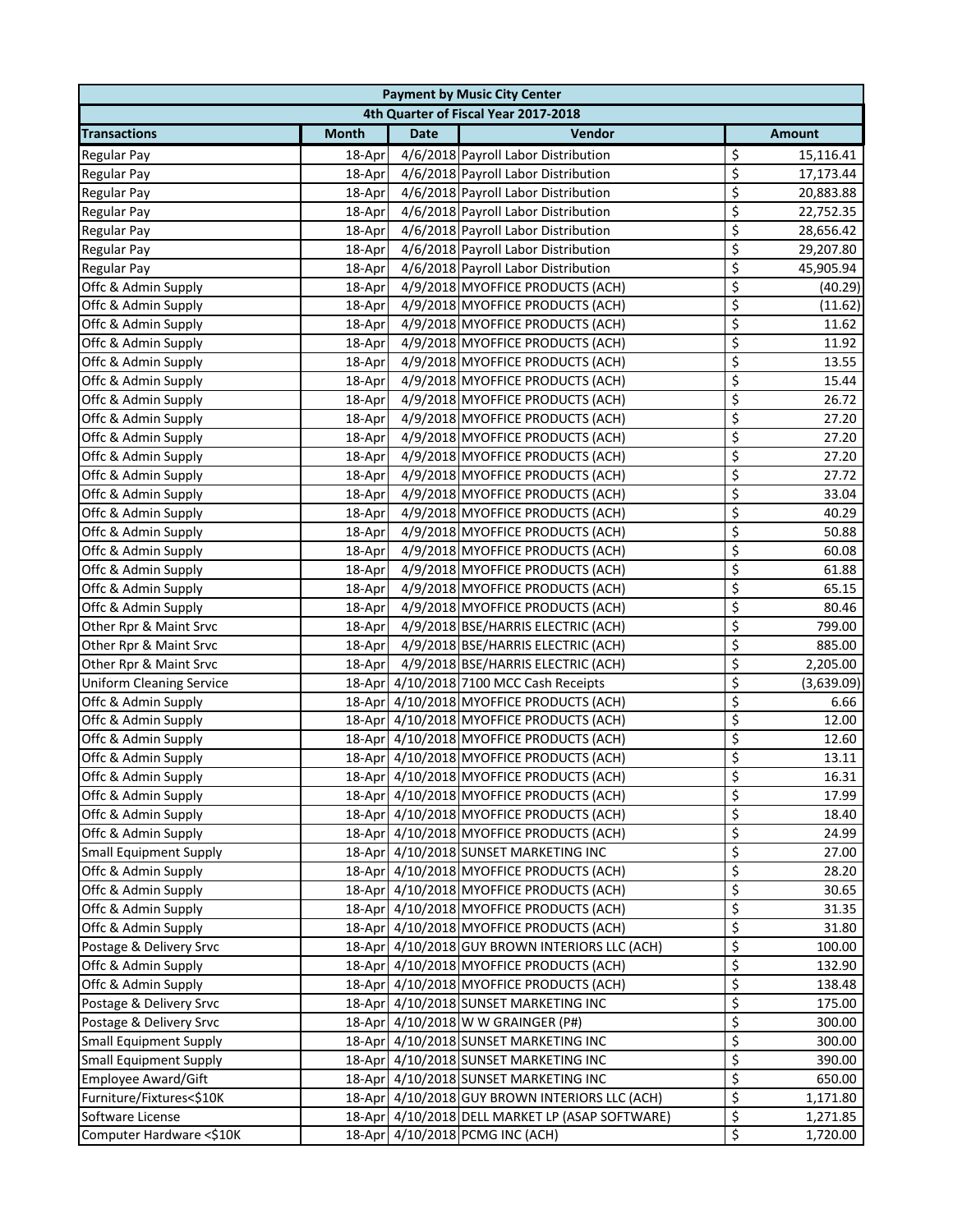| <b>Payment by Music City Center</b> |              |             |                                                 |    |               |  |
|-------------------------------------|--------------|-------------|-------------------------------------------------|----|---------------|--|
|                                     |              |             | 4th Quarter of Fiscal Year 2017-2018            |    |               |  |
| <b>Transactions</b>                 | <b>Month</b> | <b>Date</b> | Vendor                                          |    | <b>Amount</b> |  |
| <b>Small Equipment Supply</b>       |              |             | 18-Apr 4/10/2018 SUNSET MARKETING INC           | \$ | 1,824.00      |  |
| <b>Small Equipment Supply</b>       |              |             | 18-Apr 4/10/2018 W W GRAINGER (P#)              | \$ | 8,269.20      |  |
| <b>Small Equipment Supply</b>       |              |             | 18-Apr 4/11/2018 W W GRAINGER (P#)              | \$ | 5.10          |  |
| <b>Medical Supply</b>               |              |             | 18-Apr 4/11/2018 W W GRAINGER (P#)              | \$ | 20.00         |  |
| <b>Medical Supply</b>               |              |             | 18-Apr 4/11/2018 W W GRAINGER (P#)              | \$ | 22.12         |  |
| <b>HHold &amp; Jnitr Supply</b>     |              |             | 18-Apr 4/11/2018 AMERICAN PAPER & TWINE CO (ACH | \$ | 23.08         |  |
| <b>Medical Supply</b>               |              |             | 18-Apr 4/11/2018 W W GRAINGER (P#)              | \$ | 23.90         |  |
| Postage & Delivery Srvc             |              |             | 18-Apr 4/11/2018 REEVES CO INC                  | \$ | 24.43         |  |
| <b>Medical Supply</b>               |              |             | 18-Apr 4/11/2018 W W GRAINGER (P#)              | \$ | 29.56         |  |
| <b>Medical Supply</b>               |              |             | 18-Apr 4/11/2018 W W GRAINGER (P#)              | \$ | 32.72         |  |
| <b>Small Equipment Supply</b>       |              |             | 18-Apr 4/11/2018 W W GRAINGER (P#)              | \$ | 33.78         |  |
| <b>Medical Supply</b>               |              |             | 18-Apr 4/11/2018 W W GRAINGER (P#)              | \$ | 34.35         |  |
| <b>Small Equipment Supply</b>       |              |             | 18-Apr 4/11/2018 W W GRAINGER (P#)              | \$ | 36.96         |  |
| <b>Medical Supply</b>               |              |             | 18-Apr 4/11/2018 W W GRAINGER (P#)              | \$ | 39.00         |  |
| <b>Medical Supply</b>               |              |             | 18-Apr 4/11/2018 W W GRAINGER (P#)              | \$ | 46.60         |  |
| <b>Medical Supply</b>               |              |             | 18-Apr 4/11/2018 W W GRAINGER (P#)              | \$ | 47.90         |  |
| HHold & Jnitr Supply                |              |             | 18-Apr 4/11/2018 AMERICAN PAPER & TWINE CO (ACH | \$ | 48.48         |  |
| <b>Small Equipment Supply</b>       |              |             | 18-Apr 4/11/2018 W W GRAINGER (P#)              | \$ | 56.70         |  |
| <b>Small Equipment Supply</b>       |              |             | 18-Apr 4/11/2018 W W GRAINGER (P#)              | \$ | 59.62         |  |
| <b>Small Equipment Supply</b>       |              |             | 18-Apr 4/11/2018 W W GRAINGER (P#)              | \$ | 60.28         |  |
| <b>Medical Supply</b>               |              |             | 18-Apr 4/11/2018 W W GRAINGER (P#)              | \$ | 61.39         |  |
| <b>Medical Supply</b>               |              |             | 18-Apr 4/11/2018 W W GRAINGER (P#)              | \$ | 62.40         |  |
| <b>Medical Supply</b>               |              |             | 18-Apr 4/11/2018 W W GRAINGER (P#)              | \$ | 74.40         |  |
| <b>Medical Supply</b>               |              |             | 18-Apr 4/11/2018 W W GRAINGER (P#)              | \$ | 75.80         |  |
| <b>Medical Supply</b>               |              |             | 18-Apr 4/11/2018 W W GRAINGER (P#)              | \$ | 77.75         |  |
| <b>Small Equipment Supply</b>       |              |             | 18-Apr 4/11/2018 W W GRAINGER (P#)              | \$ | 78.32         |  |
| <b>Medical Supply</b>               |              |             | 18-Apr 4/11/2018 W W GRAINGER (P#)              | \$ | 82.20         |  |
| <b>Medical Supply</b>               |              |             | 18-Apr 4/11/2018 W W GRAINGER (P#)              | \$ | 86.80         |  |
| <b>Small Equipment Supply</b>       |              |             | 18-Apr 4/11/2018 W W GRAINGER (P#)              | \$ | 87.62         |  |
| <b>Small Equipment Supply</b>       |              |             | 18-Apr 4/11/2018 W W GRAINGER (P#)              | \$ | 87.78         |  |
| <b>Small Equipment Supply</b>       |              |             | 18-Apr 4/11/2018 W W GRAINGER (P#)              | \$ | 88.20         |  |
| <b>Small Equipment Supply</b>       |              |             | 18-Apr 4/11/2018 W W GRAINGER (P#)              | \$ | 89.44         |  |
| <b>HHold &amp; Jnitr Supply</b>     |              |             | 18-Apr 4/11/2018 KELSAN INC (ACH)               | \$ | 90.00         |  |
| <b>Small Equipment Supply</b>       |              |             | 18-Apr 4/11/2018 W W GRAINGER (P#)              | \$ | 91.68         |  |
| <b>HHold &amp; Jnitr Supply</b>     |              |             | 18-Apr 4/11/2018 KELSAN INC (ACH)               | \$ | 96.75         |  |
| <b>HHold &amp; Jnitr Supply</b>     |              |             | 18-Apr 4/11/2018 KELSAN INC (ACH)               | \$ | 96.75         |  |
| <b>HHold &amp; Jnitr Supply</b>     |              |             | 18-Apr 4/11/2018 AMERICAN PAPER & TWINE CO (ACH | \$ | 98.34         |  |
| <b>Small Equipment Supply</b>       |              |             | 18-Apr 4/11/2018 W W GRAINGER (P#)              | \$ | 112.00        |  |
| <b>Small Equipment Supply</b>       |              |             | 18-Apr 4/11/2018 W W GRAINGER (P#)              | \$ | 118.20        |  |
| <b>Small Equipment Supply</b>       |              |             | 18-Apr 4/11/2018 W W GRAINGER (P#)              | \$ | 124.00        |  |
| <b>HHold &amp; Jnitr Supply</b>     |              |             | 18-Apr 4/11/2018 KELSAN INC (ACH)               | \$ | 126.00        |  |
| <b>Small Equipment Supply</b>       |              |             | 18-Apr 4/11/2018 W W GRAINGER (P#)              | \$ | 131.00        |  |
| <b>Medical Supply</b>               |              |             | 18-Apr 4/11/2018 W W GRAINGER (P#)              | \$ | 137.80        |  |
| <b>Small Equipment Supply</b>       |              |             | 18-Apr 4/11/2018 W W GRAINGER (P#)              | \$ | 139.20        |  |
| <b>Small Equipment Supply</b>       |              |             | 18-Apr 4/11/2018 W W GRAINGER (P#)              | \$ | 143.40        |  |
| <b>Medical Supply</b>               |              |             | 18-Apr 4/11/2018 W W GRAINGER (P#)              | \$ | 148.55        |  |
| <b>HHold &amp; Jnitr Supply</b>     |              |             | 18-Apr 4/11/2018 AMERICAN PAPER & TWINE CO (ACH | \$ | 150.00        |  |
| <b>Small Equipment Supply</b>       |              |             | 18-Apr 4/11/2018 W W GRAINGER (P#)              | \$ | 152.40        |  |
| <b>Small Equipment Supply</b>       |              |             | 18-Apr 4/11/2018 W W GRAINGER (P#)              | \$ | 168.40        |  |
| <b>Medical Supply</b>               |              |             | 18-Apr 4/11/2018 W W GRAINGER (P#)              | \$ | 176.60        |  |
| <b>Medical Supply</b>               |              |             | 18-Apr 4/11/2018 W W GRAINGER (P#)              | \$ | 180.76        |  |
| <b>HHold &amp; Jnitr Supply</b>     |              |             | 18-Apr 4/11/2018 AMERICAN PAPER & TWINE CO (ACH | \$ | 181.50        |  |
| <b>Small Equipment Supply</b>       |              |             | 18-Apr 4/11/2018 W W GRAINGER (P#)              | \$ | 185.10        |  |
|                                     |              |             |                                                 |    |               |  |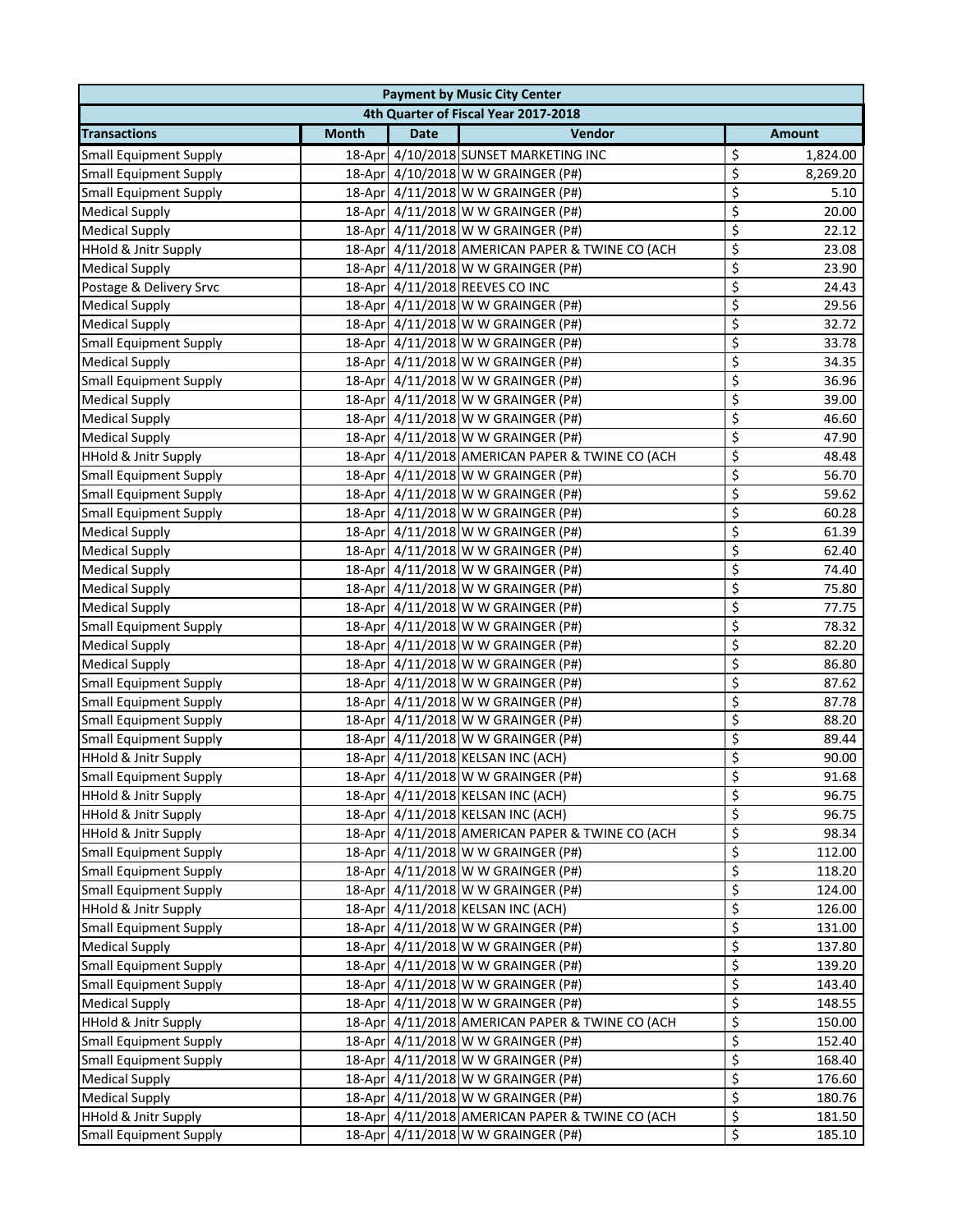| 4th Quarter of Fiscal Year 2017-2018<br>Vendor<br><b>Month</b><br><b>Date</b><br><b>Amount</b><br>\$<br>18-Apr 4/11/2018 SOCIETY FOR HUMAN RESOURCES MG<br>189.00<br>Offc & Admin Supply<br>\$<br>18-Apr 4/11/2018 AMERICAN PAPER & TWINE CO (ACH<br>204.00<br>\$<br>18-Apr 4/11/2018 W W GRAINGER (P#)<br>206.00<br><b>Small Equipment Supply</b><br>\$<br>18-Apr 4/11/2018 W W GRAINGER (P#)<br>220.50<br><b>Small Equipment Supply</b><br>\$<br>18-Apr 4/11/2018 AMERICAN PAPER & TWINE CO (ACH<br>221.90<br><b>HHold &amp; Jnitr Supply</b><br>\$<br><b>HHold &amp; Jnitr Supply</b><br>18-Apr 4/11/2018 AMERICAN PAPER & TWINE CO (ACH<br>224.80<br>\$<br>18-Apr 4/11/2018 W W GRAINGER (P#)<br>227.28<br><b>Small Equipment Supply</b><br>\$<br><b>Small Equipment Supply</b><br>18-Apr 4/11/2018 W W GRAINGER (P#)<br>244.80<br>\$<br><b>HHold &amp; Jnitr Supply</b><br>18-Apr 4/11/2018 AMERICAN PAPER & TWINE CO (ACH<br>251.80<br>\$<br><b>HHold &amp; Jnitr Supply</b><br>18-Apr 4/11/2018 AMERICAN PAPER & TWINE CO (ACH<br>269.16<br>\$<br>18-Apr 4/11/2018 W W GRAINGER (P#)<br><b>Small Equipment Supply</b><br>280.80<br>\$<br>18-Apr 4/11/2018 W W GRAINGER (P#)<br>293.88<br><b>Medical Supply</b><br>\$<br>Offc & Admin Supply<br>18-Apr 4/11/2018 SOCIETY FOR HUMAN RESOURCES MG<br>329.00<br>\$<br><b>HHold &amp; Jnitr Supply</b><br>18-Apr 4/11/2018 AMERICAN PAPER & TWINE CO (ACH<br>330.00<br>\$<br><b>HHold &amp; Jnitr Supply</b><br>18-Apr 4/11/2018 AMERICAN PAPER & TWINE CO (ACH<br>364.80<br>\$<br>Offc & Admin Supply<br>18-Apr 4/11/2018 REEVES CO INC<br>387.00<br>\$<br><b>HHold &amp; Jnitr Supply</b><br>18-Apr 4/11/2018 AMERICAN PAPER & TWINE CO (ACH<br>404.80<br>\$<br><b>Small Equipment Supply</b><br>18-Apr 4/11/2018 W W GRAINGER (P#)<br>498.39<br>\$<br><b>HHold &amp; Jnitr Supply</b><br>18-Apr 4/11/2018 AMERICAN PAPER & TWINE CO (ACH<br>517.20<br>\$<br>535.50<br><b>Small Equipment Supply</b><br>18-Apr 4/11/2018 W W GRAINGER (P#)<br>\$<br>Offc & Admin Supply<br>18-Apr 4/11/2018 REEVES CO INC<br>604.00<br>\$<br><b>Small Equipment Supply</b><br>18-Apr 4/11/2018 W W GRAINGER (P#)<br>740.92<br>\$<br><b>Small Equipment Supply</b><br>18-Apr 4/11/2018 W W GRAINGER (P#)<br>896.24<br>\$<br><b>Electrical Supply</b><br>18-Apr 4/11/2018 W W GRAINGER (P#)<br>1,030.40<br>\$<br>18-Apr 4/12/2018 W W GRAINGER (P#)<br><b>Medical Supply</b><br>16.00<br>\$<br>Postage & Delivery Srvc<br>18-Apr 4/12/2018 GRAYBAR ELECTRIC CO INC (ACH)<br>100.00<br>\$<br>Postage & Delivery Srvc<br>18-Apr 4/12/2018 SUNSET MARKETING INC<br>105.00<br>\$<br><b>Medical Supply</b><br>452.25<br>18-Apr 4/12/2018 W W GRAINGER (P#)<br>\$<br><b>Small Equipment Supply</b><br>18-Apr 4/12/2018 GRAYBAR ELECTRIC CO INC (ACH)<br>840.00<br>\$<br>Landscaping Srvc<br>18-Apr 4/12/2018 SUNSET MARKETING INC<br>970.00<br>\$<br><b>Small Equipment Supply</b><br>18-Apr 4/12/2018 SUNSET MARKETING INC<br>1,172.00<br>\$<br>18-Apr 4/13/2018 7100 MCC CC Receipts<br><b>Merchant Fees</b><br>(361.12)<br>\$<br><b>Merchant Fees</b><br>18-Apr 4/13/2018 7100 MCC CC Receipts<br>(58.65)<br>$\overline{\mathsf{S}}$<br>18-Apr 4/13/2018 7100 MCC CC Receipts<br>(37.38)<br><b>Merchant Fees</b><br>\$<br><b>Membership Dues</b><br>18-Apr 4/13/2018 ROTARY CLUB OF NASHVILLE<br>309.95<br>\$<br>18-Apr 4/13/2018 W W GRAINGER (P#)<br><b>Small Equipment Supply</b><br>375.58<br>\$<br>Telephone & Telegraph<br>18-Apr 4/13/2018 AT&T DATACOMM<br>2,064.61<br>\$<br><b>Internet Services</b><br>18-Apr 4/13/2018 AT&T DATACOMM<br>5,008.50<br>\$<br>18-Apr 4/13/2018 COMMONWEALTH DEVELOPMENT GRP I<br><b>Mngt Cnsltnt Srvc</b><br>5,497.50<br>\$<br>18-Apr 4/13/2018 COMMONWEALTH DEVELOPMENT GRP I<br><b>Mngt Cnsltnt Srvc</b><br>8,427.50<br>\$<br><b>HHold &amp; Jnitr Supply</b><br>18-Apr 4/16/2018 W W GRAINGER (P#)<br>(985.00)<br>\$<br><b>HHold &amp; Jnitr Supply</b><br>18-Apr 4/16/2018 W W GRAINGER (P#)<br>(977.50)<br>\$<br>Postage & Delivery Srvc<br>18-Apr 4/16/2018 TERRYBERRY CO LLC<br>15.00<br>\$<br>Other Rpr & Maint Srvc<br>18-Apr 4/16/2018 RICOH USA INC (ACH)<br>24.38<br>\$<br>18-Apr 4/16/2018 RICOH USA INC (ACH)<br>Other Rpr & Maint Srvc<br>84.30<br>\$<br>18-Apr 4/16/2018 RICOH USA INC (ACH)<br>Other Rpr & Maint Srvc<br>84.30<br>\$<br>Other Rpr & Maint Srvc<br>18-Apr 4/16/2018 RICOH USA INC (ACH)<br>93.26<br>\$<br>18-Apr 4/16/2018 B & H PHOTO & ELECTRONICS CORP<br><b>Small Equipment Supply</b><br>119.00<br>\$<br>18-Apr 4/16/2018 RICOH USA INC (ACH)<br>Other Rpr & Maint Srvc<br>167.76<br>\$<br>Other Rpr & Maint Srvc<br>18-Apr 4/16/2018 RICOH USA INC (ACH)<br>219.38 | <b>Payment by Music City Center</b> |  |  |  |    |  |  |  |
|--------------------------------------------------------------------------------------------------------------------------------------------------------------------------------------------------------------------------------------------------------------------------------------------------------------------------------------------------------------------------------------------------------------------------------------------------------------------------------------------------------------------------------------------------------------------------------------------------------------------------------------------------------------------------------------------------------------------------------------------------------------------------------------------------------------------------------------------------------------------------------------------------------------------------------------------------------------------------------------------------------------------------------------------------------------------------------------------------------------------------------------------------------------------------------------------------------------------------------------------------------------------------------------------------------------------------------------------------------------------------------------------------------------------------------------------------------------------------------------------------------------------------------------------------------------------------------------------------------------------------------------------------------------------------------------------------------------------------------------------------------------------------------------------------------------------------------------------------------------------------------------------------------------------------------------------------------------------------------------------------------------------------------------------------------------------------------------------------------------------------------------------------------------------------------------------------------------------------------------------------------------------------------------------------------------------------------------------------------------------------------------------------------------------------------------------------------------------------------------------------------------------------------------------------------------------------------------------------------------------------------------------------------------------------------------------------------------------------------------------------------------------------------------------------------------------------------------------------------------------------------------------------------------------------------------------------------------------------------------------------------------------------------------------------------------------------------------------------------------------------------------------------------------------------------------------------------------------------------------------------------------------------------------------------------------------------------------------------------------------------------------------------------------------------------------------------------------------------------------------------------------------------------------------------------------------------------------------------------------------------------------------------------------------------------------------------------------------------------------------------------------------------------------------------------------------------------------------------------------------------------------------------------------------------------------------------------------------------------------------------------------------------------------------------------------------------------------------------------------------------------------------------------------------------------------------------------------------------------------------------------------------------------------------------------------------------------------------------------------------------------------------------------------------------------------------------------------------------------------------------------------------------------------------------------------------------------------------------------------------------------------------------------------------------------|-------------------------------------|--|--|--|----|--|--|--|
|                                                                                                                                                                                                                                                                                                                                                                                                                                                                                                                                                                                                                                                                                                                                                                                                                                                                                                                                                                                                                                                                                                                                                                                                                                                                                                                                                                                                                                                                                                                                                                                                                                                                                                                                                                                                                                                                                                                                                                                                                                                                                                                                                                                                                                                                                                                                                                                                                                                                                                                                                                                                                                                                                                                                                                                                                                                                                                                                                                                                                                                                                                                                                                                                                                                                                                                                                                                                                                                                                                                                                                                                                                                                                                                                                                                                                                                                                                                                                                                                                                                                                                                                                                                                                                                                                                                                                                                                                                                                                                                                                                                                                                                                                |                                     |  |  |  |    |  |  |  |
|                                                                                                                                                                                                                                                                                                                                                                                                                                                                                                                                                                                                                                                                                                                                                                                                                                                                                                                                                                                                                                                                                                                                                                                                                                                                                                                                                                                                                                                                                                                                                                                                                                                                                                                                                                                                                                                                                                                                                                                                                                                                                                                                                                                                                                                                                                                                                                                                                                                                                                                                                                                                                                                                                                                                                                                                                                                                                                                                                                                                                                                                                                                                                                                                                                                                                                                                                                                                                                                                                                                                                                                                                                                                                                                                                                                                                                                                                                                                                                                                                                                                                                                                                                                                                                                                                                                                                                                                                                                                                                                                                                                                                                                                                | <b>Transactions</b>                 |  |  |  |    |  |  |  |
|                                                                                                                                                                                                                                                                                                                                                                                                                                                                                                                                                                                                                                                                                                                                                                                                                                                                                                                                                                                                                                                                                                                                                                                                                                                                                                                                                                                                                                                                                                                                                                                                                                                                                                                                                                                                                                                                                                                                                                                                                                                                                                                                                                                                                                                                                                                                                                                                                                                                                                                                                                                                                                                                                                                                                                                                                                                                                                                                                                                                                                                                                                                                                                                                                                                                                                                                                                                                                                                                                                                                                                                                                                                                                                                                                                                                                                                                                                                                                                                                                                                                                                                                                                                                                                                                                                                                                                                                                                                                                                                                                                                                                                                                                |                                     |  |  |  |    |  |  |  |
|                                                                                                                                                                                                                                                                                                                                                                                                                                                                                                                                                                                                                                                                                                                                                                                                                                                                                                                                                                                                                                                                                                                                                                                                                                                                                                                                                                                                                                                                                                                                                                                                                                                                                                                                                                                                                                                                                                                                                                                                                                                                                                                                                                                                                                                                                                                                                                                                                                                                                                                                                                                                                                                                                                                                                                                                                                                                                                                                                                                                                                                                                                                                                                                                                                                                                                                                                                                                                                                                                                                                                                                                                                                                                                                                                                                                                                                                                                                                                                                                                                                                                                                                                                                                                                                                                                                                                                                                                                                                                                                                                                                                                                                                                | <b>HHold &amp; Jnitr Supply</b>     |  |  |  |    |  |  |  |
|                                                                                                                                                                                                                                                                                                                                                                                                                                                                                                                                                                                                                                                                                                                                                                                                                                                                                                                                                                                                                                                                                                                                                                                                                                                                                                                                                                                                                                                                                                                                                                                                                                                                                                                                                                                                                                                                                                                                                                                                                                                                                                                                                                                                                                                                                                                                                                                                                                                                                                                                                                                                                                                                                                                                                                                                                                                                                                                                                                                                                                                                                                                                                                                                                                                                                                                                                                                                                                                                                                                                                                                                                                                                                                                                                                                                                                                                                                                                                                                                                                                                                                                                                                                                                                                                                                                                                                                                                                                                                                                                                                                                                                                                                |                                     |  |  |  |    |  |  |  |
|                                                                                                                                                                                                                                                                                                                                                                                                                                                                                                                                                                                                                                                                                                                                                                                                                                                                                                                                                                                                                                                                                                                                                                                                                                                                                                                                                                                                                                                                                                                                                                                                                                                                                                                                                                                                                                                                                                                                                                                                                                                                                                                                                                                                                                                                                                                                                                                                                                                                                                                                                                                                                                                                                                                                                                                                                                                                                                                                                                                                                                                                                                                                                                                                                                                                                                                                                                                                                                                                                                                                                                                                                                                                                                                                                                                                                                                                                                                                                                                                                                                                                                                                                                                                                                                                                                                                                                                                                                                                                                                                                                                                                                                                                |                                     |  |  |  |    |  |  |  |
|                                                                                                                                                                                                                                                                                                                                                                                                                                                                                                                                                                                                                                                                                                                                                                                                                                                                                                                                                                                                                                                                                                                                                                                                                                                                                                                                                                                                                                                                                                                                                                                                                                                                                                                                                                                                                                                                                                                                                                                                                                                                                                                                                                                                                                                                                                                                                                                                                                                                                                                                                                                                                                                                                                                                                                                                                                                                                                                                                                                                                                                                                                                                                                                                                                                                                                                                                                                                                                                                                                                                                                                                                                                                                                                                                                                                                                                                                                                                                                                                                                                                                                                                                                                                                                                                                                                                                                                                                                                                                                                                                                                                                                                                                |                                     |  |  |  |    |  |  |  |
|                                                                                                                                                                                                                                                                                                                                                                                                                                                                                                                                                                                                                                                                                                                                                                                                                                                                                                                                                                                                                                                                                                                                                                                                                                                                                                                                                                                                                                                                                                                                                                                                                                                                                                                                                                                                                                                                                                                                                                                                                                                                                                                                                                                                                                                                                                                                                                                                                                                                                                                                                                                                                                                                                                                                                                                                                                                                                                                                                                                                                                                                                                                                                                                                                                                                                                                                                                                                                                                                                                                                                                                                                                                                                                                                                                                                                                                                                                                                                                                                                                                                                                                                                                                                                                                                                                                                                                                                                                                                                                                                                                                                                                                                                |                                     |  |  |  |    |  |  |  |
|                                                                                                                                                                                                                                                                                                                                                                                                                                                                                                                                                                                                                                                                                                                                                                                                                                                                                                                                                                                                                                                                                                                                                                                                                                                                                                                                                                                                                                                                                                                                                                                                                                                                                                                                                                                                                                                                                                                                                                                                                                                                                                                                                                                                                                                                                                                                                                                                                                                                                                                                                                                                                                                                                                                                                                                                                                                                                                                                                                                                                                                                                                                                                                                                                                                                                                                                                                                                                                                                                                                                                                                                                                                                                                                                                                                                                                                                                                                                                                                                                                                                                                                                                                                                                                                                                                                                                                                                                                                                                                                                                                                                                                                                                |                                     |  |  |  |    |  |  |  |
|                                                                                                                                                                                                                                                                                                                                                                                                                                                                                                                                                                                                                                                                                                                                                                                                                                                                                                                                                                                                                                                                                                                                                                                                                                                                                                                                                                                                                                                                                                                                                                                                                                                                                                                                                                                                                                                                                                                                                                                                                                                                                                                                                                                                                                                                                                                                                                                                                                                                                                                                                                                                                                                                                                                                                                                                                                                                                                                                                                                                                                                                                                                                                                                                                                                                                                                                                                                                                                                                                                                                                                                                                                                                                                                                                                                                                                                                                                                                                                                                                                                                                                                                                                                                                                                                                                                                                                                                                                                                                                                                                                                                                                                                                |                                     |  |  |  |    |  |  |  |
|                                                                                                                                                                                                                                                                                                                                                                                                                                                                                                                                                                                                                                                                                                                                                                                                                                                                                                                                                                                                                                                                                                                                                                                                                                                                                                                                                                                                                                                                                                                                                                                                                                                                                                                                                                                                                                                                                                                                                                                                                                                                                                                                                                                                                                                                                                                                                                                                                                                                                                                                                                                                                                                                                                                                                                                                                                                                                                                                                                                                                                                                                                                                                                                                                                                                                                                                                                                                                                                                                                                                                                                                                                                                                                                                                                                                                                                                                                                                                                                                                                                                                                                                                                                                                                                                                                                                                                                                                                                                                                                                                                                                                                                                                |                                     |  |  |  |    |  |  |  |
|                                                                                                                                                                                                                                                                                                                                                                                                                                                                                                                                                                                                                                                                                                                                                                                                                                                                                                                                                                                                                                                                                                                                                                                                                                                                                                                                                                                                                                                                                                                                                                                                                                                                                                                                                                                                                                                                                                                                                                                                                                                                                                                                                                                                                                                                                                                                                                                                                                                                                                                                                                                                                                                                                                                                                                                                                                                                                                                                                                                                                                                                                                                                                                                                                                                                                                                                                                                                                                                                                                                                                                                                                                                                                                                                                                                                                                                                                                                                                                                                                                                                                                                                                                                                                                                                                                                                                                                                                                                                                                                                                                                                                                                                                |                                     |  |  |  |    |  |  |  |
|                                                                                                                                                                                                                                                                                                                                                                                                                                                                                                                                                                                                                                                                                                                                                                                                                                                                                                                                                                                                                                                                                                                                                                                                                                                                                                                                                                                                                                                                                                                                                                                                                                                                                                                                                                                                                                                                                                                                                                                                                                                                                                                                                                                                                                                                                                                                                                                                                                                                                                                                                                                                                                                                                                                                                                                                                                                                                                                                                                                                                                                                                                                                                                                                                                                                                                                                                                                                                                                                                                                                                                                                                                                                                                                                                                                                                                                                                                                                                                                                                                                                                                                                                                                                                                                                                                                                                                                                                                                                                                                                                                                                                                                                                |                                     |  |  |  |    |  |  |  |
|                                                                                                                                                                                                                                                                                                                                                                                                                                                                                                                                                                                                                                                                                                                                                                                                                                                                                                                                                                                                                                                                                                                                                                                                                                                                                                                                                                                                                                                                                                                                                                                                                                                                                                                                                                                                                                                                                                                                                                                                                                                                                                                                                                                                                                                                                                                                                                                                                                                                                                                                                                                                                                                                                                                                                                                                                                                                                                                                                                                                                                                                                                                                                                                                                                                                                                                                                                                                                                                                                                                                                                                                                                                                                                                                                                                                                                                                                                                                                                                                                                                                                                                                                                                                                                                                                                                                                                                                                                                                                                                                                                                                                                                                                |                                     |  |  |  |    |  |  |  |
|                                                                                                                                                                                                                                                                                                                                                                                                                                                                                                                                                                                                                                                                                                                                                                                                                                                                                                                                                                                                                                                                                                                                                                                                                                                                                                                                                                                                                                                                                                                                                                                                                                                                                                                                                                                                                                                                                                                                                                                                                                                                                                                                                                                                                                                                                                                                                                                                                                                                                                                                                                                                                                                                                                                                                                                                                                                                                                                                                                                                                                                                                                                                                                                                                                                                                                                                                                                                                                                                                                                                                                                                                                                                                                                                                                                                                                                                                                                                                                                                                                                                                                                                                                                                                                                                                                                                                                                                                                                                                                                                                                                                                                                                                |                                     |  |  |  |    |  |  |  |
|                                                                                                                                                                                                                                                                                                                                                                                                                                                                                                                                                                                                                                                                                                                                                                                                                                                                                                                                                                                                                                                                                                                                                                                                                                                                                                                                                                                                                                                                                                                                                                                                                                                                                                                                                                                                                                                                                                                                                                                                                                                                                                                                                                                                                                                                                                                                                                                                                                                                                                                                                                                                                                                                                                                                                                                                                                                                                                                                                                                                                                                                                                                                                                                                                                                                                                                                                                                                                                                                                                                                                                                                                                                                                                                                                                                                                                                                                                                                                                                                                                                                                                                                                                                                                                                                                                                                                                                                                                                                                                                                                                                                                                                                                |                                     |  |  |  |    |  |  |  |
|                                                                                                                                                                                                                                                                                                                                                                                                                                                                                                                                                                                                                                                                                                                                                                                                                                                                                                                                                                                                                                                                                                                                                                                                                                                                                                                                                                                                                                                                                                                                                                                                                                                                                                                                                                                                                                                                                                                                                                                                                                                                                                                                                                                                                                                                                                                                                                                                                                                                                                                                                                                                                                                                                                                                                                                                                                                                                                                                                                                                                                                                                                                                                                                                                                                                                                                                                                                                                                                                                                                                                                                                                                                                                                                                                                                                                                                                                                                                                                                                                                                                                                                                                                                                                                                                                                                                                                                                                                                                                                                                                                                                                                                                                |                                     |  |  |  |    |  |  |  |
|                                                                                                                                                                                                                                                                                                                                                                                                                                                                                                                                                                                                                                                                                                                                                                                                                                                                                                                                                                                                                                                                                                                                                                                                                                                                                                                                                                                                                                                                                                                                                                                                                                                                                                                                                                                                                                                                                                                                                                                                                                                                                                                                                                                                                                                                                                                                                                                                                                                                                                                                                                                                                                                                                                                                                                                                                                                                                                                                                                                                                                                                                                                                                                                                                                                                                                                                                                                                                                                                                                                                                                                                                                                                                                                                                                                                                                                                                                                                                                                                                                                                                                                                                                                                                                                                                                                                                                                                                                                                                                                                                                                                                                                                                |                                     |  |  |  |    |  |  |  |
|                                                                                                                                                                                                                                                                                                                                                                                                                                                                                                                                                                                                                                                                                                                                                                                                                                                                                                                                                                                                                                                                                                                                                                                                                                                                                                                                                                                                                                                                                                                                                                                                                                                                                                                                                                                                                                                                                                                                                                                                                                                                                                                                                                                                                                                                                                                                                                                                                                                                                                                                                                                                                                                                                                                                                                                                                                                                                                                                                                                                                                                                                                                                                                                                                                                                                                                                                                                                                                                                                                                                                                                                                                                                                                                                                                                                                                                                                                                                                                                                                                                                                                                                                                                                                                                                                                                                                                                                                                                                                                                                                                                                                                                                                |                                     |  |  |  |    |  |  |  |
|                                                                                                                                                                                                                                                                                                                                                                                                                                                                                                                                                                                                                                                                                                                                                                                                                                                                                                                                                                                                                                                                                                                                                                                                                                                                                                                                                                                                                                                                                                                                                                                                                                                                                                                                                                                                                                                                                                                                                                                                                                                                                                                                                                                                                                                                                                                                                                                                                                                                                                                                                                                                                                                                                                                                                                                                                                                                                                                                                                                                                                                                                                                                                                                                                                                                                                                                                                                                                                                                                                                                                                                                                                                                                                                                                                                                                                                                                                                                                                                                                                                                                                                                                                                                                                                                                                                                                                                                                                                                                                                                                                                                                                                                                |                                     |  |  |  |    |  |  |  |
|                                                                                                                                                                                                                                                                                                                                                                                                                                                                                                                                                                                                                                                                                                                                                                                                                                                                                                                                                                                                                                                                                                                                                                                                                                                                                                                                                                                                                                                                                                                                                                                                                                                                                                                                                                                                                                                                                                                                                                                                                                                                                                                                                                                                                                                                                                                                                                                                                                                                                                                                                                                                                                                                                                                                                                                                                                                                                                                                                                                                                                                                                                                                                                                                                                                                                                                                                                                                                                                                                                                                                                                                                                                                                                                                                                                                                                                                                                                                                                                                                                                                                                                                                                                                                                                                                                                                                                                                                                                                                                                                                                                                                                                                                |                                     |  |  |  |    |  |  |  |
|                                                                                                                                                                                                                                                                                                                                                                                                                                                                                                                                                                                                                                                                                                                                                                                                                                                                                                                                                                                                                                                                                                                                                                                                                                                                                                                                                                                                                                                                                                                                                                                                                                                                                                                                                                                                                                                                                                                                                                                                                                                                                                                                                                                                                                                                                                                                                                                                                                                                                                                                                                                                                                                                                                                                                                                                                                                                                                                                                                                                                                                                                                                                                                                                                                                                                                                                                                                                                                                                                                                                                                                                                                                                                                                                                                                                                                                                                                                                                                                                                                                                                                                                                                                                                                                                                                                                                                                                                                                                                                                                                                                                                                                                                |                                     |  |  |  |    |  |  |  |
|                                                                                                                                                                                                                                                                                                                                                                                                                                                                                                                                                                                                                                                                                                                                                                                                                                                                                                                                                                                                                                                                                                                                                                                                                                                                                                                                                                                                                                                                                                                                                                                                                                                                                                                                                                                                                                                                                                                                                                                                                                                                                                                                                                                                                                                                                                                                                                                                                                                                                                                                                                                                                                                                                                                                                                                                                                                                                                                                                                                                                                                                                                                                                                                                                                                                                                                                                                                                                                                                                                                                                                                                                                                                                                                                                                                                                                                                                                                                                                                                                                                                                                                                                                                                                                                                                                                                                                                                                                                                                                                                                                                                                                                                                |                                     |  |  |  |    |  |  |  |
|                                                                                                                                                                                                                                                                                                                                                                                                                                                                                                                                                                                                                                                                                                                                                                                                                                                                                                                                                                                                                                                                                                                                                                                                                                                                                                                                                                                                                                                                                                                                                                                                                                                                                                                                                                                                                                                                                                                                                                                                                                                                                                                                                                                                                                                                                                                                                                                                                                                                                                                                                                                                                                                                                                                                                                                                                                                                                                                                                                                                                                                                                                                                                                                                                                                                                                                                                                                                                                                                                                                                                                                                                                                                                                                                                                                                                                                                                                                                                                                                                                                                                                                                                                                                                                                                                                                                                                                                                                                                                                                                                                                                                                                                                |                                     |  |  |  |    |  |  |  |
|                                                                                                                                                                                                                                                                                                                                                                                                                                                                                                                                                                                                                                                                                                                                                                                                                                                                                                                                                                                                                                                                                                                                                                                                                                                                                                                                                                                                                                                                                                                                                                                                                                                                                                                                                                                                                                                                                                                                                                                                                                                                                                                                                                                                                                                                                                                                                                                                                                                                                                                                                                                                                                                                                                                                                                                                                                                                                                                                                                                                                                                                                                                                                                                                                                                                                                                                                                                                                                                                                                                                                                                                                                                                                                                                                                                                                                                                                                                                                                                                                                                                                                                                                                                                                                                                                                                                                                                                                                                                                                                                                                                                                                                                                |                                     |  |  |  |    |  |  |  |
|                                                                                                                                                                                                                                                                                                                                                                                                                                                                                                                                                                                                                                                                                                                                                                                                                                                                                                                                                                                                                                                                                                                                                                                                                                                                                                                                                                                                                                                                                                                                                                                                                                                                                                                                                                                                                                                                                                                                                                                                                                                                                                                                                                                                                                                                                                                                                                                                                                                                                                                                                                                                                                                                                                                                                                                                                                                                                                                                                                                                                                                                                                                                                                                                                                                                                                                                                                                                                                                                                                                                                                                                                                                                                                                                                                                                                                                                                                                                                                                                                                                                                                                                                                                                                                                                                                                                                                                                                                                                                                                                                                                                                                                                                |                                     |  |  |  |    |  |  |  |
|                                                                                                                                                                                                                                                                                                                                                                                                                                                                                                                                                                                                                                                                                                                                                                                                                                                                                                                                                                                                                                                                                                                                                                                                                                                                                                                                                                                                                                                                                                                                                                                                                                                                                                                                                                                                                                                                                                                                                                                                                                                                                                                                                                                                                                                                                                                                                                                                                                                                                                                                                                                                                                                                                                                                                                                                                                                                                                                                                                                                                                                                                                                                                                                                                                                                                                                                                                                                                                                                                                                                                                                                                                                                                                                                                                                                                                                                                                                                                                                                                                                                                                                                                                                                                                                                                                                                                                                                                                                                                                                                                                                                                                                                                |                                     |  |  |  |    |  |  |  |
|                                                                                                                                                                                                                                                                                                                                                                                                                                                                                                                                                                                                                                                                                                                                                                                                                                                                                                                                                                                                                                                                                                                                                                                                                                                                                                                                                                                                                                                                                                                                                                                                                                                                                                                                                                                                                                                                                                                                                                                                                                                                                                                                                                                                                                                                                                                                                                                                                                                                                                                                                                                                                                                                                                                                                                                                                                                                                                                                                                                                                                                                                                                                                                                                                                                                                                                                                                                                                                                                                                                                                                                                                                                                                                                                                                                                                                                                                                                                                                                                                                                                                                                                                                                                                                                                                                                                                                                                                                                                                                                                                                                                                                                                                |                                     |  |  |  |    |  |  |  |
|                                                                                                                                                                                                                                                                                                                                                                                                                                                                                                                                                                                                                                                                                                                                                                                                                                                                                                                                                                                                                                                                                                                                                                                                                                                                                                                                                                                                                                                                                                                                                                                                                                                                                                                                                                                                                                                                                                                                                                                                                                                                                                                                                                                                                                                                                                                                                                                                                                                                                                                                                                                                                                                                                                                                                                                                                                                                                                                                                                                                                                                                                                                                                                                                                                                                                                                                                                                                                                                                                                                                                                                                                                                                                                                                                                                                                                                                                                                                                                                                                                                                                                                                                                                                                                                                                                                                                                                                                                                                                                                                                                                                                                                                                |                                     |  |  |  |    |  |  |  |
|                                                                                                                                                                                                                                                                                                                                                                                                                                                                                                                                                                                                                                                                                                                                                                                                                                                                                                                                                                                                                                                                                                                                                                                                                                                                                                                                                                                                                                                                                                                                                                                                                                                                                                                                                                                                                                                                                                                                                                                                                                                                                                                                                                                                                                                                                                                                                                                                                                                                                                                                                                                                                                                                                                                                                                                                                                                                                                                                                                                                                                                                                                                                                                                                                                                                                                                                                                                                                                                                                                                                                                                                                                                                                                                                                                                                                                                                                                                                                                                                                                                                                                                                                                                                                                                                                                                                                                                                                                                                                                                                                                                                                                                                                |                                     |  |  |  |    |  |  |  |
|                                                                                                                                                                                                                                                                                                                                                                                                                                                                                                                                                                                                                                                                                                                                                                                                                                                                                                                                                                                                                                                                                                                                                                                                                                                                                                                                                                                                                                                                                                                                                                                                                                                                                                                                                                                                                                                                                                                                                                                                                                                                                                                                                                                                                                                                                                                                                                                                                                                                                                                                                                                                                                                                                                                                                                                                                                                                                                                                                                                                                                                                                                                                                                                                                                                                                                                                                                                                                                                                                                                                                                                                                                                                                                                                                                                                                                                                                                                                                                                                                                                                                                                                                                                                                                                                                                                                                                                                                                                                                                                                                                                                                                                                                |                                     |  |  |  |    |  |  |  |
|                                                                                                                                                                                                                                                                                                                                                                                                                                                                                                                                                                                                                                                                                                                                                                                                                                                                                                                                                                                                                                                                                                                                                                                                                                                                                                                                                                                                                                                                                                                                                                                                                                                                                                                                                                                                                                                                                                                                                                                                                                                                                                                                                                                                                                                                                                                                                                                                                                                                                                                                                                                                                                                                                                                                                                                                                                                                                                                                                                                                                                                                                                                                                                                                                                                                                                                                                                                                                                                                                                                                                                                                                                                                                                                                                                                                                                                                                                                                                                                                                                                                                                                                                                                                                                                                                                                                                                                                                                                                                                                                                                                                                                                                                |                                     |  |  |  |    |  |  |  |
|                                                                                                                                                                                                                                                                                                                                                                                                                                                                                                                                                                                                                                                                                                                                                                                                                                                                                                                                                                                                                                                                                                                                                                                                                                                                                                                                                                                                                                                                                                                                                                                                                                                                                                                                                                                                                                                                                                                                                                                                                                                                                                                                                                                                                                                                                                                                                                                                                                                                                                                                                                                                                                                                                                                                                                                                                                                                                                                                                                                                                                                                                                                                                                                                                                                                                                                                                                                                                                                                                                                                                                                                                                                                                                                                                                                                                                                                                                                                                                                                                                                                                                                                                                                                                                                                                                                                                                                                                                                                                                                                                                                                                                                                                |                                     |  |  |  |    |  |  |  |
|                                                                                                                                                                                                                                                                                                                                                                                                                                                                                                                                                                                                                                                                                                                                                                                                                                                                                                                                                                                                                                                                                                                                                                                                                                                                                                                                                                                                                                                                                                                                                                                                                                                                                                                                                                                                                                                                                                                                                                                                                                                                                                                                                                                                                                                                                                                                                                                                                                                                                                                                                                                                                                                                                                                                                                                                                                                                                                                                                                                                                                                                                                                                                                                                                                                                                                                                                                                                                                                                                                                                                                                                                                                                                                                                                                                                                                                                                                                                                                                                                                                                                                                                                                                                                                                                                                                                                                                                                                                                                                                                                                                                                                                                                |                                     |  |  |  |    |  |  |  |
|                                                                                                                                                                                                                                                                                                                                                                                                                                                                                                                                                                                                                                                                                                                                                                                                                                                                                                                                                                                                                                                                                                                                                                                                                                                                                                                                                                                                                                                                                                                                                                                                                                                                                                                                                                                                                                                                                                                                                                                                                                                                                                                                                                                                                                                                                                                                                                                                                                                                                                                                                                                                                                                                                                                                                                                                                                                                                                                                                                                                                                                                                                                                                                                                                                                                                                                                                                                                                                                                                                                                                                                                                                                                                                                                                                                                                                                                                                                                                                                                                                                                                                                                                                                                                                                                                                                                                                                                                                                                                                                                                                                                                                                                                |                                     |  |  |  |    |  |  |  |
|                                                                                                                                                                                                                                                                                                                                                                                                                                                                                                                                                                                                                                                                                                                                                                                                                                                                                                                                                                                                                                                                                                                                                                                                                                                                                                                                                                                                                                                                                                                                                                                                                                                                                                                                                                                                                                                                                                                                                                                                                                                                                                                                                                                                                                                                                                                                                                                                                                                                                                                                                                                                                                                                                                                                                                                                                                                                                                                                                                                                                                                                                                                                                                                                                                                                                                                                                                                                                                                                                                                                                                                                                                                                                                                                                                                                                                                                                                                                                                                                                                                                                                                                                                                                                                                                                                                                                                                                                                                                                                                                                                                                                                                                                |                                     |  |  |  |    |  |  |  |
|                                                                                                                                                                                                                                                                                                                                                                                                                                                                                                                                                                                                                                                                                                                                                                                                                                                                                                                                                                                                                                                                                                                                                                                                                                                                                                                                                                                                                                                                                                                                                                                                                                                                                                                                                                                                                                                                                                                                                                                                                                                                                                                                                                                                                                                                                                                                                                                                                                                                                                                                                                                                                                                                                                                                                                                                                                                                                                                                                                                                                                                                                                                                                                                                                                                                                                                                                                                                                                                                                                                                                                                                                                                                                                                                                                                                                                                                                                                                                                                                                                                                                                                                                                                                                                                                                                                                                                                                                                                                                                                                                                                                                                                                                |                                     |  |  |  |    |  |  |  |
|                                                                                                                                                                                                                                                                                                                                                                                                                                                                                                                                                                                                                                                                                                                                                                                                                                                                                                                                                                                                                                                                                                                                                                                                                                                                                                                                                                                                                                                                                                                                                                                                                                                                                                                                                                                                                                                                                                                                                                                                                                                                                                                                                                                                                                                                                                                                                                                                                                                                                                                                                                                                                                                                                                                                                                                                                                                                                                                                                                                                                                                                                                                                                                                                                                                                                                                                                                                                                                                                                                                                                                                                                                                                                                                                                                                                                                                                                                                                                                                                                                                                                                                                                                                                                                                                                                                                                                                                                                                                                                                                                                                                                                                                                |                                     |  |  |  |    |  |  |  |
|                                                                                                                                                                                                                                                                                                                                                                                                                                                                                                                                                                                                                                                                                                                                                                                                                                                                                                                                                                                                                                                                                                                                                                                                                                                                                                                                                                                                                                                                                                                                                                                                                                                                                                                                                                                                                                                                                                                                                                                                                                                                                                                                                                                                                                                                                                                                                                                                                                                                                                                                                                                                                                                                                                                                                                                                                                                                                                                                                                                                                                                                                                                                                                                                                                                                                                                                                                                                                                                                                                                                                                                                                                                                                                                                                                                                                                                                                                                                                                                                                                                                                                                                                                                                                                                                                                                                                                                                                                                                                                                                                                                                                                                                                |                                     |  |  |  |    |  |  |  |
|                                                                                                                                                                                                                                                                                                                                                                                                                                                                                                                                                                                                                                                                                                                                                                                                                                                                                                                                                                                                                                                                                                                                                                                                                                                                                                                                                                                                                                                                                                                                                                                                                                                                                                                                                                                                                                                                                                                                                                                                                                                                                                                                                                                                                                                                                                                                                                                                                                                                                                                                                                                                                                                                                                                                                                                                                                                                                                                                                                                                                                                                                                                                                                                                                                                                                                                                                                                                                                                                                                                                                                                                                                                                                                                                                                                                                                                                                                                                                                                                                                                                                                                                                                                                                                                                                                                                                                                                                                                                                                                                                                                                                                                                                |                                     |  |  |  |    |  |  |  |
|                                                                                                                                                                                                                                                                                                                                                                                                                                                                                                                                                                                                                                                                                                                                                                                                                                                                                                                                                                                                                                                                                                                                                                                                                                                                                                                                                                                                                                                                                                                                                                                                                                                                                                                                                                                                                                                                                                                                                                                                                                                                                                                                                                                                                                                                                                                                                                                                                                                                                                                                                                                                                                                                                                                                                                                                                                                                                                                                                                                                                                                                                                                                                                                                                                                                                                                                                                                                                                                                                                                                                                                                                                                                                                                                                                                                                                                                                                                                                                                                                                                                                                                                                                                                                                                                                                                                                                                                                                                                                                                                                                                                                                                                                |                                     |  |  |  |    |  |  |  |
|                                                                                                                                                                                                                                                                                                                                                                                                                                                                                                                                                                                                                                                                                                                                                                                                                                                                                                                                                                                                                                                                                                                                                                                                                                                                                                                                                                                                                                                                                                                                                                                                                                                                                                                                                                                                                                                                                                                                                                                                                                                                                                                                                                                                                                                                                                                                                                                                                                                                                                                                                                                                                                                                                                                                                                                                                                                                                                                                                                                                                                                                                                                                                                                                                                                                                                                                                                                                                                                                                                                                                                                                                                                                                                                                                                                                                                                                                                                                                                                                                                                                                                                                                                                                                                                                                                                                                                                                                                                                                                                                                                                                                                                                                |                                     |  |  |  |    |  |  |  |
|                                                                                                                                                                                                                                                                                                                                                                                                                                                                                                                                                                                                                                                                                                                                                                                                                                                                                                                                                                                                                                                                                                                                                                                                                                                                                                                                                                                                                                                                                                                                                                                                                                                                                                                                                                                                                                                                                                                                                                                                                                                                                                                                                                                                                                                                                                                                                                                                                                                                                                                                                                                                                                                                                                                                                                                                                                                                                                                                                                                                                                                                                                                                                                                                                                                                                                                                                                                                                                                                                                                                                                                                                                                                                                                                                                                                                                                                                                                                                                                                                                                                                                                                                                                                                                                                                                                                                                                                                                                                                                                                                                                                                                                                                |                                     |  |  |  |    |  |  |  |
|                                                                                                                                                                                                                                                                                                                                                                                                                                                                                                                                                                                                                                                                                                                                                                                                                                                                                                                                                                                                                                                                                                                                                                                                                                                                                                                                                                                                                                                                                                                                                                                                                                                                                                                                                                                                                                                                                                                                                                                                                                                                                                                                                                                                                                                                                                                                                                                                                                                                                                                                                                                                                                                                                                                                                                                                                                                                                                                                                                                                                                                                                                                                                                                                                                                                                                                                                                                                                                                                                                                                                                                                                                                                                                                                                                                                                                                                                                                                                                                                                                                                                                                                                                                                                                                                                                                                                                                                                                                                                                                                                                                                                                                                                |                                     |  |  |  |    |  |  |  |
|                                                                                                                                                                                                                                                                                                                                                                                                                                                                                                                                                                                                                                                                                                                                                                                                                                                                                                                                                                                                                                                                                                                                                                                                                                                                                                                                                                                                                                                                                                                                                                                                                                                                                                                                                                                                                                                                                                                                                                                                                                                                                                                                                                                                                                                                                                                                                                                                                                                                                                                                                                                                                                                                                                                                                                                                                                                                                                                                                                                                                                                                                                                                                                                                                                                                                                                                                                                                                                                                                                                                                                                                                                                                                                                                                                                                                                                                                                                                                                                                                                                                                                                                                                                                                                                                                                                                                                                                                                                                                                                                                                                                                                                                                |                                     |  |  |  |    |  |  |  |
|                                                                                                                                                                                                                                                                                                                                                                                                                                                                                                                                                                                                                                                                                                                                                                                                                                                                                                                                                                                                                                                                                                                                                                                                                                                                                                                                                                                                                                                                                                                                                                                                                                                                                                                                                                                                                                                                                                                                                                                                                                                                                                                                                                                                                                                                                                                                                                                                                                                                                                                                                                                                                                                                                                                                                                                                                                                                                                                                                                                                                                                                                                                                                                                                                                                                                                                                                                                                                                                                                                                                                                                                                                                                                                                                                                                                                                                                                                                                                                                                                                                                                                                                                                                                                                                                                                                                                                                                                                                                                                                                                                                                                                                                                |                                     |  |  |  |    |  |  |  |
|                                                                                                                                                                                                                                                                                                                                                                                                                                                                                                                                                                                                                                                                                                                                                                                                                                                                                                                                                                                                                                                                                                                                                                                                                                                                                                                                                                                                                                                                                                                                                                                                                                                                                                                                                                                                                                                                                                                                                                                                                                                                                                                                                                                                                                                                                                                                                                                                                                                                                                                                                                                                                                                                                                                                                                                                                                                                                                                                                                                                                                                                                                                                                                                                                                                                                                                                                                                                                                                                                                                                                                                                                                                                                                                                                                                                                                                                                                                                                                                                                                                                                                                                                                                                                                                                                                                                                                                                                                                                                                                                                                                                                                                                                |                                     |  |  |  |    |  |  |  |
|                                                                                                                                                                                                                                                                                                                                                                                                                                                                                                                                                                                                                                                                                                                                                                                                                                                                                                                                                                                                                                                                                                                                                                                                                                                                                                                                                                                                                                                                                                                                                                                                                                                                                                                                                                                                                                                                                                                                                                                                                                                                                                                                                                                                                                                                                                                                                                                                                                                                                                                                                                                                                                                                                                                                                                                                                                                                                                                                                                                                                                                                                                                                                                                                                                                                                                                                                                                                                                                                                                                                                                                                                                                                                                                                                                                                                                                                                                                                                                                                                                                                                                                                                                                                                                                                                                                                                                                                                                                                                                                                                                                                                                                                                |                                     |  |  |  |    |  |  |  |
|                                                                                                                                                                                                                                                                                                                                                                                                                                                                                                                                                                                                                                                                                                                                                                                                                                                                                                                                                                                                                                                                                                                                                                                                                                                                                                                                                                                                                                                                                                                                                                                                                                                                                                                                                                                                                                                                                                                                                                                                                                                                                                                                                                                                                                                                                                                                                                                                                                                                                                                                                                                                                                                                                                                                                                                                                                                                                                                                                                                                                                                                                                                                                                                                                                                                                                                                                                                                                                                                                                                                                                                                                                                                                                                                                                                                                                                                                                                                                                                                                                                                                                                                                                                                                                                                                                                                                                                                                                                                                                                                                                                                                                                                                |                                     |  |  |  |    |  |  |  |
|                                                                                                                                                                                                                                                                                                                                                                                                                                                                                                                                                                                                                                                                                                                                                                                                                                                                                                                                                                                                                                                                                                                                                                                                                                                                                                                                                                                                                                                                                                                                                                                                                                                                                                                                                                                                                                                                                                                                                                                                                                                                                                                                                                                                                                                                                                                                                                                                                                                                                                                                                                                                                                                                                                                                                                                                                                                                                                                                                                                                                                                                                                                                                                                                                                                                                                                                                                                                                                                                                                                                                                                                                                                                                                                                                                                                                                                                                                                                                                                                                                                                                                                                                                                                                                                                                                                                                                                                                                                                                                                                                                                                                                                                                |                                     |  |  |  |    |  |  |  |
|                                                                                                                                                                                                                                                                                                                                                                                                                                                                                                                                                                                                                                                                                                                                                                                                                                                                                                                                                                                                                                                                                                                                                                                                                                                                                                                                                                                                                                                                                                                                                                                                                                                                                                                                                                                                                                                                                                                                                                                                                                                                                                                                                                                                                                                                                                                                                                                                                                                                                                                                                                                                                                                                                                                                                                                                                                                                                                                                                                                                                                                                                                                                                                                                                                                                                                                                                                                                                                                                                                                                                                                                                                                                                                                                                                                                                                                                                                                                                                                                                                                                                                                                                                                                                                                                                                                                                                                                                                                                                                                                                                                                                                                                                |                                     |  |  |  |    |  |  |  |
|                                                                                                                                                                                                                                                                                                                                                                                                                                                                                                                                                                                                                                                                                                                                                                                                                                                                                                                                                                                                                                                                                                                                                                                                                                                                                                                                                                                                                                                                                                                                                                                                                                                                                                                                                                                                                                                                                                                                                                                                                                                                                                                                                                                                                                                                                                                                                                                                                                                                                                                                                                                                                                                                                                                                                                                                                                                                                                                                                                                                                                                                                                                                                                                                                                                                                                                                                                                                                                                                                                                                                                                                                                                                                                                                                                                                                                                                                                                                                                                                                                                                                                                                                                                                                                                                                                                                                                                                                                                                                                                                                                                                                                                                                |                                     |  |  |  |    |  |  |  |
| 18-Apr 4/16/2018 RICOH USA INC (ACH)<br>248.38                                                                                                                                                                                                                                                                                                                                                                                                                                                                                                                                                                                                                                                                                                                                                                                                                                                                                                                                                                                                                                                                                                                                                                                                                                                                                                                                                                                                                                                                                                                                                                                                                                                                                                                                                                                                                                                                                                                                                                                                                                                                                                                                                                                                                                                                                                                                                                                                                                                                                                                                                                                                                                                                                                                                                                                                                                                                                                                                                                                                                                                                                                                                                                                                                                                                                                                                                                                                                                                                                                                                                                                                                                                                                                                                                                                                                                                                                                                                                                                                                                                                                                                                                                                                                                                                                                                                                                                                                                                                                                                                                                                                                                 | Other Rpr & Maint Srvc              |  |  |  | \$ |  |  |  |
| \$<br>18-Apr 4/16/2018 RESOURCE INFORMATION & CONTROL<br>300.00                                                                                                                                                                                                                                                                                                                                                                                                                                                                                                                                                                                                                                                                                                                                                                                                                                                                                                                                                                                                                                                                                                                                                                                                                                                                                                                                                                                                                                                                                                                                                                                                                                                                                                                                                                                                                                                                                                                                                                                                                                                                                                                                                                                                                                                                                                                                                                                                                                                                                                                                                                                                                                                                                                                                                                                                                                                                                                                                                                                                                                                                                                                                                                                                                                                                                                                                                                                                                                                                                                                                                                                                                                                                                                                                                                                                                                                                                                                                                                                                                                                                                                                                                                                                                                                                                                                                                                                                                                                                                                                                                                                                                | Registration                        |  |  |  |    |  |  |  |
| \$<br>18-Apr 4/16/2018 RICOH USA INC (ACH)<br>381.99                                                                                                                                                                                                                                                                                                                                                                                                                                                                                                                                                                                                                                                                                                                                                                                                                                                                                                                                                                                                                                                                                                                                                                                                                                                                                                                                                                                                                                                                                                                                                                                                                                                                                                                                                                                                                                                                                                                                                                                                                                                                                                                                                                                                                                                                                                                                                                                                                                                                                                                                                                                                                                                                                                                                                                                                                                                                                                                                                                                                                                                                                                                                                                                                                                                                                                                                                                                                                                                                                                                                                                                                                                                                                                                                                                                                                                                                                                                                                                                                                                                                                                                                                                                                                                                                                                                                                                                                                                                                                                                                                                                                                           | Other Rpr & Maint Srvc              |  |  |  |    |  |  |  |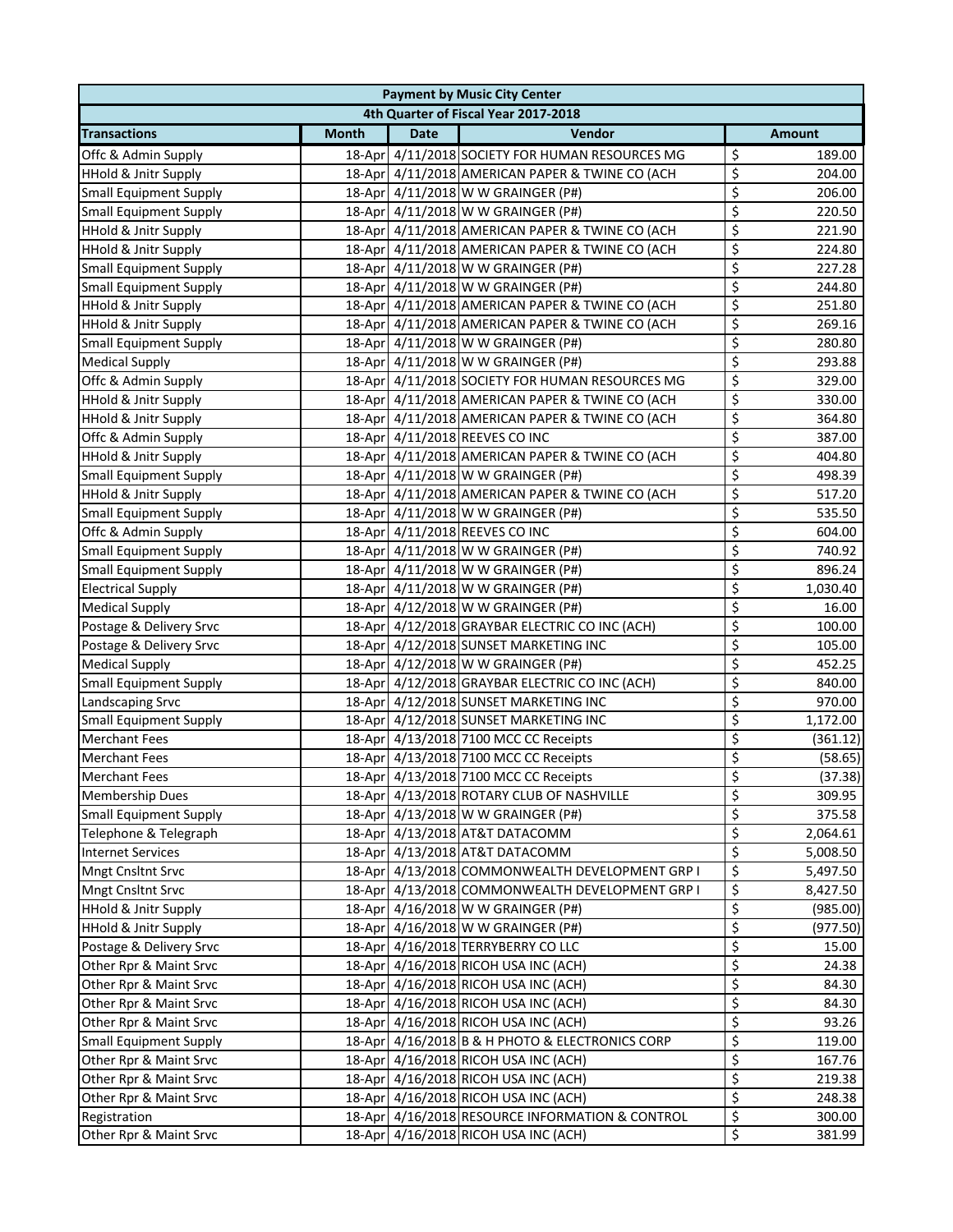| 4th Quarter of Fiscal Year 2017-2018<br>Vendor<br><b>Month</b><br><b>Date</b><br><b>Amount</b><br>\$<br>18-Apr 4/16/2018 FERRELLGAS (ACH)<br>393.04<br>Auto Oil/Lubricants<br>\$<br>18-Apr 4/16/2018 RICOH USA INC (ACH)<br>Other Rpr & Maint Srvc<br>466.32<br>\$<br>18-Apr 4/16/2018 RICOH USA INC (ACH)<br>643.25<br>Other Rpr & Maint Srvc<br>\$<br>18-Apr 4/16/2018 SIMPLEX GRINNELL LP (ACH)<br>852.50<br>\$<br>18-Apr 4/16/2018 B & H PHOTO & ELECTRONICS CORP<br><b>Small Equipment Supply</b><br>1,139.00<br>\$<br><b>HHold &amp; Jnitr Supply</b><br>18-Apr 4/16/2018 AMERICAN PAPER & TWINE CO (ACH<br>1,175.00<br>\$<br>18-Apr 4/16/2018 LOOMIS FARGO & CO<br>1,232.15<br><b>Temporary Service</b><br>\$<br>18-Apr 4/16/2018 RICOH USA INC (ACH)<br>Other Rpr & Maint Srvc<br>1,263.41<br>\$<br>18-Apr 4/16/2018 B & H PHOTO & ELECTRONICS CORP<br><b>Small Equipment Supply</b><br>1,299.00<br>\$<br>18-Apr 4/16/2018 MED STAR MEDICAL STAFFING INC<br>1,727.00<br>\$<br>18-Apr 4/16/2018 AMERICAN PAPER & TWINE CO (ACH<br><b>HHold &amp; Jnitr Supply</b><br>1,921.54<br>\$<br>18-Apr 4/16/2018 MED STAR MEDICAL STAFFING INC<br>2,508.00<br>\$<br>18-Apr 4/16/2018 SIMPLEX GRINNELL LP (ACH)<br>Other Rpr & Maint Srvc<br>3,316.42<br>\$<br>18-Apr 4/16/2018 MUSIC CITY INC<br>Rent Tradeshow Booth Expenses<br>3,750.00<br>\$<br>18-Apr 4/16/2018 AMERICAN PAPER & TWINE CO (ACH<br><b>HHold &amp; Jnitr Supply</b><br>4,030.00<br>\$<br>18-Apr 4/16/2018 AMERICAN PAPER & TWINE CO (ACH<br><b>HHold &amp; Jnitr Supply</b><br>4,030.00<br>\$<br>18-Apr 4/16/2018 AMERICAN PAPER & TWINE CO (ACH<br>HHold & Jnitr Supply<br>6,364.00<br>\$<br><b>Merchant Fees</b><br>18-Apr 4/17/2018 FIS (ACH)<br>(26, 340.02)<br>\$<br>18-Apr 4/17/2018 W W GRAINGER (P#)<br><b>Medical Supply</b><br>39.24<br>\$<br>18-Apr 4/17/2018 OMNI NASHVILLE LLC (ACH)<br>85.68<br>\$<br><b>Small Equipment Supply</b><br>18-Apr 4/17/2018 W W GRAINGER (P#)<br>118.20<br>\$<br>Printing/Binding<br>18-Apr 4/17/2018 RICOH USA INC (ACH)<br>137.00<br>\$<br>Other Rpr & Maint Srvc<br>18-Apr 4/17/2018 HAMILTON MACHINE CO INC (ACH)<br>208.00<br>\$<br>18-Apr 4/17/2018 W W GRAINGER (P#)<br>647.88<br>Safety Supply<br>\$<br>18-Apr 4/17/2018 W W GRAINGER (P#)<br>648.98<br>Safety Supply<br>\$<br>795.00<br>Rent Storage/Safety Box<br>18-Apr 4/17/2018 CONTRACT CARPETS SALES CO<br>\$<br><b>Uniform Cleaning Service</b><br>18-Apr 4/17/2018 CINTAS CORP #051 MATS & RUGS(A<br>934.89<br>\$<br><b>Uniform Cleaning Service</b><br>18-Apr 4/17/2018 CINTAS CORP #051 MATS & RUGS(A<br>1,162.41<br>\$<br><b>Small Equipment Supply</b><br>18-Apr 4/17/2018 W W GRAINGER (P#)<br>1,476.00<br>\$<br>18-Apr 4/17/2018 DEMAND MECHANICAL LLC (ACH)<br>Other Rpr & Maint Srvc<br>1,931.00<br>\$<br>18-Apr 4/17/2018 AVERUS INC (ACH)<br>2,671.15<br>Other Rpr & Maint Srvc<br>\$<br><b>Merchant Fees</b><br>18-Apr 4/17/2018 FIS (ACH)<br>26,340.02<br>\$<br>18-Apr 4/17/2018 DES REVENUE / US BANK (ACH)<br>185,837.57<br>District Energy System<br>$\overline{\mathsf{s}}$<br>18-Apr 4/18/2018 ELITE SHOW SERVICES INC (ACH)<br><b>Temporary Service</b><br>(30.00)<br>\$<br>18-Apr 4/18/2018 ELITE SHOW SERVICES INC (ACH)<br><b>Temporary Service</b><br>(19.85)<br>\$<br>18-Apr 4/18/2018 ELITE SHOW SERVICES INC (ACH)<br><b>Temporary Service</b><br>(15.00)<br>\$<br>Postage & Delivery Srvc<br>18-Apr 4/18/2018 TERRYBERRY CO LLC<br>(3.90)<br>\$<br><b>HHold &amp; Jnitr Supply</b><br>18-Apr 4/18/2018 MCC PCC MUSIC CITY CENTER<br>9.92<br>\$<br>18-Apr 4/18/2018 MCC PCC MUSIC CITY CENTER<br><b>Membership Dues</b><br>10.00<br>\$<br>18-Apr 4/18/2018 MCC PCC MUSIC CITY CENTER<br>10.00<br>Registration<br>\$<br>Offc & Admin Supply<br>18-Apr 4/18/2018 MYOFFICE PRODUCTS (ACH)<br>11.62<br>\$<br>18-Apr 4/18/2018 AMERICAN PAPER & TWINE CO (ACH<br>18.15<br>Offc & Admin Supply<br>\$<br>Advertising & Promot'n<br>18-Apr 4/18/2018 BLINK MARKETING INC (ACH)<br>19.56<br>\$<br>Employee Award/Gift<br>18-Apr 4/18/2018 MCC PCC MUSIC CITY CENTER<br>21.81<br>\$<br>Advertising & Promot'n<br>18-Apr 4/18/2018 BLINK MARKETING INC (ACH)<br>22.50<br>\$<br>18-Apr 4/18/2018 AMERICAN PAPER & TWINE CO (ACH<br>Offc & Admin Supply<br>24.20<br>\$<br>Offc & Admin Supply<br>18-Apr 4/18/2018 AMERICAN PAPER & TWINE CO (ACH<br>24.20<br>\$<br>Advertising & Promot'n<br>18-Apr 4/18/2018 BLINK MARKETING INC (ACH)<br>36.00<br>\$<br>Offc & Admin Supply<br>18-Apr 4/18/2018 MYOFFICE PRODUCTS (ACH)<br>36.00<br>\$<br>Employee Award/Gift<br>18-Apr 4/18/2018 MCC PCC MUSIC CITY CENTER<br>50.00<br>\$<br>18-Apr 4/18/2018 MCC PCC MUSIC CITY CENTER<br><b>Uniform Cleaning Service</b><br>54.13<br>\$<br>18-Apr 4/18/2018 SUNSET MARKETING INC<br><b>Small Equipment Supply</b><br>76.00<br>18-Apr 4/18/2018 BLINK MARKETING INC (ACH) |                           | <b>Payment by Music City Center</b> |  |  |    |       |  |  |
|-------------------------------------------------------------------------------------------------------------------------------------------------------------------------------------------------------------------------------------------------------------------------------------------------------------------------------------------------------------------------------------------------------------------------------------------------------------------------------------------------------------------------------------------------------------------------------------------------------------------------------------------------------------------------------------------------------------------------------------------------------------------------------------------------------------------------------------------------------------------------------------------------------------------------------------------------------------------------------------------------------------------------------------------------------------------------------------------------------------------------------------------------------------------------------------------------------------------------------------------------------------------------------------------------------------------------------------------------------------------------------------------------------------------------------------------------------------------------------------------------------------------------------------------------------------------------------------------------------------------------------------------------------------------------------------------------------------------------------------------------------------------------------------------------------------------------------------------------------------------------------------------------------------------------------------------------------------------------------------------------------------------------------------------------------------------------------------------------------------------------------------------------------------------------------------------------------------------------------------------------------------------------------------------------------------------------------------------------------------------------------------------------------------------------------------------------------------------------------------------------------------------------------------------------------------------------------------------------------------------------------------------------------------------------------------------------------------------------------------------------------------------------------------------------------------------------------------------------------------------------------------------------------------------------------------------------------------------------------------------------------------------------------------------------------------------------------------------------------------------------------------------------------------------------------------------------------------------------------------------------------------------------------------------------------------------------------------------------------------------------------------------------------------------------------------------------------------------------------------------------------------------------------------------------------------------------------------------------------------------------------------------------------------------------------------------------------------------------------------------------------------------------------------------------------------------------------------------------------------------------------------------------------------------------------------------------------------------------------------------------------------------------------------------------------------------------------------------------------------------------------------------------------------------------------------------------------------------------------------------------------------------------------------------------------------------------------------------------------------------------------------------------------------------------------------------------------------------------------------------------------------------------------------------------------------------------------------------------------------------------------------------------------------------------------------------------------------------------------------------------------------------------------------------------------------------------------------------------------|---------------------------|-------------------------------------|--|--|----|-------|--|--|
|                                                                                                                                                                                                                                                                                                                                                                                                                                                                                                                                                                                                                                                                                                                                                                                                                                                                                                                                                                                                                                                                                                                                                                                                                                                                                                                                                                                                                                                                                                                                                                                                                                                                                                                                                                                                                                                                                                                                                                                                                                                                                                                                                                                                                                                                                                                                                                                                                                                                                                                                                                                                                                                                                                                                                                                                                                                                                                                                                                                                                                                                                                                                                                                                                                                                                                                                                                                                                                                                                                                                                                                                                                                                                                                                                                                                                                                                                                                                                                                                                                                                                                                                                                                                                                                                                                                                                                                                                                                                                                                                                                                                                                                                                                                                                                                                                                                       |                           |                                     |  |  |    |       |  |  |
|                                                                                                                                                                                                                                                                                                                                                                                                                                                                                                                                                                                                                                                                                                                                                                                                                                                                                                                                                                                                                                                                                                                                                                                                                                                                                                                                                                                                                                                                                                                                                                                                                                                                                                                                                                                                                                                                                                                                                                                                                                                                                                                                                                                                                                                                                                                                                                                                                                                                                                                                                                                                                                                                                                                                                                                                                                                                                                                                                                                                                                                                                                                                                                                                                                                                                                                                                                                                                                                                                                                                                                                                                                                                                                                                                                                                                                                                                                                                                                                                                                                                                                                                                                                                                                                                                                                                                                                                                                                                                                                                                                                                                                                                                                                                                                                                                                                       | <b>Transactions</b>       |                                     |  |  |    |       |  |  |
|                                                                                                                                                                                                                                                                                                                                                                                                                                                                                                                                                                                                                                                                                                                                                                                                                                                                                                                                                                                                                                                                                                                                                                                                                                                                                                                                                                                                                                                                                                                                                                                                                                                                                                                                                                                                                                                                                                                                                                                                                                                                                                                                                                                                                                                                                                                                                                                                                                                                                                                                                                                                                                                                                                                                                                                                                                                                                                                                                                                                                                                                                                                                                                                                                                                                                                                                                                                                                                                                                                                                                                                                                                                                                                                                                                                                                                                                                                                                                                                                                                                                                                                                                                                                                                                                                                                                                                                                                                                                                                                                                                                                                                                                                                                                                                                                                                                       |                           |                                     |  |  |    |       |  |  |
|                                                                                                                                                                                                                                                                                                                                                                                                                                                                                                                                                                                                                                                                                                                                                                                                                                                                                                                                                                                                                                                                                                                                                                                                                                                                                                                                                                                                                                                                                                                                                                                                                                                                                                                                                                                                                                                                                                                                                                                                                                                                                                                                                                                                                                                                                                                                                                                                                                                                                                                                                                                                                                                                                                                                                                                                                                                                                                                                                                                                                                                                                                                                                                                                                                                                                                                                                                                                                                                                                                                                                                                                                                                                                                                                                                                                                                                                                                                                                                                                                                                                                                                                                                                                                                                                                                                                                                                                                                                                                                                                                                                                                                                                                                                                                                                                                                                       |                           |                                     |  |  |    |       |  |  |
|                                                                                                                                                                                                                                                                                                                                                                                                                                                                                                                                                                                                                                                                                                                                                                                                                                                                                                                                                                                                                                                                                                                                                                                                                                                                                                                                                                                                                                                                                                                                                                                                                                                                                                                                                                                                                                                                                                                                                                                                                                                                                                                                                                                                                                                                                                                                                                                                                                                                                                                                                                                                                                                                                                                                                                                                                                                                                                                                                                                                                                                                                                                                                                                                                                                                                                                                                                                                                                                                                                                                                                                                                                                                                                                                                                                                                                                                                                                                                                                                                                                                                                                                                                                                                                                                                                                                                                                                                                                                                                                                                                                                                                                                                                                                                                                                                                                       |                           |                                     |  |  |    |       |  |  |
|                                                                                                                                                                                                                                                                                                                                                                                                                                                                                                                                                                                                                                                                                                                                                                                                                                                                                                                                                                                                                                                                                                                                                                                                                                                                                                                                                                                                                                                                                                                                                                                                                                                                                                                                                                                                                                                                                                                                                                                                                                                                                                                                                                                                                                                                                                                                                                                                                                                                                                                                                                                                                                                                                                                                                                                                                                                                                                                                                                                                                                                                                                                                                                                                                                                                                                                                                                                                                                                                                                                                                                                                                                                                                                                                                                                                                                                                                                                                                                                                                                                                                                                                                                                                                                                                                                                                                                                                                                                                                                                                                                                                                                                                                                                                                                                                                                                       | Other Rpr & Maint Srvc    |                                     |  |  |    |       |  |  |
|                                                                                                                                                                                                                                                                                                                                                                                                                                                                                                                                                                                                                                                                                                                                                                                                                                                                                                                                                                                                                                                                                                                                                                                                                                                                                                                                                                                                                                                                                                                                                                                                                                                                                                                                                                                                                                                                                                                                                                                                                                                                                                                                                                                                                                                                                                                                                                                                                                                                                                                                                                                                                                                                                                                                                                                                                                                                                                                                                                                                                                                                                                                                                                                                                                                                                                                                                                                                                                                                                                                                                                                                                                                                                                                                                                                                                                                                                                                                                                                                                                                                                                                                                                                                                                                                                                                                                                                                                                                                                                                                                                                                                                                                                                                                                                                                                                                       |                           |                                     |  |  |    |       |  |  |
|                                                                                                                                                                                                                                                                                                                                                                                                                                                                                                                                                                                                                                                                                                                                                                                                                                                                                                                                                                                                                                                                                                                                                                                                                                                                                                                                                                                                                                                                                                                                                                                                                                                                                                                                                                                                                                                                                                                                                                                                                                                                                                                                                                                                                                                                                                                                                                                                                                                                                                                                                                                                                                                                                                                                                                                                                                                                                                                                                                                                                                                                                                                                                                                                                                                                                                                                                                                                                                                                                                                                                                                                                                                                                                                                                                                                                                                                                                                                                                                                                                                                                                                                                                                                                                                                                                                                                                                                                                                                                                                                                                                                                                                                                                                                                                                                                                                       |                           |                                     |  |  |    |       |  |  |
|                                                                                                                                                                                                                                                                                                                                                                                                                                                                                                                                                                                                                                                                                                                                                                                                                                                                                                                                                                                                                                                                                                                                                                                                                                                                                                                                                                                                                                                                                                                                                                                                                                                                                                                                                                                                                                                                                                                                                                                                                                                                                                                                                                                                                                                                                                                                                                                                                                                                                                                                                                                                                                                                                                                                                                                                                                                                                                                                                                                                                                                                                                                                                                                                                                                                                                                                                                                                                                                                                                                                                                                                                                                                                                                                                                                                                                                                                                                                                                                                                                                                                                                                                                                                                                                                                                                                                                                                                                                                                                                                                                                                                                                                                                                                                                                                                                                       |                           |                                     |  |  |    |       |  |  |
|                                                                                                                                                                                                                                                                                                                                                                                                                                                                                                                                                                                                                                                                                                                                                                                                                                                                                                                                                                                                                                                                                                                                                                                                                                                                                                                                                                                                                                                                                                                                                                                                                                                                                                                                                                                                                                                                                                                                                                                                                                                                                                                                                                                                                                                                                                                                                                                                                                                                                                                                                                                                                                                                                                                                                                                                                                                                                                                                                                                                                                                                                                                                                                                                                                                                                                                                                                                                                                                                                                                                                                                                                                                                                                                                                                                                                                                                                                                                                                                                                                                                                                                                                                                                                                                                                                                                                                                                                                                                                                                                                                                                                                                                                                                                                                                                                                                       |                           |                                     |  |  |    |       |  |  |
|                                                                                                                                                                                                                                                                                                                                                                                                                                                                                                                                                                                                                                                                                                                                                                                                                                                                                                                                                                                                                                                                                                                                                                                                                                                                                                                                                                                                                                                                                                                                                                                                                                                                                                                                                                                                                                                                                                                                                                                                                                                                                                                                                                                                                                                                                                                                                                                                                                                                                                                                                                                                                                                                                                                                                                                                                                                                                                                                                                                                                                                                                                                                                                                                                                                                                                                                                                                                                                                                                                                                                                                                                                                                                                                                                                                                                                                                                                                                                                                                                                                                                                                                                                                                                                                                                                                                                                                                                                                                                                                                                                                                                                                                                                                                                                                                                                                       |                           |                                     |  |  |    |       |  |  |
|                                                                                                                                                                                                                                                                                                                                                                                                                                                                                                                                                                                                                                                                                                                                                                                                                                                                                                                                                                                                                                                                                                                                                                                                                                                                                                                                                                                                                                                                                                                                                                                                                                                                                                                                                                                                                                                                                                                                                                                                                                                                                                                                                                                                                                                                                                                                                                                                                                                                                                                                                                                                                                                                                                                                                                                                                                                                                                                                                                                                                                                                                                                                                                                                                                                                                                                                                                                                                                                                                                                                                                                                                                                                                                                                                                                                                                                                                                                                                                                                                                                                                                                                                                                                                                                                                                                                                                                                                                                                                                                                                                                                                                                                                                                                                                                                                                                       | <b>Medical Services</b>   |                                     |  |  |    |       |  |  |
|                                                                                                                                                                                                                                                                                                                                                                                                                                                                                                                                                                                                                                                                                                                                                                                                                                                                                                                                                                                                                                                                                                                                                                                                                                                                                                                                                                                                                                                                                                                                                                                                                                                                                                                                                                                                                                                                                                                                                                                                                                                                                                                                                                                                                                                                                                                                                                                                                                                                                                                                                                                                                                                                                                                                                                                                                                                                                                                                                                                                                                                                                                                                                                                                                                                                                                                                                                                                                                                                                                                                                                                                                                                                                                                                                                                                                                                                                                                                                                                                                                                                                                                                                                                                                                                                                                                                                                                                                                                                                                                                                                                                                                                                                                                                                                                                                                                       |                           |                                     |  |  |    |       |  |  |
|                                                                                                                                                                                                                                                                                                                                                                                                                                                                                                                                                                                                                                                                                                                                                                                                                                                                                                                                                                                                                                                                                                                                                                                                                                                                                                                                                                                                                                                                                                                                                                                                                                                                                                                                                                                                                                                                                                                                                                                                                                                                                                                                                                                                                                                                                                                                                                                                                                                                                                                                                                                                                                                                                                                                                                                                                                                                                                                                                                                                                                                                                                                                                                                                                                                                                                                                                                                                                                                                                                                                                                                                                                                                                                                                                                                                                                                                                                                                                                                                                                                                                                                                                                                                                                                                                                                                                                                                                                                                                                                                                                                                                                                                                                                                                                                                                                                       | <b>Medical Services</b>   |                                     |  |  |    |       |  |  |
|                                                                                                                                                                                                                                                                                                                                                                                                                                                                                                                                                                                                                                                                                                                                                                                                                                                                                                                                                                                                                                                                                                                                                                                                                                                                                                                                                                                                                                                                                                                                                                                                                                                                                                                                                                                                                                                                                                                                                                                                                                                                                                                                                                                                                                                                                                                                                                                                                                                                                                                                                                                                                                                                                                                                                                                                                                                                                                                                                                                                                                                                                                                                                                                                                                                                                                                                                                                                                                                                                                                                                                                                                                                                                                                                                                                                                                                                                                                                                                                                                                                                                                                                                                                                                                                                                                                                                                                                                                                                                                                                                                                                                                                                                                                                                                                                                                                       |                           |                                     |  |  |    |       |  |  |
|                                                                                                                                                                                                                                                                                                                                                                                                                                                                                                                                                                                                                                                                                                                                                                                                                                                                                                                                                                                                                                                                                                                                                                                                                                                                                                                                                                                                                                                                                                                                                                                                                                                                                                                                                                                                                                                                                                                                                                                                                                                                                                                                                                                                                                                                                                                                                                                                                                                                                                                                                                                                                                                                                                                                                                                                                                                                                                                                                                                                                                                                                                                                                                                                                                                                                                                                                                                                                                                                                                                                                                                                                                                                                                                                                                                                                                                                                                                                                                                                                                                                                                                                                                                                                                                                                                                                                                                                                                                                                                                                                                                                                                                                                                                                                                                                                                                       |                           |                                     |  |  |    |       |  |  |
|                                                                                                                                                                                                                                                                                                                                                                                                                                                                                                                                                                                                                                                                                                                                                                                                                                                                                                                                                                                                                                                                                                                                                                                                                                                                                                                                                                                                                                                                                                                                                                                                                                                                                                                                                                                                                                                                                                                                                                                                                                                                                                                                                                                                                                                                                                                                                                                                                                                                                                                                                                                                                                                                                                                                                                                                                                                                                                                                                                                                                                                                                                                                                                                                                                                                                                                                                                                                                                                                                                                                                                                                                                                                                                                                                                                                                                                                                                                                                                                                                                                                                                                                                                                                                                                                                                                                                                                                                                                                                                                                                                                                                                                                                                                                                                                                                                                       |                           |                                     |  |  |    |       |  |  |
|                                                                                                                                                                                                                                                                                                                                                                                                                                                                                                                                                                                                                                                                                                                                                                                                                                                                                                                                                                                                                                                                                                                                                                                                                                                                                                                                                                                                                                                                                                                                                                                                                                                                                                                                                                                                                                                                                                                                                                                                                                                                                                                                                                                                                                                                                                                                                                                                                                                                                                                                                                                                                                                                                                                                                                                                                                                                                                                                                                                                                                                                                                                                                                                                                                                                                                                                                                                                                                                                                                                                                                                                                                                                                                                                                                                                                                                                                                                                                                                                                                                                                                                                                                                                                                                                                                                                                                                                                                                                                                                                                                                                                                                                                                                                                                                                                                                       |                           |                                     |  |  |    |       |  |  |
|                                                                                                                                                                                                                                                                                                                                                                                                                                                                                                                                                                                                                                                                                                                                                                                                                                                                                                                                                                                                                                                                                                                                                                                                                                                                                                                                                                                                                                                                                                                                                                                                                                                                                                                                                                                                                                                                                                                                                                                                                                                                                                                                                                                                                                                                                                                                                                                                                                                                                                                                                                                                                                                                                                                                                                                                                                                                                                                                                                                                                                                                                                                                                                                                                                                                                                                                                                                                                                                                                                                                                                                                                                                                                                                                                                                                                                                                                                                                                                                                                                                                                                                                                                                                                                                                                                                                                                                                                                                                                                                                                                                                                                                                                                                                                                                                                                                       |                           |                                     |  |  |    |       |  |  |
|                                                                                                                                                                                                                                                                                                                                                                                                                                                                                                                                                                                                                                                                                                                                                                                                                                                                                                                                                                                                                                                                                                                                                                                                                                                                                                                                                                                                                                                                                                                                                                                                                                                                                                                                                                                                                                                                                                                                                                                                                                                                                                                                                                                                                                                                                                                                                                                                                                                                                                                                                                                                                                                                                                                                                                                                                                                                                                                                                                                                                                                                                                                                                                                                                                                                                                                                                                                                                                                                                                                                                                                                                                                                                                                                                                                                                                                                                                                                                                                                                                                                                                                                                                                                                                                                                                                                                                                                                                                                                                                                                                                                                                                                                                                                                                                                                                                       |                           |                                     |  |  |    |       |  |  |
|                                                                                                                                                                                                                                                                                                                                                                                                                                                                                                                                                                                                                                                                                                                                                                                                                                                                                                                                                                                                                                                                                                                                                                                                                                                                                                                                                                                                                                                                                                                                                                                                                                                                                                                                                                                                                                                                                                                                                                                                                                                                                                                                                                                                                                                                                                                                                                                                                                                                                                                                                                                                                                                                                                                                                                                                                                                                                                                                                                                                                                                                                                                                                                                                                                                                                                                                                                                                                                                                                                                                                                                                                                                                                                                                                                                                                                                                                                                                                                                                                                                                                                                                                                                                                                                                                                                                                                                                                                                                                                                                                                                                                                                                                                                                                                                                                                                       |                           |                                     |  |  |    |       |  |  |
|                                                                                                                                                                                                                                                                                                                                                                                                                                                                                                                                                                                                                                                                                                                                                                                                                                                                                                                                                                                                                                                                                                                                                                                                                                                                                                                                                                                                                                                                                                                                                                                                                                                                                                                                                                                                                                                                                                                                                                                                                                                                                                                                                                                                                                                                                                                                                                                                                                                                                                                                                                                                                                                                                                                                                                                                                                                                                                                                                                                                                                                                                                                                                                                                                                                                                                                                                                                                                                                                                                                                                                                                                                                                                                                                                                                                                                                                                                                                                                                                                                                                                                                                                                                                                                                                                                                                                                                                                                                                                                                                                                                                                                                                                                                                                                                                                                                       | <b>Host &amp; Hostess</b> |                                     |  |  |    |       |  |  |
|                                                                                                                                                                                                                                                                                                                                                                                                                                                                                                                                                                                                                                                                                                                                                                                                                                                                                                                                                                                                                                                                                                                                                                                                                                                                                                                                                                                                                                                                                                                                                                                                                                                                                                                                                                                                                                                                                                                                                                                                                                                                                                                                                                                                                                                                                                                                                                                                                                                                                                                                                                                                                                                                                                                                                                                                                                                                                                                                                                                                                                                                                                                                                                                                                                                                                                                                                                                                                                                                                                                                                                                                                                                                                                                                                                                                                                                                                                                                                                                                                                                                                                                                                                                                                                                                                                                                                                                                                                                                                                                                                                                                                                                                                                                                                                                                                                                       |                           |                                     |  |  |    |       |  |  |
|                                                                                                                                                                                                                                                                                                                                                                                                                                                                                                                                                                                                                                                                                                                                                                                                                                                                                                                                                                                                                                                                                                                                                                                                                                                                                                                                                                                                                                                                                                                                                                                                                                                                                                                                                                                                                                                                                                                                                                                                                                                                                                                                                                                                                                                                                                                                                                                                                                                                                                                                                                                                                                                                                                                                                                                                                                                                                                                                                                                                                                                                                                                                                                                                                                                                                                                                                                                                                                                                                                                                                                                                                                                                                                                                                                                                                                                                                                                                                                                                                                                                                                                                                                                                                                                                                                                                                                                                                                                                                                                                                                                                                                                                                                                                                                                                                                                       |                           |                                     |  |  |    |       |  |  |
|                                                                                                                                                                                                                                                                                                                                                                                                                                                                                                                                                                                                                                                                                                                                                                                                                                                                                                                                                                                                                                                                                                                                                                                                                                                                                                                                                                                                                                                                                                                                                                                                                                                                                                                                                                                                                                                                                                                                                                                                                                                                                                                                                                                                                                                                                                                                                                                                                                                                                                                                                                                                                                                                                                                                                                                                                                                                                                                                                                                                                                                                                                                                                                                                                                                                                                                                                                                                                                                                                                                                                                                                                                                                                                                                                                                                                                                                                                                                                                                                                                                                                                                                                                                                                                                                                                                                                                                                                                                                                                                                                                                                                                                                                                                                                                                                                                                       |                           |                                     |  |  |    |       |  |  |
|                                                                                                                                                                                                                                                                                                                                                                                                                                                                                                                                                                                                                                                                                                                                                                                                                                                                                                                                                                                                                                                                                                                                                                                                                                                                                                                                                                                                                                                                                                                                                                                                                                                                                                                                                                                                                                                                                                                                                                                                                                                                                                                                                                                                                                                                                                                                                                                                                                                                                                                                                                                                                                                                                                                                                                                                                                                                                                                                                                                                                                                                                                                                                                                                                                                                                                                                                                                                                                                                                                                                                                                                                                                                                                                                                                                                                                                                                                                                                                                                                                                                                                                                                                                                                                                                                                                                                                                                                                                                                                                                                                                                                                                                                                                                                                                                                                                       |                           |                                     |  |  |    |       |  |  |
|                                                                                                                                                                                                                                                                                                                                                                                                                                                                                                                                                                                                                                                                                                                                                                                                                                                                                                                                                                                                                                                                                                                                                                                                                                                                                                                                                                                                                                                                                                                                                                                                                                                                                                                                                                                                                                                                                                                                                                                                                                                                                                                                                                                                                                                                                                                                                                                                                                                                                                                                                                                                                                                                                                                                                                                                                                                                                                                                                                                                                                                                                                                                                                                                                                                                                                                                                                                                                                                                                                                                                                                                                                                                                                                                                                                                                                                                                                                                                                                                                                                                                                                                                                                                                                                                                                                                                                                                                                                                                                                                                                                                                                                                                                                                                                                                                                                       |                           |                                     |  |  |    |       |  |  |
|                                                                                                                                                                                                                                                                                                                                                                                                                                                                                                                                                                                                                                                                                                                                                                                                                                                                                                                                                                                                                                                                                                                                                                                                                                                                                                                                                                                                                                                                                                                                                                                                                                                                                                                                                                                                                                                                                                                                                                                                                                                                                                                                                                                                                                                                                                                                                                                                                                                                                                                                                                                                                                                                                                                                                                                                                                                                                                                                                                                                                                                                                                                                                                                                                                                                                                                                                                                                                                                                                                                                                                                                                                                                                                                                                                                                                                                                                                                                                                                                                                                                                                                                                                                                                                                                                                                                                                                                                                                                                                                                                                                                                                                                                                                                                                                                                                                       |                           |                                     |  |  |    |       |  |  |
|                                                                                                                                                                                                                                                                                                                                                                                                                                                                                                                                                                                                                                                                                                                                                                                                                                                                                                                                                                                                                                                                                                                                                                                                                                                                                                                                                                                                                                                                                                                                                                                                                                                                                                                                                                                                                                                                                                                                                                                                                                                                                                                                                                                                                                                                                                                                                                                                                                                                                                                                                                                                                                                                                                                                                                                                                                                                                                                                                                                                                                                                                                                                                                                                                                                                                                                                                                                                                                                                                                                                                                                                                                                                                                                                                                                                                                                                                                                                                                                                                                                                                                                                                                                                                                                                                                                                                                                                                                                                                                                                                                                                                                                                                                                                                                                                                                                       |                           |                                     |  |  |    |       |  |  |
|                                                                                                                                                                                                                                                                                                                                                                                                                                                                                                                                                                                                                                                                                                                                                                                                                                                                                                                                                                                                                                                                                                                                                                                                                                                                                                                                                                                                                                                                                                                                                                                                                                                                                                                                                                                                                                                                                                                                                                                                                                                                                                                                                                                                                                                                                                                                                                                                                                                                                                                                                                                                                                                                                                                                                                                                                                                                                                                                                                                                                                                                                                                                                                                                                                                                                                                                                                                                                                                                                                                                                                                                                                                                                                                                                                                                                                                                                                                                                                                                                                                                                                                                                                                                                                                                                                                                                                                                                                                                                                                                                                                                                                                                                                                                                                                                                                                       |                           |                                     |  |  |    |       |  |  |
|                                                                                                                                                                                                                                                                                                                                                                                                                                                                                                                                                                                                                                                                                                                                                                                                                                                                                                                                                                                                                                                                                                                                                                                                                                                                                                                                                                                                                                                                                                                                                                                                                                                                                                                                                                                                                                                                                                                                                                                                                                                                                                                                                                                                                                                                                                                                                                                                                                                                                                                                                                                                                                                                                                                                                                                                                                                                                                                                                                                                                                                                                                                                                                                                                                                                                                                                                                                                                                                                                                                                                                                                                                                                                                                                                                                                                                                                                                                                                                                                                                                                                                                                                                                                                                                                                                                                                                                                                                                                                                                                                                                                                                                                                                                                                                                                                                                       |                           |                                     |  |  |    |       |  |  |
|                                                                                                                                                                                                                                                                                                                                                                                                                                                                                                                                                                                                                                                                                                                                                                                                                                                                                                                                                                                                                                                                                                                                                                                                                                                                                                                                                                                                                                                                                                                                                                                                                                                                                                                                                                                                                                                                                                                                                                                                                                                                                                                                                                                                                                                                                                                                                                                                                                                                                                                                                                                                                                                                                                                                                                                                                                                                                                                                                                                                                                                                                                                                                                                                                                                                                                                                                                                                                                                                                                                                                                                                                                                                                                                                                                                                                                                                                                                                                                                                                                                                                                                                                                                                                                                                                                                                                                                                                                                                                                                                                                                                                                                                                                                                                                                                                                                       |                           |                                     |  |  |    |       |  |  |
|                                                                                                                                                                                                                                                                                                                                                                                                                                                                                                                                                                                                                                                                                                                                                                                                                                                                                                                                                                                                                                                                                                                                                                                                                                                                                                                                                                                                                                                                                                                                                                                                                                                                                                                                                                                                                                                                                                                                                                                                                                                                                                                                                                                                                                                                                                                                                                                                                                                                                                                                                                                                                                                                                                                                                                                                                                                                                                                                                                                                                                                                                                                                                                                                                                                                                                                                                                                                                                                                                                                                                                                                                                                                                                                                                                                                                                                                                                                                                                                                                                                                                                                                                                                                                                                                                                                                                                                                                                                                                                                                                                                                                                                                                                                                                                                                                                                       |                           |                                     |  |  |    |       |  |  |
|                                                                                                                                                                                                                                                                                                                                                                                                                                                                                                                                                                                                                                                                                                                                                                                                                                                                                                                                                                                                                                                                                                                                                                                                                                                                                                                                                                                                                                                                                                                                                                                                                                                                                                                                                                                                                                                                                                                                                                                                                                                                                                                                                                                                                                                                                                                                                                                                                                                                                                                                                                                                                                                                                                                                                                                                                                                                                                                                                                                                                                                                                                                                                                                                                                                                                                                                                                                                                                                                                                                                                                                                                                                                                                                                                                                                                                                                                                                                                                                                                                                                                                                                                                                                                                                                                                                                                                                                                                                                                                                                                                                                                                                                                                                                                                                                                                                       |                           |                                     |  |  |    |       |  |  |
|                                                                                                                                                                                                                                                                                                                                                                                                                                                                                                                                                                                                                                                                                                                                                                                                                                                                                                                                                                                                                                                                                                                                                                                                                                                                                                                                                                                                                                                                                                                                                                                                                                                                                                                                                                                                                                                                                                                                                                                                                                                                                                                                                                                                                                                                                                                                                                                                                                                                                                                                                                                                                                                                                                                                                                                                                                                                                                                                                                                                                                                                                                                                                                                                                                                                                                                                                                                                                                                                                                                                                                                                                                                                                                                                                                                                                                                                                                                                                                                                                                                                                                                                                                                                                                                                                                                                                                                                                                                                                                                                                                                                                                                                                                                                                                                                                                                       |                           |                                     |  |  |    |       |  |  |
|                                                                                                                                                                                                                                                                                                                                                                                                                                                                                                                                                                                                                                                                                                                                                                                                                                                                                                                                                                                                                                                                                                                                                                                                                                                                                                                                                                                                                                                                                                                                                                                                                                                                                                                                                                                                                                                                                                                                                                                                                                                                                                                                                                                                                                                                                                                                                                                                                                                                                                                                                                                                                                                                                                                                                                                                                                                                                                                                                                                                                                                                                                                                                                                                                                                                                                                                                                                                                                                                                                                                                                                                                                                                                                                                                                                                                                                                                                                                                                                                                                                                                                                                                                                                                                                                                                                                                                                                                                                                                                                                                                                                                                                                                                                                                                                                                                                       |                           |                                     |  |  |    |       |  |  |
|                                                                                                                                                                                                                                                                                                                                                                                                                                                                                                                                                                                                                                                                                                                                                                                                                                                                                                                                                                                                                                                                                                                                                                                                                                                                                                                                                                                                                                                                                                                                                                                                                                                                                                                                                                                                                                                                                                                                                                                                                                                                                                                                                                                                                                                                                                                                                                                                                                                                                                                                                                                                                                                                                                                                                                                                                                                                                                                                                                                                                                                                                                                                                                                                                                                                                                                                                                                                                                                                                                                                                                                                                                                                                                                                                                                                                                                                                                                                                                                                                                                                                                                                                                                                                                                                                                                                                                                                                                                                                                                                                                                                                                                                                                                                                                                                                                                       |                           |                                     |  |  |    |       |  |  |
|                                                                                                                                                                                                                                                                                                                                                                                                                                                                                                                                                                                                                                                                                                                                                                                                                                                                                                                                                                                                                                                                                                                                                                                                                                                                                                                                                                                                                                                                                                                                                                                                                                                                                                                                                                                                                                                                                                                                                                                                                                                                                                                                                                                                                                                                                                                                                                                                                                                                                                                                                                                                                                                                                                                                                                                                                                                                                                                                                                                                                                                                                                                                                                                                                                                                                                                                                                                                                                                                                                                                                                                                                                                                                                                                                                                                                                                                                                                                                                                                                                                                                                                                                                                                                                                                                                                                                                                                                                                                                                                                                                                                                                                                                                                                                                                                                                                       |                           |                                     |  |  |    |       |  |  |
|                                                                                                                                                                                                                                                                                                                                                                                                                                                                                                                                                                                                                                                                                                                                                                                                                                                                                                                                                                                                                                                                                                                                                                                                                                                                                                                                                                                                                                                                                                                                                                                                                                                                                                                                                                                                                                                                                                                                                                                                                                                                                                                                                                                                                                                                                                                                                                                                                                                                                                                                                                                                                                                                                                                                                                                                                                                                                                                                                                                                                                                                                                                                                                                                                                                                                                                                                                                                                                                                                                                                                                                                                                                                                                                                                                                                                                                                                                                                                                                                                                                                                                                                                                                                                                                                                                                                                                                                                                                                                                                                                                                                                                                                                                                                                                                                                                                       |                           |                                     |  |  |    |       |  |  |
|                                                                                                                                                                                                                                                                                                                                                                                                                                                                                                                                                                                                                                                                                                                                                                                                                                                                                                                                                                                                                                                                                                                                                                                                                                                                                                                                                                                                                                                                                                                                                                                                                                                                                                                                                                                                                                                                                                                                                                                                                                                                                                                                                                                                                                                                                                                                                                                                                                                                                                                                                                                                                                                                                                                                                                                                                                                                                                                                                                                                                                                                                                                                                                                                                                                                                                                                                                                                                                                                                                                                                                                                                                                                                                                                                                                                                                                                                                                                                                                                                                                                                                                                                                                                                                                                                                                                                                                                                                                                                                                                                                                                                                                                                                                                                                                                                                                       |                           |                                     |  |  |    |       |  |  |
|                                                                                                                                                                                                                                                                                                                                                                                                                                                                                                                                                                                                                                                                                                                                                                                                                                                                                                                                                                                                                                                                                                                                                                                                                                                                                                                                                                                                                                                                                                                                                                                                                                                                                                                                                                                                                                                                                                                                                                                                                                                                                                                                                                                                                                                                                                                                                                                                                                                                                                                                                                                                                                                                                                                                                                                                                                                                                                                                                                                                                                                                                                                                                                                                                                                                                                                                                                                                                                                                                                                                                                                                                                                                                                                                                                                                                                                                                                                                                                                                                                                                                                                                                                                                                                                                                                                                                                                                                                                                                                                                                                                                                                                                                                                                                                                                                                                       |                           |                                     |  |  |    |       |  |  |
|                                                                                                                                                                                                                                                                                                                                                                                                                                                                                                                                                                                                                                                                                                                                                                                                                                                                                                                                                                                                                                                                                                                                                                                                                                                                                                                                                                                                                                                                                                                                                                                                                                                                                                                                                                                                                                                                                                                                                                                                                                                                                                                                                                                                                                                                                                                                                                                                                                                                                                                                                                                                                                                                                                                                                                                                                                                                                                                                                                                                                                                                                                                                                                                                                                                                                                                                                                                                                                                                                                                                                                                                                                                                                                                                                                                                                                                                                                                                                                                                                                                                                                                                                                                                                                                                                                                                                                                                                                                                                                                                                                                                                                                                                                                                                                                                                                                       |                           |                                     |  |  |    |       |  |  |
|                                                                                                                                                                                                                                                                                                                                                                                                                                                                                                                                                                                                                                                                                                                                                                                                                                                                                                                                                                                                                                                                                                                                                                                                                                                                                                                                                                                                                                                                                                                                                                                                                                                                                                                                                                                                                                                                                                                                                                                                                                                                                                                                                                                                                                                                                                                                                                                                                                                                                                                                                                                                                                                                                                                                                                                                                                                                                                                                                                                                                                                                                                                                                                                                                                                                                                                                                                                                                                                                                                                                                                                                                                                                                                                                                                                                                                                                                                                                                                                                                                                                                                                                                                                                                                                                                                                                                                                                                                                                                                                                                                                                                                                                                                                                                                                                                                                       |                           |                                     |  |  |    |       |  |  |
|                                                                                                                                                                                                                                                                                                                                                                                                                                                                                                                                                                                                                                                                                                                                                                                                                                                                                                                                                                                                                                                                                                                                                                                                                                                                                                                                                                                                                                                                                                                                                                                                                                                                                                                                                                                                                                                                                                                                                                                                                                                                                                                                                                                                                                                                                                                                                                                                                                                                                                                                                                                                                                                                                                                                                                                                                                                                                                                                                                                                                                                                                                                                                                                                                                                                                                                                                                                                                                                                                                                                                                                                                                                                                                                                                                                                                                                                                                                                                                                                                                                                                                                                                                                                                                                                                                                                                                                                                                                                                                                                                                                                                                                                                                                                                                                                                                                       |                           |                                     |  |  |    |       |  |  |
|                                                                                                                                                                                                                                                                                                                                                                                                                                                                                                                                                                                                                                                                                                                                                                                                                                                                                                                                                                                                                                                                                                                                                                                                                                                                                                                                                                                                                                                                                                                                                                                                                                                                                                                                                                                                                                                                                                                                                                                                                                                                                                                                                                                                                                                                                                                                                                                                                                                                                                                                                                                                                                                                                                                                                                                                                                                                                                                                                                                                                                                                                                                                                                                                                                                                                                                                                                                                                                                                                                                                                                                                                                                                                                                                                                                                                                                                                                                                                                                                                                                                                                                                                                                                                                                                                                                                                                                                                                                                                                                                                                                                                                                                                                                                                                                                                                                       |                           |                                     |  |  |    |       |  |  |
|                                                                                                                                                                                                                                                                                                                                                                                                                                                                                                                                                                                                                                                                                                                                                                                                                                                                                                                                                                                                                                                                                                                                                                                                                                                                                                                                                                                                                                                                                                                                                                                                                                                                                                                                                                                                                                                                                                                                                                                                                                                                                                                                                                                                                                                                                                                                                                                                                                                                                                                                                                                                                                                                                                                                                                                                                                                                                                                                                                                                                                                                                                                                                                                                                                                                                                                                                                                                                                                                                                                                                                                                                                                                                                                                                                                                                                                                                                                                                                                                                                                                                                                                                                                                                                                                                                                                                                                                                                                                                                                                                                                                                                                                                                                                                                                                                                                       |                           |                                     |  |  |    |       |  |  |
|                                                                                                                                                                                                                                                                                                                                                                                                                                                                                                                                                                                                                                                                                                                                                                                                                                                                                                                                                                                                                                                                                                                                                                                                                                                                                                                                                                                                                                                                                                                                                                                                                                                                                                                                                                                                                                                                                                                                                                                                                                                                                                                                                                                                                                                                                                                                                                                                                                                                                                                                                                                                                                                                                                                                                                                                                                                                                                                                                                                                                                                                                                                                                                                                                                                                                                                                                                                                                                                                                                                                                                                                                                                                                                                                                                                                                                                                                                                                                                                                                                                                                                                                                                                                                                                                                                                                                                                                                                                                                                                                                                                                                                                                                                                                                                                                                                                       |                           |                                     |  |  |    |       |  |  |
|                                                                                                                                                                                                                                                                                                                                                                                                                                                                                                                                                                                                                                                                                                                                                                                                                                                                                                                                                                                                                                                                                                                                                                                                                                                                                                                                                                                                                                                                                                                                                                                                                                                                                                                                                                                                                                                                                                                                                                                                                                                                                                                                                                                                                                                                                                                                                                                                                                                                                                                                                                                                                                                                                                                                                                                                                                                                                                                                                                                                                                                                                                                                                                                                                                                                                                                                                                                                                                                                                                                                                                                                                                                                                                                                                                                                                                                                                                                                                                                                                                                                                                                                                                                                                                                                                                                                                                                                                                                                                                                                                                                                                                                                                                                                                                                                                                                       |                           |                                     |  |  |    |       |  |  |
|                                                                                                                                                                                                                                                                                                                                                                                                                                                                                                                                                                                                                                                                                                                                                                                                                                                                                                                                                                                                                                                                                                                                                                                                                                                                                                                                                                                                                                                                                                                                                                                                                                                                                                                                                                                                                                                                                                                                                                                                                                                                                                                                                                                                                                                                                                                                                                                                                                                                                                                                                                                                                                                                                                                                                                                                                                                                                                                                                                                                                                                                                                                                                                                                                                                                                                                                                                                                                                                                                                                                                                                                                                                                                                                                                                                                                                                                                                                                                                                                                                                                                                                                                                                                                                                                                                                                                                                                                                                                                                                                                                                                                                                                                                                                                                                                                                                       |                           |                                     |  |  |    |       |  |  |
|                                                                                                                                                                                                                                                                                                                                                                                                                                                                                                                                                                                                                                                                                                                                                                                                                                                                                                                                                                                                                                                                                                                                                                                                                                                                                                                                                                                                                                                                                                                                                                                                                                                                                                                                                                                                                                                                                                                                                                                                                                                                                                                                                                                                                                                                                                                                                                                                                                                                                                                                                                                                                                                                                                                                                                                                                                                                                                                                                                                                                                                                                                                                                                                                                                                                                                                                                                                                                                                                                                                                                                                                                                                                                                                                                                                                                                                                                                                                                                                                                                                                                                                                                                                                                                                                                                                                                                                                                                                                                                                                                                                                                                                                                                                                                                                                                                                       |                           |                                     |  |  |    |       |  |  |
|                                                                                                                                                                                                                                                                                                                                                                                                                                                                                                                                                                                                                                                                                                                                                                                                                                                                                                                                                                                                                                                                                                                                                                                                                                                                                                                                                                                                                                                                                                                                                                                                                                                                                                                                                                                                                                                                                                                                                                                                                                                                                                                                                                                                                                                                                                                                                                                                                                                                                                                                                                                                                                                                                                                                                                                                                                                                                                                                                                                                                                                                                                                                                                                                                                                                                                                                                                                                                                                                                                                                                                                                                                                                                                                                                                                                                                                                                                                                                                                                                                                                                                                                                                                                                                                                                                                                                                                                                                                                                                                                                                                                                                                                                                                                                                                                                                                       |                           |                                     |  |  |    |       |  |  |
|                                                                                                                                                                                                                                                                                                                                                                                                                                                                                                                                                                                                                                                                                                                                                                                                                                                                                                                                                                                                                                                                                                                                                                                                                                                                                                                                                                                                                                                                                                                                                                                                                                                                                                                                                                                                                                                                                                                                                                                                                                                                                                                                                                                                                                                                                                                                                                                                                                                                                                                                                                                                                                                                                                                                                                                                                                                                                                                                                                                                                                                                                                                                                                                                                                                                                                                                                                                                                                                                                                                                                                                                                                                                                                                                                                                                                                                                                                                                                                                                                                                                                                                                                                                                                                                                                                                                                                                                                                                                                                                                                                                                                                                                                                                                                                                                                                                       |                           |                                     |  |  |    |       |  |  |
|                                                                                                                                                                                                                                                                                                                                                                                                                                                                                                                                                                                                                                                                                                                                                                                                                                                                                                                                                                                                                                                                                                                                                                                                                                                                                                                                                                                                                                                                                                                                                                                                                                                                                                                                                                                                                                                                                                                                                                                                                                                                                                                                                                                                                                                                                                                                                                                                                                                                                                                                                                                                                                                                                                                                                                                                                                                                                                                                                                                                                                                                                                                                                                                                                                                                                                                                                                                                                                                                                                                                                                                                                                                                                                                                                                                                                                                                                                                                                                                                                                                                                                                                                                                                                                                                                                                                                                                                                                                                                                                                                                                                                                                                                                                                                                                                                                                       |                           |                                     |  |  |    |       |  |  |
|                                                                                                                                                                                                                                                                                                                                                                                                                                                                                                                                                                                                                                                                                                                                                                                                                                                                                                                                                                                                                                                                                                                                                                                                                                                                                                                                                                                                                                                                                                                                                                                                                                                                                                                                                                                                                                                                                                                                                                                                                                                                                                                                                                                                                                                                                                                                                                                                                                                                                                                                                                                                                                                                                                                                                                                                                                                                                                                                                                                                                                                                                                                                                                                                                                                                                                                                                                                                                                                                                                                                                                                                                                                                                                                                                                                                                                                                                                                                                                                                                                                                                                                                                                                                                                                                                                                                                                                                                                                                                                                                                                                                                                                                                                                                                                                                                                                       |                           |                                     |  |  |    |       |  |  |
|                                                                                                                                                                                                                                                                                                                                                                                                                                                                                                                                                                                                                                                                                                                                                                                                                                                                                                                                                                                                                                                                                                                                                                                                                                                                                                                                                                                                                                                                                                                                                                                                                                                                                                                                                                                                                                                                                                                                                                                                                                                                                                                                                                                                                                                                                                                                                                                                                                                                                                                                                                                                                                                                                                                                                                                                                                                                                                                                                                                                                                                                                                                                                                                                                                                                                                                                                                                                                                                                                                                                                                                                                                                                                                                                                                                                                                                                                                                                                                                                                                                                                                                                                                                                                                                                                                                                                                                                                                                                                                                                                                                                                                                                                                                                                                                                                                                       | Advertising & Promot'n    |                                     |  |  | \$ | 78.24 |  |  |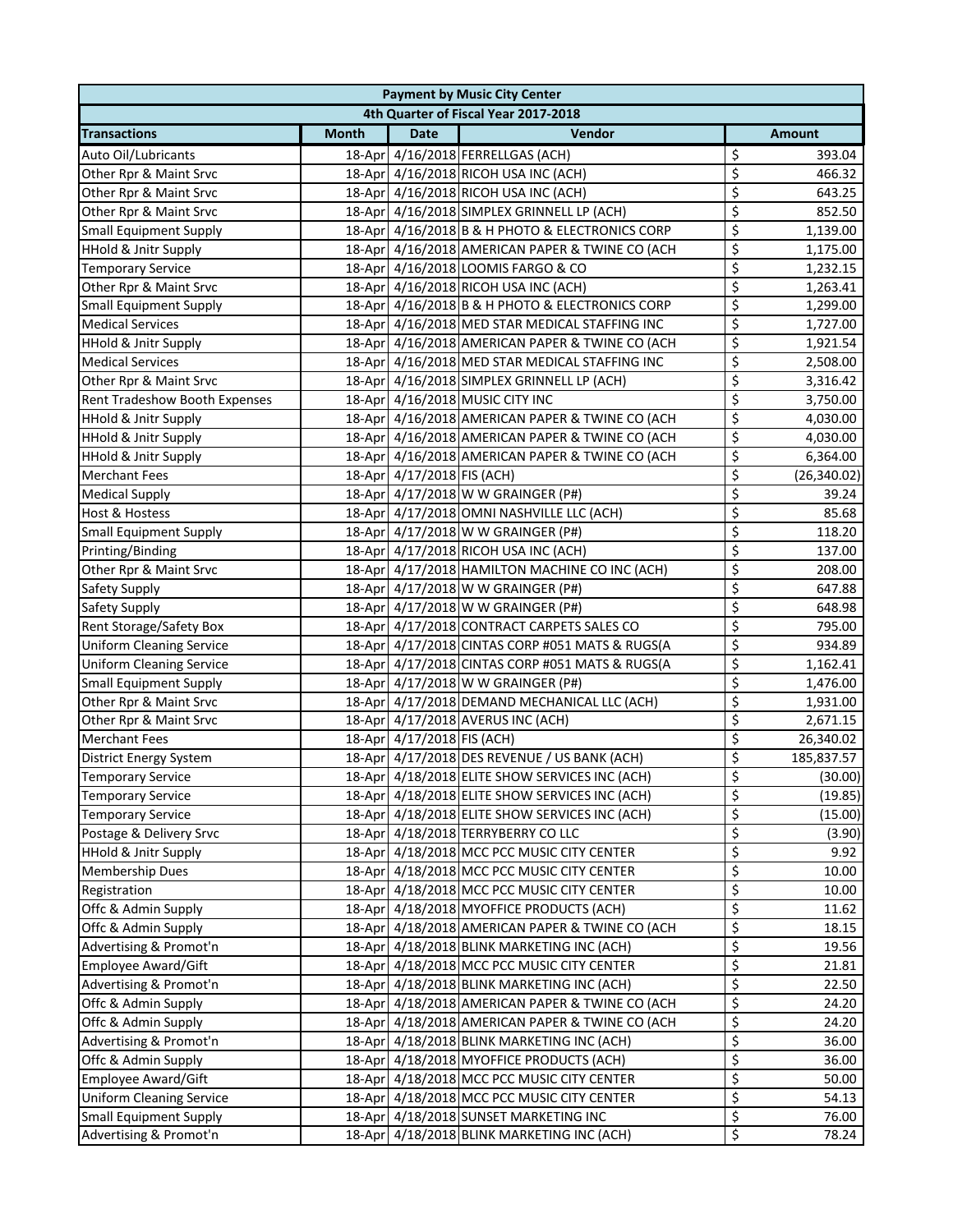| <b>Payment by Music City Center</b> |              |             |                                                 |                         |               |  |
|-------------------------------------|--------------|-------------|-------------------------------------------------|-------------------------|---------------|--|
|                                     |              |             | 4th Quarter of Fiscal Year 2017-2018            |                         |               |  |
| <b>Transactions</b>                 | <b>Month</b> | <b>Date</b> | Vendor                                          |                         | <b>Amount</b> |  |
| Offc & Admin Supply                 |              |             | 18-Apr 4/18/2018 AMERICAN PAPER & TWINE CO (ACH | \$                      | 84.70         |  |
| Vehicle Registration                |              |             | 18-Apr 4/18/2018 MCC PCC MUSIC CITY CENTER      | \$                      | 87.72         |  |
| Advertising & Promot'n              |              |             | 18-Apr 4/18/2018 BLINK MARKETING INC (ACH)      | \$                      | 90.00         |  |
| <b>Uniform Cleaning Service</b>     |              |             | 18-Apr 4/18/2018 MCC PCC MUSIC CITY CENTER      | \$                      | 91.88         |  |
| Offc & Admin Supply                 |              |             | 18-Apr 4/18/2018 AMERICAN PAPER & TWINE CO (ACH | \$                      | 96.80         |  |
| Offc & Admin Supply                 |              |             | 18-Apr 4/18/2018 AMERICAN PAPER & TWINE CO (ACH | \$                      | 96.80         |  |
| <b>Building Maintenance Srvc</b>    |              |             | 18-Apr 4/18/2018 MCC PCC MUSIC CITY CENTER      | \$                      | 100.00        |  |
| Offc & Admin Supply                 |              |             | 18-Apr 4/18/2018 AMERICAN PAPER & TWINE CO (ACH | \$                      | 108.90        |  |
| Offc & Admin Supply                 |              |             | 18-Apr 4/18/2018 AMERICAN PAPER & TWINE CO (ACH | \$                      | 133.10        |  |
| Advertising & Promot'n              |              |             | 18-Apr 4/18/2018 BLINK MARKETING INC (ACH)      | \$                      | 144.00        |  |
| Offc & Admin Supply                 |              |             | 18-Apr 4/18/2018 AMERICAN PAPER & TWINE CO (ACH | \$                      | 145.20        |  |
| Computer Hardware <\$10K            |              |             | 18-Apr 4/18/2018 PCMG INC (ACH)                 | \$                      | 149.99        |  |
| Offc & Admin Supply                 |              |             | 18-Apr 4/18/2018 AMERICAN PAPER & TWINE CO (ACH | \$                      | 163.35        |  |
| <b>Small Equipment Supply</b>       |              |             | 18-Apr 4/18/2018 PCMG INC (ACH)                 | \$                      | 199.90        |  |
| Offc & Admin Supply                 |              |             | 18-Apr 4/18/2018 AMERICAN PAPER & TWINE CO (ACH | \$                      | 217.80        |  |
| <b>Small Equipment Supply</b>       |              |             | 18-Apr 4/18/2018 PCMG INC (ACH)                 | \$                      | 249.90        |  |
| Advertising & Promot'n              |              |             | 18-Apr 4/18/2018 BLINK MARKETING INC (ACH)      | \$                      | 254.85        |  |
| Computer Hardware <\$10K            |              |             | 18-Apr 4/18/2018 PCMG INC (ACH)                 | \$                      | 359.90        |  |
| Computer Hardware <\$10K            |              |             | 18-Apr 4/18/2018 PCMG INC (ACH)                 | \$                      | 499.99        |  |
| Offc & Admin Supply                 |              |             | 18-Apr 4/18/2018 PCMG INC (ACH)                 | \$                      | 500.00        |  |
| <b>Small Equipment Supply</b>       |              |             | 18-Apr 4/18/2018 PCMG INC (ACH)                 | \$                      | 539.80        |  |
| <b>Small Equipment Supply</b>       |              |             | 18-Apr 4/18/2018 PCMG INC (ACH)                 | \$                      | 603.84        |  |
| <b>HHold &amp; Jnitr Supply</b>     |              |             | 18-Apr 4/18/2018 AMERICAN PAPER & TWINE CO (ACH | \$                      | 645.26        |  |
| Computer Hardware <\$10K            |              |             | 18-Apr 4/18/2018 PCMG INC (ACH)                 | \$                      | 815.88        |  |
| Offc & Admin Supply                 |              |             | 18-Apr 4/18/2018 AMERICAN PAPER & TWINE CO (ACH | \$                      | 822.80        |  |
| <b>Temporary Service</b>            |              |             | 18-Apr 4/18/2018 ELITE SHOW SERVICES INC (ACH)  | \$                      | 835.32        |  |
| <b>HHold &amp; Jnitr Supply</b>     |              |             | 18-Apr 4/18/2018 AMERICAN PAPER & TWINE CO (ACH | \$                      | 982.80        |  |
| Advertising & Promot'n              |              |             | 18-Apr 4/18/2018 BLINK MARKETING INC (ACH)      | \$                      | 1,019.40      |  |
| <b>HHold &amp; Jnitr Supply</b>     |              |             | 18-Apr 4/18/2018 AMERICAN PAPER & TWINE CO (ACH | \$                      | 1,152.00      |  |
| <b>HHold &amp; Jnitr Supply</b>     |              |             | 18-Apr 4/18/2018 AMERICAN PAPER & TWINE CO (ACH | \$                      | 1,152.00      |  |
| <b>HHold &amp; Jnitr Supply</b>     |              |             | 18-Apr 4/18/2018 AMERICAN PAPER & TWINE CO (ACH | \$                      | 1,173.80      |  |
| <b>Medical Services</b>             |              |             | 18-Apr 4/18/2018 MED STAR MEDICAL STAFFING INC  | \$                      | 1,353.00      |  |
| <b>Temporary Service</b>            |              |             | 18-Apr 4/18/2018 ELITE SHOW SERVICES INC (ACH)  | \$                      | 1,612.59      |  |
| <b>Temporary Service</b>            |              |             | 18-Apr 4/18/2018 ELITE SHOW SERVICES INC (ACH)  | $\overline{\mathsf{S}}$ | 1,660.32      |  |
| <b>HHold &amp; Jnitr Supply</b>     |              |             | 18-Apr 4/18/2018 AMERICAN PAPER & TWINE CO (ACH | \$                      | 1,704.00      |  |
| <b>HHold &amp; Jnitr Supply</b>     |              |             | 18-Apr 4/18/2018 AMERICAN PAPER & TWINE CO (ACH | \$                      | 1,728.00      |  |
| Computer Hardware <\$10K            |              |             | 18-Apr 4/18/2018 PCMG INC (ACH)                 | \$                      | 1,759.90      |  |
| <b>Temporary Service</b>            |              |             | 18-Apr 4/18/2018 ELITE SHOW SERVICES INC (ACH)  | \$                      | 1,798.24      |  |
| <b>Temporary Service</b>            |              |             | 18-Apr 4/18/2018 ELITE SHOW SERVICES INC (ACH)  | \$                      | 1,803.12      |  |
| <b>Rent Equipment</b>               |              |             | 18-Apr 4/18/2018 AT&T MOBILITY II LLC           | \$                      | 2,000.00      |  |
| <b>Temporary Service</b>            |              |             | 18-Apr 4/18/2018 ELITE SHOW SERVICES INC (ACH)  | \$                      | 2,051.11      |  |
| Refuse Disposal-Reimb               |              |             | 18-Apr 4/18/2018 COMPOST CO (ACH)               | \$                      | 2,140.00      |  |
| <b>HHold &amp; Jnitr Supply</b>     |              |             | 18-Apr 4/18/2018 AMERICAN PAPER & TWINE CO (ACH | \$                      | 4,740.00      |  |
| <b>HHold &amp; Jnitr Supply</b>     |              |             | 18-Apr 4/18/2018 AMERICAN PAPER & TWINE CO (ACH | \$                      | 6,364.00      |  |
| Furniture/Fixtures<\$10K            |              |             | 18-Apr 4/18/2018 WHERRY, R J & ASSOC INC (ACH)  | \$                      | 9,880.00      |  |
| Insurance-Unemployment Comp         |              |             | 18-Apr 4/19/2018 TN DEPT OF LABOR/WORKFORCE DEV | \$                      | (324.66)      |  |
| <b>Small Equipment Supply</b>       |              |             | 18-Apr 4/19/2018 W W GRAINGER (P#)              | \$                      | 27.94         |  |
| Postage & Delivery Srvc             |              |             | 18-Apr 4/19/2018 AMERICAN PAPER & TWINE CO (ACH | \$                      | 40.00         |  |
| Promotion-Goods                     |              |             | 18-Apr 4/19/2018 BLINK MARKETING INC (ACH)      | \$                      | 40.00         |  |
| <b>HVAC Supply</b>                  |              |             | 18-Apr 4/19/2018 W W GRAINGER (P#)              | \$                      | 43.70         |  |
| Postage & Delivery Srvc             |              |             | 18-Apr 4/19/2018 RED IRON BRAND SOLUTIONS LLC ( | \$                      | 45.00         |  |
| <b>HVAC Supply</b>                  |              |             | 18-Apr 4/19/2018 W W GRAINGER (P#)              | \$                      | 47.75         |  |
| <b>Small Equipment Supply</b>       |              |             | 18-Apr 4/19/2018 W W GRAINGER (P#)              | \$                      | 58.26         |  |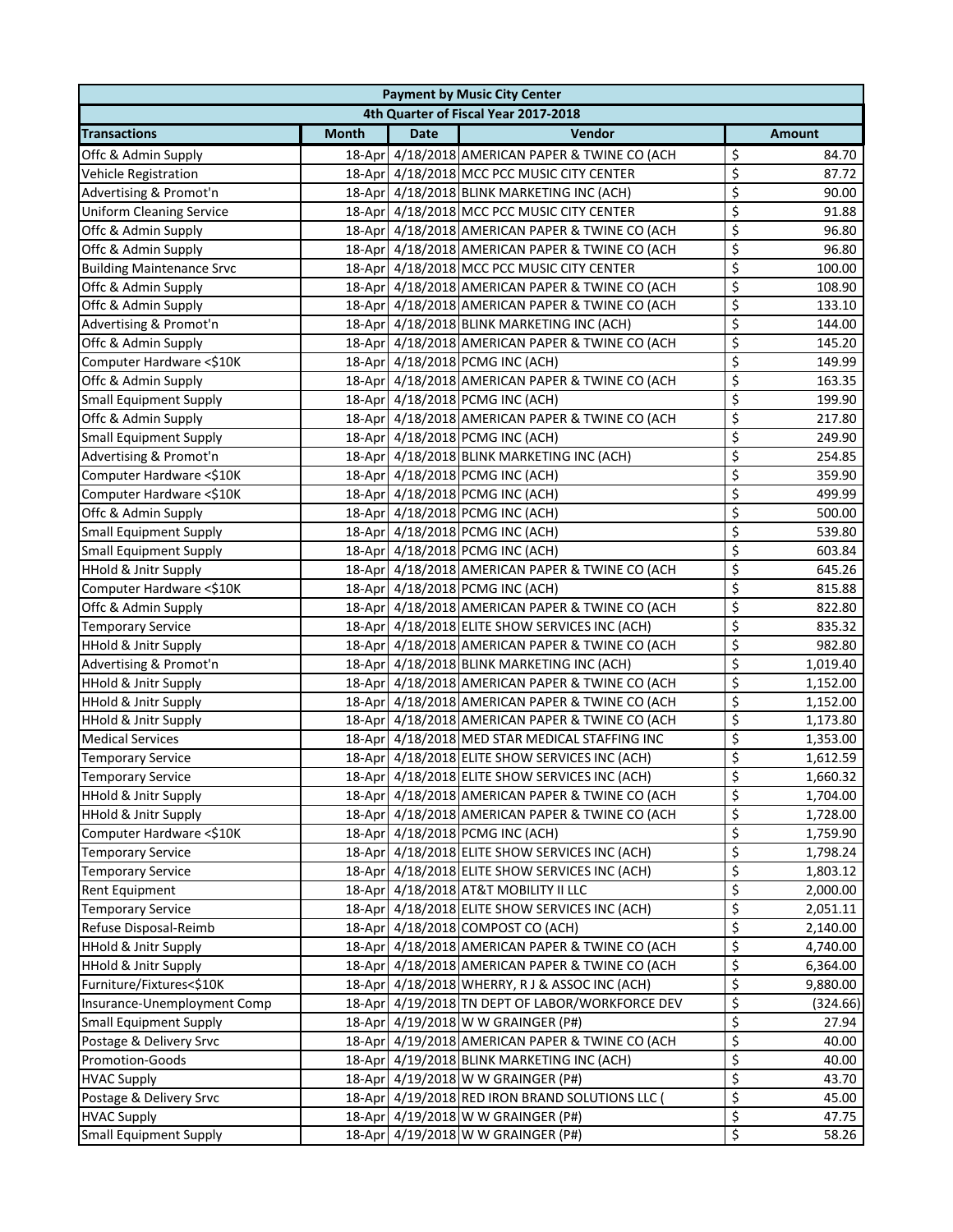| 4th Quarter of Fiscal Year 2017-2018<br>Vendor<br><b>Month</b><br><b>Date</b><br><b>Transactions</b><br><b>Amount</b><br>18-Apr 4/19/2018 BLINK MARKETING INC (ACH)<br>\$<br>Postage & Delivery Srvc<br>81.30<br>\$<br>18-Apr 4/19/2018 W W GRAINGER (P#)<br>Repair & Maint Supply<br>94.00<br>\$<br>18-Apr 4/19/2018 W W GRAINGER (P#)<br>101.12<br><b>HVAC Supply</b><br>\$<br>18-Apr 4/19/2018 W W GRAINGER (P#)<br>135.90<br><b>HVAC Supply</b><br>\$<br>18-Apr 4/19/2018 SICO NORTH AMERICA INC (ACH)<br>Repair & Maint Supply<br>150.00<br>\$<br>18-Apr 4/19/2018 PCMG INC (ACH)<br>Computer Hardware <\$10K<br>164.95<br>\$<br>18-Apr 4/19/2018 W W GRAINGER (P#)<br>177.70<br><b>HVAC Supply</b><br>\$<br>18-Apr 4/19/2018 AMERICAN PAPER & TWINE CO (ACH<br><b>HHold &amp; Jnitr Supply</b><br>270.20<br>\$<br>Software License<br>18-Apr 4/19/2018 PCMG INC (ACH)<br>290.00<br>\$<br>18-Apr 4/19/2018 SICO NORTH AMERICA INC (ACH)<br>300.00<br>Repair & Maint Supply<br>\$<br>18-Apr 4/19/2018 W W GRAINGER (P#)<br>307.80<br><b>HVAC Supply</b><br>\$<br>18-Apr 4/19/2018 AMERICAN PAPER & TWINE CO (ACH<br>HHold & Jnitr Supply<br>324.60<br>\$<br>18-Apr 4/19/2018 TOUR SUPPLY INC (ACH)<br>Small Equipment Supply<br>492.00<br>\$<br>Small Equipment Supply<br>18-Apr 4/19/2018 TOUR SUPPLY INC (ACH)<br>492.00<br>\$<br>18-Apr 4/19/2018 PCMG INC (ACH)<br><b>Small Equipment Supply</b><br>537.00<br>\$<br><b>HHold &amp; Jnitr Supply</b><br>18-Apr 4/19/2018 W W GRAINGER (P#)<br>848.75<br>\$<br>18-Apr 4/19/2018 W W GRAINGER (P#)<br><b>HHold &amp; Jnitr Supply</b><br>920.00<br>\$<br>18-Apr 4/19/2018 W W GRAINGER (P#)<br>955.80<br><b>HVAC Supply</b><br>\$<br>18-Apr 4/19/2018 BLINK MARKETING INC (ACH)<br>975.00<br>Promotion-Goods<br>\$<br>18-Apr 4/19/2018 RED IRON BRAND SOLUTIONS LLC (<br><b>HHold &amp; Jnitr Supply</b><br>1,085.00<br>\$<br>18-Apr 4/19/2018 WILLIAMS WHOLESALE SUPPLY OF N<br><b>Electrical Supply</b><br>1,483.80<br>\$<br>18-Apr 4/19/2018 PCMG INC (ACH)<br>Software License<br>6,000.00<br>\$<br>18-Apr 4/19/2018 PCMG INC (ACH)<br>Computer Hardware <\$10K<br>8,819.55<br>\$<br>18-Apr 4/19/2018 TOUR SUPPLY INC (ACH)<br><b>Small Equipment Supply</b><br>8,856.00<br>\$<br>Plumbing/HVAC Maintain Srvc<br>18-Apr 4/19/2018 KENNY PIPE & SUPPLY INC (ACH)<br>11,720.00<br>\$<br>Insurance-Unemployment Comp<br>18-Apr 4/19/2018 TN DEPT OF LABOR/WORKFORCE DEV<br>12,354.47<br>\$<br>18-Apr 4/19/2018 KENNY PIPE & SUPPLY INC (ACH)<br>Plumbing/HVAC Maintain Srvc<br>16,680.00<br>\$<br>HHold & Jnitr Supply<br>18-Apr 4/20/2018 AMERICAN PAPER & TWINE CO (ACH<br>(4,740.00)<br>\$<br>18-Apr 4/20/2018 Actual Burden Journal Entries<br><b>FSA Pre-Tax Savings</b><br>1.59<br>\$<br>18-Apr 4/20/2018 Actual Burden Journal Entries<br>6.70<br>FSA Pre-Tax Savings<br>\$<br>18-Apr 4/20/2018 Actual Burden Journal Entries<br>8.29<br>FSA Pre-Tax Savings<br>\$<br>18-Apr 4/20/2018 Actual Burden Journal Entries<br>FSA Pre-Tax Savings<br>8.29<br>\$<br>18-Apr 4/20/2018 Actual Burden Journal Entries<br>Cafe Plan Pre-Tax Savings<br>14.52<br>$\overline{\mathsf{S}}$<br>18-Apr 4/20/2018 Actual Burden Journal Entries<br><b>Employer Dental Group</b><br>18.01<br>\$<br>18-Apr 4/20/2018 Actual Burden Journal Entries<br><b>Employer Dental Group</b><br>18.01<br>\$<br>18-Apr 4/20/2018 Actual Burden Journal Entries<br>19.90<br>Cafe Plan Pre-Tax Savings<br>\$<br>18-Apr 4/20/2018 Actual Burden Journal Entries<br>Cafe Plan Pre-Tax Savings<br>20.96<br>\$<br>18-Apr 4/20/2018 Actual Burden Journal Entries<br>24.23<br><b>FSA Pre-Tax Savings</b><br>\$<br>18-Apr 4/20/2018 Payroll Labor Distribution<br>Overtime Pay<br>26.11<br>\$<br>Cafe Plan Pre-Tax Savings<br>18-Apr 4/20/2018 Actual Burden Journal Entries<br>29.00<br>\$<br>18-Apr 4/20/2018 Actual Burden Journal Entries<br>30.94<br>Cafe Plan Pre-Tax Savings<br>\$<br>18-Apr 4/20/2018 Actual Burden Journal Entries<br>32.15<br><b>Employer Dental Group</b><br>\$<br>18-Apr 4/20/2018 Payroll Labor Distribution<br>Overtime Pay<br>32.45<br>\$<br>Cafe Plan Pre-Tax Savings<br>18-Apr 4/20/2018 Actual Burden Journal Entries<br>33.07<br>\$<br>18-Apr 4/20/2018 Actual Burden Journal Entries<br><b>Employer SSN Medical</b><br>34.50<br>\$<br>Cafe Plan Pre-Tax Savings<br>18-Apr 4/20/2018 Actual Burden Journal Entries<br>35.00<br>\$<br>Cafe Plan Pre-Tax Savings<br>18-Apr 4/20/2018 Actual Burden Journal Entries<br>36.01<br>\$<br>18-Apr 4/20/2018 Actual Burden Journal Entries<br><b>Employer Dental Group</b><br>36.02<br>\$<br><b>Employer Dental Group</b><br>18-Apr 4/20/2018 Actual Burden Journal Entries<br>36.02<br>\$<br>18-Apr 4/20/2018 Payroll Labor Distribution<br>42.35<br>Overtime Pay<br>\$<br>18-Apr 4/20/2018 Actual Burden Journal Entries<br><b>Employer Dental Group</b><br>42.42<br>\$<br>18-Apr 4/20/2018 Actual Burden Journal Entries<br>42.92<br>Cafe Plan Pre-Tax Savings<br>18-Apr 4/20/2018 Actual Burden Journal Entries |                              | <b>Payment by Music City Center</b> |  |  |    |       |  |  |
|----------------------------------------------------------------------------------------------------------------------------------------------------------------------------------------------------------------------------------------------------------------------------------------------------------------------------------------------------------------------------------------------------------------------------------------------------------------------------------------------------------------------------------------------------------------------------------------------------------------------------------------------------------------------------------------------------------------------------------------------------------------------------------------------------------------------------------------------------------------------------------------------------------------------------------------------------------------------------------------------------------------------------------------------------------------------------------------------------------------------------------------------------------------------------------------------------------------------------------------------------------------------------------------------------------------------------------------------------------------------------------------------------------------------------------------------------------------------------------------------------------------------------------------------------------------------------------------------------------------------------------------------------------------------------------------------------------------------------------------------------------------------------------------------------------------------------------------------------------------------------------------------------------------------------------------------------------------------------------------------------------------------------------------------------------------------------------------------------------------------------------------------------------------------------------------------------------------------------------------------------------------------------------------------------------------------------------------------------------------------------------------------------------------------------------------------------------------------------------------------------------------------------------------------------------------------------------------------------------------------------------------------------------------------------------------------------------------------------------------------------------------------------------------------------------------------------------------------------------------------------------------------------------------------------------------------------------------------------------------------------------------------------------------------------------------------------------------------------------------------------------------------------------------------------------------------------------------------------------------------------------------------------------------------------------------------------------------------------------------------------------------------------------------------------------------------------------------------------------------------------------------------------------------------------------------------------------------------------------------------------------------------------------------------------------------------------------------------------------------------------------------------------------------------------------------------------------------------------------------------------------------------------------------------------------------------------------------------------------------------------------------------------------------------------------------------------------------------------------------------------------------------------------------------------------------------------------------------------------------------------------------------------------------------------------------------------------------------------------------------------------------------------------------------------------------------------------------------------------------------------------------------------------------------------------------------------------------------------------------------------------------------------------------------------------------------------------------------------------------------------------------------------------------------------------------------------------------------------------------------------------------------------------------------------------------------------------------------------------------------------------------------|------------------------------|-------------------------------------|--|--|----|-------|--|--|
|                                                                                                                                                                                                                                                                                                                                                                                                                                                                                                                                                                                                                                                                                                                                                                                                                                                                                                                                                                                                                                                                                                                                                                                                                                                                                                                                                                                                                                                                                                                                                                                                                                                                                                                                                                                                                                                                                                                                                                                                                                                                                                                                                                                                                                                                                                                                                                                                                                                                                                                                                                                                                                                                                                                                                                                                                                                                                                                                                                                                                                                                                                                                                                                                                                                                                                                                                                                                                                                                                                                                                                                                                                                                                                                                                                                                                                                                                                                                                                                                                                                                                                                                                                                                                                                                                                                                                                                                                                                                                                                                                                                                                                                                                                                                                                                                                                                                                                                                                                                                                      |                              |                                     |  |  |    |       |  |  |
|                                                                                                                                                                                                                                                                                                                                                                                                                                                                                                                                                                                                                                                                                                                                                                                                                                                                                                                                                                                                                                                                                                                                                                                                                                                                                                                                                                                                                                                                                                                                                                                                                                                                                                                                                                                                                                                                                                                                                                                                                                                                                                                                                                                                                                                                                                                                                                                                                                                                                                                                                                                                                                                                                                                                                                                                                                                                                                                                                                                                                                                                                                                                                                                                                                                                                                                                                                                                                                                                                                                                                                                                                                                                                                                                                                                                                                                                                                                                                                                                                                                                                                                                                                                                                                                                                                                                                                                                                                                                                                                                                                                                                                                                                                                                                                                                                                                                                                                                                                                                                      |                              |                                     |  |  |    |       |  |  |
|                                                                                                                                                                                                                                                                                                                                                                                                                                                                                                                                                                                                                                                                                                                                                                                                                                                                                                                                                                                                                                                                                                                                                                                                                                                                                                                                                                                                                                                                                                                                                                                                                                                                                                                                                                                                                                                                                                                                                                                                                                                                                                                                                                                                                                                                                                                                                                                                                                                                                                                                                                                                                                                                                                                                                                                                                                                                                                                                                                                                                                                                                                                                                                                                                                                                                                                                                                                                                                                                                                                                                                                                                                                                                                                                                                                                                                                                                                                                                                                                                                                                                                                                                                                                                                                                                                                                                                                                                                                                                                                                                                                                                                                                                                                                                                                                                                                                                                                                                                                                                      |                              |                                     |  |  |    |       |  |  |
|                                                                                                                                                                                                                                                                                                                                                                                                                                                                                                                                                                                                                                                                                                                                                                                                                                                                                                                                                                                                                                                                                                                                                                                                                                                                                                                                                                                                                                                                                                                                                                                                                                                                                                                                                                                                                                                                                                                                                                                                                                                                                                                                                                                                                                                                                                                                                                                                                                                                                                                                                                                                                                                                                                                                                                                                                                                                                                                                                                                                                                                                                                                                                                                                                                                                                                                                                                                                                                                                                                                                                                                                                                                                                                                                                                                                                                                                                                                                                                                                                                                                                                                                                                                                                                                                                                                                                                                                                                                                                                                                                                                                                                                                                                                                                                                                                                                                                                                                                                                                                      |                              |                                     |  |  |    |       |  |  |
|                                                                                                                                                                                                                                                                                                                                                                                                                                                                                                                                                                                                                                                                                                                                                                                                                                                                                                                                                                                                                                                                                                                                                                                                                                                                                                                                                                                                                                                                                                                                                                                                                                                                                                                                                                                                                                                                                                                                                                                                                                                                                                                                                                                                                                                                                                                                                                                                                                                                                                                                                                                                                                                                                                                                                                                                                                                                                                                                                                                                                                                                                                                                                                                                                                                                                                                                                                                                                                                                                                                                                                                                                                                                                                                                                                                                                                                                                                                                                                                                                                                                                                                                                                                                                                                                                                                                                                                                                                                                                                                                                                                                                                                                                                                                                                                                                                                                                                                                                                                                                      |                              |                                     |  |  |    |       |  |  |
|                                                                                                                                                                                                                                                                                                                                                                                                                                                                                                                                                                                                                                                                                                                                                                                                                                                                                                                                                                                                                                                                                                                                                                                                                                                                                                                                                                                                                                                                                                                                                                                                                                                                                                                                                                                                                                                                                                                                                                                                                                                                                                                                                                                                                                                                                                                                                                                                                                                                                                                                                                                                                                                                                                                                                                                                                                                                                                                                                                                                                                                                                                                                                                                                                                                                                                                                                                                                                                                                                                                                                                                                                                                                                                                                                                                                                                                                                                                                                                                                                                                                                                                                                                                                                                                                                                                                                                                                                                                                                                                                                                                                                                                                                                                                                                                                                                                                                                                                                                                                                      |                              |                                     |  |  |    |       |  |  |
|                                                                                                                                                                                                                                                                                                                                                                                                                                                                                                                                                                                                                                                                                                                                                                                                                                                                                                                                                                                                                                                                                                                                                                                                                                                                                                                                                                                                                                                                                                                                                                                                                                                                                                                                                                                                                                                                                                                                                                                                                                                                                                                                                                                                                                                                                                                                                                                                                                                                                                                                                                                                                                                                                                                                                                                                                                                                                                                                                                                                                                                                                                                                                                                                                                                                                                                                                                                                                                                                                                                                                                                                                                                                                                                                                                                                                                                                                                                                                                                                                                                                                                                                                                                                                                                                                                                                                                                                                                                                                                                                                                                                                                                                                                                                                                                                                                                                                                                                                                                                                      |                              |                                     |  |  |    |       |  |  |
|                                                                                                                                                                                                                                                                                                                                                                                                                                                                                                                                                                                                                                                                                                                                                                                                                                                                                                                                                                                                                                                                                                                                                                                                                                                                                                                                                                                                                                                                                                                                                                                                                                                                                                                                                                                                                                                                                                                                                                                                                                                                                                                                                                                                                                                                                                                                                                                                                                                                                                                                                                                                                                                                                                                                                                                                                                                                                                                                                                                                                                                                                                                                                                                                                                                                                                                                                                                                                                                                                                                                                                                                                                                                                                                                                                                                                                                                                                                                                                                                                                                                                                                                                                                                                                                                                                                                                                                                                                                                                                                                                                                                                                                                                                                                                                                                                                                                                                                                                                                                                      |                              |                                     |  |  |    |       |  |  |
|                                                                                                                                                                                                                                                                                                                                                                                                                                                                                                                                                                                                                                                                                                                                                                                                                                                                                                                                                                                                                                                                                                                                                                                                                                                                                                                                                                                                                                                                                                                                                                                                                                                                                                                                                                                                                                                                                                                                                                                                                                                                                                                                                                                                                                                                                                                                                                                                                                                                                                                                                                                                                                                                                                                                                                                                                                                                                                                                                                                                                                                                                                                                                                                                                                                                                                                                                                                                                                                                                                                                                                                                                                                                                                                                                                                                                                                                                                                                                                                                                                                                                                                                                                                                                                                                                                                                                                                                                                                                                                                                                                                                                                                                                                                                                                                                                                                                                                                                                                                                                      |                              |                                     |  |  |    |       |  |  |
|                                                                                                                                                                                                                                                                                                                                                                                                                                                                                                                                                                                                                                                                                                                                                                                                                                                                                                                                                                                                                                                                                                                                                                                                                                                                                                                                                                                                                                                                                                                                                                                                                                                                                                                                                                                                                                                                                                                                                                                                                                                                                                                                                                                                                                                                                                                                                                                                                                                                                                                                                                                                                                                                                                                                                                                                                                                                                                                                                                                                                                                                                                                                                                                                                                                                                                                                                                                                                                                                                                                                                                                                                                                                                                                                                                                                                                                                                                                                                                                                                                                                                                                                                                                                                                                                                                                                                                                                                                                                                                                                                                                                                                                                                                                                                                                                                                                                                                                                                                                                                      |                              |                                     |  |  |    |       |  |  |
|                                                                                                                                                                                                                                                                                                                                                                                                                                                                                                                                                                                                                                                                                                                                                                                                                                                                                                                                                                                                                                                                                                                                                                                                                                                                                                                                                                                                                                                                                                                                                                                                                                                                                                                                                                                                                                                                                                                                                                                                                                                                                                                                                                                                                                                                                                                                                                                                                                                                                                                                                                                                                                                                                                                                                                                                                                                                                                                                                                                                                                                                                                                                                                                                                                                                                                                                                                                                                                                                                                                                                                                                                                                                                                                                                                                                                                                                                                                                                                                                                                                                                                                                                                                                                                                                                                                                                                                                                                                                                                                                                                                                                                                                                                                                                                                                                                                                                                                                                                                                                      |                              |                                     |  |  |    |       |  |  |
|                                                                                                                                                                                                                                                                                                                                                                                                                                                                                                                                                                                                                                                                                                                                                                                                                                                                                                                                                                                                                                                                                                                                                                                                                                                                                                                                                                                                                                                                                                                                                                                                                                                                                                                                                                                                                                                                                                                                                                                                                                                                                                                                                                                                                                                                                                                                                                                                                                                                                                                                                                                                                                                                                                                                                                                                                                                                                                                                                                                                                                                                                                                                                                                                                                                                                                                                                                                                                                                                                                                                                                                                                                                                                                                                                                                                                                                                                                                                                                                                                                                                                                                                                                                                                                                                                                                                                                                                                                                                                                                                                                                                                                                                                                                                                                                                                                                                                                                                                                                                                      |                              |                                     |  |  |    |       |  |  |
|                                                                                                                                                                                                                                                                                                                                                                                                                                                                                                                                                                                                                                                                                                                                                                                                                                                                                                                                                                                                                                                                                                                                                                                                                                                                                                                                                                                                                                                                                                                                                                                                                                                                                                                                                                                                                                                                                                                                                                                                                                                                                                                                                                                                                                                                                                                                                                                                                                                                                                                                                                                                                                                                                                                                                                                                                                                                                                                                                                                                                                                                                                                                                                                                                                                                                                                                                                                                                                                                                                                                                                                                                                                                                                                                                                                                                                                                                                                                                                                                                                                                                                                                                                                                                                                                                                                                                                                                                                                                                                                                                                                                                                                                                                                                                                                                                                                                                                                                                                                                                      |                              |                                     |  |  |    |       |  |  |
|                                                                                                                                                                                                                                                                                                                                                                                                                                                                                                                                                                                                                                                                                                                                                                                                                                                                                                                                                                                                                                                                                                                                                                                                                                                                                                                                                                                                                                                                                                                                                                                                                                                                                                                                                                                                                                                                                                                                                                                                                                                                                                                                                                                                                                                                                                                                                                                                                                                                                                                                                                                                                                                                                                                                                                                                                                                                                                                                                                                                                                                                                                                                                                                                                                                                                                                                                                                                                                                                                                                                                                                                                                                                                                                                                                                                                                                                                                                                                                                                                                                                                                                                                                                                                                                                                                                                                                                                                                                                                                                                                                                                                                                                                                                                                                                                                                                                                                                                                                                                                      |                              |                                     |  |  |    |       |  |  |
|                                                                                                                                                                                                                                                                                                                                                                                                                                                                                                                                                                                                                                                                                                                                                                                                                                                                                                                                                                                                                                                                                                                                                                                                                                                                                                                                                                                                                                                                                                                                                                                                                                                                                                                                                                                                                                                                                                                                                                                                                                                                                                                                                                                                                                                                                                                                                                                                                                                                                                                                                                                                                                                                                                                                                                                                                                                                                                                                                                                                                                                                                                                                                                                                                                                                                                                                                                                                                                                                                                                                                                                                                                                                                                                                                                                                                                                                                                                                                                                                                                                                                                                                                                                                                                                                                                                                                                                                                                                                                                                                                                                                                                                                                                                                                                                                                                                                                                                                                                                                                      |                              |                                     |  |  |    |       |  |  |
|                                                                                                                                                                                                                                                                                                                                                                                                                                                                                                                                                                                                                                                                                                                                                                                                                                                                                                                                                                                                                                                                                                                                                                                                                                                                                                                                                                                                                                                                                                                                                                                                                                                                                                                                                                                                                                                                                                                                                                                                                                                                                                                                                                                                                                                                                                                                                                                                                                                                                                                                                                                                                                                                                                                                                                                                                                                                                                                                                                                                                                                                                                                                                                                                                                                                                                                                                                                                                                                                                                                                                                                                                                                                                                                                                                                                                                                                                                                                                                                                                                                                                                                                                                                                                                                                                                                                                                                                                                                                                                                                                                                                                                                                                                                                                                                                                                                                                                                                                                                                                      |                              |                                     |  |  |    |       |  |  |
|                                                                                                                                                                                                                                                                                                                                                                                                                                                                                                                                                                                                                                                                                                                                                                                                                                                                                                                                                                                                                                                                                                                                                                                                                                                                                                                                                                                                                                                                                                                                                                                                                                                                                                                                                                                                                                                                                                                                                                                                                                                                                                                                                                                                                                                                                                                                                                                                                                                                                                                                                                                                                                                                                                                                                                                                                                                                                                                                                                                                                                                                                                                                                                                                                                                                                                                                                                                                                                                                                                                                                                                                                                                                                                                                                                                                                                                                                                                                                                                                                                                                                                                                                                                                                                                                                                                                                                                                                                                                                                                                                                                                                                                                                                                                                                                                                                                                                                                                                                                                                      |                              |                                     |  |  |    |       |  |  |
|                                                                                                                                                                                                                                                                                                                                                                                                                                                                                                                                                                                                                                                                                                                                                                                                                                                                                                                                                                                                                                                                                                                                                                                                                                                                                                                                                                                                                                                                                                                                                                                                                                                                                                                                                                                                                                                                                                                                                                                                                                                                                                                                                                                                                                                                                                                                                                                                                                                                                                                                                                                                                                                                                                                                                                                                                                                                                                                                                                                                                                                                                                                                                                                                                                                                                                                                                                                                                                                                                                                                                                                                                                                                                                                                                                                                                                                                                                                                                                                                                                                                                                                                                                                                                                                                                                                                                                                                                                                                                                                                                                                                                                                                                                                                                                                                                                                                                                                                                                                                                      |                              |                                     |  |  |    |       |  |  |
|                                                                                                                                                                                                                                                                                                                                                                                                                                                                                                                                                                                                                                                                                                                                                                                                                                                                                                                                                                                                                                                                                                                                                                                                                                                                                                                                                                                                                                                                                                                                                                                                                                                                                                                                                                                                                                                                                                                                                                                                                                                                                                                                                                                                                                                                                                                                                                                                                                                                                                                                                                                                                                                                                                                                                                                                                                                                                                                                                                                                                                                                                                                                                                                                                                                                                                                                                                                                                                                                                                                                                                                                                                                                                                                                                                                                                                                                                                                                                                                                                                                                                                                                                                                                                                                                                                                                                                                                                                                                                                                                                                                                                                                                                                                                                                                                                                                                                                                                                                                                                      |                              |                                     |  |  |    |       |  |  |
|                                                                                                                                                                                                                                                                                                                                                                                                                                                                                                                                                                                                                                                                                                                                                                                                                                                                                                                                                                                                                                                                                                                                                                                                                                                                                                                                                                                                                                                                                                                                                                                                                                                                                                                                                                                                                                                                                                                                                                                                                                                                                                                                                                                                                                                                                                                                                                                                                                                                                                                                                                                                                                                                                                                                                                                                                                                                                                                                                                                                                                                                                                                                                                                                                                                                                                                                                                                                                                                                                                                                                                                                                                                                                                                                                                                                                                                                                                                                                                                                                                                                                                                                                                                                                                                                                                                                                                                                                                                                                                                                                                                                                                                                                                                                                                                                                                                                                                                                                                                                                      |                              |                                     |  |  |    |       |  |  |
|                                                                                                                                                                                                                                                                                                                                                                                                                                                                                                                                                                                                                                                                                                                                                                                                                                                                                                                                                                                                                                                                                                                                                                                                                                                                                                                                                                                                                                                                                                                                                                                                                                                                                                                                                                                                                                                                                                                                                                                                                                                                                                                                                                                                                                                                                                                                                                                                                                                                                                                                                                                                                                                                                                                                                                                                                                                                                                                                                                                                                                                                                                                                                                                                                                                                                                                                                                                                                                                                                                                                                                                                                                                                                                                                                                                                                                                                                                                                                                                                                                                                                                                                                                                                                                                                                                                                                                                                                                                                                                                                                                                                                                                                                                                                                                                                                                                                                                                                                                                                                      |                              |                                     |  |  |    |       |  |  |
|                                                                                                                                                                                                                                                                                                                                                                                                                                                                                                                                                                                                                                                                                                                                                                                                                                                                                                                                                                                                                                                                                                                                                                                                                                                                                                                                                                                                                                                                                                                                                                                                                                                                                                                                                                                                                                                                                                                                                                                                                                                                                                                                                                                                                                                                                                                                                                                                                                                                                                                                                                                                                                                                                                                                                                                                                                                                                                                                                                                                                                                                                                                                                                                                                                                                                                                                                                                                                                                                                                                                                                                                                                                                                                                                                                                                                                                                                                                                                                                                                                                                                                                                                                                                                                                                                                                                                                                                                                                                                                                                                                                                                                                                                                                                                                                                                                                                                                                                                                                                                      |                              |                                     |  |  |    |       |  |  |
|                                                                                                                                                                                                                                                                                                                                                                                                                                                                                                                                                                                                                                                                                                                                                                                                                                                                                                                                                                                                                                                                                                                                                                                                                                                                                                                                                                                                                                                                                                                                                                                                                                                                                                                                                                                                                                                                                                                                                                                                                                                                                                                                                                                                                                                                                                                                                                                                                                                                                                                                                                                                                                                                                                                                                                                                                                                                                                                                                                                                                                                                                                                                                                                                                                                                                                                                                                                                                                                                                                                                                                                                                                                                                                                                                                                                                                                                                                                                                                                                                                                                                                                                                                                                                                                                                                                                                                                                                                                                                                                                                                                                                                                                                                                                                                                                                                                                                                                                                                                                                      |                              |                                     |  |  |    |       |  |  |
|                                                                                                                                                                                                                                                                                                                                                                                                                                                                                                                                                                                                                                                                                                                                                                                                                                                                                                                                                                                                                                                                                                                                                                                                                                                                                                                                                                                                                                                                                                                                                                                                                                                                                                                                                                                                                                                                                                                                                                                                                                                                                                                                                                                                                                                                                                                                                                                                                                                                                                                                                                                                                                                                                                                                                                                                                                                                                                                                                                                                                                                                                                                                                                                                                                                                                                                                                                                                                                                                                                                                                                                                                                                                                                                                                                                                                                                                                                                                                                                                                                                                                                                                                                                                                                                                                                                                                                                                                                                                                                                                                                                                                                                                                                                                                                                                                                                                                                                                                                                                                      |                              |                                     |  |  |    |       |  |  |
|                                                                                                                                                                                                                                                                                                                                                                                                                                                                                                                                                                                                                                                                                                                                                                                                                                                                                                                                                                                                                                                                                                                                                                                                                                                                                                                                                                                                                                                                                                                                                                                                                                                                                                                                                                                                                                                                                                                                                                                                                                                                                                                                                                                                                                                                                                                                                                                                                                                                                                                                                                                                                                                                                                                                                                                                                                                                                                                                                                                                                                                                                                                                                                                                                                                                                                                                                                                                                                                                                                                                                                                                                                                                                                                                                                                                                                                                                                                                                                                                                                                                                                                                                                                                                                                                                                                                                                                                                                                                                                                                                                                                                                                                                                                                                                                                                                                                                                                                                                                                                      |                              |                                     |  |  |    |       |  |  |
|                                                                                                                                                                                                                                                                                                                                                                                                                                                                                                                                                                                                                                                                                                                                                                                                                                                                                                                                                                                                                                                                                                                                                                                                                                                                                                                                                                                                                                                                                                                                                                                                                                                                                                                                                                                                                                                                                                                                                                                                                                                                                                                                                                                                                                                                                                                                                                                                                                                                                                                                                                                                                                                                                                                                                                                                                                                                                                                                                                                                                                                                                                                                                                                                                                                                                                                                                                                                                                                                                                                                                                                                                                                                                                                                                                                                                                                                                                                                                                                                                                                                                                                                                                                                                                                                                                                                                                                                                                                                                                                                                                                                                                                                                                                                                                                                                                                                                                                                                                                                                      |                              |                                     |  |  |    |       |  |  |
|                                                                                                                                                                                                                                                                                                                                                                                                                                                                                                                                                                                                                                                                                                                                                                                                                                                                                                                                                                                                                                                                                                                                                                                                                                                                                                                                                                                                                                                                                                                                                                                                                                                                                                                                                                                                                                                                                                                                                                                                                                                                                                                                                                                                                                                                                                                                                                                                                                                                                                                                                                                                                                                                                                                                                                                                                                                                                                                                                                                                                                                                                                                                                                                                                                                                                                                                                                                                                                                                                                                                                                                                                                                                                                                                                                                                                                                                                                                                                                                                                                                                                                                                                                                                                                                                                                                                                                                                                                                                                                                                                                                                                                                                                                                                                                                                                                                                                                                                                                                                                      |                              |                                     |  |  |    |       |  |  |
|                                                                                                                                                                                                                                                                                                                                                                                                                                                                                                                                                                                                                                                                                                                                                                                                                                                                                                                                                                                                                                                                                                                                                                                                                                                                                                                                                                                                                                                                                                                                                                                                                                                                                                                                                                                                                                                                                                                                                                                                                                                                                                                                                                                                                                                                                                                                                                                                                                                                                                                                                                                                                                                                                                                                                                                                                                                                                                                                                                                                                                                                                                                                                                                                                                                                                                                                                                                                                                                                                                                                                                                                                                                                                                                                                                                                                                                                                                                                                                                                                                                                                                                                                                                                                                                                                                                                                                                                                                                                                                                                                                                                                                                                                                                                                                                                                                                                                                                                                                                                                      |                              |                                     |  |  |    |       |  |  |
|                                                                                                                                                                                                                                                                                                                                                                                                                                                                                                                                                                                                                                                                                                                                                                                                                                                                                                                                                                                                                                                                                                                                                                                                                                                                                                                                                                                                                                                                                                                                                                                                                                                                                                                                                                                                                                                                                                                                                                                                                                                                                                                                                                                                                                                                                                                                                                                                                                                                                                                                                                                                                                                                                                                                                                                                                                                                                                                                                                                                                                                                                                                                                                                                                                                                                                                                                                                                                                                                                                                                                                                                                                                                                                                                                                                                                                                                                                                                                                                                                                                                                                                                                                                                                                                                                                                                                                                                                                                                                                                                                                                                                                                                                                                                                                                                                                                                                                                                                                                                                      |                              |                                     |  |  |    |       |  |  |
|                                                                                                                                                                                                                                                                                                                                                                                                                                                                                                                                                                                                                                                                                                                                                                                                                                                                                                                                                                                                                                                                                                                                                                                                                                                                                                                                                                                                                                                                                                                                                                                                                                                                                                                                                                                                                                                                                                                                                                                                                                                                                                                                                                                                                                                                                                                                                                                                                                                                                                                                                                                                                                                                                                                                                                                                                                                                                                                                                                                                                                                                                                                                                                                                                                                                                                                                                                                                                                                                                                                                                                                                                                                                                                                                                                                                                                                                                                                                                                                                                                                                                                                                                                                                                                                                                                                                                                                                                                                                                                                                                                                                                                                                                                                                                                                                                                                                                                                                                                                                                      |                              |                                     |  |  |    |       |  |  |
|                                                                                                                                                                                                                                                                                                                                                                                                                                                                                                                                                                                                                                                                                                                                                                                                                                                                                                                                                                                                                                                                                                                                                                                                                                                                                                                                                                                                                                                                                                                                                                                                                                                                                                                                                                                                                                                                                                                                                                                                                                                                                                                                                                                                                                                                                                                                                                                                                                                                                                                                                                                                                                                                                                                                                                                                                                                                                                                                                                                                                                                                                                                                                                                                                                                                                                                                                                                                                                                                                                                                                                                                                                                                                                                                                                                                                                                                                                                                                                                                                                                                                                                                                                                                                                                                                                                                                                                                                                                                                                                                                                                                                                                                                                                                                                                                                                                                                                                                                                                                                      |                              |                                     |  |  |    |       |  |  |
|                                                                                                                                                                                                                                                                                                                                                                                                                                                                                                                                                                                                                                                                                                                                                                                                                                                                                                                                                                                                                                                                                                                                                                                                                                                                                                                                                                                                                                                                                                                                                                                                                                                                                                                                                                                                                                                                                                                                                                                                                                                                                                                                                                                                                                                                                                                                                                                                                                                                                                                                                                                                                                                                                                                                                                                                                                                                                                                                                                                                                                                                                                                                                                                                                                                                                                                                                                                                                                                                                                                                                                                                                                                                                                                                                                                                                                                                                                                                                                                                                                                                                                                                                                                                                                                                                                                                                                                                                                                                                                                                                                                                                                                                                                                                                                                                                                                                                                                                                                                                                      |                              |                                     |  |  |    |       |  |  |
|                                                                                                                                                                                                                                                                                                                                                                                                                                                                                                                                                                                                                                                                                                                                                                                                                                                                                                                                                                                                                                                                                                                                                                                                                                                                                                                                                                                                                                                                                                                                                                                                                                                                                                                                                                                                                                                                                                                                                                                                                                                                                                                                                                                                                                                                                                                                                                                                                                                                                                                                                                                                                                                                                                                                                                                                                                                                                                                                                                                                                                                                                                                                                                                                                                                                                                                                                                                                                                                                                                                                                                                                                                                                                                                                                                                                                                                                                                                                                                                                                                                                                                                                                                                                                                                                                                                                                                                                                                                                                                                                                                                                                                                                                                                                                                                                                                                                                                                                                                                                                      |                              |                                     |  |  |    |       |  |  |
|                                                                                                                                                                                                                                                                                                                                                                                                                                                                                                                                                                                                                                                                                                                                                                                                                                                                                                                                                                                                                                                                                                                                                                                                                                                                                                                                                                                                                                                                                                                                                                                                                                                                                                                                                                                                                                                                                                                                                                                                                                                                                                                                                                                                                                                                                                                                                                                                                                                                                                                                                                                                                                                                                                                                                                                                                                                                                                                                                                                                                                                                                                                                                                                                                                                                                                                                                                                                                                                                                                                                                                                                                                                                                                                                                                                                                                                                                                                                                                                                                                                                                                                                                                                                                                                                                                                                                                                                                                                                                                                                                                                                                                                                                                                                                                                                                                                                                                                                                                                                                      |                              |                                     |  |  |    |       |  |  |
|                                                                                                                                                                                                                                                                                                                                                                                                                                                                                                                                                                                                                                                                                                                                                                                                                                                                                                                                                                                                                                                                                                                                                                                                                                                                                                                                                                                                                                                                                                                                                                                                                                                                                                                                                                                                                                                                                                                                                                                                                                                                                                                                                                                                                                                                                                                                                                                                                                                                                                                                                                                                                                                                                                                                                                                                                                                                                                                                                                                                                                                                                                                                                                                                                                                                                                                                                                                                                                                                                                                                                                                                                                                                                                                                                                                                                                                                                                                                                                                                                                                                                                                                                                                                                                                                                                                                                                                                                                                                                                                                                                                                                                                                                                                                                                                                                                                                                                                                                                                                                      |                              |                                     |  |  |    |       |  |  |
|                                                                                                                                                                                                                                                                                                                                                                                                                                                                                                                                                                                                                                                                                                                                                                                                                                                                                                                                                                                                                                                                                                                                                                                                                                                                                                                                                                                                                                                                                                                                                                                                                                                                                                                                                                                                                                                                                                                                                                                                                                                                                                                                                                                                                                                                                                                                                                                                                                                                                                                                                                                                                                                                                                                                                                                                                                                                                                                                                                                                                                                                                                                                                                                                                                                                                                                                                                                                                                                                                                                                                                                                                                                                                                                                                                                                                                                                                                                                                                                                                                                                                                                                                                                                                                                                                                                                                                                                                                                                                                                                                                                                                                                                                                                                                                                                                                                                                                                                                                                                                      |                              |                                     |  |  |    |       |  |  |
|                                                                                                                                                                                                                                                                                                                                                                                                                                                                                                                                                                                                                                                                                                                                                                                                                                                                                                                                                                                                                                                                                                                                                                                                                                                                                                                                                                                                                                                                                                                                                                                                                                                                                                                                                                                                                                                                                                                                                                                                                                                                                                                                                                                                                                                                                                                                                                                                                                                                                                                                                                                                                                                                                                                                                                                                                                                                                                                                                                                                                                                                                                                                                                                                                                                                                                                                                                                                                                                                                                                                                                                                                                                                                                                                                                                                                                                                                                                                                                                                                                                                                                                                                                                                                                                                                                                                                                                                                                                                                                                                                                                                                                                                                                                                                                                                                                                                                                                                                                                                                      |                              |                                     |  |  |    |       |  |  |
|                                                                                                                                                                                                                                                                                                                                                                                                                                                                                                                                                                                                                                                                                                                                                                                                                                                                                                                                                                                                                                                                                                                                                                                                                                                                                                                                                                                                                                                                                                                                                                                                                                                                                                                                                                                                                                                                                                                                                                                                                                                                                                                                                                                                                                                                                                                                                                                                                                                                                                                                                                                                                                                                                                                                                                                                                                                                                                                                                                                                                                                                                                                                                                                                                                                                                                                                                                                                                                                                                                                                                                                                                                                                                                                                                                                                                                                                                                                                                                                                                                                                                                                                                                                                                                                                                                                                                                                                                                                                                                                                                                                                                                                                                                                                                                                                                                                                                                                                                                                                                      |                              |                                     |  |  |    |       |  |  |
|                                                                                                                                                                                                                                                                                                                                                                                                                                                                                                                                                                                                                                                                                                                                                                                                                                                                                                                                                                                                                                                                                                                                                                                                                                                                                                                                                                                                                                                                                                                                                                                                                                                                                                                                                                                                                                                                                                                                                                                                                                                                                                                                                                                                                                                                                                                                                                                                                                                                                                                                                                                                                                                                                                                                                                                                                                                                                                                                                                                                                                                                                                                                                                                                                                                                                                                                                                                                                                                                                                                                                                                                                                                                                                                                                                                                                                                                                                                                                                                                                                                                                                                                                                                                                                                                                                                                                                                                                                                                                                                                                                                                                                                                                                                                                                                                                                                                                                                                                                                                                      |                              |                                     |  |  |    |       |  |  |
|                                                                                                                                                                                                                                                                                                                                                                                                                                                                                                                                                                                                                                                                                                                                                                                                                                                                                                                                                                                                                                                                                                                                                                                                                                                                                                                                                                                                                                                                                                                                                                                                                                                                                                                                                                                                                                                                                                                                                                                                                                                                                                                                                                                                                                                                                                                                                                                                                                                                                                                                                                                                                                                                                                                                                                                                                                                                                                                                                                                                                                                                                                                                                                                                                                                                                                                                                                                                                                                                                                                                                                                                                                                                                                                                                                                                                                                                                                                                                                                                                                                                                                                                                                                                                                                                                                                                                                                                                                                                                                                                                                                                                                                                                                                                                                                                                                                                                                                                                                                                                      |                              |                                     |  |  |    |       |  |  |
|                                                                                                                                                                                                                                                                                                                                                                                                                                                                                                                                                                                                                                                                                                                                                                                                                                                                                                                                                                                                                                                                                                                                                                                                                                                                                                                                                                                                                                                                                                                                                                                                                                                                                                                                                                                                                                                                                                                                                                                                                                                                                                                                                                                                                                                                                                                                                                                                                                                                                                                                                                                                                                                                                                                                                                                                                                                                                                                                                                                                                                                                                                                                                                                                                                                                                                                                                                                                                                                                                                                                                                                                                                                                                                                                                                                                                                                                                                                                                                                                                                                                                                                                                                                                                                                                                                                                                                                                                                                                                                                                                                                                                                                                                                                                                                                                                                                                                                                                                                                                                      |                              |                                     |  |  |    |       |  |  |
|                                                                                                                                                                                                                                                                                                                                                                                                                                                                                                                                                                                                                                                                                                                                                                                                                                                                                                                                                                                                                                                                                                                                                                                                                                                                                                                                                                                                                                                                                                                                                                                                                                                                                                                                                                                                                                                                                                                                                                                                                                                                                                                                                                                                                                                                                                                                                                                                                                                                                                                                                                                                                                                                                                                                                                                                                                                                                                                                                                                                                                                                                                                                                                                                                                                                                                                                                                                                                                                                                                                                                                                                                                                                                                                                                                                                                                                                                                                                                                                                                                                                                                                                                                                                                                                                                                                                                                                                                                                                                                                                                                                                                                                                                                                                                                                                                                                                                                                                                                                                                      |                              |                                     |  |  |    |       |  |  |
|                                                                                                                                                                                                                                                                                                                                                                                                                                                                                                                                                                                                                                                                                                                                                                                                                                                                                                                                                                                                                                                                                                                                                                                                                                                                                                                                                                                                                                                                                                                                                                                                                                                                                                                                                                                                                                                                                                                                                                                                                                                                                                                                                                                                                                                                                                                                                                                                                                                                                                                                                                                                                                                                                                                                                                                                                                                                                                                                                                                                                                                                                                                                                                                                                                                                                                                                                                                                                                                                                                                                                                                                                                                                                                                                                                                                                                                                                                                                                                                                                                                                                                                                                                                                                                                                                                                                                                                                                                                                                                                                                                                                                                                                                                                                                                                                                                                                                                                                                                                                                      |                              |                                     |  |  |    |       |  |  |
|                                                                                                                                                                                                                                                                                                                                                                                                                                                                                                                                                                                                                                                                                                                                                                                                                                                                                                                                                                                                                                                                                                                                                                                                                                                                                                                                                                                                                                                                                                                                                                                                                                                                                                                                                                                                                                                                                                                                                                                                                                                                                                                                                                                                                                                                                                                                                                                                                                                                                                                                                                                                                                                                                                                                                                                                                                                                                                                                                                                                                                                                                                                                                                                                                                                                                                                                                                                                                                                                                                                                                                                                                                                                                                                                                                                                                                                                                                                                                                                                                                                                                                                                                                                                                                                                                                                                                                                                                                                                                                                                                                                                                                                                                                                                                                                                                                                                                                                                                                                                                      |                              |                                     |  |  |    |       |  |  |
|                                                                                                                                                                                                                                                                                                                                                                                                                                                                                                                                                                                                                                                                                                                                                                                                                                                                                                                                                                                                                                                                                                                                                                                                                                                                                                                                                                                                                                                                                                                                                                                                                                                                                                                                                                                                                                                                                                                                                                                                                                                                                                                                                                                                                                                                                                                                                                                                                                                                                                                                                                                                                                                                                                                                                                                                                                                                                                                                                                                                                                                                                                                                                                                                                                                                                                                                                                                                                                                                                                                                                                                                                                                                                                                                                                                                                                                                                                                                                                                                                                                                                                                                                                                                                                                                                                                                                                                                                                                                                                                                                                                                                                                                                                                                                                                                                                                                                                                                                                                                                      |                              |                                     |  |  |    |       |  |  |
|                                                                                                                                                                                                                                                                                                                                                                                                                                                                                                                                                                                                                                                                                                                                                                                                                                                                                                                                                                                                                                                                                                                                                                                                                                                                                                                                                                                                                                                                                                                                                                                                                                                                                                                                                                                                                                                                                                                                                                                                                                                                                                                                                                                                                                                                                                                                                                                                                                                                                                                                                                                                                                                                                                                                                                                                                                                                                                                                                                                                                                                                                                                                                                                                                                                                                                                                                                                                                                                                                                                                                                                                                                                                                                                                                                                                                                                                                                                                                                                                                                                                                                                                                                                                                                                                                                                                                                                                                                                                                                                                                                                                                                                                                                                                                                                                                                                                                                                                                                                                                      |                              |                                     |  |  |    |       |  |  |
|                                                                                                                                                                                                                                                                                                                                                                                                                                                                                                                                                                                                                                                                                                                                                                                                                                                                                                                                                                                                                                                                                                                                                                                                                                                                                                                                                                                                                                                                                                                                                                                                                                                                                                                                                                                                                                                                                                                                                                                                                                                                                                                                                                                                                                                                                                                                                                                                                                                                                                                                                                                                                                                                                                                                                                                                                                                                                                                                                                                                                                                                                                                                                                                                                                                                                                                                                                                                                                                                                                                                                                                                                                                                                                                                                                                                                                                                                                                                                                                                                                                                                                                                                                                                                                                                                                                                                                                                                                                                                                                                                                                                                                                                                                                                                                                                                                                                                                                                                                                                                      |                              |                                     |  |  |    |       |  |  |
|                                                                                                                                                                                                                                                                                                                                                                                                                                                                                                                                                                                                                                                                                                                                                                                                                                                                                                                                                                                                                                                                                                                                                                                                                                                                                                                                                                                                                                                                                                                                                                                                                                                                                                                                                                                                                                                                                                                                                                                                                                                                                                                                                                                                                                                                                                                                                                                                                                                                                                                                                                                                                                                                                                                                                                                                                                                                                                                                                                                                                                                                                                                                                                                                                                                                                                                                                                                                                                                                                                                                                                                                                                                                                                                                                                                                                                                                                                                                                                                                                                                                                                                                                                                                                                                                                                                                                                                                                                                                                                                                                                                                                                                                                                                                                                                                                                                                                                                                                                                                                      |                              |                                     |  |  |    |       |  |  |
|                                                                                                                                                                                                                                                                                                                                                                                                                                                                                                                                                                                                                                                                                                                                                                                                                                                                                                                                                                                                                                                                                                                                                                                                                                                                                                                                                                                                                                                                                                                                                                                                                                                                                                                                                                                                                                                                                                                                                                                                                                                                                                                                                                                                                                                                                                                                                                                                                                                                                                                                                                                                                                                                                                                                                                                                                                                                                                                                                                                                                                                                                                                                                                                                                                                                                                                                                                                                                                                                                                                                                                                                                                                                                                                                                                                                                                                                                                                                                                                                                                                                                                                                                                                                                                                                                                                                                                                                                                                                                                                                                                                                                                                                                                                                                                                                                                                                                                                                                                                                                      |                              |                                     |  |  |    |       |  |  |
|                                                                                                                                                                                                                                                                                                                                                                                                                                                                                                                                                                                                                                                                                                                                                                                                                                                                                                                                                                                                                                                                                                                                                                                                                                                                                                                                                                                                                                                                                                                                                                                                                                                                                                                                                                                                                                                                                                                                                                                                                                                                                                                                                                                                                                                                                                                                                                                                                                                                                                                                                                                                                                                                                                                                                                                                                                                                                                                                                                                                                                                                                                                                                                                                                                                                                                                                                                                                                                                                                                                                                                                                                                                                                                                                                                                                                                                                                                                                                                                                                                                                                                                                                                                                                                                                                                                                                                                                                                                                                                                                                                                                                                                                                                                                                                                                                                                                                                                                                                                                                      |                              |                                     |  |  |    |       |  |  |
|                                                                                                                                                                                                                                                                                                                                                                                                                                                                                                                                                                                                                                                                                                                                                                                                                                                                                                                                                                                                                                                                                                                                                                                                                                                                                                                                                                                                                                                                                                                                                                                                                                                                                                                                                                                                                                                                                                                                                                                                                                                                                                                                                                                                                                                                                                                                                                                                                                                                                                                                                                                                                                                                                                                                                                                                                                                                                                                                                                                                                                                                                                                                                                                                                                                                                                                                                                                                                                                                                                                                                                                                                                                                                                                                                                                                                                                                                                                                                                                                                                                                                                                                                                                                                                                                                                                                                                                                                                                                                                                                                                                                                                                                                                                                                                                                                                                                                                                                                                                                                      |                              |                                     |  |  |    |       |  |  |
|                                                                                                                                                                                                                                                                                                                                                                                                                                                                                                                                                                                                                                                                                                                                                                                                                                                                                                                                                                                                                                                                                                                                                                                                                                                                                                                                                                                                                                                                                                                                                                                                                                                                                                                                                                                                                                                                                                                                                                                                                                                                                                                                                                                                                                                                                                                                                                                                                                                                                                                                                                                                                                                                                                                                                                                                                                                                                                                                                                                                                                                                                                                                                                                                                                                                                                                                                                                                                                                                                                                                                                                                                                                                                                                                                                                                                                                                                                                                                                                                                                                                                                                                                                                                                                                                                                                                                                                                                                                                                                                                                                                                                                                                                                                                                                                                                                                                                                                                                                                                                      |                              |                                     |  |  |    |       |  |  |
|                                                                                                                                                                                                                                                                                                                                                                                                                                                                                                                                                                                                                                                                                                                                                                                                                                                                                                                                                                                                                                                                                                                                                                                                                                                                                                                                                                                                                                                                                                                                                                                                                                                                                                                                                                                                                                                                                                                                                                                                                                                                                                                                                                                                                                                                                                                                                                                                                                                                                                                                                                                                                                                                                                                                                                                                                                                                                                                                                                                                                                                                                                                                                                                                                                                                                                                                                                                                                                                                                                                                                                                                                                                                                                                                                                                                                                                                                                                                                                                                                                                                                                                                                                                                                                                                                                                                                                                                                                                                                                                                                                                                                                                                                                                                                                                                                                                                                                                                                                                                                      |                              |                                     |  |  |    |       |  |  |
|                                                                                                                                                                                                                                                                                                                                                                                                                                                                                                                                                                                                                                                                                                                                                                                                                                                                                                                                                                                                                                                                                                                                                                                                                                                                                                                                                                                                                                                                                                                                                                                                                                                                                                                                                                                                                                                                                                                                                                                                                                                                                                                                                                                                                                                                                                                                                                                                                                                                                                                                                                                                                                                                                                                                                                                                                                                                                                                                                                                                                                                                                                                                                                                                                                                                                                                                                                                                                                                                                                                                                                                                                                                                                                                                                                                                                                                                                                                                                                                                                                                                                                                                                                                                                                                                                                                                                                                                                                                                                                                                                                                                                                                                                                                                                                                                                                                                                                                                                                                                                      |                              |                                     |  |  |    |       |  |  |
|                                                                                                                                                                                                                                                                                                                                                                                                                                                                                                                                                                                                                                                                                                                                                                                                                                                                                                                                                                                                                                                                                                                                                                                                                                                                                                                                                                                                                                                                                                                                                                                                                                                                                                                                                                                                                                                                                                                                                                                                                                                                                                                                                                                                                                                                                                                                                                                                                                                                                                                                                                                                                                                                                                                                                                                                                                                                                                                                                                                                                                                                                                                                                                                                                                                                                                                                                                                                                                                                                                                                                                                                                                                                                                                                                                                                                                                                                                                                                                                                                                                                                                                                                                                                                                                                                                                                                                                                                                                                                                                                                                                                                                                                                                                                                                                                                                                                                                                                                                                                                      | <b>Employer Dental Group</b> |                                     |  |  | \$ | 46.29 |  |  |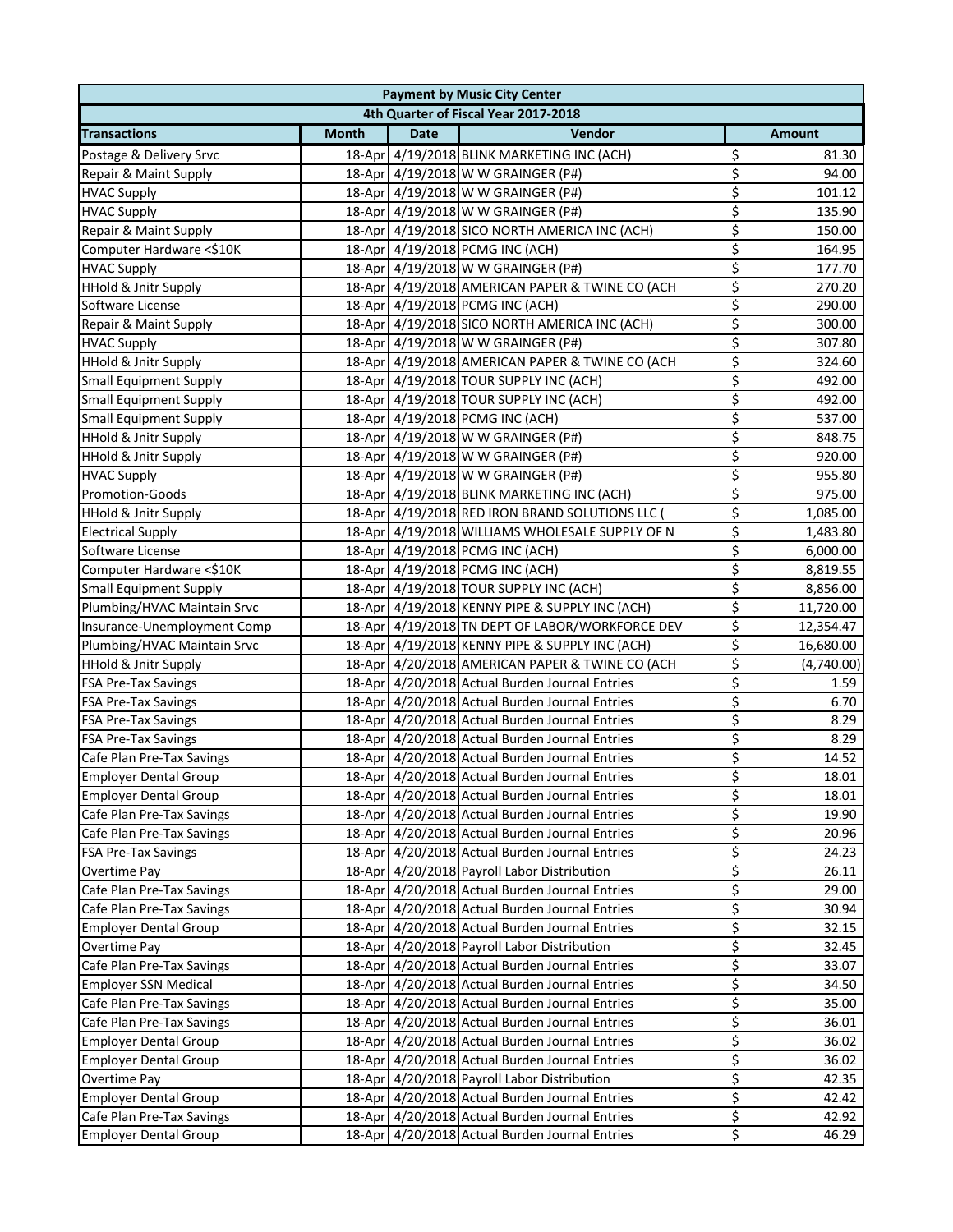|                              | <b>Payment by Music City Center</b> |             |                                                 |                         |               |  |  |
|------------------------------|-------------------------------------|-------------|-------------------------------------------------|-------------------------|---------------|--|--|
|                              |                                     |             | 4th Quarter of Fiscal Year 2017-2018            |                         |               |  |  |
| <b>Transactions</b>          | <b>Month</b>                        | <b>Date</b> | Vendor                                          |                         | <b>Amount</b> |  |  |
| <b>Employer Dental Group</b> |                                     |             | 18-Apr 4/20/2018 Actual Burden Journal Entries  | \$                      | 46.29         |  |  |
| Cafe Plan Pre-Tax Savings    |                                     |             | 18-Apr 4/20/2018 Actual Burden Journal Entries  | \$                      | 48.63         |  |  |
| Cafe Plan Pre-Tax Savings    |                                     |             | 18-Apr 4/20/2018 Actual Burden Journal Entries  | \$                      | 49.56         |  |  |
| <b>Employer Dental Group</b> |                                     |             | 18-Apr 4/20/2018 Actual Burden Journal Entries  | \$                      | 54.03         |  |  |
| <b>Employer Dental Group</b> |                                     |             | 18-Apr 4/20/2018 Actual Burden Journal Entries  | \$                      | 64.30         |  |  |
| Cafe Plan Pre-Tax Savings    |                                     |             | 18-Apr 4/20/2018 Actual Burden Journal Entries  | \$                      | 67.58         |  |  |
| <b>Employer Dental Group</b> |                                     |             | 18-Apr 4/20/2018 Actual Burden Journal Entries  | \$                      | 69.00         |  |  |
| Leave Pay                    |                                     |             | 18-Apr 4/20/2018 Payroll Labor Distribution     | \$                      | 71.44         |  |  |
| Cafe Plan Pre-Tax Savings    |                                     |             | 18-Apr 4/20/2018 Actual Burden Journal Entries  | \$                      | 75.51         |  |  |
| <b>Employer Dental Group</b> |                                     |             | 18-Apr 4/20/2018 Actual Burden Journal Entries  | \$                      | 78.44         |  |  |
| <b>Employer SSN Medical</b>  |                                     |             | 18-Apr 4/20/2018 Actual Burden Journal Entries  | \$                      | 79.35         |  |  |
| <b>Employer SSN Medical</b>  |                                     |             | 18-Apr 4/20/2018 Actual Burden Journal Entries  | \$                      | 79.64         |  |  |
| <b>Employer SSN Medical</b>  |                                     |             | 18-Apr 4/20/2018 Actual Burden Journal Entries  | \$                      | 80.26         |  |  |
| <b>Employer Dental Group</b> |                                     |             | 18-Apr 4/20/2018 Actual Burden Journal Entries  | \$                      | 88.71         |  |  |
| Signs                        |                                     |             | 18-Apr 4/20/2018 JARVIS AWARD SIGN & FLAG CO (A | \$                      | 90.00         |  |  |
| <b>Employer SSN Medical</b>  |                                     |             | 18-Apr 4/20/2018 Actual Burden Journal Entries  | \$                      | 94.98         |  |  |
| <b>Employer SSN Medical</b>  |                                     |             | 18-Apr 4/20/2018 Actual Burden Journal Entries  | \$                      | 99.68         |  |  |
| <b>Employer SSN Medical</b>  |                                     |             | 18-Apr 4/20/2018 Actual Burden Journal Entries  | \$                      | 107.97        |  |  |
| <b>Employer SSN Medical</b>  |                                     |             | 18-Apr 4/20/2018 Actual Burden Journal Entries  | \$                      | 109.71        |  |  |
| <b>Employer SSN Medical</b>  |                                     |             | 18-Apr 4/20/2018 Actual Burden Journal Entries  | \$                      | 112.77        |  |  |
| <b>Employer SSN Medical</b>  |                                     |             | 18-Apr 4/20/2018 Actual Burden Journal Entries  | \$                      | 117.14        |  |  |
| <b>Holiday Pay</b>           |                                     |             | 18-Apr 4/20/2018 Payroll Labor Distribution     | \$                      | 117.84        |  |  |
| CCA Employer 401K Plan       |                                     |             | 18-Apr 4/20/2018 Actual Burden Journal Entries  | \$                      | 143.14        |  |  |
| Cafe Plan Pre-Tax Savings    |                                     |             | 18-Apr 4/20/2018 Actual Burden Journal Entries  | \$                      | 145.96        |  |  |
| Employer OASDI               |                                     |             | 18-Apr 4/20/2018 Actual Burden Journal Entries  | \$                      | 147.50        |  |  |
| Signs                        |                                     |             | 18-Apr 4/20/2018 JARVIS AWARD SIGN & FLAG CO (A | \$                      | 148.00        |  |  |
| Cafe Plan Pre-Tax Savings    |                                     |             | 18-Apr 4/20/2018 Actual Burden Journal Entries  | \$                      | 152.74        |  |  |
| <b>Employer Dental Group</b> |                                     |             | 18-Apr 4/20/2018 Actual Burden Journal Entries  | \$                      | 154.35        |  |  |
| <b>Employer SSN Medical</b>  |                                     |             | 18-Apr 4/20/2018 Actual Burden Journal Entries  | \$                      | 159.56        |  |  |
| Overtime Pay                 |                                     |             | 18-Apr 4/20/2018 Payroll Labor Distribution     | \$                      | 159.59        |  |  |
| <b>Holiday Pay</b>           |                                     |             | 18-Apr 4/20/2018 Payroll Labor Distribution     | \$                      | 180.16        |  |  |
| Leave Pay                    |                                     |             | 18-Apr 4/20/2018 Payroll Labor Distribution     | \$                      | 186.03        |  |  |
| CCA Employer 401K Plan       |                                     |             | 18-Apr 4/20/2018 Actual Burden Journal Entries  | \$                      | 191.92        |  |  |
| Overtime Pay                 |                                     |             | 18-Apr 4/20/2018 Payroll Labor Distribution     | $\overline{\mathsf{S}}$ | 197.43        |  |  |
| Cafe Plan Pre-Tax Savings    |                                     |             | 18-Apr 4/20/2018 Actual Burden Journal Entries  | \$                      | 217.32        |  |  |
| CCA Employer 401K Plan       |                                     |             | 18-Apr 4/20/2018 Actual Burden Journal Entries  | \$                      | 226.41        |  |  |
| CCA Employer 401K Plan       |                                     |             | 18-Apr 4/20/2018 Actual Burden Journal Entries  | \$                      | 227.30        |  |  |
| CCA Employer 401K Plan       |                                     |             | 18-Apr 4/20/2018 Actual Burden Journal Entries  | \$                      | 235.91        |  |  |
| <b>Employer Dental Group</b> |                                     |             | 18-Apr 4/20/2018 Actual Burden Journal Entries  | \$                      | 239.19        |  |  |
| <b>Employer Dental Group</b> |                                     |             | 18-Apr 4/20/2018 Actual Burden Journal Entries  | \$                      | 247.78        |  |  |
| <b>Employer SSN Medical</b>  |                                     |             | 18-Apr 4/20/2018 Actual Burden Journal Entries  | \$                      | 250.96        |  |  |
| <b>Employer SSN Medical</b>  |                                     |             | 18-Apr 4/20/2018 Actual Burden Journal Entries  | \$                      | 256.47        |  |  |
| <b>Employer SSN Medical</b>  |                                     |             | 18-Apr 4/20/2018 Actual Burden Journal Entries  | \$                      | 300.20        |  |  |
| <b>Employer Pension</b>      |                                     |             | 18-Apr 4/20/2018 Actual Burden Journal Entries  | \$                      | 327.38        |  |  |
| <b>Employer Dental Group</b> |                                     |             | 18-Apr 4/20/2018 Actual Burden Journal Entries  | \$                      | 333.96        |  |  |
| Cafe Plan Pre-Tax Savings    |                                     |             | 18-Apr 4/20/2018 Actual Burden Journal Entries  | \$                      | 336.96        |  |  |
| <b>Employer OASDI</b>        |                                     |             | 18-Apr 4/20/2018 Actual Burden Journal Entries  | \$                      | 339.26        |  |  |
| Employer OASDI               |                                     |             | 18-Apr 4/20/2018 Actual Burden Journal Entries  | \$                      | 340.55        |  |  |
| Employer OASDI               |                                     |             | 18-Apr 4/20/2018 Actual Burden Journal Entries  | \$                      | 343.18        |  |  |
| <b>Employer SSN Medical</b>  |                                     |             | 18-Apr 4/20/2018 Actual Burden Journal Entries  | \$                      | 368.07        |  |  |
| <b>Holiday Pay</b>           |                                     |             | 18-Apr 4/20/2018 Payroll Labor Distribution     | \$                      | 380.48        |  |  |
| Employer OASDI               |                                     |             | 18-Apr 4/20/2018 Actual Burden Journal Entries  | \$                      | 406.16        |  |  |
| Leave Pay                    |                                     |             | 18-Apr 4/20/2018 Payroll Labor Distribution     | \$                      | 421.16        |  |  |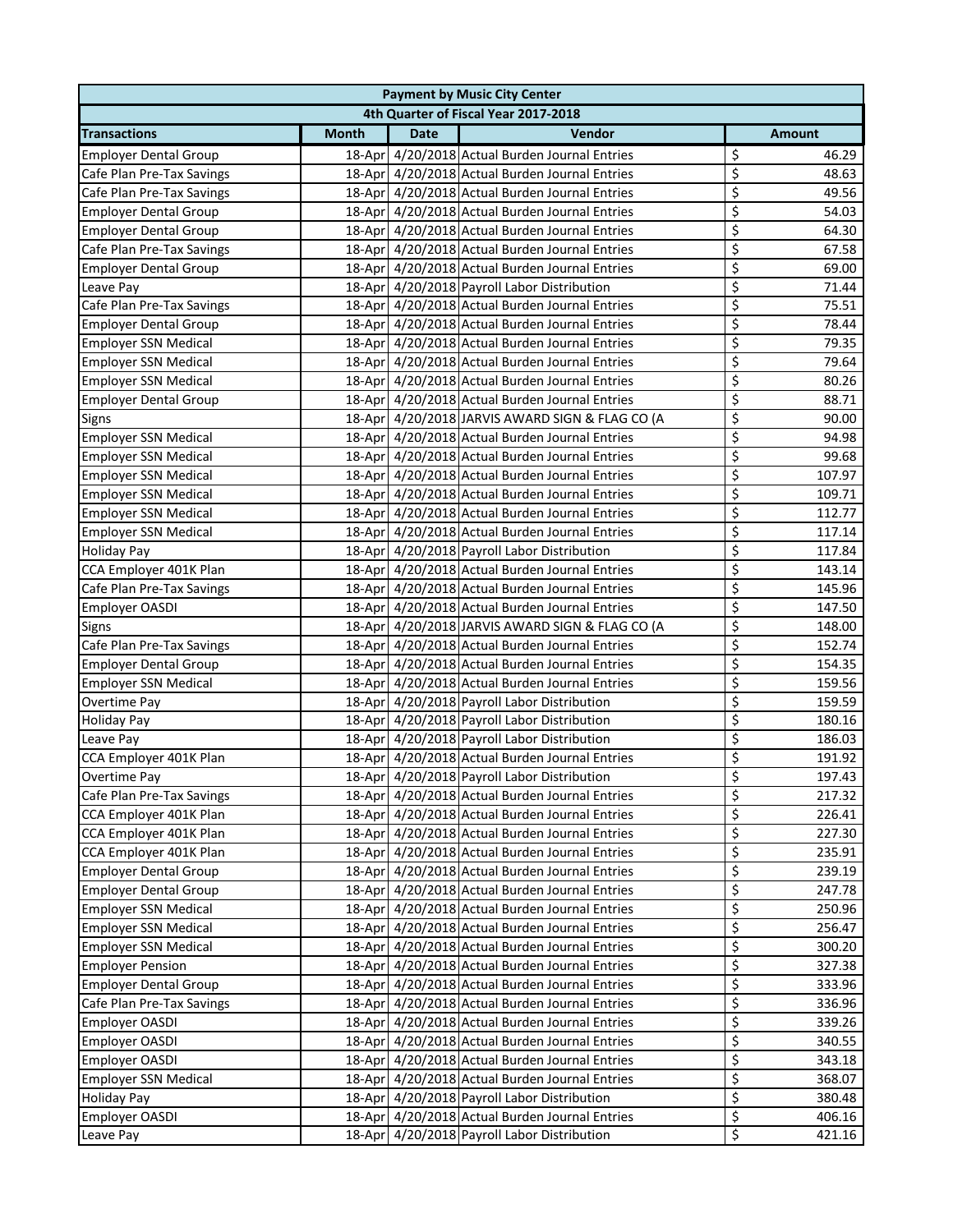| 4th Quarter of Fiscal Year 2017-2018<br>Vendor<br><b>Date</b><br><b>Transactions</b><br><b>Month</b><br><b>Amount</b><br>\$<br>18-Apr 4/20/2018 Actual Burden Journal Entries<br>426.19<br><b>Employer OASDI</b><br>\$<br>18-Apr 4/20/2018 Actual Burden Journal Entries<br>CCA Employer 401K Plan<br>431.11<br>\$<br>18-Apr 4/20/2018 Actual Burden Journal Entries<br><b>Employer SSN Medical</b><br>433.68<br>\$<br>18-Apr 4/20/2018 Payroll Labor Distribution<br>435.51<br>Overtime Pay<br>\$<br>18-Apr 4/20/2018 Actual Burden Journal Entries<br>461.71<br><b>Employer OASDI</b> |
|-----------------------------------------------------------------------------------------------------------------------------------------------------------------------------------------------------------------------------------------------------------------------------------------------------------------------------------------------------------------------------------------------------------------------------------------------------------------------------------------------------------------------------------------------------------------------------------------|
|                                                                                                                                                                                                                                                                                                                                                                                                                                                                                                                                                                                         |
|                                                                                                                                                                                                                                                                                                                                                                                                                                                                                                                                                                                         |
|                                                                                                                                                                                                                                                                                                                                                                                                                                                                                                                                                                                         |
|                                                                                                                                                                                                                                                                                                                                                                                                                                                                                                                                                                                         |
|                                                                                                                                                                                                                                                                                                                                                                                                                                                                                                                                                                                         |
|                                                                                                                                                                                                                                                                                                                                                                                                                                                                                                                                                                                         |
|                                                                                                                                                                                                                                                                                                                                                                                                                                                                                                                                                                                         |
| \$<br>18-Apr 4/20/2018 Actual Burden Journal Entries<br>469.11<br><b>Employer OASDI</b>                                                                                                                                                                                                                                                                                                                                                                                                                                                                                                 |
| \$<br>18-Apr 4/20/2018 Actual Burden Journal Entries<br>Employer OASDI<br>482.21                                                                                                                                                                                                                                                                                                                                                                                                                                                                                                        |
| \$<br>18-Apr 4/20/2018 Actual Burden Journal Entries<br>Employer OASDI<br>500.89                                                                                                                                                                                                                                                                                                                                                                                                                                                                                                        |
| \$<br>18-Apr 4/20/2018 Actual Burden Journal Entries<br>506.45<br><b>Employer SSN Medical</b>                                                                                                                                                                                                                                                                                                                                                                                                                                                                                           |
| \$<br>18-Apr 4/20/2018 Actual Burden Journal Entries<br>Employer OASDI<br>544.67                                                                                                                                                                                                                                                                                                                                                                                                                                                                                                        |
| \$<br>18-Apr 4/20/2018 Actual Burden Journal Entries<br><b>Employer Group Health</b><br>555.00                                                                                                                                                                                                                                                                                                                                                                                                                                                                                          |
| \$<br>18-Apr 4/20/2018 Actual Burden Journal Entries<br><b>Employer Dental Group</b><br>569.77                                                                                                                                                                                                                                                                                                                                                                                                                                                                                          |
| \$<br>18-Apr 4/20/2018 Payroll Labor Distribution<br>579.52<br>Leave Pay                                                                                                                                                                                                                                                                                                                                                                                                                                                                                                                |
| \$<br>18-Apr 4/20/2018 Actual Burden Journal Entries<br>CCA Employer 401K Plan<br>588.55                                                                                                                                                                                                                                                                                                                                                                                                                                                                                                |
| \$<br>18-Apr 4/20/2018 Payroll Labor Distribution<br>592.83<br>Leave Pay                                                                                                                                                                                                                                                                                                                                                                                                                                                                                                                |
| \$<br>18-Apr 4/20/2018 Payroll Labor Distribution<br>596.81<br>Leave Pay                                                                                                                                                                                                                                                                                                                                                                                                                                                                                                                |
| \$<br>18-Apr 4/20/2018 Payroll Labor Distribution<br>637.81<br>Overtime Pay                                                                                                                                                                                                                                                                                                                                                                                                                                                                                                             |
| $\overline{\xi}$<br>18-Apr 4/20/2018 Payroll Labor Distribution<br><b>Overtime Pay</b><br>652.56                                                                                                                                                                                                                                                                                                                                                                                                                                                                                        |
| \$<br>18-Apr 4/20/2018 Actual Burden Journal Entries<br>678.00<br><b>Employer Group Health</b>                                                                                                                                                                                                                                                                                                                                                                                                                                                                                          |
| \$<br>18-Apr 4/20/2018 Actual Burden Journal Entries<br>682.28<br>Employer OASDI                                                                                                                                                                                                                                                                                                                                                                                                                                                                                                        |
| \$<br><b>Employer Pension</b><br>18-Apr 4/20/2018 Actual Burden Journal Entries<br>732.93                                                                                                                                                                                                                                                                                                                                                                                                                                                                                               |
| \$<br>18-Apr 4/20/2018 Payroll Labor Distribution<br>Leave Pay<br>737.38                                                                                                                                                                                                                                                                                                                                                                                                                                                                                                                |
| \$<br><b>Employer SSN Medical</b><br>18-Apr 4/20/2018 Actual Burden Journal Entries<br>747.42                                                                                                                                                                                                                                                                                                                                                                                                                                                                                           |
| \$<br><b>Employer Group Health</b><br>18-Apr 4/20/2018 Actual Burden Journal Entries<br>750.00                                                                                                                                                                                                                                                                                                                                                                                                                                                                                          |
| \$<br>CCA Employer 401K Plan<br>18-Apr 4/20/2018 Actual Burden Journal Entries<br>801.68                                                                                                                                                                                                                                                                                                                                                                                                                                                                                                |
| \$<br>18-Apr 4/20/2018 JARVIS AWARD SIGN & FLAG CO (A<br>850.00<br><b>Signs</b>                                                                                                                                                                                                                                                                                                                                                                                                                                                                                                         |
| \$<br><b>Employer Pension</b><br>18-Apr 4/20/2018 Actual Burden Journal Entries<br>868.54                                                                                                                                                                                                                                                                                                                                                                                                                                                                                               |
| \$<br>CCA Employer 401K Plan<br>18-Apr 4/20/2018 Actual Burden Journal Entries<br>911.31                                                                                                                                                                                                                                                                                                                                                                                                                                                                                                |
| \$<br>Leave Pay<br>18-Apr 4/20/2018 Payroll Labor Distribution<br>924.80                                                                                                                                                                                                                                                                                                                                                                                                                                                                                                                |
| \$<br>18-Apr 4/20/2018 Actual Burden Journal Entries<br>929.28<br><b>Employer Pension</b>                                                                                                                                                                                                                                                                                                                                                                                                                                                                                               |
| \$<br>Leave Pay<br>18-Apr 4/20/2018 Payroll Labor Distribution<br>962.48                                                                                                                                                                                                                                                                                                                                                                                                                                                                                                                |
| \$<br>18-Apr 4/20/2018 Payroll Labor Distribution<br>Overtime Pay<br>998.70                                                                                                                                                                                                                                                                                                                                                                                                                                                                                                             |
| \$<br>CCA Employer 401K Plan<br>18-Apr 4/20/2018 Actual Burden Journal Entries<br>1,012.13                                                                                                                                                                                                                                                                                                                                                                                                                                                                                              |
| $\overline{\mathsf{s}}$<br>18-Apr 4/20/2018 Actual Burden Journal Entries<br>1,035.00<br><b>Employer Group Health</b>                                                                                                                                                                                                                                                                                                                                                                                                                                                                   |
| \$<br>18-Apr 4/20/2018 Actual Burden Journal Entries<br><b>Employer Group Health</b><br>1,056.00                                                                                                                                                                                                                                                                                                                                                                                                                                                                                        |
| \$<br>18-Apr 4/20/2018 Actual Burden Journal Entries<br><b>Employer Pension</b><br>1,068.10                                                                                                                                                                                                                                                                                                                                                                                                                                                                                             |
| \$<br>18-Apr 4/20/2018 Actual Burden Journal Entries<br><b>Employer OASDI</b><br>1,073.10                                                                                                                                                                                                                                                                                                                                                                                                                                                                                               |
| \$<br>18-Apr 4/20/2018 Payroll Labor Distribution<br>Overtime Pay<br>1,083.95                                                                                                                                                                                                                                                                                                                                                                                                                                                                                                           |
| \$<br>18-Apr 4/20/2018 Actual Burden Journal Entries<br>Employer OASDI<br>1,096.56                                                                                                                                                                                                                                                                                                                                                                                                                                                                                                      |
| \$<br>18-Apr 4/20/2018 Payroll Labor Distribution<br>Overtime Pay<br>1,228.31                                                                                                                                                                                                                                                                                                                                                                                                                                                                                                           |
| \$<br><b>Employer Group Health</b><br>18-Apr 4/20/2018 Actual Burden Journal Entries<br>1,233.00                                                                                                                                                                                                                                                                                                                                                                                                                                                                                        |
| \$<br><b>Employer Group Health</b><br>18-Apr 4/20/2018 Actual Burden Journal Entries<br>1,263.00                                                                                                                                                                                                                                                                                                                                                                                                                                                                                        |
| \$<br><b>Employer Group Health</b><br>18-Apr 4/20/2018 Actual Burden Journal Entries<br>1,307.78                                                                                                                                                                                                                                                                                                                                                                                                                                                                                        |
| \$<br>18-Apr 4/20/2018 Payroll Labor Distribution<br>Leave Pay<br>1,332.48                                                                                                                                                                                                                                                                                                                                                                                                                                                                                                              |
| \$<br>18-Apr 4/20/2018 Payroll Labor Distribution<br>1,369.88<br>Leave Pay                                                                                                                                                                                                                                                                                                                                                                                                                                                                                                              |
| \$<br>18-Apr 4/20/2018 Actual Burden Journal Entries<br>CCA Employer 401K Plan<br>1,443.85                                                                                                                                                                                                                                                                                                                                                                                                                                                                                              |
| \$<br><b>Employer Group Health</b><br>18-Apr 4/20/2018 Actual Burden Journal Entries<br>1,533.00                                                                                                                                                                                                                                                                                                                                                                                                                                                                                        |
| \$<br>18-Apr 4/20/2018 Actual Burden Journal Entries<br><b>Employer OASDI</b><br>1,573.87                                                                                                                                                                                                                                                                                                                                                                                                                                                                                               |
| \$<br>18-Apr 4/20/2018 Payroll Labor Distribution<br>1,639.60<br>Leave Pay                                                                                                                                                                                                                                                                                                                                                                                                                                                                                                              |
| \$<br><b>Employer Group Health</b><br>18-Apr 4/20/2018 Actual Burden Journal Entries<br>1,698.00                                                                                                                                                                                                                                                                                                                                                                                                                                                                                        |
| \$<br>18-Apr 4/20/2018 Actual Burden Journal Entries<br><b>Employer Group Health</b><br>1,728.00                                                                                                                                                                                                                                                                                                                                                                                                                                                                                        |
| \$<br>18-Apr 4/20/2018 Actual Burden Journal Entries<br>Employer OASDI<br>1,854.34                                                                                                                                                                                                                                                                                                                                                                                                                                                                                                      |
| \$<br>18-Apr 4/20/2018 Payroll Labor Distribution<br>2,015.20<br>Regular Pay                                                                                                                                                                                                                                                                                                                                                                                                                                                                                                            |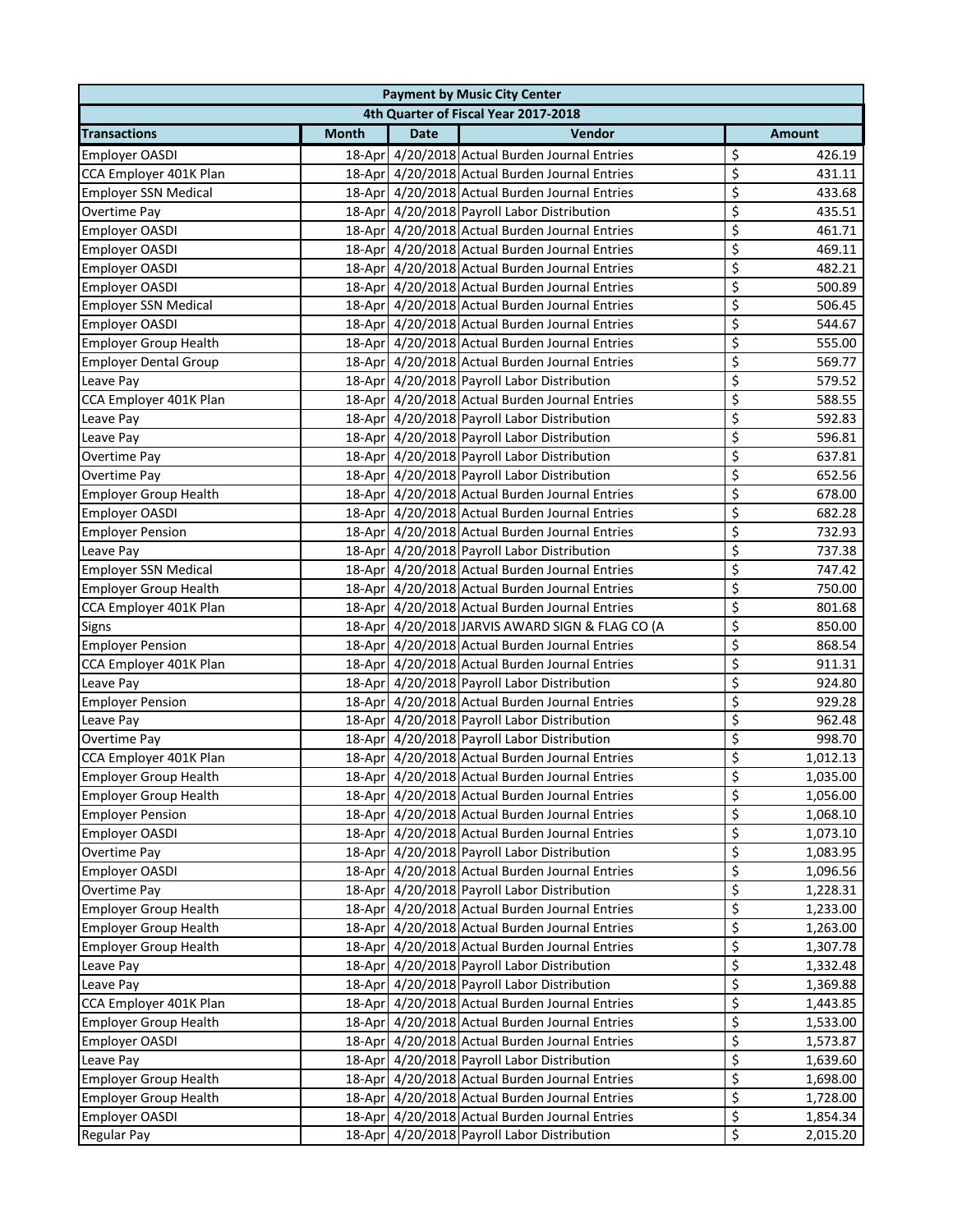| <b>Payment by Music City Center</b>  |              |             |                                                 |                         |               |  |  |
|--------------------------------------|--------------|-------------|-------------------------------------------------|-------------------------|---------------|--|--|
| 4th Quarter of Fiscal Year 2017-2018 |              |             |                                                 |                         |               |  |  |
| <b>Transactions</b>                  | <b>Month</b> | <b>Date</b> | Vendor                                          |                         | <b>Amount</b> |  |  |
| <b>Employer OASDI</b>                |              |             | 18-Apr 4/20/2018 Actual Burden Journal Entries  | \$                      | 2,165.51      |  |  |
| <b>Employer Pension</b>              |              |             | 18-Apr 4/20/2018 Actual Burden Journal Entries  | \$                      | 2,262.55      |  |  |
| Leave Pay                            |              |             | 18-Apr 4/20/2018 Payroll Labor Distribution     | \$                      | 2,519.20      |  |  |
| <b>Employer Group Health</b>         |              |             | 18-Apr 4/20/2018 Actual Burden Journal Entries  | \$                      | 2,610.00      |  |  |
| <b>Employer Pension</b>              |              |             | 18-Apr 4/20/2018 Actual Burden Journal Entries  | \$                      | 2,621.54      |  |  |
| <b>Employer Group Health</b>         |              |             | 18-Apr 4/20/2018 Actual Burden Journal Entries  | \$                      | 3,114.00      |  |  |
| Employer OASDI                       |              |             | 18-Apr 4/20/2018 Actual Burden Journal Entries  | \$                      | 3,196.00      |  |  |
| Overtime Pay                         |              |             | 18-Apr 4/20/2018 Payroll Labor Distribution     | \$                      | 3,603.15      |  |  |
| Overtime Pay                         |              |             | 18-Apr 4/20/2018 Payroll Labor Distribution     | \$                      | 3,906.02      |  |  |
| Leave Pay                            |              |             | 18-Apr 4/20/2018 Payroll Labor Distribution     | \$                      | 3,980.98      |  |  |
| HHold & Jnitr Supply                 |              |             | 18-Apr 4/20/2018 AMERICAN PAPER & TWINE CO (ACH | \$                      | 4,740.00      |  |  |
| Regular Pay                          |              |             | 18-Apr 4/20/2018 Payroll Labor Distribution     | \$                      | 4,836.77      |  |  |
| <b>Regular Pay</b>                   |              |             | 18-Apr 4/20/2018 Payroll Labor Distribution     | \$                      | 4,940.80      |  |  |
| <b>Employer Group Health</b>         |              |             | 18-Apr 4/20/2018 Actual Burden Journal Entries  | \$                      | 5,364.11      |  |  |
| <b>HHold &amp; Jnitr Supply</b>      |              |             | 18-Apr 4/20/2018 AMERICAN PAPER & TWINE CO (ACH | \$                      | 5,605.00      |  |  |
| Regular Pay                          |              |             | 18-Apr 4/20/2018 Payroll Labor Distribution     | \$                      | 5,610.96      |  |  |
| <b>Employer Group Health</b>         |              |             | 18-Apr 4/20/2018 Actual Burden Journal Entries  | \$                      | 5,661.00      |  |  |
| Regular Pay                          |              |             | 18-Apr 4/20/2018 Payroll Labor Distribution     | \$                      | 6,455.09      |  |  |
| Regular Pay                          |              |             | 18-Apr 4/20/2018 Payroll Labor Distribution     | \$                      | 6,573.39      |  |  |
| <b>Regular Pay</b>                   |              |             | 18-Apr 4/20/2018 Payroll Labor Distribution     | \$                      | 7,038.40      |  |  |
| <b>Regular Pay</b>                   |              |             | 18-Apr 4/20/2018 Payroll Labor Distribution     | \$                      | 7,216.14      |  |  |
| <b>Employer Group Health</b>         |              |             | 18-Apr 4/20/2018 Actual Burden Journal Entries  | \$                      | 7,785.11      |  |  |
| Regular Pay                          |              |             | 18-Apr 4/20/2018 Payroll Labor Distribution     | \$                      | 7,811.57      |  |  |
| Regular Pay                          |              |             | 18-Apr 4/20/2018 Payroll Labor Distribution     | \$                      | 8,496.00      |  |  |
| <b>Regular Pay</b>                   |              |             | 18-Apr 4/20/2018 Payroll Labor Distribution     | \$                      | 10,320.53     |  |  |
| <b>Employer Group Health</b>         |              |             | 18-Apr 4/20/2018 Actual Burden Journal Entries  | \$                      | 12,117.00     |  |  |
| <b>Regular Pay</b>                   |              |             | 18-Apr 4/20/2018 Payroll Labor Distribution     | \$                      | 16,680.10     |  |  |
| <b>Regular Pay</b>                   |              |             | 18-Apr 4/20/2018 Payroll Labor Distribution     | \$                      | 17,002.72     |  |  |
| Regular Pay                          |              |             | 18-Apr 4/20/2018 Payroll Labor Distribution     | \$                      | 18,725.05     |  |  |
| Regular Pay                          |              |             | 18-Apr 4/20/2018 Payroll Labor Distribution     | \$                      | 25,718.54     |  |  |
| <b>Regular Pay</b>                   |              |             | 18-Apr 4/20/2018 Payroll Labor Distribution     | \$                      | 30,981.92     |  |  |
| <b>Regular Pay</b>                   |              |             | 18-Apr 4/20/2018 Payroll Labor Distribution     | \$                      | 32,115.04     |  |  |
| <b>Regular Pay</b>                   |              |             | 18-Apr 4/20/2018 Payroll Labor Distribution     | \$                      | 47,886.06     |  |  |
| Other Rpr & Maint Srvc               |              |             | 18-Apr 4/23/2018 COMBINED UTILITIES BOX SYS INC | $\overline{\mathsf{s}}$ | (2,850.00)    |  |  |
| <b>Small Equipment Supply</b>        |              |             | 18-Apr 4/23/2018 BATTERIES PLUS LLC (NASHVILLE) | \$                      | 749.60        |  |  |
| <b>Electrical Supply-Lamps</b>       |              |             | 18-Apr 4/23/2018 WILLIAMS WHOLESALE SUPPLY OF N | \$                      | 765.00        |  |  |
| Other Rpr & Maint Srvc               |              |             | 18-Apr 4/23/2018 COMBINED UTILITIES BOX SYS INC | \$                      | 2,850.00      |  |  |
| Landscaping Srvc                     |              |             | 18-Apr 4/24/2018 SUNSET MARKETING INC           | \$                      | (485.00)      |  |  |
| <b>Merchant Fees</b>                 |              |             | 18-Apr 4/24/2018 7100 MCC CC Receipts           | \$                      | (13.80)       |  |  |
| Postage & Delivery Srvc              |              |             | 18-Apr 4/24/2018 TERRYBERRY CO LLC              | \$                      | (3.90)        |  |  |
| <b>Merchant Fees</b>                 |              |             | 18-Apr 4/24/2018 7100 MCC CC Receipts           | \$                      | (3.45)        |  |  |
| Plumbing/HVAC Maintain Srvc          |              |             | 18-Apr 4/24/2018 KENNY PIPE & SUPPLY INC (ACH)  | \$                      | 44.50         |  |  |
| <b>Employee Award/Gift</b>           |              |             | 18-Apr 4/24/2018 PROGRAPHICS BLUEPRINT CO INC ( | \$                      | 54.00         |  |  |
| Postage & Delivery Srvc              |              |             | 18-Apr 4/24/2018 GUY BROWN INTERIORS LLC (ACH)  | \$                      | 80.00         |  |  |
| <b>Electrical Supply</b>             |              |             | 18-Apr 4/24/2018 WILLIAMS WHOLESALE SUPPLY OF N | \$                      | 120.00        |  |  |
| Furniture/Fixtures<\$10K             |              |             | 18-Apr 4/24/2018 GUY BROWN INTERIORS LLC (ACH)  | \$                      | 133.33        |  |  |
| <b>Electrical Supply</b>             |              |             | 18-Apr 4/24/2018 WILLIAMS WHOLESALE SUPPLY OF N | \$                      | 160.05        |  |  |
| <b>Electrical Supply</b>             |              |             | 18-Apr 4/24/2018 WILLIAMS WHOLESALE SUPPLY OF N | \$                      | 200.00        |  |  |
| Computer Hardware <\$10K             |              |             | 18-Apr 4/24/2018 PCMG INC (ACH)                 | \$                      | 489.99        |  |  |
| <b>Electrical Supply</b>             |              |             | 18-Apr 4/24/2018 WILLIAMS WHOLESALE SUPPLY OF N | \$                      | 495.00        |  |  |
| <b>HHold &amp; Jnitr Supply</b>      |              |             | 18-Apr 4/24/2018 AMERICAN PAPER & TWINE CO (ACH | \$                      | 568.00        |  |  |
| <b>Small Equipment Supply</b>        |              |             | 18-Apr 4/24/2018 PCMG INC (ACH)                 | \$                      | 812.99        |  |  |
| Repair & Maint Supply                |              |             | 18-Apr 4/24/2018 DIVISION X SPECIALTIES INC     | $\overline{\mathsf{S}}$ | 885.00        |  |  |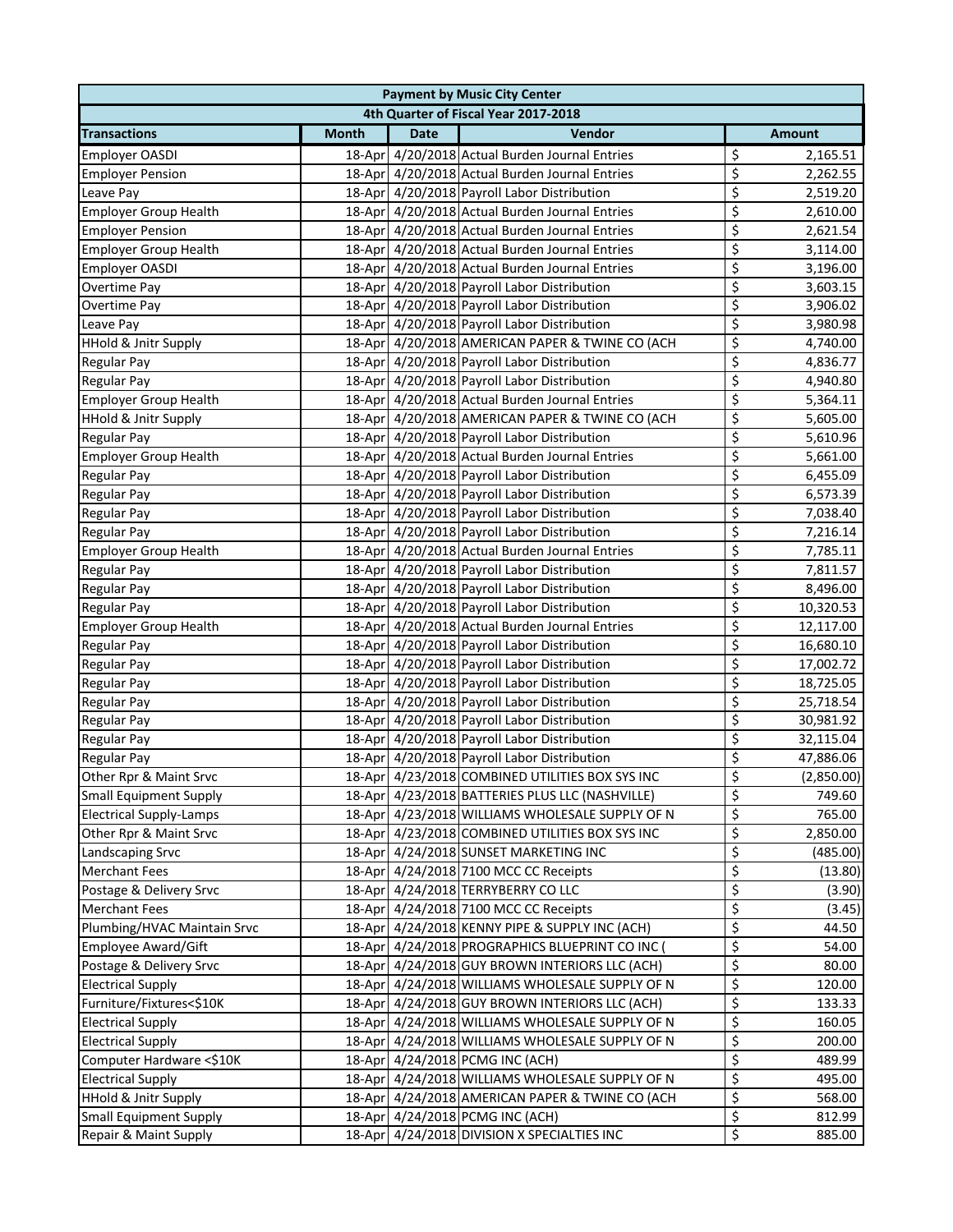| <b>Payment by Music City Center</b>  |              |                        |                                                 |                         |               |  |  |
|--------------------------------------|--------------|------------------------|-------------------------------------------------|-------------------------|---------------|--|--|
| 4th Quarter of Fiscal Year 2017-2018 |              |                        |                                                 |                         |               |  |  |
| <b>Transactions</b>                  | <b>Month</b> | <b>Date</b>            | Vendor                                          |                         | <b>Amount</b> |  |  |
| <b>Electrical Supply-Lamps</b>       |              |                        | 18-Apr 4/24/2018 WILLIAMS WHOLESALE SUPPLY OF N | \$                      | 1,136.00      |  |  |
| Furniture/Fixtures<\$10K             |              |                        | 18-Apr 4/24/2018 GUY BROWN INTERIORS LLC (ACH)  | \$                      | 1,246.40      |  |  |
| <b>Small Equipment Supply</b>        |              |                        | 18-Apr 4/24/2018 PCMG INC (ACH)                 | \$                      | 1,428.00      |  |  |
| Repair & Maint Supply                |              |                        | 18-Apr 4/24/2018 DIVISION X SPECIALTIES INC     | \$                      | 1,580.00      |  |  |
| <b>Electrical Supply</b>             |              |                        | 18-Apr 4/24/2018 WILLIAMS WHOLESALE SUPPLY OF N | \$                      | 1,850.00      |  |  |
| <b>Computer Software</b>             |              |                        | 18-Apr 4/24/2018 RESOURCE INFORMATION & CONTROL | \$                      | 2,322.76      |  |  |
| <b>Temporary Service</b>             |              |                        | 18-Apr 4/24/2018 INDUSTRIAL STAFFING OF TN (ACH | \$                      | 2,550.28      |  |  |
| Janitorial Srvc                      |              |                        | 18-Apr 4/24/2018 INDUSTRIAL STAFFING OF TN (ACH | \$                      | 5,396.48      |  |  |
| Rpr & Maint Srvc Green Roof          |              |                        | 18-Apr 4/24/2018 GREENRISE TECHNOLOGIES (ACH)   | \$                      | 5,775.51      |  |  |
| <b>Temporary Service</b>             |              |                        | 18-Apr 4/24/2018 INDUSTRIAL STAFFING OF TN (ACH | \$                      | 7,388.16      |  |  |
| Janitorial Srvc                      |              |                        | 18-Apr 4/24/2018 INDUSTRIAL STAFFING OF TN (ACH | \$                      | 11,727.01     |  |  |
| Rpr & Maint Srvc Elev/Escel          |              |                        | 18-Apr 4/24/2018 NASHVILLE MACHINE ELEVATOR CO  | \$                      | 13,865.25     |  |  |
| Computer Hardware <\$10K             |              |                        | 18-Apr 4/24/2018 DELL MARKETING LP(ROUNDROCK TX | \$                      | 15,400.04     |  |  |
| <b>Temporary Service</b>             |              |                        | 18-Apr 4/25/2018 ELITE SHOW SERVICES INC (ACH)  | \$                      | (91.00)       |  |  |
| Other Rpr & Maint Srvc               |              |                        | 18-Apr 4/25/2018 WORKFORCE ESSENTIALS INC (DRUG | \$                      | (50.00)       |  |  |
| Other Rpr & Maint Srvc               |              |                        | 18-Apr 4/25/2018 ROTO ROOTER (ACH)              | \$                      | 432.00        |  |  |
| <b>Temporary Service</b>             |              |                        | 18-Apr 4/25/2018 ELITE SHOW SERVICES INC (ACH)  | \$                      | 537.60        |  |  |
| <b>Temporary Service</b>             |              |                        | 18-Apr 4/25/2018 ELITE SHOW SERVICES INC (ACH)  | \$                      | 537.60        |  |  |
| Other Rpr & Maint Srvc               |              |                        | 18-Apr 4/25/2018 FOOD EQUIPMENT SERVICES CO LLC | \$                      | 608.31        |  |  |
| <b>Temporary Service</b>             |              |                        | 18-Apr 4/25/2018 ELITE SHOW SERVICES INC (ACH)  | \$                      | 796.59        |  |  |
| <b>Building Maintenance Srvc</b>     |              |                        | 18-Apr 4/25/2018 ISENHOUR DOOR PRODUCTS INC (AC | \$                      | 862.22        |  |  |
| Rent Equipment                       |              |                        | 18-Apr 4/25/2018 PREMIER PARKING OF TN LLC (ACH | \$                      | 900.00        |  |  |
| <b>Temporary Service</b>             |              |                        | 18-Apr 4/25/2018 ELITE SHOW SERVICES INC (ACH)  | \$                      | 1,019.83      |  |  |
| <b>Security Services</b>             |              |                        | 18-Apr 4/25/2018 ELITE SHOW SERVICES INC (ACH)  | \$                      | 1,836.80      |  |  |
| <b>Temporary Service</b>             |              |                        | 18-Apr 4/25/2018 ELITE SHOW SERVICES INC (ACH)  | \$                      | 2,160.67      |  |  |
| <b>Temporary Service</b>             |              |                        | 18-Apr 4/25/2018 INDUSTRIAL STAFFING OF TN (ACH | \$                      | 2,602.27      |  |  |
| <b>HHold &amp; Jnitr Supply</b>      |              |                        | 18-Apr 4/25/2018 AMERICAN PAPER & TWINE CO (ACH | \$                      | 4,978.00      |  |  |
| Janitorial Srvc                      |              |                        | 18-Apr 4/25/2018 INDUSTRIAL STAFFING OF TN (ACH | \$                      | 8,269.28      |  |  |
| <b>Temporary Service</b>             |              |                        | 18-Apr 4/25/2018 ELITE SHOW SERVICES INC (ACH)  | \$                      | 11,042.45     |  |  |
| <b>Security Services</b>             |              |                        | 18-Apr 4/25/2018 ELITE SHOW SERVICES INC (ACH)  | \$                      | 12,573.03     |  |  |
| <b>Security Services</b>             |              |                        | 18-Apr 4/25/2018 ELITE SHOW SERVICES INC (ACH)  | \$                      | 13,615.23     |  |  |
| <b>Temporary Service</b>             |              |                        | 18-Apr 4/26/2018 ELITE SHOW SERVICES INC (ACH)  | \$                      | (14.20)       |  |  |
| Postage & Delivery Srvc              |              |                        | 18-Apr 4/26/2018 FORKLIFT SYSTEMS INC (ACH)     | \$                      | 25.00         |  |  |
| Auto Oil/Lubricants                  |              |                        | 18-Apr 4/26/2018 W W GRAINGER (P#)              | $\overline{\mathsf{S}}$ | 31.00         |  |  |
| <b>Laundry Services</b>              |              | 18-Apr 4/26/2018 ALSCO |                                                 | \$                      | 71.60         |  |  |
| Computer Hardware <\$10K             |              |                        | 18-Apr 4/26/2018 LMG INC (ACH)                  | \$                      | 74.75         |  |  |
| Other Rpr & Maint Srvc               |              |                        | 18-Apr 4/26/2018 FORKLIFT SYSTEMS INC (ACH)     | \$                      | 77.00         |  |  |
| <b>Laundry Services</b>              |              | 18-Apr 4/26/2018 ALSCO |                                                 | \$                      | 77.05         |  |  |
| Postage & Delivery Srvc              |              |                        | 18-Apr 4/26/2018 SUNSET MARKETING INC           | \$                      | 105.00        |  |  |
| Other Rpr & Maint Srvc               |              |                        | 18-Apr 4/26/2018 FORKLIFT SYSTEMS INC (ACH)     | \$                      | 109.00        |  |  |
| <b>Laundry Services</b>              |              | 18-Apr 4/26/2018 ALSCO |                                                 | \$                      | 122.77        |  |  |
| Postage & Delivery Srvc              |              |                        | 18-Apr 4/26/2018 SOUTHERN TROPHY HOUSE INC (ACH | \$                      | 124.00        |  |  |
| Other Rpr & Maint Srvc               |              |                        | 18-Apr 4/26/2018 FORKLIFT SYSTEMS INC (ACH)     | \$                      | 147.45        |  |  |
| Postage & Delivery Srvc              |              |                        | 18-Apr 4/26/2018 LMG INC (ACH)                  | \$                      | 195.00        |  |  |
| <b>Internet Services</b>             |              |                        | 18-Apr 4/26/2018 COMCAST (ACH)                  | \$                      | 254.85        |  |  |
| Mngt Cnsltnt Srvc                    |              |                        | 18-Apr 4/26/2018 WORKFORCE ESSENTIALS INC (DRUG | \$                      | 296.00        |  |  |
| <b>Laundry Services</b>              |              | 18-Apr 4/26/2018 ALSCO |                                                 | \$                      | 352.98        |  |  |
| <b>HHold &amp; Jnitr Supply</b>      |              |                        | 18-Apr 4/26/2018 SUNSET MARKETING INC           | \$                      | 427.00        |  |  |
| Telephone & Telegraph                |              |                        | 18-Apr 4/26/2018 AT&T CIRCUITS                  | \$                      | 430.22        |  |  |
| Cable Television                     |              |                        | 18-Apr 4/26/2018 COMCAST (ACH)                  | \$                      | 450.76        |  |  |
| Auto Oil/Lubricants                  |              |                        | 18-Apr 4/26/2018 W W GRAINGER (P#)              | \$                      | 531.60        |  |  |
| <b>Laundry Services</b>              |              | 18-Apr 4/26/2018 ALSCO |                                                 | \$                      | 571.10        |  |  |
| <b>Laundry Services</b>              |              | 18-Apr 4/26/2018 ALSCO |                                                 | \$                      | 571.10        |  |  |
|                                      |              |                        |                                                 |                         |               |  |  |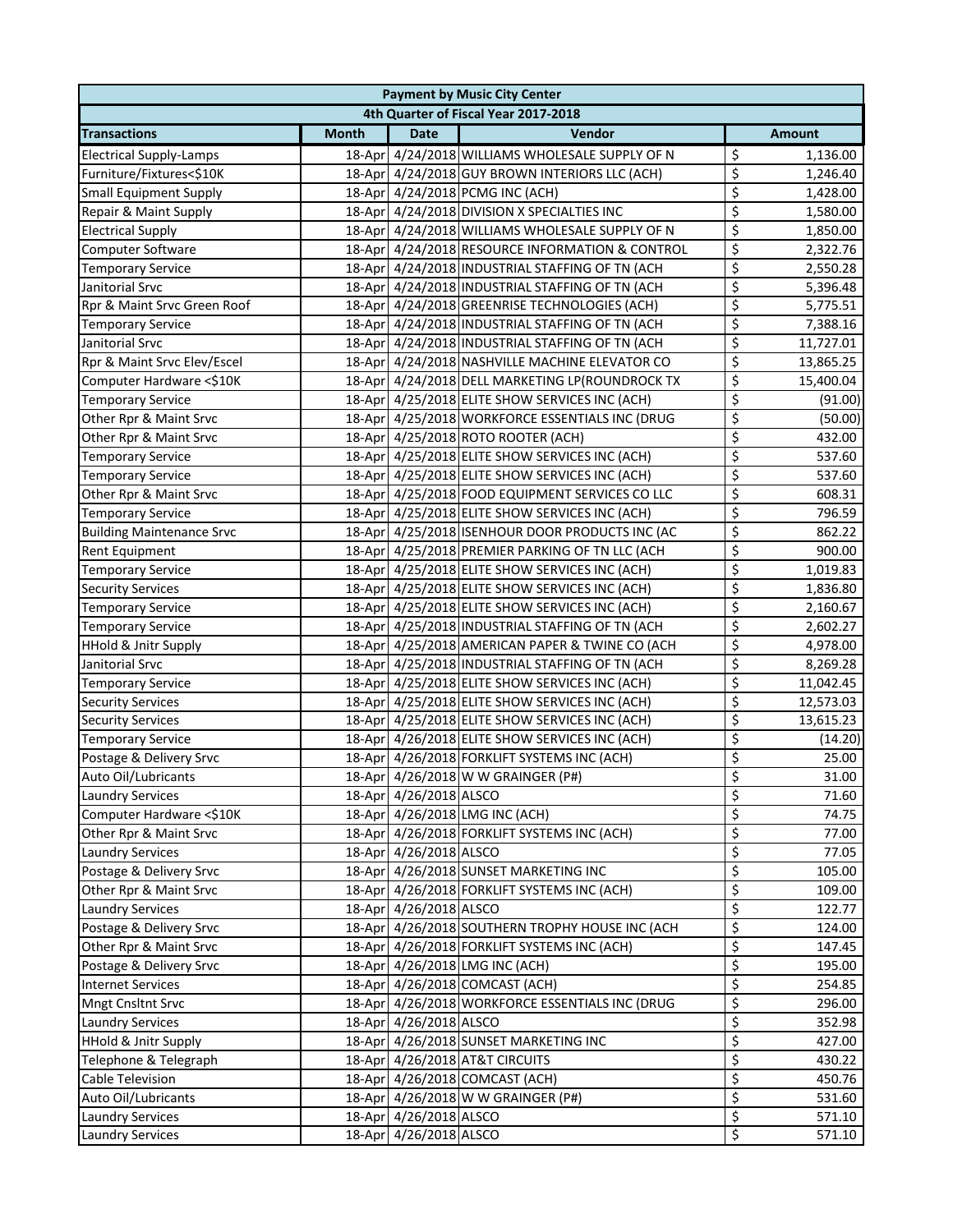| <b>Payment by Music City Center</b>  |              |                        |                                                 |                          |               |  |  |
|--------------------------------------|--------------|------------------------|-------------------------------------------------|--------------------------|---------------|--|--|
| 4th Quarter of Fiscal Year 2017-2018 |              |                        |                                                 |                          |               |  |  |
| <b>Transactions</b>                  | <b>Month</b> | <b>Date</b>            | Vendor                                          |                          | <b>Amount</b> |  |  |
| <b>Laundry Services</b>              |              | 18-Apr 4/26/2018 ALSCO |                                                 | \$                       | 599.18        |  |  |
| <b>Laundry Services</b>              |              | 18-Apr 4/26/2018 ALSCO |                                                 | \$                       | 599.18        |  |  |
| <b>Laundry Services</b>              |              | 18-Apr 4/26/2018 ALSCO |                                                 | \$                       | 599.18        |  |  |
| <b>Rent Equipment</b>                |              |                        | 18-Apr 4/26/2018 PREMIER PARKING OF TN LLC (ACH | \$                       | 600.00        |  |  |
| <b>Security Services</b>             |              |                        | 18-Apr 4/26/2018 ELITE SHOW SERVICES INC (ACH)  | \$                       | 629.64        |  |  |
| Computer Hardware <\$10K             |              |                        | 18-Apr 4/26/2018 LMG INC (ACH)                  | \$                       | 747.50        |  |  |
| <b>Security Services</b>             |              |                        | 18-Apr 4/26/2018 ELITE SHOW SERVICES INC (ACH)  | \$                       | 839.52        |  |  |
| <b>Rent Equipment</b>                |              |                        | 18-Apr 4/26/2018 PREMIER PARKING OF TN LLC (ACH | \$                       | 900.00        |  |  |
| Computer Hardware <\$10K             |              |                        | 18-Apr 4/26/2018 LMG INC (ACH)                  | \$                       | 913.20        |  |  |
| Offc & Admin Supply                  |              |                        | 18-Apr 4/26/2018 SOUTHERN TROPHY HOUSE INC (ACH | \$                       | 949.50        |  |  |
| <b>Uniform Cleaning Service</b>      |              |                        | 18-Apr 4/26/2018 CINTAS CORP #051 MATS & RUGS(A | \$                       | 1,034.38      |  |  |
| Employee Out-of-town Travel          |              |                        | 18-Apr 4/26/2018 STARKS, CHARLES L              | \$                       | 1,047.98      |  |  |
| Mngt Cnsltnt Srvc                    |              |                        | 18-Apr 4/26/2018 CUSHION EMPLOYER SER (ACH)     | \$                       | 1,267.00      |  |  |
| <b>Temporary Service</b>             |              |                        | 18-Apr 4/26/2018 ELITE SHOW SERVICES INC (ACH)  | \$                       | 1,394.32      |  |  |
| <b>Temporary Service</b>             |              |                        | 18-Apr 4/26/2018 ELITE SHOW SERVICES INC (ACH)  | \$                       | 1,861.19      |  |  |
| Printing/Binding                     |              |                        | 18-Apr 4/26/2018 SUNSET MARKETING INC           | \$                       | 2,159.50      |  |  |
| <b>Temporary Service</b>             |              |                        | 18-Apr 4/26/2018 ELITE SHOW SERVICES INC (ACH)  | \$                       | 2,255.02      |  |  |
| Paint Supply                         |              |                        | 18-Apr 4/26/2018 SHERWIN WILLIAMS CO INDUSTRIAL | \$                       | 2,438.70      |  |  |
| <b>HHold &amp; Jnitr Supply</b>      |              |                        | 18-Apr 4/26/2018 AMERICAN PAPER & TWINE CO (ACH | \$                       | 5,220.74      |  |  |
| Computer Hardware <\$10K             |              |                        | 18-Apr 4/26/2018 LMG INC (ACH)                  | \$                       | 7,524.00      |  |  |
| <b>Merchant Fees</b>                 |              |                        | 18-Apr 4/27/2018 MCC CC Fee Reclass 1806031     | $\overline{\xi}$         | (161.00)      |  |  |
| Postage & Delivery Srvc              |              |                        | 18-Apr 4/27/2018 GRAYBAR ELECTRIC CO INC (ACH)  | \$                       | (5.83)        |  |  |
| <b>Small Equipment Supply</b>        |              |                        | 18-Apr 4/27/2018 GRAYBAR ELECTRIC CO INC (ACH)  | \$                       | 0.22          |  |  |
| <b>Building Maintenance Srvc</b>     |              |                        | 18-Apr 4/30/2018 MCC PV#5322925 03/13/2018 Corr | $\overline{\mathcal{L}}$ | (56, 390.50)  |  |  |
| <b>Building Maintenance Srvc</b>     |              |                        | 18-Apr 4/30/2018 MCC PV#5269429 01/05/2018 Cor  | \$                       | (23, 475.25)  |  |  |
| <b>Temporary Service</b>             |              |                        | 18-Apr 4/30/2018 MCC PV# 5343309 04/04/2018 Cor | \$                       | (11,028.97)   |  |  |
| Mngt Cnsltnt Srvc                    |              |                        | 18-Apr 4/30/2018 MCC 4/18 Misc A/R Entry        | \$                       | (9, 277.50)   |  |  |
| <b>Mngt Cnsltnt Srvc</b>             |              |                        | 18-Apr 4/30/2018 MCC 4/18 Misc A/R Entry        | \$                       | (8,427.50)    |  |  |
| <b>Building Maintenance Srvc</b>     |              |                        | 18-Apr 4/30/2018 MCC PV#5326009 3/15/2018 Corr  | \$                       | (7,402.00)    |  |  |
| <b>Temporary Service</b>             |              |                        | 18-Apr 4/30/2018 MCC April Temp Labor Reclasss  | \$                       | (2,392.23)    |  |  |
| Offc & Admin Supply                  |              |                        | 18-Apr 4/30/2018 MCC 4/18 Misc A/R Entry        | \$                       | (724.00)      |  |  |
| <b>Rent Equipment</b>                |              |                        | 18-Apr 4/30/2018 MCC 4/18 Misc A/R Entry        | \$                       | (500.00)      |  |  |
| <b>Merchant Fees</b>                 |              |                        | 18-Apr 4/30/2018 7100 MCC CC Receipts           | \$                       | (356.50)      |  |  |
| Postage & Delivery Srvc              |              |                        | 18-Apr 4/30/2018 MCC 4/18 Misc A/R Entry        | $\overline{\mathsf{S}}$  | (250.00)      |  |  |
| <b>Small Equipment Supply</b>        |              |                        | 18-Apr 4/30/2018 B & H PHOTO & ELECTRONICS CORP | \$                       | (150.00)      |  |  |
| Postage & Delivery Srvc              |              |                        | 18-Apr 4/30/2018 GRAYBAR ELECTRIC CO INC (ACH)  | \$                       | (37.84)       |  |  |
| <b>Merchant Fees</b>                 |              |                        | 18-Apr 4/30/2018 MCC Parking Rev Accrual 4/18   | \$                       | (21.85)       |  |  |
| Postage & Delivery Srvc              |              |                        | 18-Apr 4/30/2018 RED IRON BRAND SOLUTIONS LLC ( | \$                       | (7.87)        |  |  |
| <b>Imprest Shortages</b>             |              |                        | 18-Apr 4/30/2018 MCC PCC MUSIC CITY CENTER      | \$                       | (0.30)        |  |  |
| <b>Uniform Cleaning Service</b>      |              |                        | 18-Apr 4/30/2018 MCC PCC MUSIC CITY CENTER      | \$                       | 6.53          |  |  |
| Postage & Delivery Srvc              |              |                        | 18-Apr 4/30/2018 FORKLIFT SYSTEMS INC (ACH)     | \$                       | 7.35          |  |  |
| Registration                         |              |                        | 18-Apr 4/30/2018 MCC 4/18 IMPREST CHECKING RCLS | \$                       | 20.00         |  |  |
| <b>Membership Dues</b>               |              |                        | 18-Apr 4/30/2018 MCC PCC MUSIC CITY CENTER      | \$                       | 30.00         |  |  |
| Host & Hostess                       |              |                        | 18-Apr 4/30/2018 PINNACLE NATIONAL BANK (MCC CC | \$                       | 31.77         |  |  |
| Software License                     |              |                        | 18-Apr 4/30/2018 PINNACLE NATIONAL BANK (MCC CC | \$                       | 32.95         |  |  |
| <b>Mngt Cnsltnt Srvc</b>             |              |                        | 18-Apr 4/30/2018 PINNACLE NATIONAL BANK (MCC CC | \$                       | 45.00         |  |  |
| Food & Ice                           |              |                        | 18-Apr 4/30/2018 CENTERPLATE MCC (ACH)          | \$                       | 50.15         |  |  |
| Food & Ice                           |              |                        | 18-Apr 4/30/2018 CENTERPLATE MCC (ACH)          | \$                       | 52.48         |  |  |
| <b>HVAC Supply-Filter</b>            |              |                        | 18-Apr 4/30/2018 LLOVET FILTRATION CO           | \$                       | 53.70         |  |  |
| Food & Ice                           |              |                        | 18-Apr 4/30/2018 CENTERPLATE MCC (ACH)          | \$                       | 66.61         |  |  |
| <b>Laundry Services</b>              |              | 18-Apr 4/30/2018 ALSCO |                                                 | \$                       | 71.60         |  |  |
| <b>Internet Services</b>             |              |                        | 18-Apr 4/30/2018 PINNACLE NATIONAL BANK (MCC CC | \$                       | 74.99         |  |  |
| Food & Ice                           |              |                        | 18-Apr 4/30/2018 CENTERPLATE MCC (ACH)          | \$                       | 88.81         |  |  |
|                                      |              |                        |                                                 |                          |               |  |  |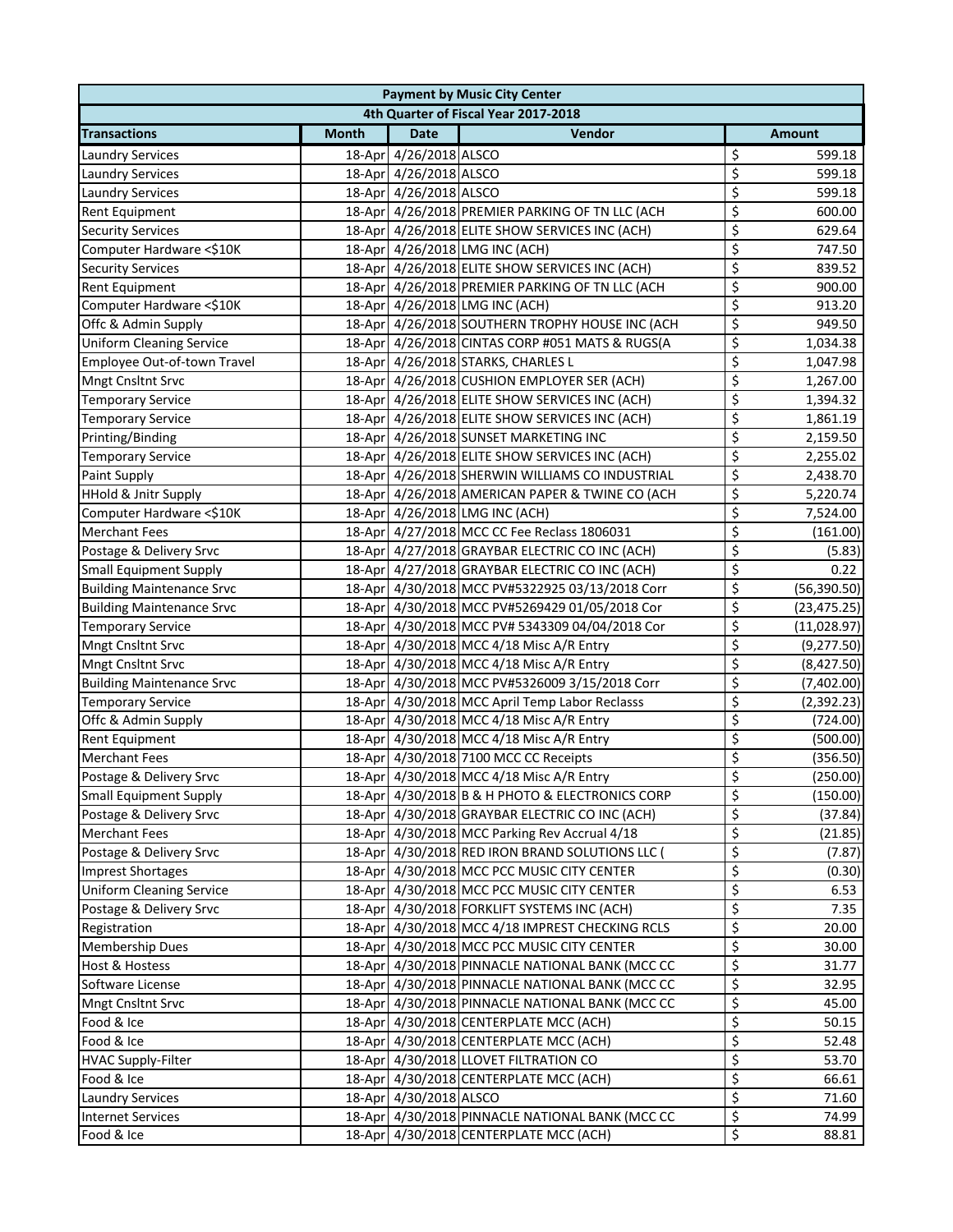| 4th Quarter of Fiscal Year 2017-2018<br>Vendor<br><b>Transactions</b><br><b>Month</b><br><b>Date</b><br><b>Amount</b><br>18-Apr 4/30/2018 SOCIETY FOR HUMAN RESOURCES MG<br>\$<br>100.00<br><b>Membership Dues</b><br>\$<br>18-Apr 4/30/2018 AT&T CIRCUITS<br><b>Cable Television</b><br>112.63<br>\$<br>Employee Out-of-town Travel<br>18-Apr 4/30/2018 TAYLOR, CHARLES K<br>115.00<br>\$<br>18-Apr 4/30/2018 CENTERPLATE MCC (ACH)<br>124.50<br>Food & Ice<br>\$<br>18-Apr 4/30/2018 MED STAR MEDICAL STAFFING INC<br>132.00<br>\$<br>18-Apr 4/30/2018 OMNI NASHVILLE LLC (ACH)<br>143.26<br>\$<br>18-Apr 4/30/2018 LITHOGRAPHICS, INC<br><b>Employee Award/Gift</b><br>143.42<br>\$<br>18-Apr 4/30/2018 CENTERPLATE MCC (ACH)<br>144.06<br>\$<br>Food & Ice<br>18-Apr 4/30/2018 CENTERPLATE MCC (ACH)<br>164.94<br>\$<br>18-Apr 4/30/2018 CENTERPLATE MCC (ACH)<br>179.06<br>Food & Ice<br>\$<br>18-Apr 4/30/2018 BLOUIN, ERIC P<br>Employee Out-of-town Travel<br>184.25<br>\$<br>18-Apr 4/30/2018 CENTERPLATE MCC (ACH)<br>Food & Bev-Inhouse<br>211.41<br>\$<br>18-Apr 4/30/2018 INQUIRIES SCREENING (ACH)<br>212.50<br>Mngt Cnsltnt Srvc<br>\$<br>18-Apr 4/30/2018 WEX (WRIGHT EXPRESS FINANCIAL)<br>Auto Fuel<br>214.54<br>\$<br>18-Apr 4/30/2018 OMNI NASHVILLE LLC (ACH)<br><b>Host &amp; Hostess</b><br>233.72<br>\$<br>18-Apr 4/30/2018 OCCUPATIONAL HLTH SW D/B/A CON<br>255.00<br>Mngt Cnsltnt Srvc<br>\$<br>Food & Ice<br>18-Apr 4/30/2018 CENTERPLATE MCC (ACH)<br>265.54<br>\$<br><b>Employee Award/Gift</b><br>18-Apr 4/30/2018 MCC PCC MUSIC CITY CENTER<br>270.00<br>\$<br>Telephone & Telegraph<br>18-Apr 4/30/2018 BELLSOUTH (85 ANNEX)<br>300.00<br>\$<br>18-Apr 4/30/2018 PINNACLE NATIONAL BANK (MCC CC<br>Subscriptions<br>325.00<br>\$<br>18-Apr 4/30/2018 HFTP (HOSPITALITY FIN & TECH P<br>375.00<br><b>Membership Dues</b><br>\$<br>388.50<br>Other Rpr & Maint Srvc<br>18-Apr 4/30/2018 HAMILTON MACHINE CO INC (ACH)<br>\$<br>18-Apr 4/30/2018 LLOVET FILTRATION CO<br>401.25<br><b>HVAC Supply-Filter</b><br>\$<br>18-Apr 4/30/2018 LLOVET FILTRATION CO<br><b>HVAC Supply-Filter</b><br>409.05<br>\$<br>Employee Out-of-town Travel<br>18-Apr 4/30/2018 PINNACLE NATIONAL BANK (MCC CC<br>414.39<br>\$<br>Employee Out-of-town Travel<br>18-Apr 4/30/2018 PINNACLE NATIONAL BANK (MCC CC<br>414.39<br>\$<br>Employee Out-of-town Travel<br>18-Apr 4/30/2018 PINNACLE NATIONAL BANK (MCC CC<br>414.39<br>\$<br>Food & Ice<br>18-Apr 4/30/2018 CENTERPLATE MCC (ACH)<br>439.61<br>\$<br>18-Apr 4/30/2018 PINNACLE NATIONAL BANK (MCC CC<br>485.00<br>Registration<br>\$<br>Food & Bev-Inhouse<br>18-Apr 4/30/2018 CENTERPLATE MCC (ACH)<br>489.48<br>\$<br>Food & Bev-Inhouse<br>18-Apr 4/30/2018 CENTERPLATE MCC (ACH)<br>510.44<br>\$<br>18-Apr 4/30/2018 ISENHOUR DOOR PRODUCTS INC (AC<br>525.00<br><b>Building Maintenance Srvc</b><br>\$<br>18-Apr 4/30/2018 LMG INC (ACH)<br><b>Temporary Service</b><br>550.00<br>$\overline{\mathsf{S}}$<br>18-Apr 4/30/2018 EQUIPMENT DEPOT<br>577.82<br>Other Rpr & Maint Srvc<br>\$<br>Employee Air Travel<br>18-Apr 4/30/2018 PINNACLE NATIONAL BANK (MCC CC<br>577.96<br>\$<br><b>HVAC Supply-Filter</b><br>18-Apr 4/30/2018 LLOVET FILTRATION CO<br>580.32<br>\$<br><b>Host &amp; Hostess</b><br>18-Apr 4/30/2018 PINNACLE NATIONAL BANK (MCC CC<br>643.89<br>\$<br>Other Rpr & Maint Srvc<br>18-Apr 4/30/2018 MATERIAL HANDLING INC (ACH)<br>727.84<br>\$<br>18-Apr 4/30/2018 STARKS, CHARLES L<br>Employee Out-of-town Travel<br>776.01<br>\$<br>Employee Out-of-town Travel<br>18-Apr 4/30/2018 PINNACLE NATIONAL BANK (MCC CC<br>830.77<br>\$<br><b>Valet Services</b><br>18-Apr 4/30/2018 TOWNE HOLDINGS LLC (ACH)<br>854.40<br>\$<br>Employee Out-of-town Travel<br>18-Apr 4/30/2018 PINNACLE NATIONAL BANK (MCC CC<br>861.39<br>\$<br>18-Apr 4/30/2018 LLOVET FILTRATION CO<br>887.76<br><b>HVAC Supply-Filter</b><br>\$<br>18-Apr 4/30/2018 NET TANGO INC (ACH)<br><b>Computer Software</b><br>900.00<br>\$<br>18-Apr 4/30/2018 ALSCO<br>982.85<br><b>Laundry Services</b><br>\$<br>18-Apr 4/30/2018 PINNACLE NATIONAL BANK (MCC CC<br>Employee Air Travel<br>1,055.89<br>\$<br>Other Rpr & Maint Srvc<br>18-Apr 4/30/2018 HAMILTON MACHINE CO INC (ACH)<br>1,107.81<br>\$<br>18-Apr 4/30/2018 LLOVET FILTRATION CO<br><b>HVAC Supply-Filter</b><br>1,124.28<br>\$<br>18-Apr 4/30/2018 MED STAR MEDICAL STAFFING INC<br><b>Medical Services</b><br>1,177.00<br>\$<br><b>Uniform Cleaning Service</b><br>18-Apr 4/30/2018 CINTAS CORP #051 MATS & RUGS(A<br>1,244.86<br>\$<br>18-Apr 4/30/2018 CENTERPLATE MCC (ACH)<br>Offc & Admin Supply<br>1,391.36<br>\$<br>18-Apr 4/30/2018 MIDDLE TN EXTERMINATING (ACH)<br>Pest Control Srvc<br>1,407.00<br>\$<br>Mngt Cnsltnt Srvc<br>18-Apr 4/30/2018 COMMONWEALTH DEVELOPMENT GRP I<br>1,722.50 | <b>Payment by Music City Center</b> |  |  |  |  |  |  |  |
|----------------------------------------------------------------------------------------------------------------------------------------------------------------------------------------------------------------------------------------------------------------------------------------------------------------------------------------------------------------------------------------------------------------------------------------------------------------------------------------------------------------------------------------------------------------------------------------------------------------------------------------------------------------------------------------------------------------------------------------------------------------------------------------------------------------------------------------------------------------------------------------------------------------------------------------------------------------------------------------------------------------------------------------------------------------------------------------------------------------------------------------------------------------------------------------------------------------------------------------------------------------------------------------------------------------------------------------------------------------------------------------------------------------------------------------------------------------------------------------------------------------------------------------------------------------------------------------------------------------------------------------------------------------------------------------------------------------------------------------------------------------------------------------------------------------------------------------------------------------------------------------------------------------------------------------------------------------------------------------------------------------------------------------------------------------------------------------------------------------------------------------------------------------------------------------------------------------------------------------------------------------------------------------------------------------------------------------------------------------------------------------------------------------------------------------------------------------------------------------------------------------------------------------------------------------------------------------------------------------------------------------------------------------------------------------------------------------------------------------------------------------------------------------------------------------------------------------------------------------------------------------------------------------------------------------------------------------------------------------------------------------------------------------------------------------------------------------------------------------------------------------------------------------------------------------------------------------------------------------------------------------------------------------------------------------------------------------------------------------------------------------------------------------------------------------------------------------------------------------------------------------------------------------------------------------------------------------------------------------------------------------------------------------------------------------------------------------------------------------------------------------------------------------------------------------------------------------------------------------------------------------------------------------------------------------------------------------------------------------------------------------------------------------------------------------------------------------------------------------------------------------------------------------------------------------------------------------------------------------------------------------------------------------------------------------------------------------------------------------------------------------------------------------------------------------------------------------------------------------------------------------------------------------------------------------------------------------------------------------------------------------------------------------------------------------------------------------------------------------------------------------------------------------------------------------------------------|-------------------------------------|--|--|--|--|--|--|--|
|                                                                                                                                                                                                                                                                                                                                                                                                                                                                                                                                                                                                                                                                                                                                                                                                                                                                                                                                                                                                                                                                                                                                                                                                                                                                                                                                                                                                                                                                                                                                                                                                                                                                                                                                                                                                                                                                                                                                                                                                                                                                                                                                                                                                                                                                                                                                                                                                                                                                                                                                                                                                                                                                                                                                                                                                                                                                                                                                                                                                                                                                                                                                                                                                                                                                                                                                                                                                                                                                                                                                                                                                                                                                                                                                                                                                                                                                                                                                                                                                                                                                                                                                                                                                                                                                                                                                                                                                                                                                                                                                                                                                                                                                                                                                                                                                                                  |                                     |  |  |  |  |  |  |  |
|                                                                                                                                                                                                                                                                                                                                                                                                                                                                                                                                                                                                                                                                                                                                                                                                                                                                                                                                                                                                                                                                                                                                                                                                                                                                                                                                                                                                                                                                                                                                                                                                                                                                                                                                                                                                                                                                                                                                                                                                                                                                                                                                                                                                                                                                                                                                                                                                                                                                                                                                                                                                                                                                                                                                                                                                                                                                                                                                                                                                                                                                                                                                                                                                                                                                                                                                                                                                                                                                                                                                                                                                                                                                                                                                                                                                                                                                                                                                                                                                                                                                                                                                                                                                                                                                                                                                                                                                                                                                                                                                                                                                                                                                                                                                                                                                                                  |                                     |  |  |  |  |  |  |  |
|                                                                                                                                                                                                                                                                                                                                                                                                                                                                                                                                                                                                                                                                                                                                                                                                                                                                                                                                                                                                                                                                                                                                                                                                                                                                                                                                                                                                                                                                                                                                                                                                                                                                                                                                                                                                                                                                                                                                                                                                                                                                                                                                                                                                                                                                                                                                                                                                                                                                                                                                                                                                                                                                                                                                                                                                                                                                                                                                                                                                                                                                                                                                                                                                                                                                                                                                                                                                                                                                                                                                                                                                                                                                                                                                                                                                                                                                                                                                                                                                                                                                                                                                                                                                                                                                                                                                                                                                                                                                                                                                                                                                                                                                                                                                                                                                                                  |                                     |  |  |  |  |  |  |  |
|                                                                                                                                                                                                                                                                                                                                                                                                                                                                                                                                                                                                                                                                                                                                                                                                                                                                                                                                                                                                                                                                                                                                                                                                                                                                                                                                                                                                                                                                                                                                                                                                                                                                                                                                                                                                                                                                                                                                                                                                                                                                                                                                                                                                                                                                                                                                                                                                                                                                                                                                                                                                                                                                                                                                                                                                                                                                                                                                                                                                                                                                                                                                                                                                                                                                                                                                                                                                                                                                                                                                                                                                                                                                                                                                                                                                                                                                                                                                                                                                                                                                                                                                                                                                                                                                                                                                                                                                                                                                                                                                                                                                                                                                                                                                                                                                                                  |                                     |  |  |  |  |  |  |  |
|                                                                                                                                                                                                                                                                                                                                                                                                                                                                                                                                                                                                                                                                                                                                                                                                                                                                                                                                                                                                                                                                                                                                                                                                                                                                                                                                                                                                                                                                                                                                                                                                                                                                                                                                                                                                                                                                                                                                                                                                                                                                                                                                                                                                                                                                                                                                                                                                                                                                                                                                                                                                                                                                                                                                                                                                                                                                                                                                                                                                                                                                                                                                                                                                                                                                                                                                                                                                                                                                                                                                                                                                                                                                                                                                                                                                                                                                                                                                                                                                                                                                                                                                                                                                                                                                                                                                                                                                                                                                                                                                                                                                                                                                                                                                                                                                                                  |                                     |  |  |  |  |  |  |  |
|                                                                                                                                                                                                                                                                                                                                                                                                                                                                                                                                                                                                                                                                                                                                                                                                                                                                                                                                                                                                                                                                                                                                                                                                                                                                                                                                                                                                                                                                                                                                                                                                                                                                                                                                                                                                                                                                                                                                                                                                                                                                                                                                                                                                                                                                                                                                                                                                                                                                                                                                                                                                                                                                                                                                                                                                                                                                                                                                                                                                                                                                                                                                                                                                                                                                                                                                                                                                                                                                                                                                                                                                                                                                                                                                                                                                                                                                                                                                                                                                                                                                                                                                                                                                                                                                                                                                                                                                                                                                                                                                                                                                                                                                                                                                                                                                                                  |                                     |  |  |  |  |  |  |  |
|                                                                                                                                                                                                                                                                                                                                                                                                                                                                                                                                                                                                                                                                                                                                                                                                                                                                                                                                                                                                                                                                                                                                                                                                                                                                                                                                                                                                                                                                                                                                                                                                                                                                                                                                                                                                                                                                                                                                                                                                                                                                                                                                                                                                                                                                                                                                                                                                                                                                                                                                                                                                                                                                                                                                                                                                                                                                                                                                                                                                                                                                                                                                                                                                                                                                                                                                                                                                                                                                                                                                                                                                                                                                                                                                                                                                                                                                                                                                                                                                                                                                                                                                                                                                                                                                                                                                                                                                                                                                                                                                                                                                                                                                                                                                                                                                                                  | <b>Medical Services</b>             |  |  |  |  |  |  |  |
|                                                                                                                                                                                                                                                                                                                                                                                                                                                                                                                                                                                                                                                                                                                                                                                                                                                                                                                                                                                                                                                                                                                                                                                                                                                                                                                                                                                                                                                                                                                                                                                                                                                                                                                                                                                                                                                                                                                                                                                                                                                                                                                                                                                                                                                                                                                                                                                                                                                                                                                                                                                                                                                                                                                                                                                                                                                                                                                                                                                                                                                                                                                                                                                                                                                                                                                                                                                                                                                                                                                                                                                                                                                                                                                                                                                                                                                                                                                                                                                                                                                                                                                                                                                                                                                                                                                                                                                                                                                                                                                                                                                                                                                                                                                                                                                                                                  | <b>Host &amp; Hostess</b>           |  |  |  |  |  |  |  |
|                                                                                                                                                                                                                                                                                                                                                                                                                                                                                                                                                                                                                                                                                                                                                                                                                                                                                                                                                                                                                                                                                                                                                                                                                                                                                                                                                                                                                                                                                                                                                                                                                                                                                                                                                                                                                                                                                                                                                                                                                                                                                                                                                                                                                                                                                                                                                                                                                                                                                                                                                                                                                                                                                                                                                                                                                                                                                                                                                                                                                                                                                                                                                                                                                                                                                                                                                                                                                                                                                                                                                                                                                                                                                                                                                                                                                                                                                                                                                                                                                                                                                                                                                                                                                                                                                                                                                                                                                                                                                                                                                                                                                                                                                                                                                                                                                                  |                                     |  |  |  |  |  |  |  |
|                                                                                                                                                                                                                                                                                                                                                                                                                                                                                                                                                                                                                                                                                                                                                                                                                                                                                                                                                                                                                                                                                                                                                                                                                                                                                                                                                                                                                                                                                                                                                                                                                                                                                                                                                                                                                                                                                                                                                                                                                                                                                                                                                                                                                                                                                                                                                                                                                                                                                                                                                                                                                                                                                                                                                                                                                                                                                                                                                                                                                                                                                                                                                                                                                                                                                                                                                                                                                                                                                                                                                                                                                                                                                                                                                                                                                                                                                                                                                                                                                                                                                                                                                                                                                                                                                                                                                                                                                                                                                                                                                                                                                                                                                                                                                                                                                                  | Food & Ice                          |  |  |  |  |  |  |  |
|                                                                                                                                                                                                                                                                                                                                                                                                                                                                                                                                                                                                                                                                                                                                                                                                                                                                                                                                                                                                                                                                                                                                                                                                                                                                                                                                                                                                                                                                                                                                                                                                                                                                                                                                                                                                                                                                                                                                                                                                                                                                                                                                                                                                                                                                                                                                                                                                                                                                                                                                                                                                                                                                                                                                                                                                                                                                                                                                                                                                                                                                                                                                                                                                                                                                                                                                                                                                                                                                                                                                                                                                                                                                                                                                                                                                                                                                                                                                                                                                                                                                                                                                                                                                                                                                                                                                                                                                                                                                                                                                                                                                                                                                                                                                                                                                                                  |                                     |  |  |  |  |  |  |  |
|                                                                                                                                                                                                                                                                                                                                                                                                                                                                                                                                                                                                                                                                                                                                                                                                                                                                                                                                                                                                                                                                                                                                                                                                                                                                                                                                                                                                                                                                                                                                                                                                                                                                                                                                                                                                                                                                                                                                                                                                                                                                                                                                                                                                                                                                                                                                                                                                                                                                                                                                                                                                                                                                                                                                                                                                                                                                                                                                                                                                                                                                                                                                                                                                                                                                                                                                                                                                                                                                                                                                                                                                                                                                                                                                                                                                                                                                                                                                                                                                                                                                                                                                                                                                                                                                                                                                                                                                                                                                                                                                                                                                                                                                                                                                                                                                                                  |                                     |  |  |  |  |  |  |  |
|                                                                                                                                                                                                                                                                                                                                                                                                                                                                                                                                                                                                                                                                                                                                                                                                                                                                                                                                                                                                                                                                                                                                                                                                                                                                                                                                                                                                                                                                                                                                                                                                                                                                                                                                                                                                                                                                                                                                                                                                                                                                                                                                                                                                                                                                                                                                                                                                                                                                                                                                                                                                                                                                                                                                                                                                                                                                                                                                                                                                                                                                                                                                                                                                                                                                                                                                                                                                                                                                                                                                                                                                                                                                                                                                                                                                                                                                                                                                                                                                                                                                                                                                                                                                                                                                                                                                                                                                                                                                                                                                                                                                                                                                                                                                                                                                                                  |                                     |  |  |  |  |  |  |  |
|                                                                                                                                                                                                                                                                                                                                                                                                                                                                                                                                                                                                                                                                                                                                                                                                                                                                                                                                                                                                                                                                                                                                                                                                                                                                                                                                                                                                                                                                                                                                                                                                                                                                                                                                                                                                                                                                                                                                                                                                                                                                                                                                                                                                                                                                                                                                                                                                                                                                                                                                                                                                                                                                                                                                                                                                                                                                                                                                                                                                                                                                                                                                                                                                                                                                                                                                                                                                                                                                                                                                                                                                                                                                                                                                                                                                                                                                                                                                                                                                                                                                                                                                                                                                                                                                                                                                                                                                                                                                                                                                                                                                                                                                                                                                                                                                                                  |                                     |  |  |  |  |  |  |  |
|                                                                                                                                                                                                                                                                                                                                                                                                                                                                                                                                                                                                                                                                                                                                                                                                                                                                                                                                                                                                                                                                                                                                                                                                                                                                                                                                                                                                                                                                                                                                                                                                                                                                                                                                                                                                                                                                                                                                                                                                                                                                                                                                                                                                                                                                                                                                                                                                                                                                                                                                                                                                                                                                                                                                                                                                                                                                                                                                                                                                                                                                                                                                                                                                                                                                                                                                                                                                                                                                                                                                                                                                                                                                                                                                                                                                                                                                                                                                                                                                                                                                                                                                                                                                                                                                                                                                                                                                                                                                                                                                                                                                                                                                                                                                                                                                                                  |                                     |  |  |  |  |  |  |  |
|                                                                                                                                                                                                                                                                                                                                                                                                                                                                                                                                                                                                                                                                                                                                                                                                                                                                                                                                                                                                                                                                                                                                                                                                                                                                                                                                                                                                                                                                                                                                                                                                                                                                                                                                                                                                                                                                                                                                                                                                                                                                                                                                                                                                                                                                                                                                                                                                                                                                                                                                                                                                                                                                                                                                                                                                                                                                                                                                                                                                                                                                                                                                                                                                                                                                                                                                                                                                                                                                                                                                                                                                                                                                                                                                                                                                                                                                                                                                                                                                                                                                                                                                                                                                                                                                                                                                                                                                                                                                                                                                                                                                                                                                                                                                                                                                                                  |                                     |  |  |  |  |  |  |  |
|                                                                                                                                                                                                                                                                                                                                                                                                                                                                                                                                                                                                                                                                                                                                                                                                                                                                                                                                                                                                                                                                                                                                                                                                                                                                                                                                                                                                                                                                                                                                                                                                                                                                                                                                                                                                                                                                                                                                                                                                                                                                                                                                                                                                                                                                                                                                                                                                                                                                                                                                                                                                                                                                                                                                                                                                                                                                                                                                                                                                                                                                                                                                                                                                                                                                                                                                                                                                                                                                                                                                                                                                                                                                                                                                                                                                                                                                                                                                                                                                                                                                                                                                                                                                                                                                                                                                                                                                                                                                                                                                                                                                                                                                                                                                                                                                                                  |                                     |  |  |  |  |  |  |  |
|                                                                                                                                                                                                                                                                                                                                                                                                                                                                                                                                                                                                                                                                                                                                                                                                                                                                                                                                                                                                                                                                                                                                                                                                                                                                                                                                                                                                                                                                                                                                                                                                                                                                                                                                                                                                                                                                                                                                                                                                                                                                                                                                                                                                                                                                                                                                                                                                                                                                                                                                                                                                                                                                                                                                                                                                                                                                                                                                                                                                                                                                                                                                                                                                                                                                                                                                                                                                                                                                                                                                                                                                                                                                                                                                                                                                                                                                                                                                                                                                                                                                                                                                                                                                                                                                                                                                                                                                                                                                                                                                                                                                                                                                                                                                                                                                                                  |                                     |  |  |  |  |  |  |  |
|                                                                                                                                                                                                                                                                                                                                                                                                                                                                                                                                                                                                                                                                                                                                                                                                                                                                                                                                                                                                                                                                                                                                                                                                                                                                                                                                                                                                                                                                                                                                                                                                                                                                                                                                                                                                                                                                                                                                                                                                                                                                                                                                                                                                                                                                                                                                                                                                                                                                                                                                                                                                                                                                                                                                                                                                                                                                                                                                                                                                                                                                                                                                                                                                                                                                                                                                                                                                                                                                                                                                                                                                                                                                                                                                                                                                                                                                                                                                                                                                                                                                                                                                                                                                                                                                                                                                                                                                                                                                                                                                                                                                                                                                                                                                                                                                                                  |                                     |  |  |  |  |  |  |  |
|                                                                                                                                                                                                                                                                                                                                                                                                                                                                                                                                                                                                                                                                                                                                                                                                                                                                                                                                                                                                                                                                                                                                                                                                                                                                                                                                                                                                                                                                                                                                                                                                                                                                                                                                                                                                                                                                                                                                                                                                                                                                                                                                                                                                                                                                                                                                                                                                                                                                                                                                                                                                                                                                                                                                                                                                                                                                                                                                                                                                                                                                                                                                                                                                                                                                                                                                                                                                                                                                                                                                                                                                                                                                                                                                                                                                                                                                                                                                                                                                                                                                                                                                                                                                                                                                                                                                                                                                                                                                                                                                                                                                                                                                                                                                                                                                                                  |                                     |  |  |  |  |  |  |  |
|                                                                                                                                                                                                                                                                                                                                                                                                                                                                                                                                                                                                                                                                                                                                                                                                                                                                                                                                                                                                                                                                                                                                                                                                                                                                                                                                                                                                                                                                                                                                                                                                                                                                                                                                                                                                                                                                                                                                                                                                                                                                                                                                                                                                                                                                                                                                                                                                                                                                                                                                                                                                                                                                                                                                                                                                                                                                                                                                                                                                                                                                                                                                                                                                                                                                                                                                                                                                                                                                                                                                                                                                                                                                                                                                                                                                                                                                                                                                                                                                                                                                                                                                                                                                                                                                                                                                                                                                                                                                                                                                                                                                                                                                                                                                                                                                                                  |                                     |  |  |  |  |  |  |  |
|                                                                                                                                                                                                                                                                                                                                                                                                                                                                                                                                                                                                                                                                                                                                                                                                                                                                                                                                                                                                                                                                                                                                                                                                                                                                                                                                                                                                                                                                                                                                                                                                                                                                                                                                                                                                                                                                                                                                                                                                                                                                                                                                                                                                                                                                                                                                                                                                                                                                                                                                                                                                                                                                                                                                                                                                                                                                                                                                                                                                                                                                                                                                                                                                                                                                                                                                                                                                                                                                                                                                                                                                                                                                                                                                                                                                                                                                                                                                                                                                                                                                                                                                                                                                                                                                                                                                                                                                                                                                                                                                                                                                                                                                                                                                                                                                                                  |                                     |  |  |  |  |  |  |  |
|                                                                                                                                                                                                                                                                                                                                                                                                                                                                                                                                                                                                                                                                                                                                                                                                                                                                                                                                                                                                                                                                                                                                                                                                                                                                                                                                                                                                                                                                                                                                                                                                                                                                                                                                                                                                                                                                                                                                                                                                                                                                                                                                                                                                                                                                                                                                                                                                                                                                                                                                                                                                                                                                                                                                                                                                                                                                                                                                                                                                                                                                                                                                                                                                                                                                                                                                                                                                                                                                                                                                                                                                                                                                                                                                                                                                                                                                                                                                                                                                                                                                                                                                                                                                                                                                                                                                                                                                                                                                                                                                                                                                                                                                                                                                                                                                                                  |                                     |  |  |  |  |  |  |  |
|                                                                                                                                                                                                                                                                                                                                                                                                                                                                                                                                                                                                                                                                                                                                                                                                                                                                                                                                                                                                                                                                                                                                                                                                                                                                                                                                                                                                                                                                                                                                                                                                                                                                                                                                                                                                                                                                                                                                                                                                                                                                                                                                                                                                                                                                                                                                                                                                                                                                                                                                                                                                                                                                                                                                                                                                                                                                                                                                                                                                                                                                                                                                                                                                                                                                                                                                                                                                                                                                                                                                                                                                                                                                                                                                                                                                                                                                                                                                                                                                                                                                                                                                                                                                                                                                                                                                                                                                                                                                                                                                                                                                                                                                                                                                                                                                                                  |                                     |  |  |  |  |  |  |  |
|                                                                                                                                                                                                                                                                                                                                                                                                                                                                                                                                                                                                                                                                                                                                                                                                                                                                                                                                                                                                                                                                                                                                                                                                                                                                                                                                                                                                                                                                                                                                                                                                                                                                                                                                                                                                                                                                                                                                                                                                                                                                                                                                                                                                                                                                                                                                                                                                                                                                                                                                                                                                                                                                                                                                                                                                                                                                                                                                                                                                                                                                                                                                                                                                                                                                                                                                                                                                                                                                                                                                                                                                                                                                                                                                                                                                                                                                                                                                                                                                                                                                                                                                                                                                                                                                                                                                                                                                                                                                                                                                                                                                                                                                                                                                                                                                                                  |                                     |  |  |  |  |  |  |  |
|                                                                                                                                                                                                                                                                                                                                                                                                                                                                                                                                                                                                                                                                                                                                                                                                                                                                                                                                                                                                                                                                                                                                                                                                                                                                                                                                                                                                                                                                                                                                                                                                                                                                                                                                                                                                                                                                                                                                                                                                                                                                                                                                                                                                                                                                                                                                                                                                                                                                                                                                                                                                                                                                                                                                                                                                                                                                                                                                                                                                                                                                                                                                                                                                                                                                                                                                                                                                                                                                                                                                                                                                                                                                                                                                                                                                                                                                                                                                                                                                                                                                                                                                                                                                                                                                                                                                                                                                                                                                                                                                                                                                                                                                                                                                                                                                                                  |                                     |  |  |  |  |  |  |  |
|                                                                                                                                                                                                                                                                                                                                                                                                                                                                                                                                                                                                                                                                                                                                                                                                                                                                                                                                                                                                                                                                                                                                                                                                                                                                                                                                                                                                                                                                                                                                                                                                                                                                                                                                                                                                                                                                                                                                                                                                                                                                                                                                                                                                                                                                                                                                                                                                                                                                                                                                                                                                                                                                                                                                                                                                                                                                                                                                                                                                                                                                                                                                                                                                                                                                                                                                                                                                                                                                                                                                                                                                                                                                                                                                                                                                                                                                                                                                                                                                                                                                                                                                                                                                                                                                                                                                                                                                                                                                                                                                                                                                                                                                                                                                                                                                                                  |                                     |  |  |  |  |  |  |  |
|                                                                                                                                                                                                                                                                                                                                                                                                                                                                                                                                                                                                                                                                                                                                                                                                                                                                                                                                                                                                                                                                                                                                                                                                                                                                                                                                                                                                                                                                                                                                                                                                                                                                                                                                                                                                                                                                                                                                                                                                                                                                                                                                                                                                                                                                                                                                                                                                                                                                                                                                                                                                                                                                                                                                                                                                                                                                                                                                                                                                                                                                                                                                                                                                                                                                                                                                                                                                                                                                                                                                                                                                                                                                                                                                                                                                                                                                                                                                                                                                                                                                                                                                                                                                                                                                                                                                                                                                                                                                                                                                                                                                                                                                                                                                                                                                                                  |                                     |  |  |  |  |  |  |  |
|                                                                                                                                                                                                                                                                                                                                                                                                                                                                                                                                                                                                                                                                                                                                                                                                                                                                                                                                                                                                                                                                                                                                                                                                                                                                                                                                                                                                                                                                                                                                                                                                                                                                                                                                                                                                                                                                                                                                                                                                                                                                                                                                                                                                                                                                                                                                                                                                                                                                                                                                                                                                                                                                                                                                                                                                                                                                                                                                                                                                                                                                                                                                                                                                                                                                                                                                                                                                                                                                                                                                                                                                                                                                                                                                                                                                                                                                                                                                                                                                                                                                                                                                                                                                                                                                                                                                                                                                                                                                                                                                                                                                                                                                                                                                                                                                                                  |                                     |  |  |  |  |  |  |  |
|                                                                                                                                                                                                                                                                                                                                                                                                                                                                                                                                                                                                                                                                                                                                                                                                                                                                                                                                                                                                                                                                                                                                                                                                                                                                                                                                                                                                                                                                                                                                                                                                                                                                                                                                                                                                                                                                                                                                                                                                                                                                                                                                                                                                                                                                                                                                                                                                                                                                                                                                                                                                                                                                                                                                                                                                                                                                                                                                                                                                                                                                                                                                                                                                                                                                                                                                                                                                                                                                                                                                                                                                                                                                                                                                                                                                                                                                                                                                                                                                                                                                                                                                                                                                                                                                                                                                                                                                                                                                                                                                                                                                                                                                                                                                                                                                                                  |                                     |  |  |  |  |  |  |  |
|                                                                                                                                                                                                                                                                                                                                                                                                                                                                                                                                                                                                                                                                                                                                                                                                                                                                                                                                                                                                                                                                                                                                                                                                                                                                                                                                                                                                                                                                                                                                                                                                                                                                                                                                                                                                                                                                                                                                                                                                                                                                                                                                                                                                                                                                                                                                                                                                                                                                                                                                                                                                                                                                                                                                                                                                                                                                                                                                                                                                                                                                                                                                                                                                                                                                                                                                                                                                                                                                                                                                                                                                                                                                                                                                                                                                                                                                                                                                                                                                                                                                                                                                                                                                                                                                                                                                                                                                                                                                                                                                                                                                                                                                                                                                                                                                                                  |                                     |  |  |  |  |  |  |  |
|                                                                                                                                                                                                                                                                                                                                                                                                                                                                                                                                                                                                                                                                                                                                                                                                                                                                                                                                                                                                                                                                                                                                                                                                                                                                                                                                                                                                                                                                                                                                                                                                                                                                                                                                                                                                                                                                                                                                                                                                                                                                                                                                                                                                                                                                                                                                                                                                                                                                                                                                                                                                                                                                                                                                                                                                                                                                                                                                                                                                                                                                                                                                                                                                                                                                                                                                                                                                                                                                                                                                                                                                                                                                                                                                                                                                                                                                                                                                                                                                                                                                                                                                                                                                                                                                                                                                                                                                                                                                                                                                                                                                                                                                                                                                                                                                                                  |                                     |  |  |  |  |  |  |  |
|                                                                                                                                                                                                                                                                                                                                                                                                                                                                                                                                                                                                                                                                                                                                                                                                                                                                                                                                                                                                                                                                                                                                                                                                                                                                                                                                                                                                                                                                                                                                                                                                                                                                                                                                                                                                                                                                                                                                                                                                                                                                                                                                                                                                                                                                                                                                                                                                                                                                                                                                                                                                                                                                                                                                                                                                                                                                                                                                                                                                                                                                                                                                                                                                                                                                                                                                                                                                                                                                                                                                                                                                                                                                                                                                                                                                                                                                                                                                                                                                                                                                                                                                                                                                                                                                                                                                                                                                                                                                                                                                                                                                                                                                                                                                                                                                                                  |                                     |  |  |  |  |  |  |  |
|                                                                                                                                                                                                                                                                                                                                                                                                                                                                                                                                                                                                                                                                                                                                                                                                                                                                                                                                                                                                                                                                                                                                                                                                                                                                                                                                                                                                                                                                                                                                                                                                                                                                                                                                                                                                                                                                                                                                                                                                                                                                                                                                                                                                                                                                                                                                                                                                                                                                                                                                                                                                                                                                                                                                                                                                                                                                                                                                                                                                                                                                                                                                                                                                                                                                                                                                                                                                                                                                                                                                                                                                                                                                                                                                                                                                                                                                                                                                                                                                                                                                                                                                                                                                                                                                                                                                                                                                                                                                                                                                                                                                                                                                                                                                                                                                                                  |                                     |  |  |  |  |  |  |  |
|                                                                                                                                                                                                                                                                                                                                                                                                                                                                                                                                                                                                                                                                                                                                                                                                                                                                                                                                                                                                                                                                                                                                                                                                                                                                                                                                                                                                                                                                                                                                                                                                                                                                                                                                                                                                                                                                                                                                                                                                                                                                                                                                                                                                                                                                                                                                                                                                                                                                                                                                                                                                                                                                                                                                                                                                                                                                                                                                                                                                                                                                                                                                                                                                                                                                                                                                                                                                                                                                                                                                                                                                                                                                                                                                                                                                                                                                                                                                                                                                                                                                                                                                                                                                                                                                                                                                                                                                                                                                                                                                                                                                                                                                                                                                                                                                                                  |                                     |  |  |  |  |  |  |  |
|                                                                                                                                                                                                                                                                                                                                                                                                                                                                                                                                                                                                                                                                                                                                                                                                                                                                                                                                                                                                                                                                                                                                                                                                                                                                                                                                                                                                                                                                                                                                                                                                                                                                                                                                                                                                                                                                                                                                                                                                                                                                                                                                                                                                                                                                                                                                                                                                                                                                                                                                                                                                                                                                                                                                                                                                                                                                                                                                                                                                                                                                                                                                                                                                                                                                                                                                                                                                                                                                                                                                                                                                                                                                                                                                                                                                                                                                                                                                                                                                                                                                                                                                                                                                                                                                                                                                                                                                                                                                                                                                                                                                                                                                                                                                                                                                                                  |                                     |  |  |  |  |  |  |  |
|                                                                                                                                                                                                                                                                                                                                                                                                                                                                                                                                                                                                                                                                                                                                                                                                                                                                                                                                                                                                                                                                                                                                                                                                                                                                                                                                                                                                                                                                                                                                                                                                                                                                                                                                                                                                                                                                                                                                                                                                                                                                                                                                                                                                                                                                                                                                                                                                                                                                                                                                                                                                                                                                                                                                                                                                                                                                                                                                                                                                                                                                                                                                                                                                                                                                                                                                                                                                                                                                                                                                                                                                                                                                                                                                                                                                                                                                                                                                                                                                                                                                                                                                                                                                                                                                                                                                                                                                                                                                                                                                                                                                                                                                                                                                                                                                                                  |                                     |  |  |  |  |  |  |  |
|                                                                                                                                                                                                                                                                                                                                                                                                                                                                                                                                                                                                                                                                                                                                                                                                                                                                                                                                                                                                                                                                                                                                                                                                                                                                                                                                                                                                                                                                                                                                                                                                                                                                                                                                                                                                                                                                                                                                                                                                                                                                                                                                                                                                                                                                                                                                                                                                                                                                                                                                                                                                                                                                                                                                                                                                                                                                                                                                                                                                                                                                                                                                                                                                                                                                                                                                                                                                                                                                                                                                                                                                                                                                                                                                                                                                                                                                                                                                                                                                                                                                                                                                                                                                                                                                                                                                                                                                                                                                                                                                                                                                                                                                                                                                                                                                                                  |                                     |  |  |  |  |  |  |  |
|                                                                                                                                                                                                                                                                                                                                                                                                                                                                                                                                                                                                                                                                                                                                                                                                                                                                                                                                                                                                                                                                                                                                                                                                                                                                                                                                                                                                                                                                                                                                                                                                                                                                                                                                                                                                                                                                                                                                                                                                                                                                                                                                                                                                                                                                                                                                                                                                                                                                                                                                                                                                                                                                                                                                                                                                                                                                                                                                                                                                                                                                                                                                                                                                                                                                                                                                                                                                                                                                                                                                                                                                                                                                                                                                                                                                                                                                                                                                                                                                                                                                                                                                                                                                                                                                                                                                                                                                                                                                                                                                                                                                                                                                                                                                                                                                                                  |                                     |  |  |  |  |  |  |  |
|                                                                                                                                                                                                                                                                                                                                                                                                                                                                                                                                                                                                                                                                                                                                                                                                                                                                                                                                                                                                                                                                                                                                                                                                                                                                                                                                                                                                                                                                                                                                                                                                                                                                                                                                                                                                                                                                                                                                                                                                                                                                                                                                                                                                                                                                                                                                                                                                                                                                                                                                                                                                                                                                                                                                                                                                                                                                                                                                                                                                                                                                                                                                                                                                                                                                                                                                                                                                                                                                                                                                                                                                                                                                                                                                                                                                                                                                                                                                                                                                                                                                                                                                                                                                                                                                                                                                                                                                                                                                                                                                                                                                                                                                                                                                                                                                                                  |                                     |  |  |  |  |  |  |  |
|                                                                                                                                                                                                                                                                                                                                                                                                                                                                                                                                                                                                                                                                                                                                                                                                                                                                                                                                                                                                                                                                                                                                                                                                                                                                                                                                                                                                                                                                                                                                                                                                                                                                                                                                                                                                                                                                                                                                                                                                                                                                                                                                                                                                                                                                                                                                                                                                                                                                                                                                                                                                                                                                                                                                                                                                                                                                                                                                                                                                                                                                                                                                                                                                                                                                                                                                                                                                                                                                                                                                                                                                                                                                                                                                                                                                                                                                                                                                                                                                                                                                                                                                                                                                                                                                                                                                                                                                                                                                                                                                                                                                                                                                                                                                                                                                                                  |                                     |  |  |  |  |  |  |  |
|                                                                                                                                                                                                                                                                                                                                                                                                                                                                                                                                                                                                                                                                                                                                                                                                                                                                                                                                                                                                                                                                                                                                                                                                                                                                                                                                                                                                                                                                                                                                                                                                                                                                                                                                                                                                                                                                                                                                                                                                                                                                                                                                                                                                                                                                                                                                                                                                                                                                                                                                                                                                                                                                                                                                                                                                                                                                                                                                                                                                                                                                                                                                                                                                                                                                                                                                                                                                                                                                                                                                                                                                                                                                                                                                                                                                                                                                                                                                                                                                                                                                                                                                                                                                                                                                                                                                                                                                                                                                                                                                                                                                                                                                                                                                                                                                                                  |                                     |  |  |  |  |  |  |  |
|                                                                                                                                                                                                                                                                                                                                                                                                                                                                                                                                                                                                                                                                                                                                                                                                                                                                                                                                                                                                                                                                                                                                                                                                                                                                                                                                                                                                                                                                                                                                                                                                                                                                                                                                                                                                                                                                                                                                                                                                                                                                                                                                                                                                                                                                                                                                                                                                                                                                                                                                                                                                                                                                                                                                                                                                                                                                                                                                                                                                                                                                                                                                                                                                                                                                                                                                                                                                                                                                                                                                                                                                                                                                                                                                                                                                                                                                                                                                                                                                                                                                                                                                                                                                                                                                                                                                                                                                                                                                                                                                                                                                                                                                                                                                                                                                                                  |                                     |  |  |  |  |  |  |  |
|                                                                                                                                                                                                                                                                                                                                                                                                                                                                                                                                                                                                                                                                                                                                                                                                                                                                                                                                                                                                                                                                                                                                                                                                                                                                                                                                                                                                                                                                                                                                                                                                                                                                                                                                                                                                                                                                                                                                                                                                                                                                                                                                                                                                                                                                                                                                                                                                                                                                                                                                                                                                                                                                                                                                                                                                                                                                                                                                                                                                                                                                                                                                                                                                                                                                                                                                                                                                                                                                                                                                                                                                                                                                                                                                                                                                                                                                                                                                                                                                                                                                                                                                                                                                                                                                                                                                                                                                                                                                                                                                                                                                                                                                                                                                                                                                                                  |                                     |  |  |  |  |  |  |  |
|                                                                                                                                                                                                                                                                                                                                                                                                                                                                                                                                                                                                                                                                                                                                                                                                                                                                                                                                                                                                                                                                                                                                                                                                                                                                                                                                                                                                                                                                                                                                                                                                                                                                                                                                                                                                                                                                                                                                                                                                                                                                                                                                                                                                                                                                                                                                                                                                                                                                                                                                                                                                                                                                                                                                                                                                                                                                                                                                                                                                                                                                                                                                                                                                                                                                                                                                                                                                                                                                                                                                                                                                                                                                                                                                                                                                                                                                                                                                                                                                                                                                                                                                                                                                                                                                                                                                                                                                                                                                                                                                                                                                                                                                                                                                                                                                                                  |                                     |  |  |  |  |  |  |  |
|                                                                                                                                                                                                                                                                                                                                                                                                                                                                                                                                                                                                                                                                                                                                                                                                                                                                                                                                                                                                                                                                                                                                                                                                                                                                                                                                                                                                                                                                                                                                                                                                                                                                                                                                                                                                                                                                                                                                                                                                                                                                                                                                                                                                                                                                                                                                                                                                                                                                                                                                                                                                                                                                                                                                                                                                                                                                                                                                                                                                                                                                                                                                                                                                                                                                                                                                                                                                                                                                                                                                                                                                                                                                                                                                                                                                                                                                                                                                                                                                                                                                                                                                                                                                                                                                                                                                                                                                                                                                                                                                                                                                                                                                                                                                                                                                                                  |                                     |  |  |  |  |  |  |  |
|                                                                                                                                                                                                                                                                                                                                                                                                                                                                                                                                                                                                                                                                                                                                                                                                                                                                                                                                                                                                                                                                                                                                                                                                                                                                                                                                                                                                                                                                                                                                                                                                                                                                                                                                                                                                                                                                                                                                                                                                                                                                                                                                                                                                                                                                                                                                                                                                                                                                                                                                                                                                                                                                                                                                                                                                                                                                                                                                                                                                                                                                                                                                                                                                                                                                                                                                                                                                                                                                                                                                                                                                                                                                                                                                                                                                                                                                                                                                                                                                                                                                                                                                                                                                                                                                                                                                                                                                                                                                                                                                                                                                                                                                                                                                                                                                                                  |                                     |  |  |  |  |  |  |  |
|                                                                                                                                                                                                                                                                                                                                                                                                                                                                                                                                                                                                                                                                                                                                                                                                                                                                                                                                                                                                                                                                                                                                                                                                                                                                                                                                                                                                                                                                                                                                                                                                                                                                                                                                                                                                                                                                                                                                                                                                                                                                                                                                                                                                                                                                                                                                                                                                                                                                                                                                                                                                                                                                                                                                                                                                                                                                                                                                                                                                                                                                                                                                                                                                                                                                                                                                                                                                                                                                                                                                                                                                                                                                                                                                                                                                                                                                                                                                                                                                                                                                                                                                                                                                                                                                                                                                                                                                                                                                                                                                                                                                                                                                                                                                                                                                                                  |                                     |  |  |  |  |  |  |  |
|                                                                                                                                                                                                                                                                                                                                                                                                                                                                                                                                                                                                                                                                                                                                                                                                                                                                                                                                                                                                                                                                                                                                                                                                                                                                                                                                                                                                                                                                                                                                                                                                                                                                                                                                                                                                                                                                                                                                                                                                                                                                                                                                                                                                                                                                                                                                                                                                                                                                                                                                                                                                                                                                                                                                                                                                                                                                                                                                                                                                                                                                                                                                                                                                                                                                                                                                                                                                                                                                                                                                                                                                                                                                                                                                                                                                                                                                                                                                                                                                                                                                                                                                                                                                                                                                                                                                                                                                                                                                                                                                                                                                                                                                                                                                                                                                                                  |                                     |  |  |  |  |  |  |  |
|                                                                                                                                                                                                                                                                                                                                                                                                                                                                                                                                                                                                                                                                                                                                                                                                                                                                                                                                                                                                                                                                                                                                                                                                                                                                                                                                                                                                                                                                                                                                                                                                                                                                                                                                                                                                                                                                                                                                                                                                                                                                                                                                                                                                                                                                                                                                                                                                                                                                                                                                                                                                                                                                                                                                                                                                                                                                                                                                                                                                                                                                                                                                                                                                                                                                                                                                                                                                                                                                                                                                                                                                                                                                                                                                                                                                                                                                                                                                                                                                                                                                                                                                                                                                                                                                                                                                                                                                                                                                                                                                                                                                                                                                                                                                                                                                                                  |                                     |  |  |  |  |  |  |  |
|                                                                                                                                                                                                                                                                                                                                                                                                                                                                                                                                                                                                                                                                                                                                                                                                                                                                                                                                                                                                                                                                                                                                                                                                                                                                                                                                                                                                                                                                                                                                                                                                                                                                                                                                                                                                                                                                                                                                                                                                                                                                                                                                                                                                                                                                                                                                                                                                                                                                                                                                                                                                                                                                                                                                                                                                                                                                                                                                                                                                                                                                                                                                                                                                                                                                                                                                                                                                                                                                                                                                                                                                                                                                                                                                                                                                                                                                                                                                                                                                                                                                                                                                                                                                                                                                                                                                                                                                                                                                                                                                                                                                                                                                                                                                                                                                                                  |                                     |  |  |  |  |  |  |  |
|                                                                                                                                                                                                                                                                                                                                                                                                                                                                                                                                                                                                                                                                                                                                                                                                                                                                                                                                                                                                                                                                                                                                                                                                                                                                                                                                                                                                                                                                                                                                                                                                                                                                                                                                                                                                                                                                                                                                                                                                                                                                                                                                                                                                                                                                                                                                                                                                                                                                                                                                                                                                                                                                                                                                                                                                                                                                                                                                                                                                                                                                                                                                                                                                                                                                                                                                                                                                                                                                                                                                                                                                                                                                                                                                                                                                                                                                                                                                                                                                                                                                                                                                                                                                                                                                                                                                                                                                                                                                                                                                                                                                                                                                                                                                                                                                                                  |                                     |  |  |  |  |  |  |  |
|                                                                                                                                                                                                                                                                                                                                                                                                                                                                                                                                                                                                                                                                                                                                                                                                                                                                                                                                                                                                                                                                                                                                                                                                                                                                                                                                                                                                                                                                                                                                                                                                                                                                                                                                                                                                                                                                                                                                                                                                                                                                                                                                                                                                                                                                                                                                                                                                                                                                                                                                                                                                                                                                                                                                                                                                                                                                                                                                                                                                                                                                                                                                                                                                                                                                                                                                                                                                                                                                                                                                                                                                                                                                                                                                                                                                                                                                                                                                                                                                                                                                                                                                                                                                                                                                                                                                                                                                                                                                                                                                                                                                                                                                                                                                                                                                                                  |                                     |  |  |  |  |  |  |  |
|                                                                                                                                                                                                                                                                                                                                                                                                                                                                                                                                                                                                                                                                                                                                                                                                                                                                                                                                                                                                                                                                                                                                                                                                                                                                                                                                                                                                                                                                                                                                                                                                                                                                                                                                                                                                                                                                                                                                                                                                                                                                                                                                                                                                                                                                                                                                                                                                                                                                                                                                                                                                                                                                                                                                                                                                                                                                                                                                                                                                                                                                                                                                                                                                                                                                                                                                                                                                                                                                                                                                                                                                                                                                                                                                                                                                                                                                                                                                                                                                                                                                                                                                                                                                                                                                                                                                                                                                                                                                                                                                                                                                                                                                                                                                                                                                                                  |                                     |  |  |  |  |  |  |  |
|                                                                                                                                                                                                                                                                                                                                                                                                                                                                                                                                                                                                                                                                                                                                                                                                                                                                                                                                                                                                                                                                                                                                                                                                                                                                                                                                                                                                                                                                                                                                                                                                                                                                                                                                                                                                                                                                                                                                                                                                                                                                                                                                                                                                                                                                                                                                                                                                                                                                                                                                                                                                                                                                                                                                                                                                                                                                                                                                                                                                                                                                                                                                                                                                                                                                                                                                                                                                                                                                                                                                                                                                                                                                                                                                                                                                                                                                                                                                                                                                                                                                                                                                                                                                                                                                                                                                                                                                                                                                                                                                                                                                                                                                                                                                                                                                                                  |                                     |  |  |  |  |  |  |  |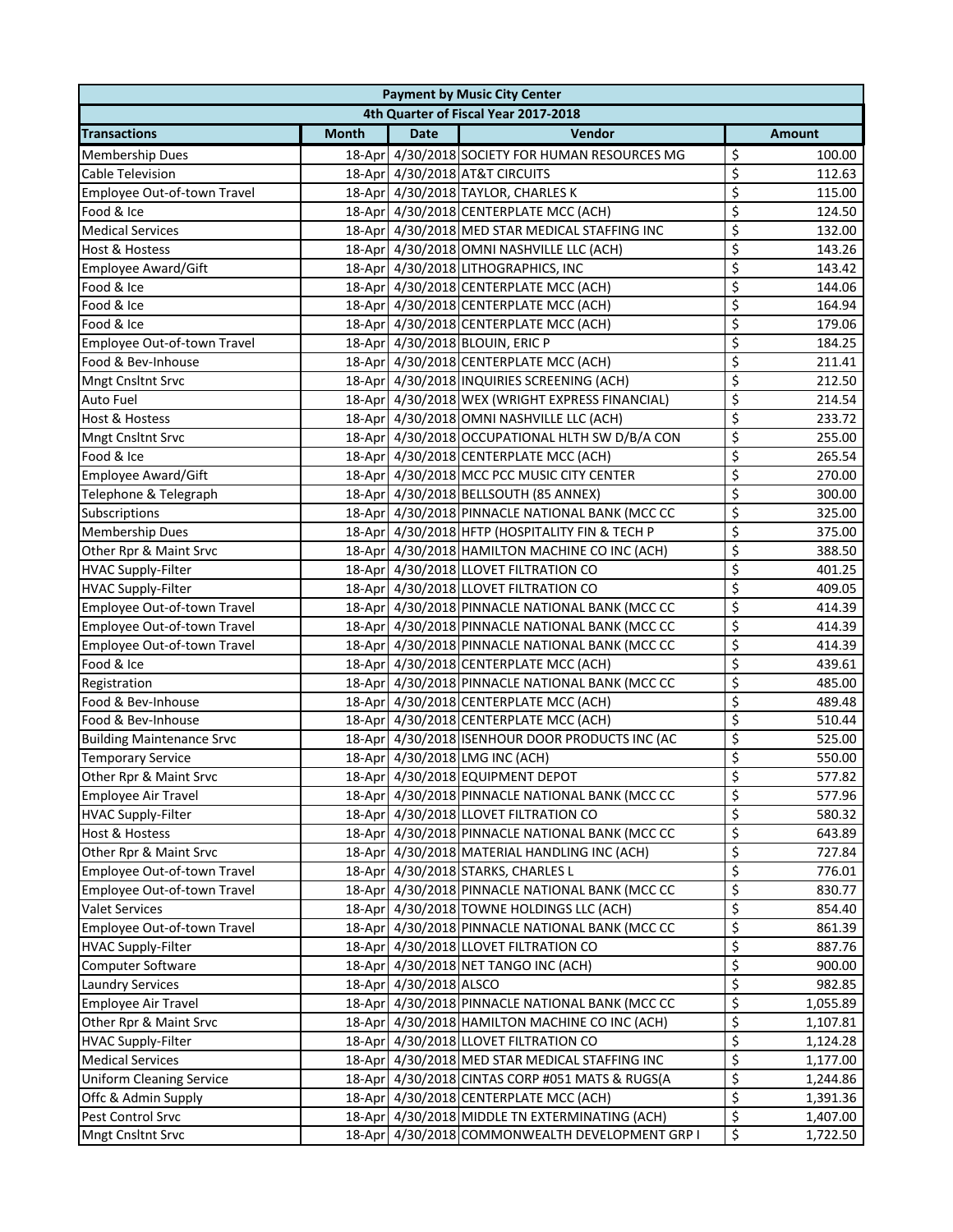|                                      |              |                      | <b>Payment by Music City Center</b>             |                         |                |  |  |
|--------------------------------------|--------------|----------------------|-------------------------------------------------|-------------------------|----------------|--|--|
| 4th Quarter of Fiscal Year 2017-2018 |              |                      |                                                 |                         |                |  |  |
| <b>Transactions</b>                  | <b>Month</b> | <b>Date</b>          | Vendor                                          |                         | Amount         |  |  |
| Water                                |              |                      | 18-Apr 4/30/2018 W&S/04/18/WATER IDB            | \$                      | 1,971.10       |  |  |
| Stormwater                           |              |                      | 18-Apr 4/30/2018 W&S/04/18/ STORM IDB           | \$                      | 1,980.00       |  |  |
| <b>Temporary Service-Reimb</b>       |              |                      | 18-Apr 4/30/2018 MCC April Temp Labor Reclasss  | \$                      | 2,392.23       |  |  |
| Rpr & Maint Srvc Green Roof          |              |                      | 18-Apr 4/30/2018 BAKER ROOFING CO (ACH)         | \$                      | 2,500.00       |  |  |
| <b>Medical Services</b>              |              |                      | 18-Apr 4/30/2018 MED STAR MEDICAL STAFFING INC  | \$                      | 2,959.00       |  |  |
| <b>Rent Equipment</b>                |              |                      | 18-Apr 4/30/2018 LMG INC (ACH)                  | \$                      | 3,435.50       |  |  |
| Rpr & Maint Srvc Bld Auto            |              |                      | 18-Apr 4/30/2018 JOHNSON CONTROLS INC/CARDKEY ( | \$                      | 3,445.83       |  |  |
| Gas                                  |              |                      | 18-Apr 4/30/2018 PIEDMONT NATURAL GAS CO (METRO | \$                      | 3,977.49       |  |  |
| Water                                |              |                      | 18-Apr 4/30/2018 W&S/04/18/SEWER IDB            | \$                      | 4,750.56       |  |  |
| Rpr & Maint Srvc Green Roof          |              |                      | 18-Apr 4/30/2018 GREENRISE TECHNOLOGIES (ACH)   | \$                      | 6,224.89       |  |  |
| Registration                         |              |                      | 18-Apr 4/30/2018 PINNACLE NATIONAL BANK (MCC CC | \$                      | 6,375.68       |  |  |
| Other Rpr & Maint Srvc               |              |                      | 18-Apr 4/30/2018 CENTERPLATE MCC (ACH)          | \$                      | 6,442.45       |  |  |
| <b>Temporary Service</b>             |              |                      | 18-Apr 4/30/2018 LMG INC (ACH)                  | \$                      | 7,250.00       |  |  |
| <b>Window Cleaning Service</b>       |              |                      | 18-Apr 4/30/2018 MCC PV#5326009 3/15/2018 Corr  | \$                      | 7,402.00       |  |  |
| Refuse Disposal-Reimb                |              |                      | 18-Apr 4/30/2018 REPUBLIC SVCS NASH /ALLIED WAS | \$                      | 7,531.64       |  |  |
| <b>Building Maintenance Srvc</b>     |              |                      | 18-Apr 4/30/2018 THOMAS CONSTRUCTORS LLC (ACH)  | \$                      | 8,614.13       |  |  |
| <b>Temporary Service</b>             |              |                      | 18-Apr 4/30/2018 INDUSTRIAL STAFFING OF TN (ACH | \$                      | 9,137.11       |  |  |
| Mngt Cnsltnt Srvc                    |              |                      | 18-Apr 4/30/2018 COMMONWEALTH DEVELOPMENT GRP I | \$                      | 9,277.50       |  |  |
| Janitorial Srvc                      |              |                      | 18-Apr 4/30/2018 INDUSTRIAL STAFFING OF TN (ACH | $\overline{\varsigma}$  | 10,994.60      |  |  |
| <b>Security Services</b>             |              |                      | 18-Apr 4/30/2018 MCC PV# 5343309 04/04/2018 Cor | $\overline{\xi}$        | 11,028.97      |  |  |
| <b>Window Cleaning Service</b>       |              |                      | 18-Apr 4/30/2018 MCC PV#5269429 01/05/2018 Cor  | $\overline{\xi}$        | 23,475.25      |  |  |
| <b>Merchant Fees</b>                 |              | 18-Apr 4/30/2018 FIS |                                                 | \$                      | 26,340.02      |  |  |
| <b>Window Cleaning Service</b>       |              |                      | 18-Apr 4/30/2018 MCC PV#5322925 03/13/2018 Corr | $\overline{\xi}$        | 56,390.50      |  |  |
| <b>Total</b>                         | 18-Apr       |                      |                                                 |                         | \$1,653,044.84 |  |  |
| Repair & Maint Supply                | 18-May       |                      | 5/1/2018 KENNY PIPE & SUPPLY INC (ACH)          | \$                      | 15.02          |  |  |
| <b>Merchant Fees</b>                 | 18-May       |                      | 5/1/2018 MCC Parking Rev Accrual 4/18           | \$                      | 21.85          |  |  |
| Repair & Maint Supply                | 18-May       |                      | 5/1/2018 KENNY PIPE & SUPPLY INC (ACH)          | \$                      | 30.06          |  |  |
| Postage & Delivery Srvc              | $18-May$     |                      | 5/1/2018 SOCIETY FOR HUMAN RESOURCES MG         | \$                      | 50.00          |  |  |
| Plumbing/HVAC Maintain Srvc          | 18-May       |                      | 5/1/2018 KENNY PIPE & SUPPLY INC (ACH)          | \$                      | 54.20          |  |  |
| <b>HVAC Supply</b>                   | $18-May$     |                      | 5/1/2018 W W GRAINGER (P#)                      | \$                      | 157.68         |  |  |
| Offc & Admin Supply                  | 18-May       |                      | 5/1/2018 SOCIETY FOR HUMAN RESOURCES MG         | \$                      | 159.00         |  |  |
| <b>HVAC Supply</b>                   | 18-May       |                      | 5/1/2018 W W GRAINGER (P#)                      | \$                      | 167.70         |  |  |
| Insurance-Liability/PropDmg          | 18-May       |                      | 5/1/2018 MCC 5/18 INSURANCE RCLS                | \$                      | 251.58         |  |  |
| <b>HVAC Supply</b>                   | 18-May       |                      | 5/1/2018 W W GRAINGER (P#)                      | $\overline{\mathsf{S}}$ | 289.35         |  |  |
| Insurance-Liability/PropDmg          | 18-May       |                      | 5/1/2018 MCC 5/18 INSURANCE RCLS                | \$                      | 300.00         |  |  |
| <b>HVAC Supply</b>                   | 18-May       |                      | 5/1/2018 W W GRAINGER (P#)                      | \$                      | 384.24         |  |  |
| Insurance-Liability/PropDmg          | 18-May       |                      | 5/1/2018 MCC 5/18 INSURANCE RCLS                | \$                      | 397.17         |  |  |
| Computer Hardware <\$10K             | 18-May       |                      | 5/1/2018 PCMG INC (ACH)                         | \$                      | 450.00         |  |  |
| Rpr & Maint Srvc Solar Panel         | 18-May       |                      | 5/1/2018 MCC 5/18 SRVC CONTRACT RCLS            | \$                      | 450.00         |  |  |
| Offc & Admin Supply                  | 18-May       |                      | 5/1/2018 SOCIETY FOR HUMAN RESOURCES MG         | \$                      | 549.90         |  |  |
| Offc & Admin Supply                  | 18-May       |                      | 5/1/2018 SOCIETY FOR HUMAN RESOURCES MG         | \$                      | 549.90         |  |  |
| <b>Small Equipment Supply</b>        | 18-May       |                      | 5/1/2018 PCMG INC (ACH)                         | \$                      | 560.00         |  |  |
| <b>HVAC Supply</b>                   | 18-May       |                      | 5/1/2018 W W GRAINGER (P#)                      | \$                      | 568.65         |  |  |
| Insurance-Liability/PropDmg          | 18-May       |                      | 5/1/2018 MCC 5/18 INSURANCE RCLS                | \$                      | 589.58         |  |  |
| Insurance-Liability/PropDmg          | 18-May       |                      | 5/1/2018 MCC 5/18 INSURANCE RCLS                | \$                      | 978.67         |  |  |
| Rpr & Maint Srvc Air Walls           | 18-May       |                      | 5/1/2018 MCC 5/18 SRVC CONTRACT RCLS            | \$                      | 1,000.00       |  |  |
| Rpr & Maint Srvc UPS                 | 18-May       |                      | 5/1/2018 MCC 5/18 SRVC CONTRACT RCLS            | \$                      | 1,093.25       |  |  |
| Insurance-Vehicles                   | 18-May       |                      | 5/1/2018 MCC 5/18 INSURANCE RCLS                | \$                      | 1,230.17       |  |  |
| MIS Tech Revolving Charge            | 18-May       |                      | 5/1/2018 ITS PC REVOLVING FD 05/18              | \$                      | 1,783.64       |  |  |
| Rpr & Maint Srvc Crestron            | 18-May       |                      | 5/1/2018 MCC 5/18 SRVC CONTRACT RCLS            | \$                      | 2,066.66       |  |  |
| Insurance-Liability/PropDmg          | 18-May       |                      | 5/1/2018 MCC 5/18 INSURANCE RCLS                | \$                      | 2,104.17       |  |  |
| Insurance-Liability/PropDmg          | 18-May       |                      | 5/1/2018 MCC 5/18 INSURANCE RCLS                | \$                      | 2,228.58       |  |  |
| Insurance-Liability/PropDmg          | 18-May       |                      | 5/1/2018 MCC 5/18 INSURANCE RCLS                | \$                      | 2,550.00       |  |  |
|                                      |              |                      |                                                 |                         |                |  |  |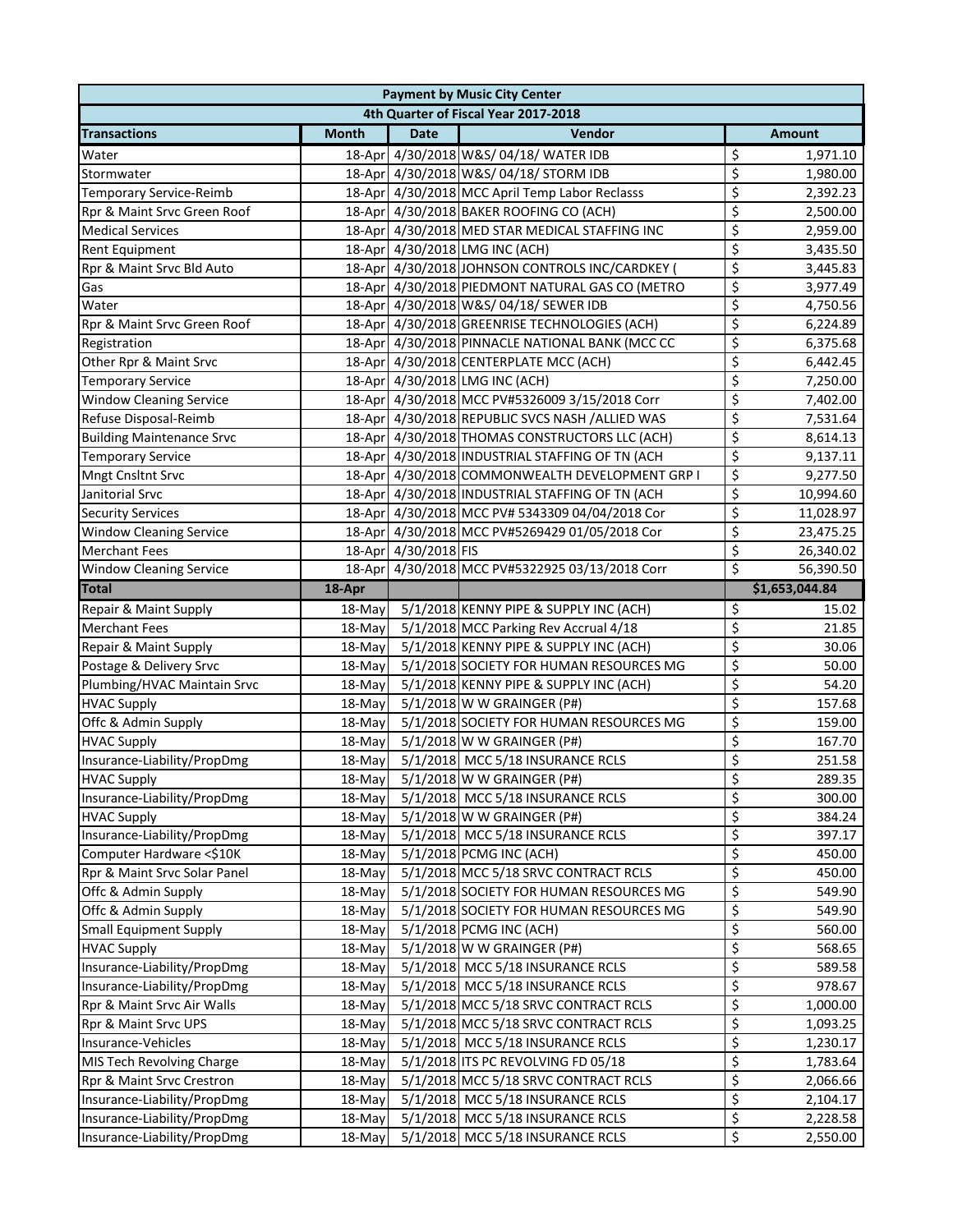|                                      | <b>Payment by Music City Center</b> |             |                                        |                         |               |  |  |  |
|--------------------------------------|-------------------------------------|-------------|----------------------------------------|-------------------------|---------------|--|--|--|
| 4th Quarter of Fiscal Year 2017-2018 |                                     |             |                                        |                         |               |  |  |  |
| <b>Transactions</b>                  | <b>Month</b>                        | <b>Date</b> | Vendor                                 |                         | <b>Amount</b> |  |  |  |
| Insurance-Liability/PropDmg          | 18-May                              |             | 5/1/2018 MCC 5/18 INSURANCE RCLS       | \$                      | 2,766.00      |  |  |  |
| Rpr & Maint Srvc Access Ctrl         | 18-May                              |             | 5/1/2018 SIMPLEX GRINNELL LP (ACH)     | \$                      | 3,166.67      |  |  |  |
| Insurance-Liability/PropDmg          | 18-May                              |             | 5/1/2018 MCC 5/18 INSURANCE RCLS       | \$                      | 3,305.42      |  |  |  |
| Insurance-Liability/PropDmg          | 18-May                              |             | 5/1/2018 MCC 5/18 INSURANCE RCLS       | \$                      | 3,408.75      |  |  |  |
| Rpr & Maint Srvc Air Walls           | 18-May                              |             | 5/1/2018 MCC 5/18 SRVC CONTRACT RCLS   | \$                      | 3,550.00      |  |  |  |
| Rpr & Maint Srvc CCTV                | 18-May                              |             | 5/1/2018 SIMPLEX GRINNELL LP (ACH)     | \$                      | 4,250.00      |  |  |  |
| Insurance-Liability/PropDmg          | 18-May                              |             | 5/1/2018 MCC 5/18 INSURANCE RCLS       | \$                      | 7,699.69      |  |  |  |
| Insurance-Workman's Comp             | 18-May                              |             | 5/1/2018 MCC 5/18 INSURANCE RCLS       | \$                      | 10,940.67     |  |  |  |
| Insurance-Liability/PropDmg          | 18-May                              |             | 5/1/2018 MCC 5/18 INSURANCE RCLS       | \$                      | 11,287.50     |  |  |  |
| Info Systems Charge                  | 18-May                              |             | 5/1/2018 ITS 05/18 FY 18 ISF BILLING   | \$                      | 21,266.00     |  |  |  |
| <b>Convention Center Authority</b>   | 18-May                              |             | 5/1/2018 ADM FY18 05/18 LOCAP BILLING  | \$                      | 36,800.00     |  |  |  |
| <b>Merchant Fees</b>                 | 18-May                              |             | 5/2/2018 7100 MCC CC Receipts          | \$                      | (21.85)       |  |  |  |
| Offc & Admin Supply                  | 18-May                              |             | 5/2/2018 MYOFFICE PRODUCTS (ACH)       | \$                      | 2.43          |  |  |  |
| Offc & Admin Supply                  | 18-May                              |             | 5/2/2018 MYOFFICE PRODUCTS (ACH)       | \$                      | 3.58          |  |  |  |
| Offc & Admin Supply                  | 18-May                              |             | 5/2/2018 MYOFFICE PRODUCTS (ACH)       | \$                      | 6.93          |  |  |  |
| <b>Small Equipment Supply</b>        | 18-May                              |             | 5/2/2018 W W GRAINGER (P#)             | \$                      | 8.60          |  |  |  |
| Repair & Maint Supply                | 18-May                              |             | 5/2/2018 SUNSET MARKETING INC          | \$                      | 11.50         |  |  |  |
| Postage & Delivery Srvc              | 18-May                              |             | 5/2/2018 SUNSET MARKETING INC          | \$                      | 12.85         |  |  |  |
| Offc & Admin Supply                  | 18-May                              |             | 5/2/2018 MYOFFICE PRODUCTS (ACH)       | \$                      | 14.45         |  |  |  |
| Offc & Admin Supply                  | 18-May                              |             | 5/2/2018 MYOFFICE PRODUCTS (ACH)       | \$                      | 14.50         |  |  |  |
| Offc & Admin Supply                  | 18-May                              |             | 5/2/2018 MYOFFICE PRODUCTS (ACH)       | \$                      | 17.22         |  |  |  |
| <b>Small Equipment Supply</b>        | 18-May                              |             | 5/2/2018 W W GRAINGER (P#)             | \$                      | 17.38         |  |  |  |
| Offc & Admin Supply                  | $18$ -May                           |             | 5/2/2018 MYOFFICE PRODUCTS (ACH)       | \$                      | 18.30         |  |  |  |
| Postage & Delivery Srvc              | 18-May                              |             | 5/2/2018 GUY BROWN INTERIORS LLC (ACH) | \$                      | 20.00         |  |  |  |
| <b>Small Equipment Supply</b>        | 18-May                              |             | 5/2/2018 W W GRAINGER (P#)             | \$                      | 21.16         |  |  |  |
| Offc & Admin Supply                  | 18-May                              |             | 5/2/2018 MYOFFICE PRODUCTS (ACH)       | \$                      | 24.28         |  |  |  |
| Offc & Admin Supply                  | 18-May                              |             | 5/2/2018 MYOFFICE PRODUCTS (ACH)       | \$                      | 26.45         |  |  |  |
| Offc & Admin Supply                  | $18$ -May                           |             | 5/2/2018 MYOFFICE PRODUCTS (ACH)       | \$                      | 28.80         |  |  |  |
| Offc & Admin Supply                  | 18-May                              |             | 5/2/2018 MYOFFICE PRODUCTS (ACH)       | \$                      | 29.82         |  |  |  |
| <b>Small Equipment Supply</b>        | 18-May                              |             | 5/2/2018 W W GRAINGER (P#)             | \$                      | 35.94         |  |  |  |
| Offc & Admin Supply                  | 18-May                              |             | 5/2/2018 MYOFFICE PRODUCTS (ACH)       | \$                      | 38.55         |  |  |  |
| Offc & Admin Supply                  | 18-May                              |             | 5/2/2018 MYOFFICE PRODUCTS (ACH)       | \$                      | 45.67         |  |  |  |
| Offc & Admin Supply                  | 18-May                              |             | 5/2/2018 MYOFFICE PRODUCTS (ACH)       | \$                      | 97.06         |  |  |  |
| Furniture/Fixtures<\$10K             | $18$ -May                           |             | 5/2/2018 GUY BROWN INTERIORS LLC (ACH) | $\overline{\mathsf{s}}$ | 163.68        |  |  |  |
| Furniture/Fixtures<\$10K             | 18-May                              |             | 5/2/2018 GUY BROWN INTERIORS LLC (ACH) | \$                      | 166.67        |  |  |  |
| Furniture/Fixtures<\$10K             | 18-May                              |             | 5/2/2018 GUY BROWN INTERIORS LLC (ACH) | \$                      | 196.32        |  |  |  |
| Furniture/Fixtures<\$10K             | 18-May                              |             | 5/2/2018 GUY BROWN INTERIORS LLC (ACH) | \$                      | 311.60        |  |  |  |
| Repair & Maint Supply                | 18-May                              |             | 5/2/2018 SUNSET MARKETING INC          | \$                      | 447.84        |  |  |  |
| Printing/Binding                     | 18-May                              |             | 5/2/2018 TOLEDO TICKET CO (ACH)        | \$                      | 1,167.36      |  |  |  |
| <b>Small Equipment Supply</b>        | 18-May                              |             | 5/3/2018 W W GRAINGER (P#)             | \$                      | (648.80)      |  |  |  |
| <b>Small Equipment Supply</b>        | 18-May                              |             | 5/3/2018 W W GRAINGER (P#)             | \$                      | 58.22         |  |  |  |
| <b>Small Equipment Supply</b>        | 18-May                              |             | 5/3/2018 W W GRAINGER (P#)             | \$                      | 648.80        |  |  |  |
| <b>Employer Group Life</b>           | 18-May                              |             | 5/4/2018 Actual Burden Journal Entries | \$                      | 0.17          |  |  |  |
| <b>Employer Dental Group</b>         | 18-May                              |             | 5/4/2018 Actual Burden Journal Entries | \$                      | 0.18          |  |  |  |
| <b>Employer SSN Medical</b>          | 18-May                              |             | 5/4/2018 Actual Burden Journal Entries | \$                      | 0.56          |  |  |  |
| <b>FSA Pre-Tax Savings</b>           | 18-May                              |             | 5/4/2018 Actual Burden Journal Entries | \$                      | 1.59          |  |  |  |
| Employer OASDI                       | 18-May                              |             | 5/4/2018 Actual Burden Journal Entries | \$                      | 2.41          |  |  |  |
| <b>Employer Pension</b>              | 18-May                              |             | 5/4/2018 Actual Burden Journal Entries | \$                      | 4.80          |  |  |  |
| <b>FSA Pre-Tax Savings</b>           | 18-May                              |             | 5/4/2018 Actual Burden Journal Entries | \$                      | 6.70          |  |  |  |
| <b>FSA Pre-Tax Savings</b>           | 18-May                              |             | 5/4/2018 Actual Burden Journal Entries | \$                      | 8.29          |  |  |  |
| <b>FSA Pre-Tax Savings</b>           | 18-May                              |             | 5/4/2018 Actual Burden Journal Entries | \$                      | 8.29          |  |  |  |
| Overtime Pay                         | 18-May                              |             | 5/4/2018 Payroll Labor Distribution    | \$                      | 8.31          |  |  |  |
| <b>Employer Group Life</b>           | 18-May                              |             | 5/4/2018 Actual Burden Journal Entries | \$                      | 14.20         |  |  |  |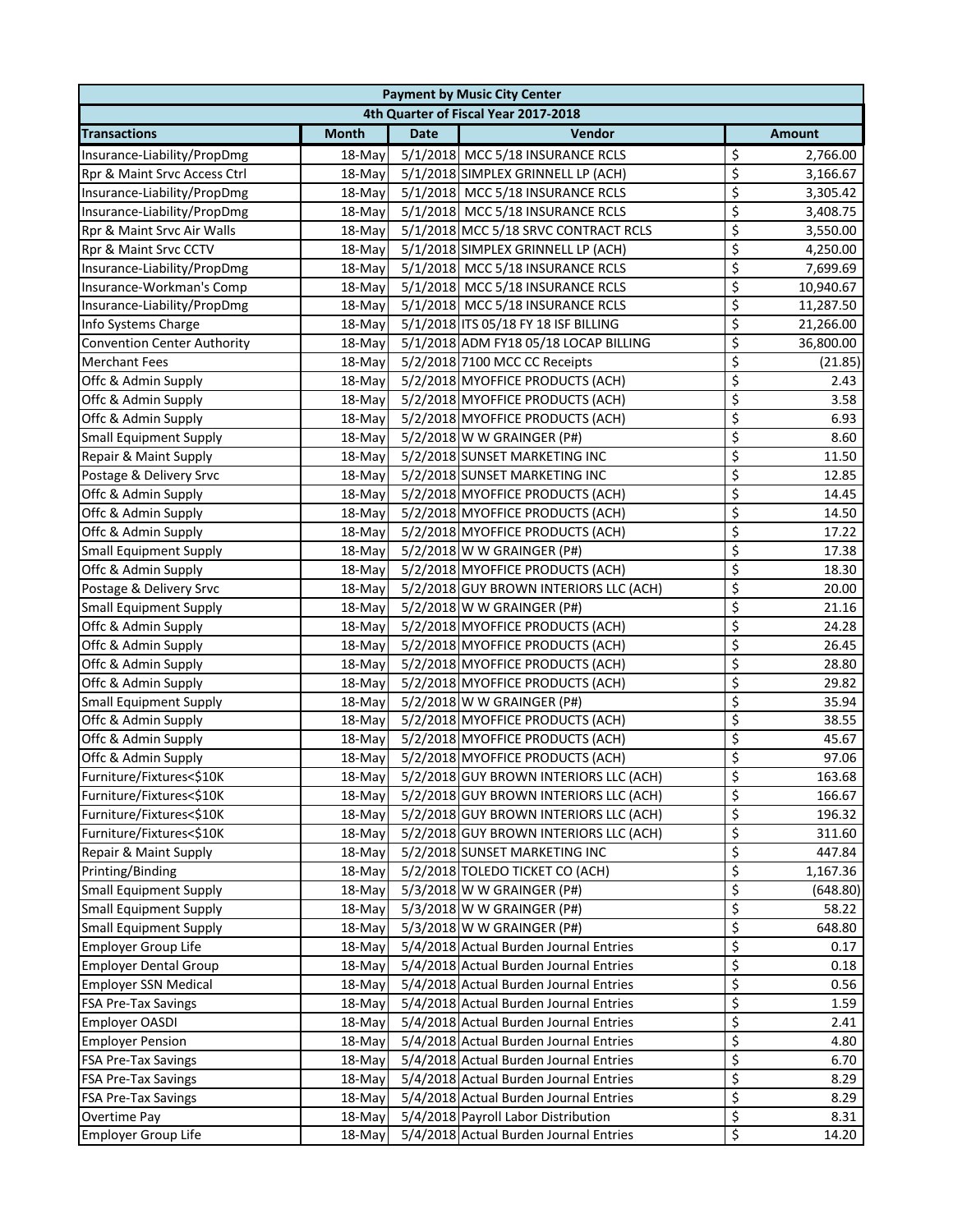| <b>Payment by Music City Center</b>  |              |             |                                        |    |               |  |  |
|--------------------------------------|--------------|-------------|----------------------------------------|----|---------------|--|--|
| 4th Quarter of Fiscal Year 2017-2018 |              |             |                                        |    |               |  |  |
| <b>Transactions</b>                  | <b>Month</b> | <b>Date</b> | Vendor                                 |    | <b>Amount</b> |  |  |
| Cafe Plan Pre-Tax Savings            | 18-May       |             | 5/4/2018 Actual Burden Journal Entries | \$ | 14.52         |  |  |
| <b>Employer Dental Group</b>         | 18-May       |             | 5/4/2018 Actual Burden Journal Entries | \$ | 18.01         |  |  |
| <b>Employer Dental Group</b>         | 18-May       |             | 5/4/2018 Actual Burden Journal Entries | \$ | 18.01         |  |  |
| Overtime Pay                         | 18-May       |             | 5/4/2018 Payroll Labor Distribution    | \$ | 19.58         |  |  |
| Cafe Plan Pre-Tax Savings            | 18-May       |             | 5/4/2018 Actual Burden Journal Entries | \$ | 19.90         |  |  |
| Cafe Plan Pre-Tax Savings            | 18-May       |             | 5/4/2018 Actual Burden Journal Entries | \$ | 20.96         |  |  |
| <b>FSA Pre-Tax Savings</b>           | 18-May       |             | 5/4/2018 Actual Burden Journal Entries | \$ | 24.23         |  |  |
| Overtime Pay                         | 18-May       |             | 5/4/2018 Payroll Labor Distribution    | \$ | 25.09         |  |  |
| <b>Employer Group Life</b>           | 18-May       |             | 5/4/2018 Actual Burden Journal Entries | \$ | 28.40         |  |  |
| <b>Employer Group Life</b>           | 18-May       |             | 5/4/2018 Actual Burden Journal Entries | \$ | 28.40         |  |  |
| Cafe Plan Pre-Tax Savings            | 18-May       |             | 5/4/2018 Actual Burden Journal Entries | \$ | 29.00         |  |  |
| Cafe Plan Pre-Tax Savings            | 18-May       |             | 5/4/2018 Actual Burden Journal Entries | \$ | 30.94         |  |  |
| <b>Employer Dental Group</b>         | 18-May       |             | 5/4/2018 Actual Burden Journal Entries | \$ | 32.15         |  |  |
| <b>Employer SSN Medical</b>          | 18-May       |             | 5/4/2018 Actual Burden Journal Entries | \$ | 32.73         |  |  |
| Cafe Plan Pre-Tax Savings            | 18-May       |             | 5/4/2018 Actual Burden Journal Entries | \$ | 33.07         |  |  |
| Cafe Plan Pre-Tax Savings            | 18-May       |             | 5/4/2018 Actual Burden Journal Entries | \$ | 35.00         |  |  |
| Cafe Plan Pre-Tax Savings            | 18-May       |             | 5/4/2018 Actual Burden Journal Entries | \$ | 36.01         |  |  |
| <b>Employer Dental Group</b>         | 18-May       |             | 5/4/2018 Actual Burden Journal Entries | \$ | 36.02         |  |  |
| <b>Employer Dental Group</b>         | 18-May       |             | 5/4/2018 Actual Burden Journal Entries | \$ | 36.02         |  |  |
| Injured on Duty Pay                  | 18-May       |             | 5/4/2018 Payroll Labor Distribution    | \$ | 38.88         |  |  |
| <b>Employer Dental Group</b>         | 18-May       |             | 5/4/2018 Actual Burden Journal Entries | \$ | 42.42         |  |  |
| <b>Employer Group Life</b>           | 18-May       |             | 5/4/2018 Actual Burden Journal Entries | \$ | 42.60         |  |  |
| Employer Group Life                  | 18-May       |             | 5/4/2018 Actual Burden Journal Entries | \$ | 42.60         |  |  |
| <b>Employer Group Life</b>           | $18$ -May    |             | 5/4/2018 Actual Burden Journal Entries | \$ | 42.60         |  |  |
| <b>Employer Group Life</b>           | 18-May       |             | 5/4/2018 Actual Burden Journal Entries | \$ | 42.60         |  |  |
| <b>Employer Group Life</b>           | $18$ -May    |             | 5/4/2018 Actual Burden Journal Entries | \$ | 42.60         |  |  |
| <b>Employer Group Life</b>           | 18-May       |             | 5/4/2018 Actual Burden Journal Entries | \$ | 42.60         |  |  |
| Cafe Plan Pre-Tax Savings            | 18-May       |             | 5/4/2018 Actual Burden Journal Entries | \$ | 42.92         |  |  |
| Allowance-Cell/Mobile Devices        | 18-May       |             | 5/4/2018 Payroll Labor Distribution    | \$ | 46.00         |  |  |
| Allowance-Cell/Mobile Devices        | $18$ -May    |             | 5/4/2018 Payroll Labor Distribution    | \$ | 46.00         |  |  |
| Allowance-Cell/Mobile Devices        | $18$ -May    |             | 5/4/2018 Payroll Labor Distribution    | \$ | 46.00         |  |  |
| <b>Employer Dental Group</b>         | $18$ -May    |             | 5/4/2018 Actual Burden Journal Entries | \$ | 46.29         |  |  |
| <b>Employer Dental Group</b>         | 18-May       |             | 5/4/2018 Actual Burden Journal Entries | \$ | 46.29         |  |  |
| Cafe Plan Pre-Tax Savings            | 18-May       |             | 5/4/2018 Actual Burden Journal Entries | \$ | 48.63         |  |  |
| Cafe Plan Pre-Tax Savings            | 18-May       |             | 5/4/2018 Actual Burden Journal Entries | \$ | 49.56         |  |  |
| <b>Employer Dental Group</b>         | $18-May$     |             | 5/4/2018 Actual Burden Journal Entries | \$ | 54.03         |  |  |
| <b>Employer Group Life</b>           | 18-May       |             | 5/4/2018 Actual Burden Journal Entries | \$ | 56.80         |  |  |
| <b>Employer Group Life</b>           | 18-May       |             | 5/4/2018 Actual Burden Journal Entries | \$ | 61.52         |  |  |
| <b>Employer Dental Group</b>         | $18-May$     |             | 5/4/2018 Actual Burden Journal Entries | \$ | 64.30         |  |  |
| Cafe Plan Pre-Tax Savings            | $18-May$     |             | 5/4/2018 Actual Burden Journal Entries | \$ | 67.58         |  |  |
| <b>Employer Dental Group</b>         | 18-May       |             | 5/4/2018 Actual Burden Journal Entries | \$ | 69.00         |  |  |
| <b>Employer Group Life</b>           | $18-May$     |             | 5/4/2018 Actual Burden Journal Entries | \$ | 70.83         |  |  |
| Cafe Plan Pre-Tax Savings            | 18-May       |             | 5/4/2018 Actual Burden Journal Entries | \$ | 75.51         |  |  |
| <b>Employer Dental Group</b>         | 18-May       |             | 5/4/2018 Actual Burden Journal Entries | \$ | 78.26         |  |  |
| <b>Employer SSN Medical</b>          | 18-May       |             | 5/4/2018 Actual Burden Journal Entries | \$ | 79.39         |  |  |
| <b>Employer SSN Medical</b>          | 18-May       |             | 5/4/2018 Actual Burden Journal Entries | \$ | 81.64         |  |  |
| <b>Employer Dental Group</b>         | 18-May       |             | 5/4/2018 Actual Burden Journal Entries | \$ | 88.71         |  |  |
| Overtime Pay                         | 18-May       |             | 5/4/2018 Payroll Labor Distribution    | \$ | 90.51         |  |  |
| Allowance-Cell/Mobile Devices        | 18-May       |             | 5/4/2018 Payroll Labor Distribution    | \$ | 92.00         |  |  |
| Allowance-Cell/Mobile Devices        | 18-May       |             | 5/4/2018 Payroll Labor Distribution    | \$ | 92.00         |  |  |
| Allowance-Cell/Mobile Devices        | 18-May       |             | 5/4/2018 Payroll Labor Distribution    | \$ | 92.00         |  |  |
| Allowance-Cell/Mobile Devices        | 18-May       |             | 5/4/2018 Payroll Labor Distribution    | \$ | 92.00         |  |  |
| Allowance-Cell/Mobile Devices        | 18-May       |             | 5/4/2018 Payroll Labor Distribution    | \$ | 92.00         |  |  |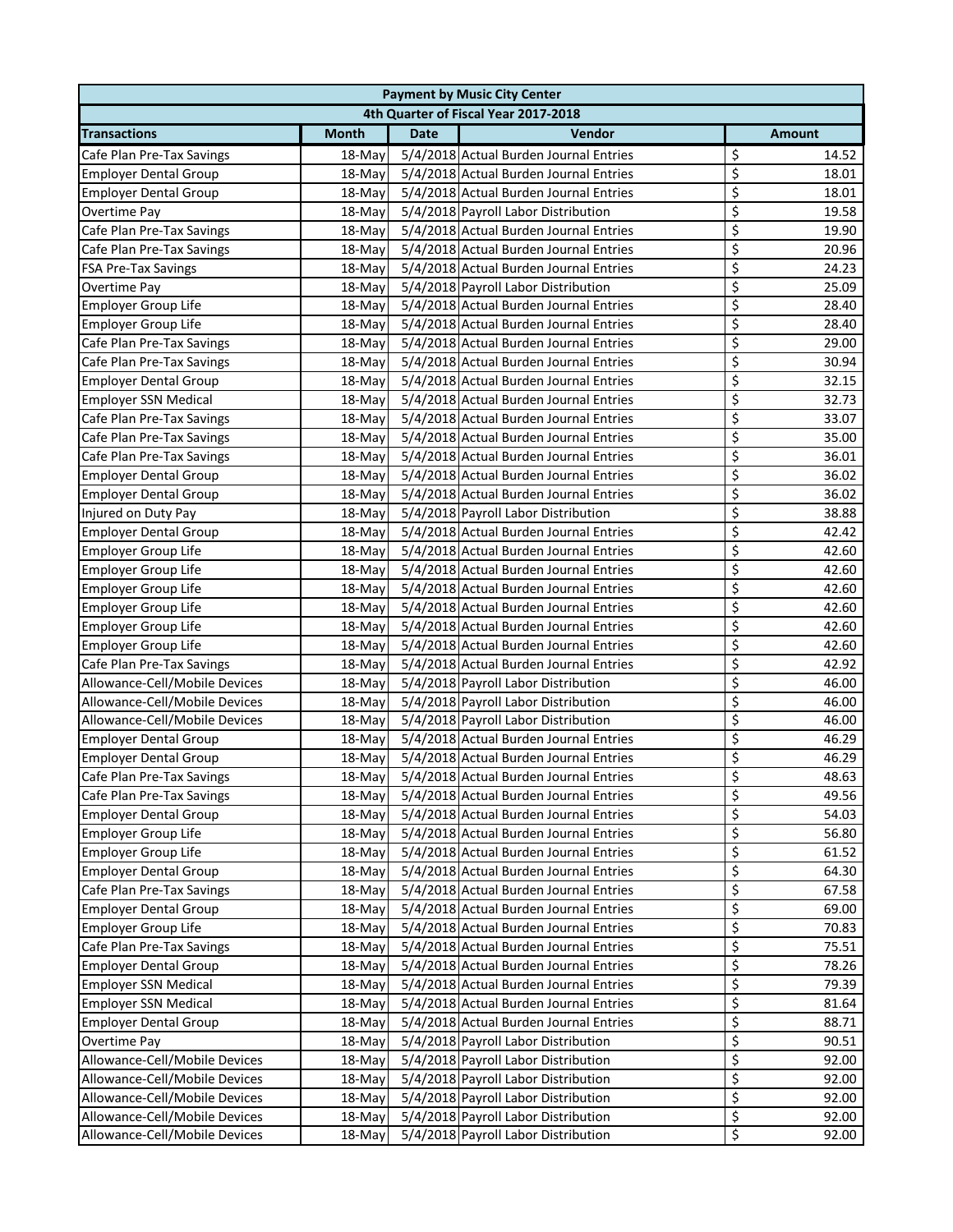| <b>Payment by Music City Center</b>  |              |             |                                        |                         |               |  |  |
|--------------------------------------|--------------|-------------|----------------------------------------|-------------------------|---------------|--|--|
| 4th Quarter of Fiscal Year 2017-2018 |              |             |                                        |                         |               |  |  |
| <b>Transactions</b>                  | <b>Month</b> | <b>Date</b> | Vendor                                 |                         | <b>Amount</b> |  |  |
| Allowance-Cell/Mobile Devices        | 18-May       |             | 5/4/2018 Payroll Labor Distribution    | \$                      | 92.00         |  |  |
| Allowance-Cell/Mobile Devices        | 18-May       |             | 5/4/2018 Payroll Labor Distribution    | \$                      | 92.00         |  |  |
| Allowance-Cell/Mobile Devices        | 18-May       |             | 5/4/2018 Payroll Labor Distribution    | \$                      | 92.00         |  |  |
| <b>Employer SSN Medical</b>          | $18-May$     |             | 5/4/2018 Actual Burden Journal Entries | \$                      | 95.24         |  |  |
| <b>Employer SSN Medical</b>          | $18-May$     |             | 5/4/2018 Actual Burden Journal Entries | \$                      | 96.33         |  |  |
| Employer Group Life                  | $18-May$     |             | 5/4/2018 Actual Burden Journal Entries | \$                      | 99.40         |  |  |
| <b>Employer SSN Medical</b>          | $18-May$     |             | 5/4/2018 Actual Burden Journal Entries | \$                      | 100.69        |  |  |
| Overtime Pay                         | $18-May$     |             | 5/4/2018 Payroll Labor Distribution    | \$                      | 108.67        |  |  |
| <b>Employer SSN Medical</b>          | $18-May$     |             | 5/4/2018 Actual Burden Journal Entries | \$                      | 109.04        |  |  |
| <b>Employer SSN Medical</b>          | $18-May$     |             | 5/4/2018 Actual Burden Journal Entries | \$                      | 110.92        |  |  |
| <b>Employer SSN Medical</b>          | $18-May$     |             | 5/4/2018 Actual Burden Journal Entries | \$                      | 118.28        |  |  |
| Overtime Pay                         | 18-May       |             | 5/4/2018 Payroll Labor Distribution    | \$                      | 124.49        |  |  |
| <b>Employer SSN Medical</b>          | 18-May       |             | 5/4/2018 Actual Burden Journal Entries | \$                      | 124.56        |  |  |
| Leave Pay                            | $18-May$     |             | 5/4/2018 Payroll Labor Distribution    | \$                      | 125.68        |  |  |
| Employer Group Life                  | $18-May$     |             | 5/4/2018 Actual Burden Journal Entries | \$                      | 127.80        |  |  |
| Allowance-Cell/Mobile Devices        | $18-Mav$     |             | 5/4/2018 Payroll Labor Distribution    | \$                      | 138.00        |  |  |
| Allowance-Cell/Mobile Devices        | 18-May       |             | 5/4/2018 Payroll Labor Distribution    | \$                      | 138.00        |  |  |
| Overtime Pay                         | 18-May       |             | 5/4/2018 Payroll Labor Distribution    | \$                      | 139.46        |  |  |
| Employer OASDI                       | 18-May       |             | 5/4/2018 Actual Burden Journal Entries | \$                      | 139.98        |  |  |
| CCA Employer 401K Plan               | $18-Mav$     |             | 5/4/2018 Actual Burden Journal Entries | \$                      | 141.73        |  |  |
| Cafe Plan Pre-Tax Savings            | 18-May       |             | 5/4/2018 Actual Burden Journal Entries | \$                      | 145.96        |  |  |
| Cafe Plan Pre-Tax Savings            | 18-May       |             | 5/4/2018 Actual Burden Journal Entries | \$                      | 152.74        |  |  |
| <b>Employer Dental Group</b>         | $18-May$     |             | 5/4/2018 Actual Burden Journal Entries | \$                      | 154.35        |  |  |
| <b>Employer SSN Medical</b>          | 18-May       |             | 5/4/2018 Actual Burden Journal Entries | \$                      | 155.19        |  |  |
| Leave Pay                            | 18-May       |             | 5/4/2018 Payroll Labor Distribution    | \$                      | 189.55        |  |  |
| CCA Employer 401K Plan               | 18-May       |             | 5/4/2018 Actual Burden Journal Entries | \$                      | 191.06        |  |  |
| <b>Employer Group Life</b>           | 18-May       |             | 5/4/2018 Actual Burden Journal Entries | \$                      | 213.00        |  |  |
| Cafe Plan Pre-Tax Savings            | 18-May       |             | 5/4/2018 Actual Burden Journal Entries | \$                      | 217.32        |  |  |
| <b>Holiday Pay</b>                   | 18-May       |             | 5/4/2018 Payroll Labor Distribution    | \$                      | 219.92        |  |  |
| CCA Employer 401K Plan               | 18-May       |             | 5/4/2018 Actual Burden Journal Entries | \$                      | 227.30        |  |  |
| Allowance-Cell/Mobile Devices        | 18-May       |             | 5/4/2018 Payroll Labor Distribution    | \$                      | 230.00        |  |  |
| Allowance-Cell/Mobile Devices        | 18-May       |             | 5/4/2018 Payroll Labor Distribution    | \$                      | 230.00        |  |  |
| <b>Employer Group Life</b>           | $18-Mav$     |             | 5/4/2018 Actual Burden Journal Entries | \$                      | 231.94        |  |  |
| CCA Employer 401K Plan               | $18$ -May    |             | 5/4/2018 Actual Burden Journal Entries | $\overline{\mathsf{S}}$ | 235.57        |  |  |
| <b>Employer Dental Group</b>         | 18-May       |             | 5/4/2018 Actual Burden Journal Entries | \$                      | 239.19        |  |  |
| CCA Employer 401K Plan               | 18-May       |             | 5/4/2018 Actual Burden Journal Entries | \$                      | 245.17        |  |  |
| <b>Employer Dental Group</b>         | 18-May       |             | 5/4/2018 Actual Burden Journal Entries | \$                      | 247.78        |  |  |
| <b>Employer SSN Medical</b>          | 18-May       |             | 5/4/2018 Actual Burden Journal Entries | \$                      | 249.00        |  |  |
| <b>Employer SSN Medical</b>          | 18-May       |             | 5/4/2018 Actual Burden Journal Entries | \$                      | 259.23        |  |  |
| Leave Pay                            | $18-May$     |             | 5/4/2018 Payroll Labor Distribution    | \$                      | 270.64        |  |  |
| Employer Group Life                  | 18-May       |             | 5/4/2018 Actual Burden Journal Entries | \$                      | 273.83        |  |  |
| Overtime Pay                         | 18-May       |             | 5/4/2018 Payroll Labor Distribution    | \$                      | 276.97        |  |  |
| Leave Pay                            | 18-May       |             | 5/4/2018 Payroll Labor Distribution    | \$                      | 283.53        |  |  |
| <b>Employer SSN Medical</b>          | 18-May       |             | 5/4/2018 Actual Burden Journal Entries | \$                      | 308.66        |  |  |
| <b>Employer Pension</b>              | 18-May       |             | 5/4/2018 Actual Burden Journal Entries | \$                      | 312.41        |  |  |
| Cafe Plan Pre-Tax Savings            | 18-May       |             | 5/4/2018 Actual Burden Journal Entries | \$                      | 314.87        |  |  |
| Allowance-Cell/Mobile Devices        | 18-May       |             | 5/4/2018 Payroll Labor Distribution    | \$                      | 322.00        |  |  |
| <b>Employer Dental Group</b>         | 18-May       |             | 5/4/2018 Actual Burden Journal Entries | \$                      | 333.96        |  |  |
| <b>Employer OASDI</b>                | 18-May       |             | 5/4/2018 Actual Burden Journal Entries | \$                      | 339.43        |  |  |
| <b>Employer OASDI</b>                | 18-May       |             | 5/4/2018 Actual Burden Journal Entries | \$                      | 349.09        |  |  |
| Leave Pay                            | $18-May$     |             | 5/4/2018 Payroll Labor Distribution    | \$                      | 354.09        |  |  |
| Leave Pay                            | 18-May       |             | 5/4/2018 Payroll Labor Distribution    | \$                      | 366.13        |  |  |
| <b>Employer SSN Medical</b>          | 18-May       |             | 5/4/2018 Actual Burden Journal Entries | \$                      | 370.52        |  |  |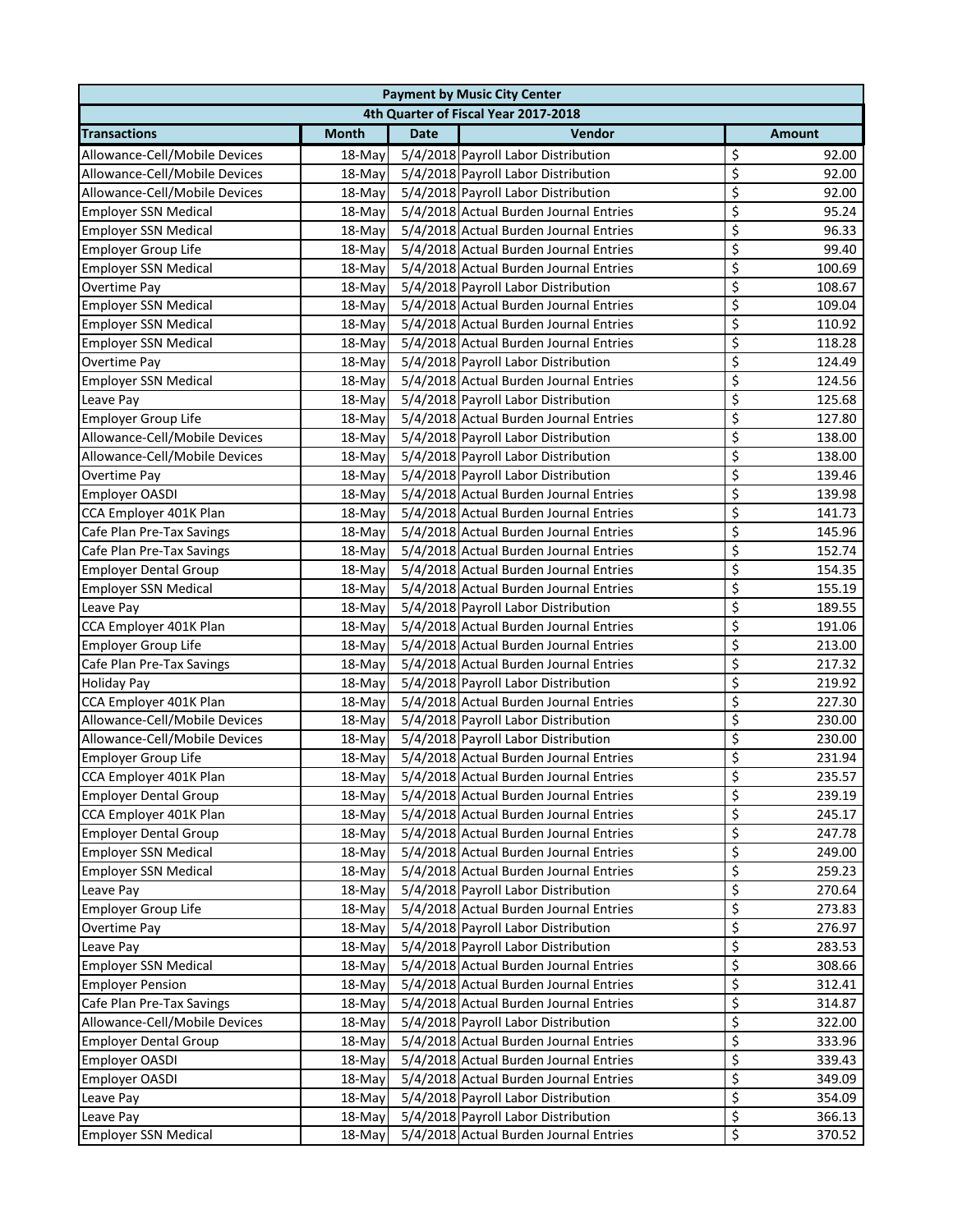| <b>Payment by Music City Center</b>  |              |             |                                         |                  |               |  |  |
|--------------------------------------|--------------|-------------|-----------------------------------------|------------------|---------------|--|--|
| 4th Quarter of Fiscal Year 2017-2018 |              |             |                                         |                  |               |  |  |
| <b>Transactions</b>                  | <b>Month</b> | <b>Date</b> | Vendor                                  |                  | <b>Amount</b> |  |  |
| HHold & Jnitr Supply                 | 18-May       |             | 5/4/2018 KELSAN INC (ACH)               | \$               | 381.80        |  |  |
| Postage & Delivery Srvc              | $18$ -May    |             | 5/4/2018 TN ELECTRIC MOTOR CO (ACH)     | \$               | 400.00        |  |  |
| Employer OASDI                       | 18-May       |             | 5/4/2018 Actual Burden Journal Entries  | \$               | 407.21        |  |  |
| Employer OASDI                       | 18-May       |             | 5/4/2018 Actual Burden Journal Entries  | \$               | 411.86        |  |  |
| <b>Holiday Pay</b>                   | 18-May       |             | 5/4/2018 Payroll Labor Distribution     | \$               | 423.28        |  |  |
| CCA Employer 401K Plan               | 18-May       |             | 5/4/2018 Actual Burden Journal Entries  | \$               | 423.42        |  |  |
| <b>Employer OASDI</b>                | 18-May       |             | 5/4/2018 Actual Burden Journal Entries  | \$               | 430.56        |  |  |
| Employer OASDI                       | 18-May       |             | 5/4/2018 Actual Burden Journal Entries  | \$               | 466.26        |  |  |
| <b>Employer OASDI</b>                | 18-May       |             | 5/4/2018 Actual Burden Journal Entries  | \$               | 474.28        |  |  |
| <b>Employer SSN Medical</b>          | 18-May       |             | 5/4/2018 Actual Burden Journal Entries  | \$               | 481.65        |  |  |
| <b>Holiday Pay</b>                   | 18-May       |             | 5/4/2018 Payroll Labor Distribution     | \$               | 504.50        |  |  |
| Employer OASDI                       | 18-May       |             | 5/4/2018 Actual Burden Journal Entries  | $\overline{\xi}$ | 505.70        |  |  |
| Overtime Pay                         | 18-May       |             | 5/4/2018 Payroll Labor Distribution     | \$               | 516.52        |  |  |
| Leave Pay                            | 18-May       |             | 5/4/2018 Payroll Labor Distribution     | \$               | 529.08        |  |  |
| Employer OASDI                       | $18-Mav$     |             | 5/4/2018 Actual Burden Journal Entries  | \$               | 532.61        |  |  |
| <b>Employer Dental Group</b>         | 18-May       |             | 5/4/2018 Actual Burden Journal Entries  | \$               | 541.49        |  |  |
| Employer Group Life                  | $18-Mav$     |             | 5/4/2018 Actual Burden Journal Entries  | \$               | 553.80        |  |  |
| <b>Employer Group Health</b>         | 18-May       |             | 5/4/2018 Actual Burden Journal Entries  | \$               | 555.00        |  |  |
| Employer OASDI                       | 18-May       |             | 5/4/2018 Actual Burden Journal Entries  | \$               | 556.29        |  |  |
| Leave Pay                            | 18-May       |             | 5/4/2018 Payroll Labor Distribution     | \$               | 563.76        |  |  |
| Overtime Pay                         | 18-May       |             | 5/4/2018 Payroll Labor Distribution     | \$               | 570.18        |  |  |
| CCA Employer 401K Plan               | 18-May       |             | 5/4/2018 Actual Burden Journal Entries  | \$               | 587.53        |  |  |
| <b>Employer SSN Medical</b>          | 18-May       |             | 5/4/2018 Actual Burden Journal Entries  | \$               | 599.66        |  |  |
| Leave Pay                            | 18-May       |             | 5/4/2018 Payroll Labor Distribution     | \$               | 640.96        |  |  |
| Employer OASDI                       | 18-May       |             | 5/4/2018 Actual Burden Journal Entries  | \$               | 663.50        |  |  |
| <b>Employer Group Health</b>         | 18-May       |             | 5/4/2018 Actual Burden Journal Entries  | \$               | 678.00        |  |  |
| <b>Employer Group Health</b>         | 18-May       |             | 5/4/2018 Actual Burden Journal Entries  | \$               | 750.00        |  |  |
| <b>Employer SSN Medical</b>          | 18-May       |             | 5/4/2018 Actual Burden Journal Entries  | \$               | 759.78        |  |  |
| Signs                                | 18-May       |             | 5/4/2018 JARVIS AWARD SIGN & FLAG CO (A | \$               | 795.00        |  |  |
| CCA Employer 401K Plan               | 18-May       |             | 5/4/2018 Actual Burden Journal Entries  | \$               | 798.11        |  |  |
| HHold & Jnitr Supply                 | 18-May       |             | 5/4/2018 KELSAN INC (ACH)               | \$               | 838.97        |  |  |
| <b>Employer Pension</b>              | $18$ -May    |             | 5/4/2018 Actual Burden Journal Entries  | \$               | 860.38        |  |  |
| <b>Employer Pension</b>              | 18-May       |             | 5/4/2018 Actual Burden Journal Entries  | \$               | 868.54        |  |  |
| <b>Employer Pension</b>              | 18-May       |             | 5/4/2018 Actual Burden Journal Entries  | \$               | 926.64        |  |  |
| CCA Employer 401K Plan               | 18-May       |             | 5/4/2018 Actual Burden Journal Entries  | \$               | 972.41        |  |  |
| Overtime Pay                         | 18-May       |             | 5/4/2018 Payroll Labor Distribution     | \$               | 998.93        |  |  |
| <b>Employer Group Health</b>         | 18-May       |             | 5/4/2018 Actual Burden Journal Entries  | \$               | 1,035.00      |  |  |
| Leave Pay                            | 18-May       |             | 5/4/2018 Payroll Labor Distribution     | \$               | 1,036.65      |  |  |
| Leave Pay                            | 18-May       |             | 5/4/2018 Payroll Labor Distribution     | \$               | 1,037.76      |  |  |
| <b>Employer Group Health</b>         | $18-May$     |             | 5/4/2018 Actual Burden Journal Entries  | \$               | 1,056.00      |  |  |
| Employer OASDI                       | 18-May       |             | 5/4/2018 Actual Burden Journal Entries  | \$               | 1,064.64      |  |  |
| <b>Employer Pension</b>              | $18-May$     |             | 5/4/2018 Actual Burden Journal Entries  | \$               | 1,066.33      |  |  |
| Employer OASDI                       | $18-Mav$     |             | 5/4/2018 Actual Burden Journal Entries  | \$               | 1,108.43      |  |  |
| <b>Building Maintenance Srvc</b>     | 18-May       |             | 5/4/2018 ISENHOUR DOOR PRODUCTS INC (AC | \$               | 1,137.00      |  |  |
| CCA Employer 401K Plan               | 18-May       |             | 5/4/2018 Actual Burden Journal Entries  | \$               | 1,178.99      |  |  |
| <b>Employer Group Health</b>         | 18-May       |             | 5/4/2018 Actual Burden Journal Entries  | \$               | 1,233.00      |  |  |
| <b>Employer Group Health</b>         | 18-May       |             | 5/4/2018 Actual Burden Journal Entries  | \$               | 1,263.00      |  |  |
| <b>Employer Group Health</b>         | 18-May       |             | 5/4/2018 Actual Burden Journal Entries  | \$               | 1,307.78      |  |  |
| Leave Pay                            | 18-May       |             | 5/4/2018 Payroll Labor Distribution     | \$               | 1,338.56      |  |  |
| CCA Employer 401K Plan               | 18-May       |             | 5/4/2018 Actual Burden Journal Entries  | \$               | 1,440.94      |  |  |
| Leave Pay                            | 18-May       |             | 5/4/2018 Payroll Labor Distribution     | \$               | 1,468.47      |  |  |
| <b>Employer Group Health</b>         | 18-May       |             | 5/4/2018 Actual Burden Journal Entries  | \$               | 1,533.00      |  |  |
| Other Rpr & Maint Srvc               | 18-May       |             | 5/4/2018 EQUIPMENT DEPOT                | \$               | 1,540.16      |  |  |
|                                      |              |             |                                         |                  |               |  |  |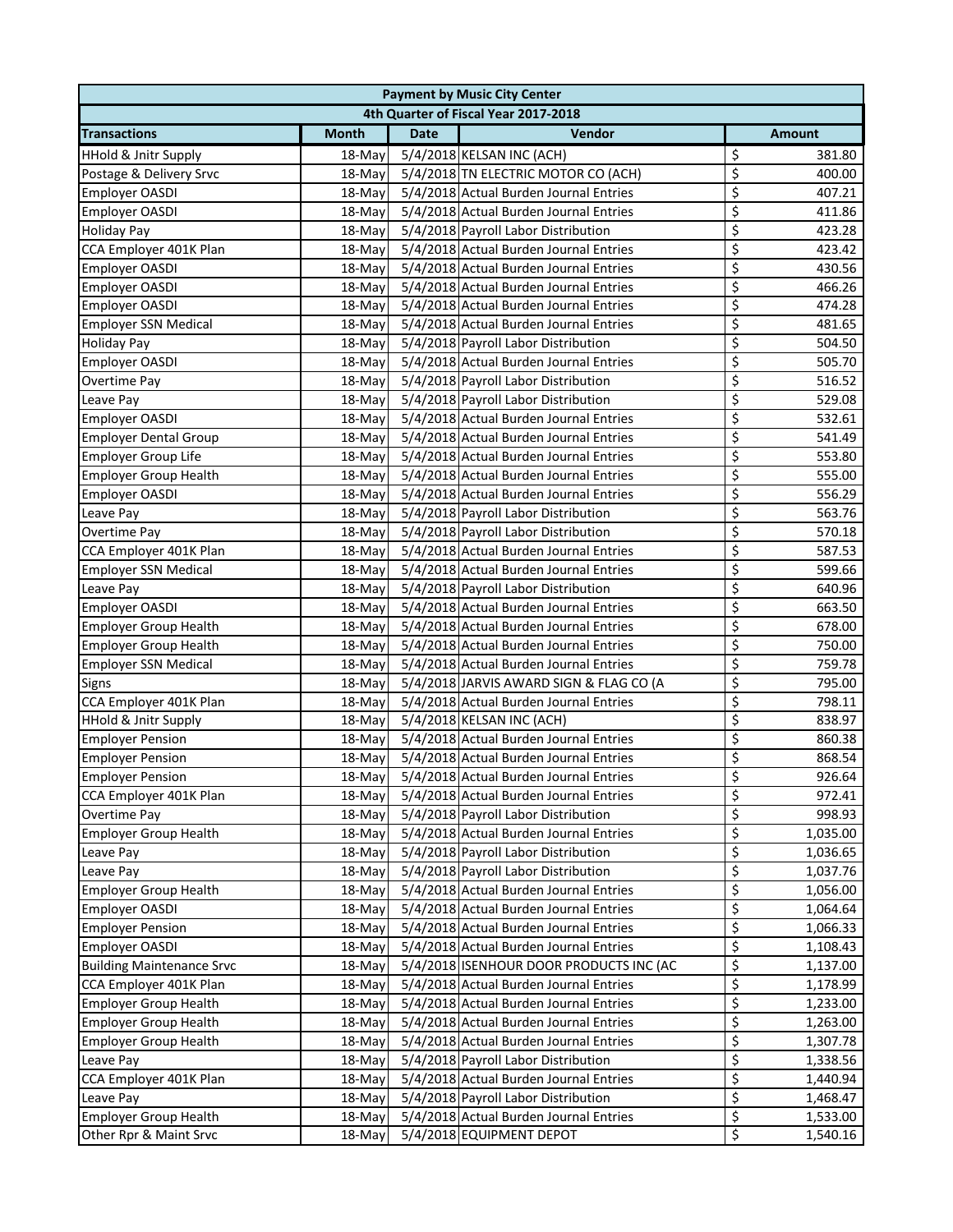| <b>Payment by Music City Center</b>  |              |             |                                         |    |               |  |  |
|--------------------------------------|--------------|-------------|-----------------------------------------|----|---------------|--|--|
| 4th Quarter of Fiscal Year 2017-2018 |              |             |                                         |    |               |  |  |
| <b>Transactions</b>                  | <b>Month</b> | <b>Date</b> | Vendor                                  |    | <b>Amount</b> |  |  |
| Leave Pay                            | $18-May$     |             | 5/4/2018 Payroll Labor Distribution     | \$ | 1,568.89      |  |  |
| Employer OASDI                       | 18-May       |             | 5/4/2018 Actual Burden Journal Entries  | \$ | 1,584.15      |  |  |
| Overtime Pay                         | 18-May       |             | 5/4/2018 Payroll Labor Distribution     | \$ | 1,690.71      |  |  |
| <b>Employer Group Health</b>         | $18-May$     |             | 5/4/2018 Actual Burden Journal Entries  | \$ | 1,698.00      |  |  |
| <b>Employer Group Health</b>         | 18-May       |             | 5/4/2018 Actual Burden Journal Entries  | \$ | 1,728.00      |  |  |
| <b>HVAC Supply</b>                   | $18-May$     |             | 5/4/2018 TN ELECTRIC MOTOR CO (ACH)     | \$ | 1,939.56      |  |  |
| Leave Pay                            | $18-May$     |             | 5/4/2018 Payroll Labor Distribution     | \$ | 1,953.89      |  |  |
| Regular Pay                          | $18-May$     |             | 5/4/2018 Payroll Labor Distribution     | \$ | 2,015.20      |  |  |
| Overtime Pay                         | $18-May$     |             | 5/4/2018 Payroll Labor Distribution     | \$ | 2,024.11      |  |  |
| Employer OASDI                       | $18-May$     |             | 5/4/2018 Actual Burden Journal Entries  | \$ | 2,059.31      |  |  |
| <b>Employer Pension</b>              | $18-May$     |             | 5/4/2018 Actual Burden Journal Entries  | \$ | 2,257.75      |  |  |
| Leave Pay                            | 18-May       |             | 5/4/2018 Payroll Labor Distribution     | \$ | 2,356.36      |  |  |
| Employer OASDI                       | 18-May       |             | 5/4/2018 Actual Burden Journal Entries  | \$ | 2,564.06      |  |  |
| <b>Employer Group Health</b>         | $18-May$     |             | 5/4/2018 Actual Burden Journal Entries  | \$ | 2,610.00      |  |  |
| <b>Employer Pension</b>              | 18-May       |             | 5/4/2018 Actual Burden Journal Entries  | \$ | 2,682.19      |  |  |
| <b>Employer Group Health</b>         | 18-May       |             | 5/4/2018 Actual Burden Journal Entries  | \$ | 3,114.00      |  |  |
| Employer OASDI                       | 18-May       |             | 5/4/2018 Actual Burden Journal Entries  | \$ | 3,248.75      |  |  |
| <b>Regular Pay</b>                   | $18-May$     |             | 5/4/2018 Payroll Labor Distribution     | \$ | 4,822.50      |  |  |
| <b>Regular Pay</b>                   | $18-May$     |             | 5/4/2018 Payroll Labor Distribution     | \$ | 5,125.67      |  |  |
| <b>Employer Group Health</b>         | 18-May       |             | 5/4/2018 Actual Burden Journal Entries  | \$ | 5,364.11      |  |  |
| Regular Pay                          | 18-May       |             | 5/4/2018 Payroll Labor Distribution     | \$ | 5,411.76      |  |  |
| Overtime Pay                         | 18-May       |             | 5/4/2018 Payroll Labor Distribution     | \$ | 5,449.79      |  |  |
| <b>Employer Group Health</b>         | $18-May$     |             | 5/4/2018 Actual Burden Journal Entries  | \$ | 5,661.00      |  |  |
| Regular Pay                          | 18-May       |             | 5/4/2018 Payroll Labor Distribution     | \$ | 7,033.28      |  |  |
| Regular Pay                          | 18-May       |             | 5/4/2018 Payroll Labor Distribution     | \$ | 7,038.40      |  |  |
| Regular Pay                          | $18-May$     |             | 5/4/2018 Payroll Labor Distribution     | \$ | 7,294.60      |  |  |
| Regular Pay                          | 18-May       |             | 5/4/2018 Payroll Labor Distribution     | \$ | 7,344.85      |  |  |
| Regular Pay                          | $18-May$     |             | 5/4/2018 Payroll Labor Distribution     | \$ | 7,477.82      |  |  |
| <b>Regular Pay</b>                   | 18-May       |             | 5/4/2018 Payroll Labor Distribution     | \$ | 7,650.12      |  |  |
| <b>Employer Group Health</b>         | 18-May       |             | 5/4/2018 Actual Burden Journal Entries  | \$ | 7,785.11      |  |  |
| Overtime Pay                         | 18-May       |             | 5/4/2018 Payroll Labor Distribution     | \$ | 7,904.68      |  |  |
| Regular Pay                          | 18-May       |             | 5/4/2018 Payroll Labor Distribution     | \$ | 10,393.72     |  |  |
| <b>Employer Group Health</b>         | 18-May       |             | 5/4/2018 Actual Burden Journal Entries  | \$ | 11,361.00     |  |  |
| <b>Regular Pay</b>                   | 18-May       |             | 5/4/2018 Payroll Labor Distribution     | \$ | 16,027.91     |  |  |
| <b>Regular Pay</b>                   | $18-May$     |             | 5/4/2018 Payroll Labor Distribution     | \$ | 17,732.56     |  |  |
| Regular Pay                          | 18-May       |             | 5/4/2018 Payroll Labor Distribution     | \$ | 20,573.48     |  |  |
| Regular Pay                          | $18-May$     |             | 5/4/2018 Payroll Labor Distribution     | \$ | 25,796.78     |  |  |
| Regular Pay                          | 18-May       |             | 5/4/2018 Payroll Labor Distribution     | \$ | 31,778.87     |  |  |
| Regular Pay                          | 18-May       |             | 5/4/2018 Payroll Labor Distribution     | \$ | 33,698.01     |  |  |
| Regular Pay                          | 18-May       |             | 5/4/2018 Payroll Labor Distribution     | \$ | 48,753.52     |  |  |
| <b>Merchant Fees</b>                 | 18-May       |             | 5/7/2018 7100 MCC CC Receipts           | \$ | (38.64)       |  |  |
| Offc & Admin Supply                  | $18-May$     |             | 5/7/2018 MYOFFICE PRODUCTS (ACH)        | \$ | 126.26        |  |  |
| Repair & Maint Supply                | 18-May       |             | 5/7/2018 W W GRAINGER (P#)              | \$ | 173.40        |  |  |
| Other Rpr & Maint Srvc               | 18-May       |             | 5/7/2018 GRAYBAR ELECTRIC CO INC (ACH)  | \$ | 3,175.00      |  |  |
| <b>Membership Dues</b>               | 18-May       |             | 5/8/2018 HUMAN RESOURCE CERTIFICATION I | \$ | 150.00        |  |  |
| <b>Uniform Cleaning Service</b>      | 18-May       |             | 5/8/2018 CINTAS CORP #051 MATS & RUGS(A | \$ | 1,046.92      |  |  |
| Legal Services                       | 18-May       |             | 5/8/2018 BONE MCALLESTER NORTON PLLC    | \$ | 10,000.00     |  |  |
| Postage & Delivery Srvc              | 18-May       |             | 5/9/2018 ISENHOUR DOOR PRODUCTS INC (AC | \$ | 75.00         |  |  |
| <b>Building Maintenance Srvc</b>     | 18-May       |             | 5/9/2018 ISENHOUR DOOR PRODUCTS INC (AC | \$ | 195.00        |  |  |
| <b>Medical Supply</b>                | 18-May       |             | 5/9/2018 W W GRAINGER (P#)              | \$ | 278.86        |  |  |
| <b>Small Equipment Supply</b>        |              |             | 5/9/2018 KELSAN INC (ACH)               | \$ | 302.40        |  |  |
| <b>Building Maintenance Srvc</b>     | 18-May       |             | 5/9/2018 ISENHOUR DOOR PRODUCTS INC (AC | \$ | 661.62        |  |  |
| <b>Building Maintenance Srvc</b>     | 18-May       |             | 5/9/2018 ISENHOUR DOOR PRODUCTS INC (AC | \$ | 1,089.12      |  |  |
|                                      | 18-May       |             |                                         |    |               |  |  |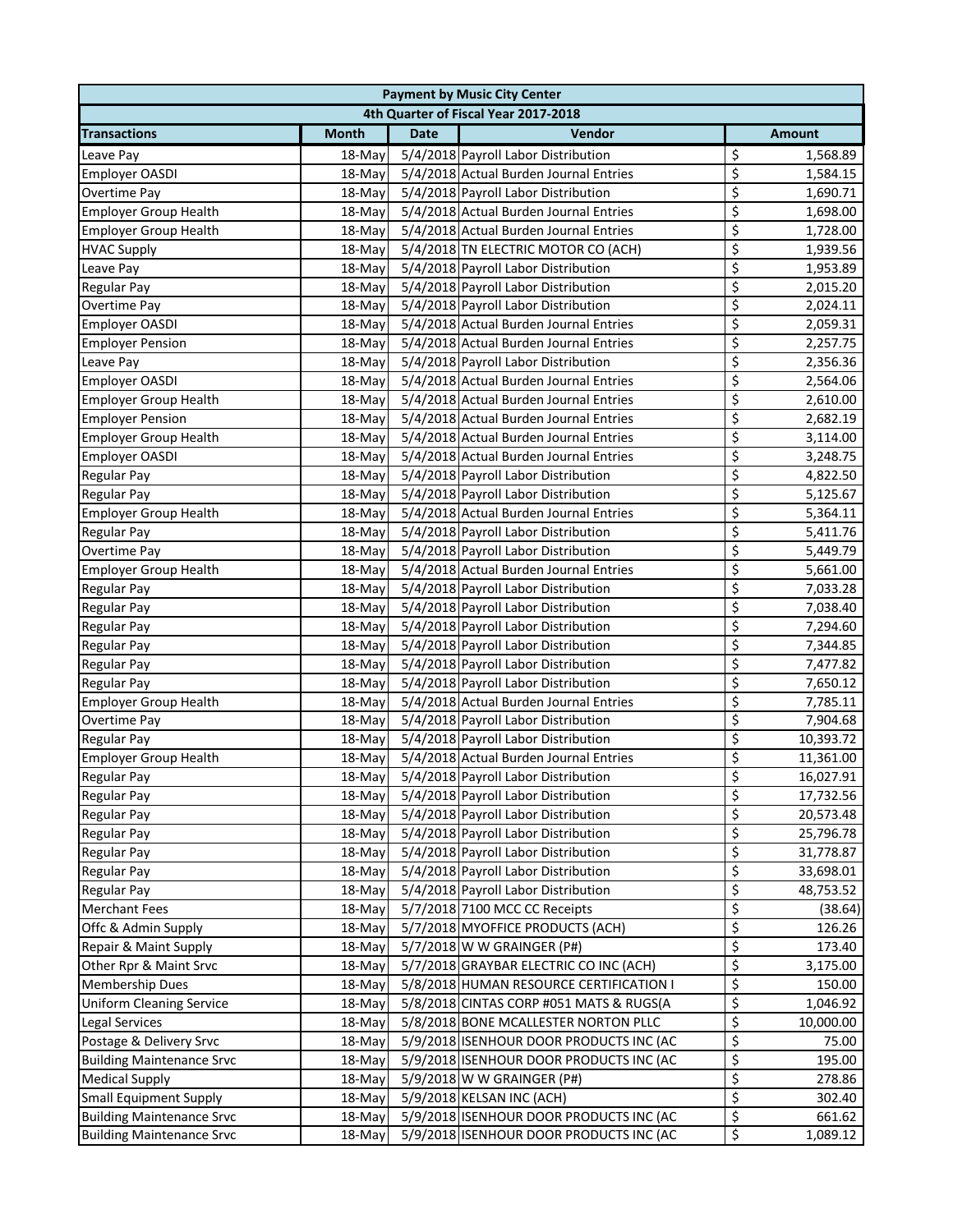| <b>Payment by Music City Center</b>  |              |             |                                                 |                         |               |  |  |
|--------------------------------------|--------------|-------------|-------------------------------------------------|-------------------------|---------------|--|--|
| 4th Quarter of Fiscal Year 2017-2018 |              |             |                                                 |                         |               |  |  |
| <b>Transactions</b>                  | <b>Month</b> | <b>Date</b> | Vendor                                          |                         | <b>Amount</b> |  |  |
| <b>Building Maintenance Srvc</b>     | 18-May       |             | 5/9/2018 ISENHOUR DOOR PRODUCTS INC (AC         | \$                      | 2,735.88      |  |  |
| <b>Merchant Fees</b>                 |              |             | 18-May 5/10/2018 7100 MCC CC Receipts           | \$                      | (462.88)      |  |  |
| <b>Merchant Fees</b>                 |              |             | 18-May 5/10/2018 7100 MCC CC Receipts           | \$                      | (462.88)      |  |  |
| <b>Merchant Fees</b>                 |              |             | 18-May 5/10/2018 7100 MCC CC Receipts           | \$                      | (9.78)        |  |  |
| <b>Merchant Fees</b>                 |              |             | 18-May 5/10/2018 7100 MCC CC Receipts           | \$                      | (6.90)        |  |  |
| <b>Electrical Supply</b>             |              |             | 18-May 5/10/2018 WILLIAMS WHOLESALE SUPPLY OF N | \$                      | 90.00         |  |  |
| <b>Electrical Supply</b>             |              |             | 18-May 5/10/2018 WILLIAMS WHOLESALE SUPPLY OF N | \$                      | 150.00        |  |  |
| <b>Electrical Supply</b>             |              |             | 18-May 5/10/2018 WILLIAMS WHOLESALE SUPPLY OF N | \$                      | 180.00        |  |  |
| <b>Electrical Supply</b>             |              |             | 18-May 5/10/2018 WILLIAMS WHOLESALE SUPPLY OF N | \$                      | 180.00        |  |  |
| <b>HHold &amp; Jnitr Supply</b>      |              |             | 18-May 5/10/2018 KELSAN INC (ACH)               | \$                      | 305.08        |  |  |
| <b>Promotion-Goods</b>               |              |             | 18-May 5/10/2018 BLINK MARKETING INC (ACH)      | \$                      | 1,600.00      |  |  |
| Computer Hardware <\$10K             |              |             | 18-May 5/10/2018 DELL MARKETING LP(ROUNDROCK TX | \$                      | 3,954.00      |  |  |
| <b>Electrical Supply</b>             |              |             | 18-May 5/10/2018 WILLIAMS WHOLESALE SUPPLY OF N | \$                      | 4,000.00      |  |  |
| <b>Electrical Supply</b>             |              |             | 18-May 5/10/2018 WILLIAMS WHOLESALE SUPPLY OF N | \$                      | 10,200.00     |  |  |
| <b>Merchant Fees</b>                 |              |             | 18-May 5/11/2018 7100 MCC CC Receipts           | \$                      | (14.38)       |  |  |
| Plumbing/HVAC Maintain Srvc          |              |             | 18-May 5/11/2018 SUNSET MARKETING INC           | \$                      | 135.00        |  |  |
| <b>HHold &amp; Jnitr Supply</b>      |              |             | 18-May 5/14/2018 W W GRAINGER (P#)              | \$                      | 7.65          |  |  |
| <b>HHold &amp; Jnitr Supply</b>      |              |             | 18-May 5/14/2018 W W GRAINGER (P#)              | \$                      | 34.30         |  |  |
| <b>HHold &amp; Jnitr Supply</b>      |              |             | 18-May 5/14/2018 W W GRAINGER (P#)              | \$                      | 80.26         |  |  |
| HHold & Jnitr Supply                 |              |             | 18-May 5/14/2018 W W GRAINGER (P#)              | \$                      | 262.85        |  |  |
| <b>HHold &amp; Jnitr Supply</b>      |              |             | 18-May 5/14/2018 W W GRAINGER (P#)              | \$                      | 306.95        |  |  |
| <b>HHold &amp; Jnitr Supply</b>      |              |             | 18-May 5/14/2018 W W GRAINGER (P#)              | \$                      | 307.35        |  |  |
| Offc & Admin Supply                  |              |             | 18-May 5/14/2018 WHERRY, R J & ASSOC INC (ACH)  | \$                      | 320.00        |  |  |
| Office Equip Maintain Srvc           |              |             | 18-May 5/14/2018 WHERRY, R J & ASSOC INC (ACH)  | \$                      | 400.00        |  |  |
| Repair & Maint Supply                |              |             | 18-May 5/14/2018 BEST PLUMBING SPECIALTIES INC  | \$                      | 553.55        |  |  |
| Repair & Maint Supply                |              |             | 18-May 5/14/2018 BEST PLUMBING SPECIALTIES INC  | \$                      | 553.55        |  |  |
| Offc & Admin Supply                  |              |             | 18-May 5/14/2018 WHERRY, RJ & ASSOC INC (ACH)   | \$                      | 600.00        |  |  |
| <b>Building Maintenance Srvc</b>     |              |             | 18-May 5/14/2018 THOMAS CONSTRUCTORS LLC (ACH)  | \$                      | 11,333.00     |  |  |
| <b>Temporary Service</b>             |              |             | 18-May 5/15/2018 ELITE SHOW SERVICES INC (ACH)  | \$                      | (45.00)       |  |  |
| <b>Temporary Service</b>             |              |             | 18-May 5/15/2018 ELITE SHOW SERVICES INC (ACH)  | \$                      | (10.00)       |  |  |
| <b>Medical Supply</b>                |              |             | 18-May 5/15/2018 W W GRAINGER (P#)              | \$                      | (1.40)        |  |  |
| Offc & Admin Supply                  |              |             | 18-May 5/15/2018 MYOFFICE PRODUCTS (ACH)        | \$                      | 15.02         |  |  |
| Offc & Admin Supply                  |              |             | 18-May 5/15/2018 MYOFFICE PRODUCTS (ACH)        | \$                      | 25.31         |  |  |
| HHold & Jnitr Supply                 |              |             | 18-May 5/15/2018 AMERICAN PAPER & TWINE CO (ACH | $\overline{\mathsf{S}}$ | 34.79         |  |  |
| <b>Small Equipment Supply</b>        |              |             | 18-May 5/15/2018 KELSAN INC (ACH)               | \$                      | 54.25         |  |  |
| <b>HHold &amp; Jnitr Supply</b>      |              |             | 18-May 5/15/2018 AMERICAN PAPER & TWINE CO (ACH | \$                      | 85.89         |  |  |
| <b>HHold &amp; Jnitr Supply</b>      |              |             | 18-May 5/15/2018 KELSAN INC (ACH)               | \$                      | 136.00        |  |  |
| Employee Award/Gift                  |              |             | 18-May 5/15/2018 TERRYBERRY CO LLC              | \$                      | 139.28        |  |  |
| Repair & Maint Supply                |              |             | 18-May 5/15/2018 BATTERIES PLUS LLC (NASHVILLE) | \$                      | 139.90        |  |  |
| Offc & Admin Supply                  |              |             | 18-May 5/15/2018 RICOH USA INC (ACH)            | \$                      | 142.40        |  |  |
| Offc & Admin Supply                  |              |             | 18-May 5/15/2018 MYOFFICE PRODUCTS (ACH)        | \$                      | 166.80        |  |  |
| <b>HHold &amp; Jnitr Supply</b>      |              |             | 18-May 5/15/2018 AMERICAN PAPER & TWINE CO (ACH | \$                      | 284.40        |  |  |
| <b>Temporary Service</b>             |              |             | 18-May 5/15/2018 ELITE SHOW SERVICES INC (ACH)  | \$                      | 603.16        |  |  |
| <b>HHold &amp; Jnitr Supply</b>      |              |             | 18-May 5/15/2018 KELSAN INC (ACH)               | \$                      | 636.76        |  |  |
| <b>Employee Award/Gift</b>           |              |             | 18-May 5/15/2018 TERRYBERRY CO LLC              | \$                      | 861.60        |  |  |
| <b>Small Equipment Supply</b>        |              |             | 18-May 5/15/2018 KELSAN INC (ACH)               | \$                      | 1,029.00      |  |  |
| <b>Temporary Service</b>             |              |             | 18-May 5/15/2018 ELITE SHOW SERVICES INC (ACH)  | \$                      | 1,152.15      |  |  |
| Printing/Binding                     |              |             | 18-May 5/15/2018 TOLEDO TICKET CO (ACH)         | \$                      | 1,433.28      |  |  |
| <b>Temporary Service</b>             |              |             | 18-May 5/15/2018 ELITE SHOW SERVICES INC (ACH)  | \$                      | 1,760.39      |  |  |
| Rent Equipment                       |              |             | 18-May 5/15/2018 AT&T MOBILITY II LLC           | \$                      | 2,000.00      |  |  |
| Telephone & Telegraph                |              |             | 18-May 5/15/2018 AT&T DATACOMM                  | \$                      | 2,068.90      |  |  |
| <b>Temporary Service</b>             |              |             | 18-May 5/15/2018 ELITE SHOW SERVICES INC (ACH)  | \$                      | 2,293.99      |  |  |
| <b>Internet Services</b>             |              |             | 18-May 5/15/2018 AT&T DATACOMM                  | \$                      | 5,002.18      |  |  |
|                                      |              |             |                                                 |                         |               |  |  |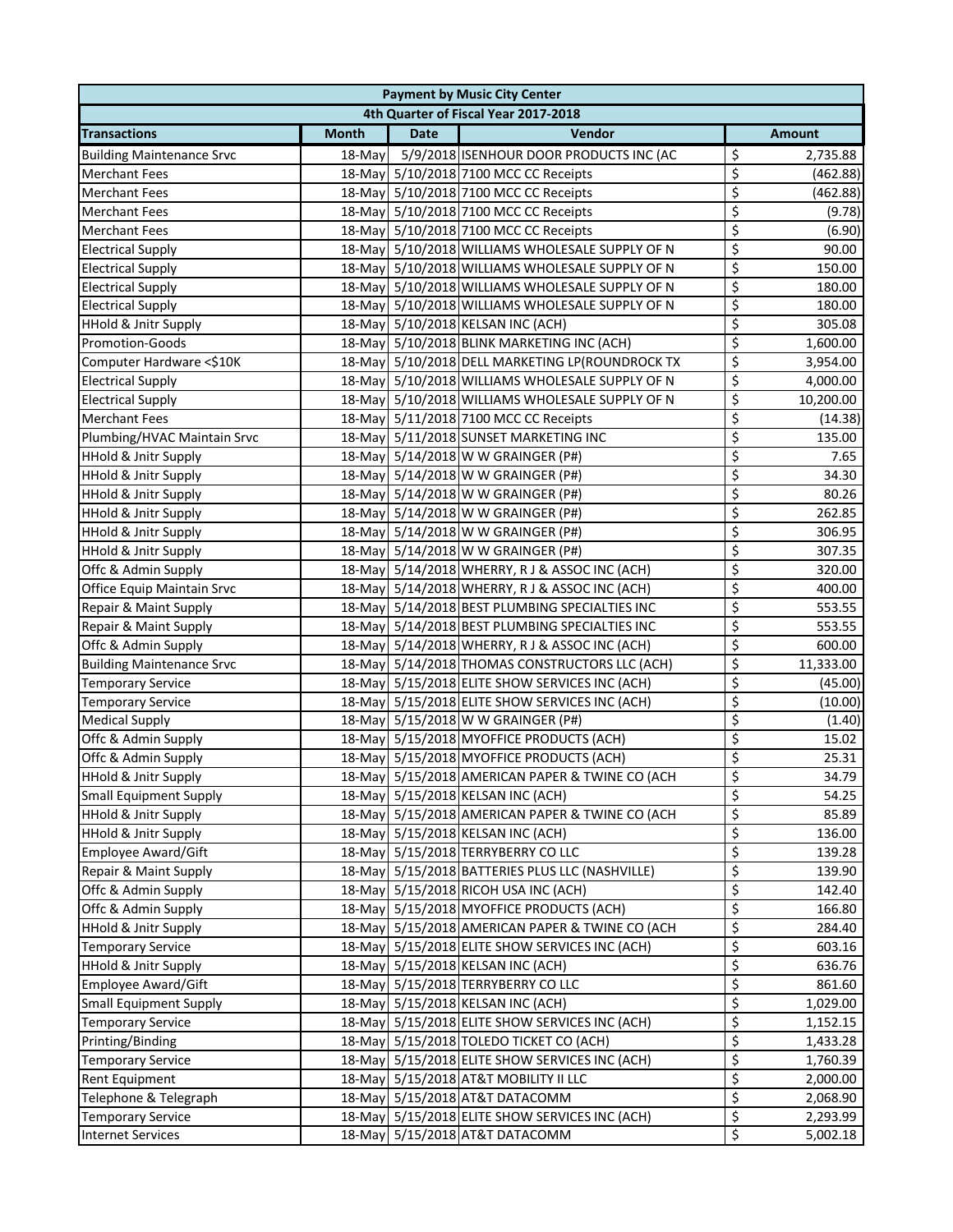| <b>Payment by Music City Center</b> |              |             |                                                 |                         |               |  |  |
|-------------------------------------|--------------|-------------|-------------------------------------------------|-------------------------|---------------|--|--|
|                                     |              |             | 4th Quarter of Fiscal Year 2017-2018            |                         |               |  |  |
| <b>Transactions</b>                 | <b>Month</b> | <b>Date</b> | Vendor                                          |                         | <b>Amount</b> |  |  |
| <b>Temporary Service</b>            |              |             | 18-May 5/15/2018 INDUSTRIAL STAFFING OF TN (ACH | \$                      | 9,224.49      |  |  |
| Janitorial Srvc                     |              |             | 18-May 5/15/2018 INDUSTRIAL STAFFING OF TN (ACH | \$                      | 9,515.22      |  |  |
| Promotion                           |              |             | 18-May 5/15/2018 NASHVILLE CONVENTION & VISITOR | \$                      | 25,000.00     |  |  |
| <b>Security Services</b>            |              |             | 18-May 5/15/2018 ELITE SHOW SERVICES INC (ACH)  | \$                      | 29,135.60     |  |  |
| Electric                            |              |             | 18-May 5/15/2018 NASHVILLE ELECTRIC SERVICE CO  | \$                      | 122,187.04    |  |  |
| <b>Temporary Service</b>            |              |             | 18-May 5/16/2018 ELITE SHOW SERVICES INC (ACH)  | \$                      | (172.92)      |  |  |
| <b>Temporary Service</b>            |              |             | 18-May 5/16/2018 ELITE SHOW SERVICES INC (ACH)  | \$                      | (25.00)       |  |  |
| Other Rpr & Maint Srvc              |              |             | 18-May 5/16/2018 RICOH USA INC (ACH)            | \$                      | 25.00         |  |  |
| Other Rpr & Maint Srvc              |              |             | 18-May 5/16/2018 RICOH USA INC (ACH)            | \$                      | 39.32         |  |  |
| Signs                               |              |             | 18-May 5/16/2018 BIG VISUAL GROUP (ACH)         | \$                      | 48.03         |  |  |
| Food & Ice                          |              |             | 18-May 5/16/2018 CENTERPLATE MCC (ACH)          | \$                      | 55.13         |  |  |
| Signs                               |              |             | 18-May 5/16/2018 BIG VISUAL GROUP (ACH)         | \$                      | 67.50         |  |  |
| Food & Bev-Inhouse                  |              |             | 18-May 5/16/2018 CENTERPLATE MCC (ACH)          | \$                      | 113.02        |  |  |
| Employee Out-of-town Travel         |              |             | 18-May 5/16/2018 WILLIAMS, DAVID S              | \$                      | 115.00        |  |  |
| Employee Out-of-town Travel         |              |             | 18-May 5/16/2018 RESTREPO, CARLOS A             | \$                      | 115.00        |  |  |
| Other Rpr & Maint Srvc              |              |             | 18-May 5/16/2018 RICOH USA INC (ACH)            | \$                      | 137.21        |  |  |
| Other Rpr & Maint Srvc              |              |             | 18-May 5/16/2018 RICOH USA INC (ACH)            | \$                      | 137.21        |  |  |
| Other Rpr & Maint Srvc              |              |             | 18-May 5/16/2018 RICOH USA INC (ACH)            | \$                      | 167.10        |  |  |
| Repair & Maint Supply               |              |             | 18-May 5/16/2018 KENNY PIPE & SUPPLY INC (ACH)  | \$                      | 190.15        |  |  |
| Other Rpr & Maint Srvc              |              |             | 18-May 5/16/2018 RICOH USA INC (ACH)            | \$                      | 196.62        |  |  |
| Other Rpr & Maint Srvc              |              |             | 18-May 5/16/2018 RICOH USA INC (ACH)            | \$                      | 225.07        |  |  |
| Other Rpr & Maint Srvc              |              |             | 18-May 5/16/2018 FOOD EQUIPMENT SERVICES CO LLC | \$                      | 232.15        |  |  |
| Postage & Delivery Srvc             |              |             | 18-May 5/16/2018 PCMG INC (ACH)                 | \$                      | 290.57        |  |  |
| Other Rpr & Maint Srvc              |              |             | 18-May 5/16/2018 FOOD EQUIPMENT SERVICES CO LLC | \$                      | 295.36        |  |  |
| Other Rpr & Maint Srvc              |              |             | 18-May 5/16/2018 RICOH USA INC (ACH)            | \$                      | 309.84        |  |  |
| Other Rpr & Maint Srvc              |              |             | 18-May 5/16/2018 CENTERPLATE MCC (ACH)          | \$                      | 312.46        |  |  |
| Food & Bev-Inhouse                  |              |             | 18-May 5/16/2018 CENTERPLATE MCC (ACH)          | \$                      | 332.52        |  |  |
| Other Rpr & Maint Srvc              |              |             | 18-May 5/16/2018 RICOH USA INC (ACH)            | \$                      | 354.79        |  |  |
| Other Rpr & Maint Srvc              |              |             | 18-May 5/16/2018 FOOD EQUIPMENT SERVICES CO LLC | \$                      | 381.00        |  |  |
| Other Rpr & Maint Srvc              |              |             | 18-May 5/16/2018 FOOD EQUIPMENT SERVICES CO LLC | \$                      | 387.53        |  |  |
| Other Rpr & Maint Srvc              |              |             | 18-May 5/16/2018 RICOH USA INC (ACH)            | \$                      | 452.31        |  |  |
| <b>Security Services</b>            |              |             | 18-May 5/16/2018 ELITE SHOW SERVICES INC (ACH)  | \$                      | 507.21        |  |  |
| <b>Security Services</b>            |              |             | 18-May 5/16/2018 ELITE SHOW SERVICES INC (ACH)  | \$                      | 545.88        |  |  |
| Other Rpr & Maint Srvc              |              |             | 18-May 5/16/2018 FOOD EQUIPMENT SERVICES CO LLC | $\overline{\mathsf{S}}$ | 719.82        |  |  |
| Other Rpr & Maint Srvc              |              |             | 18-May 5/16/2018 RICOH USA INC (ACH)            | \$                      | 1,023.16      |  |  |
| Other Rpr & Maint Srvc              |              |             | 18-May 5/16/2018 CENTERPLATE MCC (ACH)          | \$                      | 1,167.92      |  |  |
| Other Rpr & Maint Srvc              |              |             | 18-May 5/16/2018 JOHN BOUCHARD & SONS CO (ACH)  | \$                      | 1,340.80      |  |  |
| Plumbing/HVAC Maintain Srvc         |              |             | 18-May 5/16/2018 KENNY PIPE & SUPPLY INC (ACH)  | \$                      | 1,432.55      |  |  |
| <b>Temporary Service</b>            |              |             | 18-May 5/16/2018 ELITE SHOW SERVICES INC (ACH)  | \$                      | 1,758.70      |  |  |
| Other Rpr & Maint Srvc              |              |             | 18-May 5/16/2018 BAKER ROOFING CO (ACH)         | \$                      | 1,795.86      |  |  |
| Other Rpr & Maint Srvc              |              |             | 18-May 5/16/2018 FOOD EQUIPMENT SERVICES CO LLC | \$                      | 2,933.00      |  |  |
| <b>Temporary Service</b>            |              |             | 18-May 5/16/2018 ELITE SHOW SERVICES INC (ACH)  | \$                      | 7,958.14      |  |  |
| <b>Security Services</b>            |              |             | 18-May 5/16/2018 ELITE SHOW SERVICES INC (ACH)  | \$                      | 9,263.91      |  |  |
| Other Rpr & Maint Srvc              |              |             | 18-May 5/16/2018 CENTERPLATE MCC (ACH)          | \$                      | 26,585.60     |  |  |
| Other Rpr & Maint Srvc              |              |             | 18-May 5/16/2018 CENTERPLATE MCC (ACH)          | \$                      | 49,437.23     |  |  |
| District Energy System              |              |             | 18-May 5/16/2018 DES REVENUE / US BANK (ACH)    | \$                      | 197,948.23    |  |  |
| <b>Rent Equipment</b>               |              |             | 18-May 5/17/2018 7100 MCC Cash Receipts         | \$                      | (638.82)      |  |  |
| <b>Electrical Supply</b>            |              |             | 18-May 5/17/2018 W W GRAINGER (P#)              | \$                      | 162.43        |  |  |
| <b>Electrical Supply</b>            |              |             | 18-May 5/17/2018 SUNSET MARKETING INC           | \$                      | 169.00        |  |  |
| <b>HHold &amp; Jnitr Supply</b>     |              |             | 18-May 5/17/2018 AMERICAN PAPER & TWINE CO (ACH | \$                      | 199.45        |  |  |
| <b>HHold &amp; Jnitr Supply</b>     |              |             | 18-May 5/17/2018 AMERICAN PAPER & TWINE CO (ACH | \$                      | 268.20        |  |  |
| <b>HHold &amp; Jnitr Supply</b>     |              |             | 18-May 5/17/2018 AMERICAN PAPER & TWINE CO (ACH | \$                      | 985.28        |  |  |
| <b>HHold &amp; Jnitr Supply</b>     |              |             | 18-May 5/17/2018 AMERICAN PAPER & TWINE CO (ACH | \$                      | 1,704.00      |  |  |
|                                     |              |             |                                                 |                         |               |  |  |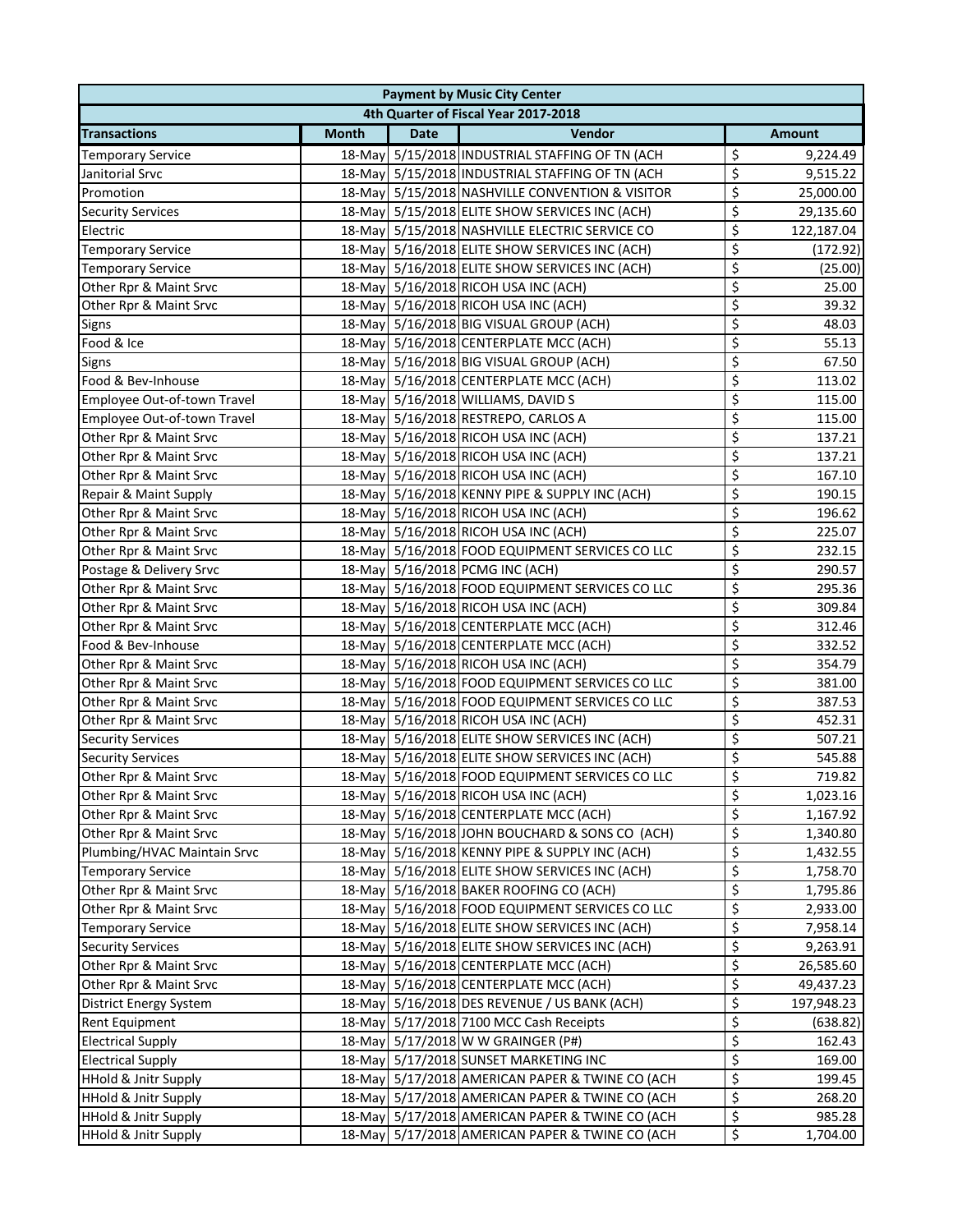| <b>Payment by Music City Center</b>  |              |             |                                                 |                         |               |  |  |
|--------------------------------------|--------------|-------------|-------------------------------------------------|-------------------------|---------------|--|--|
| 4th Quarter of Fiscal Year 2017-2018 |              |             |                                                 |                         |               |  |  |
| <b>Transactions</b>                  | <b>Month</b> | <b>Date</b> | Vendor                                          |                         | <b>Amount</b> |  |  |
| <b>HHold &amp; Jnitr Supply</b>      |              |             | 18-May 5/17/2018 AMERICAN PAPER & TWINE CO (ACH | \$                      | 2,386.50      |  |  |
| HHold & Jnitr Supply                 |              |             | 18-May 5/17/2018 AMERICAN PAPER & TWINE CO (ACH | \$                      | 2,418.00      |  |  |
| <b>FSA Pre-Tax Savings</b>           |              |             | 18-May 5/18/2018 Actual Burden Journal Entries  | \$                      | 1.59          |  |  |
| <b>FSA Pre-Tax Savings</b>           |              |             | 18-May 5/18/2018 Actual Burden Journal Entries  | \$                      | 6.70          |  |  |
| <b>FSA Pre-Tax Savings</b>           |              |             | 18-May 5/18/2018 Actual Burden Journal Entries  | \$                      | 8.29          |  |  |
| <b>FSA Pre-Tax Savings</b>           |              |             | 18-May 5/18/2018 Actual Burden Journal Entries  | \$                      | 8.29          |  |  |
| Cafe Plan Pre-Tax Savings            |              |             | 18-May 5/18/2018 Actual Burden Journal Entries  | \$                      | 14.52         |  |  |
| <b>Employer Dental Group</b>         |              |             | 18-May 5/18/2018 Actual Burden Journal Entries  | \$                      | 18.01         |  |  |
| <b>Employer Dental Group</b>         |              |             | 18-May 5/18/2018 Actual Burden Journal Entries  | \$                      | 18.01         |  |  |
| Overtime Pay                         |              |             | 18-May 5/18/2018 Payroll Labor Distribution     | \$                      | 19.29         |  |  |
| Cafe Plan Pre-Tax Savings            |              |             | 18-May 5/18/2018 Actual Burden Journal Entries  | \$                      | 19.90         |  |  |
| Cafe Plan Pre-Tax Savings            |              |             | 18-May 5/18/2018 Actual Burden Journal Entries  | \$                      | 20.96         |  |  |
| <b>Small Equipment Supply</b>        |              |             | 18-May 5/18/2018 WILLIAMS WHOLESALE SUPPLY OF N | \$                      | 24.00         |  |  |
| <b>FSA Pre-Tax Savings</b>           |              |             | 18-May 5/18/2018 Actual Burden Journal Entries  | \$                      | 24.23         |  |  |
| <b>Small Equipment Supply</b>        |              |             | 18-May 5/18/2018 W W GRAINGER (P#)              | \$                      | 24.40         |  |  |
| <b>Employer SSN Medical</b>          |              |             | 18-May 5/18/2018 Actual Burden Journal Entries  | \$                      | 28.77         |  |  |
| Cafe Plan Pre-Tax Savings            |              |             | 18-May 5/18/2018 Actual Burden Journal Entries  | \$                      | 29.00         |  |  |
| Cafe Plan Pre-Tax Savings            |              |             | 18-May 5/18/2018 Actual Burden Journal Entries  | \$                      | 30.94         |  |  |
| <b>Employer Dental Group</b>         |              |             | 18-May 5/18/2018 Actual Burden Journal Entries  | \$                      | 32.15         |  |  |
| Cafe Plan Pre-Tax Savings            |              |             | 18-May 5/18/2018 Actual Burden Journal Entries  | \$                      | 33.07         |  |  |
| Cafe Plan Pre-Tax Savings            |              |             | 18-May 5/18/2018 Actual Burden Journal Entries  | \$                      | 35.00         |  |  |
| Cafe Plan Pre-Tax Savings            |              |             | 18-May 5/18/2018 Actual Burden Journal Entries  | \$                      | 36.01         |  |  |
| <b>Employer Dental Group</b>         |              |             | 18-May 5/18/2018 Actual Burden Journal Entries  | \$                      | 36.02         |  |  |
| <b>Employer Dental Group</b>         |              |             | 18-May 5/18/2018 Actual Burden Journal Entries  | \$                      | 36.02         |  |  |
| <b>Employer Dental Group</b>         |              |             | 18-May 5/18/2018 Actual Burden Journal Entries  | \$                      | 42.42         |  |  |
| Cafe Plan Pre-Tax Savings            |              |             | 18-May 5/18/2018 Actual Burden Journal Entries  | \$                      | 42.92         |  |  |
| <b>Employer Dental Group</b>         |              |             | 18-May 5/18/2018 Actual Burden Journal Entries  | \$                      | 46.29         |  |  |
| <b>Employer Dental Group</b>         |              |             | 18-May 5/18/2018 Actual Burden Journal Entries  | \$                      | 46.29         |  |  |
| Cafe Plan Pre-Tax Savings            |              |             | 18-May 5/18/2018 Actual Burden Journal Entries  | \$                      | 47.88         |  |  |
| Cafe Plan Pre-Tax Savings            |              |             | 18-May 5/18/2018 Actual Burden Journal Entries  | \$                      | 48.63         |  |  |
| Cafe Plan Pre-Tax Savings            |              |             | 18-May 5/18/2018 Actual Burden Journal Entries  | \$                      | 49.56         |  |  |
| Overtime Pay                         |              |             | 18-May 5/18/2018 Payroll Labor Distribution     | \$                      | 50.18         |  |  |
| Overtime Pay                         |              |             | 18-May 5/18/2018 Payroll Labor Distribution     | \$                      | 53.83         |  |  |
| <b>Employer Dental Group</b>         |              |             | 18-May 5/18/2018 Actual Burden Journal Entries  | $\overline{\mathsf{S}}$ | 54.03         |  |  |
| Leave Pay                            |              |             | 18-May 5/18/2018 Payroll Labor Distribution     | \$                      | 61.10         |  |  |
| <b>Employer Dental Group</b>         |              |             | 18-May 5/18/2018 Actual Burden Journal Entries  | \$                      | 64.30         |  |  |
| <b>Employer Dental Group</b>         |              |             | 18-May 5/18/2018 Actual Burden Journal Entries  | \$                      | 69.00         |  |  |
| <b>Employer Dental Group</b>         |              |             | 18-May 5/18/2018 Actual Burden Journal Entries  | \$                      | 74.57         |  |  |
| <b>Employer Dental Group</b>         |              |             | 18-May 5/18/2018 Actual Burden Journal Entries  | \$                      | 78.44         |  |  |
| <b>Employer SSN Medical</b>          |              |             | 18-May 5/18/2018 Actual Burden Journal Entries  | \$                      | 79.53         |  |  |
| <b>Employer SSN Medical</b>          |              |             | 18-May 5/18/2018 Actual Burden Journal Entries  | \$                      | 79.65         |  |  |
| Cafe Plan Pre-Tax Savings            |              |             | 18-May 5/18/2018 Actual Burden Journal Entries  | \$                      | 82.51         |  |  |
| <b>Employer SSN Medical</b>          |              |             | 18-May 5/18/2018 Actual Burden Journal Entries  | \$                      | 87.57         |  |  |
| <b>HHold &amp; Jnitr Supply</b>      |              |             | 18-May 5/18/2018 KELSAN INC (ACH)               | \$                      | 90.00         |  |  |
| Furniture/Fixtures<\$10K             |              |             | 18-May 5/18/2018 GUY BROWN INTERIORS LLC (ACH)  | \$                      | 93.33         |  |  |
| <b>Employer SSN Medical</b>          |              |             | 18-May 5/18/2018 Actual Burden Journal Entries  | \$                      | 94.98         |  |  |
| <b>Employer SSN Medical</b>          |              |             | 18-May 5/18/2018 Actual Burden Journal Entries  | \$                      | 101.25        |  |  |
| Leave Pay                            |              |             | 18-May 5/18/2018 Payroll Labor Distribution     | \$                      | 103.52        |  |  |
| Overtime Pay                         |              |             | 18-May 5/18/2018 Payroll Labor Distribution     | \$                      | 103.91        |  |  |
| Overtime Pay                         |              |             | 18-May 5/18/2018 Payroll Labor Distribution     | \$                      | 105.32        |  |  |
| <b>Small Equipment Supply</b>        |              |             | 18-May 5/18/2018 WILLIAMS WHOLESALE SUPPLY OF N | \$                      | 106.00        |  |  |
| <b>Small Equipment Supply</b>        |              |             | 18-May 5/18/2018 WILLIAMS WHOLESALE SUPPLY OF N | \$                      | 106.00        |  |  |
| <b>Small Equipment Supply</b>        |              |             | 18-May 5/18/2018 WILLIAMS WHOLESALE SUPPLY OF N | \$                      | 106.00        |  |  |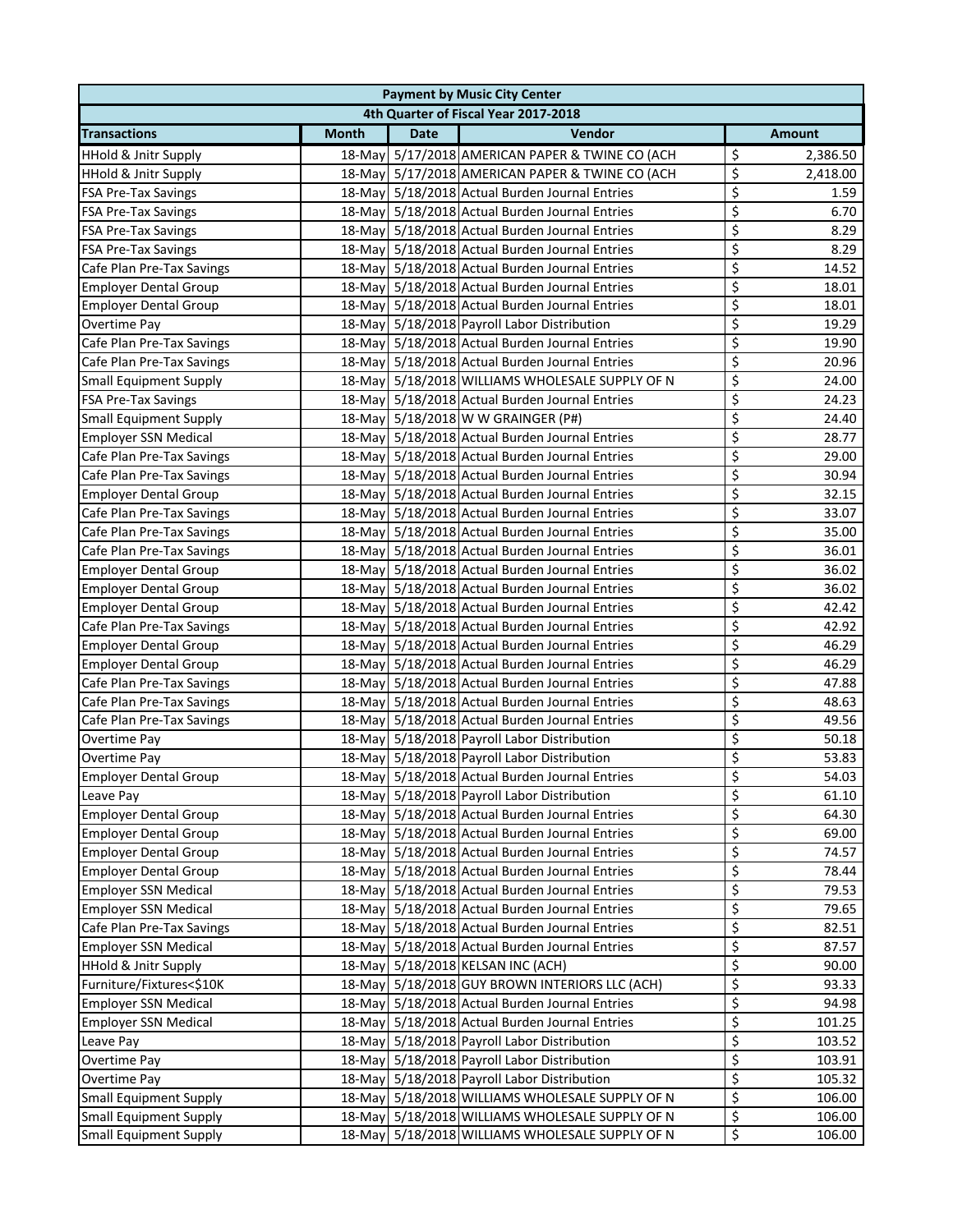| 4th Quarter of Fiscal Year 2017-2018<br>Vendor<br><b>Month</b><br><b>Date</b><br><b>Transactions</b><br><b>Amount</b><br>18-May 5/18/2018 Payroll Labor Distribution<br>\$<br>106.32<br><b>Holiday Pay</b><br>\$<br>18-May 5/18/2018 Actual Burden Journal Entries<br><b>Employer SSN Medical</b><br>108.07<br>\$<br>18-May 5/18/2018 Actual Burden Journal Entries<br><b>Employer SSN Medical</b><br>109.61<br>\$<br>18-May 5/18/2018 WILLIAMS WHOLESALE SUPPLY OF N<br><b>Small Equipment Supply</b><br>110.00<br>\$<br>18-May 5/18/2018 Payroll Labor Distribution<br>116.58<br>Leave Pay<br>\$<br>18-May 5/18/2018 Actual Burden Journal Entries<br><b>Employer SSN Medical</b><br>117.49<br>\$<br>18-May 5/18/2018 Actual Burden Journal Entries<br>Employer OASDI<br>123.01<br>\$<br>18-May 5/18/2018 KELSAN INC (ACH)<br><b>HHold &amp; Jnitr Supply</b><br>131.25<br>\$<br><b>Employer SSN Medical</b><br>18-May 5/18/2018 Actual Burden Journal Entries<br>132.34<br>\$<br>18-May 5/18/2018 Payroll Labor Distribution<br>137.65<br>Overtime Pay<br>\$<br>18-May 5/18/2018 Actual Burden Journal Entries<br><b>Employer SSN Medical</b><br>141.89<br>$\overline{\xi}$<br>18-May 5/18/2018 Payroll Labor Distribution<br>142.88<br>Leave Pay<br>\$<br>18-May 5/18/2018 Payroll Labor Distribution<br>158.22<br>Overtime Pay<br>\$<br>18-May 5/18/2018 Actual Burden Journal Entries<br>Cafe Plan Pre-Tax Savings<br>160.19<br>\$<br>18-May 5/18/2018 Actual Burden Journal Entries<br>CCA Employer 401K Plan<br>167.48<br>\$<br>18-May 5/18/2018 Actual Burden Journal Entries<br>167.86<br>Cafe Plan Pre-Tax Savings<br>\$<br>18-May 5/18/2018 Actual Burden Journal Entries<br>168.49<br><b>Employer Dental Group</b><br>\$<br>18-May 5/18/2018 DIVISION X SPECIALTIES INC<br>Postage & Delivery Srvc<br>170.00<br>\$<br><b>Small Equipment Supply</b><br>18-May 5/18/2018 W W GRAINGER (P#)<br>170.20<br>\$<br>18-May 5/18/2018 Payroll Labor Distribution<br>Overtime Pay<br>184.03<br>\$<br>18-May 5/18/2018 Payroll Labor Distribution<br>191.76<br><b>Holiday Pay</b><br>\$<br>18-May 5/18/2018 Actual Burden Journal Entries<br>CCA Employer 401K Plan<br>192.20<br>\$<br>18-May 5/18/2018 Payroll Labor Distribution<br>201.52<br>Leave Pay<br>\$<br>18-May 5/18/2018 Payroll Labor Distribution<br>212.60<br>Leave Pay<br>\$<br>18-May 5/18/2018 Actual Burden Journal Entries<br>CCA Employer 401K Plan<br>227.30<br>\$<br>18-May 5/18/2018 Actual Burden Journal Entries<br>Cafe Plan Pre-Tax Savings<br>232.15<br>\$<br>18-May 5/18/2018 Actual Burden Journal Entries<br>CCA Employer 401K Plan<br>235.63<br>\$<br>Employer SSN Medical<br>18-May 5/18/2018 Actual Burden Journal Entries<br>246.99<br>\$<br>18-May 5/18/2018 Actual Burden Journal Entries<br>253.33<br><b>Employer Dental Group</b><br>\$<br>18-May 5/18/2018 Actual Burden Journal Entries<br>256.45<br><b>Employer SSN Medical</b><br>\$<br>CCA Employer 401K Plan<br>18-May 5/18/2018 Actual Burden Journal Entries<br>269.44<br>\$<br>18-May 5/18/2018 Actual Burden Journal Entries<br><b>Employer Pension</b><br>278.66<br>\$<br>18-May 5/18/2018 Payroll Labor Distribution<br>Leave Pay<br>292.00<br>\$<br>18-May 5/18/2018 DIVISION X SPECIALTIES INC<br>295.00<br>Repair & Maint Supply<br>\$<br>18-May 5/18/2018 Actual Burden Journal Entries<br><b>Employer Dental Group</b><br>297.94<br>\$<br>18-May 5/18/2018 Actual Burden Journal Entries<br><b>Employer SSN Medical</b><br>302.42<br>\$<br>18-May 5/18/2018 Payroll Labor Distribution<br><b>Holiday Pay</b><br>302.48<br>\$<br>Cafe Plan Pre-Tax Savings<br>18-May 5/18/2018 Actual Burden Journal Entries<br>326.31<br>\$<br>18-May 5/18/2018 Actual Burden Journal Entries<br>Employer OASDI<br>340.13<br>\$<br>18-May 5/18/2018 Actual Burden Journal Entries<br>340.53<br>Employer OASDI<br>\$<br>Postage & Delivery Srvc<br>18-May 5/18/2018 GUY BROWN INTERIORS LLC (ACH)<br>357.33<br>\$<br>18-May 5/18/2018 Actual Burden Journal Entries<br><b>Employer Dental Group</b><br>366.11<br>\$<br>18-May 5/18/2018 Payroll Labor Distribution<br>366.44<br>Leave Pay<br>\$<br>Employer OASDI<br>18-May 5/18/2018 Actual Burden Journal Entries<br>374.42<br>\$<br>18-May 5/18/2018 Actual Burden Journal Entries<br><b>Employer SSN Medical</b><br>376.85<br>\$<br>CCA Employer 401K Plan<br>18-May 5/18/2018 Actual Burden Journal Entries<br>401.37<br>\$<br><b>Employer OASDI</b><br>18-May 5/18/2018 Actual Burden Journal Entries<br>406.16<br>\$<br>18-May 5/18/2018 Payroll Labor Distribution<br><b>Holiday Pay</b><br>412.40<br>\$<br>18-May 5/18/2018 Actual Burden Journal Entries<br>Employer OASDI<br>432.91<br>\$<br><b>Employer SSN Medical</b><br>18-May 5/18/2018 Actual Burden Journal Entries<br>461.17<br>\$<br>18-May 5/18/2018 Actual Burden Journal Entries<br><b>Employer OASDI</b><br>462.04<br>\$<br>18-May 5/18/2018 Payroll Labor Distribution<br>Overtime Pay<br>467.26<br>18-May 5/18/2018 Actual Burden Journal Entries | <b>Payment by Music City Center</b> |  |  |  |    |        |  |  |
|-----------------------------------------------------------------------------------------------------------------------------------------------------------------------------------------------------------------------------------------------------------------------------------------------------------------------------------------------------------------------------------------------------------------------------------------------------------------------------------------------------------------------------------------------------------------------------------------------------------------------------------------------------------------------------------------------------------------------------------------------------------------------------------------------------------------------------------------------------------------------------------------------------------------------------------------------------------------------------------------------------------------------------------------------------------------------------------------------------------------------------------------------------------------------------------------------------------------------------------------------------------------------------------------------------------------------------------------------------------------------------------------------------------------------------------------------------------------------------------------------------------------------------------------------------------------------------------------------------------------------------------------------------------------------------------------------------------------------------------------------------------------------------------------------------------------------------------------------------------------------------------------------------------------------------------------------------------------------------------------------------------------------------------------------------------------------------------------------------------------------------------------------------------------------------------------------------------------------------------------------------------------------------------------------------------------------------------------------------------------------------------------------------------------------------------------------------------------------------------------------------------------------------------------------------------------------------------------------------------------------------------------------------------------------------------------------------------------------------------------------------------------------------------------------------------------------------------------------------------------------------------------------------------------------------------------------------------------------------------------------------------------------------------------------------------------------------------------------------------------------------------------------------------------------------------------------------------------------------------------------------------------------------------------------------------------------------------------------------------------------------------------------------------------------------------------------------------------------------------------------------------------------------------------------------------------------------------------------------------------------------------------------------------------------------------------------------------------------------------------------------------------------------------------------------------------------------------------------------------------------------------------------------------------------------------------------------------------------------------------------------------------------------------------------------------------------------------------------------------------------------------------------------------------------------------------------------------------------------------------------------------------------------------------------------------------------------------------------------------------------------------------------------------------------------------------------------------------------------------------------------------------------------------------------------------------------------------------------------------------------------------------------------------------------------------------------------------------------------------------------------------------------------------------------------------------------------------------------------------------------------------------------------------------------------------------------------------------------------------------------------------------------|-------------------------------------|--|--|--|----|--------|--|--|
|                                                                                                                                                                                                                                                                                                                                                                                                                                                                                                                                                                                                                                                                                                                                                                                                                                                                                                                                                                                                                                                                                                                                                                                                                                                                                                                                                                                                                                                                                                                                                                                                                                                                                                                                                                                                                                                                                                                                                                                                                                                                                                                                                                                                                                                                                                                                                                                                                                                                                                                                                                                                                                                                                                                                                                                                                                                                                                                                                                                                                                                                                                                                                                                                                                                                                                                                                                                                                                                                                                                                                                                                                                                                                                                                                                                                                                                                                                                                                                                                                                                                                                                                                                                                                                                                                                                                                                                                                                                                                                                                                                                                                                                                                                                                                                                                                                                                                                                                                                                                                       |                                     |  |  |  |    |        |  |  |
|                                                                                                                                                                                                                                                                                                                                                                                                                                                                                                                                                                                                                                                                                                                                                                                                                                                                                                                                                                                                                                                                                                                                                                                                                                                                                                                                                                                                                                                                                                                                                                                                                                                                                                                                                                                                                                                                                                                                                                                                                                                                                                                                                                                                                                                                                                                                                                                                                                                                                                                                                                                                                                                                                                                                                                                                                                                                                                                                                                                                                                                                                                                                                                                                                                                                                                                                                                                                                                                                                                                                                                                                                                                                                                                                                                                                                                                                                                                                                                                                                                                                                                                                                                                                                                                                                                                                                                                                                                                                                                                                                                                                                                                                                                                                                                                                                                                                                                                                                                                                                       |                                     |  |  |  |    |        |  |  |
|                                                                                                                                                                                                                                                                                                                                                                                                                                                                                                                                                                                                                                                                                                                                                                                                                                                                                                                                                                                                                                                                                                                                                                                                                                                                                                                                                                                                                                                                                                                                                                                                                                                                                                                                                                                                                                                                                                                                                                                                                                                                                                                                                                                                                                                                                                                                                                                                                                                                                                                                                                                                                                                                                                                                                                                                                                                                                                                                                                                                                                                                                                                                                                                                                                                                                                                                                                                                                                                                                                                                                                                                                                                                                                                                                                                                                                                                                                                                                                                                                                                                                                                                                                                                                                                                                                                                                                                                                                                                                                                                                                                                                                                                                                                                                                                                                                                                                                                                                                                                                       |                                     |  |  |  |    |        |  |  |
|                                                                                                                                                                                                                                                                                                                                                                                                                                                                                                                                                                                                                                                                                                                                                                                                                                                                                                                                                                                                                                                                                                                                                                                                                                                                                                                                                                                                                                                                                                                                                                                                                                                                                                                                                                                                                                                                                                                                                                                                                                                                                                                                                                                                                                                                                                                                                                                                                                                                                                                                                                                                                                                                                                                                                                                                                                                                                                                                                                                                                                                                                                                                                                                                                                                                                                                                                                                                                                                                                                                                                                                                                                                                                                                                                                                                                                                                                                                                                                                                                                                                                                                                                                                                                                                                                                                                                                                                                                                                                                                                                                                                                                                                                                                                                                                                                                                                                                                                                                                                                       |                                     |  |  |  |    |        |  |  |
|                                                                                                                                                                                                                                                                                                                                                                                                                                                                                                                                                                                                                                                                                                                                                                                                                                                                                                                                                                                                                                                                                                                                                                                                                                                                                                                                                                                                                                                                                                                                                                                                                                                                                                                                                                                                                                                                                                                                                                                                                                                                                                                                                                                                                                                                                                                                                                                                                                                                                                                                                                                                                                                                                                                                                                                                                                                                                                                                                                                                                                                                                                                                                                                                                                                                                                                                                                                                                                                                                                                                                                                                                                                                                                                                                                                                                                                                                                                                                                                                                                                                                                                                                                                                                                                                                                                                                                                                                                                                                                                                                                                                                                                                                                                                                                                                                                                                                                                                                                                                                       |                                     |  |  |  |    |        |  |  |
|                                                                                                                                                                                                                                                                                                                                                                                                                                                                                                                                                                                                                                                                                                                                                                                                                                                                                                                                                                                                                                                                                                                                                                                                                                                                                                                                                                                                                                                                                                                                                                                                                                                                                                                                                                                                                                                                                                                                                                                                                                                                                                                                                                                                                                                                                                                                                                                                                                                                                                                                                                                                                                                                                                                                                                                                                                                                                                                                                                                                                                                                                                                                                                                                                                                                                                                                                                                                                                                                                                                                                                                                                                                                                                                                                                                                                                                                                                                                                                                                                                                                                                                                                                                                                                                                                                                                                                                                                                                                                                                                                                                                                                                                                                                                                                                                                                                                                                                                                                                                                       |                                     |  |  |  |    |        |  |  |
|                                                                                                                                                                                                                                                                                                                                                                                                                                                                                                                                                                                                                                                                                                                                                                                                                                                                                                                                                                                                                                                                                                                                                                                                                                                                                                                                                                                                                                                                                                                                                                                                                                                                                                                                                                                                                                                                                                                                                                                                                                                                                                                                                                                                                                                                                                                                                                                                                                                                                                                                                                                                                                                                                                                                                                                                                                                                                                                                                                                                                                                                                                                                                                                                                                                                                                                                                                                                                                                                                                                                                                                                                                                                                                                                                                                                                                                                                                                                                                                                                                                                                                                                                                                                                                                                                                                                                                                                                                                                                                                                                                                                                                                                                                                                                                                                                                                                                                                                                                                                                       |                                     |  |  |  |    |        |  |  |
|                                                                                                                                                                                                                                                                                                                                                                                                                                                                                                                                                                                                                                                                                                                                                                                                                                                                                                                                                                                                                                                                                                                                                                                                                                                                                                                                                                                                                                                                                                                                                                                                                                                                                                                                                                                                                                                                                                                                                                                                                                                                                                                                                                                                                                                                                                                                                                                                                                                                                                                                                                                                                                                                                                                                                                                                                                                                                                                                                                                                                                                                                                                                                                                                                                                                                                                                                                                                                                                                                                                                                                                                                                                                                                                                                                                                                                                                                                                                                                                                                                                                                                                                                                                                                                                                                                                                                                                                                                                                                                                                                                                                                                                                                                                                                                                                                                                                                                                                                                                                                       |                                     |  |  |  |    |        |  |  |
|                                                                                                                                                                                                                                                                                                                                                                                                                                                                                                                                                                                                                                                                                                                                                                                                                                                                                                                                                                                                                                                                                                                                                                                                                                                                                                                                                                                                                                                                                                                                                                                                                                                                                                                                                                                                                                                                                                                                                                                                                                                                                                                                                                                                                                                                                                                                                                                                                                                                                                                                                                                                                                                                                                                                                                                                                                                                                                                                                                                                                                                                                                                                                                                                                                                                                                                                                                                                                                                                                                                                                                                                                                                                                                                                                                                                                                                                                                                                                                                                                                                                                                                                                                                                                                                                                                                                                                                                                                                                                                                                                                                                                                                                                                                                                                                                                                                                                                                                                                                                                       |                                     |  |  |  |    |        |  |  |
|                                                                                                                                                                                                                                                                                                                                                                                                                                                                                                                                                                                                                                                                                                                                                                                                                                                                                                                                                                                                                                                                                                                                                                                                                                                                                                                                                                                                                                                                                                                                                                                                                                                                                                                                                                                                                                                                                                                                                                                                                                                                                                                                                                                                                                                                                                                                                                                                                                                                                                                                                                                                                                                                                                                                                                                                                                                                                                                                                                                                                                                                                                                                                                                                                                                                                                                                                                                                                                                                                                                                                                                                                                                                                                                                                                                                                                                                                                                                                                                                                                                                                                                                                                                                                                                                                                                                                                                                                                                                                                                                                                                                                                                                                                                                                                                                                                                                                                                                                                                                                       |                                     |  |  |  |    |        |  |  |
|                                                                                                                                                                                                                                                                                                                                                                                                                                                                                                                                                                                                                                                                                                                                                                                                                                                                                                                                                                                                                                                                                                                                                                                                                                                                                                                                                                                                                                                                                                                                                                                                                                                                                                                                                                                                                                                                                                                                                                                                                                                                                                                                                                                                                                                                                                                                                                                                                                                                                                                                                                                                                                                                                                                                                                                                                                                                                                                                                                                                                                                                                                                                                                                                                                                                                                                                                                                                                                                                                                                                                                                                                                                                                                                                                                                                                                                                                                                                                                                                                                                                                                                                                                                                                                                                                                                                                                                                                                                                                                                                                                                                                                                                                                                                                                                                                                                                                                                                                                                                                       |                                     |  |  |  |    |        |  |  |
|                                                                                                                                                                                                                                                                                                                                                                                                                                                                                                                                                                                                                                                                                                                                                                                                                                                                                                                                                                                                                                                                                                                                                                                                                                                                                                                                                                                                                                                                                                                                                                                                                                                                                                                                                                                                                                                                                                                                                                                                                                                                                                                                                                                                                                                                                                                                                                                                                                                                                                                                                                                                                                                                                                                                                                                                                                                                                                                                                                                                                                                                                                                                                                                                                                                                                                                                                                                                                                                                                                                                                                                                                                                                                                                                                                                                                                                                                                                                                                                                                                                                                                                                                                                                                                                                                                                                                                                                                                                                                                                                                                                                                                                                                                                                                                                                                                                                                                                                                                                                                       |                                     |  |  |  |    |        |  |  |
|                                                                                                                                                                                                                                                                                                                                                                                                                                                                                                                                                                                                                                                                                                                                                                                                                                                                                                                                                                                                                                                                                                                                                                                                                                                                                                                                                                                                                                                                                                                                                                                                                                                                                                                                                                                                                                                                                                                                                                                                                                                                                                                                                                                                                                                                                                                                                                                                                                                                                                                                                                                                                                                                                                                                                                                                                                                                                                                                                                                                                                                                                                                                                                                                                                                                                                                                                                                                                                                                                                                                                                                                                                                                                                                                                                                                                                                                                                                                                                                                                                                                                                                                                                                                                                                                                                                                                                                                                                                                                                                                                                                                                                                                                                                                                                                                                                                                                                                                                                                                                       |                                     |  |  |  |    |        |  |  |
|                                                                                                                                                                                                                                                                                                                                                                                                                                                                                                                                                                                                                                                                                                                                                                                                                                                                                                                                                                                                                                                                                                                                                                                                                                                                                                                                                                                                                                                                                                                                                                                                                                                                                                                                                                                                                                                                                                                                                                                                                                                                                                                                                                                                                                                                                                                                                                                                                                                                                                                                                                                                                                                                                                                                                                                                                                                                                                                                                                                                                                                                                                                                                                                                                                                                                                                                                                                                                                                                                                                                                                                                                                                                                                                                                                                                                                                                                                                                                                                                                                                                                                                                                                                                                                                                                                                                                                                                                                                                                                                                                                                                                                                                                                                                                                                                                                                                                                                                                                                                                       |                                     |  |  |  |    |        |  |  |
|                                                                                                                                                                                                                                                                                                                                                                                                                                                                                                                                                                                                                                                                                                                                                                                                                                                                                                                                                                                                                                                                                                                                                                                                                                                                                                                                                                                                                                                                                                                                                                                                                                                                                                                                                                                                                                                                                                                                                                                                                                                                                                                                                                                                                                                                                                                                                                                                                                                                                                                                                                                                                                                                                                                                                                                                                                                                                                                                                                                                                                                                                                                                                                                                                                                                                                                                                                                                                                                                                                                                                                                                                                                                                                                                                                                                                                                                                                                                                                                                                                                                                                                                                                                                                                                                                                                                                                                                                                                                                                                                                                                                                                                                                                                                                                                                                                                                                                                                                                                                                       |                                     |  |  |  |    |        |  |  |
|                                                                                                                                                                                                                                                                                                                                                                                                                                                                                                                                                                                                                                                                                                                                                                                                                                                                                                                                                                                                                                                                                                                                                                                                                                                                                                                                                                                                                                                                                                                                                                                                                                                                                                                                                                                                                                                                                                                                                                                                                                                                                                                                                                                                                                                                                                                                                                                                                                                                                                                                                                                                                                                                                                                                                                                                                                                                                                                                                                                                                                                                                                                                                                                                                                                                                                                                                                                                                                                                                                                                                                                                                                                                                                                                                                                                                                                                                                                                                                                                                                                                                                                                                                                                                                                                                                                                                                                                                                                                                                                                                                                                                                                                                                                                                                                                                                                                                                                                                                                                                       |                                     |  |  |  |    |        |  |  |
|                                                                                                                                                                                                                                                                                                                                                                                                                                                                                                                                                                                                                                                                                                                                                                                                                                                                                                                                                                                                                                                                                                                                                                                                                                                                                                                                                                                                                                                                                                                                                                                                                                                                                                                                                                                                                                                                                                                                                                                                                                                                                                                                                                                                                                                                                                                                                                                                                                                                                                                                                                                                                                                                                                                                                                                                                                                                                                                                                                                                                                                                                                                                                                                                                                                                                                                                                                                                                                                                                                                                                                                                                                                                                                                                                                                                                                                                                                                                                                                                                                                                                                                                                                                                                                                                                                                                                                                                                                                                                                                                                                                                                                                                                                                                                                                                                                                                                                                                                                                                                       |                                     |  |  |  |    |        |  |  |
|                                                                                                                                                                                                                                                                                                                                                                                                                                                                                                                                                                                                                                                                                                                                                                                                                                                                                                                                                                                                                                                                                                                                                                                                                                                                                                                                                                                                                                                                                                                                                                                                                                                                                                                                                                                                                                                                                                                                                                                                                                                                                                                                                                                                                                                                                                                                                                                                                                                                                                                                                                                                                                                                                                                                                                                                                                                                                                                                                                                                                                                                                                                                                                                                                                                                                                                                                                                                                                                                                                                                                                                                                                                                                                                                                                                                                                                                                                                                                                                                                                                                                                                                                                                                                                                                                                                                                                                                                                                                                                                                                                                                                                                                                                                                                                                                                                                                                                                                                                                                                       |                                     |  |  |  |    |        |  |  |
|                                                                                                                                                                                                                                                                                                                                                                                                                                                                                                                                                                                                                                                                                                                                                                                                                                                                                                                                                                                                                                                                                                                                                                                                                                                                                                                                                                                                                                                                                                                                                                                                                                                                                                                                                                                                                                                                                                                                                                                                                                                                                                                                                                                                                                                                                                                                                                                                                                                                                                                                                                                                                                                                                                                                                                                                                                                                                                                                                                                                                                                                                                                                                                                                                                                                                                                                                                                                                                                                                                                                                                                                                                                                                                                                                                                                                                                                                                                                                                                                                                                                                                                                                                                                                                                                                                                                                                                                                                                                                                                                                                                                                                                                                                                                                                                                                                                                                                                                                                                                                       |                                     |  |  |  |    |        |  |  |
|                                                                                                                                                                                                                                                                                                                                                                                                                                                                                                                                                                                                                                                                                                                                                                                                                                                                                                                                                                                                                                                                                                                                                                                                                                                                                                                                                                                                                                                                                                                                                                                                                                                                                                                                                                                                                                                                                                                                                                                                                                                                                                                                                                                                                                                                                                                                                                                                                                                                                                                                                                                                                                                                                                                                                                                                                                                                                                                                                                                                                                                                                                                                                                                                                                                                                                                                                                                                                                                                                                                                                                                                                                                                                                                                                                                                                                                                                                                                                                                                                                                                                                                                                                                                                                                                                                                                                                                                                                                                                                                                                                                                                                                                                                                                                                                                                                                                                                                                                                                                                       |                                     |  |  |  |    |        |  |  |
|                                                                                                                                                                                                                                                                                                                                                                                                                                                                                                                                                                                                                                                                                                                                                                                                                                                                                                                                                                                                                                                                                                                                                                                                                                                                                                                                                                                                                                                                                                                                                                                                                                                                                                                                                                                                                                                                                                                                                                                                                                                                                                                                                                                                                                                                                                                                                                                                                                                                                                                                                                                                                                                                                                                                                                                                                                                                                                                                                                                                                                                                                                                                                                                                                                                                                                                                                                                                                                                                                                                                                                                                                                                                                                                                                                                                                                                                                                                                                                                                                                                                                                                                                                                                                                                                                                                                                                                                                                                                                                                                                                                                                                                                                                                                                                                                                                                                                                                                                                                                                       |                                     |  |  |  |    |        |  |  |
|                                                                                                                                                                                                                                                                                                                                                                                                                                                                                                                                                                                                                                                                                                                                                                                                                                                                                                                                                                                                                                                                                                                                                                                                                                                                                                                                                                                                                                                                                                                                                                                                                                                                                                                                                                                                                                                                                                                                                                                                                                                                                                                                                                                                                                                                                                                                                                                                                                                                                                                                                                                                                                                                                                                                                                                                                                                                                                                                                                                                                                                                                                                                                                                                                                                                                                                                                                                                                                                                                                                                                                                                                                                                                                                                                                                                                                                                                                                                                                                                                                                                                                                                                                                                                                                                                                                                                                                                                                                                                                                                                                                                                                                                                                                                                                                                                                                                                                                                                                                                                       |                                     |  |  |  |    |        |  |  |
|                                                                                                                                                                                                                                                                                                                                                                                                                                                                                                                                                                                                                                                                                                                                                                                                                                                                                                                                                                                                                                                                                                                                                                                                                                                                                                                                                                                                                                                                                                                                                                                                                                                                                                                                                                                                                                                                                                                                                                                                                                                                                                                                                                                                                                                                                                                                                                                                                                                                                                                                                                                                                                                                                                                                                                                                                                                                                                                                                                                                                                                                                                                                                                                                                                                                                                                                                                                                                                                                                                                                                                                                                                                                                                                                                                                                                                                                                                                                                                                                                                                                                                                                                                                                                                                                                                                                                                                                                                                                                                                                                                                                                                                                                                                                                                                                                                                                                                                                                                                                                       |                                     |  |  |  |    |        |  |  |
|                                                                                                                                                                                                                                                                                                                                                                                                                                                                                                                                                                                                                                                                                                                                                                                                                                                                                                                                                                                                                                                                                                                                                                                                                                                                                                                                                                                                                                                                                                                                                                                                                                                                                                                                                                                                                                                                                                                                                                                                                                                                                                                                                                                                                                                                                                                                                                                                                                                                                                                                                                                                                                                                                                                                                                                                                                                                                                                                                                                                                                                                                                                                                                                                                                                                                                                                                                                                                                                                                                                                                                                                                                                                                                                                                                                                                                                                                                                                                                                                                                                                                                                                                                                                                                                                                                                                                                                                                                                                                                                                                                                                                                                                                                                                                                                                                                                                                                                                                                                                                       |                                     |  |  |  |    |        |  |  |
|                                                                                                                                                                                                                                                                                                                                                                                                                                                                                                                                                                                                                                                                                                                                                                                                                                                                                                                                                                                                                                                                                                                                                                                                                                                                                                                                                                                                                                                                                                                                                                                                                                                                                                                                                                                                                                                                                                                                                                                                                                                                                                                                                                                                                                                                                                                                                                                                                                                                                                                                                                                                                                                                                                                                                                                                                                                                                                                                                                                                                                                                                                                                                                                                                                                                                                                                                                                                                                                                                                                                                                                                                                                                                                                                                                                                                                                                                                                                                                                                                                                                                                                                                                                                                                                                                                                                                                                                                                                                                                                                                                                                                                                                                                                                                                                                                                                                                                                                                                                                                       |                                     |  |  |  |    |        |  |  |
|                                                                                                                                                                                                                                                                                                                                                                                                                                                                                                                                                                                                                                                                                                                                                                                                                                                                                                                                                                                                                                                                                                                                                                                                                                                                                                                                                                                                                                                                                                                                                                                                                                                                                                                                                                                                                                                                                                                                                                                                                                                                                                                                                                                                                                                                                                                                                                                                                                                                                                                                                                                                                                                                                                                                                                                                                                                                                                                                                                                                                                                                                                                                                                                                                                                                                                                                                                                                                                                                                                                                                                                                                                                                                                                                                                                                                                                                                                                                                                                                                                                                                                                                                                                                                                                                                                                                                                                                                                                                                                                                                                                                                                                                                                                                                                                                                                                                                                                                                                                                                       |                                     |  |  |  |    |        |  |  |
|                                                                                                                                                                                                                                                                                                                                                                                                                                                                                                                                                                                                                                                                                                                                                                                                                                                                                                                                                                                                                                                                                                                                                                                                                                                                                                                                                                                                                                                                                                                                                                                                                                                                                                                                                                                                                                                                                                                                                                                                                                                                                                                                                                                                                                                                                                                                                                                                                                                                                                                                                                                                                                                                                                                                                                                                                                                                                                                                                                                                                                                                                                                                                                                                                                                                                                                                                                                                                                                                                                                                                                                                                                                                                                                                                                                                                                                                                                                                                                                                                                                                                                                                                                                                                                                                                                                                                                                                                                                                                                                                                                                                                                                                                                                                                                                                                                                                                                                                                                                                                       |                                     |  |  |  |    |        |  |  |
|                                                                                                                                                                                                                                                                                                                                                                                                                                                                                                                                                                                                                                                                                                                                                                                                                                                                                                                                                                                                                                                                                                                                                                                                                                                                                                                                                                                                                                                                                                                                                                                                                                                                                                                                                                                                                                                                                                                                                                                                                                                                                                                                                                                                                                                                                                                                                                                                                                                                                                                                                                                                                                                                                                                                                                                                                                                                                                                                                                                                                                                                                                                                                                                                                                                                                                                                                                                                                                                                                                                                                                                                                                                                                                                                                                                                                                                                                                                                                                                                                                                                                                                                                                                                                                                                                                                                                                                                                                                                                                                                                                                                                                                                                                                                                                                                                                                                                                                                                                                                                       |                                     |  |  |  |    |        |  |  |
|                                                                                                                                                                                                                                                                                                                                                                                                                                                                                                                                                                                                                                                                                                                                                                                                                                                                                                                                                                                                                                                                                                                                                                                                                                                                                                                                                                                                                                                                                                                                                                                                                                                                                                                                                                                                                                                                                                                                                                                                                                                                                                                                                                                                                                                                                                                                                                                                                                                                                                                                                                                                                                                                                                                                                                                                                                                                                                                                                                                                                                                                                                                                                                                                                                                                                                                                                                                                                                                                                                                                                                                                                                                                                                                                                                                                                                                                                                                                                                                                                                                                                                                                                                                                                                                                                                                                                                                                                                                                                                                                                                                                                                                                                                                                                                                                                                                                                                                                                                                                                       |                                     |  |  |  |    |        |  |  |
|                                                                                                                                                                                                                                                                                                                                                                                                                                                                                                                                                                                                                                                                                                                                                                                                                                                                                                                                                                                                                                                                                                                                                                                                                                                                                                                                                                                                                                                                                                                                                                                                                                                                                                                                                                                                                                                                                                                                                                                                                                                                                                                                                                                                                                                                                                                                                                                                                                                                                                                                                                                                                                                                                                                                                                                                                                                                                                                                                                                                                                                                                                                                                                                                                                                                                                                                                                                                                                                                                                                                                                                                                                                                                                                                                                                                                                                                                                                                                                                                                                                                                                                                                                                                                                                                                                                                                                                                                                                                                                                                                                                                                                                                                                                                                                                                                                                                                                                                                                                                                       |                                     |  |  |  |    |        |  |  |
|                                                                                                                                                                                                                                                                                                                                                                                                                                                                                                                                                                                                                                                                                                                                                                                                                                                                                                                                                                                                                                                                                                                                                                                                                                                                                                                                                                                                                                                                                                                                                                                                                                                                                                                                                                                                                                                                                                                                                                                                                                                                                                                                                                                                                                                                                                                                                                                                                                                                                                                                                                                                                                                                                                                                                                                                                                                                                                                                                                                                                                                                                                                                                                                                                                                                                                                                                                                                                                                                                                                                                                                                                                                                                                                                                                                                                                                                                                                                                                                                                                                                                                                                                                                                                                                                                                                                                                                                                                                                                                                                                                                                                                                                                                                                                                                                                                                                                                                                                                                                                       |                                     |  |  |  |    |        |  |  |
|                                                                                                                                                                                                                                                                                                                                                                                                                                                                                                                                                                                                                                                                                                                                                                                                                                                                                                                                                                                                                                                                                                                                                                                                                                                                                                                                                                                                                                                                                                                                                                                                                                                                                                                                                                                                                                                                                                                                                                                                                                                                                                                                                                                                                                                                                                                                                                                                                                                                                                                                                                                                                                                                                                                                                                                                                                                                                                                                                                                                                                                                                                                                                                                                                                                                                                                                                                                                                                                                                                                                                                                                                                                                                                                                                                                                                                                                                                                                                                                                                                                                                                                                                                                                                                                                                                                                                                                                                                                                                                                                                                                                                                                                                                                                                                                                                                                                                                                                                                                                                       |                                     |  |  |  |    |        |  |  |
|                                                                                                                                                                                                                                                                                                                                                                                                                                                                                                                                                                                                                                                                                                                                                                                                                                                                                                                                                                                                                                                                                                                                                                                                                                                                                                                                                                                                                                                                                                                                                                                                                                                                                                                                                                                                                                                                                                                                                                                                                                                                                                                                                                                                                                                                                                                                                                                                                                                                                                                                                                                                                                                                                                                                                                                                                                                                                                                                                                                                                                                                                                                                                                                                                                                                                                                                                                                                                                                                                                                                                                                                                                                                                                                                                                                                                                                                                                                                                                                                                                                                                                                                                                                                                                                                                                                                                                                                                                                                                                                                                                                                                                                                                                                                                                                                                                                                                                                                                                                                                       |                                     |  |  |  |    |        |  |  |
|                                                                                                                                                                                                                                                                                                                                                                                                                                                                                                                                                                                                                                                                                                                                                                                                                                                                                                                                                                                                                                                                                                                                                                                                                                                                                                                                                                                                                                                                                                                                                                                                                                                                                                                                                                                                                                                                                                                                                                                                                                                                                                                                                                                                                                                                                                                                                                                                                                                                                                                                                                                                                                                                                                                                                                                                                                                                                                                                                                                                                                                                                                                                                                                                                                                                                                                                                                                                                                                                                                                                                                                                                                                                                                                                                                                                                                                                                                                                                                                                                                                                                                                                                                                                                                                                                                                                                                                                                                                                                                                                                                                                                                                                                                                                                                                                                                                                                                                                                                                                                       |                                     |  |  |  |    |        |  |  |
|                                                                                                                                                                                                                                                                                                                                                                                                                                                                                                                                                                                                                                                                                                                                                                                                                                                                                                                                                                                                                                                                                                                                                                                                                                                                                                                                                                                                                                                                                                                                                                                                                                                                                                                                                                                                                                                                                                                                                                                                                                                                                                                                                                                                                                                                                                                                                                                                                                                                                                                                                                                                                                                                                                                                                                                                                                                                                                                                                                                                                                                                                                                                                                                                                                                                                                                                                                                                                                                                                                                                                                                                                                                                                                                                                                                                                                                                                                                                                                                                                                                                                                                                                                                                                                                                                                                                                                                                                                                                                                                                                                                                                                                                                                                                                                                                                                                                                                                                                                                                                       |                                     |  |  |  |    |        |  |  |
|                                                                                                                                                                                                                                                                                                                                                                                                                                                                                                                                                                                                                                                                                                                                                                                                                                                                                                                                                                                                                                                                                                                                                                                                                                                                                                                                                                                                                                                                                                                                                                                                                                                                                                                                                                                                                                                                                                                                                                                                                                                                                                                                                                                                                                                                                                                                                                                                                                                                                                                                                                                                                                                                                                                                                                                                                                                                                                                                                                                                                                                                                                                                                                                                                                                                                                                                                                                                                                                                                                                                                                                                                                                                                                                                                                                                                                                                                                                                                                                                                                                                                                                                                                                                                                                                                                                                                                                                                                                                                                                                                                                                                                                                                                                                                                                                                                                                                                                                                                                                                       |                                     |  |  |  |    |        |  |  |
|                                                                                                                                                                                                                                                                                                                                                                                                                                                                                                                                                                                                                                                                                                                                                                                                                                                                                                                                                                                                                                                                                                                                                                                                                                                                                                                                                                                                                                                                                                                                                                                                                                                                                                                                                                                                                                                                                                                                                                                                                                                                                                                                                                                                                                                                                                                                                                                                                                                                                                                                                                                                                                                                                                                                                                                                                                                                                                                                                                                                                                                                                                                                                                                                                                                                                                                                                                                                                                                                                                                                                                                                                                                                                                                                                                                                                                                                                                                                                                                                                                                                                                                                                                                                                                                                                                                                                                                                                                                                                                                                                                                                                                                                                                                                                                                                                                                                                                                                                                                                                       |                                     |  |  |  |    |        |  |  |
|                                                                                                                                                                                                                                                                                                                                                                                                                                                                                                                                                                                                                                                                                                                                                                                                                                                                                                                                                                                                                                                                                                                                                                                                                                                                                                                                                                                                                                                                                                                                                                                                                                                                                                                                                                                                                                                                                                                                                                                                                                                                                                                                                                                                                                                                                                                                                                                                                                                                                                                                                                                                                                                                                                                                                                                                                                                                                                                                                                                                                                                                                                                                                                                                                                                                                                                                                                                                                                                                                                                                                                                                                                                                                                                                                                                                                                                                                                                                                                                                                                                                                                                                                                                                                                                                                                                                                                                                                                                                                                                                                                                                                                                                                                                                                                                                                                                                                                                                                                                                                       |                                     |  |  |  |    |        |  |  |
|                                                                                                                                                                                                                                                                                                                                                                                                                                                                                                                                                                                                                                                                                                                                                                                                                                                                                                                                                                                                                                                                                                                                                                                                                                                                                                                                                                                                                                                                                                                                                                                                                                                                                                                                                                                                                                                                                                                                                                                                                                                                                                                                                                                                                                                                                                                                                                                                                                                                                                                                                                                                                                                                                                                                                                                                                                                                                                                                                                                                                                                                                                                                                                                                                                                                                                                                                                                                                                                                                                                                                                                                                                                                                                                                                                                                                                                                                                                                                                                                                                                                                                                                                                                                                                                                                                                                                                                                                                                                                                                                                                                                                                                                                                                                                                                                                                                                                                                                                                                                                       |                                     |  |  |  |    |        |  |  |
|                                                                                                                                                                                                                                                                                                                                                                                                                                                                                                                                                                                                                                                                                                                                                                                                                                                                                                                                                                                                                                                                                                                                                                                                                                                                                                                                                                                                                                                                                                                                                                                                                                                                                                                                                                                                                                                                                                                                                                                                                                                                                                                                                                                                                                                                                                                                                                                                                                                                                                                                                                                                                                                                                                                                                                                                                                                                                                                                                                                                                                                                                                                                                                                                                                                                                                                                                                                                                                                                                                                                                                                                                                                                                                                                                                                                                                                                                                                                                                                                                                                                                                                                                                                                                                                                                                                                                                                                                                                                                                                                                                                                                                                                                                                                                                                                                                                                                                                                                                                                                       |                                     |  |  |  |    |        |  |  |
|                                                                                                                                                                                                                                                                                                                                                                                                                                                                                                                                                                                                                                                                                                                                                                                                                                                                                                                                                                                                                                                                                                                                                                                                                                                                                                                                                                                                                                                                                                                                                                                                                                                                                                                                                                                                                                                                                                                                                                                                                                                                                                                                                                                                                                                                                                                                                                                                                                                                                                                                                                                                                                                                                                                                                                                                                                                                                                                                                                                                                                                                                                                                                                                                                                                                                                                                                                                                                                                                                                                                                                                                                                                                                                                                                                                                                                                                                                                                                                                                                                                                                                                                                                                                                                                                                                                                                                                                                                                                                                                                                                                                                                                                                                                                                                                                                                                                                                                                                                                                                       |                                     |  |  |  |    |        |  |  |
|                                                                                                                                                                                                                                                                                                                                                                                                                                                                                                                                                                                                                                                                                                                                                                                                                                                                                                                                                                                                                                                                                                                                                                                                                                                                                                                                                                                                                                                                                                                                                                                                                                                                                                                                                                                                                                                                                                                                                                                                                                                                                                                                                                                                                                                                                                                                                                                                                                                                                                                                                                                                                                                                                                                                                                                                                                                                                                                                                                                                                                                                                                                                                                                                                                                                                                                                                                                                                                                                                                                                                                                                                                                                                                                                                                                                                                                                                                                                                                                                                                                                                                                                                                                                                                                                                                                                                                                                                                                                                                                                                                                                                                                                                                                                                                                                                                                                                                                                                                                                                       |                                     |  |  |  |    |        |  |  |
|                                                                                                                                                                                                                                                                                                                                                                                                                                                                                                                                                                                                                                                                                                                                                                                                                                                                                                                                                                                                                                                                                                                                                                                                                                                                                                                                                                                                                                                                                                                                                                                                                                                                                                                                                                                                                                                                                                                                                                                                                                                                                                                                                                                                                                                                                                                                                                                                                                                                                                                                                                                                                                                                                                                                                                                                                                                                                                                                                                                                                                                                                                                                                                                                                                                                                                                                                                                                                                                                                                                                                                                                                                                                                                                                                                                                                                                                                                                                                                                                                                                                                                                                                                                                                                                                                                                                                                                                                                                                                                                                                                                                                                                                                                                                                                                                                                                                                                                                                                                                                       |                                     |  |  |  |    |        |  |  |
|                                                                                                                                                                                                                                                                                                                                                                                                                                                                                                                                                                                                                                                                                                                                                                                                                                                                                                                                                                                                                                                                                                                                                                                                                                                                                                                                                                                                                                                                                                                                                                                                                                                                                                                                                                                                                                                                                                                                                                                                                                                                                                                                                                                                                                                                                                                                                                                                                                                                                                                                                                                                                                                                                                                                                                                                                                                                                                                                                                                                                                                                                                                                                                                                                                                                                                                                                                                                                                                                                                                                                                                                                                                                                                                                                                                                                                                                                                                                                                                                                                                                                                                                                                                                                                                                                                                                                                                                                                                                                                                                                                                                                                                                                                                                                                                                                                                                                                                                                                                                                       |                                     |  |  |  |    |        |  |  |
|                                                                                                                                                                                                                                                                                                                                                                                                                                                                                                                                                                                                                                                                                                                                                                                                                                                                                                                                                                                                                                                                                                                                                                                                                                                                                                                                                                                                                                                                                                                                                                                                                                                                                                                                                                                                                                                                                                                                                                                                                                                                                                                                                                                                                                                                                                                                                                                                                                                                                                                                                                                                                                                                                                                                                                                                                                                                                                                                                                                                                                                                                                                                                                                                                                                                                                                                                                                                                                                                                                                                                                                                                                                                                                                                                                                                                                                                                                                                                                                                                                                                                                                                                                                                                                                                                                                                                                                                                                                                                                                                                                                                                                                                                                                                                                                                                                                                                                                                                                                                                       |                                     |  |  |  |    |        |  |  |
|                                                                                                                                                                                                                                                                                                                                                                                                                                                                                                                                                                                                                                                                                                                                                                                                                                                                                                                                                                                                                                                                                                                                                                                                                                                                                                                                                                                                                                                                                                                                                                                                                                                                                                                                                                                                                                                                                                                                                                                                                                                                                                                                                                                                                                                                                                                                                                                                                                                                                                                                                                                                                                                                                                                                                                                                                                                                                                                                                                                                                                                                                                                                                                                                                                                                                                                                                                                                                                                                                                                                                                                                                                                                                                                                                                                                                                                                                                                                                                                                                                                                                                                                                                                                                                                                                                                                                                                                                                                                                                                                                                                                                                                                                                                                                                                                                                                                                                                                                                                                                       |                                     |  |  |  |    |        |  |  |
|                                                                                                                                                                                                                                                                                                                                                                                                                                                                                                                                                                                                                                                                                                                                                                                                                                                                                                                                                                                                                                                                                                                                                                                                                                                                                                                                                                                                                                                                                                                                                                                                                                                                                                                                                                                                                                                                                                                                                                                                                                                                                                                                                                                                                                                                                                                                                                                                                                                                                                                                                                                                                                                                                                                                                                                                                                                                                                                                                                                                                                                                                                                                                                                                                                                                                                                                                                                                                                                                                                                                                                                                                                                                                                                                                                                                                                                                                                                                                                                                                                                                                                                                                                                                                                                                                                                                                                                                                                                                                                                                                                                                                                                                                                                                                                                                                                                                                                                                                                                                                       |                                     |  |  |  |    |        |  |  |
|                                                                                                                                                                                                                                                                                                                                                                                                                                                                                                                                                                                                                                                                                                                                                                                                                                                                                                                                                                                                                                                                                                                                                                                                                                                                                                                                                                                                                                                                                                                                                                                                                                                                                                                                                                                                                                                                                                                                                                                                                                                                                                                                                                                                                                                                                                                                                                                                                                                                                                                                                                                                                                                                                                                                                                                                                                                                                                                                                                                                                                                                                                                                                                                                                                                                                                                                                                                                                                                                                                                                                                                                                                                                                                                                                                                                                                                                                                                                                                                                                                                                                                                                                                                                                                                                                                                                                                                                                                                                                                                                                                                                                                                                                                                                                                                                                                                                                                                                                                                                                       |                                     |  |  |  |    |        |  |  |
|                                                                                                                                                                                                                                                                                                                                                                                                                                                                                                                                                                                                                                                                                                                                                                                                                                                                                                                                                                                                                                                                                                                                                                                                                                                                                                                                                                                                                                                                                                                                                                                                                                                                                                                                                                                                                                                                                                                                                                                                                                                                                                                                                                                                                                                                                                                                                                                                                                                                                                                                                                                                                                                                                                                                                                                                                                                                                                                                                                                                                                                                                                                                                                                                                                                                                                                                                                                                                                                                                                                                                                                                                                                                                                                                                                                                                                                                                                                                                                                                                                                                                                                                                                                                                                                                                                                                                                                                                                                                                                                                                                                                                                                                                                                                                                                                                                                                                                                                                                                                                       |                                     |  |  |  |    |        |  |  |
|                                                                                                                                                                                                                                                                                                                                                                                                                                                                                                                                                                                                                                                                                                                                                                                                                                                                                                                                                                                                                                                                                                                                                                                                                                                                                                                                                                                                                                                                                                                                                                                                                                                                                                                                                                                                                                                                                                                                                                                                                                                                                                                                                                                                                                                                                                                                                                                                                                                                                                                                                                                                                                                                                                                                                                                                                                                                                                                                                                                                                                                                                                                                                                                                                                                                                                                                                                                                                                                                                                                                                                                                                                                                                                                                                                                                                                                                                                                                                                                                                                                                                                                                                                                                                                                                                                                                                                                                                                                                                                                                                                                                                                                                                                                                                                                                                                                                                                                                                                                                                       |                                     |  |  |  |    |        |  |  |
|                                                                                                                                                                                                                                                                                                                                                                                                                                                                                                                                                                                                                                                                                                                                                                                                                                                                                                                                                                                                                                                                                                                                                                                                                                                                                                                                                                                                                                                                                                                                                                                                                                                                                                                                                                                                                                                                                                                                                                                                                                                                                                                                                                                                                                                                                                                                                                                                                                                                                                                                                                                                                                                                                                                                                                                                                                                                                                                                                                                                                                                                                                                                                                                                                                                                                                                                                                                                                                                                                                                                                                                                                                                                                                                                                                                                                                                                                                                                                                                                                                                                                                                                                                                                                                                                                                                                                                                                                                                                                                                                                                                                                                                                                                                                                                                                                                                                                                                                                                                                                       |                                     |  |  |  |    |        |  |  |
|                                                                                                                                                                                                                                                                                                                                                                                                                                                                                                                                                                                                                                                                                                                                                                                                                                                                                                                                                                                                                                                                                                                                                                                                                                                                                                                                                                                                                                                                                                                                                                                                                                                                                                                                                                                                                                                                                                                                                                                                                                                                                                                                                                                                                                                                                                                                                                                                                                                                                                                                                                                                                                                                                                                                                                                                                                                                                                                                                                                                                                                                                                                                                                                                                                                                                                                                                                                                                                                                                                                                                                                                                                                                                                                                                                                                                                                                                                                                                                                                                                                                                                                                                                                                                                                                                                                                                                                                                                                                                                                                                                                                                                                                                                                                                                                                                                                                                                                                                                                                                       |                                     |  |  |  |    |        |  |  |
|                                                                                                                                                                                                                                                                                                                                                                                                                                                                                                                                                                                                                                                                                                                                                                                                                                                                                                                                                                                                                                                                                                                                                                                                                                                                                                                                                                                                                                                                                                                                                                                                                                                                                                                                                                                                                                                                                                                                                                                                                                                                                                                                                                                                                                                                                                                                                                                                                                                                                                                                                                                                                                                                                                                                                                                                                                                                                                                                                                                                                                                                                                                                                                                                                                                                                                                                                                                                                                                                                                                                                                                                                                                                                                                                                                                                                                                                                                                                                                                                                                                                                                                                                                                                                                                                                                                                                                                                                                                                                                                                                                                                                                                                                                                                                                                                                                                                                                                                                                                                                       |                                     |  |  |  |    |        |  |  |
|                                                                                                                                                                                                                                                                                                                                                                                                                                                                                                                                                                                                                                                                                                                                                                                                                                                                                                                                                                                                                                                                                                                                                                                                                                                                                                                                                                                                                                                                                                                                                                                                                                                                                                                                                                                                                                                                                                                                                                                                                                                                                                                                                                                                                                                                                                                                                                                                                                                                                                                                                                                                                                                                                                                                                                                                                                                                                                                                                                                                                                                                                                                                                                                                                                                                                                                                                                                                                                                                                                                                                                                                                                                                                                                                                                                                                                                                                                                                                                                                                                                                                                                                                                                                                                                                                                                                                                                                                                                                                                                                                                                                                                                                                                                                                                                                                                                                                                                                                                                                                       |                                     |  |  |  |    |        |  |  |
|                                                                                                                                                                                                                                                                                                                                                                                                                                                                                                                                                                                                                                                                                                                                                                                                                                                                                                                                                                                                                                                                                                                                                                                                                                                                                                                                                                                                                                                                                                                                                                                                                                                                                                                                                                                                                                                                                                                                                                                                                                                                                                                                                                                                                                                                                                                                                                                                                                                                                                                                                                                                                                                                                                                                                                                                                                                                                                                                                                                                                                                                                                                                                                                                                                                                                                                                                                                                                                                                                                                                                                                                                                                                                                                                                                                                                                                                                                                                                                                                                                                                                                                                                                                                                                                                                                                                                                                                                                                                                                                                                                                                                                                                                                                                                                                                                                                                                                                                                                                                                       | Employer OASDI                      |  |  |  | \$ | 468.69 |  |  |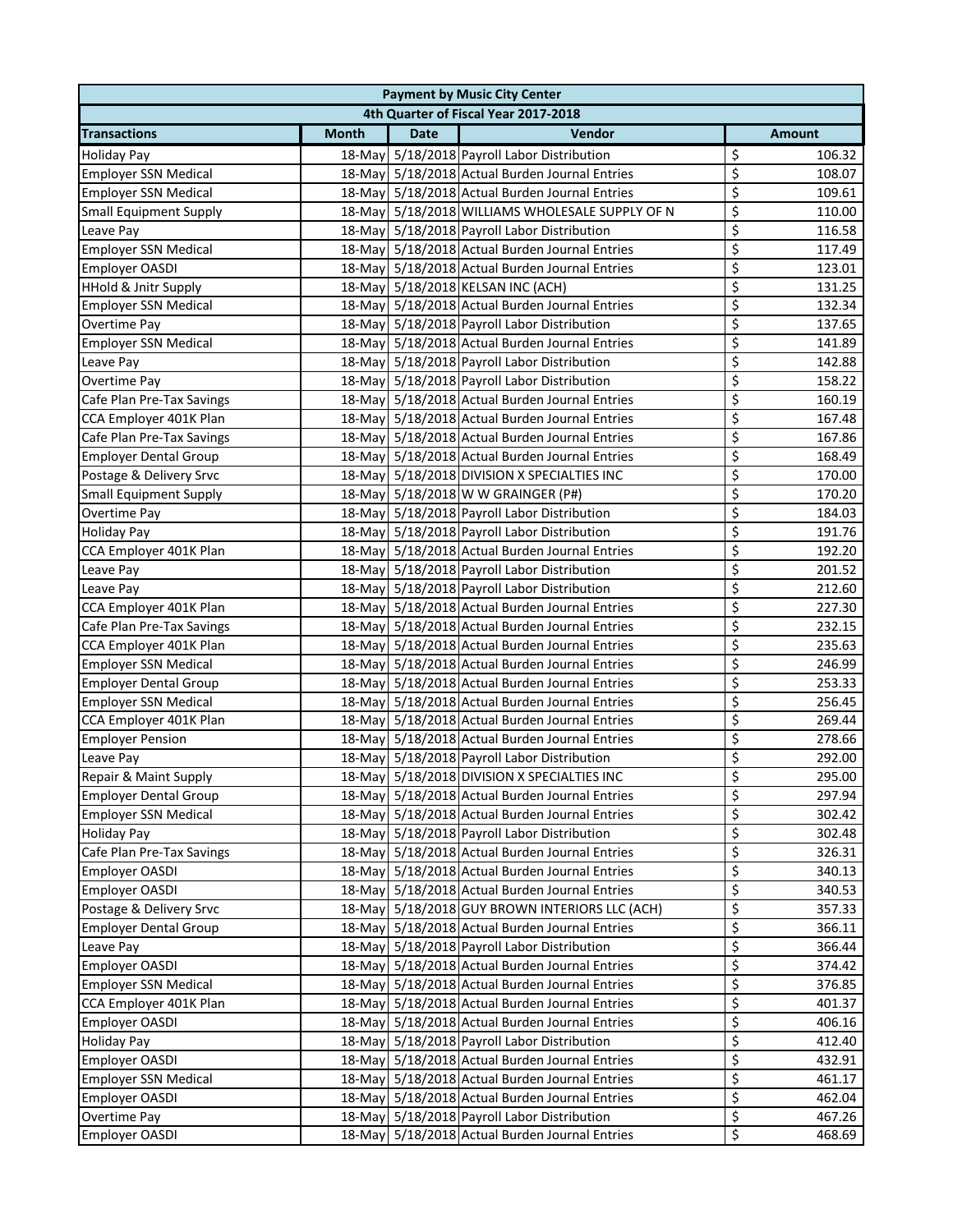| <b>Payment by Music City Center</b> |              |             |                                                 |                         |                      |  |  |
|-------------------------------------|--------------|-------------|-------------------------------------------------|-------------------------|----------------------|--|--|
|                                     |              |             | 4th Quarter of Fiscal Year 2017-2018            |                         |                      |  |  |
| <b>Transactions</b>                 | <b>Month</b> | <b>Date</b> | Vendor                                          |                         | <b>Amount</b>        |  |  |
| Overtime Pay                        |              |             | 18-May 5/18/2018 Payroll Labor Distribution     | \$                      | 493.18               |  |  |
| Employer OASDI                      |              |             | 18-May 5/18/2018 Actual Burden Journal Entries  | \$                      | 502.40               |  |  |
| <b>Employer SSN Medical</b>         |              |             | 18-May 5/18/2018 Actual Burden Journal Entries  | \$                      | 510.78               |  |  |
| <b>Overtime Pay</b>                 |              |             | 18-May 5/18/2018 Payroll Labor Distribution     | \$                      | 518.95               |  |  |
| Leave Pay                           |              |             | 18-May 5/18/2018 Payroll Labor Distribution     | \$                      | 524.25               |  |  |
| <b>Employer OASDI</b>               |              |             | 18-May 5/18/2018 Actual Burden Journal Entries  | \$                      | 554.11               |  |  |
| <b>Employer Group Health</b>        |              |             | 18-May 5/18/2018 Actual Burden Journal Entries  | \$                      | 555.00               |  |  |
| <b>Employer Dental Group</b>        |              |             | 18-May 5/18/2018 Actual Burden Journal Entries  | \$                      | 555.63               |  |  |
| Employer OASDI                      |              |             | 18-May 5/18/2018 Actual Burden Journal Entries  | \$                      | 565.89               |  |  |
| CCA Employer 401K Plan              |              |             | 18-May 5/18/2018 Actual Burden Journal Entries  | \$                      | 584.36               |  |  |
| <b>Holiday Pay</b>                  |              |             | 18-May 5/18/2018 Payroll Labor Distribution     | \$                      | 590.32               |  |  |
| Employer OASDI                      |              |             | 18-May 5/18/2018 Actual Burden Journal Entries  | \$                      | 606.80               |  |  |
| <b>Employer Group Health</b>        |              |             | 18-May 5/18/2018 Actual Burden Journal Entries  | \$                      | 678.00               |  |  |
| <b>Employer SSN Medical</b>         |              |             | 18-May 5/18/2018 Actual Burden Journal Entries  | \$                      | 736.78               |  |  |
| <b>Employer Group Health</b>        |              |             | 18-May 5/18/2018 Actual Burden Journal Entries  | \$                      | 750.00               |  |  |
| Overtime Pay                        |              |             | 18-May 5/18/2018 Payroll Labor Distribution     | \$                      | 759.81               |  |  |
| <b>Employer Pension</b>             |              |             | 18-May 5/18/2018 Actual Burden Journal Entries  | \$                      | 795.15               |  |  |
| CCA Employer 401K Plan              |              |             | 18-May 5/18/2018 Actual Burden Journal Entries  | \$                      | 824.24               |  |  |
| <b>Employer Pension</b>             |              |             | 18-May 5/18/2018 Actual Burden Journal Entries  | \$                      | 868.54               |  |  |
| <b>Holiday Pay</b>                  |              |             | 18-May 5/18/2018 Payroll Labor Distribution     | \$                      | 934.72               |  |  |
| <b>Employer Pension</b>             |              |             | 18-May 5/18/2018 Actual Burden Journal Entries  | \$                      | 942.65               |  |  |
| <b>Small Equipment Supply</b>       |              |             | 18-May 5/18/2018 WILLIAMS WHOLESALE SUPPLY OF N | \$                      | 998.00               |  |  |
| Overtime Pay                        |              |             | 18-May 5/18/2018 Payroll Labor Distribution     | \$                      | 1,010.65             |  |  |
| CCA Employer 401K Plan              |              |             | 18-May 5/18/2018 Actual Burden Journal Entries  | \$                      | 1,024.89             |  |  |
| Leave Pay                           |              |             | 18-May 5/18/2018 Payroll Labor Distribution     | \$                      | 1,029.11             |  |  |
| <b>Employer Group Health</b>        |              |             | 18-May 5/18/2018 Actual Burden Journal Entries  | \$                      | 1,035.00             |  |  |
| CCA Employer 401K Plan              |              |             | 18-May 5/18/2018 Actual Burden Journal Entries  | \$                      | 1,055.89             |  |  |
| <b>Employer Group Health</b>        |              |             | 18-May 5/18/2018 Actual Burden Journal Entries  | \$                      | 1,056.00             |  |  |
| Employer OASDI                      |              |             | 18-May 5/18/2018 Actual Burden Journal Entries  | \$                      | 1,056.13             |  |  |
| <b>Employer Pension</b>             |              |             | 18-May 5/18/2018 Actual Burden Journal Entries  | \$                      | 1,071.12             |  |  |
| Furniture/Fixtures<\$10K            |              |             | 18-May 5/18/2018 GUY BROWN INTERIORS LLC (ACH)  | \$                      | 1,093.34             |  |  |
| Employer OASDI                      |              |             | 18-May 5/18/2018 Actual Burden Journal Entries  | \$                      | 1,096.57             |  |  |
| Offc & Admin Supply                 |              |             | 18-May 5/18/2018 MYOFFICE PRODUCTS (ACH)        | \$                      | 1,103.88             |  |  |
| <b>Employer Group Health</b>        |              |             | 18-May 5/18/2018 Actual Burden Journal Entries  | $\overline{\mathsf{S}}$ | 1,233.00             |  |  |
| <b>Employer Group Health</b>        |              |             | 18-May 5/18/2018 Actual Burden Journal Entries  | \$                      | 1,263.00             |  |  |
| <b>Employer Group Health</b>        |              |             | 18-May 5/18/2018 Actual Burden Journal Entries  | \$                      | 1,307.78             |  |  |
| <b>HHold &amp; Jnitr Supply</b>     |              |             | 18-May 5/18/2018 AMERICAN PAPER & TWINE CO (ACH | \$                      | 1,323.97             |  |  |
| Leave Pay                           |              |             | 18-May 5/18/2018 Payroll Labor Distribution     | \$                      | 1,392.24             |  |  |
| CCA Employer 401K Plan              |              |             | 18-May 5/18/2018 Actual Burden Journal Entries  | \$                      | 1,435.77             |  |  |
| Overtime Pay                        |              |             | 18-May 5/18/2018 Payroll Labor Distribution     | \$                      | 1,502.87             |  |  |
| Employer Group Health               |              |             | 18-May 5/18/2018 Actual Burden Journal Entries  | \$                      | 1,533.00             |  |  |
| <b>Employer OASDI</b>               |              |             | 18-May 5/18/2018 Actual Burden Journal Entries  | \$                      | 1,611.43             |  |  |
| <b>Employer Group Health</b>        |              |             | 18-May 5/18/2018 Actual Burden Journal Entries  | \$                      | 1,698.00             |  |  |
| <b>Employer Group Health</b>        |              |             | 18-May 5/18/2018 Actual Burden Journal Entries  | \$                      | 1,728.00             |  |  |
| Leave Pay                           |              |             | 18-May 5/18/2018 Payroll Labor Distribution     | \$                      | 1,790.60             |  |  |
| Regular Pay                         |              |             | 18-May 5/18/2018 Payroll Labor Distribution     | \$                      | 1,952.73             |  |  |
| Employer OASDI                      |              |             | 18-May 5/18/2018 Actual Burden Journal Entries  | \$                      | 1,972.00             |  |  |
| Overtime Pay                        |              |             | 18-May 5/18/2018 Payroll Labor Distribution     | \$                      | 2,012.55             |  |  |
| Employer OASDI                      |              |             | 18-May 5/18/2018 Actual Burden Journal Entries  | \$                      | 2,184.00             |  |  |
| <b>Employer Pension</b>             |              |             | 18-May 5/18/2018 Actual Burden Journal Entries  | \$                      | 2,262.55             |  |  |
| <b>Employer Group Health</b>        |              |             | 18-May 5/18/2018 Actual Burden Journal Entries  | \$                      |                      |  |  |
| Leave Pay                           |              |             | 18-May 5/18/2018 Payroll Labor Distribution     | \$                      | 2,421.00<br>2,464.76 |  |  |
| <b>Employer Pension</b>             |              |             | 18-May 5/18/2018 Actual Burden Journal Entries  | \$                      | 2,640.34             |  |  |
|                                     |              |             |                                                 |                         |                      |  |  |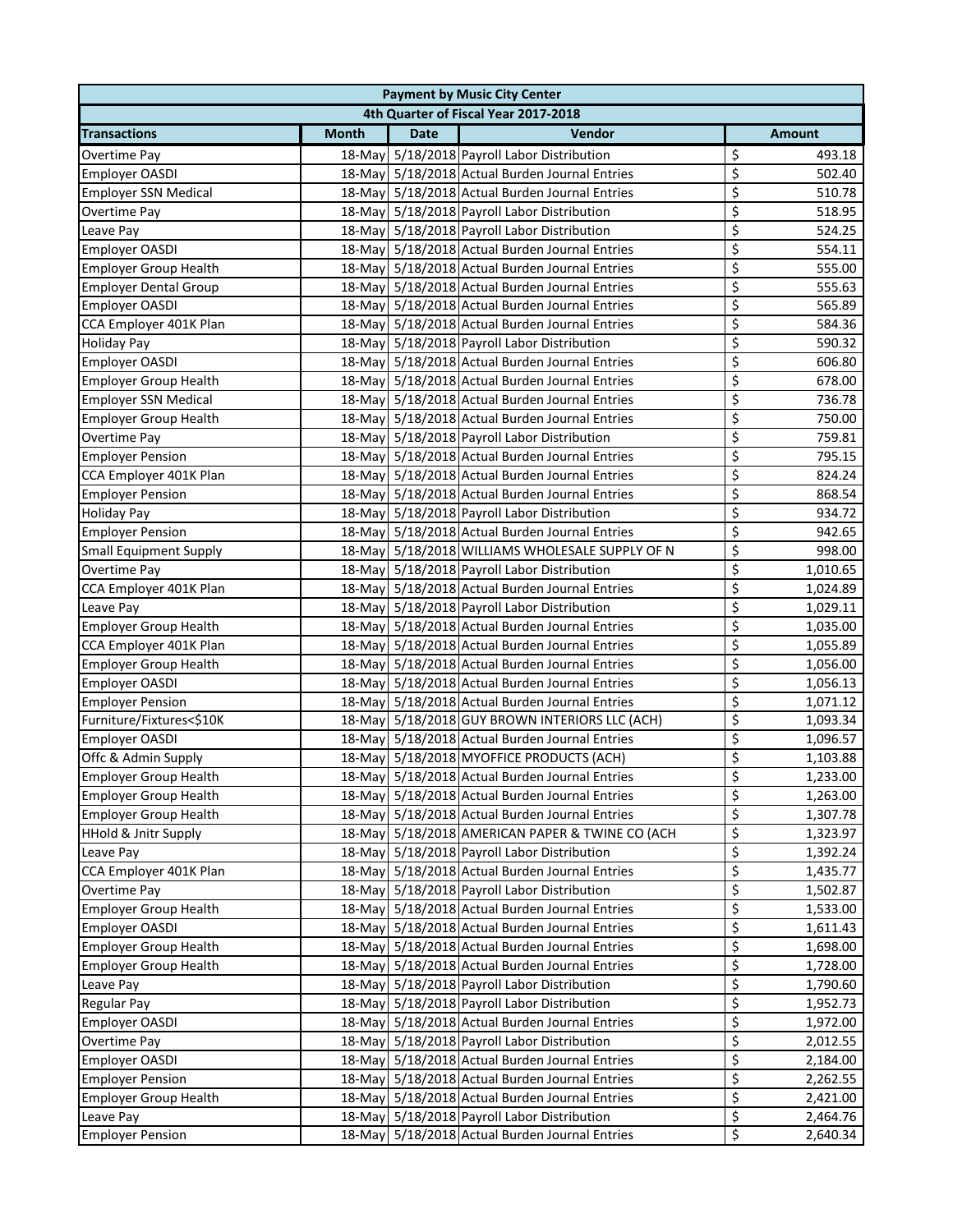| 4th Quarter of Fiscal Year 2017-2018<br>Vendor<br><b>Month</b><br><b>Date</b><br><b>Transactions</b><br><b>Amount</b><br>\$<br>18-May 5/18/2018 Payroll Labor Distribution<br>2,767.36<br>Leave Pay<br>\$<br>18-May 5/18/2018 Actual Burden Journal Entries<br><b>Employer Group Health</b><br>2,880.00<br>\$<br>18-May 5/18/2018 Actual Burden Journal Entries<br>Employer OASDI<br>3,150.21<br>\$<br>18-May 5/18/2018 Payroll Labor Distribution<br>3,625.16<br>Leave Pay<br>\$<br>18-May 5/18/2018 Payroll Labor Distribution<br>Regular Pay<br>3,631.00<br>\$<br>18-May 5/18/2018 Payroll Labor Distribution<br>4,940.80<br><b>Regular Pay</b><br>\$<br>18-May 5/18/2018 Payroll Labor Distribution<br>Regular Pay<br>5,539.52<br>\$<br>18-May 5/18/2018 Actual Burden Journal Entries<br><b>Employer Group Health</b><br>5,946.00<br>\$<br>18-May 5/18/2018 Actual Burden Journal Entries<br>6,204.11<br><b>Employer Group Health</b><br>\$<br>18-May 5/18/2018 Payroll Labor Distribution<br>7,038.40<br><b>Regular Pay</b><br>\$<br>18-May 5/18/2018 Payroll Labor Distribution<br><b>Regular Pay</b><br>7,480.80<br>$\overline{\xi}$<br>18-May 5/18/2018 Payroll Labor Distribution<br><b>Regular Pay</b><br>7,679.78<br>\$<br>18-May 5/18/2018 Payroll Labor Distribution<br>Regular Pay<br>7,785.00<br>\$<br>18-May 5/18/2018 Actual Burden Journal Entries<br><b>Employer Group Health</b><br>8,355.11<br>\$<br>18-May 5/18/2018 Payroll Labor Distribution<br><b>Regular Pay</b><br>8,434.90<br>\$<br>18-May 5/18/2018 Payroll Labor Distribution<br>8,555.09<br>Regular Pay<br>\$<br>18-May 5/18/2018 Payroll Labor Distribution<br><b>Regular Pay</b><br>9,979.92<br>\$<br>18-May 5/18/2018 Actual Burden Journal Entries<br><b>Employer Group Health</b><br>11,739.00<br>\$<br>18-May 5/18/2018 Payroll Labor Distribution<br>16,616.64<br><b>Regular Pay</b><br>\$<br>18-May 5/18/2018 Payroll Labor Distribution<br>Regular Pay<br>18,218.62<br>\$<br>18-May 5/18/2018 Payroll Labor Distribution<br>Regular Pay<br>18,523.96<br>\$<br>18-May 5/18/2018 Payroll Labor Distribution<br>27,193.26<br>Regular Pay<br>\$<br>18-May 5/18/2018 Payroll Labor Distribution<br>Regular Pay<br>31,700.25<br>\$<br>18-May 5/18/2018 Payroll Labor Distribution<br>Regular Pay<br>33,010.10<br>\$<br>18-May 5/18/2018 Payroll Labor Distribution<br>Regular Pay<br>49,135.43<br>\$<br>18-May 5/21/2018 BLINK MARKETING INC (ACH)<br>Promotion-Goods<br>(975.00)<br>\$<br>18-May 5/21/2018 REEVES CO INC<br>Offc & Admin Supply<br>(604.00)<br>\$<br>18-May 5/21/2018 REEVES CO INC<br>(387.00)<br>Offc & Admin Supply<br>\$<br>18-May 5/21/2018 BLINK MARKETING INC (ACH)<br>Postage & Delivery Srvc<br>(81.30)<br>\$<br>Promotion-Goods<br>18-May 5/21/2018 BLINK MARKETING INC (ACH)<br>(40.00)<br>\$<br>18-May 5/21/2018 SOCIETY FOR HUMAN RESOURCES MG<br>(39.23)<br>Postage & Delivery Srvc<br>\$<br>18-May 5/21/2018 REEVES CO INC<br>Postage & Delivery Srvc<br>(24.43)<br>\$<br>Offc & Admin Supply<br>18-May 5/21/2018 MYOFFICE PRODUCTS (ACH)<br>5.83<br>\$<br>18-May 5/21/2018 MYOFFICE PRODUCTS (ACH)<br>35.91<br>Offc & Admin Supply<br>\$<br>Food & Ice<br>18-May 5/21/2018 CENTERPLATE MCC (ACH)<br>50.72<br>\$<br>Food & Ice<br>18-May 5/21/2018 CENTERPLATE MCC (ACH)<br>54.41<br>\$<br><b>Elevator Permit</b><br>18-May 5/21/2018 TN DEPT OF LABOR DIV BOIL & EL<br>55.00 | <b>Payment by Music City Center</b> |  |  |  |  |  |  |  |
|---------------------------------------------------------------------------------------------------------------------------------------------------------------------------------------------------------------------------------------------------------------------------------------------------------------------------------------------------------------------------------------------------------------------------------------------------------------------------------------------------------------------------------------------------------------------------------------------------------------------------------------------------------------------------------------------------------------------------------------------------------------------------------------------------------------------------------------------------------------------------------------------------------------------------------------------------------------------------------------------------------------------------------------------------------------------------------------------------------------------------------------------------------------------------------------------------------------------------------------------------------------------------------------------------------------------------------------------------------------------------------------------------------------------------------------------------------------------------------------------------------------------------------------------------------------------------------------------------------------------------------------------------------------------------------------------------------------------------------------------------------------------------------------------------------------------------------------------------------------------------------------------------------------------------------------------------------------------------------------------------------------------------------------------------------------------------------------------------------------------------------------------------------------------------------------------------------------------------------------------------------------------------------------------------------------------------------------------------------------------------------------------------------------------------------------------------------------------------------------------------------------------------------------------------------------------------------------------------------------------------------------------------------------------------------------------------------------------------------------------------------------------------------------------------------------------------------------------------------------------------------------------------------------------------------------------------------------------------------------------------------------------------------------------------------------------------------------------------------------------------------------------------------------------------------------------------------------------------------------------------------------------------------------------------------------------------------------------------------------------------------------------------|-------------------------------------|--|--|--|--|--|--|--|
|                                                                                                                                                                                                                                                                                                                                                                                                                                                                                                                                                                                                                                                                                                                                                                                                                                                                                                                                                                                                                                                                                                                                                                                                                                                                                                                                                                                                                                                                                                                                                                                                                                                                                                                                                                                                                                                                                                                                                                                                                                                                                                                                                                                                                                                                                                                                                                                                                                                                                                                                                                                                                                                                                                                                                                                                                                                                                                                                                                                                                                                                                                                                                                                                                                                                                                                                                                                                   |                                     |  |  |  |  |  |  |  |
|                                                                                                                                                                                                                                                                                                                                                                                                                                                                                                                                                                                                                                                                                                                                                                                                                                                                                                                                                                                                                                                                                                                                                                                                                                                                                                                                                                                                                                                                                                                                                                                                                                                                                                                                                                                                                                                                                                                                                                                                                                                                                                                                                                                                                                                                                                                                                                                                                                                                                                                                                                                                                                                                                                                                                                                                                                                                                                                                                                                                                                                                                                                                                                                                                                                                                                                                                                                                   |                                     |  |  |  |  |  |  |  |
|                                                                                                                                                                                                                                                                                                                                                                                                                                                                                                                                                                                                                                                                                                                                                                                                                                                                                                                                                                                                                                                                                                                                                                                                                                                                                                                                                                                                                                                                                                                                                                                                                                                                                                                                                                                                                                                                                                                                                                                                                                                                                                                                                                                                                                                                                                                                                                                                                                                                                                                                                                                                                                                                                                                                                                                                                                                                                                                                                                                                                                                                                                                                                                                                                                                                                                                                                                                                   |                                     |  |  |  |  |  |  |  |
|                                                                                                                                                                                                                                                                                                                                                                                                                                                                                                                                                                                                                                                                                                                                                                                                                                                                                                                                                                                                                                                                                                                                                                                                                                                                                                                                                                                                                                                                                                                                                                                                                                                                                                                                                                                                                                                                                                                                                                                                                                                                                                                                                                                                                                                                                                                                                                                                                                                                                                                                                                                                                                                                                                                                                                                                                                                                                                                                                                                                                                                                                                                                                                                                                                                                                                                                                                                                   |                                     |  |  |  |  |  |  |  |
|                                                                                                                                                                                                                                                                                                                                                                                                                                                                                                                                                                                                                                                                                                                                                                                                                                                                                                                                                                                                                                                                                                                                                                                                                                                                                                                                                                                                                                                                                                                                                                                                                                                                                                                                                                                                                                                                                                                                                                                                                                                                                                                                                                                                                                                                                                                                                                                                                                                                                                                                                                                                                                                                                                                                                                                                                                                                                                                                                                                                                                                                                                                                                                                                                                                                                                                                                                                                   |                                     |  |  |  |  |  |  |  |
|                                                                                                                                                                                                                                                                                                                                                                                                                                                                                                                                                                                                                                                                                                                                                                                                                                                                                                                                                                                                                                                                                                                                                                                                                                                                                                                                                                                                                                                                                                                                                                                                                                                                                                                                                                                                                                                                                                                                                                                                                                                                                                                                                                                                                                                                                                                                                                                                                                                                                                                                                                                                                                                                                                                                                                                                                                                                                                                                                                                                                                                                                                                                                                                                                                                                                                                                                                                                   |                                     |  |  |  |  |  |  |  |
|                                                                                                                                                                                                                                                                                                                                                                                                                                                                                                                                                                                                                                                                                                                                                                                                                                                                                                                                                                                                                                                                                                                                                                                                                                                                                                                                                                                                                                                                                                                                                                                                                                                                                                                                                                                                                                                                                                                                                                                                                                                                                                                                                                                                                                                                                                                                                                                                                                                                                                                                                                                                                                                                                                                                                                                                                                                                                                                                                                                                                                                                                                                                                                                                                                                                                                                                                                                                   |                                     |  |  |  |  |  |  |  |
|                                                                                                                                                                                                                                                                                                                                                                                                                                                                                                                                                                                                                                                                                                                                                                                                                                                                                                                                                                                                                                                                                                                                                                                                                                                                                                                                                                                                                                                                                                                                                                                                                                                                                                                                                                                                                                                                                                                                                                                                                                                                                                                                                                                                                                                                                                                                                                                                                                                                                                                                                                                                                                                                                                                                                                                                                                                                                                                                                                                                                                                                                                                                                                                                                                                                                                                                                                                                   |                                     |  |  |  |  |  |  |  |
|                                                                                                                                                                                                                                                                                                                                                                                                                                                                                                                                                                                                                                                                                                                                                                                                                                                                                                                                                                                                                                                                                                                                                                                                                                                                                                                                                                                                                                                                                                                                                                                                                                                                                                                                                                                                                                                                                                                                                                                                                                                                                                                                                                                                                                                                                                                                                                                                                                                                                                                                                                                                                                                                                                                                                                                                                                                                                                                                                                                                                                                                                                                                                                                                                                                                                                                                                                                                   |                                     |  |  |  |  |  |  |  |
|                                                                                                                                                                                                                                                                                                                                                                                                                                                                                                                                                                                                                                                                                                                                                                                                                                                                                                                                                                                                                                                                                                                                                                                                                                                                                                                                                                                                                                                                                                                                                                                                                                                                                                                                                                                                                                                                                                                                                                                                                                                                                                                                                                                                                                                                                                                                                                                                                                                                                                                                                                                                                                                                                                                                                                                                                                                                                                                                                                                                                                                                                                                                                                                                                                                                                                                                                                                                   |                                     |  |  |  |  |  |  |  |
|                                                                                                                                                                                                                                                                                                                                                                                                                                                                                                                                                                                                                                                                                                                                                                                                                                                                                                                                                                                                                                                                                                                                                                                                                                                                                                                                                                                                                                                                                                                                                                                                                                                                                                                                                                                                                                                                                                                                                                                                                                                                                                                                                                                                                                                                                                                                                                                                                                                                                                                                                                                                                                                                                                                                                                                                                                                                                                                                                                                                                                                                                                                                                                                                                                                                                                                                                                                                   |                                     |  |  |  |  |  |  |  |
|                                                                                                                                                                                                                                                                                                                                                                                                                                                                                                                                                                                                                                                                                                                                                                                                                                                                                                                                                                                                                                                                                                                                                                                                                                                                                                                                                                                                                                                                                                                                                                                                                                                                                                                                                                                                                                                                                                                                                                                                                                                                                                                                                                                                                                                                                                                                                                                                                                                                                                                                                                                                                                                                                                                                                                                                                                                                                                                                                                                                                                                                                                                                                                                                                                                                                                                                                                                                   |                                     |  |  |  |  |  |  |  |
|                                                                                                                                                                                                                                                                                                                                                                                                                                                                                                                                                                                                                                                                                                                                                                                                                                                                                                                                                                                                                                                                                                                                                                                                                                                                                                                                                                                                                                                                                                                                                                                                                                                                                                                                                                                                                                                                                                                                                                                                                                                                                                                                                                                                                                                                                                                                                                                                                                                                                                                                                                                                                                                                                                                                                                                                                                                                                                                                                                                                                                                                                                                                                                                                                                                                                                                                                                                                   |                                     |  |  |  |  |  |  |  |
|                                                                                                                                                                                                                                                                                                                                                                                                                                                                                                                                                                                                                                                                                                                                                                                                                                                                                                                                                                                                                                                                                                                                                                                                                                                                                                                                                                                                                                                                                                                                                                                                                                                                                                                                                                                                                                                                                                                                                                                                                                                                                                                                                                                                                                                                                                                                                                                                                                                                                                                                                                                                                                                                                                                                                                                                                                                                                                                                                                                                                                                                                                                                                                                                                                                                                                                                                                                                   |                                     |  |  |  |  |  |  |  |
|                                                                                                                                                                                                                                                                                                                                                                                                                                                                                                                                                                                                                                                                                                                                                                                                                                                                                                                                                                                                                                                                                                                                                                                                                                                                                                                                                                                                                                                                                                                                                                                                                                                                                                                                                                                                                                                                                                                                                                                                                                                                                                                                                                                                                                                                                                                                                                                                                                                                                                                                                                                                                                                                                                                                                                                                                                                                                                                                                                                                                                                                                                                                                                                                                                                                                                                                                                                                   |                                     |  |  |  |  |  |  |  |
|                                                                                                                                                                                                                                                                                                                                                                                                                                                                                                                                                                                                                                                                                                                                                                                                                                                                                                                                                                                                                                                                                                                                                                                                                                                                                                                                                                                                                                                                                                                                                                                                                                                                                                                                                                                                                                                                                                                                                                                                                                                                                                                                                                                                                                                                                                                                                                                                                                                                                                                                                                                                                                                                                                                                                                                                                                                                                                                                                                                                                                                                                                                                                                                                                                                                                                                                                                                                   |                                     |  |  |  |  |  |  |  |
|                                                                                                                                                                                                                                                                                                                                                                                                                                                                                                                                                                                                                                                                                                                                                                                                                                                                                                                                                                                                                                                                                                                                                                                                                                                                                                                                                                                                                                                                                                                                                                                                                                                                                                                                                                                                                                                                                                                                                                                                                                                                                                                                                                                                                                                                                                                                                                                                                                                                                                                                                                                                                                                                                                                                                                                                                                                                                                                                                                                                                                                                                                                                                                                                                                                                                                                                                                                                   |                                     |  |  |  |  |  |  |  |
|                                                                                                                                                                                                                                                                                                                                                                                                                                                                                                                                                                                                                                                                                                                                                                                                                                                                                                                                                                                                                                                                                                                                                                                                                                                                                                                                                                                                                                                                                                                                                                                                                                                                                                                                                                                                                                                                                                                                                                                                                                                                                                                                                                                                                                                                                                                                                                                                                                                                                                                                                                                                                                                                                                                                                                                                                                                                                                                                                                                                                                                                                                                                                                                                                                                                                                                                                                                                   |                                     |  |  |  |  |  |  |  |
|                                                                                                                                                                                                                                                                                                                                                                                                                                                                                                                                                                                                                                                                                                                                                                                                                                                                                                                                                                                                                                                                                                                                                                                                                                                                                                                                                                                                                                                                                                                                                                                                                                                                                                                                                                                                                                                                                                                                                                                                                                                                                                                                                                                                                                                                                                                                                                                                                                                                                                                                                                                                                                                                                                                                                                                                                                                                                                                                                                                                                                                                                                                                                                                                                                                                                                                                                                                                   |                                     |  |  |  |  |  |  |  |
|                                                                                                                                                                                                                                                                                                                                                                                                                                                                                                                                                                                                                                                                                                                                                                                                                                                                                                                                                                                                                                                                                                                                                                                                                                                                                                                                                                                                                                                                                                                                                                                                                                                                                                                                                                                                                                                                                                                                                                                                                                                                                                                                                                                                                                                                                                                                                                                                                                                                                                                                                                                                                                                                                                                                                                                                                                                                                                                                                                                                                                                                                                                                                                                                                                                                                                                                                                                                   |                                     |  |  |  |  |  |  |  |
|                                                                                                                                                                                                                                                                                                                                                                                                                                                                                                                                                                                                                                                                                                                                                                                                                                                                                                                                                                                                                                                                                                                                                                                                                                                                                                                                                                                                                                                                                                                                                                                                                                                                                                                                                                                                                                                                                                                                                                                                                                                                                                                                                                                                                                                                                                                                                                                                                                                                                                                                                                                                                                                                                                                                                                                                                                                                                                                                                                                                                                                                                                                                                                                                                                                                                                                                                                                                   |                                     |  |  |  |  |  |  |  |
|                                                                                                                                                                                                                                                                                                                                                                                                                                                                                                                                                                                                                                                                                                                                                                                                                                                                                                                                                                                                                                                                                                                                                                                                                                                                                                                                                                                                                                                                                                                                                                                                                                                                                                                                                                                                                                                                                                                                                                                                                                                                                                                                                                                                                                                                                                                                                                                                                                                                                                                                                                                                                                                                                                                                                                                                                                                                                                                                                                                                                                                                                                                                                                                                                                                                                                                                                                                                   |                                     |  |  |  |  |  |  |  |
|                                                                                                                                                                                                                                                                                                                                                                                                                                                                                                                                                                                                                                                                                                                                                                                                                                                                                                                                                                                                                                                                                                                                                                                                                                                                                                                                                                                                                                                                                                                                                                                                                                                                                                                                                                                                                                                                                                                                                                                                                                                                                                                                                                                                                                                                                                                                                                                                                                                                                                                                                                                                                                                                                                                                                                                                                                                                                                                                                                                                                                                                                                                                                                                                                                                                                                                                                                                                   |                                     |  |  |  |  |  |  |  |
|                                                                                                                                                                                                                                                                                                                                                                                                                                                                                                                                                                                                                                                                                                                                                                                                                                                                                                                                                                                                                                                                                                                                                                                                                                                                                                                                                                                                                                                                                                                                                                                                                                                                                                                                                                                                                                                                                                                                                                                                                                                                                                                                                                                                                                                                                                                                                                                                                                                                                                                                                                                                                                                                                                                                                                                                                                                                                                                                                                                                                                                                                                                                                                                                                                                                                                                                                                                                   |                                     |  |  |  |  |  |  |  |
|                                                                                                                                                                                                                                                                                                                                                                                                                                                                                                                                                                                                                                                                                                                                                                                                                                                                                                                                                                                                                                                                                                                                                                                                                                                                                                                                                                                                                                                                                                                                                                                                                                                                                                                                                                                                                                                                                                                                                                                                                                                                                                                                                                                                                                                                                                                                                                                                                                                                                                                                                                                                                                                                                                                                                                                                                                                                                                                                                                                                                                                                                                                                                                                                                                                                                                                                                                                                   |                                     |  |  |  |  |  |  |  |
|                                                                                                                                                                                                                                                                                                                                                                                                                                                                                                                                                                                                                                                                                                                                                                                                                                                                                                                                                                                                                                                                                                                                                                                                                                                                                                                                                                                                                                                                                                                                                                                                                                                                                                                                                                                                                                                                                                                                                                                                                                                                                                                                                                                                                                                                                                                                                                                                                                                                                                                                                                                                                                                                                                                                                                                                                                                                                                                                                                                                                                                                                                                                                                                                                                                                                                                                                                                                   |                                     |  |  |  |  |  |  |  |
|                                                                                                                                                                                                                                                                                                                                                                                                                                                                                                                                                                                                                                                                                                                                                                                                                                                                                                                                                                                                                                                                                                                                                                                                                                                                                                                                                                                                                                                                                                                                                                                                                                                                                                                                                                                                                                                                                                                                                                                                                                                                                                                                                                                                                                                                                                                                                                                                                                                                                                                                                                                                                                                                                                                                                                                                                                                                                                                                                                                                                                                                                                                                                                                                                                                                                                                                                                                                   |                                     |  |  |  |  |  |  |  |
|                                                                                                                                                                                                                                                                                                                                                                                                                                                                                                                                                                                                                                                                                                                                                                                                                                                                                                                                                                                                                                                                                                                                                                                                                                                                                                                                                                                                                                                                                                                                                                                                                                                                                                                                                                                                                                                                                                                                                                                                                                                                                                                                                                                                                                                                                                                                                                                                                                                                                                                                                                                                                                                                                                                                                                                                                                                                                                                                                                                                                                                                                                                                                                                                                                                                                                                                                                                                   |                                     |  |  |  |  |  |  |  |
|                                                                                                                                                                                                                                                                                                                                                                                                                                                                                                                                                                                                                                                                                                                                                                                                                                                                                                                                                                                                                                                                                                                                                                                                                                                                                                                                                                                                                                                                                                                                                                                                                                                                                                                                                                                                                                                                                                                                                                                                                                                                                                                                                                                                                                                                                                                                                                                                                                                                                                                                                                                                                                                                                                                                                                                                                                                                                                                                                                                                                                                                                                                                                                                                                                                                                                                                                                                                   |                                     |  |  |  |  |  |  |  |
|                                                                                                                                                                                                                                                                                                                                                                                                                                                                                                                                                                                                                                                                                                                                                                                                                                                                                                                                                                                                                                                                                                                                                                                                                                                                                                                                                                                                                                                                                                                                                                                                                                                                                                                                                                                                                                                                                                                                                                                                                                                                                                                                                                                                                                                                                                                                                                                                                                                                                                                                                                                                                                                                                                                                                                                                                                                                                                                                                                                                                                                                                                                                                                                                                                                                                                                                                                                                   |                                     |  |  |  |  |  |  |  |
|                                                                                                                                                                                                                                                                                                                                                                                                                                                                                                                                                                                                                                                                                                                                                                                                                                                                                                                                                                                                                                                                                                                                                                                                                                                                                                                                                                                                                                                                                                                                                                                                                                                                                                                                                                                                                                                                                                                                                                                                                                                                                                                                                                                                                                                                                                                                                                                                                                                                                                                                                                                                                                                                                                                                                                                                                                                                                                                                                                                                                                                                                                                                                                                                                                                                                                                                                                                                   |                                     |  |  |  |  |  |  |  |
|                                                                                                                                                                                                                                                                                                                                                                                                                                                                                                                                                                                                                                                                                                                                                                                                                                                                                                                                                                                                                                                                                                                                                                                                                                                                                                                                                                                                                                                                                                                                                                                                                                                                                                                                                                                                                                                                                                                                                                                                                                                                                                                                                                                                                                                                                                                                                                                                                                                                                                                                                                                                                                                                                                                                                                                                                                                                                                                                                                                                                                                                                                                                                                                                                                                                                                                                                                                                   |                                     |  |  |  |  |  |  |  |
|                                                                                                                                                                                                                                                                                                                                                                                                                                                                                                                                                                                                                                                                                                                                                                                                                                                                                                                                                                                                                                                                                                                                                                                                                                                                                                                                                                                                                                                                                                                                                                                                                                                                                                                                                                                                                                                                                                                                                                                                                                                                                                                                                                                                                                                                                                                                                                                                                                                                                                                                                                                                                                                                                                                                                                                                                                                                                                                                                                                                                                                                                                                                                                                                                                                                                                                                                                                                   |                                     |  |  |  |  |  |  |  |
|                                                                                                                                                                                                                                                                                                                                                                                                                                                                                                                                                                                                                                                                                                                                                                                                                                                                                                                                                                                                                                                                                                                                                                                                                                                                                                                                                                                                                                                                                                                                                                                                                                                                                                                                                                                                                                                                                                                                                                                                                                                                                                                                                                                                                                                                                                                                                                                                                                                                                                                                                                                                                                                                                                                                                                                                                                                                                                                                                                                                                                                                                                                                                                                                                                                                                                                                                                                                   |                                     |  |  |  |  |  |  |  |
|                                                                                                                                                                                                                                                                                                                                                                                                                                                                                                                                                                                                                                                                                                                                                                                                                                                                                                                                                                                                                                                                                                                                                                                                                                                                                                                                                                                                                                                                                                                                                                                                                                                                                                                                                                                                                                                                                                                                                                                                                                                                                                                                                                                                                                                                                                                                                                                                                                                                                                                                                                                                                                                                                                                                                                                                                                                                                                                                                                                                                                                                                                                                                                                                                                                                                                                                                                                                   |                                     |  |  |  |  |  |  |  |
|                                                                                                                                                                                                                                                                                                                                                                                                                                                                                                                                                                                                                                                                                                                                                                                                                                                                                                                                                                                                                                                                                                                                                                                                                                                                                                                                                                                                                                                                                                                                                                                                                                                                                                                                                                                                                                                                                                                                                                                                                                                                                                                                                                                                                                                                                                                                                                                                                                                                                                                                                                                                                                                                                                                                                                                                                                                                                                                                                                                                                                                                                                                                                                                                                                                                                                                                                                                                   |                                     |  |  |  |  |  |  |  |
|                                                                                                                                                                                                                                                                                                                                                                                                                                                                                                                                                                                                                                                                                                                                                                                                                                                                                                                                                                                                                                                                                                                                                                                                                                                                                                                                                                                                                                                                                                                                                                                                                                                                                                                                                                                                                                                                                                                                                                                                                                                                                                                                                                                                                                                                                                                                                                                                                                                                                                                                                                                                                                                                                                                                                                                                                                                                                                                                                                                                                                                                                                                                                                                                                                                                                                                                                                                                   |                                     |  |  |  |  |  |  |  |
|                                                                                                                                                                                                                                                                                                                                                                                                                                                                                                                                                                                                                                                                                                                                                                                                                                                                                                                                                                                                                                                                                                                                                                                                                                                                                                                                                                                                                                                                                                                                                                                                                                                                                                                                                                                                                                                                                                                                                                                                                                                                                                                                                                                                                                                                                                                                                                                                                                                                                                                                                                                                                                                                                                                                                                                                                                                                                                                                                                                                                                                                                                                                                                                                                                                                                                                                                                                                   |                                     |  |  |  |  |  |  |  |
|                                                                                                                                                                                                                                                                                                                                                                                                                                                                                                                                                                                                                                                                                                                                                                                                                                                                                                                                                                                                                                                                                                                                                                                                                                                                                                                                                                                                                                                                                                                                                                                                                                                                                                                                                                                                                                                                                                                                                                                                                                                                                                                                                                                                                                                                                                                                                                                                                                                                                                                                                                                                                                                                                                                                                                                                                                                                                                                                                                                                                                                                                                                                                                                                                                                                                                                                                                                                   |                                     |  |  |  |  |  |  |  |
| \$<br>18-May 5/21/2018 ELITE SHOW SERVICES INC (ACH)<br>68.00                                                                                                                                                                                                                                                                                                                                                                                                                                                                                                                                                                                                                                                                                                                                                                                                                                                                                                                                                                                                                                                                                                                                                                                                                                                                                                                                                                                                                                                                                                                                                                                                                                                                                                                                                                                                                                                                                                                                                                                                                                                                                                                                                                                                                                                                                                                                                                                                                                                                                                                                                                                                                                                                                                                                                                                                                                                                                                                                                                                                                                                                                                                                                                                                                                                                                                                                     | <b>Temporary Service</b>            |  |  |  |  |  |  |  |
| \$<br>18-May 5/21/2018 WORKFORCE ESSENTIALS INC (DRUG<br>124.00                                                                                                                                                                                                                                                                                                                                                                                                                                                                                                                                                                                                                                                                                                                                                                                                                                                                                                                                                                                                                                                                                                                                                                                                                                                                                                                                                                                                                                                                                                                                                                                                                                                                                                                                                                                                                                                                                                                                                                                                                                                                                                                                                                                                                                                                                                                                                                                                                                                                                                                                                                                                                                                                                                                                                                                                                                                                                                                                                                                                                                                                                                                                                                                                                                                                                                                                   | <b>Mngt Cnsltnt Srvc</b>            |  |  |  |  |  |  |  |
| \$<br><b>HHold &amp; Jnitr Supply</b><br>18-May 5/21/2018 KELSAN INC (ACH)<br>135.35                                                                                                                                                                                                                                                                                                                                                                                                                                                                                                                                                                                                                                                                                                                                                                                                                                                                                                                                                                                                                                                                                                                                                                                                                                                                                                                                                                                                                                                                                                                                                                                                                                                                                                                                                                                                                                                                                                                                                                                                                                                                                                                                                                                                                                                                                                                                                                                                                                                                                                                                                                                                                                                                                                                                                                                                                                                                                                                                                                                                                                                                                                                                                                                                                                                                                                              |                                     |  |  |  |  |  |  |  |
| \$<br>Food & Bev-Inhouse<br>18-May 5/21/2018 CENTERPLATE MCC (ACH)<br>185.86                                                                                                                                                                                                                                                                                                                                                                                                                                                                                                                                                                                                                                                                                                                                                                                                                                                                                                                                                                                                                                                                                                                                                                                                                                                                                                                                                                                                                                                                                                                                                                                                                                                                                                                                                                                                                                                                                                                                                                                                                                                                                                                                                                                                                                                                                                                                                                                                                                                                                                                                                                                                                                                                                                                                                                                                                                                                                                                                                                                                                                                                                                                                                                                                                                                                                                                      |                                     |  |  |  |  |  |  |  |
| \$<br>18-May 5/21/2018 MYOFFICE PRODUCTS (ACH)<br>Offc & Admin Supply<br>194.74                                                                                                                                                                                                                                                                                                                                                                                                                                                                                                                                                                                                                                                                                                                                                                                                                                                                                                                                                                                                                                                                                                                                                                                                                                                                                                                                                                                                                                                                                                                                                                                                                                                                                                                                                                                                                                                                                                                                                                                                                                                                                                                                                                                                                                                                                                                                                                                                                                                                                                                                                                                                                                                                                                                                                                                                                                                                                                                                                                                                                                                                                                                                                                                                                                                                                                                   |                                     |  |  |  |  |  |  |  |
| \$<br>18-May 5/21/2018 MED STAR MEDICAL STAFFING INC<br>220.00                                                                                                                                                                                                                                                                                                                                                                                                                                                                                                                                                                                                                                                                                                                                                                                                                                                                                                                                                                                                                                                                                                                                                                                                                                                                                                                                                                                                                                                                                                                                                                                                                                                                                                                                                                                                                                                                                                                                                                                                                                                                                                                                                                                                                                                                                                                                                                                                                                                                                                                                                                                                                                                                                                                                                                                                                                                                                                                                                                                                                                                                                                                                                                                                                                                                                                                                    | <b>Medical Services</b>             |  |  |  |  |  |  |  |
| \$<br>18-May 5/21/2018 WEX (WRIGHT EXPRESS FINANCIAL)<br>251.30                                                                                                                                                                                                                                                                                                                                                                                                                                                                                                                                                                                                                                                                                                                                                                                                                                                                                                                                                                                                                                                                                                                                                                                                                                                                                                                                                                                                                                                                                                                                                                                                                                                                                                                                                                                                                                                                                                                                                                                                                                                                                                                                                                                                                                                                                                                                                                                                                                                                                                                                                                                                                                                                                                                                                                                                                                                                                                                                                                                                                                                                                                                                                                                                                                                                                                                                   | Auto Fuel                           |  |  |  |  |  |  |  |
| \$<br>18-May 5/21/2018 MED STAR MEDICAL STAFFING INC<br>297.00                                                                                                                                                                                                                                                                                                                                                                                                                                                                                                                                                                                                                                                                                                                                                                                                                                                                                                                                                                                                                                                                                                                                                                                                                                                                                                                                                                                                                                                                                                                                                                                                                                                                                                                                                                                                                                                                                                                                                                                                                                                                                                                                                                                                                                                                                                                                                                                                                                                                                                                                                                                                                                                                                                                                                                                                                                                                                                                                                                                                                                                                                                                                                                                                                                                                                                                                    | <b>Medical Services</b>             |  |  |  |  |  |  |  |
| \$<br>18-May 5/21/2018 PARMAN ENERGY CORP (ACH)(OFM O<br>596.75                                                                                                                                                                                                                                                                                                                                                                                                                                                                                                                                                                                                                                                                                                                                                                                                                                                                                                                                                                                                                                                                                                                                                                                                                                                                                                                                                                                                                                                                                                                                                                                                                                                                                                                                                                                                                                                                                                                                                                                                                                                                                                                                                                                                                                                                                                                                                                                                                                                                                                                                                                                                                                                                                                                                                                                                                                                                                                                                                                                                                                                                                                                                                                                                                                                                                                                                   | Auto Oil/Lubricants                 |  |  |  |  |  |  |  |
| \$<br>18-May 5/21/2018 ALSCO<br>599.18<br>Laundry Services                                                                                                                                                                                                                                                                                                                                                                                                                                                                                                                                                                                                                                                                                                                                                                                                                                                                                                                                                                                                                                                                                                                                                                                                                                                                                                                                                                                                                                                                                                                                                                                                                                                                                                                                                                                                                                                                                                                                                                                                                                                                                                                                                                                                                                                                                                                                                                                                                                                                                                                                                                                                                                                                                                                                                                                                                                                                                                                                                                                                                                                                                                                                                                                                                                                                                                                                        |                                     |  |  |  |  |  |  |  |
| \$<br>18-May 5/21/2018 ALSCO<br>599.18                                                                                                                                                                                                                                                                                                                                                                                                                                                                                                                                                                                                                                                                                                                                                                                                                                                                                                                                                                                                                                                                                                                                                                                                                                                                                                                                                                                                                                                                                                                                                                                                                                                                                                                                                                                                                                                                                                                                                                                                                                                                                                                                                                                                                                                                                                                                                                                                                                                                                                                                                                                                                                                                                                                                                                                                                                                                                                                                                                                                                                                                                                                                                                                                                                                                                                                                                            | <b>Laundry Services</b>             |  |  |  |  |  |  |  |
| \$<br>18-May 5/21/2018 CONTRACT CARPETS SALES CO<br>795.00                                                                                                                                                                                                                                                                                                                                                                                                                                                                                                                                                                                                                                                                                                                                                                                                                                                                                                                                                                                                                                                                                                                                                                                                                                                                                                                                                                                                                                                                                                                                                                                                                                                                                                                                                                                                                                                                                                                                                                                                                                                                                                                                                                                                                                                                                                                                                                                                                                                                                                                                                                                                                                                                                                                                                                                                                                                                                                                                                                                                                                                                                                                                                                                                                                                                                                                                        | Rent Storage/Safety Box             |  |  |  |  |  |  |  |
| \$<br>18-May 5/21/2018 CINTAS CORP #051 MATS & RUGS(A<br><b>Uniform Cleaning Service</b><br>985.23                                                                                                                                                                                                                                                                                                                                                                                                                                                                                                                                                                                                                                                                                                                                                                                                                                                                                                                                                                                                                                                                                                                                                                                                                                                                                                                                                                                                                                                                                                                                                                                                                                                                                                                                                                                                                                                                                                                                                                                                                                                                                                                                                                                                                                                                                                                                                                                                                                                                                                                                                                                                                                                                                                                                                                                                                                                                                                                                                                                                                                                                                                                                                                                                                                                                                                |                                     |  |  |  |  |  |  |  |
| \$<br>18-May 5/21/2018 ALSCO<br>1,170.29<br>Laundry Services                                                                                                                                                                                                                                                                                                                                                                                                                                                                                                                                                                                                                                                                                                                                                                                                                                                                                                                                                                                                                                                                                                                                                                                                                                                                                                                                                                                                                                                                                                                                                                                                                                                                                                                                                                                                                                                                                                                                                                                                                                                                                                                                                                                                                                                                                                                                                                                                                                                                                                                                                                                                                                                                                                                                                                                                                                                                                                                                                                                                                                                                                                                                                                                                                                                                                                                                      |                                     |  |  |  |  |  |  |  |
| \$<br>18-May 5/21/2018 ALSCO<br><b>Laundry Services</b><br>1,170.29                                                                                                                                                                                                                                                                                                                                                                                                                                                                                                                                                                                                                                                                                                                                                                                                                                                                                                                                                                                                                                                                                                                                                                                                                                                                                                                                                                                                                                                                                                                                                                                                                                                                                                                                                                                                                                                                                                                                                                                                                                                                                                                                                                                                                                                                                                                                                                                                                                                                                                                                                                                                                                                                                                                                                                                                                                                                                                                                                                                                                                                                                                                                                                                                                                                                                                                               |                                     |  |  |  |  |  |  |  |
| \$<br>18-May 5/21/2018 LOOMIS FARGO & CO<br>1,232.15                                                                                                                                                                                                                                                                                                                                                                                                                                                                                                                                                                                                                                                                                                                                                                                                                                                                                                                                                                                                                                                                                                                                                                                                                                                                                                                                                                                                                                                                                                                                                                                                                                                                                                                                                                                                                                                                                                                                                                                                                                                                                                                                                                                                                                                                                                                                                                                                                                                                                                                                                                                                                                                                                                                                                                                                                                                                                                                                                                                                                                                                                                                                                                                                                                                                                                                                              | <b>Temporary Service</b>            |  |  |  |  |  |  |  |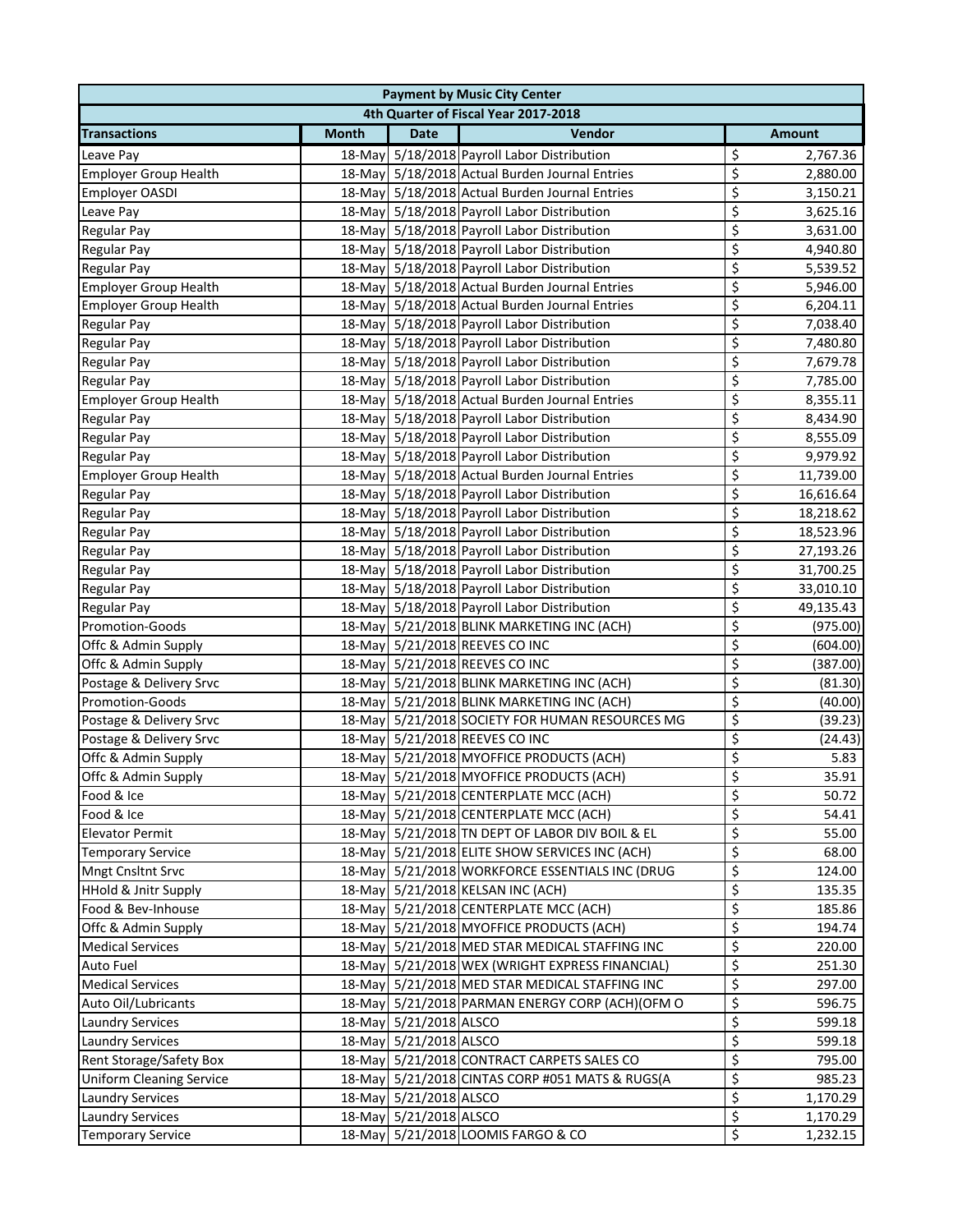| <b>Payment by Music City Center</b>  |              |             |                                                                          |    |                  |  |  |
|--------------------------------------|--------------|-------------|--------------------------------------------------------------------------|----|------------------|--|--|
| 4th Quarter of Fiscal Year 2017-2018 |              |             |                                                                          |    |                  |  |  |
| <b>Transactions</b>                  | <b>Month</b> | <b>Date</b> | Vendor                                                                   |    | <b>Amount</b>    |  |  |
| <b>Medical Services</b>              |              |             | 18-May 5/21/2018 MED STAR MEDICAL STAFFING INC                           | \$ | 1,474.00         |  |  |
| <b>Medical Services</b>              |              |             | 18-May 5/21/2018 MED STAR MEDICAL STAFFING INC                           | \$ | 2,007.50         |  |  |
| Rpr & Maint Srvc Janus               |              |             | 18-May 5/21/2018 MORROW TECHNOLOGIES CORP (ACH)                          | \$ | 2,130.00         |  |  |
| Refuse Disposal-Reimb                |              |             | 18-May 5/21/2018 COMPOST CO (ACH)                                        | \$ | 2,140.00         |  |  |
| Landscaping Srvc                     |              |             | 18-May 5/21/2018 REED LANDSCAPING INC (ACH)                              | \$ | 2,800.00         |  |  |
| <b>Medical Services</b>              |              |             | 18-May 5/21/2018 MED STAR MEDICAL STAFFING INC                           | \$ | 4,554.00         |  |  |
| Computer Software                    |              |             | 18-May 5/21/2018 CMMS DATA GROUP (ACH)                                   | \$ | 9,069.67         |  |  |
| <b>Building Maintenance Srvc</b>     |              |             | 18-May 5/21/2018 SUSTAINABLE FLOORING SOLUTIONS                          | \$ | 9,173.00         |  |  |
| Rpr & Maint Srvc Elev/Escel          |              |             | 18-May 5/21/2018 NASHVILLE MACHINE ELEVATOR CO                           | \$ | 14,489.19        |  |  |
| Advertising & Promot'n               |              |             | 18-May 5/22/2018 BLINK MARKETING INC (ACH)                               | \$ | (15.65)          |  |  |
| Advertising & Promot'n               |              |             | 18-May 5/22/2018 BLINK MARKETING INC (ACH)                               | \$ | (3.91)           |  |  |
| <b>HVAC Supply</b>                   |              |             | 18-May 5/22/2018 W W GRAINGER (P#)                                       | \$ | 34.04            |  |  |
| Printing/Binding                     |              |             | 18-May 5/22/2018 RICOH USA INC (ACH)                                     | \$ | 46.00            |  |  |
| Printing/Binding                     |              |             | 18-May 5/22/2018 RICOH USA INC (ACH)                                     | \$ | 46.00            |  |  |
| Printing/Binding                     |              |             | 18-May 5/22/2018 RICOH USA INC (ACH)                                     | \$ | 46.00            |  |  |
| <b>HVAC Supply</b>                   |              |             | 18-May 5/22/2018 W W GRAINGER (P#)                                       | \$ | 228.22           |  |  |
| Employee Award/Gift                  |              |             | 18-May 5/22/2018 AWARD CENTER INC, THE (ACH)                             | \$ | 260.00           |  |  |
| Postage & Delivery Srvc              |              |             | 18-May 5/22/2018 STAGERIGHT CORP (ACH)                                   | \$ | 355.00           |  |  |
| Landscaping Srvc-Indoor              |              |             | 18-May 5/22/2018 PLANTS ALIVE (ACH)                                      | \$ | 510.00           |  |  |
| Furniture/Fixtures<\$10K             |              |             | 18-May 5/22/2018 STAGERIGHT CORP (ACH)                                   | \$ | 1,576.00         |  |  |
| Furniture/Fixtures<\$10K             |              |             | 18-May 5/22/2018 STAGERIGHT CORP (ACH)                                   | \$ | 2,202.00         |  |  |
| Furniture/Fixtures<\$10K             |              |             | 18-May 5/22/2018 STAGERIGHT CORP (ACH)                                   | \$ | 3,402.00         |  |  |
| Signs                                |              |             | 18-May 5/22/2018 CONVENTION PROD RIGGING INC (A                          | \$ | 3,451.44         |  |  |
| <b>Building Maintenance Srvc</b>     |              |             | 18-May 5/22/2018 HYDRO PRO PRESSURE WASHING (AC                          | \$ | 5,919.10         |  |  |
| <b>Merchant Fees</b>                 |              |             | 18-May 5/23/2018 7100 MCC CC Receipts                                    | \$ | (58.65)          |  |  |
| HHold & Jnitr Supply                 |              |             | 18-May 5/23/2018 AMERICAN PAPER & TWINE CO (ACH                          | \$ | 36.21            |  |  |
| HHold & Jnitr Supply                 |              |             | 18-May 5/23/2018 AMERICAN PAPER & TWINE CO (ACH                          | \$ | 36.81            |  |  |
| <b>Small Equipment Supply</b>        |              |             | 18-May 5/23/2018 PCMG INC (ACH)                                          | \$ | 66.99            |  |  |
| <b>Small Equipment Supply</b>        |              |             | 18-May 5/23/2018 PCMG INC (ACH)                                          | \$ | 74.95            |  |  |
| <b>Small Equipment Supply</b>        |              |             | 18-May 5/23/2018 PCMG INC (ACH)                                          | \$ | 74.95            |  |  |
| <b>Small Equipment Supply</b>        |              |             | 18-May 5/23/2018 PCMG INC (ACH)                                          | \$ | 74.95            |  |  |
| <b>Small Equipment Supply</b>        |              |             | 18-May 5/23/2018 PCMG INC (ACH)                                          | \$ | 74.95            |  |  |
| <b>Small Equipment Supply</b>        |              |             | 18-May 5/23/2018 PCMG INC (ACH)                                          | \$ | 74.95            |  |  |
| <b>Small Equipment Supply</b>        |              |             | 18-May 5/23/2018 PCMG INC (ACH)                                          | \$ | 83.20            |  |  |
| <b>Small Equipment Supply</b>        |              |             | 18-May 5/23/2018 PCMG INC (ACH)                                          | \$ | 116.90           |  |  |
| <b>Small Equipment Supply</b>        |              |             | 18-May 5/23/2018 PCMG INC (ACH)                                          | \$ | 125.00           |  |  |
| <b>Small Equipment Supply</b>        |              |             | 18-May 5/23/2018 PCMG INC (ACH)                                          | \$ | 139.80           |  |  |
| <b>Small Equipment Supply</b>        |              |             | 18-May 5/23/2018 PCMG INC (ACH)                                          | \$ | 140.00           |  |  |
| <b>Small Equipment Supply</b>        |              |             | 18-May 5/23/2018 PCMG INC (ACH)                                          | \$ |                  |  |  |
| <b>Small Equipment Supply</b>        |              |             | 18-May 5/23/2018 PCMG INC (ACH)                                          | \$ | 164.97           |  |  |
| <b>Small Equipment Supply</b>        |              |             | 18-May 5/23/2018 PCMG INC (ACH)                                          | \$ | 203.00<br>204.00 |  |  |
| <b>Small Equipment Supply</b>        |              |             | 18-May 5/23/2018 PCMG INC (ACH)                                          | \$ |                  |  |  |
|                                      |              |             |                                                                          | \$ | 204.00           |  |  |
| <b>Small Equipment Supply</b>        |              |             | 18-May 5/23/2018 PCMG INC (ACH)<br>18-May 5/24/2018 7100 MCC CC Receipts | \$ | 208.00           |  |  |
| <b>Merchant Fees</b>                 |              |             |                                                                          |    | (283.29)         |  |  |
| <b>Small Equipment Supply</b>        |              |             | 18-May 5/24/2018 PIERREMONT MEDIA GROUP INC (AC                          | \$ | 55.20            |  |  |
| Postage & Delivery Srvc              |              |             | 18-May 5/24/2018 PIERREMONT MEDIA GROUP INC (AC                          | \$ | 87.00            |  |  |
| Printing/Binding                     |              |             | 18-May 5/24/2018 RICOH USA INC (ACH)                                     | \$ | 116.49           |  |  |
| <b>Small Equipment Supply</b>        |              |             | 18-May 5/24/2018 PIERREMONT MEDIA GROUP INC (AC                          | \$ | 127.80           |  |  |
| <b>Small Equipment Supply</b>        |              |             | 18-May 5/24/2018 LOWES OF MADISON #413 (ACH)                             | \$ | 199.00           |  |  |
| Printing/Binding                     |              |             | 18-May 5/24/2018 RICOH USA INC (ACH)                                     | \$ | 255.40           |  |  |
| Repair & Maint Supply                |              |             | 18-May 5/24/2018 KENNY PIPE & SUPPLY INC (ACH)                           | \$ | 380.30           |  |  |
| <b>Small Equipment Supply</b>        |              |             | 18-May 5/24/2018 PIERREMONT MEDIA GROUP INC (AC                          | \$ | 1,797.89         |  |  |
| Repair & Maint Supply                |              |             | 18-May 5/24/2018 KENNY PIPE & SUPPLY INC (ACH)                           | \$ | 2,865.10         |  |  |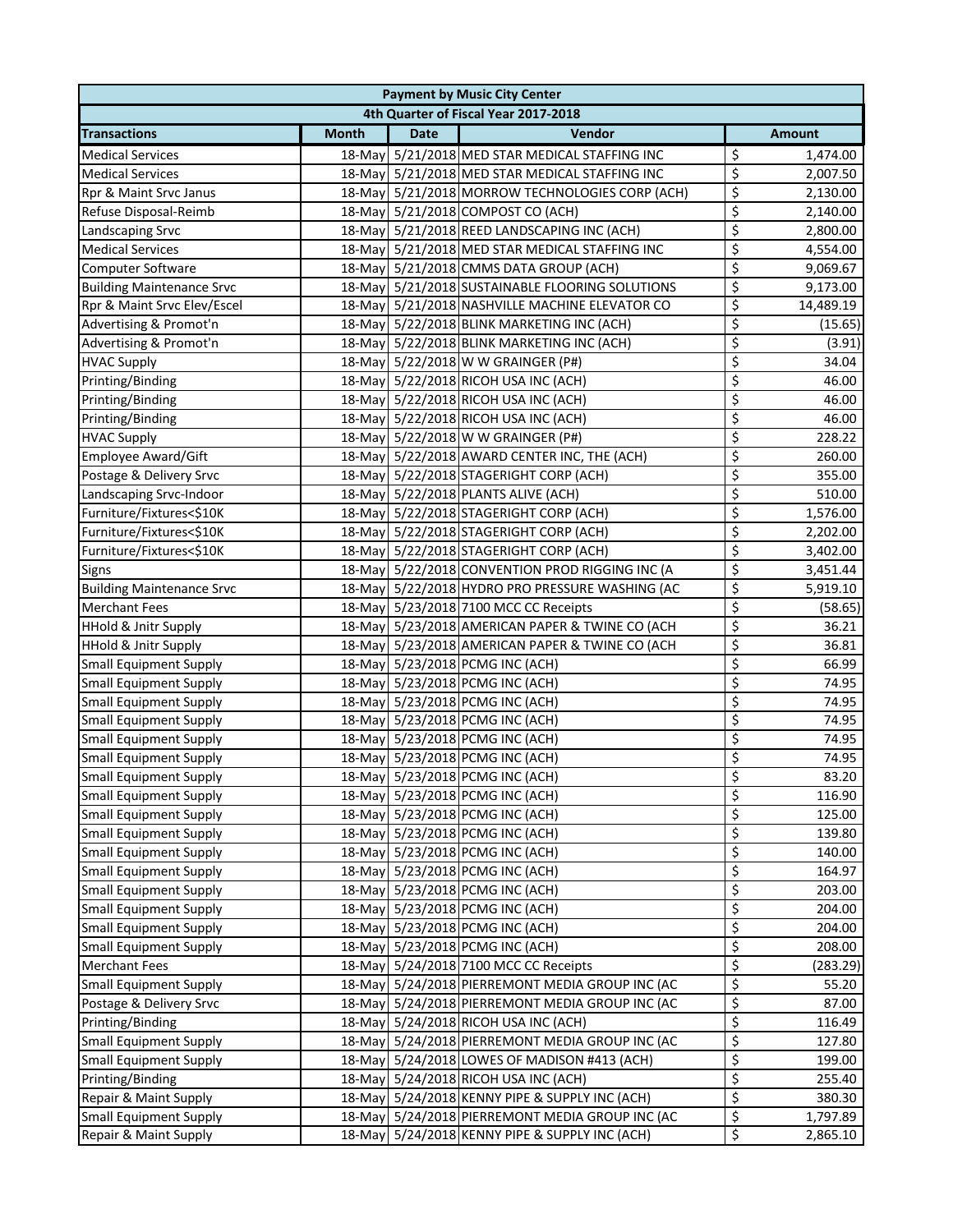| 4th Quarter of Fiscal Year 2017-2018<br>Vendor<br><b>Month</b><br><b>Date</b><br><b>Transactions</b><br><b>Amount</b><br>18-May 5/25/2018 FORKLIFT SYSTEMS INC (ACH)<br>\$<br>Postage & Delivery Srvc<br>(8.75)<br>\$<br>18-May 5/25/2018 FOOD EQUIPMENT SERVICES CO LLC<br>Other Rpr & Maint Srvc<br>54.00<br>\$<br>18-May 5/25/2018 LOGO MY LOGO (ACH)<br>85.00<br>Postage & Delivery Srvc<br>\$<br>18-May 5/25/2018 LOGO MY LOGO (ACH)<br>85.00<br>Postage & Delivery Srvc<br>\$<br>18-May 5/25/2018 IVEY, BRIAN<br>Employee Out-of-town Travel<br>111.75<br>\$<br>18-May 5/25/2018 FOOD EQUIPMENT SERVICES CO LLC<br>135.00<br>Other Rpr & Maint Srvc<br>\$<br>18-May 5/25/2018 NASHVILLE MACHINE ELEVATOR CO<br>Other Rpr & Maint Srvc<br>165.00<br>\$<br>Other Rpr & Maint Srvc<br>18-May 5/25/2018 NASHVILLE MACHINE ELEVATOR CO<br>270.00<br>\$<br>18-May 5/25/2018 AT&T CIRCUITS<br>328.86<br>Telephone & Telegraph<br>\$<br>18-May 5/25/2018 NASHVILLE MACHINE ELEVATOR CO<br>343.00<br>Other Rpr & Maint Srvc<br>\$<br>18-May 5/25/2018 BAKER ROOFING CO (ACH)<br>636.60<br>Other Rpr & Maint Srvc<br>\$<br>18-May 5/25/2018 LOGO MY LOGO (ACH)<br><b>Small Equipment Supply</b><br>725.00<br>\$<br>18-May 5/25/2018 LOGO MY LOGO (ACH)<br><b>Small Equipment Supply</b><br>725.00<br>\$<br>Other Rpr & Maint Srvc<br>18-May 5/25/2018 FOOD EQUIPMENT SERVICES CO LLC<br>816.00<br>\$<br>18-May 5/25/2018 NASHVILLE MACHINE ELEVATOR CO<br>Other Rpr & Maint Srvc<br>881.43<br>\$<br>18-May 5/25/2018 WILLIAMS WHOLESALE SUPPLY OF N<br><b>Electrical Supply</b><br>890.00<br>\$<br>18-May 5/25/2018 FOOD EQUIPMENT SERVICES CO LLC<br>Other Rpr & Maint Srvc<br>953.73<br>\$<br>18-May 5/25/2018 WILLIAMS WHOLESALE SUPPLY OF N<br><b>Electrical Supply</b><br>992.50<br>\$<br><b>Electrical Supply</b><br>18-May 5/25/2018 WILLIAMS WHOLESALE SUPPLY OF N<br>1,300.00<br>\$<br>18-May 5/25/2018 WILLIAMS WHOLESALE SUPPLY OF N<br><b>Electrical Supply</b><br>2,350.00<br>\$<br><b>Electrical Supply</b><br>18-May 5/25/2018 WILLIAMS WHOLESALE SUPPLY OF N<br>2,916.00<br>\$<br>18-May 5/28/2018 REEVES CO INC<br>24.43<br>Postage & Delivery Srvc<br>\$<br>18-May 5/28/2018 REEVES CO INC<br>Offc & Admin Supply<br>268.00<br>\$<br>18-May 5/28/2018 REEVES CO INC<br>Offc & Admin Supply<br>697.00<br>\$<br>18-May 5/29/2018 COMBINED UTILITIES BOX SYS INC<br>67.00<br>Postage & Delivery Srvc<br>\$<br>18-May 5/29/2018 COMBINED UTILITIES BOX SYS INC<br>Other Rpr & Maint Srvc<br>2,850.00<br>\$<br><b>Building Maintenance Srvc</b><br>18-May 5/30/2018 ALLEY-CASSETTY TRUCK CENTER (A<br>(2,250.00)<br>\$<br>18-May 5/30/2018 FORKLIFT SYSTEMS INC (ACH)<br>Other Rpr & Maint Srvc<br>(1,389.42)<br>\$<br><b>Building Maintenance Srvc</b><br>18-May 5/30/2018 ALLEY-CASSETTY TRUCK CENTER (A<br>(1,080.00)<br>\$<br><b>Building Maintenance Srvc</b><br>18-May 5/30/2018 ALLEY-CASSETTY TRUCK CENTER (A<br>(1,080.00)<br>\$<br><b>HVAC Supply</b><br>18-May 5/30/2018 W W GRAINGER (P#)<br>(955.80)<br>\$<br><b>Building Maintenance Srvc</b><br>18-May 5/30/2018 ALLEY-CASSETTY TRUCK CENTER (A<br>(877.50)<br>\$<br><b>Membership Dues</b><br>18-May 5/30/2018 NASHVILLE TECHNOLOGY COUNCIL (<br>(600.00)<br>\$<br>18-May 5/30/2018 FORKLIFT SYSTEMS INC (ACH)<br>(348.00)<br>Other Rpr & Maint Srvc<br>\$<br>18-May 5/30/2018 FORKLIFT SYSTEMS INC (ACH)<br>Other Rpr & Maint Srvc<br>(315.00)<br>\$<br>18-May 5/30/2018 FORKLIFT SYSTEMS INC (ACH)<br>Other Rpr & Maint Srvc<br>(282.75)<br>\$<br>18-May 5/30/2018 JARVIS AWARD SIGN & FLAG CO (A<br><b>Signs</b><br>(212.00)<br>\$<br>Other Rpr & Maint Srvc<br>18-May 5/30/2018 FORKLIFT SYSTEMS INC (ACH)<br>(77.00)<br>\$<br>18-May 5/30/2018 ALLEY-CASSETTY TRUCK CENTER (A<br><b>Building Maintenance Srvc</b><br>(57.00)<br>\$<br>Paint Supply<br>18-May 5/30/2018 SHERWIN WILLIAMS CO INDUSTRIAL<br>(55.56)<br>\$<br>Other Rpr & Maint Srvc<br>18-May 5/30/2018 FORKLIFT SYSTEMS INC (ACH)<br>(49.30)<br>\$<br>18-May 5/30/2018 SHERWIN WILLIAMS CO INDUSTRIAL<br>Paint Supply<br>(47.70)<br>\$<br>Paint Supply<br>18-May 5/30/2018 SHERWIN WILLIAMS CO INDUSTRIAL<br>(34.56)<br>\$<br>Paint Supply<br>18-May 5/30/2018 SHERWIN WILLIAMS CO INDUSTRIAL<br>(27.48)<br>\$<br>18-May 5/30/2018 7100 MCC CC Receipts<br><b>Merchant Fees</b><br>(21.85)<br>\$<br>18-May 5/30/2018 TERRYBERRY CO LLC<br>Postage & Delivery Srvc<br>(15.00)<br>\$<br>Offc & Admin Supply<br>18-May 5/30/2018 MYOFFICE PRODUCTS (ACH)<br>(7.42)<br>\$<br><b>Small Equipment Supply</b><br>18-May 5/30/2018 KENNY PIPE & SUPPLY INC (ACH)<br>(5.42)<br>\$<br>18-May 5/30/2018 OMNI NASHVILLE LLC (ACH)<br>Host & Hostess<br>52.80<br>\$<br>Employee Out-of-town Travel<br>18-May 5/30/2018 STARKS, CHARLES L<br>172.73<br>\$<br>18-May 5/30/2018 COMCAST (ACH)<br>254.85<br><b>Internet Services</b><br>\$<br>18-May 5/30/2018 RUNION, HEIDI L<br>Host & Hostess<br>418.70<br>18-May 5/30/2018 COMCAST (ACH) | <b>Payment by Music City Center</b> |  |  |  |    |        |  |  |
|-------------------------------------------------------------------------------------------------------------------------------------------------------------------------------------------------------------------------------------------------------------------------------------------------------------------------------------------------------------------------------------------------------------------------------------------------------------------------------------------------------------------------------------------------------------------------------------------------------------------------------------------------------------------------------------------------------------------------------------------------------------------------------------------------------------------------------------------------------------------------------------------------------------------------------------------------------------------------------------------------------------------------------------------------------------------------------------------------------------------------------------------------------------------------------------------------------------------------------------------------------------------------------------------------------------------------------------------------------------------------------------------------------------------------------------------------------------------------------------------------------------------------------------------------------------------------------------------------------------------------------------------------------------------------------------------------------------------------------------------------------------------------------------------------------------------------------------------------------------------------------------------------------------------------------------------------------------------------------------------------------------------------------------------------------------------------------------------------------------------------------------------------------------------------------------------------------------------------------------------------------------------------------------------------------------------------------------------------------------------------------------------------------------------------------------------------------------------------------------------------------------------------------------------------------------------------------------------------------------------------------------------------------------------------------------------------------------------------------------------------------------------------------------------------------------------------------------------------------------------------------------------------------------------------------------------------------------------------------------------------------------------------------------------------------------------------------------------------------------------------------------------------------------------------------------------------------------------------------------------------------------------------------------------------------------------------------------------------------------------------------------------------------------------------------------------------------------------------------------------------------------------------------------------------------------------------------------------------------------------------------------------------------------------------------------------------------------------------------------------------------------------------------------------------------------------------------------------------------------------------------------------------------------------------------------------------------------------------------------------------------------------------------------------------------------------------------------------------------------------------------------------------------------------------------------------------------------------------------------------------------------------------------------------------------------------------------------------------------------------------------------------------------------------------------------------------------------------------------------------------------------------------------------------------------------------------------------------------------------------------------------------------------------------------------------------------------------------------------------------------------------------------------------------------------------------------------------------------------------------------------------------------------------------------------------------------------------------------|-------------------------------------|--|--|--|----|--------|--|--|
|                                                                                                                                                                                                                                                                                                                                                                                                                                                                                                                                                                                                                                                                                                                                                                                                                                                                                                                                                                                                                                                                                                                                                                                                                                                                                                                                                                                                                                                                                                                                                                                                                                                                                                                                                                                                                                                                                                                                                                                                                                                                                                                                                                                                                                                                                                                                                                                                                                                                                                                                                                                                                                                                                                                                                                                                                                                                                                                                                                                                                                                                                                                                                                                                                                                                                                                                                                                                                                                                                                                                                                                                                                                                                                                                                                                                                                                                                                                                                                                                                                                                                                                                                                                                                                                                                                                                                                                                                                                                                                                                                                                                                                                                                                                                                                                                                                                                                                                                                                         |                                     |  |  |  |    |        |  |  |
|                                                                                                                                                                                                                                                                                                                                                                                                                                                                                                                                                                                                                                                                                                                                                                                                                                                                                                                                                                                                                                                                                                                                                                                                                                                                                                                                                                                                                                                                                                                                                                                                                                                                                                                                                                                                                                                                                                                                                                                                                                                                                                                                                                                                                                                                                                                                                                                                                                                                                                                                                                                                                                                                                                                                                                                                                                                                                                                                                                                                                                                                                                                                                                                                                                                                                                                                                                                                                                                                                                                                                                                                                                                                                                                                                                                                                                                                                                                                                                                                                                                                                                                                                                                                                                                                                                                                                                                                                                                                                                                                                                                                                                                                                                                                                                                                                                                                                                                                                                         |                                     |  |  |  |    |        |  |  |
|                                                                                                                                                                                                                                                                                                                                                                                                                                                                                                                                                                                                                                                                                                                                                                                                                                                                                                                                                                                                                                                                                                                                                                                                                                                                                                                                                                                                                                                                                                                                                                                                                                                                                                                                                                                                                                                                                                                                                                                                                                                                                                                                                                                                                                                                                                                                                                                                                                                                                                                                                                                                                                                                                                                                                                                                                                                                                                                                                                                                                                                                                                                                                                                                                                                                                                                                                                                                                                                                                                                                                                                                                                                                                                                                                                                                                                                                                                                                                                                                                                                                                                                                                                                                                                                                                                                                                                                                                                                                                                                                                                                                                                                                                                                                                                                                                                                                                                                                                                         |                                     |  |  |  |    |        |  |  |
|                                                                                                                                                                                                                                                                                                                                                                                                                                                                                                                                                                                                                                                                                                                                                                                                                                                                                                                                                                                                                                                                                                                                                                                                                                                                                                                                                                                                                                                                                                                                                                                                                                                                                                                                                                                                                                                                                                                                                                                                                                                                                                                                                                                                                                                                                                                                                                                                                                                                                                                                                                                                                                                                                                                                                                                                                                                                                                                                                                                                                                                                                                                                                                                                                                                                                                                                                                                                                                                                                                                                                                                                                                                                                                                                                                                                                                                                                                                                                                                                                                                                                                                                                                                                                                                                                                                                                                                                                                                                                                                                                                                                                                                                                                                                                                                                                                                                                                                                                                         |                                     |  |  |  |    |        |  |  |
|                                                                                                                                                                                                                                                                                                                                                                                                                                                                                                                                                                                                                                                                                                                                                                                                                                                                                                                                                                                                                                                                                                                                                                                                                                                                                                                                                                                                                                                                                                                                                                                                                                                                                                                                                                                                                                                                                                                                                                                                                                                                                                                                                                                                                                                                                                                                                                                                                                                                                                                                                                                                                                                                                                                                                                                                                                                                                                                                                                                                                                                                                                                                                                                                                                                                                                                                                                                                                                                                                                                                                                                                                                                                                                                                                                                                                                                                                                                                                                                                                                                                                                                                                                                                                                                                                                                                                                                                                                                                                                                                                                                                                                                                                                                                                                                                                                                                                                                                                                         |                                     |  |  |  |    |        |  |  |
|                                                                                                                                                                                                                                                                                                                                                                                                                                                                                                                                                                                                                                                                                                                                                                                                                                                                                                                                                                                                                                                                                                                                                                                                                                                                                                                                                                                                                                                                                                                                                                                                                                                                                                                                                                                                                                                                                                                                                                                                                                                                                                                                                                                                                                                                                                                                                                                                                                                                                                                                                                                                                                                                                                                                                                                                                                                                                                                                                                                                                                                                                                                                                                                                                                                                                                                                                                                                                                                                                                                                                                                                                                                                                                                                                                                                                                                                                                                                                                                                                                                                                                                                                                                                                                                                                                                                                                                                                                                                                                                                                                                                                                                                                                                                                                                                                                                                                                                                                                         |                                     |  |  |  |    |        |  |  |
|                                                                                                                                                                                                                                                                                                                                                                                                                                                                                                                                                                                                                                                                                                                                                                                                                                                                                                                                                                                                                                                                                                                                                                                                                                                                                                                                                                                                                                                                                                                                                                                                                                                                                                                                                                                                                                                                                                                                                                                                                                                                                                                                                                                                                                                                                                                                                                                                                                                                                                                                                                                                                                                                                                                                                                                                                                                                                                                                                                                                                                                                                                                                                                                                                                                                                                                                                                                                                                                                                                                                                                                                                                                                                                                                                                                                                                                                                                                                                                                                                                                                                                                                                                                                                                                                                                                                                                                                                                                                                                                                                                                                                                                                                                                                                                                                                                                                                                                                                                         |                                     |  |  |  |    |        |  |  |
|                                                                                                                                                                                                                                                                                                                                                                                                                                                                                                                                                                                                                                                                                                                                                                                                                                                                                                                                                                                                                                                                                                                                                                                                                                                                                                                                                                                                                                                                                                                                                                                                                                                                                                                                                                                                                                                                                                                                                                                                                                                                                                                                                                                                                                                                                                                                                                                                                                                                                                                                                                                                                                                                                                                                                                                                                                                                                                                                                                                                                                                                                                                                                                                                                                                                                                                                                                                                                                                                                                                                                                                                                                                                                                                                                                                                                                                                                                                                                                                                                                                                                                                                                                                                                                                                                                                                                                                                                                                                                                                                                                                                                                                                                                                                                                                                                                                                                                                                                                         |                                     |  |  |  |    |        |  |  |
|                                                                                                                                                                                                                                                                                                                                                                                                                                                                                                                                                                                                                                                                                                                                                                                                                                                                                                                                                                                                                                                                                                                                                                                                                                                                                                                                                                                                                                                                                                                                                                                                                                                                                                                                                                                                                                                                                                                                                                                                                                                                                                                                                                                                                                                                                                                                                                                                                                                                                                                                                                                                                                                                                                                                                                                                                                                                                                                                                                                                                                                                                                                                                                                                                                                                                                                                                                                                                                                                                                                                                                                                                                                                                                                                                                                                                                                                                                                                                                                                                                                                                                                                                                                                                                                                                                                                                                                                                                                                                                                                                                                                                                                                                                                                                                                                                                                                                                                                                                         |                                     |  |  |  |    |        |  |  |
|                                                                                                                                                                                                                                                                                                                                                                                                                                                                                                                                                                                                                                                                                                                                                                                                                                                                                                                                                                                                                                                                                                                                                                                                                                                                                                                                                                                                                                                                                                                                                                                                                                                                                                                                                                                                                                                                                                                                                                                                                                                                                                                                                                                                                                                                                                                                                                                                                                                                                                                                                                                                                                                                                                                                                                                                                                                                                                                                                                                                                                                                                                                                                                                                                                                                                                                                                                                                                                                                                                                                                                                                                                                                                                                                                                                                                                                                                                                                                                                                                                                                                                                                                                                                                                                                                                                                                                                                                                                                                                                                                                                                                                                                                                                                                                                                                                                                                                                                                                         |                                     |  |  |  |    |        |  |  |
|                                                                                                                                                                                                                                                                                                                                                                                                                                                                                                                                                                                                                                                                                                                                                                                                                                                                                                                                                                                                                                                                                                                                                                                                                                                                                                                                                                                                                                                                                                                                                                                                                                                                                                                                                                                                                                                                                                                                                                                                                                                                                                                                                                                                                                                                                                                                                                                                                                                                                                                                                                                                                                                                                                                                                                                                                                                                                                                                                                                                                                                                                                                                                                                                                                                                                                                                                                                                                                                                                                                                                                                                                                                                                                                                                                                                                                                                                                                                                                                                                                                                                                                                                                                                                                                                                                                                                                                                                                                                                                                                                                                                                                                                                                                                                                                                                                                                                                                                                                         |                                     |  |  |  |    |        |  |  |
|                                                                                                                                                                                                                                                                                                                                                                                                                                                                                                                                                                                                                                                                                                                                                                                                                                                                                                                                                                                                                                                                                                                                                                                                                                                                                                                                                                                                                                                                                                                                                                                                                                                                                                                                                                                                                                                                                                                                                                                                                                                                                                                                                                                                                                                                                                                                                                                                                                                                                                                                                                                                                                                                                                                                                                                                                                                                                                                                                                                                                                                                                                                                                                                                                                                                                                                                                                                                                                                                                                                                                                                                                                                                                                                                                                                                                                                                                                                                                                                                                                                                                                                                                                                                                                                                                                                                                                                                                                                                                                                                                                                                                                                                                                                                                                                                                                                                                                                                                                         |                                     |  |  |  |    |        |  |  |
|                                                                                                                                                                                                                                                                                                                                                                                                                                                                                                                                                                                                                                                                                                                                                                                                                                                                                                                                                                                                                                                                                                                                                                                                                                                                                                                                                                                                                                                                                                                                                                                                                                                                                                                                                                                                                                                                                                                                                                                                                                                                                                                                                                                                                                                                                                                                                                                                                                                                                                                                                                                                                                                                                                                                                                                                                                                                                                                                                                                                                                                                                                                                                                                                                                                                                                                                                                                                                                                                                                                                                                                                                                                                                                                                                                                                                                                                                                                                                                                                                                                                                                                                                                                                                                                                                                                                                                                                                                                                                                                                                                                                                                                                                                                                                                                                                                                                                                                                                                         |                                     |  |  |  |    |        |  |  |
|                                                                                                                                                                                                                                                                                                                                                                                                                                                                                                                                                                                                                                                                                                                                                                                                                                                                                                                                                                                                                                                                                                                                                                                                                                                                                                                                                                                                                                                                                                                                                                                                                                                                                                                                                                                                                                                                                                                                                                                                                                                                                                                                                                                                                                                                                                                                                                                                                                                                                                                                                                                                                                                                                                                                                                                                                                                                                                                                                                                                                                                                                                                                                                                                                                                                                                                                                                                                                                                                                                                                                                                                                                                                                                                                                                                                                                                                                                                                                                                                                                                                                                                                                                                                                                                                                                                                                                                                                                                                                                                                                                                                                                                                                                                                                                                                                                                                                                                                                                         |                                     |  |  |  |    |        |  |  |
|                                                                                                                                                                                                                                                                                                                                                                                                                                                                                                                                                                                                                                                                                                                                                                                                                                                                                                                                                                                                                                                                                                                                                                                                                                                                                                                                                                                                                                                                                                                                                                                                                                                                                                                                                                                                                                                                                                                                                                                                                                                                                                                                                                                                                                                                                                                                                                                                                                                                                                                                                                                                                                                                                                                                                                                                                                                                                                                                                                                                                                                                                                                                                                                                                                                                                                                                                                                                                                                                                                                                                                                                                                                                                                                                                                                                                                                                                                                                                                                                                                                                                                                                                                                                                                                                                                                                                                                                                                                                                                                                                                                                                                                                                                                                                                                                                                                                                                                                                                         |                                     |  |  |  |    |        |  |  |
|                                                                                                                                                                                                                                                                                                                                                                                                                                                                                                                                                                                                                                                                                                                                                                                                                                                                                                                                                                                                                                                                                                                                                                                                                                                                                                                                                                                                                                                                                                                                                                                                                                                                                                                                                                                                                                                                                                                                                                                                                                                                                                                                                                                                                                                                                                                                                                                                                                                                                                                                                                                                                                                                                                                                                                                                                                                                                                                                                                                                                                                                                                                                                                                                                                                                                                                                                                                                                                                                                                                                                                                                                                                                                                                                                                                                                                                                                                                                                                                                                                                                                                                                                                                                                                                                                                                                                                                                                                                                                                                                                                                                                                                                                                                                                                                                                                                                                                                                                                         |                                     |  |  |  |    |        |  |  |
|                                                                                                                                                                                                                                                                                                                                                                                                                                                                                                                                                                                                                                                                                                                                                                                                                                                                                                                                                                                                                                                                                                                                                                                                                                                                                                                                                                                                                                                                                                                                                                                                                                                                                                                                                                                                                                                                                                                                                                                                                                                                                                                                                                                                                                                                                                                                                                                                                                                                                                                                                                                                                                                                                                                                                                                                                                                                                                                                                                                                                                                                                                                                                                                                                                                                                                                                                                                                                                                                                                                                                                                                                                                                                                                                                                                                                                                                                                                                                                                                                                                                                                                                                                                                                                                                                                                                                                                                                                                                                                                                                                                                                                                                                                                                                                                                                                                                                                                                                                         |                                     |  |  |  |    |        |  |  |
|                                                                                                                                                                                                                                                                                                                                                                                                                                                                                                                                                                                                                                                                                                                                                                                                                                                                                                                                                                                                                                                                                                                                                                                                                                                                                                                                                                                                                                                                                                                                                                                                                                                                                                                                                                                                                                                                                                                                                                                                                                                                                                                                                                                                                                                                                                                                                                                                                                                                                                                                                                                                                                                                                                                                                                                                                                                                                                                                                                                                                                                                                                                                                                                                                                                                                                                                                                                                                                                                                                                                                                                                                                                                                                                                                                                                                                                                                                                                                                                                                                                                                                                                                                                                                                                                                                                                                                                                                                                                                                                                                                                                                                                                                                                                                                                                                                                                                                                                                                         |                                     |  |  |  |    |        |  |  |
|                                                                                                                                                                                                                                                                                                                                                                                                                                                                                                                                                                                                                                                                                                                                                                                                                                                                                                                                                                                                                                                                                                                                                                                                                                                                                                                                                                                                                                                                                                                                                                                                                                                                                                                                                                                                                                                                                                                                                                                                                                                                                                                                                                                                                                                                                                                                                                                                                                                                                                                                                                                                                                                                                                                                                                                                                                                                                                                                                                                                                                                                                                                                                                                                                                                                                                                                                                                                                                                                                                                                                                                                                                                                                                                                                                                                                                                                                                                                                                                                                                                                                                                                                                                                                                                                                                                                                                                                                                                                                                                                                                                                                                                                                                                                                                                                                                                                                                                                                                         |                                     |  |  |  |    |        |  |  |
|                                                                                                                                                                                                                                                                                                                                                                                                                                                                                                                                                                                                                                                                                                                                                                                                                                                                                                                                                                                                                                                                                                                                                                                                                                                                                                                                                                                                                                                                                                                                                                                                                                                                                                                                                                                                                                                                                                                                                                                                                                                                                                                                                                                                                                                                                                                                                                                                                                                                                                                                                                                                                                                                                                                                                                                                                                                                                                                                                                                                                                                                                                                                                                                                                                                                                                                                                                                                                                                                                                                                                                                                                                                                                                                                                                                                                                                                                                                                                                                                                                                                                                                                                                                                                                                                                                                                                                                                                                                                                                                                                                                                                                                                                                                                                                                                                                                                                                                                                                         |                                     |  |  |  |    |        |  |  |
|                                                                                                                                                                                                                                                                                                                                                                                                                                                                                                                                                                                                                                                                                                                                                                                                                                                                                                                                                                                                                                                                                                                                                                                                                                                                                                                                                                                                                                                                                                                                                                                                                                                                                                                                                                                                                                                                                                                                                                                                                                                                                                                                                                                                                                                                                                                                                                                                                                                                                                                                                                                                                                                                                                                                                                                                                                                                                                                                                                                                                                                                                                                                                                                                                                                                                                                                                                                                                                                                                                                                                                                                                                                                                                                                                                                                                                                                                                                                                                                                                                                                                                                                                                                                                                                                                                                                                                                                                                                                                                                                                                                                                                                                                                                                                                                                                                                                                                                                                                         |                                     |  |  |  |    |        |  |  |
|                                                                                                                                                                                                                                                                                                                                                                                                                                                                                                                                                                                                                                                                                                                                                                                                                                                                                                                                                                                                                                                                                                                                                                                                                                                                                                                                                                                                                                                                                                                                                                                                                                                                                                                                                                                                                                                                                                                                                                                                                                                                                                                                                                                                                                                                                                                                                                                                                                                                                                                                                                                                                                                                                                                                                                                                                                                                                                                                                                                                                                                                                                                                                                                                                                                                                                                                                                                                                                                                                                                                                                                                                                                                                                                                                                                                                                                                                                                                                                                                                                                                                                                                                                                                                                                                                                                                                                                                                                                                                                                                                                                                                                                                                                                                                                                                                                                                                                                                                                         |                                     |  |  |  |    |        |  |  |
|                                                                                                                                                                                                                                                                                                                                                                                                                                                                                                                                                                                                                                                                                                                                                                                                                                                                                                                                                                                                                                                                                                                                                                                                                                                                                                                                                                                                                                                                                                                                                                                                                                                                                                                                                                                                                                                                                                                                                                                                                                                                                                                                                                                                                                                                                                                                                                                                                                                                                                                                                                                                                                                                                                                                                                                                                                                                                                                                                                                                                                                                                                                                                                                                                                                                                                                                                                                                                                                                                                                                                                                                                                                                                                                                                                                                                                                                                                                                                                                                                                                                                                                                                                                                                                                                                                                                                                                                                                                                                                                                                                                                                                                                                                                                                                                                                                                                                                                                                                         |                                     |  |  |  |    |        |  |  |
|                                                                                                                                                                                                                                                                                                                                                                                                                                                                                                                                                                                                                                                                                                                                                                                                                                                                                                                                                                                                                                                                                                                                                                                                                                                                                                                                                                                                                                                                                                                                                                                                                                                                                                                                                                                                                                                                                                                                                                                                                                                                                                                                                                                                                                                                                                                                                                                                                                                                                                                                                                                                                                                                                                                                                                                                                                                                                                                                                                                                                                                                                                                                                                                                                                                                                                                                                                                                                                                                                                                                                                                                                                                                                                                                                                                                                                                                                                                                                                                                                                                                                                                                                                                                                                                                                                                                                                                                                                                                                                                                                                                                                                                                                                                                                                                                                                                                                                                                                                         |                                     |  |  |  |    |        |  |  |
|                                                                                                                                                                                                                                                                                                                                                                                                                                                                                                                                                                                                                                                                                                                                                                                                                                                                                                                                                                                                                                                                                                                                                                                                                                                                                                                                                                                                                                                                                                                                                                                                                                                                                                                                                                                                                                                                                                                                                                                                                                                                                                                                                                                                                                                                                                                                                                                                                                                                                                                                                                                                                                                                                                                                                                                                                                                                                                                                                                                                                                                                                                                                                                                                                                                                                                                                                                                                                                                                                                                                                                                                                                                                                                                                                                                                                                                                                                                                                                                                                                                                                                                                                                                                                                                                                                                                                                                                                                                                                                                                                                                                                                                                                                                                                                                                                                                                                                                                                                         |                                     |  |  |  |    |        |  |  |
|                                                                                                                                                                                                                                                                                                                                                                                                                                                                                                                                                                                                                                                                                                                                                                                                                                                                                                                                                                                                                                                                                                                                                                                                                                                                                                                                                                                                                                                                                                                                                                                                                                                                                                                                                                                                                                                                                                                                                                                                                                                                                                                                                                                                                                                                                                                                                                                                                                                                                                                                                                                                                                                                                                                                                                                                                                                                                                                                                                                                                                                                                                                                                                                                                                                                                                                                                                                                                                                                                                                                                                                                                                                                                                                                                                                                                                                                                                                                                                                                                                                                                                                                                                                                                                                                                                                                                                                                                                                                                                                                                                                                                                                                                                                                                                                                                                                                                                                                                                         |                                     |  |  |  |    |        |  |  |
|                                                                                                                                                                                                                                                                                                                                                                                                                                                                                                                                                                                                                                                                                                                                                                                                                                                                                                                                                                                                                                                                                                                                                                                                                                                                                                                                                                                                                                                                                                                                                                                                                                                                                                                                                                                                                                                                                                                                                                                                                                                                                                                                                                                                                                                                                                                                                                                                                                                                                                                                                                                                                                                                                                                                                                                                                                                                                                                                                                                                                                                                                                                                                                                                                                                                                                                                                                                                                                                                                                                                                                                                                                                                                                                                                                                                                                                                                                                                                                                                                                                                                                                                                                                                                                                                                                                                                                                                                                                                                                                                                                                                                                                                                                                                                                                                                                                                                                                                                                         |                                     |  |  |  |    |        |  |  |
|                                                                                                                                                                                                                                                                                                                                                                                                                                                                                                                                                                                                                                                                                                                                                                                                                                                                                                                                                                                                                                                                                                                                                                                                                                                                                                                                                                                                                                                                                                                                                                                                                                                                                                                                                                                                                                                                                                                                                                                                                                                                                                                                                                                                                                                                                                                                                                                                                                                                                                                                                                                                                                                                                                                                                                                                                                                                                                                                                                                                                                                                                                                                                                                                                                                                                                                                                                                                                                                                                                                                                                                                                                                                                                                                                                                                                                                                                                                                                                                                                                                                                                                                                                                                                                                                                                                                                                                                                                                                                                                                                                                                                                                                                                                                                                                                                                                                                                                                                                         |                                     |  |  |  |    |        |  |  |
|                                                                                                                                                                                                                                                                                                                                                                                                                                                                                                                                                                                                                                                                                                                                                                                                                                                                                                                                                                                                                                                                                                                                                                                                                                                                                                                                                                                                                                                                                                                                                                                                                                                                                                                                                                                                                                                                                                                                                                                                                                                                                                                                                                                                                                                                                                                                                                                                                                                                                                                                                                                                                                                                                                                                                                                                                                                                                                                                                                                                                                                                                                                                                                                                                                                                                                                                                                                                                                                                                                                                                                                                                                                                                                                                                                                                                                                                                                                                                                                                                                                                                                                                                                                                                                                                                                                                                                                                                                                                                                                                                                                                                                                                                                                                                                                                                                                                                                                                                                         |                                     |  |  |  |    |        |  |  |
|                                                                                                                                                                                                                                                                                                                                                                                                                                                                                                                                                                                                                                                                                                                                                                                                                                                                                                                                                                                                                                                                                                                                                                                                                                                                                                                                                                                                                                                                                                                                                                                                                                                                                                                                                                                                                                                                                                                                                                                                                                                                                                                                                                                                                                                                                                                                                                                                                                                                                                                                                                                                                                                                                                                                                                                                                                                                                                                                                                                                                                                                                                                                                                                                                                                                                                                                                                                                                                                                                                                                                                                                                                                                                                                                                                                                                                                                                                                                                                                                                                                                                                                                                                                                                                                                                                                                                                                                                                                                                                                                                                                                                                                                                                                                                                                                                                                                                                                                                                         |                                     |  |  |  |    |        |  |  |
|                                                                                                                                                                                                                                                                                                                                                                                                                                                                                                                                                                                                                                                                                                                                                                                                                                                                                                                                                                                                                                                                                                                                                                                                                                                                                                                                                                                                                                                                                                                                                                                                                                                                                                                                                                                                                                                                                                                                                                                                                                                                                                                                                                                                                                                                                                                                                                                                                                                                                                                                                                                                                                                                                                                                                                                                                                                                                                                                                                                                                                                                                                                                                                                                                                                                                                                                                                                                                                                                                                                                                                                                                                                                                                                                                                                                                                                                                                                                                                                                                                                                                                                                                                                                                                                                                                                                                                                                                                                                                                                                                                                                                                                                                                                                                                                                                                                                                                                                                                         |                                     |  |  |  |    |        |  |  |
|                                                                                                                                                                                                                                                                                                                                                                                                                                                                                                                                                                                                                                                                                                                                                                                                                                                                                                                                                                                                                                                                                                                                                                                                                                                                                                                                                                                                                                                                                                                                                                                                                                                                                                                                                                                                                                                                                                                                                                                                                                                                                                                                                                                                                                                                                                                                                                                                                                                                                                                                                                                                                                                                                                                                                                                                                                                                                                                                                                                                                                                                                                                                                                                                                                                                                                                                                                                                                                                                                                                                                                                                                                                                                                                                                                                                                                                                                                                                                                                                                                                                                                                                                                                                                                                                                                                                                                                                                                                                                                                                                                                                                                                                                                                                                                                                                                                                                                                                                                         |                                     |  |  |  |    |        |  |  |
|                                                                                                                                                                                                                                                                                                                                                                                                                                                                                                                                                                                                                                                                                                                                                                                                                                                                                                                                                                                                                                                                                                                                                                                                                                                                                                                                                                                                                                                                                                                                                                                                                                                                                                                                                                                                                                                                                                                                                                                                                                                                                                                                                                                                                                                                                                                                                                                                                                                                                                                                                                                                                                                                                                                                                                                                                                                                                                                                                                                                                                                                                                                                                                                                                                                                                                                                                                                                                                                                                                                                                                                                                                                                                                                                                                                                                                                                                                                                                                                                                                                                                                                                                                                                                                                                                                                                                                                                                                                                                                                                                                                                                                                                                                                                                                                                                                                                                                                                                                         |                                     |  |  |  |    |        |  |  |
|                                                                                                                                                                                                                                                                                                                                                                                                                                                                                                                                                                                                                                                                                                                                                                                                                                                                                                                                                                                                                                                                                                                                                                                                                                                                                                                                                                                                                                                                                                                                                                                                                                                                                                                                                                                                                                                                                                                                                                                                                                                                                                                                                                                                                                                                                                                                                                                                                                                                                                                                                                                                                                                                                                                                                                                                                                                                                                                                                                                                                                                                                                                                                                                                                                                                                                                                                                                                                                                                                                                                                                                                                                                                                                                                                                                                                                                                                                                                                                                                                                                                                                                                                                                                                                                                                                                                                                                                                                                                                                                                                                                                                                                                                                                                                                                                                                                                                                                                                                         |                                     |  |  |  |    |        |  |  |
|                                                                                                                                                                                                                                                                                                                                                                                                                                                                                                                                                                                                                                                                                                                                                                                                                                                                                                                                                                                                                                                                                                                                                                                                                                                                                                                                                                                                                                                                                                                                                                                                                                                                                                                                                                                                                                                                                                                                                                                                                                                                                                                                                                                                                                                                                                                                                                                                                                                                                                                                                                                                                                                                                                                                                                                                                                                                                                                                                                                                                                                                                                                                                                                                                                                                                                                                                                                                                                                                                                                                                                                                                                                                                                                                                                                                                                                                                                                                                                                                                                                                                                                                                                                                                                                                                                                                                                                                                                                                                                                                                                                                                                                                                                                                                                                                                                                                                                                                                                         |                                     |  |  |  |    |        |  |  |
|                                                                                                                                                                                                                                                                                                                                                                                                                                                                                                                                                                                                                                                                                                                                                                                                                                                                                                                                                                                                                                                                                                                                                                                                                                                                                                                                                                                                                                                                                                                                                                                                                                                                                                                                                                                                                                                                                                                                                                                                                                                                                                                                                                                                                                                                                                                                                                                                                                                                                                                                                                                                                                                                                                                                                                                                                                                                                                                                                                                                                                                                                                                                                                                                                                                                                                                                                                                                                                                                                                                                                                                                                                                                                                                                                                                                                                                                                                                                                                                                                                                                                                                                                                                                                                                                                                                                                                                                                                                                                                                                                                                                                                                                                                                                                                                                                                                                                                                                                                         |                                     |  |  |  |    |        |  |  |
|                                                                                                                                                                                                                                                                                                                                                                                                                                                                                                                                                                                                                                                                                                                                                                                                                                                                                                                                                                                                                                                                                                                                                                                                                                                                                                                                                                                                                                                                                                                                                                                                                                                                                                                                                                                                                                                                                                                                                                                                                                                                                                                                                                                                                                                                                                                                                                                                                                                                                                                                                                                                                                                                                                                                                                                                                                                                                                                                                                                                                                                                                                                                                                                                                                                                                                                                                                                                                                                                                                                                                                                                                                                                                                                                                                                                                                                                                                                                                                                                                                                                                                                                                                                                                                                                                                                                                                                                                                                                                                                                                                                                                                                                                                                                                                                                                                                                                                                                                                         |                                     |  |  |  |    |        |  |  |
|                                                                                                                                                                                                                                                                                                                                                                                                                                                                                                                                                                                                                                                                                                                                                                                                                                                                                                                                                                                                                                                                                                                                                                                                                                                                                                                                                                                                                                                                                                                                                                                                                                                                                                                                                                                                                                                                                                                                                                                                                                                                                                                                                                                                                                                                                                                                                                                                                                                                                                                                                                                                                                                                                                                                                                                                                                                                                                                                                                                                                                                                                                                                                                                                                                                                                                                                                                                                                                                                                                                                                                                                                                                                                                                                                                                                                                                                                                                                                                                                                                                                                                                                                                                                                                                                                                                                                                                                                                                                                                                                                                                                                                                                                                                                                                                                                                                                                                                                                                         |                                     |  |  |  |    |        |  |  |
|                                                                                                                                                                                                                                                                                                                                                                                                                                                                                                                                                                                                                                                                                                                                                                                                                                                                                                                                                                                                                                                                                                                                                                                                                                                                                                                                                                                                                                                                                                                                                                                                                                                                                                                                                                                                                                                                                                                                                                                                                                                                                                                                                                                                                                                                                                                                                                                                                                                                                                                                                                                                                                                                                                                                                                                                                                                                                                                                                                                                                                                                                                                                                                                                                                                                                                                                                                                                                                                                                                                                                                                                                                                                                                                                                                                                                                                                                                                                                                                                                                                                                                                                                                                                                                                                                                                                                                                                                                                                                                                                                                                                                                                                                                                                                                                                                                                                                                                                                                         |                                     |  |  |  |    |        |  |  |
|                                                                                                                                                                                                                                                                                                                                                                                                                                                                                                                                                                                                                                                                                                                                                                                                                                                                                                                                                                                                                                                                                                                                                                                                                                                                                                                                                                                                                                                                                                                                                                                                                                                                                                                                                                                                                                                                                                                                                                                                                                                                                                                                                                                                                                                                                                                                                                                                                                                                                                                                                                                                                                                                                                                                                                                                                                                                                                                                                                                                                                                                                                                                                                                                                                                                                                                                                                                                                                                                                                                                                                                                                                                                                                                                                                                                                                                                                                                                                                                                                                                                                                                                                                                                                                                                                                                                                                                                                                                                                                                                                                                                                                                                                                                                                                                                                                                                                                                                                                         |                                     |  |  |  |    |        |  |  |
|                                                                                                                                                                                                                                                                                                                                                                                                                                                                                                                                                                                                                                                                                                                                                                                                                                                                                                                                                                                                                                                                                                                                                                                                                                                                                                                                                                                                                                                                                                                                                                                                                                                                                                                                                                                                                                                                                                                                                                                                                                                                                                                                                                                                                                                                                                                                                                                                                                                                                                                                                                                                                                                                                                                                                                                                                                                                                                                                                                                                                                                                                                                                                                                                                                                                                                                                                                                                                                                                                                                                                                                                                                                                                                                                                                                                                                                                                                                                                                                                                                                                                                                                                                                                                                                                                                                                                                                                                                                                                                                                                                                                                                                                                                                                                                                                                                                                                                                                                                         |                                     |  |  |  |    |        |  |  |
|                                                                                                                                                                                                                                                                                                                                                                                                                                                                                                                                                                                                                                                                                                                                                                                                                                                                                                                                                                                                                                                                                                                                                                                                                                                                                                                                                                                                                                                                                                                                                                                                                                                                                                                                                                                                                                                                                                                                                                                                                                                                                                                                                                                                                                                                                                                                                                                                                                                                                                                                                                                                                                                                                                                                                                                                                                                                                                                                                                                                                                                                                                                                                                                                                                                                                                                                                                                                                                                                                                                                                                                                                                                                                                                                                                                                                                                                                                                                                                                                                                                                                                                                                                                                                                                                                                                                                                                                                                                                                                                                                                                                                                                                                                                                                                                                                                                                                                                                                                         |                                     |  |  |  |    |        |  |  |
|                                                                                                                                                                                                                                                                                                                                                                                                                                                                                                                                                                                                                                                                                                                                                                                                                                                                                                                                                                                                                                                                                                                                                                                                                                                                                                                                                                                                                                                                                                                                                                                                                                                                                                                                                                                                                                                                                                                                                                                                                                                                                                                                                                                                                                                                                                                                                                                                                                                                                                                                                                                                                                                                                                                                                                                                                                                                                                                                                                                                                                                                                                                                                                                                                                                                                                                                                                                                                                                                                                                                                                                                                                                                                                                                                                                                                                                                                                                                                                                                                                                                                                                                                                                                                                                                                                                                                                                                                                                                                                                                                                                                                                                                                                                                                                                                                                                                                                                                                                         |                                     |  |  |  |    |        |  |  |
|                                                                                                                                                                                                                                                                                                                                                                                                                                                                                                                                                                                                                                                                                                                                                                                                                                                                                                                                                                                                                                                                                                                                                                                                                                                                                                                                                                                                                                                                                                                                                                                                                                                                                                                                                                                                                                                                                                                                                                                                                                                                                                                                                                                                                                                                                                                                                                                                                                                                                                                                                                                                                                                                                                                                                                                                                                                                                                                                                                                                                                                                                                                                                                                                                                                                                                                                                                                                                                                                                                                                                                                                                                                                                                                                                                                                                                                                                                                                                                                                                                                                                                                                                                                                                                                                                                                                                                                                                                                                                                                                                                                                                                                                                                                                                                                                                                                                                                                                                                         |                                     |  |  |  |    |        |  |  |
|                                                                                                                                                                                                                                                                                                                                                                                                                                                                                                                                                                                                                                                                                                                                                                                                                                                                                                                                                                                                                                                                                                                                                                                                                                                                                                                                                                                                                                                                                                                                                                                                                                                                                                                                                                                                                                                                                                                                                                                                                                                                                                                                                                                                                                                                                                                                                                                                                                                                                                                                                                                                                                                                                                                                                                                                                                                                                                                                                                                                                                                                                                                                                                                                                                                                                                                                                                                                                                                                                                                                                                                                                                                                                                                                                                                                                                                                                                                                                                                                                                                                                                                                                                                                                                                                                                                                                                                                                                                                                                                                                                                                                                                                                                                                                                                                                                                                                                                                                                         |                                     |  |  |  |    |        |  |  |
|                                                                                                                                                                                                                                                                                                                                                                                                                                                                                                                                                                                                                                                                                                                                                                                                                                                                                                                                                                                                                                                                                                                                                                                                                                                                                                                                                                                                                                                                                                                                                                                                                                                                                                                                                                                                                                                                                                                                                                                                                                                                                                                                                                                                                                                                                                                                                                                                                                                                                                                                                                                                                                                                                                                                                                                                                                                                                                                                                                                                                                                                                                                                                                                                                                                                                                                                                                                                                                                                                                                                                                                                                                                                                                                                                                                                                                                                                                                                                                                                                                                                                                                                                                                                                                                                                                                                                                                                                                                                                                                                                                                                                                                                                                                                                                                                                                                                                                                                                                         |                                     |  |  |  |    |        |  |  |
|                                                                                                                                                                                                                                                                                                                                                                                                                                                                                                                                                                                                                                                                                                                                                                                                                                                                                                                                                                                                                                                                                                                                                                                                                                                                                                                                                                                                                                                                                                                                                                                                                                                                                                                                                                                                                                                                                                                                                                                                                                                                                                                                                                                                                                                                                                                                                                                                                                                                                                                                                                                                                                                                                                                                                                                                                                                                                                                                                                                                                                                                                                                                                                                                                                                                                                                                                                                                                                                                                                                                                                                                                                                                                                                                                                                                                                                                                                                                                                                                                                                                                                                                                                                                                                                                                                                                                                                                                                                                                                                                                                                                                                                                                                                                                                                                                                                                                                                                                                         |                                     |  |  |  |    |        |  |  |
|                                                                                                                                                                                                                                                                                                                                                                                                                                                                                                                                                                                                                                                                                                                                                                                                                                                                                                                                                                                                                                                                                                                                                                                                                                                                                                                                                                                                                                                                                                                                                                                                                                                                                                                                                                                                                                                                                                                                                                                                                                                                                                                                                                                                                                                                                                                                                                                                                                                                                                                                                                                                                                                                                                                                                                                                                                                                                                                                                                                                                                                                                                                                                                                                                                                                                                                                                                                                                                                                                                                                                                                                                                                                                                                                                                                                                                                                                                                                                                                                                                                                                                                                                                                                                                                                                                                                                                                                                                                                                                                                                                                                                                                                                                                                                                                                                                                                                                                                                                         |                                     |  |  |  |    |        |  |  |
|                                                                                                                                                                                                                                                                                                                                                                                                                                                                                                                                                                                                                                                                                                                                                                                                                                                                                                                                                                                                                                                                                                                                                                                                                                                                                                                                                                                                                                                                                                                                                                                                                                                                                                                                                                                                                                                                                                                                                                                                                                                                                                                                                                                                                                                                                                                                                                                                                                                                                                                                                                                                                                                                                                                                                                                                                                                                                                                                                                                                                                                                                                                                                                                                                                                                                                                                                                                                                                                                                                                                                                                                                                                                                                                                                                                                                                                                                                                                                                                                                                                                                                                                                                                                                                                                                                                                                                                                                                                                                                                                                                                                                                                                                                                                                                                                                                                                                                                                                                         |                                     |  |  |  |    |        |  |  |
|                                                                                                                                                                                                                                                                                                                                                                                                                                                                                                                                                                                                                                                                                                                                                                                                                                                                                                                                                                                                                                                                                                                                                                                                                                                                                                                                                                                                                                                                                                                                                                                                                                                                                                                                                                                                                                                                                                                                                                                                                                                                                                                                                                                                                                                                                                                                                                                                                                                                                                                                                                                                                                                                                                                                                                                                                                                                                                                                                                                                                                                                                                                                                                                                                                                                                                                                                                                                                                                                                                                                                                                                                                                                                                                                                                                                                                                                                                                                                                                                                                                                                                                                                                                                                                                                                                                                                                                                                                                                                                                                                                                                                                                                                                                                                                                                                                                                                                                                                                         |                                     |  |  |  |    |        |  |  |
|                                                                                                                                                                                                                                                                                                                                                                                                                                                                                                                                                                                                                                                                                                                                                                                                                                                                                                                                                                                                                                                                                                                                                                                                                                                                                                                                                                                                                                                                                                                                                                                                                                                                                                                                                                                                                                                                                                                                                                                                                                                                                                                                                                                                                                                                                                                                                                                                                                                                                                                                                                                                                                                                                                                                                                                                                                                                                                                                                                                                                                                                                                                                                                                                                                                                                                                                                                                                                                                                                                                                                                                                                                                                                                                                                                                                                                                                                                                                                                                                                                                                                                                                                                                                                                                                                                                                                                                                                                                                                                                                                                                                                                                                                                                                                                                                                                                                                                                                                                         |                                     |  |  |  |    |        |  |  |
|                                                                                                                                                                                                                                                                                                                                                                                                                                                                                                                                                                                                                                                                                                                                                                                                                                                                                                                                                                                                                                                                                                                                                                                                                                                                                                                                                                                                                                                                                                                                                                                                                                                                                                                                                                                                                                                                                                                                                                                                                                                                                                                                                                                                                                                                                                                                                                                                                                                                                                                                                                                                                                                                                                                                                                                                                                                                                                                                                                                                                                                                                                                                                                                                                                                                                                                                                                                                                                                                                                                                                                                                                                                                                                                                                                                                                                                                                                                                                                                                                                                                                                                                                                                                                                                                                                                                                                                                                                                                                                                                                                                                                                                                                                                                                                                                                                                                                                                                                                         |                                     |  |  |  |    |        |  |  |
|                                                                                                                                                                                                                                                                                                                                                                                                                                                                                                                                                                                                                                                                                                                                                                                                                                                                                                                                                                                                                                                                                                                                                                                                                                                                                                                                                                                                                                                                                                                                                                                                                                                                                                                                                                                                                                                                                                                                                                                                                                                                                                                                                                                                                                                                                                                                                                                                                                                                                                                                                                                                                                                                                                                                                                                                                                                                                                                                                                                                                                                                                                                                                                                                                                                                                                                                                                                                                                                                                                                                                                                                                                                                                                                                                                                                                                                                                                                                                                                                                                                                                                                                                                                                                                                                                                                                                                                                                                                                                                                                                                                                                                                                                                                                                                                                                                                                                                                                                                         |                                     |  |  |  |    |        |  |  |
|                                                                                                                                                                                                                                                                                                                                                                                                                                                                                                                                                                                                                                                                                                                                                                                                                                                                                                                                                                                                                                                                                                                                                                                                                                                                                                                                                                                                                                                                                                                                                                                                                                                                                                                                                                                                                                                                                                                                                                                                                                                                                                                                                                                                                                                                                                                                                                                                                                                                                                                                                                                                                                                                                                                                                                                                                                                                                                                                                                                                                                                                                                                                                                                                                                                                                                                                                                                                                                                                                                                                                                                                                                                                                                                                                                                                                                                                                                                                                                                                                                                                                                                                                                                                                                                                                                                                                                                                                                                                                                                                                                                                                                                                                                                                                                                                                                                                                                                                                                         |                                     |  |  |  |    |        |  |  |
|                                                                                                                                                                                                                                                                                                                                                                                                                                                                                                                                                                                                                                                                                                                                                                                                                                                                                                                                                                                                                                                                                                                                                                                                                                                                                                                                                                                                                                                                                                                                                                                                                                                                                                                                                                                                                                                                                                                                                                                                                                                                                                                                                                                                                                                                                                                                                                                                                                                                                                                                                                                                                                                                                                                                                                                                                                                                                                                                                                                                                                                                                                                                                                                                                                                                                                                                                                                                                                                                                                                                                                                                                                                                                                                                                                                                                                                                                                                                                                                                                                                                                                                                                                                                                                                                                                                                                                                                                                                                                                                                                                                                                                                                                                                                                                                                                                                                                                                                                                         | Cable Television                    |  |  |  | \$ | 450.76 |  |  |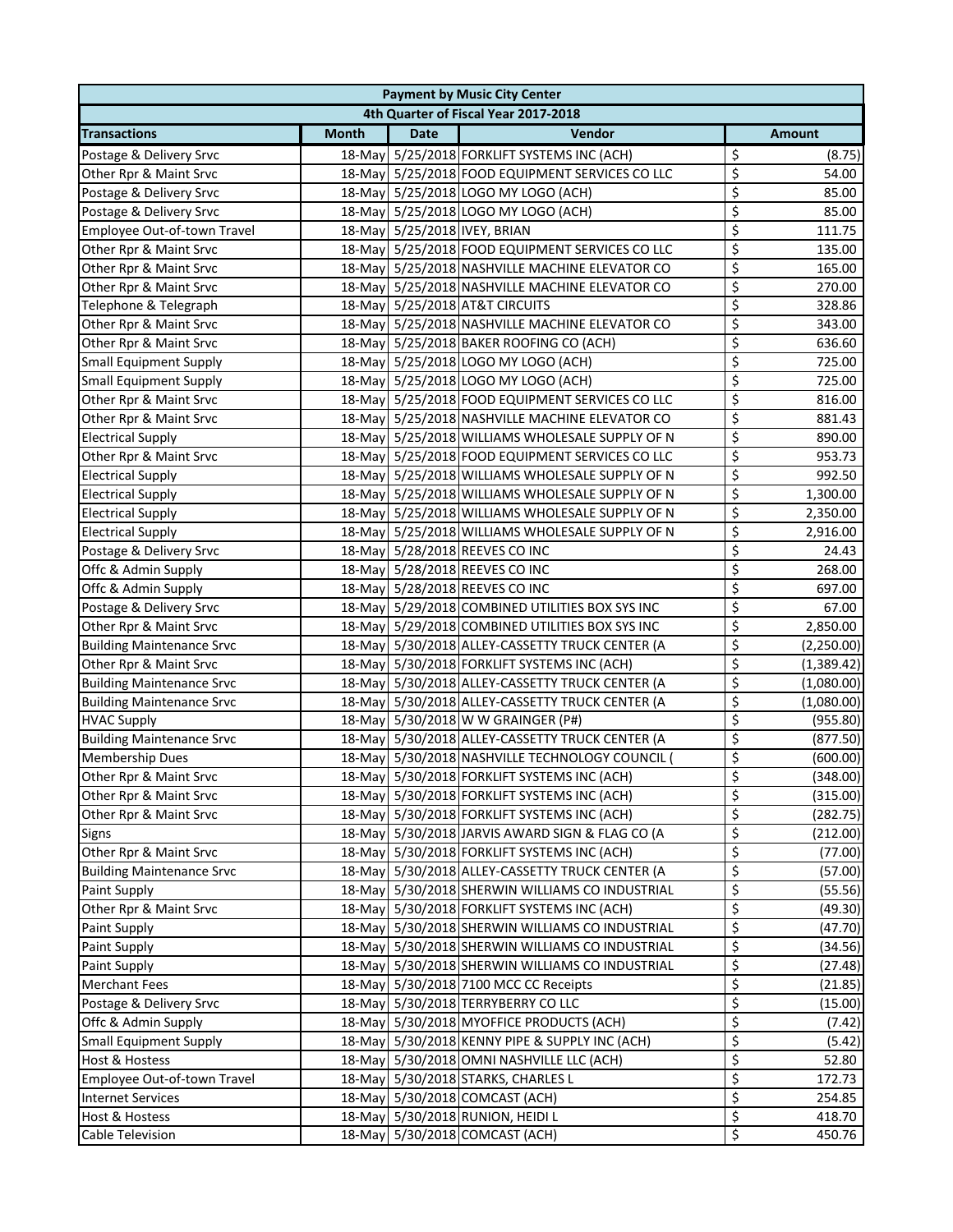| <b>Payment by Music City Center</b> |              |                            |                                                 |                         |               |  |  |
|-------------------------------------|--------------|----------------------------|-------------------------------------------------|-------------------------|---------------|--|--|
|                                     |              |                            | 4th Quarter of Fiscal Year 2017-2018            |                         |               |  |  |
| <b>Transactions</b>                 | <b>Month</b> | <b>Date</b>                | Vendor                                          |                         | <b>Amount</b> |  |  |
| Other Rpr & Maint Srvc              |              |                            | 18-May 5/30/2018 JOHNSON CONTROLS INC/CARDKEY ( | \$                      | 530.00        |  |  |
| <b>Membership Dues</b>              |              | 18-May 5/30/2018 CABLE     |                                                 | \$                      | 635.00        |  |  |
| Auto Oil/Lubricants                 |              |                            | 18-May 5/30/2018 PARMAN ENERGY CORP (ACH)(OFM O | \$                      | 646.42        |  |  |
| <b>Uniform Cleaning Service</b>     |              |                            | 18-May 5/30/2018 CINTAS CORP #051 MATS & RUGS(A | \$                      | 896.44        |  |  |
| <b>Medical Services</b>             |              |                            | 18-May 5/30/2018 MED STAR MEDICAL STAFFING INC  | \$                      | 1,001.00      |  |  |
| Other Rpr & Maint Srvc              |              |                            | 18-May 5/30/2018 HAMILTON MACHINE CO INC (ACH)  | \$                      | 1,123.45      |  |  |
| Advertising & Promot'n              |              |                            | 18-May 5/30/2018 EL CRUCERO NEWSPAPER (ACH)     | \$                      | 2,772.00      |  |  |
| Mngt Cnsltnt Srvc                   |              |                            | 18-May 5/31/2018 MCC 5/18 Misc A/R Entry        | \$                      | (15, 810.00)  |  |  |
| <b>Temporary Service</b>            |              |                            | 18-May 5/31/2018 MCC 5/18 Temp Labor RCLS       | \$                      | (3,292.92)    |  |  |
| Other Rpr & Maint Srvc              |              |                            | 18-May 5/31/2018 MCC 5/18 Misc A/R Entry        | \$                      | (2, 286.57)   |  |  |
| Other Rpr & Maint Srvc              |              |                            | 18-May 5/31/2018 FIRE PRO LLC (ACH)             | \$                      | (1,440.00)    |  |  |
| Auto Oil/Lubricants                 |              |                            | 18-May 5/31/2018 FERRELLGAS (ACH)               | \$                      | (861.00)      |  |  |
| Offc & Admin Supply                 |              |                            | 18-May 5/31/2018 MCC 5/18 Misc A/R Entry        | \$                      | (822.80)      |  |  |
| <b>Rent Equipment</b>               |              |                            | 18-May 5/31/2018 WIRELESS PLUS INC (ACH)        | \$                      | (712.50)      |  |  |
| <b>Building Maintenance Srvc</b>    |              |                            | 18-May 5/31/2018 CUMMINS CROSSPOINT LLC (ACH)   | \$                      | (664.00)      |  |  |
| Other Rpr & Maint Srvc              |              |                            | 18-May 5/31/2018 MCC PV#5361648 4/25/2018 Cor   | \$                      | (608.31)      |  |  |
| Offc & Admin Supply                 |              |                            | 18-May 5/31/2018 DURYS (ACH)                    | \$                      | (596.95)      |  |  |
| <b>Small Equipment Supply</b>       |              | 18-May 5/31/2018 FIS (ACH) |                                                 | \$                      | (580.00)      |  |  |
| <b>Small Equipment Supply</b>       |              | 18-May 5/31/2018 FIS (ACH) |                                                 | \$                      | (580.00)      |  |  |
| Promotion-Goods                     |              |                            | 18-May 5/31/2018 BLINK MARKETING INC (ACH)      | \$                      | (203.24)      |  |  |
| Rent Equipment                      |              |                            | 18-May 5/31/2018 WIRELESS PLUS INC (ACH)        | \$                      | (200.00)      |  |  |
| <b>Rent Equipment</b>               |              |                            | 18-May 5/31/2018 WIRELESS PLUS INC (ACH)        | \$                      | (175.00)      |  |  |
| <b>Merchant Fees</b>                |              |                            | 18-May 5/31/2018 7100 MCC CC Receipts           | \$                      | (113.28)      |  |  |
| Registration                        |              |                            | 18-May 5/31/2018 PINNACLE NATIONAL BANK (MCC CC | \$                      | (89.00)       |  |  |
| Employee Award/Gift                 |              |                            | 18-May 5/31/2018 PRO GRAPHIC SOUTH (ACH)        | \$                      | (54.00)       |  |  |
| <b>Temporary Service</b>            |              |                            | 18-May 5/31/2018 ELITE SHOW SERVICES INC (ACH)  | \$                      | (30.00)       |  |  |
| <b>Temporary Service</b>            |              |                            | 18-May 5/31/2018 ELITE SHOW SERVICES INC (ACH)  | \$                      | (30.00)       |  |  |
| <b>Temporary Service</b>            |              |                            | 18-May 5/31/2018 ELITE SHOW SERVICES INC (ACH)  | \$                      | (22.00)       |  |  |
| Postage & Delivery Srvc             |              |                            | 18-May 5/31/2018 SUNSET MARKETING INC           | \$                      | (16.00)       |  |  |
| <b>Small Equipment Supply</b>       |              |                            | 18-May 5/31/2018 W W GRAINGER (P#)              | \$                      | (10.00)       |  |  |
| <b>Imprest Shortages</b>            |              |                            | 18-May 5/31/2018 MCC PCC MUSIC CITY CENTER      | \$                      | 0.30          |  |  |
| Offc & Admin Supply                 |              |                            | 18-May 5/31/2018 MCC PCC MUSIC CITY CENTER      | \$                      | 6.00          |  |  |
| Employee Local Travel/Park          |              |                            | 18-May 5/31/2018 MCC PCC MUSIC CITY CENTER      | \$                      | 15.00         |  |  |
| Food & Ice                          |              |                            | 18-May 5/31/2018 CENTERPLATE MCC (ACH)          | $\overline{\mathsf{S}}$ | 17.10         |  |  |
| <b>Electrical Supply</b>            |              |                            | 18-May 5/31/2018 MCC PCC MUSIC CITY CENTER      | \$                      | 17.40         |  |  |
| <b>Small Equipment Supply</b>       |              |                            | 18-May 5/31/2018 MCC PCC MUSIC CITY CENTER      | \$                      | 20.19         |  |  |
| Employee Local Travel/Park          |              |                            | 18-May 5/31/2018 PINNACLE NATIONAL BANK (MCC CC | \$                      | 29.00         |  |  |
| Software License                    |              |                            | 18-May 5/31/2018 PINNACLE NATIONAL BANK (MCC CC | \$                      | 32.95         |  |  |
| <b>Electrical Supply</b>            |              |                            | 18-May 5/31/2018 MCC PCC MUSIC CITY CENTER      | \$                      | 41.33         |  |  |
| <b>Mngt Cnsltnt Srvc</b>            |              |                            | 18-May 5/31/2018 PINNACLE NATIONAL BANK (MCC CC | \$                      | 45.00         |  |  |
| Food & Ice                          |              |                            | 18-May 5/31/2018 CENTERPLATE MCC (ACH)          | \$                      | 47.37         |  |  |
| Food & Ice                          |              |                            | 18-May 5/31/2018 CENTERPLATE MCC (ACH)          | \$                      | 48.87         |  |  |
| Food & Ice                          |              |                            | 18-May 5/31/2018 CENTERPLATE MCC (ACH)          | \$                      | 50.71         |  |  |
| Employee Out-of-town Travel         |              |                            | 18-May 5/31/2018 PINNACLE NATIONAL BANK (MCC CC | \$                      |               |  |  |
|                                     |              |                            |                                                 | \$                      | 55.00         |  |  |
| Food & Ice                          |              |                            | 18-May 5/31/2018 CENTERPLATE MCC (ACH)          | \$                      | 64.47         |  |  |
| <b>Laundry Services</b>             |              | 18-May 5/31/2018 ALSCO     |                                                 |                         | 71.60         |  |  |
| <b>Laundry Services</b>             |              | 18-May 5/31/2018 ALSCO     |                                                 | \$                      | 71.60         |  |  |
| <b>Laundry Services</b>             |              | 18-May 5/31/2018 ALSCO     |                                                 | \$                      | 71.60         |  |  |
| <b>Laundry Services</b>             |              | 18-May 5/31/2018 ALSCO     |                                                 | \$                      | 72.16         |  |  |
| Employee Out-of-town Travel         |              |                            | 18-May 5/31/2018 IVEY, BRIAN                    | \$                      | 84.25         |  |  |
| Host & Hostess                      |              |                            | 18-May 5/31/2018 PINNACLE NATIONAL BANK (MCC CC | \$                      | 90.97         |  |  |
| Registration                        |              |                            | 18-May 5/31/2018 MCC PCC MUSIC CITY CENTER      | \$                      | 95.00         |  |  |
| Registration                        |              |                            | 18-May 5/31/2018 PINNACLE NATIONAL BANK (MCC CC | \$                      | 100.00        |  |  |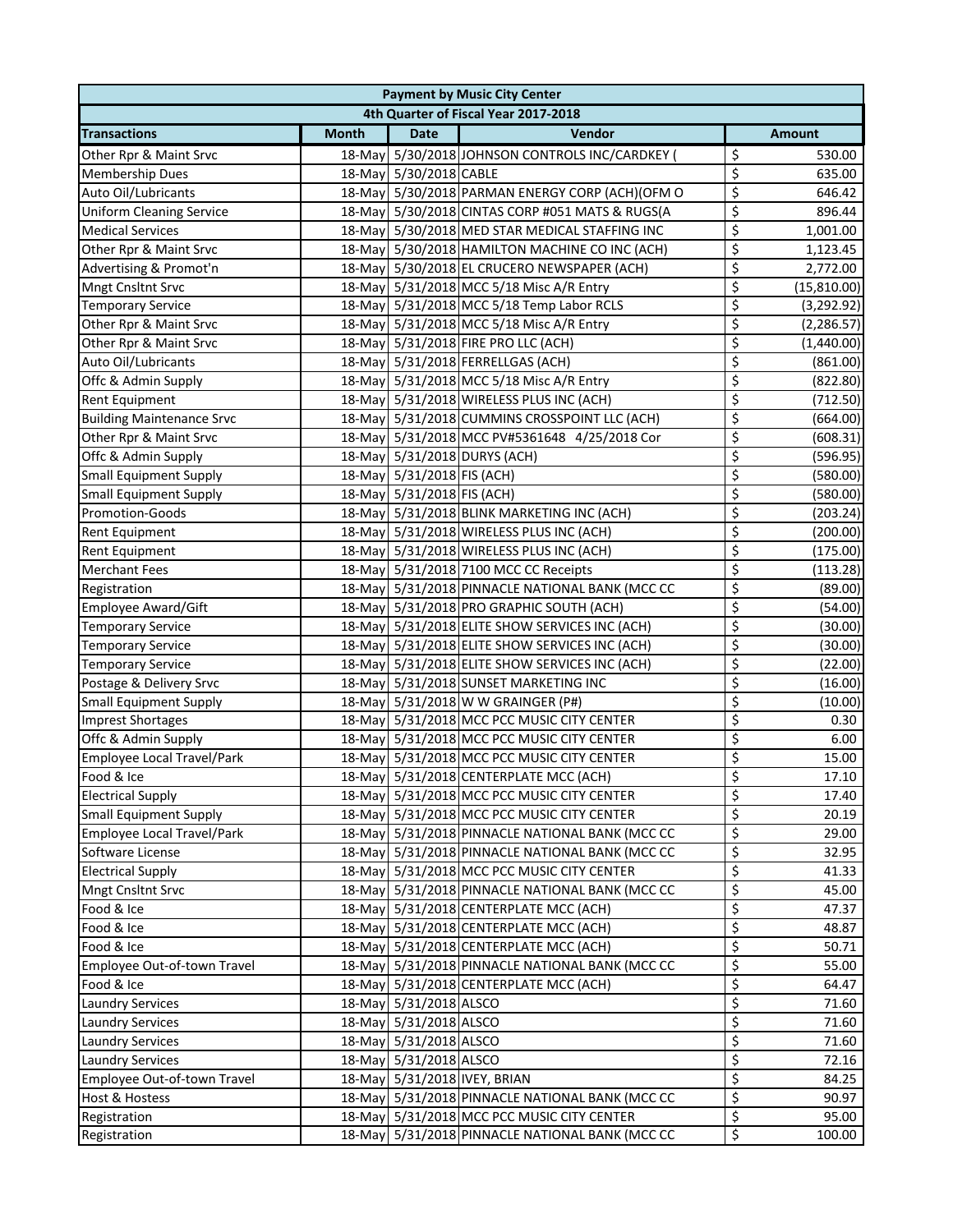| <b>Payment by Music City Center</b>  |              |                        |                                                 |                         |               |  |  |
|--------------------------------------|--------------|------------------------|-------------------------------------------------|-------------------------|---------------|--|--|
| 4th Quarter of Fiscal Year 2017-2018 |              |                        |                                                 |                         |               |  |  |
| <b>Transactions</b>                  | <b>Month</b> | <b>Date</b>            | Vendor                                          |                         | <b>Amount</b> |  |  |
| Other Rpr & Maint Srvc               |              |                        | 18-May 5/31/2018 BAILEY CO INC, THE (P#)        | \$                      | 105.19        |  |  |
| Cable Television                     |              |                        | 18-May 5/31/2018 AT&T CIRCUITS                  | \$                      | 112.63        |  |  |
| <b>Mngt Cnsltnt Srvc</b>             |              |                        | 18-May 5/31/2018 WORKFORCE ESSENTIALS INC (DRUG | \$                      | 114.00        |  |  |
| Employee Out-of-town Travel          |              |                        | 18-May 5/31/2018 PITTS, DERALD J                | \$                      | 115.00        |  |  |
| Employee Out-of-town Travel          |              |                        | 18-May 5/31/2018 MCALISTER, TERI A              | \$                      | 141.50        |  |  |
| Mngt Cnsltnt Srvc                    |              |                        | 18-May 5/31/2018 INQUIRIES SCREENING (ACH)      | \$                      | 185.00        |  |  |
| <b>HHold &amp; Jnitr Supply</b>      |              |                        | 18-May 5/31/2018 PINNACLE NATIONAL BANK (MCC CC | \$                      | 192.00        |  |  |
| Other Rpr & Maint Srvc               |              |                        | 18-May 5/31/2018 SM LAWRENCE / DILLINGHAM & SMI | \$                      | 266.00        |  |  |
| Subscriptions                        |              |                        | 18-May 5/31/2018 PINNACLE NATIONAL BANK (MCC CC | \$                      | 279.00        |  |  |
| Other Rpr & Maint Srvc               |              |                        | 18-May 5/31/2018 NASHVILLE MACHINE ELEVATOR CO  | \$                      | 292.00        |  |  |
| <b>Building Maintenance Srvc</b>     |              |                        | 18-May 5/31/2018 ISENHOUR DOOR PRODUCTS INC (AC | \$                      | 300.00        |  |  |
| Telephone & Telegraph                |              |                        | 18-May 5/31/2018 AT&T (PO BOX 105320)(105262)(7 | \$                      | 300.00        |  |  |
| Other Rpr & Maint Srvc               |              |                        | 18-May 5/31/2018 SM LAWRENCE / DILLINGHAM & SMI | \$                      | 301.00        |  |  |
| Other Rpr & Maint Srvc               |              |                        | 18-May 5/31/2018 NASHVILLE MACHINE ELEVATOR CO  | \$                      |               |  |  |
|                                      |              |                        | 18-May 5/31/2018 NASHVILLE MACHINE ELEVATOR CO  | \$                      | 344.00        |  |  |
| Other Rpr & Maint Srvc               |              |                        |                                                 | \$                      | 344.00        |  |  |
| Food & Ice                           |              |                        | 18-May 5/31/2018 CENTERPLATE MCC (ACH)          |                         | 389.79        |  |  |
| Food & Bev-Inhouse                   |              |                        | 18-May 5/31/2018 CENTERPLATE MCC (ACH)          | \$                      | 407.37        |  |  |
| <b>Security Services</b>             |              |                        | 18-May 5/31/2018 ELITE SHOW SERVICES INC (ACH)  | \$                      | 409.80        |  |  |
| <b>Security Services</b>             |              |                        | 18-May 5/31/2018 ELITE SHOW SERVICES INC (ACH)  | \$                      | 489.72        |  |  |
| Advertising & Promot'n               |              |                        | 18-May 5/31/2018 PINNACLE NATIONAL BANK (MCC CC | \$                      | 500.00        |  |  |
| Food & Bev-Inhouse                   |              |                        | 18-May 5/31/2018 CENTERPLATE MCC (ACH)          | \$                      | 503.76        |  |  |
| Other Rpr & Maint Srvc               |              |                        | 18-May 5/31/2018 NASHVILLE MACHINE ELEVATOR CO  | \$                      | 516.00        |  |  |
| Other Rpr & Maint Srvc               |              |                        | 18-May 5/31/2018 NASHVILLE MACHINE ELEVATOR CO  | \$                      | 516.00        |  |  |
| Other Rpr & Maint Srvc               |              |                        | 18-May 5/31/2018 NASHVILLE MACHINE ELEVATOR CO  | \$                      | 516.00        |  |  |
| Other Rpr & Maint Srvc               |              |                        | 18-May 5/31/2018 NASHVILLE MACHINE ELEVATOR CO  | \$                      | 516.00        |  |  |
| Computer Software                    |              |                        | 18-May 5/31/2018 NET TANGO INC (ACH)            | \$                      | 525.00        |  |  |
| <b>Security Services</b>             |              |                        | 18-May 5/31/2018 ELITE SHOW SERVICES INC (ACH)  | \$                      | 555.47        |  |  |
| <b>Laundry Services</b>              |              | 18-May 5/31/2018 ALSCO |                                                 | \$                      | 571.10        |  |  |
| <b>Laundry Services</b>              |              | 18-May 5/31/2018 ALSCO |                                                 | \$                      | 571.10        |  |  |
| Other Rpr & Maint Srvc               |              |                        | 18-May 5/31/2018 NASHVILLE MACHINE ELEVATOR CO  | \$                      | 584.00        |  |  |
| <b>Laundry Services</b>              |              | 18-May 5/31/2018 ALSCO |                                                 | \$                      | 599.18        |  |  |
| <b>Laundry Services</b>              |              | 18-May 5/31/2018 ALSCO |                                                 | \$                      | 599.18        |  |  |
| <b>Employee Air Travel</b>           |              |                        | 18-May 5/31/2018 PINNACLE NATIONAL BANK (MCC CC | \$                      | 603.96        |  |  |
| Other Rpr & Maint Srvc               |              |                        | 18-May 5/31/2018 MCC PV#5361648 4/25/2018 Cor   | $\overline{\mathsf{S}}$ | 608.31        |  |  |
| Other Rpr & Maint Srvc               |              |                        | 18-May 5/31/2018 NASHVILLE MACHINE ELEVATOR CO  | \$                      | 648.00        |  |  |
| <b>Laundry Services</b>              |              | 18-May 5/31/2018 ALSCO |                                                 | \$                      | 752.65        |  |  |
| <b>Uniform Cleaning Service</b>      |              |                        | 18-May 5/31/2018 CINTAS CORP #051 MATS & RUGS(A | \$                      | 779.86        |  |  |
| Laundry Services                     |              | 18-May 5/31/2018 ALSCO |                                                 | \$                      | 884.74        |  |  |
| Other Rpr & Maint Srvc               |              |                        | 18-May 5/31/2018 CUMMINS CROSSPOINT LLC (ACH)   | \$                      | 897.50        |  |  |
| <b>Security Services</b>             |              |                        |                                                 | \$                      |               |  |  |
|                                      |              |                        | 18-May 5/31/2018 ELITE SHOW SERVICES INC (ACH)  | \$                      | 969.63        |  |  |
| <b>Security Services</b>             |              |                        | 18-May 5/31/2018 ELITE SHOW SERVICES INC (ACH)  |                         | 1,001.50      |  |  |
| Other Rpr & Maint Srvc               |              |                        | 18-May 5/31/2018 NASHVILLE MACHINE ELEVATOR CO  | \$                      | 1,032.00      |  |  |
| <b>Security Services</b>             |              |                        | 18-May 5/31/2018 ELITE SHOW SERVICES INC (ACH)  | \$                      | 1,079.47      |  |  |
| Offc & Admin Supply                  |              |                        | 18-May 5/31/2018 MCGANN, AMANO (ACH)            | \$                      | 1,118.25      |  |  |
| Other Rpr & Maint Srvc               |              |                        | 18-May 5/31/2018 SM LAWRENCE / DILLINGHAM & SMI | \$                      | 1,190.70      |  |  |
| Other Rpr & Maint Srvc               |              |                        | 18-May 5/31/2018 NASHVILLE MACHINE ELEVATOR CO  | \$                      | 1,204.00      |  |  |
| <b>Mngt Cnsltnt Srvc</b>             |              |                        | 18-May 5/31/2018 CUSHION EMPLOYER SER (ACH)     | \$                      | 1,267.00      |  |  |
| <b>Uniform Cleaning Service</b>      |              |                        | 18-May 5/31/2018 CINTAS CORP #051 MATS & RUGS(A | \$                      | 1,352.33      |  |  |
| Other Rpr & Maint Srvc               |              |                        | 18-May 5/31/2018 FIRE PRO LLC (ACH)             | \$                      | 1,365.00      |  |  |
| <b>Temporary Service</b>             |              |                        | 18-May 5/31/2018 ELITE SHOW SERVICES INC (ACH)  | \$                      | 1,386.09      |  |  |
| Registration                         |              |                        | 18-May 5/31/2018 PINNACLE NATIONAL BANK (MCC CC | \$                      | 1,500.00      |  |  |
| <b>Medical Services</b>              |              |                        | 18-May 5/31/2018 MED STAR MEDICAL STAFFING INC  | \$                      | 1,529.00      |  |  |
| <b>Medical Services</b>              |              |                        | 18-May 5/31/2018 MED STAR MEDICAL STAFFING INC  | \$                      | 1,529.00      |  |  |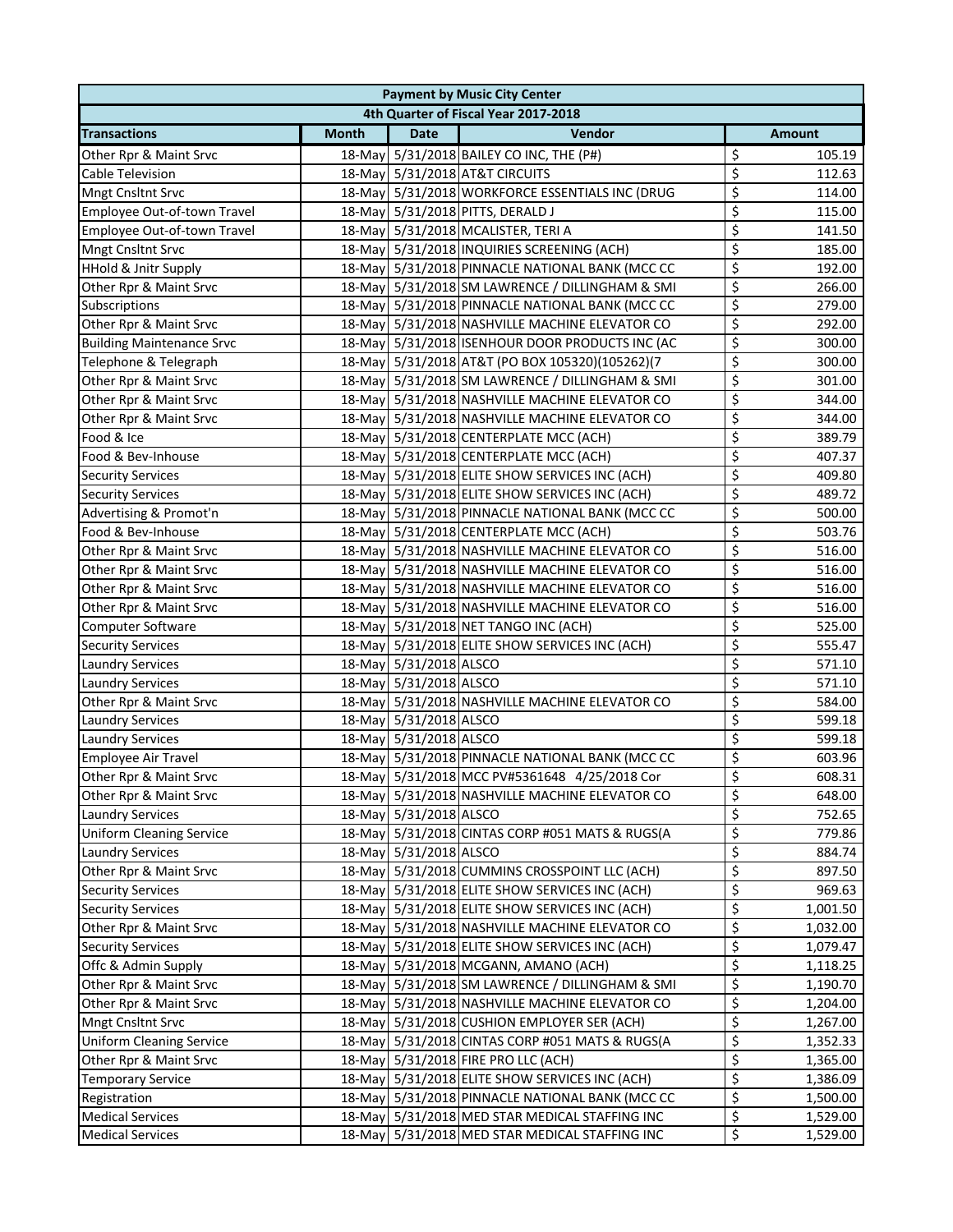| 4th Quarter of Fiscal Year 2017-2018<br>Vendor<br><b>Month</b><br><b>Date</b><br><b>Amount</b><br>18-May 5/31/2018 COMMONWEALTH DEVELOPMENT GRP I<br>\$<br>1,532.50<br>\$<br>18-May 5/31/2018 ELITE SHOW SERVICES INC (ACH)<br>1,564.02<br><b>Security Services</b><br>\$<br>18-May 5/31/2018 ELITE SHOW SERVICES INC (ACH)<br>1,567.64<br>\$<br>18-May 5/31/2018 MED STAR MEDICAL STAFFING INC<br>1,617.00<br>\$<br>18-May 5/31/2018 ELITE SHOW SERVICES INC (ACH)<br><b>Temporary Service</b><br>1,864.19<br>\$<br>18-May 5/31/2018 AMERICAN PAPER & TWINE CO (ACH<br>1,902.96<br>\$<br>18-May 5/31/2018 FIRE PRO LLC (ACH)<br>1,917.00<br>\$<br>18-May 5/31/2018 JOHN BOUCHARD & SONS CO (ACH)<br>1,944.50<br>\$<br>18-May 5/31/2018 ELITE SHOW SERVICES INC (ACH)<br>1,944.63<br><b>Temporary Service</b><br>\$<br>18-May 5/31/2018 W&S 05/18 WATER IDB<br>1,968.96<br>\$<br>Employee Out-of-town Travel<br>18-May 5/31/2018 PINNACLE NATIONAL BANK (MCC CC<br>1,997.87<br>\$<br>18-May 5/31/2018 ELITE SHOW SERVICES INC (ACH)<br>2,033.23<br><b>Temporary Service</b><br>\$<br>18-May 5/31/2018 MED STAR MEDICAL STAFFING INC<br>2,046.00<br>\$<br>18-May 5/31/2018 NASHVILLE MACHINE ELEVATOR CO<br>Other Rpr & Maint Srvc<br>2,236.00<br>\$<br>18-May 5/31/2018 ELITE SHOW SERVICES INC (ACH)<br>2,315.65<br><b>Temporary Service</b><br>\$<br>Other Rpr & Maint Srvc<br>18-May 5/31/2018 JOHN BOUCHARD & SONS CO (ACH)<br>2,427.25<br>\$<br>18-May 5/31/2018 SM LAWRENCE / DILLINGHAM & SMI<br>Other Rpr & Maint Srvc<br>2,786.00<br>\$<br>Registration<br>18-May 5/31/2018 PINNACLE NATIONAL BANK (MCC CC<br>2,858.00<br>\$<br><b>Temporary Service</b><br>18-May 5/31/2018 ELITE SHOW SERVICES INC (ACH)<br>2,955.91<br>\$<br>18-May 5/31/2018 SM LAWRENCE / DILLINGHAM & SMI<br>Other Rpr & Maint Srvc<br>3,157.06<br>\$<br><b>Temporary Service-Reimb</b><br>18-May 5/31/2018 MCC 5/18 Temp Labor RCLS<br>3,292.92<br>\$<br><b>Temporary Service</b><br>18-May 5/31/2018 ELITE SHOW SERVICES INC (ACH)<br>3,385.87<br>\$<br>Rpr & Maint Srvc Bld Auto<br>18-May 5/31/2018 JOHNSON CONTROLS INC/CARDKEY (<br>3,445.83<br>\$<br>18-May 5/31/2018 PIEDMONT NATURAL GAS CO (METRO<br>3,737.07<br>Gas<br>\$<br>18-May 5/31/2018 ELITE SHOW SERVICES INC (ACH)<br><b>Security Services</b><br>3,748.50<br>\$<br>18-May 5/31/2018 LMG INC (ACH)<br><b>Rent Equipment</b><br>3,969.50<br>\$<br>Advertising & Promot'n<br>18-May 5/31/2018 NASHVILLE BUSINESS JOURNAL<br>4,350.00<br>\$<br><b>Temporary Service</b><br>18-May 5/31/2018 LMG INC (ACH)<br>4,825.00<br>\$<br>Water<br>18-May 5/31/2018 W&S 05/18 SEWER IDB<br>5,354.06<br>\$<br>18-May 5/31/2018 ELITE SHOW SERVICES INC (ACH)<br><b>Security Services</b><br>5,557.41<br>\$<br>18-May 5/31/2018 ELITE SHOW SERVICES INC (ACH)<br><b>Temporary Service</b><br>5,835.25<br>\$<br>18-May 5/31/2018 ELITE SHOW SERVICES INC (ACH)<br><b>Security Services</b><br>6,599.52<br>\$<br>18-May 5/31/2018 ELITE SHOW SERVICES INC (ACH)<br><b>Temporary Service</b><br>6,937.48<br>$\overline{\mathsf{S}}$<br>18-May 5/31/2018 CENTERPLATE MCC (ACH)<br>Food & Ice<br>7,145.01 | <b>Payment by Music City Center</b> |  |  |  |    |          |  |
|-----------------------------------------------------------------------------------------------------------------------------------------------------------------------------------------------------------------------------------------------------------------------------------------------------------------------------------------------------------------------------------------------------------------------------------------------------------------------------------------------------------------------------------------------------------------------------------------------------------------------------------------------------------------------------------------------------------------------------------------------------------------------------------------------------------------------------------------------------------------------------------------------------------------------------------------------------------------------------------------------------------------------------------------------------------------------------------------------------------------------------------------------------------------------------------------------------------------------------------------------------------------------------------------------------------------------------------------------------------------------------------------------------------------------------------------------------------------------------------------------------------------------------------------------------------------------------------------------------------------------------------------------------------------------------------------------------------------------------------------------------------------------------------------------------------------------------------------------------------------------------------------------------------------------------------------------------------------------------------------------------------------------------------------------------------------------------------------------------------------------------------------------------------------------------------------------------------------------------------------------------------------------------------------------------------------------------------------------------------------------------------------------------------------------------------------------------------------------------------------------------------------------------------------------------------------------------------------------------------------------------------------------------------------------------------------------------------------------------------------------------------------------------------------------------------------------------------------------------------------------------------------------------------------------------------------------------------------------------------------------------------------------------------------------------------------------------------------------------------------------------------------|-------------------------------------|--|--|--|----|----------|--|
|                                                                                                                                                                                                                                                                                                                                                                                                                                                                                                                                                                                                                                                                                                                                                                                                                                                                                                                                                                                                                                                                                                                                                                                                                                                                                                                                                                                                                                                                                                                                                                                                                                                                                                                                                                                                                                                                                                                                                                                                                                                                                                                                                                                                                                                                                                                                                                                                                                                                                                                                                                                                                                                                                                                                                                                                                                                                                                                                                                                                                                                                                                                                         |                                     |  |  |  |    |          |  |
|                                                                                                                                                                                                                                                                                                                                                                                                                                                                                                                                                                                                                                                                                                                                                                                                                                                                                                                                                                                                                                                                                                                                                                                                                                                                                                                                                                                                                                                                                                                                                                                                                                                                                                                                                                                                                                                                                                                                                                                                                                                                                                                                                                                                                                                                                                                                                                                                                                                                                                                                                                                                                                                                                                                                                                                                                                                                                                                                                                                                                                                                                                                                         | <b>Transactions</b>                 |  |  |  |    |          |  |
|                                                                                                                                                                                                                                                                                                                                                                                                                                                                                                                                                                                                                                                                                                                                                                                                                                                                                                                                                                                                                                                                                                                                                                                                                                                                                                                                                                                                                                                                                                                                                                                                                                                                                                                                                                                                                                                                                                                                                                                                                                                                                                                                                                                                                                                                                                                                                                                                                                                                                                                                                                                                                                                                                                                                                                                                                                                                                                                                                                                                                                                                                                                                         | <b>Mngt Cnsltnt Srvc</b>            |  |  |  |    |          |  |
|                                                                                                                                                                                                                                                                                                                                                                                                                                                                                                                                                                                                                                                                                                                                                                                                                                                                                                                                                                                                                                                                                                                                                                                                                                                                                                                                                                                                                                                                                                                                                                                                                                                                                                                                                                                                                                                                                                                                                                                                                                                                                                                                                                                                                                                                                                                                                                                                                                                                                                                                                                                                                                                                                                                                                                                                                                                                                                                                                                                                                                                                                                                                         |                                     |  |  |  |    |          |  |
|                                                                                                                                                                                                                                                                                                                                                                                                                                                                                                                                                                                                                                                                                                                                                                                                                                                                                                                                                                                                                                                                                                                                                                                                                                                                                                                                                                                                                                                                                                                                                                                                                                                                                                                                                                                                                                                                                                                                                                                                                                                                                                                                                                                                                                                                                                                                                                                                                                                                                                                                                                                                                                                                                                                                                                                                                                                                                                                                                                                                                                                                                                                                         | <b>Temporary Service</b>            |  |  |  |    |          |  |
|                                                                                                                                                                                                                                                                                                                                                                                                                                                                                                                                                                                                                                                                                                                                                                                                                                                                                                                                                                                                                                                                                                                                                                                                                                                                                                                                                                                                                                                                                                                                                                                                                                                                                                                                                                                                                                                                                                                                                                                                                                                                                                                                                                                                                                                                                                                                                                                                                                                                                                                                                                                                                                                                                                                                                                                                                                                                                                                                                                                                                                                                                                                                         | <b>Medical Services</b>             |  |  |  |    |          |  |
|                                                                                                                                                                                                                                                                                                                                                                                                                                                                                                                                                                                                                                                                                                                                                                                                                                                                                                                                                                                                                                                                                                                                                                                                                                                                                                                                                                                                                                                                                                                                                                                                                                                                                                                                                                                                                                                                                                                                                                                                                                                                                                                                                                                                                                                                                                                                                                                                                                                                                                                                                                                                                                                                                                                                                                                                                                                                                                                                                                                                                                                                                                                                         |                                     |  |  |  |    |          |  |
|                                                                                                                                                                                                                                                                                                                                                                                                                                                                                                                                                                                                                                                                                                                                                                                                                                                                                                                                                                                                                                                                                                                                                                                                                                                                                                                                                                                                                                                                                                                                                                                                                                                                                                                                                                                                                                                                                                                                                                                                                                                                                                                                                                                                                                                                                                                                                                                                                                                                                                                                                                                                                                                                                                                                                                                                                                                                                                                                                                                                                                                                                                                                         | <b>HHold &amp; Jnitr Supply</b>     |  |  |  |    |          |  |
|                                                                                                                                                                                                                                                                                                                                                                                                                                                                                                                                                                                                                                                                                                                                                                                                                                                                                                                                                                                                                                                                                                                                                                                                                                                                                                                                                                                                                                                                                                                                                                                                                                                                                                                                                                                                                                                                                                                                                                                                                                                                                                                                                                                                                                                                                                                                                                                                                                                                                                                                                                                                                                                                                                                                                                                                                                                                                                                                                                                                                                                                                                                                         | Other Rpr & Maint Srvc              |  |  |  |    |          |  |
|                                                                                                                                                                                                                                                                                                                                                                                                                                                                                                                                                                                                                                                                                                                                                                                                                                                                                                                                                                                                                                                                                                                                                                                                                                                                                                                                                                                                                                                                                                                                                                                                                                                                                                                                                                                                                                                                                                                                                                                                                                                                                                                                                                                                                                                                                                                                                                                                                                                                                                                                                                                                                                                                                                                                                                                                                                                                                                                                                                                                                                                                                                                                         | Other Rpr & Maint Srvc              |  |  |  |    |          |  |
|                                                                                                                                                                                                                                                                                                                                                                                                                                                                                                                                                                                                                                                                                                                                                                                                                                                                                                                                                                                                                                                                                                                                                                                                                                                                                                                                                                                                                                                                                                                                                                                                                                                                                                                                                                                                                                                                                                                                                                                                                                                                                                                                                                                                                                                                                                                                                                                                                                                                                                                                                                                                                                                                                                                                                                                                                                                                                                                                                                                                                                                                                                                                         |                                     |  |  |  |    |          |  |
|                                                                                                                                                                                                                                                                                                                                                                                                                                                                                                                                                                                                                                                                                                                                                                                                                                                                                                                                                                                                                                                                                                                                                                                                                                                                                                                                                                                                                                                                                                                                                                                                                                                                                                                                                                                                                                                                                                                                                                                                                                                                                                                                                                                                                                                                                                                                                                                                                                                                                                                                                                                                                                                                                                                                                                                                                                                                                                                                                                                                                                                                                                                                         | Water                               |  |  |  |    |          |  |
|                                                                                                                                                                                                                                                                                                                                                                                                                                                                                                                                                                                                                                                                                                                                                                                                                                                                                                                                                                                                                                                                                                                                                                                                                                                                                                                                                                                                                                                                                                                                                                                                                                                                                                                                                                                                                                                                                                                                                                                                                                                                                                                                                                                                                                                                                                                                                                                                                                                                                                                                                                                                                                                                                                                                                                                                                                                                                                                                                                                                                                                                                                                                         |                                     |  |  |  |    |          |  |
|                                                                                                                                                                                                                                                                                                                                                                                                                                                                                                                                                                                                                                                                                                                                                                                                                                                                                                                                                                                                                                                                                                                                                                                                                                                                                                                                                                                                                                                                                                                                                                                                                                                                                                                                                                                                                                                                                                                                                                                                                                                                                                                                                                                                                                                                                                                                                                                                                                                                                                                                                                                                                                                                                                                                                                                                                                                                                                                                                                                                                                                                                                                                         |                                     |  |  |  |    |          |  |
|                                                                                                                                                                                                                                                                                                                                                                                                                                                                                                                                                                                                                                                                                                                                                                                                                                                                                                                                                                                                                                                                                                                                                                                                                                                                                                                                                                                                                                                                                                                                                                                                                                                                                                                                                                                                                                                                                                                                                                                                                                                                                                                                                                                                                                                                                                                                                                                                                                                                                                                                                                                                                                                                                                                                                                                                                                                                                                                                                                                                                                                                                                                                         | <b>Medical Services</b>             |  |  |  |    |          |  |
|                                                                                                                                                                                                                                                                                                                                                                                                                                                                                                                                                                                                                                                                                                                                                                                                                                                                                                                                                                                                                                                                                                                                                                                                                                                                                                                                                                                                                                                                                                                                                                                                                                                                                                                                                                                                                                                                                                                                                                                                                                                                                                                                                                                                                                                                                                                                                                                                                                                                                                                                                                                                                                                                                                                                                                                                                                                                                                                                                                                                                                                                                                                                         |                                     |  |  |  |    |          |  |
|                                                                                                                                                                                                                                                                                                                                                                                                                                                                                                                                                                                                                                                                                                                                                                                                                                                                                                                                                                                                                                                                                                                                                                                                                                                                                                                                                                                                                                                                                                                                                                                                                                                                                                                                                                                                                                                                                                                                                                                                                                                                                                                                                                                                                                                                                                                                                                                                                                                                                                                                                                                                                                                                                                                                                                                                                                                                                                                                                                                                                                                                                                                                         |                                     |  |  |  |    |          |  |
|                                                                                                                                                                                                                                                                                                                                                                                                                                                                                                                                                                                                                                                                                                                                                                                                                                                                                                                                                                                                                                                                                                                                                                                                                                                                                                                                                                                                                                                                                                                                                                                                                                                                                                                                                                                                                                                                                                                                                                                                                                                                                                                                                                                                                                                                                                                                                                                                                                                                                                                                                                                                                                                                                                                                                                                                                                                                                                                                                                                                                                                                                                                                         |                                     |  |  |  |    |          |  |
|                                                                                                                                                                                                                                                                                                                                                                                                                                                                                                                                                                                                                                                                                                                                                                                                                                                                                                                                                                                                                                                                                                                                                                                                                                                                                                                                                                                                                                                                                                                                                                                                                                                                                                                                                                                                                                                                                                                                                                                                                                                                                                                                                                                                                                                                                                                                                                                                                                                                                                                                                                                                                                                                                                                                                                                                                                                                                                                                                                                                                                                                                                                                         |                                     |  |  |  |    |          |  |
|                                                                                                                                                                                                                                                                                                                                                                                                                                                                                                                                                                                                                                                                                                                                                                                                                                                                                                                                                                                                                                                                                                                                                                                                                                                                                                                                                                                                                                                                                                                                                                                                                                                                                                                                                                                                                                                                                                                                                                                                                                                                                                                                                                                                                                                                                                                                                                                                                                                                                                                                                                                                                                                                                                                                                                                                                                                                                                                                                                                                                                                                                                                                         |                                     |  |  |  |    |          |  |
|                                                                                                                                                                                                                                                                                                                                                                                                                                                                                                                                                                                                                                                                                                                                                                                                                                                                                                                                                                                                                                                                                                                                                                                                                                                                                                                                                                                                                                                                                                                                                                                                                                                                                                                                                                                                                                                                                                                                                                                                                                                                                                                                                                                                                                                                                                                                                                                                                                                                                                                                                                                                                                                                                                                                                                                                                                                                                                                                                                                                                                                                                                                                         |                                     |  |  |  |    |          |  |
|                                                                                                                                                                                                                                                                                                                                                                                                                                                                                                                                                                                                                                                                                                                                                                                                                                                                                                                                                                                                                                                                                                                                                                                                                                                                                                                                                                                                                                                                                                                                                                                                                                                                                                                                                                                                                                                                                                                                                                                                                                                                                                                                                                                                                                                                                                                                                                                                                                                                                                                                                                                                                                                                                                                                                                                                                                                                                                                                                                                                                                                                                                                                         |                                     |  |  |  |    |          |  |
|                                                                                                                                                                                                                                                                                                                                                                                                                                                                                                                                                                                                                                                                                                                                                                                                                                                                                                                                                                                                                                                                                                                                                                                                                                                                                                                                                                                                                                                                                                                                                                                                                                                                                                                                                                                                                                                                                                                                                                                                                                                                                                                                                                                                                                                                                                                                                                                                                                                                                                                                                                                                                                                                                                                                                                                                                                                                                                                                                                                                                                                                                                                                         |                                     |  |  |  |    |          |  |
|                                                                                                                                                                                                                                                                                                                                                                                                                                                                                                                                                                                                                                                                                                                                                                                                                                                                                                                                                                                                                                                                                                                                                                                                                                                                                                                                                                                                                                                                                                                                                                                                                                                                                                                                                                                                                                                                                                                                                                                                                                                                                                                                                                                                                                                                                                                                                                                                                                                                                                                                                                                                                                                                                                                                                                                                                                                                                                                                                                                                                                                                                                                                         |                                     |  |  |  |    |          |  |
|                                                                                                                                                                                                                                                                                                                                                                                                                                                                                                                                                                                                                                                                                                                                                                                                                                                                                                                                                                                                                                                                                                                                                                                                                                                                                                                                                                                                                                                                                                                                                                                                                                                                                                                                                                                                                                                                                                                                                                                                                                                                                                                                                                                                                                                                                                                                                                                                                                                                                                                                                                                                                                                                                                                                                                                                                                                                                                                                                                                                                                                                                                                                         |                                     |  |  |  |    |          |  |
|                                                                                                                                                                                                                                                                                                                                                                                                                                                                                                                                                                                                                                                                                                                                                                                                                                                                                                                                                                                                                                                                                                                                                                                                                                                                                                                                                                                                                                                                                                                                                                                                                                                                                                                                                                                                                                                                                                                                                                                                                                                                                                                                                                                                                                                                                                                                                                                                                                                                                                                                                                                                                                                                                                                                                                                                                                                                                                                                                                                                                                                                                                                                         |                                     |  |  |  |    |          |  |
|                                                                                                                                                                                                                                                                                                                                                                                                                                                                                                                                                                                                                                                                                                                                                                                                                                                                                                                                                                                                                                                                                                                                                                                                                                                                                                                                                                                                                                                                                                                                                                                                                                                                                                                                                                                                                                                                                                                                                                                                                                                                                                                                                                                                                                                                                                                                                                                                                                                                                                                                                                                                                                                                                                                                                                                                                                                                                                                                                                                                                                                                                                                                         |                                     |  |  |  |    |          |  |
|                                                                                                                                                                                                                                                                                                                                                                                                                                                                                                                                                                                                                                                                                                                                                                                                                                                                                                                                                                                                                                                                                                                                                                                                                                                                                                                                                                                                                                                                                                                                                                                                                                                                                                                                                                                                                                                                                                                                                                                                                                                                                                                                                                                                                                                                                                                                                                                                                                                                                                                                                                                                                                                                                                                                                                                                                                                                                                                                                                                                                                                                                                                                         |                                     |  |  |  |    |          |  |
|                                                                                                                                                                                                                                                                                                                                                                                                                                                                                                                                                                                                                                                                                                                                                                                                                                                                                                                                                                                                                                                                                                                                                                                                                                                                                                                                                                                                                                                                                                                                                                                                                                                                                                                                                                                                                                                                                                                                                                                                                                                                                                                                                                                                                                                                                                                                                                                                                                                                                                                                                                                                                                                                                                                                                                                                                                                                                                                                                                                                                                                                                                                                         |                                     |  |  |  |    |          |  |
|                                                                                                                                                                                                                                                                                                                                                                                                                                                                                                                                                                                                                                                                                                                                                                                                                                                                                                                                                                                                                                                                                                                                                                                                                                                                                                                                                                                                                                                                                                                                                                                                                                                                                                                                                                                                                                                                                                                                                                                                                                                                                                                                                                                                                                                                                                                                                                                                                                                                                                                                                                                                                                                                                                                                                                                                                                                                                                                                                                                                                                                                                                                                         |                                     |  |  |  |    |          |  |
|                                                                                                                                                                                                                                                                                                                                                                                                                                                                                                                                                                                                                                                                                                                                                                                                                                                                                                                                                                                                                                                                                                                                                                                                                                                                                                                                                                                                                                                                                                                                                                                                                                                                                                                                                                                                                                                                                                                                                                                                                                                                                                                                                                                                                                                                                                                                                                                                                                                                                                                                                                                                                                                                                                                                                                                                                                                                                                                                                                                                                                                                                                                                         |                                     |  |  |  |    |          |  |
|                                                                                                                                                                                                                                                                                                                                                                                                                                                                                                                                                                                                                                                                                                                                                                                                                                                                                                                                                                                                                                                                                                                                                                                                                                                                                                                                                                                                                                                                                                                                                                                                                                                                                                                                                                                                                                                                                                                                                                                                                                                                                                                                                                                                                                                                                                                                                                                                                                                                                                                                                                                                                                                                                                                                                                                                                                                                                                                                                                                                                                                                                                                                         |                                     |  |  |  |    |          |  |
|                                                                                                                                                                                                                                                                                                                                                                                                                                                                                                                                                                                                                                                                                                                                                                                                                                                                                                                                                                                                                                                                                                                                                                                                                                                                                                                                                                                                                                                                                                                                                                                                                                                                                                                                                                                                                                                                                                                                                                                                                                                                                                                                                                                                                                                                                                                                                                                                                                                                                                                                                                                                                                                                                                                                                                                                                                                                                                                                                                                                                                                                                                                                         |                                     |  |  |  |    |          |  |
|                                                                                                                                                                                                                                                                                                                                                                                                                                                                                                                                                                                                                                                                                                                                                                                                                                                                                                                                                                                                                                                                                                                                                                                                                                                                                                                                                                                                                                                                                                                                                                                                                                                                                                                                                                                                                                                                                                                                                                                                                                                                                                                                                                                                                                                                                                                                                                                                                                                                                                                                                                                                                                                                                                                                                                                                                                                                                                                                                                                                                                                                                                                                         |                                     |  |  |  |    |          |  |
|                                                                                                                                                                                                                                                                                                                                                                                                                                                                                                                                                                                                                                                                                                                                                                                                                                                                                                                                                                                                                                                                                                                                                                                                                                                                                                                                                                                                                                                                                                                                                                                                                                                                                                                                                                                                                                                                                                                                                                                                                                                                                                                                                                                                                                                                                                                                                                                                                                                                                                                                                                                                                                                                                                                                                                                                                                                                                                                                                                                                                                                                                                                                         |                                     |  |  |  |    |          |  |
|                                                                                                                                                                                                                                                                                                                                                                                                                                                                                                                                                                                                                                                                                                                                                                                                                                                                                                                                                                                                                                                                                                                                                                                                                                                                                                                                                                                                                                                                                                                                                                                                                                                                                                                                                                                                                                                                                                                                                                                                                                                                                                                                                                                                                                                                                                                                                                                                                                                                                                                                                                                                                                                                                                                                                                                                                                                                                                                                                                                                                                                                                                                                         |                                     |  |  |  |    |          |  |
| 18-May 5/31/2018 ELITE SHOW SERVICES INC (ACH)                                                                                                                                                                                                                                                                                                                                                                                                                                                                                                                                                                                                                                                                                                                                                                                                                                                                                                                                                                                                                                                                                                                                                                                                                                                                                                                                                                                                                                                                                                                                                                                                                                                                                                                                                                                                                                                                                                                                                                                                                                                                                                                                                                                                                                                                                                                                                                                                                                                                                                                                                                                                                                                                                                                                                                                                                                                                                                                                                                                                                                                                                          | <b>Security Services</b>            |  |  |  | \$ | 8,111.42 |  |
| \$<br>18-May 5/31/2018 INDUSTRIAL STAFFING OF TN (ACH<br>8,770.69                                                                                                                                                                                                                                                                                                                                                                                                                                                                                                                                                                                                                                                                                                                                                                                                                                                                                                                                                                                                                                                                                                                                                                                                                                                                                                                                                                                                                                                                                                                                                                                                                                                                                                                                                                                                                                                                                                                                                                                                                                                                                                                                                                                                                                                                                                                                                                                                                                                                                                                                                                                                                                                                                                                                                                                                                                                                                                                                                                                                                                                                       | <b>Temporary Service</b>            |  |  |  |    |          |  |
| \$<br>18-May 5/31/2018 ELITE SHOW SERVICES INC (ACH)<br>8,919.83                                                                                                                                                                                                                                                                                                                                                                                                                                                                                                                                                                                                                                                                                                                                                                                                                                                                                                                                                                                                                                                                                                                                                                                                                                                                                                                                                                                                                                                                                                                                                                                                                                                                                                                                                                                                                                                                                                                                                                                                                                                                                                                                                                                                                                                                                                                                                                                                                                                                                                                                                                                                                                                                                                                                                                                                                                                                                                                                                                                                                                                                        | <b>Security Services</b>            |  |  |  |    |          |  |
| \$<br>18-May 5/31/2018 CENTERPLATE MCC (ACH)<br>9,164.20                                                                                                                                                                                                                                                                                                                                                                                                                                                                                                                                                                                                                                                                                                                                                                                                                                                                                                                                                                                                                                                                                                                                                                                                                                                                                                                                                                                                                                                                                                                                                                                                                                                                                                                                                                                                                                                                                                                                                                                                                                                                                                                                                                                                                                                                                                                                                                                                                                                                                                                                                                                                                                                                                                                                                                                                                                                                                                                                                                                                                                                                                | Food & Ice                          |  |  |  |    |          |  |
| \$<br>18-May 5/31/2018 INDUSTRIAL STAFFING OF TN (ACH<br>9,269.04                                                                                                                                                                                                                                                                                                                                                                                                                                                                                                                                                                                                                                                                                                                                                                                                                                                                                                                                                                                                                                                                                                                                                                                                                                                                                                                                                                                                                                                                                                                                                                                                                                                                                                                                                                                                                                                                                                                                                                                                                                                                                                                                                                                                                                                                                                                                                                                                                                                                                                                                                                                                                                                                                                                                                                                                                                                                                                                                                                                                                                                                       | Janitorial Srvc                     |  |  |  |    |          |  |
| \$<br>18-May 5/31/2018 INDUSTRIAL STAFFING OF TN (ACH<br>10,121.72                                                                                                                                                                                                                                                                                                                                                                                                                                                                                                                                                                                                                                                                                                                                                                                                                                                                                                                                                                                                                                                                                                                                                                                                                                                                                                                                                                                                                                                                                                                                                                                                                                                                                                                                                                                                                                                                                                                                                                                                                                                                                                                                                                                                                                                                                                                                                                                                                                                                                                                                                                                                                                                                                                                                                                                                                                                                                                                                                                                                                                                                      | <b>Temporary Service</b>            |  |  |  |    |          |  |
| \$<br>18-May 5/31/2018 ELITE SHOW SERVICES INC (ACH)<br>10,364.68                                                                                                                                                                                                                                                                                                                                                                                                                                                                                                                                                                                                                                                                                                                                                                                                                                                                                                                                                                                                                                                                                                                                                                                                                                                                                                                                                                                                                                                                                                                                                                                                                                                                                                                                                                                                                                                                                                                                                                                                                                                                                                                                                                                                                                                                                                                                                                                                                                                                                                                                                                                                                                                                                                                                                                                                                                                                                                                                                                                                                                                                       | <b>Temporary Service</b>            |  |  |  |    |          |  |
| \$<br>18-May 5/31/2018 INDUSTRIAL STAFFING OF TN (ACH<br>10,430.53                                                                                                                                                                                                                                                                                                                                                                                                                                                                                                                                                                                                                                                                                                                                                                                                                                                                                                                                                                                                                                                                                                                                                                                                                                                                                                                                                                                                                                                                                                                                                                                                                                                                                                                                                                                                                                                                                                                                                                                                                                                                                                                                                                                                                                                                                                                                                                                                                                                                                                                                                                                                                                                                                                                                                                                                                                                                                                                                                                                                                                                                      | Janitorial Srvc                     |  |  |  |    |          |  |
| \$<br>18-May 5/31/2018 REPUBLIC SVCS NASH /ALLIED WAS<br>11,084.45                                                                                                                                                                                                                                                                                                                                                                                                                                                                                                                                                                                                                                                                                                                                                                                                                                                                                                                                                                                                                                                                                                                                                                                                                                                                                                                                                                                                                                                                                                                                                                                                                                                                                                                                                                                                                                                                                                                                                                                                                                                                                                                                                                                                                                                                                                                                                                                                                                                                                                                                                                                                                                                                                                                                                                                                                                                                                                                                                                                                                                                                      | Refuse Disposal-Reimb               |  |  |  |    |          |  |
| \$<br>18-May 5/31/2018 INDUSTRIAL STAFFING OF TN (ACH<br>11,660.78                                                                                                                                                                                                                                                                                                                                                                                                                                                                                                                                                                                                                                                                                                                                                                                                                                                                                                                                                                                                                                                                                                                                                                                                                                                                                                                                                                                                                                                                                                                                                                                                                                                                                                                                                                                                                                                                                                                                                                                                                                                                                                                                                                                                                                                                                                                                                                                                                                                                                                                                                                                                                                                                                                                                                                                                                                                                                                                                                                                                                                                                      | Janitorial Srvc                     |  |  |  |    |          |  |
| \$<br>18-May 5/31/2018 INDUSTRIAL STAFFING OF TN (ACH<br>11,767.18                                                                                                                                                                                                                                                                                                                                                                                                                                                                                                                                                                                                                                                                                                                                                                                                                                                                                                                                                                                                                                                                                                                                                                                                                                                                                                                                                                                                                                                                                                                                                                                                                                                                                                                                                                                                                                                                                                                                                                                                                                                                                                                                                                                                                                                                                                                                                                                                                                                                                                                                                                                                                                                                                                                                                                                                                                                                                                                                                                                                                                                                      | <b>Temporary Service</b>            |  |  |  |    |          |  |
| \$<br>18-May 5/31/2018 INDUSTRIAL STAFFING OF TN (ACH<br>12,512.12                                                                                                                                                                                                                                                                                                                                                                                                                                                                                                                                                                                                                                                                                                                                                                                                                                                                                                                                                                                                                                                                                                                                                                                                                                                                                                                                                                                                                                                                                                                                                                                                                                                                                                                                                                                                                                                                                                                                                                                                                                                                                                                                                                                                                                                                                                                                                                                                                                                                                                                                                                                                                                                                                                                                                                                                                                                                                                                                                                                                                                                                      | <b>Temporary Service</b>            |  |  |  |    |          |  |
| \$<br>18-May 5/31/2018 ELITE SHOW SERVICES INC (ACH)<br>14,805.61                                                                                                                                                                                                                                                                                                                                                                                                                                                                                                                                                                                                                                                                                                                                                                                                                                                                                                                                                                                                                                                                                                                                                                                                                                                                                                                                                                                                                                                                                                                                                                                                                                                                                                                                                                                                                                                                                                                                                                                                                                                                                                                                                                                                                                                                                                                                                                                                                                                                                                                                                                                                                                                                                                                                                                                                                                                                                                                                                                                                                                                                       | <b>Security Services</b>            |  |  |  |    |          |  |
| \$<br>18-May 5/31/2018 INDUSTRIAL STAFFING OF TN (ACH<br>15,431.46                                                                                                                                                                                                                                                                                                                                                                                                                                                                                                                                                                                                                                                                                                                                                                                                                                                                                                                                                                                                                                                                                                                                                                                                                                                                                                                                                                                                                                                                                                                                                                                                                                                                                                                                                                                                                                                                                                                                                                                                                                                                                                                                                                                                                                                                                                                                                                                                                                                                                                                                                                                                                                                                                                                                                                                                                                                                                                                                                                                                                                                                      | Janitorial Srvc                     |  |  |  |    |          |  |
| \$<br>18-May 5/31/2018 INDUSTRIAL STAFFING OF TN (ACH<br>16,546.40                                                                                                                                                                                                                                                                                                                                                                                                                                                                                                                                                                                                                                                                                                                                                                                                                                                                                                                                                                                                                                                                                                                                                                                                                                                                                                                                                                                                                                                                                                                                                                                                                                                                                                                                                                                                                                                                                                                                                                                                                                                                                                                                                                                                                                                                                                                                                                                                                                                                                                                                                                                                                                                                                                                                                                                                                                                                                                                                                                                                                                                                      | Janitorial Srvc                     |  |  |  |    |          |  |
| \$<br>18-May 5/31/2018 ELITE SHOW SERVICES INC (ACH)<br>17,474.31                                                                                                                                                                                                                                                                                                                                                                                                                                                                                                                                                                                                                                                                                                                                                                                                                                                                                                                                                                                                                                                                                                                                                                                                                                                                                                                                                                                                                                                                                                                                                                                                                                                                                                                                                                                                                                                                                                                                                                                                                                                                                                                                                                                                                                                                                                                                                                                                                                                                                                                                                                                                                                                                                                                                                                                                                                                                                                                                                                                                                                                                       | <b>Security Services</b>            |  |  |  |    |          |  |
| \$<br>18-May 5/31/2018 FIS<br>22,913.83                                                                                                                                                                                                                                                                                                                                                                                                                                                                                                                                                                                                                                                                                                                                                                                                                                                                                                                                                                                                                                                                                                                                                                                                                                                                                                                                                                                                                                                                                                                                                                                                                                                                                                                                                                                                                                                                                                                                                                                                                                                                                                                                                                                                                                                                                                                                                                                                                                                                                                                                                                                                                                                                                                                                                                                                                                                                                                                                                                                                                                                                                                 | <b>Merchant Fees</b>                |  |  |  |    |          |  |
| \$<br>18-May 5/31/2018 ELITE SHOW SERVICES INC (ACH)<br>36,773.28                                                                                                                                                                                                                                                                                                                                                                                                                                                                                                                                                                                                                                                                                                                                                                                                                                                                                                                                                                                                                                                                                                                                                                                                                                                                                                                                                                                                                                                                                                                                                                                                                                                                                                                                                                                                                                                                                                                                                                                                                                                                                                                                                                                                                                                                                                                                                                                                                                                                                                                                                                                                                                                                                                                                                                                                                                                                                                                                                                                                                                                                       | <b>Security Services</b>            |  |  |  |    |          |  |
| \$<br>18-May 5/31/2018 ELITE SHOW SERVICES INC (ACH)<br>68,008.66                                                                                                                                                                                                                                                                                                                                                                                                                                                                                                                                                                                                                                                                                                                                                                                                                                                                                                                                                                                                                                                                                                                                                                                                                                                                                                                                                                                                                                                                                                                                                                                                                                                                                                                                                                                                                                                                                                                                                                                                                                                                                                                                                                                                                                                                                                                                                                                                                                                                                                                                                                                                                                                                                                                                                                                                                                                                                                                                                                                                                                                                       | <b>Security Services</b>            |  |  |  |    |          |  |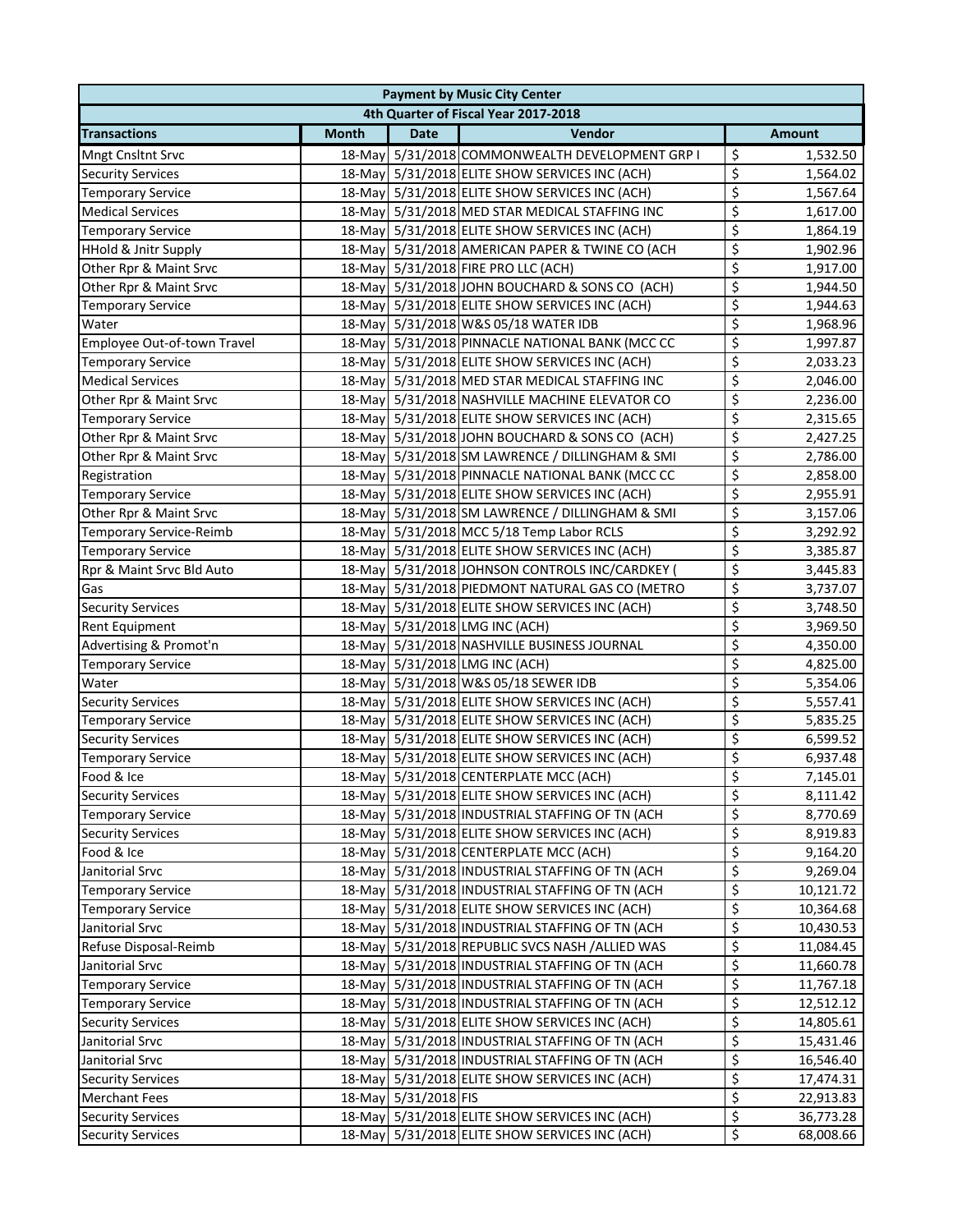|                                      | <b>Payment by Music City Center</b> |             |                                                |    |                |  |  |
|--------------------------------------|-------------------------------------|-------------|------------------------------------------------|----|----------------|--|--|
| 4th Quarter of Fiscal Year 2017-2018 |                                     |             |                                                |    |                |  |  |
| <b>Transactions</b>                  | <b>Month</b>                        | <b>Date</b> | Vendor                                         |    | <b>Amount</b>  |  |  |
| Electric                             |                                     |             | 18-May 5/31/2018 NASHVILLE ELECTRIC SERVICE CO | \$ | 146,070.38     |  |  |
| <b>Total</b>                         | 18-May                              |             |                                                |    | \$2,184,202.67 |  |  |
| <b>Building Maintenance Srvc</b>     | 18-Jun                              |             | 6/1/2018 INGERSOLL RAND (NASHVILLE/NC)         | \$ | (1,493.00)     |  |  |
| <b>Building Maintenance Srvc</b>     | 18-Jun                              |             | 6/1/2018 INGERSOLL RAND (NASHVILLE/NC)         | \$ | (625.00)       |  |  |
| <b>Electrical Supply-Lamps</b>       | 18-Jun                              |             | 6/1/2018 GRAYBAR ELECTRIC CO INC (ACH)         | \$ | (468.33)       |  |  |
| <b>Building Maintenance Srvc</b>     | 18-Jun                              |             | 6/1/2018 INGERSOLL RAND (NASHVILLE/NC)         | \$ | (350.00)       |  |  |
| <b>Building Maintenance Srvc</b>     | 18-Jun                              |             | 6/1/2018 INGERSOLL RAND (NASHVILLE/NC)         | \$ | (291.00)       |  |  |
| <b>Merchant Fees</b>                 | 18-Jun                              |             | 6/1/2018 7100 MCC CC Receipts                  | \$ | (161.53)       |  |  |
| <b>HHold &amp; Jnitr Supply</b>      | 18-Jun                              |             | 6/1/2018 AMERICAN PAPER & TWINE CO (ACH        | \$ | (108.65)       |  |  |
| <b>Building Maintenance Srvc</b>     | 18-Jun                              |             | 6/1/2018 INGERSOLL RAND (NASHVILLE/NC)         | \$ | (104.00)       |  |  |
| Postage & Delivery Srvc              | 18-Jun                              |             | 6/1/2018 INGERSOLL RAND (NASHVILLE/NC)         | \$ | (75.00)        |  |  |
| FSA Pre-Tax Savings                  | 18-Jun                              |             | 6/1/2018 Actual Burden Journal Entries         | \$ | 1.59           |  |  |
| Overtime Pay                         | 18-Jun                              |             | 6/1/2018 Payroll Labor Distribution            | \$ | 5.04           |  |  |
| <b>FSA Pre-Tax Savings</b>           | 18-Jun                              |             | 6/1/2018 Actual Burden Journal Entries         | \$ | 6.70           |  |  |
| <b>FSA Pre-Tax Savings</b>           | 18-Jun                              |             | 6/1/2018 Actual Burden Journal Entries         | \$ | 8.29           |  |  |
| <b>FSA Pre-Tax Savings</b>           | 18-Jun                              |             | 6/1/2018 Actual Burden Journal Entries         | \$ | 8.29           |  |  |
| <b>Small Equipment Supply</b>        | 18-Jun                              |             | 6/1/2018 LOWES OF MADISON #413 (ACH)           | \$ | 9.98           |  |  |
| Offc & Admin Supply                  | 18-Jun                              |             | 6/1/2018 MYOFFICE PRODUCTS (ACH)               | \$ | 12.94          |  |  |
| <b>Employer Group Life</b>           | 18-Jun                              |             | 6/1/2018 Actual Burden Journal Entries         | \$ | 14.20          |  |  |
| Cafe Plan Pre-Tax Savings            | 18-Jun                              |             | 6/1/2018 Actual Burden Journal Entries         | \$ | 14.52          |  |  |
| <b>Employer Dental Group</b>         | 18-Jun                              |             | 6/1/2018 Actual Burden Journal Entries         | \$ | 18.01          |  |  |
| <b>Employer Dental Group</b>         | 18-Jun                              |             | 6/1/2018 Actual Burden Journal Entries         | \$ | 18.01          |  |  |
| Cafe Plan Pre-Tax Savings            | 18-Jun                              |             | 6/1/2018 Actual Burden Journal Entries         | \$ | 19.90          |  |  |
| <b>Small Equipment Supply</b>        | 18-Jun                              |             | 6/1/2018 STAGERIGHT CORP (ACH)                 | \$ | 20.00          |  |  |
| Cafe Plan Pre-Tax Savings            | 18-Jun                              |             | 6/1/2018 Actual Burden Journal Entries         | \$ | 20.96          |  |  |
| Postage & Delivery Srvc              | 18-Jun                              |             | 6/1/2018 TERRYBERRY CO LLC                     | \$ | 21.76          |  |  |
| <b>FSA Pre-Tax Savings</b>           | 18-Jun                              |             | 6/1/2018 Actual Burden Journal Entries         | \$ | 24.23          |  |  |
| <b>Employer Group Life</b>           | 18-Jun                              |             | 6/1/2018 Actual Burden Journal Entries         | \$ | 28.40          |  |  |
| <b>Employer Group Life</b>           | 18-Jun                              |             | 6/1/2018 Actual Burden Journal Entries         | \$ | 28.40          |  |  |
| Cafe Plan Pre-Tax Savings            | 18-Jun                              |             | 6/1/2018 Actual Burden Journal Entries         | \$ | 29.00          |  |  |
| <b>Small Equipment Supply</b>        | 18-Jun                              |             | 6/1/2018 LOWES OF MADISON #413 (ACH)           | \$ | 29.94          |  |  |
| <b>Employer SSN Medical</b>          | 18-Jun                              |             | 6/1/2018 Actual Burden Journal Entries         | \$ | 30.84          |  |  |
| Cafe Plan Pre-Tax Savings            | 18-Jun                              |             | 6/1/2018 Actual Burden Journal Entries         | \$ | 30.94          |  |  |
| Postage & Delivery Srvc              | 18-Jun                              |             | 6/1/2018 PIERREMONT MEDIA GROUP INC (AC        | \$ | 31.00          |  |  |
| Postage & Delivery Srvc              | 18-Jun                              |             | 6/1/2018 SICO NORTH AMERICA INC (ACH)          | \$ | 32.00          |  |  |
| <b>Employer Dental Group</b>         | 18-Jun                              |             | 6/1/2018 Actual Burden Journal Entries         | \$ | 32.15          |  |  |
| Cafe Plan Pre-Tax Savings            | 18-Jun                              |             | 6/1/2018 Actual Burden Journal Entries         | \$ | 33.07          |  |  |
| Cafe Plan Pre-Tax Savings            | 18-Jun                              |             | 6/1/2018 Actual Burden Journal Entries         | \$ | 33.72          |  |  |
| Cafe Plan Pre-Tax Savings            | 18-Jun                              |             | 6/1/2018 Actual Burden Journal Entries         | \$ | 35.00          |  |  |
| <b>Employer Dental Group</b>         | 18-Jun                              |             | 6/1/2018 Actual Burden Journal Entries         | \$ | 36.02          |  |  |
| <b>Employer Dental Group</b>         | 18-Jun                              |             | 6/1/2018 Actual Burden Journal Entries         | \$ | 36.02          |  |  |
| <b>Promotion-Goods</b>               | 18-Jun                              |             | 6/1/2018 BLINK MARKETING INC (ACH)             | \$ | 40.00          |  |  |
| <b>Employer Dental Group</b>         | 18-Jun                              |             | 6/1/2018 Actual Burden Journal Entries         | \$ | 42.42          |  |  |
| <b>Employer Group Life</b>           | 18-Jun                              |             | 6/1/2018 Actual Burden Journal Entries         | \$ | 42.60          |  |  |
| <b>Employer Group Life</b>           | 18-Jun                              |             | 6/1/2018 Actual Burden Journal Entries         | \$ | 42.60          |  |  |
| <b>Employer Group Life</b>           | 18-Jun                              |             | 6/1/2018 Actual Burden Journal Entries         | \$ | 42.60          |  |  |
| <b>Employer Group Life</b>           | 18-Jun                              |             | 6/1/2018 Actual Burden Journal Entries         | \$ | 42.60          |  |  |
| <b>Employer Group Life</b>           | 18-Jun                              |             | 6/1/2018 Actual Burden Journal Entries         | \$ | 42.60          |  |  |
| <b>Employer Group Life</b>           | 18-Jun                              |             | 6/1/2018 Actual Burden Journal Entries         | \$ | 42.60          |  |  |
| <b>Small Equipment Supply</b>        | 18-Jun                              |             | 6/1/2018 LOWES OF MADISON #413 (ACH)           | \$ | 42.78          |  |  |
| Cafe Plan Pre-Tax Savings            | 18-Jun                              |             | 6/1/2018 Actual Burden Journal Entries         | \$ | 42.92          |  |  |
| Allowance-Cell/Mobile Devices        | 18-Jun                              |             | 6/1/2018 Payroll Labor Distribution            | \$ | 46.00          |  |  |
| Allowance-Cell/Mobile Devices        | 18-Jun                              |             | 6/1/2018 Payroll Labor Distribution            | \$ | 46.00          |  |  |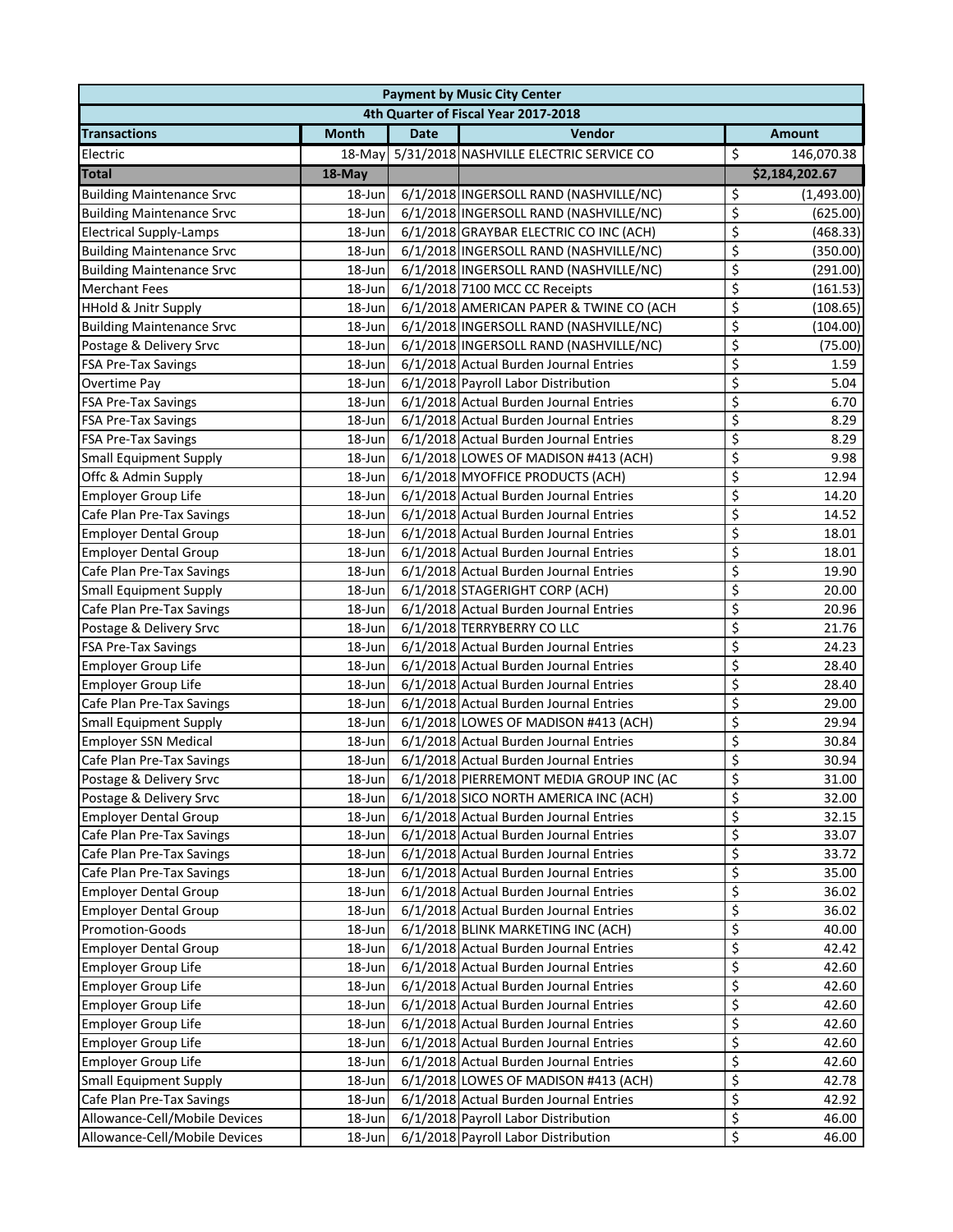| <b>Payment by Music City Center</b>  |              |             |                                         |    |               |  |  |
|--------------------------------------|--------------|-------------|-----------------------------------------|----|---------------|--|--|
| 4th Quarter of Fiscal Year 2017-2018 |              |             |                                         |    |               |  |  |
| <b>Transactions</b>                  | <b>Month</b> | <b>Date</b> | Vendor                                  |    | <b>Amount</b> |  |  |
| Allowance-Cell/Mobile Devices        | 18-Jun       |             | 6/1/2018 Payroll Labor Distribution     | \$ | 46.00         |  |  |
| <b>Employer Dental Group</b>         | 18-Jun       |             | 6/1/2018 Actual Burden Journal Entries  | \$ | 46.29         |  |  |
| <b>Employer Dental Group</b>         | 18-Jun       |             | 6/1/2018 Actual Burden Journal Entries  | \$ | 46.29         |  |  |
| Postage & Delivery Srvc              | 18-Jun       |             | 6/1/2018 PIERREMONT MEDIA GROUP INC (AC | \$ | 47.00         |  |  |
| Cafe Plan Pre-Tax Savings            | 18-Jun       |             | 6/1/2018 Actual Burden Journal Entries  | \$ | 47.88         |  |  |
| Cafe Plan Pre-Tax Savings            | 18-Jun       |             | 6/1/2018 Actual Burden Journal Entries  | \$ | 48.63         |  |  |
| Cafe Plan Pre-Tax Savings            | 18-Jun       |             | 6/1/2018 Actual Burden Journal Entries  | \$ | 49.56         |  |  |
| Postage & Delivery Srvc              | 18-Jun       |             | 6/1/2018 JOHNSON CNTRLS INC(TN/NC)(P#)( | \$ | 50.00         |  |  |
| Employee Award/Gift                  | 18-Jun       |             | 6/1/2018 PROGRAPHICS BLUEPRINT CO INC ( | \$ | 54.00         |  |  |
| <b>Employer Dental Group</b>         | 18-Jun       |             | 6/1/2018 Actual Burden Journal Entries  | \$ | 54.03         |  |  |
| Overtime Pay                         | 18-Jun       |             | 6/1/2018 Payroll Labor Distribution     | \$ | 54.23         |  |  |
| <b>Employer Group Life</b>           | 18-Jun       |             | 6/1/2018 Actual Burden Journal Entries  | \$ | 56.80         |  |  |
| Overtime Pay                         | 18-Jun       |             | 6/1/2018 Payroll Labor Distribution     | \$ | 60.93         |  |  |
| Employer Group Life                  | 18-Jun       |             | 6/1/2018 Actual Burden Journal Entries  | \$ | 61.54         |  |  |
| <b>Small Equipment Supply</b>        | 18-Jun       |             | 6/1/2018 LOWES OF MADISON #413 (ACH)    | \$ | 62.00         |  |  |
| <b>Employer Dental Group</b>         | 18-Jun       |             | 6/1/2018 Actual Burden Journal Entries  | \$ | 64.30         |  |  |
| Safety Supply                        | 18-Jun       |             | 6/1/2018 W W GRAINGER (P#)              | \$ | 65.25         |  |  |
| <b>Employer Dental Group</b>         | 18-Jun       |             | 6/1/2018 Actual Burden Journal Entries  | \$ | 69.02         |  |  |
| <b>Employer Group Life</b>           | 18-Jun       |             | 6/1/2018 Actual Burden Journal Entries  | \$ | 71.00         |  |  |
| <b>Employer Dental Group</b>         | 18-Jun       |             | 6/1/2018 Actual Burden Journal Entries  | \$ | 74.57         |  |  |
| Postage & Delivery Srvc              | 18-Jun       |             | 6/1/2018 INGERSOLL RAND (NASHVILLE/NC)  | \$ | 75.00         |  |  |
| Repair & Maint Supply                | 18-Jun       |             | 6/1/2018 SICO NORTH AMERICA INC (ACH)   | \$ | 75.00         |  |  |
| <b>Employer Dental Group</b>         | 18-Jun       |             | 6/1/2018 Actual Burden Journal Entries  | \$ | 78.44         |  |  |
| <b>Employer SSN Medical</b>          | 18-Jun       |             | 6/1/2018 Actual Burden Journal Entries  | \$ | 79.46         |  |  |
| <b>Employer SSN Medical</b>          | 18-Jun       |             | 6/1/2018 Actual Burden Journal Entries  | \$ | 79.71         |  |  |
| <b>Small Equipment Supply</b>        | 18-Jun       |             | 6/1/2018 STAGERIGHT CORP (ACH)          | \$ | 80.00         |  |  |
| Postage & Delivery Srvc              | 18-Jun       |             | 6/1/2018 BLINK MARKETING INC (ACH)      | \$ | 81.30         |  |  |
| <b>Employer SSN Medical</b>          | 18-Jun       |             | 6/1/2018 Actual Burden Journal Entries  | \$ | 81.65         |  |  |
| Cafe Plan Pre-Tax Savings            | 18-Jun       |             | 6/1/2018 Actual Burden Journal Entries  | \$ | 82.51         |  |  |
| Overtime Pay                         | 18-Jun       |             | 6/1/2018 Payroll Labor Distribution     | \$ | 83.63         |  |  |
| Employer Group Life                  | 18-Jun       |             | 6/1/2018 Actual Burden Journal Entries  | \$ | 85.20         |  |  |
| <b>Computer Software</b>             | 18-Jun       |             | 6/1/2018 PRESIDIO NETWORKED SOLUTIONS I | \$ | 89.38         |  |  |
| <b>Small Equipment Supply</b>        | 18-Jun       |             | 6/1/2018 LOWES OF MADISON #413 (ACH)    | \$ | 89.88         |  |  |
| Allowance-Cell/Mobile Devices        | 18-Jun       |             | 6/1/2018 Payroll Labor Distribution     | Ś  | 92.00         |  |  |
| Allowance-Cell/Mobile Devices        | 18-Jun       |             | 6/1/2018 Payroll Labor Distribution     | \$ | 92.00         |  |  |
| Allowance-Cell/Mobile Devices        | 18-Jun       |             | 6/1/2018 Payroll Labor Distribution     | \$ | 92.00         |  |  |
| Allowance-Cell/Mobile Devices        | 18-Jun       |             | 6/1/2018 Payroll Labor Distribution     | \$ | 92.00         |  |  |
| Allowance-Cell/Mobile Devices        | 18-Jun       |             | 6/1/2018 Payroll Labor Distribution     | \$ | 92.00         |  |  |
| Allowance-Cell/Mobile Devices        | 18-Jun       |             | 6/1/2018 Payroll Labor Distribution     | \$ | 92.00         |  |  |
| Allowance-Cell/Mobile Devices        | 18-Jun       |             | 6/1/2018 Payroll Labor Distribution     | \$ | 92.00         |  |  |
| Allowance-Cell/Mobile Devices        | 18-Jun       |             | 6/1/2018 Payroll Labor Distribution     | \$ | 92.00         |  |  |
| Printing/Binding                     | 18-Jun       |             | 6/1/2018 RICOH USA INC (ACH)            | \$ | 92.00         |  |  |
| <b>Small Equipment Supply</b>        | 18-Jun       |             | 6/1/2018 LOWES OF MADISON #413 (ACH)    | \$ | 92.88         |  |  |
| <b>Small Equipment Supply</b>        | 18-Jun       |             | 6/1/2018 STAGERIGHT CORP (ACH)          | \$ | 96.00         |  |  |
| <b>Small Equipment Supply</b>        | 18-Jun       |             | 6/1/2018 STAGERIGHT CORP (ACH)          | \$ | 96.00         |  |  |
| <b>Employer SSN Medical</b>          | 18-Jun       |             | 6/1/2018 Actual Burden Journal Entries  | \$ | 96.33         |  |  |
| <b>Small Equipment Supply</b>        | 18-Jun       |             | 6/1/2018 LOWES OF MADISON #413 (ACH)    | \$ | 97.60         |  |  |
| Postage & Delivery Srvc              | 18-Jun       |             | 6/1/2018 STAGERIGHT CORP (ACH)          | \$ | 100.00        |  |  |
| <b>Employer SSN Medical</b>          | 18-Jun       |             | 6/1/2018 Actual Burden Journal Entries  | \$ | 101.93        |  |  |
| <b>Building Maintenance Srvc</b>     | 18-Jun       |             | 6/1/2018 INGERSOLL RAND (NASHVILLE/NC)  | \$ | 104.00        |  |  |
| <b>HHold &amp; Jnitr Supply</b>      | 18-Jun       |             | 6/1/2018 AMERICAN PAPER & TWINE CO (ACH | \$ | 108.65        |  |  |
| Safety Supply                        | 18-Jun       |             | 6/1/2018 WIRELESS PLUS INC (ACH)        | \$ | 110.00        |  |  |
| <b>Employer SSN Medical</b>          | 18-Jun       |             | 6/1/2018 Actual Burden Journal Entries  | \$ | 110.17        |  |  |
|                                      |              |             |                                         |    |               |  |  |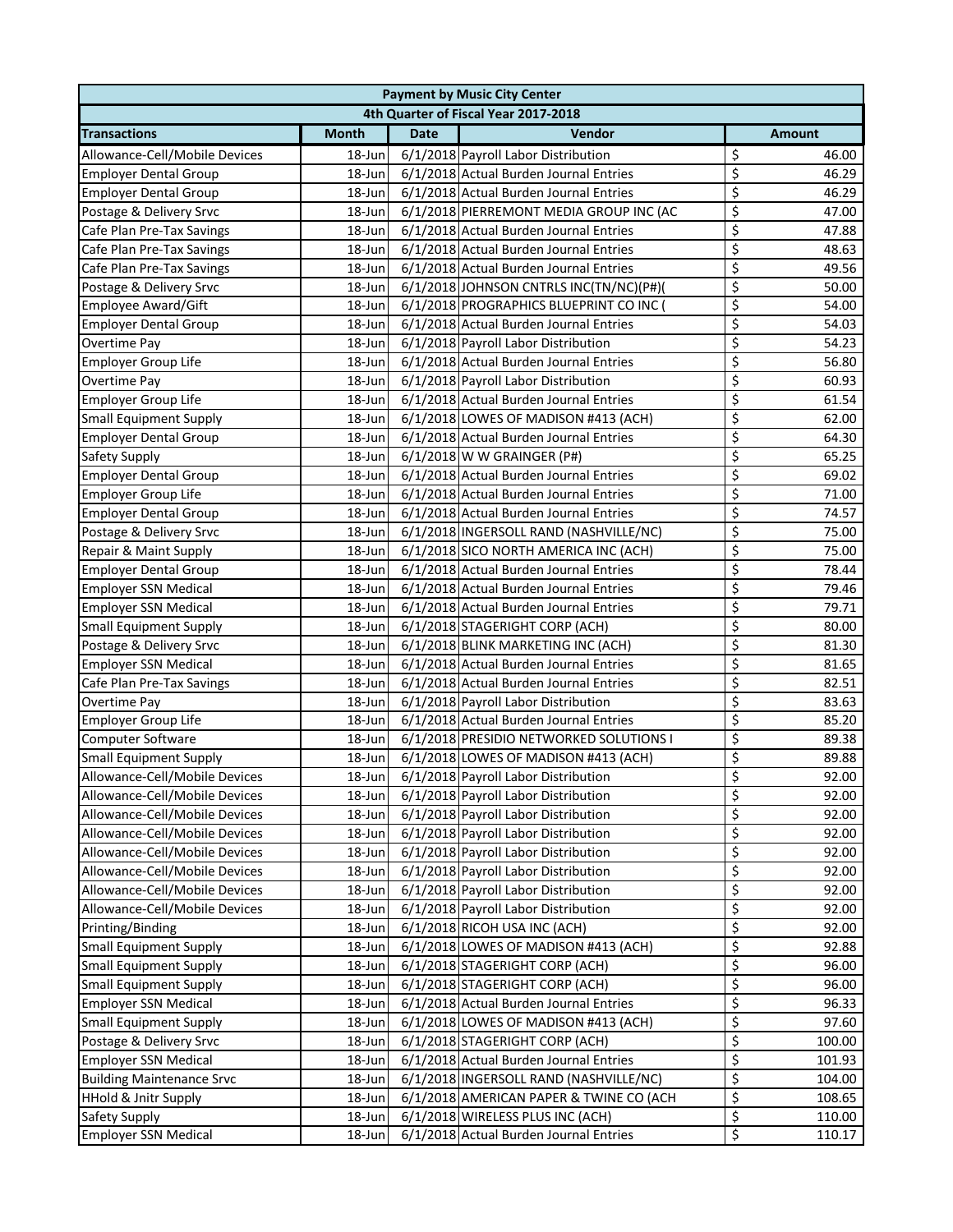|                                      | <b>Payment by Music City Center</b> |             |                                         |                         |               |  |  |
|--------------------------------------|-------------------------------------|-------------|-----------------------------------------|-------------------------|---------------|--|--|
| 4th Quarter of Fiscal Year 2017-2018 |                                     |             |                                         |                         |               |  |  |
| <b>Transactions</b>                  | <b>Month</b>                        | <b>Date</b> | Vendor                                  |                         | <b>Amount</b> |  |  |
| <b>Employer SSN Medical</b>          | 18-Jun                              |             | 6/1/2018 Actual Burden Journal Entries  | \$                      | 110.80        |  |  |
| HHold & Jnitr Supply                 | 18-Jun                              |             | 6/1/2018 KELSAN INC (ACH)               | \$                      | 112.50        |  |  |
| Offc & Admin Supply                  | 18-Jun                              |             | 6/1/2018 MYOFFICE PRODUCTS (ACH)        | \$                      | 118.16        |  |  |
| <b>Employer SSN Medical</b>          | 18-Jun                              |             | 6/1/2018 Actual Burden Journal Entries  | \$                      | 118.57        |  |  |
| <b>Employer SSN Medical</b>          | 18-Jun                              |             | 6/1/2018 Actual Burden Journal Entries  | \$                      | 120.61        |  |  |
| Overtime Pay                         | 18-Jun                              |             | 6/1/2018 Payroll Labor Distribution     | \$                      | 131.65        |  |  |
| <b>Employer OASDI</b>                | 18-Jun                              |             | 6/1/2018 Actual Burden Journal Entries  | \$                      | 131.85        |  |  |
| Allowance-Cell/Mobile Devices        | 18-Jun                              |             | 6/1/2018 Payroll Labor Distribution     | \$                      | 138.00        |  |  |
| Allowance-Cell/Mobile Devices        | 18-Jun                              |             | 6/1/2018 Payroll Labor Distribution     | \$                      | 138.00        |  |  |
| Small Equipment Supply               | 18-Jun                              |             | 6/1/2018 LOWES OF MADISON #413 (ACH)    | \$                      | 139.92        |  |  |
| Postage & Delivery Srvc              | 18-Jun                              |             | 6/1/2018 WIRELESS PLUS INC (ACH)        | \$                      | 140.00        |  |  |
| Safety Supply                        | 18-Jun                              |             | 6/1/2018 WIRELESS PLUS INC (ACH)        | \$                      | 140.00        |  |  |
| Small Equipment Supply               | 18-Jun                              |             | 6/1/2018 NASHVILLE OFFICE INTERIORS (CH | \$                      | 140.00        |  |  |
| Employer Group Life                  | 18-Jun                              |             | 6/1/2018 Actual Burden Journal Entries  | \$                      | 142.00        |  |  |
| <b>Employer SSN Medical</b>          | 18-Jun                              |             | 6/1/2018 Actual Burden Journal Entries  | \$                      | 142.72        |  |  |
| <b>Small Equipment Supply</b>        | 18-Jun                              |             | 6/1/2018 STAGERIGHT CORP (ACH)          | \$                      | 145.00        |  |  |
| Plumbing/HVAC Maintain Srvc          | 18-Jun                              |             | 6/1/2018 LLOVET FILTRATION CO           | \$                      | 145.80        |  |  |
| Furniture/Fixtures<\$10K             | 18-Jun                              |             | 6/1/2018 GUY BROWN INTERIORS LLC (ACH)  | \$                      | 146.34        |  |  |
| <b>Building Maintenance Srvc</b>     | 18-Jun                              |             | 6/1/2018 JARVIS AWARD SIGN & FLAG CO (A | \$                      | 150.00        |  |  |
| Leave Pay                            | 18-Jun                              |             | 6/1/2018 Payroll Labor Distribution     | \$                      | 150.20        |  |  |
| <b>Small Equipment Supply</b>        | 18-Jun                              |             | 6/1/2018 STAGERIGHT CORP (ACH)          | \$                      | 152.00        |  |  |
| Signs                                | 18-Jun                              |             | 6/1/2018 JARVIS AWARD SIGN & FLAG CO (A | \$                      | 155.00        |  |  |
| Furniture/Fixtures<\$10K             | 18-Jun                              |             | 6/1/2018 GUY BROWN INTERIORS LLC (ACH)  | \$                      | 156.00        |  |  |
| <b>Small Equipment Supply</b>        | 18-Jun                              |             | 6/1/2018 STAGERIGHT CORP (ACH)          | \$                      | 156.00        |  |  |
| Cafe Plan Pre-Tax Savings            | 18-Jun                              |             | 6/1/2018 Actual Burden Journal Entries  | \$                      | 160.19        |  |  |
| Overtime Pay                         | 18-Jun                              |             | 6/1/2018 Payroll Labor Distribution     | \$                      | 161.16        |  |  |
| Overtime Pay                         | 18-Jun                              |             | 6/1/2018 Payroll Labor Distribution     | \$                      | 161.89        |  |  |
| Cafe Plan Pre-Tax Savings            | 18-Jun                              |             | 6/1/2018 Actual Burden Journal Entries  | \$                      | 165.56        |  |  |
| <b>Employer Dental Group</b>         | 18-Jun                              |             | 6/1/2018 Actual Burden Journal Entries  | \$                      | 168.49        |  |  |
| CCA Employer 401K Plan               | 18-Jun                              |             | 6/1/2018 Actual Burden Journal Entries  | \$                      | 169.42        |  |  |
| Safety Supply                        | 18-Jun                              |             | 6/1/2018 WIRELESS PLUS INC (ACH)        | \$                      | 175.00        |  |  |
| HHold & Jnitr Supply                 | 18-Jun                              |             | 6/1/2018 KELSAN INC (ACH)               | \$                      | 175.50        |  |  |
| <b>Computer Software</b>             | 18-Jun                              |             | 6/1/2018 PRESIDIO NETWORKED SOLUTIONS I | \$                      | 179.58        |  |  |
| <b>Small Equipment Supply</b>        | 18-Jun                              |             | 6/1/2018 WILLIAMS WHOLESALE SUPPLY OF N | $\overline{\mathsf{S}}$ | 190.00        |  |  |
| <b>Small Equipment Supply</b>        | 18-Jun                              |             | 6/1/2018 WILLIAMS WHOLESALE SUPPLY OF N | \$                      | 190.00        |  |  |
| <b>Small Equipment Supply</b>        | 18-Jun                              |             | 6/1/2018 WILLIAMS WHOLESALE SUPPLY OF N | \$                      | 190.00        |  |  |
| <b>Small Equipment Supply</b>        | 18-Jun                              |             | 6/1/2018 WILLIAMS WHOLESALE SUPPLY OF N | \$                      | 190.00        |  |  |
| <b>Small Equipment Supply</b>        | 18-Jun                              |             | 6/1/2018 WILLIAMS WHOLESALE SUPPLY OF N | \$                      | 190.00        |  |  |
| <b>Small Equipment Supply</b>        | 18-Jun                              |             | 6/1/2018 WILLIAMS WHOLESALE SUPPLY OF N | \$                      | 190.00        |  |  |
| <b>Small Equipment Supply</b>        | 18-Jun                              |             | 6/1/2018 WILLIAMS WHOLESALE SUPPLY OF N | \$                      | 190.00        |  |  |
| CCA Employer 401K Plan               | 18-Jun                              |             | 6/1/2018 Actual Burden Journal Entries  | \$                      | 191.15        |  |  |
| Signs                                | 18-Jun                              |             | 6/1/2018 JARVIS AWARD SIGN & FLAG CO (A | \$                      | 200.00        |  |  |
| <b>Small Equipment Supply</b>        | 18-Jun                              |             | 6/1/2018 STAGERIGHT CORP (ACH)          | \$                      | 200.00        |  |  |
| <b>Small Equipment Supply</b>        | 18-Jun                              |             | 6/1/2018 LOWES OF MADISON #413 (ACH)    | \$                      | 219.60        |  |  |
| Employer Group Life                  | 18-Jun                              |             | 6/1/2018 Actual Burden Journal Entries  | \$                      | 227.20        |  |  |
| CCA Employer 401K Plan               | 18-Jun                              |             | 6/1/2018 Actual Burden Journal Entries  | \$                      | 227.30        |  |  |
| Allowance-Cell/Mobile Devices        | 18-Jun                              |             | 6/1/2018 Payroll Labor Distribution     | \$                      | 230.00        |  |  |
| Allowance-Cell/Mobile Devices        | 18-Jun                              |             | 6/1/2018 Payroll Labor Distribution     | \$                      | 230.00        |  |  |
| Furniture/Fixtures<\$10K             | 18-Jun                              |             | 6/1/2018 GUY BROWN INTERIORS LLC (ACH)  | \$                      | 233.33        |  |  |
| Cafe Plan Pre-Tax Savings            | 18-Jun                              |             | 6/1/2018 Actual Burden Journal Entries  | \$                      | 234.80        |  |  |
| CCA Employer 401K Plan               | 18-Jun                              |             | 6/1/2018 Actual Burden Journal Entries  | \$                      | 235.24        |  |  |
| Computer Hardware <\$10K             | 18-Jun                              |             | 6/1/2018 PIERREMONT MEDIA GROUP INC (AC | \$                      | 238.50        |  |  |
| <b>Electrical Supply</b>             | 18-Jun                              |             | 6/1/2018 WILLIAMS WHOLESALE SUPPLY OF N | \$                      | 240.00        |  |  |
|                                      |                                     |             |                                         |                         |               |  |  |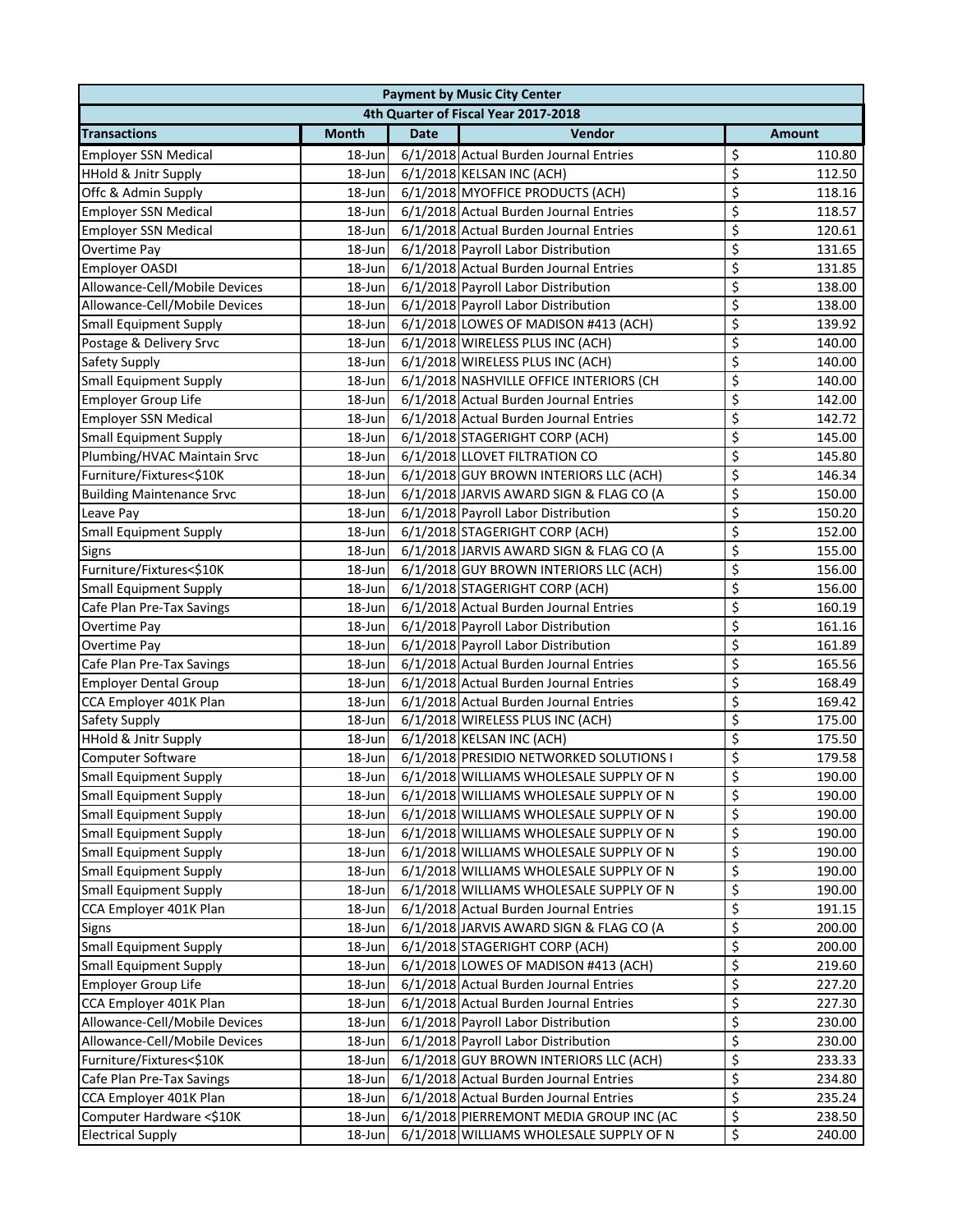| <b>Payment by Music City Center</b>  |              |             |                                         |                         |               |  |
|--------------------------------------|--------------|-------------|-----------------------------------------|-------------------------|---------------|--|
| 4th Quarter of Fiscal Year 2017-2018 |              |             |                                         |                         |               |  |
| <b>Transactions</b>                  | <b>Month</b> | <b>Date</b> | Vendor                                  |                         | <b>Amount</b> |  |
| <b>Employer SSN Medical</b>          | 18-Jun       |             | 6/1/2018 Actual Burden Journal Entries  | \$                      | 244.50        |  |
| CCA Employer 401K Plan               | 18-Jun       |             | 6/1/2018 Actual Burden Journal Entries  | \$                      | 246.55        |  |
| <b>Small Equipment Supply</b>        | 18-Jun       |             | 6/1/2018 W W GRAINGER (P#)              | \$                      | 247.47        |  |
| Postage & Delivery Srvc              | 18-Jun       |             | 6/1/2018 NASHVILLE OFFICE INTERIORS (CH | \$                      | 250.00        |  |
| Insurance-Liability/PropDmg          | 18-Jun       |             | 6/1/2018 MCC 6/18 INSURANCE RCLS        | \$                      | 251.62        |  |
| <b>Employer Dental Group</b>         | 18-Jun       |             | 6/1/2018 Actual Burden Journal Entries  | \$                      | 253.33        |  |
| Furniture/Fixtures<\$10K             | 18-Jun       |             | 6/1/2018 GUY BROWN INTERIORS LLC (ACH)  | \$                      | 257.04        |  |
| <b>Employer SSN Medical</b>          | 18-Jun       |             | 6/1/2018 Actual Burden Journal Entries  | \$                      | 259.79        |  |
| <b>Employer Group Life</b>           | 18-Jun       |             | 6/1/2018 Actual Burden Journal Entries  | \$                      | 274.53        |  |
| Other Rpr & Maint Srvc               | 18-Jun       |             | 6/1/2018 PIERREMONT MEDIA GROUP INC (AC | \$                      | 279.00        |  |
| <b>Electrical Supply</b>             | 18-Jun       |             | 6/1/2018 WILLIAMS WHOLESALE SUPPLY OF N | \$                      | 280.00        |  |
| <b>Small Equipment Supply</b>        | 18-Jun       |             | 6/1/2018 NASHVILLE OFFICE INTERIORS (CH | \$                      | 280.00        |  |
| Small Equipment Supply               | 18-Jun       |             | 6/1/2018 WILLIAMS WHOLESALE SUPPLY OF N | \$                      | 285.00        |  |
| <b>Small Equipment Supply</b>        | 18-Jun       |             | 6/1/2018 WILLIAMS WHOLESALE SUPPLY OF N | \$                      | 285.00        |  |
| HHold & Jnitr Supply                 | 18-Jun       |             | 6/1/2018 AMERICAN PAPER & TWINE CO (ACH | \$                      | 285.40        |  |
| Signs                                | 18-Jun       |             | 6/1/2018 CONVENTION PROD RIGGING INC (A | \$                      | 287.25        |  |
| Postage & Delivery Srvc              | 18-Jun       |             | 6/1/2018 KENNY PIPE & SUPPLY INC (ACH)  | \$                      | 287.92        |  |
| Employer Group Life                  | 18-Jun       |             | 6/1/2018 Actual Burden Journal Entries  | \$                      | 288.02        |  |
| <b>Building Maintenance Srvc</b>     | 18-Jun       |             | 6/1/2018 INGERSOLL RAND (NASHVILLE/NC)  | \$                      | 291.00        |  |
| <b>Employer Pension</b>              | 18-Jun       |             | 6/1/2018 Actual Burden Journal Entries  | \$                      | 296.24        |  |
| <b>Employer Dental Group</b>         | 18-Jun       |             | 6/1/2018 Actual Burden Journal Entries  | \$                      | 297.93        |  |
| Insurance-Liability/PropDmg          | 18-Jun       |             | 6/1/2018 MCC 6/18 INSURANCE RCLS        | \$                      | 300.00        |  |
| Postage & Delivery Srvc              | 18-Jun       |             | 6/1/2018 KENNY PIPE & SUPPLY INC (ACH)  | \$                      | 300.00        |  |
| <b>Small Equipment Supply</b>        | 18-Jun       |             | 6/1/2018 PCMG INC (ACH)                 | \$                      | 300.00        |  |
| <b>Employer SSN Medical</b>          | 18-Jun       |             | 6/1/2018 Actual Burden Journal Entries  | \$                      | 308.52        |  |
| Small Equipment Supply               | 18-Jun       |             | 6/1/2018 STAGERIGHT CORP (ACH)          | \$                      | 320.00        |  |
| Allowance-Cell/Mobile Devices        | 18-Jun       |             | 6/1/2018 Payroll Labor Distribution     | \$                      | 322.00        |  |
| Computer Hardware <\$10K             | 18-Jun       |             | 6/1/2018 PCMG INC (ACH)                 | \$                      | 322.99        |  |
| Employer OASDI                       | 18-Jun       |             | 6/1/2018 Actual Burden Journal Entries  | \$                      | 339.72        |  |
| Employer OASDI                       | 18-Jun       |             | 6/1/2018 Actual Burden Journal Entries  | \$                      | 340.83        |  |
| Cafe Plan Pre-Tax Savings            | 18-Jun       |             | 6/1/2018 Actual Burden Journal Entries  | \$                      | 346.22        |  |
| Plumbing/HVAC Maintain Srvc          | 18-Jun       |             | 6/1/2018 LLOVET FILTRATION CO           | \$                      | 347.76        |  |
| <b>Employer Dental Group</b>         | 18-Jun       |             | 6/1/2018 Actual Burden Journal Entries  | \$                      | 348.09        |  |
| <b>Employer OASDI</b>                | 18-Jun       |             | 6/1/2018 Actual Burden Journal Entries  | $\overline{\mathsf{S}}$ | 349.10        |  |
| <b>Building Maintenance Srvc</b>     | 18-Jun       |             | 6/1/2018 INGERSOLL RAND (NASHVILLE/NC)  | \$                      | 350.00        |  |
| Paint Supply                         | 18-Jun       |             | 6/1/2018 THOMAS CONSTRUCTORS LLC (ACH)  | \$                      | 350.00        |  |
| Safety Supply                        | 18-Jun       |             | 6/1/2018 WIRELESS PLUS INC (ACH)        | \$                      | 350.00        |  |
| Leave Pay                            | 18-Jun       |             | 6/1/2018 Payroll Labor Distribution     | \$                      | 350.88        |  |
| Overtime Pay                         | 18-Jun       |             | 6/1/2018 Payroll Labor Distribution     | \$                      | 385.41        |  |
| <b>Employer SSN Medical</b>          | 18-Jun       |             | 6/1/2018 Actual Burden Journal Entries  | \$                      | 390.93        |  |
| Plumbing/HVAC Maintain Srvc          | 18-Jun       |             | 6/1/2018 JOHNSON CNTRLS INC(TN/NC)(P#)( | \$                      | 394.40        |  |
| Insurance-Liability/PropDmg          | 18-Jun       |             | 6/1/2018 MCC 6/18 INSURANCE RCLS        | \$                      | 397.13        |  |
| Postage & Delivery Srvc              | 18-Jun       |             | 6/1/2018 TENNESSEE ELECTRIC MOTOR CO LL | \$                      | 400.00        |  |
| CCA Employer 401K Plan               | 18-Jun       |             | 6/1/2018 Actual Burden Journal Entries  | \$                      | 401.83        |  |
| <b>Employer OASDI</b>                | 18-Jun       |             | 6/1/2018 Actual Burden Journal Entries  | \$                      | 411.87        |  |
| Employer OASDI                       | 18-Jun       |             | 6/1/2018 Actual Burden Journal Entries  | \$                      | 435.86        |  |
| Rpr & Maint Srvc Solar Panel         | 18-Jun       |             | 6/1/2018 MCC 6/18 SRVC CONTRACT RCLS    | \$                      | 450.00        |  |
| <b>Employer SSN Medical</b>          | 18-Jun       |             | 6/1/2018 Actual Burden Journal Entries  | \$                      | 456.10        |  |
| <b>Employer OASDI</b>                | 18-Jun       |             | 6/1/2018 Actual Burden Journal Entries  | \$                      | 471.11        |  |
| Employer OASDI                       | 18-Jun       |             | 6/1/2018 Actual Burden Journal Entries  | \$                      | 473.78        |  |
| <b>Holiday Pay</b>                   | 18-Jun       |             | 6/1/2018 Payroll Labor Distribution     | \$                      | 478.80        |  |
| Leave Pay                            | 18-Jun       |             | 6/1/2018 Payroll Labor Distribution     | \$                      | 484.96        |  |
| <b>Electrical Supply-Lamps</b>       | 18-Jun       |             | 6/1/2018 WILLIAMS WHOLESALE SUPPLY OF N | \$                      | 500.00        |  |
|                                      |              |             |                                         |                         |               |  |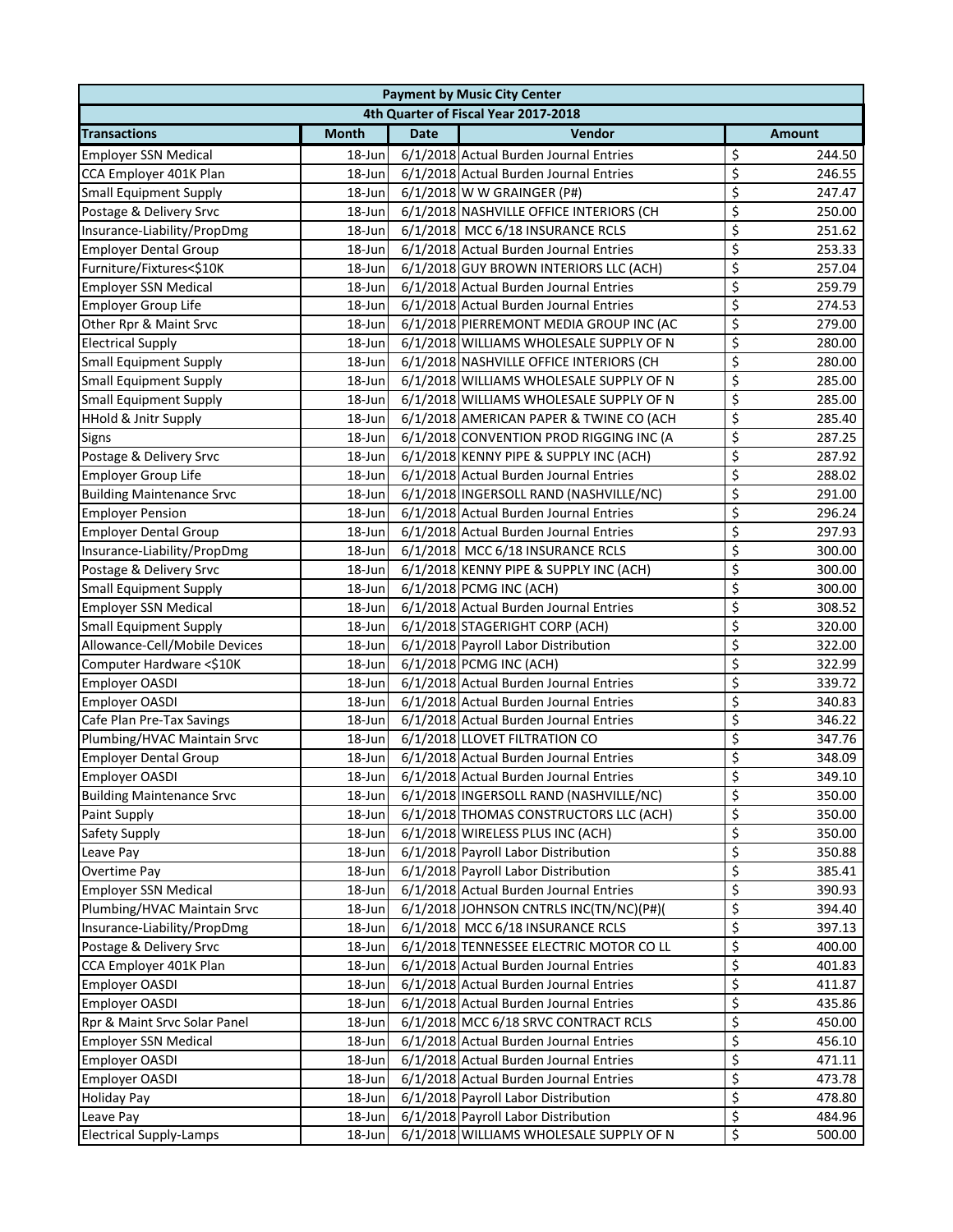| 4th Quarter of Fiscal Year 2017-2018<br>Vendor<br><b>Month</b><br><b>Date</b><br><b>Transactions</b><br><b>Amount</b><br>6/1/2018 Payroll Labor Distribution<br>\$<br>504.11<br>Overtime Pay<br>18-Jun<br>\$<br>6/1/2018 Actual Burden Journal Entries<br>505.54<br><b>Employer SSN Medical</b><br>18-Jun<br>\$<br>6/1/2018 Actual Burden Journal Entries<br>Employer OASDI<br>18-Jun<br>507.00<br>\$<br>6/1/2018 MITY-LITE INC<br>511.80<br>Postage & Delivery Srvc<br>18-Jun<br>\$<br>6/1/2018 Actual Burden Journal Entries<br>515.71<br>Employer OASDI<br>18-Jun<br>\$<br>Signs<br>6/1/2018 JARVIS AWARD SIGN & FLAG CO (A<br>530.00<br>18-Jun<br>\$<br>Employer Group Life<br>6/1/2018 Actual Burden Journal Entries<br>539.60<br>18-Jun<br>\$<br>6/1/2018 BUILDERS SPECIALTIES CO OF TN<br>Repair & Maint Supply<br>542.00<br>18-Jun<br>\$<br>542.96<br>6/1/2018 Payroll Labor Distribution<br><b>Holiday Pay</b><br>18-Jun<br>\$<br>6/1/2018 Payroll Labor Distribution<br>542.96<br>Holiday Pay<br>18-Jun<br>\$<br>6/1/2018 Actual Burden Journal Entries<br>555.00<br><b>Employer Group Health</b><br>18-Jun<br>\$<br>6/1/2018 Actual Burden Journal Entries<br>Employer OASDI<br>555.71<br>18-Jun<br>\$<br>6/1/2018 Payroll Labor Distribution<br>Overtime Pay<br>18-Jun<br>562.58<br>\$<br>6/1/2018 Payroll Labor Distribution<br>568.24<br><b>Holiday Pay</b><br>18-Jun<br>\$<br>6/1/2018 Actual Burden Journal Entries<br><b>Employer Dental Group</b><br>569.77<br>18-Jun<br>\$<br>6/1/2018 Actual Burden Journal Entries<br>CCA Employer 401K Plan<br>579.06<br>18-Jun<br>\$<br>6/1/2018 FIS (ACH)<br><b>Small Equipment Supply</b><br>18-Jun<br>580.00<br>\$<br>Insurance-Liability/PropDmg<br>6/1/2018 MCC 6/18 INSURANCE RCLS<br>589.62<br>18-Jun<br>\$<br><b>HHold &amp; Jnitr Supply</b><br>6/1/2018 KELSAN INC (ACH)<br>596.64<br>18-Jun<br>\$<br><b>Employer OASDI</b><br>6/1/2018 Actual Burden Journal Entries<br>610.18<br>18-Jun<br>\$<br>6/1/2018 INGERSOLL RAND (NASHVILLE/NC)<br>625.00<br><b>Building Maintenance Srvc</b><br>18-Jun<br>\$<br>6/1/2018 KELSAN INC (ACH)<br>635.76<br><b>Small Equipment Supply</b><br>18-Jun<br>\$<br><b>Small Equipment Supply</b><br>6/1/2018 W W GRAINGER (P#)<br>18-Jun<br>648.80<br>\$<br>6/1/2018 Actual Burden Journal Entries<br><b>Employer Group Health</b><br>678.00<br>18-Jun<br>\$<br>6/1/2018 Payroll Labor Distribution<br>693.99<br>Leave Pay<br>18-Jun<br>\$<br>Employer SSN Medical<br>6/1/2018 Actual Burden Journal Entries<br>696.00<br>18-Jun<br>\$<br>6/1/2018 JARVIS AWARD SIGN & FLAG CO (A<br>700.00<br>Signs<br>18-Jun<br>\$<br>703.84<br>6/1/2018 Payroll Labor Distribution<br><b>Holiday Pay</b><br>18-Jun<br>\$<br>6/1/2018 WILLIAMS WHOLESALE SUPPLY OF N<br><b>Electrical Supply</b><br>720.00<br>18-Jun<br>\$<br>6/1/2018 WILLIAMS WHOLESALE SUPPLY OF N<br><b>Electrical Supply</b><br>720.00<br>18-Jun<br>\$<br><b>Electrical Supply</b><br>6/1/2018 WILLIAMS WHOLESALE SUPPLY OF N<br>720.00<br>18-Jun<br>\$<br>6/1/2018 WILLIAMS WHOLESALE SUPPLY OF N<br><b>Electrical Supply</b><br>720.00<br>18-Jun<br>\$<br>6/1/2018 Actual Burden Journal Entries<br><b>Employer Pension</b><br>728.24<br>18-Jun<br>$\overline{\mathsf{S}}$<br>6/1/2018 WILLIAMS WHOLESALE SUPPLY OF N<br>750.00<br><b>Electrical Supply-Lamps</b><br>18-Jun<br>\$<br><b>Employer Group Health</b><br>6/1/2018 Actual Burden Journal Entries<br>18-Jun<br>750.00<br>\$<br>Plumbing/HVAC Maintain Srvc<br>6/1/2018 JOHNSON CNTRLS INC(TN/NC)(P#)(<br>763.84<br>18-Jun<br>\$<br>6/1/2018 CONVENTION PROD RIGGING INC (A<br>Signs<br>18-Jun<br>768.00<br>\$<br>6/1/2018 Payroll Labor Distribution<br>778.64<br><b>Holiday Pay</b><br>18-Jun<br>\$<br>6/1/2018 Payroll Labor Distribution<br>790.96<br><b>Holiday Pay</b><br>18-Jun<br>\$<br>6/1/2018 Payroll Labor Distribution<br>799.76<br><b>Holiday Pay</b><br>18-Jun<br>\$<br>6/1/2018 WIRELESS PLUS INC (ACH)<br>800.00<br>Safety Supply<br>18-Jun<br>\$<br>6/1/2018 Actual Burden Journal Entries<br>CCA Employer 401K Plan<br>18-Jun<br>842.62<br>\$<br>6/1/2018 Payroll Labor Distribution<br>849.60<br><b>Holiday Pay</b><br>18-Jun<br>\$<br>Computer Hardware <\$10K<br>6/1/2018 PIERREMONT MEDIA GROUP INC (AC<br>854.30<br>18-Jun<br>\$<br>6/1/2018 Actual Burden Journal Entries<br><b>Employer Pension</b><br>18-Jun<br>868.54<br>\$<br>6/1/2018 Payroll Labor Distribution<br>18-Jun<br>879.76<br>Leave Pay<br>\$<br><b>Holiday Pay</b><br>18-Jun<br>6/1/2018 Payroll Labor Distribution<br>900.40<br>\$<br>6/1/2018 Payroll Labor Distribution<br>18-Jun<br>901.44<br><b>Holiday Pay</b><br>\$<br>6/1/2018 Payroll Labor Distribution<br>18-Jun<br>910.03<br>Leave Pay<br>\$<br><b>Employer Pension</b><br>6/1/2018 Actual Burden Journal Entries<br>937.16<br>18-Jun<br>\$<br>6/1/2018 Payroll Labor Distribution<br>941.92<br>18-Jun<br>Leave Pay<br>\$<br>6/1/2018 Payroll Labor Distribution<br>952.79<br>Overtime Pay<br>18-Jun | <b>Payment by Music City Center</b> |  |  |  |  |  |  |
|------------------------------------------------------------------------------------------------------------------------------------------------------------------------------------------------------------------------------------------------------------------------------------------------------------------------------------------------------------------------------------------------------------------------------------------------------------------------------------------------------------------------------------------------------------------------------------------------------------------------------------------------------------------------------------------------------------------------------------------------------------------------------------------------------------------------------------------------------------------------------------------------------------------------------------------------------------------------------------------------------------------------------------------------------------------------------------------------------------------------------------------------------------------------------------------------------------------------------------------------------------------------------------------------------------------------------------------------------------------------------------------------------------------------------------------------------------------------------------------------------------------------------------------------------------------------------------------------------------------------------------------------------------------------------------------------------------------------------------------------------------------------------------------------------------------------------------------------------------------------------------------------------------------------------------------------------------------------------------------------------------------------------------------------------------------------------------------------------------------------------------------------------------------------------------------------------------------------------------------------------------------------------------------------------------------------------------------------------------------------------------------------------------------------------------------------------------------------------------------------------------------------------------------------------------------------------------------------------------------------------------------------------------------------------------------------------------------------------------------------------------------------------------------------------------------------------------------------------------------------------------------------------------------------------------------------------------------------------------------------------------------------------------------------------------------------------------------------------------------------------------------------------------------------------------------------------------------------------------------------------------------------------------------------------------------------------------------------------------------------------------------------------------------------------------------------------------------------------------------------------------------------------------------------------------------------------------------------------------------------------------------------------------------------------------------------------------------------------------------------------------------------------------------------------------------------------------------------------------------------------------------------------------------------------------------------------------------------------------------------------------------------------------------------------------------------------------------------------------------------------------------------------------------------------------------------------------------------------------------------------------------------------------------------------------------------------------------------------------------------------------------------------------------------------------------------------------------------------------------------------------------------------------------------------------------------------------------------------------------------------------------------------------------------------------------------------------------------------------------------------------------------------------------------------------------------------------------------------------------------------------------------------------------------------------------------------------------------------|-------------------------------------|--|--|--|--|--|--|
|                                                                                                                                                                                                                                                                                                                                                                                                                                                                                                                                                                                                                                                                                                                                                                                                                                                                                                                                                                                                                                                                                                                                                                                                                                                                                                                                                                                                                                                                                                                                                                                                                                                                                                                                                                                                                                                                                                                                                                                                                                                                                                                                                                                                                                                                                                                                                                                                                                                                                                                                                                                                                                                                                                                                                                                                                                                                                                                                                                                                                                                                                                                                                                                                                                                                                                                                                                                                                                                                                                                                                                                                                                                                                                                                                                                                                                                                                                                                                                                                                                                                                                                                                                                                                                                                                                                                                                                                                                                                                                                                                                                                                                                                                                                                                                                                                                                                                                                                                                              |                                     |  |  |  |  |  |  |
|                                                                                                                                                                                                                                                                                                                                                                                                                                                                                                                                                                                                                                                                                                                                                                                                                                                                                                                                                                                                                                                                                                                                                                                                                                                                                                                                                                                                                                                                                                                                                                                                                                                                                                                                                                                                                                                                                                                                                                                                                                                                                                                                                                                                                                                                                                                                                                                                                                                                                                                                                                                                                                                                                                                                                                                                                                                                                                                                                                                                                                                                                                                                                                                                                                                                                                                                                                                                                                                                                                                                                                                                                                                                                                                                                                                                                                                                                                                                                                                                                                                                                                                                                                                                                                                                                                                                                                                                                                                                                                                                                                                                                                                                                                                                                                                                                                                                                                                                                                              |                                     |  |  |  |  |  |  |
|                                                                                                                                                                                                                                                                                                                                                                                                                                                                                                                                                                                                                                                                                                                                                                                                                                                                                                                                                                                                                                                                                                                                                                                                                                                                                                                                                                                                                                                                                                                                                                                                                                                                                                                                                                                                                                                                                                                                                                                                                                                                                                                                                                                                                                                                                                                                                                                                                                                                                                                                                                                                                                                                                                                                                                                                                                                                                                                                                                                                                                                                                                                                                                                                                                                                                                                                                                                                                                                                                                                                                                                                                                                                                                                                                                                                                                                                                                                                                                                                                                                                                                                                                                                                                                                                                                                                                                                                                                                                                                                                                                                                                                                                                                                                                                                                                                                                                                                                                                              |                                     |  |  |  |  |  |  |
|                                                                                                                                                                                                                                                                                                                                                                                                                                                                                                                                                                                                                                                                                                                                                                                                                                                                                                                                                                                                                                                                                                                                                                                                                                                                                                                                                                                                                                                                                                                                                                                                                                                                                                                                                                                                                                                                                                                                                                                                                                                                                                                                                                                                                                                                                                                                                                                                                                                                                                                                                                                                                                                                                                                                                                                                                                                                                                                                                                                                                                                                                                                                                                                                                                                                                                                                                                                                                                                                                                                                                                                                                                                                                                                                                                                                                                                                                                                                                                                                                                                                                                                                                                                                                                                                                                                                                                                                                                                                                                                                                                                                                                                                                                                                                                                                                                                                                                                                                                              |                                     |  |  |  |  |  |  |
|                                                                                                                                                                                                                                                                                                                                                                                                                                                                                                                                                                                                                                                                                                                                                                                                                                                                                                                                                                                                                                                                                                                                                                                                                                                                                                                                                                                                                                                                                                                                                                                                                                                                                                                                                                                                                                                                                                                                                                                                                                                                                                                                                                                                                                                                                                                                                                                                                                                                                                                                                                                                                                                                                                                                                                                                                                                                                                                                                                                                                                                                                                                                                                                                                                                                                                                                                                                                                                                                                                                                                                                                                                                                                                                                                                                                                                                                                                                                                                                                                                                                                                                                                                                                                                                                                                                                                                                                                                                                                                                                                                                                                                                                                                                                                                                                                                                                                                                                                                              |                                     |  |  |  |  |  |  |
|                                                                                                                                                                                                                                                                                                                                                                                                                                                                                                                                                                                                                                                                                                                                                                                                                                                                                                                                                                                                                                                                                                                                                                                                                                                                                                                                                                                                                                                                                                                                                                                                                                                                                                                                                                                                                                                                                                                                                                                                                                                                                                                                                                                                                                                                                                                                                                                                                                                                                                                                                                                                                                                                                                                                                                                                                                                                                                                                                                                                                                                                                                                                                                                                                                                                                                                                                                                                                                                                                                                                                                                                                                                                                                                                                                                                                                                                                                                                                                                                                                                                                                                                                                                                                                                                                                                                                                                                                                                                                                                                                                                                                                                                                                                                                                                                                                                                                                                                                                              |                                     |  |  |  |  |  |  |
|                                                                                                                                                                                                                                                                                                                                                                                                                                                                                                                                                                                                                                                                                                                                                                                                                                                                                                                                                                                                                                                                                                                                                                                                                                                                                                                                                                                                                                                                                                                                                                                                                                                                                                                                                                                                                                                                                                                                                                                                                                                                                                                                                                                                                                                                                                                                                                                                                                                                                                                                                                                                                                                                                                                                                                                                                                                                                                                                                                                                                                                                                                                                                                                                                                                                                                                                                                                                                                                                                                                                                                                                                                                                                                                                                                                                                                                                                                                                                                                                                                                                                                                                                                                                                                                                                                                                                                                                                                                                                                                                                                                                                                                                                                                                                                                                                                                                                                                                                                              |                                     |  |  |  |  |  |  |
|                                                                                                                                                                                                                                                                                                                                                                                                                                                                                                                                                                                                                                                                                                                                                                                                                                                                                                                                                                                                                                                                                                                                                                                                                                                                                                                                                                                                                                                                                                                                                                                                                                                                                                                                                                                                                                                                                                                                                                                                                                                                                                                                                                                                                                                                                                                                                                                                                                                                                                                                                                                                                                                                                                                                                                                                                                                                                                                                                                                                                                                                                                                                                                                                                                                                                                                                                                                                                                                                                                                                                                                                                                                                                                                                                                                                                                                                                                                                                                                                                                                                                                                                                                                                                                                                                                                                                                                                                                                                                                                                                                                                                                                                                                                                                                                                                                                                                                                                                                              |                                     |  |  |  |  |  |  |
|                                                                                                                                                                                                                                                                                                                                                                                                                                                                                                                                                                                                                                                                                                                                                                                                                                                                                                                                                                                                                                                                                                                                                                                                                                                                                                                                                                                                                                                                                                                                                                                                                                                                                                                                                                                                                                                                                                                                                                                                                                                                                                                                                                                                                                                                                                                                                                                                                                                                                                                                                                                                                                                                                                                                                                                                                                                                                                                                                                                                                                                                                                                                                                                                                                                                                                                                                                                                                                                                                                                                                                                                                                                                                                                                                                                                                                                                                                                                                                                                                                                                                                                                                                                                                                                                                                                                                                                                                                                                                                                                                                                                                                                                                                                                                                                                                                                                                                                                                                              |                                     |  |  |  |  |  |  |
|                                                                                                                                                                                                                                                                                                                                                                                                                                                                                                                                                                                                                                                                                                                                                                                                                                                                                                                                                                                                                                                                                                                                                                                                                                                                                                                                                                                                                                                                                                                                                                                                                                                                                                                                                                                                                                                                                                                                                                                                                                                                                                                                                                                                                                                                                                                                                                                                                                                                                                                                                                                                                                                                                                                                                                                                                                                                                                                                                                                                                                                                                                                                                                                                                                                                                                                                                                                                                                                                                                                                                                                                                                                                                                                                                                                                                                                                                                                                                                                                                                                                                                                                                                                                                                                                                                                                                                                                                                                                                                                                                                                                                                                                                                                                                                                                                                                                                                                                                                              |                                     |  |  |  |  |  |  |
|                                                                                                                                                                                                                                                                                                                                                                                                                                                                                                                                                                                                                                                                                                                                                                                                                                                                                                                                                                                                                                                                                                                                                                                                                                                                                                                                                                                                                                                                                                                                                                                                                                                                                                                                                                                                                                                                                                                                                                                                                                                                                                                                                                                                                                                                                                                                                                                                                                                                                                                                                                                                                                                                                                                                                                                                                                                                                                                                                                                                                                                                                                                                                                                                                                                                                                                                                                                                                                                                                                                                                                                                                                                                                                                                                                                                                                                                                                                                                                                                                                                                                                                                                                                                                                                                                                                                                                                                                                                                                                                                                                                                                                                                                                                                                                                                                                                                                                                                                                              |                                     |  |  |  |  |  |  |
|                                                                                                                                                                                                                                                                                                                                                                                                                                                                                                                                                                                                                                                                                                                                                                                                                                                                                                                                                                                                                                                                                                                                                                                                                                                                                                                                                                                                                                                                                                                                                                                                                                                                                                                                                                                                                                                                                                                                                                                                                                                                                                                                                                                                                                                                                                                                                                                                                                                                                                                                                                                                                                                                                                                                                                                                                                                                                                                                                                                                                                                                                                                                                                                                                                                                                                                                                                                                                                                                                                                                                                                                                                                                                                                                                                                                                                                                                                                                                                                                                                                                                                                                                                                                                                                                                                                                                                                                                                                                                                                                                                                                                                                                                                                                                                                                                                                                                                                                                                              |                                     |  |  |  |  |  |  |
|                                                                                                                                                                                                                                                                                                                                                                                                                                                                                                                                                                                                                                                                                                                                                                                                                                                                                                                                                                                                                                                                                                                                                                                                                                                                                                                                                                                                                                                                                                                                                                                                                                                                                                                                                                                                                                                                                                                                                                                                                                                                                                                                                                                                                                                                                                                                                                                                                                                                                                                                                                                                                                                                                                                                                                                                                                                                                                                                                                                                                                                                                                                                                                                                                                                                                                                                                                                                                                                                                                                                                                                                                                                                                                                                                                                                                                                                                                                                                                                                                                                                                                                                                                                                                                                                                                                                                                                                                                                                                                                                                                                                                                                                                                                                                                                                                                                                                                                                                                              |                                     |  |  |  |  |  |  |
|                                                                                                                                                                                                                                                                                                                                                                                                                                                                                                                                                                                                                                                                                                                                                                                                                                                                                                                                                                                                                                                                                                                                                                                                                                                                                                                                                                                                                                                                                                                                                                                                                                                                                                                                                                                                                                                                                                                                                                                                                                                                                                                                                                                                                                                                                                                                                                                                                                                                                                                                                                                                                                                                                                                                                                                                                                                                                                                                                                                                                                                                                                                                                                                                                                                                                                                                                                                                                                                                                                                                                                                                                                                                                                                                                                                                                                                                                                                                                                                                                                                                                                                                                                                                                                                                                                                                                                                                                                                                                                                                                                                                                                                                                                                                                                                                                                                                                                                                                                              |                                     |  |  |  |  |  |  |
|                                                                                                                                                                                                                                                                                                                                                                                                                                                                                                                                                                                                                                                                                                                                                                                                                                                                                                                                                                                                                                                                                                                                                                                                                                                                                                                                                                                                                                                                                                                                                                                                                                                                                                                                                                                                                                                                                                                                                                                                                                                                                                                                                                                                                                                                                                                                                                                                                                                                                                                                                                                                                                                                                                                                                                                                                                                                                                                                                                                                                                                                                                                                                                                                                                                                                                                                                                                                                                                                                                                                                                                                                                                                                                                                                                                                                                                                                                                                                                                                                                                                                                                                                                                                                                                                                                                                                                                                                                                                                                                                                                                                                                                                                                                                                                                                                                                                                                                                                                              |                                     |  |  |  |  |  |  |
|                                                                                                                                                                                                                                                                                                                                                                                                                                                                                                                                                                                                                                                                                                                                                                                                                                                                                                                                                                                                                                                                                                                                                                                                                                                                                                                                                                                                                                                                                                                                                                                                                                                                                                                                                                                                                                                                                                                                                                                                                                                                                                                                                                                                                                                                                                                                                                                                                                                                                                                                                                                                                                                                                                                                                                                                                                                                                                                                                                                                                                                                                                                                                                                                                                                                                                                                                                                                                                                                                                                                                                                                                                                                                                                                                                                                                                                                                                                                                                                                                                                                                                                                                                                                                                                                                                                                                                                                                                                                                                                                                                                                                                                                                                                                                                                                                                                                                                                                                                              |                                     |  |  |  |  |  |  |
|                                                                                                                                                                                                                                                                                                                                                                                                                                                                                                                                                                                                                                                                                                                                                                                                                                                                                                                                                                                                                                                                                                                                                                                                                                                                                                                                                                                                                                                                                                                                                                                                                                                                                                                                                                                                                                                                                                                                                                                                                                                                                                                                                                                                                                                                                                                                                                                                                                                                                                                                                                                                                                                                                                                                                                                                                                                                                                                                                                                                                                                                                                                                                                                                                                                                                                                                                                                                                                                                                                                                                                                                                                                                                                                                                                                                                                                                                                                                                                                                                                                                                                                                                                                                                                                                                                                                                                                                                                                                                                                                                                                                                                                                                                                                                                                                                                                                                                                                                                              |                                     |  |  |  |  |  |  |
|                                                                                                                                                                                                                                                                                                                                                                                                                                                                                                                                                                                                                                                                                                                                                                                                                                                                                                                                                                                                                                                                                                                                                                                                                                                                                                                                                                                                                                                                                                                                                                                                                                                                                                                                                                                                                                                                                                                                                                                                                                                                                                                                                                                                                                                                                                                                                                                                                                                                                                                                                                                                                                                                                                                                                                                                                                                                                                                                                                                                                                                                                                                                                                                                                                                                                                                                                                                                                                                                                                                                                                                                                                                                                                                                                                                                                                                                                                                                                                                                                                                                                                                                                                                                                                                                                                                                                                                                                                                                                                                                                                                                                                                                                                                                                                                                                                                                                                                                                                              |                                     |  |  |  |  |  |  |
|                                                                                                                                                                                                                                                                                                                                                                                                                                                                                                                                                                                                                                                                                                                                                                                                                                                                                                                                                                                                                                                                                                                                                                                                                                                                                                                                                                                                                                                                                                                                                                                                                                                                                                                                                                                                                                                                                                                                                                                                                                                                                                                                                                                                                                                                                                                                                                                                                                                                                                                                                                                                                                                                                                                                                                                                                                                                                                                                                                                                                                                                                                                                                                                                                                                                                                                                                                                                                                                                                                                                                                                                                                                                                                                                                                                                                                                                                                                                                                                                                                                                                                                                                                                                                                                                                                                                                                                                                                                                                                                                                                                                                                                                                                                                                                                                                                                                                                                                                                              |                                     |  |  |  |  |  |  |
|                                                                                                                                                                                                                                                                                                                                                                                                                                                                                                                                                                                                                                                                                                                                                                                                                                                                                                                                                                                                                                                                                                                                                                                                                                                                                                                                                                                                                                                                                                                                                                                                                                                                                                                                                                                                                                                                                                                                                                                                                                                                                                                                                                                                                                                                                                                                                                                                                                                                                                                                                                                                                                                                                                                                                                                                                                                                                                                                                                                                                                                                                                                                                                                                                                                                                                                                                                                                                                                                                                                                                                                                                                                                                                                                                                                                                                                                                                                                                                                                                                                                                                                                                                                                                                                                                                                                                                                                                                                                                                                                                                                                                                                                                                                                                                                                                                                                                                                                                                              |                                     |  |  |  |  |  |  |
|                                                                                                                                                                                                                                                                                                                                                                                                                                                                                                                                                                                                                                                                                                                                                                                                                                                                                                                                                                                                                                                                                                                                                                                                                                                                                                                                                                                                                                                                                                                                                                                                                                                                                                                                                                                                                                                                                                                                                                                                                                                                                                                                                                                                                                                                                                                                                                                                                                                                                                                                                                                                                                                                                                                                                                                                                                                                                                                                                                                                                                                                                                                                                                                                                                                                                                                                                                                                                                                                                                                                                                                                                                                                                                                                                                                                                                                                                                                                                                                                                                                                                                                                                                                                                                                                                                                                                                                                                                                                                                                                                                                                                                                                                                                                                                                                                                                                                                                                                                              |                                     |  |  |  |  |  |  |
|                                                                                                                                                                                                                                                                                                                                                                                                                                                                                                                                                                                                                                                                                                                                                                                                                                                                                                                                                                                                                                                                                                                                                                                                                                                                                                                                                                                                                                                                                                                                                                                                                                                                                                                                                                                                                                                                                                                                                                                                                                                                                                                                                                                                                                                                                                                                                                                                                                                                                                                                                                                                                                                                                                                                                                                                                                                                                                                                                                                                                                                                                                                                                                                                                                                                                                                                                                                                                                                                                                                                                                                                                                                                                                                                                                                                                                                                                                                                                                                                                                                                                                                                                                                                                                                                                                                                                                                                                                                                                                                                                                                                                                                                                                                                                                                                                                                                                                                                                                              |                                     |  |  |  |  |  |  |
|                                                                                                                                                                                                                                                                                                                                                                                                                                                                                                                                                                                                                                                                                                                                                                                                                                                                                                                                                                                                                                                                                                                                                                                                                                                                                                                                                                                                                                                                                                                                                                                                                                                                                                                                                                                                                                                                                                                                                                                                                                                                                                                                                                                                                                                                                                                                                                                                                                                                                                                                                                                                                                                                                                                                                                                                                                                                                                                                                                                                                                                                                                                                                                                                                                                                                                                                                                                                                                                                                                                                                                                                                                                                                                                                                                                                                                                                                                                                                                                                                                                                                                                                                                                                                                                                                                                                                                                                                                                                                                                                                                                                                                                                                                                                                                                                                                                                                                                                                                              |                                     |  |  |  |  |  |  |
|                                                                                                                                                                                                                                                                                                                                                                                                                                                                                                                                                                                                                                                                                                                                                                                                                                                                                                                                                                                                                                                                                                                                                                                                                                                                                                                                                                                                                                                                                                                                                                                                                                                                                                                                                                                                                                                                                                                                                                                                                                                                                                                                                                                                                                                                                                                                                                                                                                                                                                                                                                                                                                                                                                                                                                                                                                                                                                                                                                                                                                                                                                                                                                                                                                                                                                                                                                                                                                                                                                                                                                                                                                                                                                                                                                                                                                                                                                                                                                                                                                                                                                                                                                                                                                                                                                                                                                                                                                                                                                                                                                                                                                                                                                                                                                                                                                                                                                                                                                              |                                     |  |  |  |  |  |  |
|                                                                                                                                                                                                                                                                                                                                                                                                                                                                                                                                                                                                                                                                                                                                                                                                                                                                                                                                                                                                                                                                                                                                                                                                                                                                                                                                                                                                                                                                                                                                                                                                                                                                                                                                                                                                                                                                                                                                                                                                                                                                                                                                                                                                                                                                                                                                                                                                                                                                                                                                                                                                                                                                                                                                                                                                                                                                                                                                                                                                                                                                                                                                                                                                                                                                                                                                                                                                                                                                                                                                                                                                                                                                                                                                                                                                                                                                                                                                                                                                                                                                                                                                                                                                                                                                                                                                                                                                                                                                                                                                                                                                                                                                                                                                                                                                                                                                                                                                                                              |                                     |  |  |  |  |  |  |
|                                                                                                                                                                                                                                                                                                                                                                                                                                                                                                                                                                                                                                                                                                                                                                                                                                                                                                                                                                                                                                                                                                                                                                                                                                                                                                                                                                                                                                                                                                                                                                                                                                                                                                                                                                                                                                                                                                                                                                                                                                                                                                                                                                                                                                                                                                                                                                                                                                                                                                                                                                                                                                                                                                                                                                                                                                                                                                                                                                                                                                                                                                                                                                                                                                                                                                                                                                                                                                                                                                                                                                                                                                                                                                                                                                                                                                                                                                                                                                                                                                                                                                                                                                                                                                                                                                                                                                                                                                                                                                                                                                                                                                                                                                                                                                                                                                                                                                                                                                              |                                     |  |  |  |  |  |  |
|                                                                                                                                                                                                                                                                                                                                                                                                                                                                                                                                                                                                                                                                                                                                                                                                                                                                                                                                                                                                                                                                                                                                                                                                                                                                                                                                                                                                                                                                                                                                                                                                                                                                                                                                                                                                                                                                                                                                                                                                                                                                                                                                                                                                                                                                                                                                                                                                                                                                                                                                                                                                                                                                                                                                                                                                                                                                                                                                                                                                                                                                                                                                                                                                                                                                                                                                                                                                                                                                                                                                                                                                                                                                                                                                                                                                                                                                                                                                                                                                                                                                                                                                                                                                                                                                                                                                                                                                                                                                                                                                                                                                                                                                                                                                                                                                                                                                                                                                                                              |                                     |  |  |  |  |  |  |
|                                                                                                                                                                                                                                                                                                                                                                                                                                                                                                                                                                                                                                                                                                                                                                                                                                                                                                                                                                                                                                                                                                                                                                                                                                                                                                                                                                                                                                                                                                                                                                                                                                                                                                                                                                                                                                                                                                                                                                                                                                                                                                                                                                                                                                                                                                                                                                                                                                                                                                                                                                                                                                                                                                                                                                                                                                                                                                                                                                                                                                                                                                                                                                                                                                                                                                                                                                                                                                                                                                                                                                                                                                                                                                                                                                                                                                                                                                                                                                                                                                                                                                                                                                                                                                                                                                                                                                                                                                                                                                                                                                                                                                                                                                                                                                                                                                                                                                                                                                              |                                     |  |  |  |  |  |  |
|                                                                                                                                                                                                                                                                                                                                                                                                                                                                                                                                                                                                                                                                                                                                                                                                                                                                                                                                                                                                                                                                                                                                                                                                                                                                                                                                                                                                                                                                                                                                                                                                                                                                                                                                                                                                                                                                                                                                                                                                                                                                                                                                                                                                                                                                                                                                                                                                                                                                                                                                                                                                                                                                                                                                                                                                                                                                                                                                                                                                                                                                                                                                                                                                                                                                                                                                                                                                                                                                                                                                                                                                                                                                                                                                                                                                                                                                                                                                                                                                                                                                                                                                                                                                                                                                                                                                                                                                                                                                                                                                                                                                                                                                                                                                                                                                                                                                                                                                                                              |                                     |  |  |  |  |  |  |
|                                                                                                                                                                                                                                                                                                                                                                                                                                                                                                                                                                                                                                                                                                                                                                                                                                                                                                                                                                                                                                                                                                                                                                                                                                                                                                                                                                                                                                                                                                                                                                                                                                                                                                                                                                                                                                                                                                                                                                                                                                                                                                                                                                                                                                                                                                                                                                                                                                                                                                                                                                                                                                                                                                                                                                                                                                                                                                                                                                                                                                                                                                                                                                                                                                                                                                                                                                                                                                                                                                                                                                                                                                                                                                                                                                                                                                                                                                                                                                                                                                                                                                                                                                                                                                                                                                                                                                                                                                                                                                                                                                                                                                                                                                                                                                                                                                                                                                                                                                              |                                     |  |  |  |  |  |  |
|                                                                                                                                                                                                                                                                                                                                                                                                                                                                                                                                                                                                                                                                                                                                                                                                                                                                                                                                                                                                                                                                                                                                                                                                                                                                                                                                                                                                                                                                                                                                                                                                                                                                                                                                                                                                                                                                                                                                                                                                                                                                                                                                                                                                                                                                                                                                                                                                                                                                                                                                                                                                                                                                                                                                                                                                                                                                                                                                                                                                                                                                                                                                                                                                                                                                                                                                                                                                                                                                                                                                                                                                                                                                                                                                                                                                                                                                                                                                                                                                                                                                                                                                                                                                                                                                                                                                                                                                                                                                                                                                                                                                                                                                                                                                                                                                                                                                                                                                                                              |                                     |  |  |  |  |  |  |
|                                                                                                                                                                                                                                                                                                                                                                                                                                                                                                                                                                                                                                                                                                                                                                                                                                                                                                                                                                                                                                                                                                                                                                                                                                                                                                                                                                                                                                                                                                                                                                                                                                                                                                                                                                                                                                                                                                                                                                                                                                                                                                                                                                                                                                                                                                                                                                                                                                                                                                                                                                                                                                                                                                                                                                                                                                                                                                                                                                                                                                                                                                                                                                                                                                                                                                                                                                                                                                                                                                                                                                                                                                                                                                                                                                                                                                                                                                                                                                                                                                                                                                                                                                                                                                                                                                                                                                                                                                                                                                                                                                                                                                                                                                                                                                                                                                                                                                                                                                              |                                     |  |  |  |  |  |  |
|                                                                                                                                                                                                                                                                                                                                                                                                                                                                                                                                                                                                                                                                                                                                                                                                                                                                                                                                                                                                                                                                                                                                                                                                                                                                                                                                                                                                                                                                                                                                                                                                                                                                                                                                                                                                                                                                                                                                                                                                                                                                                                                                                                                                                                                                                                                                                                                                                                                                                                                                                                                                                                                                                                                                                                                                                                                                                                                                                                                                                                                                                                                                                                                                                                                                                                                                                                                                                                                                                                                                                                                                                                                                                                                                                                                                                                                                                                                                                                                                                                                                                                                                                                                                                                                                                                                                                                                                                                                                                                                                                                                                                                                                                                                                                                                                                                                                                                                                                                              |                                     |  |  |  |  |  |  |
|                                                                                                                                                                                                                                                                                                                                                                                                                                                                                                                                                                                                                                                                                                                                                                                                                                                                                                                                                                                                                                                                                                                                                                                                                                                                                                                                                                                                                                                                                                                                                                                                                                                                                                                                                                                                                                                                                                                                                                                                                                                                                                                                                                                                                                                                                                                                                                                                                                                                                                                                                                                                                                                                                                                                                                                                                                                                                                                                                                                                                                                                                                                                                                                                                                                                                                                                                                                                                                                                                                                                                                                                                                                                                                                                                                                                                                                                                                                                                                                                                                                                                                                                                                                                                                                                                                                                                                                                                                                                                                                                                                                                                                                                                                                                                                                                                                                                                                                                                                              |                                     |  |  |  |  |  |  |
|                                                                                                                                                                                                                                                                                                                                                                                                                                                                                                                                                                                                                                                                                                                                                                                                                                                                                                                                                                                                                                                                                                                                                                                                                                                                                                                                                                                                                                                                                                                                                                                                                                                                                                                                                                                                                                                                                                                                                                                                                                                                                                                                                                                                                                                                                                                                                                                                                                                                                                                                                                                                                                                                                                                                                                                                                                                                                                                                                                                                                                                                                                                                                                                                                                                                                                                                                                                                                                                                                                                                                                                                                                                                                                                                                                                                                                                                                                                                                                                                                                                                                                                                                                                                                                                                                                                                                                                                                                                                                                                                                                                                                                                                                                                                                                                                                                                                                                                                                                              |                                     |  |  |  |  |  |  |
|                                                                                                                                                                                                                                                                                                                                                                                                                                                                                                                                                                                                                                                                                                                                                                                                                                                                                                                                                                                                                                                                                                                                                                                                                                                                                                                                                                                                                                                                                                                                                                                                                                                                                                                                                                                                                                                                                                                                                                                                                                                                                                                                                                                                                                                                                                                                                                                                                                                                                                                                                                                                                                                                                                                                                                                                                                                                                                                                                                                                                                                                                                                                                                                                                                                                                                                                                                                                                                                                                                                                                                                                                                                                                                                                                                                                                                                                                                                                                                                                                                                                                                                                                                                                                                                                                                                                                                                                                                                                                                                                                                                                                                                                                                                                                                                                                                                                                                                                                                              |                                     |  |  |  |  |  |  |
|                                                                                                                                                                                                                                                                                                                                                                                                                                                                                                                                                                                                                                                                                                                                                                                                                                                                                                                                                                                                                                                                                                                                                                                                                                                                                                                                                                                                                                                                                                                                                                                                                                                                                                                                                                                                                                                                                                                                                                                                                                                                                                                                                                                                                                                                                                                                                                                                                                                                                                                                                                                                                                                                                                                                                                                                                                                                                                                                                                                                                                                                                                                                                                                                                                                                                                                                                                                                                                                                                                                                                                                                                                                                                                                                                                                                                                                                                                                                                                                                                                                                                                                                                                                                                                                                                                                                                                                                                                                                                                                                                                                                                                                                                                                                                                                                                                                                                                                                                                              |                                     |  |  |  |  |  |  |
|                                                                                                                                                                                                                                                                                                                                                                                                                                                                                                                                                                                                                                                                                                                                                                                                                                                                                                                                                                                                                                                                                                                                                                                                                                                                                                                                                                                                                                                                                                                                                                                                                                                                                                                                                                                                                                                                                                                                                                                                                                                                                                                                                                                                                                                                                                                                                                                                                                                                                                                                                                                                                                                                                                                                                                                                                                                                                                                                                                                                                                                                                                                                                                                                                                                                                                                                                                                                                                                                                                                                                                                                                                                                                                                                                                                                                                                                                                                                                                                                                                                                                                                                                                                                                                                                                                                                                                                                                                                                                                                                                                                                                                                                                                                                                                                                                                                                                                                                                                              |                                     |  |  |  |  |  |  |
|                                                                                                                                                                                                                                                                                                                                                                                                                                                                                                                                                                                                                                                                                                                                                                                                                                                                                                                                                                                                                                                                                                                                                                                                                                                                                                                                                                                                                                                                                                                                                                                                                                                                                                                                                                                                                                                                                                                                                                                                                                                                                                                                                                                                                                                                                                                                                                                                                                                                                                                                                                                                                                                                                                                                                                                                                                                                                                                                                                                                                                                                                                                                                                                                                                                                                                                                                                                                                                                                                                                                                                                                                                                                                                                                                                                                                                                                                                                                                                                                                                                                                                                                                                                                                                                                                                                                                                                                                                                                                                                                                                                                                                                                                                                                                                                                                                                                                                                                                                              |                                     |  |  |  |  |  |  |
|                                                                                                                                                                                                                                                                                                                                                                                                                                                                                                                                                                                                                                                                                                                                                                                                                                                                                                                                                                                                                                                                                                                                                                                                                                                                                                                                                                                                                                                                                                                                                                                                                                                                                                                                                                                                                                                                                                                                                                                                                                                                                                                                                                                                                                                                                                                                                                                                                                                                                                                                                                                                                                                                                                                                                                                                                                                                                                                                                                                                                                                                                                                                                                                                                                                                                                                                                                                                                                                                                                                                                                                                                                                                                                                                                                                                                                                                                                                                                                                                                                                                                                                                                                                                                                                                                                                                                                                                                                                                                                                                                                                                                                                                                                                                                                                                                                                                                                                                                                              |                                     |  |  |  |  |  |  |
|                                                                                                                                                                                                                                                                                                                                                                                                                                                                                                                                                                                                                                                                                                                                                                                                                                                                                                                                                                                                                                                                                                                                                                                                                                                                                                                                                                                                                                                                                                                                                                                                                                                                                                                                                                                                                                                                                                                                                                                                                                                                                                                                                                                                                                                                                                                                                                                                                                                                                                                                                                                                                                                                                                                                                                                                                                                                                                                                                                                                                                                                                                                                                                                                                                                                                                                                                                                                                                                                                                                                                                                                                                                                                                                                                                                                                                                                                                                                                                                                                                                                                                                                                                                                                                                                                                                                                                                                                                                                                                                                                                                                                                                                                                                                                                                                                                                                                                                                                                              |                                     |  |  |  |  |  |  |
|                                                                                                                                                                                                                                                                                                                                                                                                                                                                                                                                                                                                                                                                                                                                                                                                                                                                                                                                                                                                                                                                                                                                                                                                                                                                                                                                                                                                                                                                                                                                                                                                                                                                                                                                                                                                                                                                                                                                                                                                                                                                                                                                                                                                                                                                                                                                                                                                                                                                                                                                                                                                                                                                                                                                                                                                                                                                                                                                                                                                                                                                                                                                                                                                                                                                                                                                                                                                                                                                                                                                                                                                                                                                                                                                                                                                                                                                                                                                                                                                                                                                                                                                                                                                                                                                                                                                                                                                                                                                                                                                                                                                                                                                                                                                                                                                                                                                                                                                                                              |                                     |  |  |  |  |  |  |
|                                                                                                                                                                                                                                                                                                                                                                                                                                                                                                                                                                                                                                                                                                                                                                                                                                                                                                                                                                                                                                                                                                                                                                                                                                                                                                                                                                                                                                                                                                                                                                                                                                                                                                                                                                                                                                                                                                                                                                                                                                                                                                                                                                                                                                                                                                                                                                                                                                                                                                                                                                                                                                                                                                                                                                                                                                                                                                                                                                                                                                                                                                                                                                                                                                                                                                                                                                                                                                                                                                                                                                                                                                                                                                                                                                                                                                                                                                                                                                                                                                                                                                                                                                                                                                                                                                                                                                                                                                                                                                                                                                                                                                                                                                                                                                                                                                                                                                                                                                              |                                     |  |  |  |  |  |  |
|                                                                                                                                                                                                                                                                                                                                                                                                                                                                                                                                                                                                                                                                                                                                                                                                                                                                                                                                                                                                                                                                                                                                                                                                                                                                                                                                                                                                                                                                                                                                                                                                                                                                                                                                                                                                                                                                                                                                                                                                                                                                                                                                                                                                                                                                                                                                                                                                                                                                                                                                                                                                                                                                                                                                                                                                                                                                                                                                                                                                                                                                                                                                                                                                                                                                                                                                                                                                                                                                                                                                                                                                                                                                                                                                                                                                                                                                                                                                                                                                                                                                                                                                                                                                                                                                                                                                                                                                                                                                                                                                                                                                                                                                                                                                                                                                                                                                                                                                                                              |                                     |  |  |  |  |  |  |
|                                                                                                                                                                                                                                                                                                                                                                                                                                                                                                                                                                                                                                                                                                                                                                                                                                                                                                                                                                                                                                                                                                                                                                                                                                                                                                                                                                                                                                                                                                                                                                                                                                                                                                                                                                                                                                                                                                                                                                                                                                                                                                                                                                                                                                                                                                                                                                                                                                                                                                                                                                                                                                                                                                                                                                                                                                                                                                                                                                                                                                                                                                                                                                                                                                                                                                                                                                                                                                                                                                                                                                                                                                                                                                                                                                                                                                                                                                                                                                                                                                                                                                                                                                                                                                                                                                                                                                                                                                                                                                                                                                                                                                                                                                                                                                                                                                                                                                                                                                              |                                     |  |  |  |  |  |  |
|                                                                                                                                                                                                                                                                                                                                                                                                                                                                                                                                                                                                                                                                                                                                                                                                                                                                                                                                                                                                                                                                                                                                                                                                                                                                                                                                                                                                                                                                                                                                                                                                                                                                                                                                                                                                                                                                                                                                                                                                                                                                                                                                                                                                                                                                                                                                                                                                                                                                                                                                                                                                                                                                                                                                                                                                                                                                                                                                                                                                                                                                                                                                                                                                                                                                                                                                                                                                                                                                                                                                                                                                                                                                                                                                                                                                                                                                                                                                                                                                                                                                                                                                                                                                                                                                                                                                                                                                                                                                                                                                                                                                                                                                                                                                                                                                                                                                                                                                                                              |                                     |  |  |  |  |  |  |
|                                                                                                                                                                                                                                                                                                                                                                                                                                                                                                                                                                                                                                                                                                                                                                                                                                                                                                                                                                                                                                                                                                                                                                                                                                                                                                                                                                                                                                                                                                                                                                                                                                                                                                                                                                                                                                                                                                                                                                                                                                                                                                                                                                                                                                                                                                                                                                                                                                                                                                                                                                                                                                                                                                                                                                                                                                                                                                                                                                                                                                                                                                                                                                                                                                                                                                                                                                                                                                                                                                                                                                                                                                                                                                                                                                                                                                                                                                                                                                                                                                                                                                                                                                                                                                                                                                                                                                                                                                                                                                                                                                                                                                                                                                                                                                                                                                                                                                                                                                              |                                     |  |  |  |  |  |  |
|                                                                                                                                                                                                                                                                                                                                                                                                                                                                                                                                                                                                                                                                                                                                                                                                                                                                                                                                                                                                                                                                                                                                                                                                                                                                                                                                                                                                                                                                                                                                                                                                                                                                                                                                                                                                                                                                                                                                                                                                                                                                                                                                                                                                                                                                                                                                                                                                                                                                                                                                                                                                                                                                                                                                                                                                                                                                                                                                                                                                                                                                                                                                                                                                                                                                                                                                                                                                                                                                                                                                                                                                                                                                                                                                                                                                                                                                                                                                                                                                                                                                                                                                                                                                                                                                                                                                                                                                                                                                                                                                                                                                                                                                                                                                                                                                                                                                                                                                                                              |                                     |  |  |  |  |  |  |
|                                                                                                                                                                                                                                                                                                                                                                                                                                                                                                                                                                                                                                                                                                                                                                                                                                                                                                                                                                                                                                                                                                                                                                                                                                                                                                                                                                                                                                                                                                                                                                                                                                                                                                                                                                                                                                                                                                                                                                                                                                                                                                                                                                                                                                                                                                                                                                                                                                                                                                                                                                                                                                                                                                                                                                                                                                                                                                                                                                                                                                                                                                                                                                                                                                                                                                                                                                                                                                                                                                                                                                                                                                                                                                                                                                                                                                                                                                                                                                                                                                                                                                                                                                                                                                                                                                                                                                                                                                                                                                                                                                                                                                                                                                                                                                                                                                                                                                                                                                              |                                     |  |  |  |  |  |  |
|                                                                                                                                                                                                                                                                                                                                                                                                                                                                                                                                                                                                                                                                                                                                                                                                                                                                                                                                                                                                                                                                                                                                                                                                                                                                                                                                                                                                                                                                                                                                                                                                                                                                                                                                                                                                                                                                                                                                                                                                                                                                                                                                                                                                                                                                                                                                                                                                                                                                                                                                                                                                                                                                                                                                                                                                                                                                                                                                                                                                                                                                                                                                                                                                                                                                                                                                                                                                                                                                                                                                                                                                                                                                                                                                                                                                                                                                                                                                                                                                                                                                                                                                                                                                                                                                                                                                                                                                                                                                                                                                                                                                                                                                                                                                                                                                                                                                                                                                                                              |                                     |  |  |  |  |  |  |
|                                                                                                                                                                                                                                                                                                                                                                                                                                                                                                                                                                                                                                                                                                                                                                                                                                                                                                                                                                                                                                                                                                                                                                                                                                                                                                                                                                                                                                                                                                                                                                                                                                                                                                                                                                                                                                                                                                                                                                                                                                                                                                                                                                                                                                                                                                                                                                                                                                                                                                                                                                                                                                                                                                                                                                                                                                                                                                                                                                                                                                                                                                                                                                                                                                                                                                                                                                                                                                                                                                                                                                                                                                                                                                                                                                                                                                                                                                                                                                                                                                                                                                                                                                                                                                                                                                                                                                                                                                                                                                                                                                                                                                                                                                                                                                                                                                                                                                                                                                              |                                     |  |  |  |  |  |  |
|                                                                                                                                                                                                                                                                                                                                                                                                                                                                                                                                                                                                                                                                                                                                                                                                                                                                                                                                                                                                                                                                                                                                                                                                                                                                                                                                                                                                                                                                                                                                                                                                                                                                                                                                                                                                                                                                                                                                                                                                                                                                                                                                                                                                                                                                                                                                                                                                                                                                                                                                                                                                                                                                                                                                                                                                                                                                                                                                                                                                                                                                                                                                                                                                                                                                                                                                                                                                                                                                                                                                                                                                                                                                                                                                                                                                                                                                                                                                                                                                                                                                                                                                                                                                                                                                                                                                                                                                                                                                                                                                                                                                                                                                                                                                                                                                                                                                                                                                                                              |                                     |  |  |  |  |  |  |
|                                                                                                                                                                                                                                                                                                                                                                                                                                                                                                                                                                                                                                                                                                                                                                                                                                                                                                                                                                                                                                                                                                                                                                                                                                                                                                                                                                                                                                                                                                                                                                                                                                                                                                                                                                                                                                                                                                                                                                                                                                                                                                                                                                                                                                                                                                                                                                                                                                                                                                                                                                                                                                                                                                                                                                                                                                                                                                                                                                                                                                                                                                                                                                                                                                                                                                                                                                                                                                                                                                                                                                                                                                                                                                                                                                                                                                                                                                                                                                                                                                                                                                                                                                                                                                                                                                                                                                                                                                                                                                                                                                                                                                                                                                                                                                                                                                                                                                                                                                              |                                     |  |  |  |  |  |  |
|                                                                                                                                                                                                                                                                                                                                                                                                                                                                                                                                                                                                                                                                                                                                                                                                                                                                                                                                                                                                                                                                                                                                                                                                                                                                                                                                                                                                                                                                                                                                                                                                                                                                                                                                                                                                                                                                                                                                                                                                                                                                                                                                                                                                                                                                                                                                                                                                                                                                                                                                                                                                                                                                                                                                                                                                                                                                                                                                                                                                                                                                                                                                                                                                                                                                                                                                                                                                                                                                                                                                                                                                                                                                                                                                                                                                                                                                                                                                                                                                                                                                                                                                                                                                                                                                                                                                                                                                                                                                                                                                                                                                                                                                                                                                                                                                                                                                                                                                                                              |                                     |  |  |  |  |  |  |
| \$<br>6/1/2018 W W GRAINGER (P#)<br>955.80<br><b>HVAC Supply</b><br>18-Jun                                                                                                                                                                                                                                                                                                                                                                                                                                                                                                                                                                                                                                                                                                                                                                                                                                                                                                                                                                                                                                                                                                                                                                                                                                                                                                                                                                                                                                                                                                                                                                                                                                                                                                                                                                                                                                                                                                                                                                                                                                                                                                                                                                                                                                                                                                                                                                                                                                                                                                                                                                                                                                                                                                                                                                                                                                                                                                                                                                                                                                                                                                                                                                                                                                                                                                                                                                                                                                                                                                                                                                                                                                                                                                                                                                                                                                                                                                                                                                                                                                                                                                                                                                                                                                                                                                                                                                                                                                                                                                                                                                                                                                                                                                                                                                                                                                                                                                   |                                     |  |  |  |  |  |  |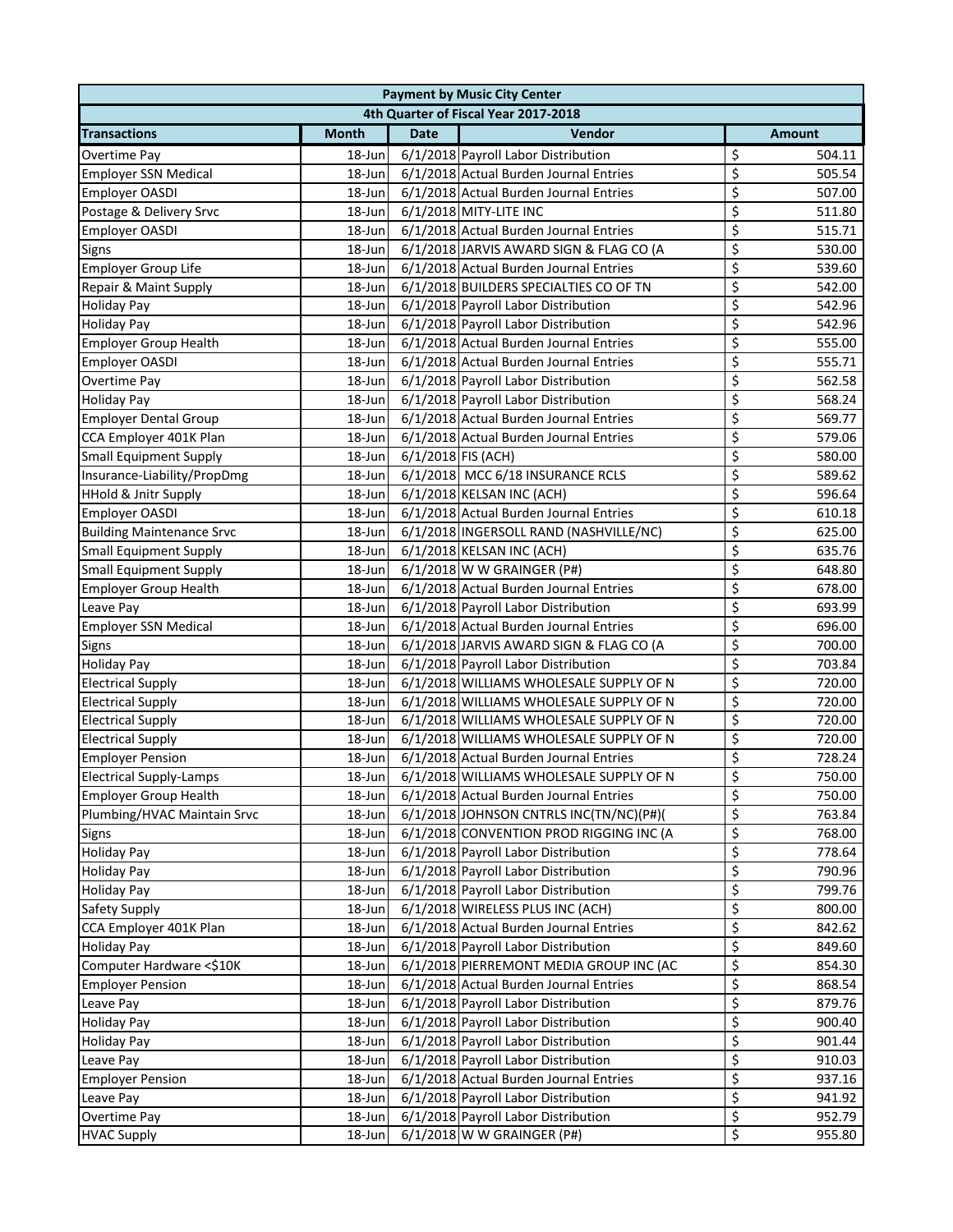|                                      | <b>Payment by Music City Center</b> |             |                                         |                         |               |  |  |
|--------------------------------------|-------------------------------------|-------------|-----------------------------------------|-------------------------|---------------|--|--|
| 4th Quarter of Fiscal Year 2017-2018 |                                     |             |                                         |                         |               |  |  |
| <b>Transactions</b>                  | <b>Month</b>                        | <b>Date</b> | Vendor                                  |                         | <b>Amount</b> |  |  |
| <b>Promotion-Goods</b>               | 18-Jun                              |             | 6/1/2018 BLINK MARKETING INC (ACH)      | \$                      | 975.00        |  |  |
| Insurance-Liability/PropDmg          | 18-Jun                              |             | 6/1/2018 MCC 6/18 INSURANCE RCLS        | \$                      | 978.63        |  |  |
| CCA Employer 401K Plan               | 18-Jun                              |             | 6/1/2018 Actual Burden Journal Entries  | \$                      | 978.77        |  |  |
| <b>Electrical Supply</b>             | 18-Jun                              |             | 6/1/2018 WILLIAMS WHOLESALE SUPPLY OF N | \$                      | 1,000.00      |  |  |
| <b>Electrical Supply</b>             | 18-Jun                              |             | 6/1/2018 WILLIAMS WHOLESALE SUPPLY OF N | \$                      | 1,000.00      |  |  |
| <b>Electrical Supply</b>             | 18-Jun                              |             | 6/1/2018 WILLIAMS WHOLESALE SUPPLY OF N | \$                      | 1,000.00      |  |  |
| <b>Electrical Supply</b>             | 18-Jun                              |             | 6/1/2018 WILLIAMS WHOLESALE SUPPLY OF N | \$                      | 1,000.00      |  |  |
| Rpr & Maint Srvc Air Walls           | 18-Jun                              |             | 6/1/2018 MCC 6/18 SRVC CONTRACT RCLS    | \$                      | 1,000.00      |  |  |
| Overtime Pay                         | 18-Jun                              |             | 6/1/2018 Payroll Labor Distribution     | \$                      | 1,005.70      |  |  |
| Overtime Pay                         | 18-Jun                              |             | 6/1/2018 Payroll Labor Distribution     | \$                      | 1,034.74      |  |  |
| <b>Employer Group Health</b>         | 18-Jun                              |             | 6/1/2018 Actual Burden Journal Entries  | \$                      | 1,035.00      |  |  |
| Employer OASDI                       | 18-Jun                              |             | 6/1/2018 Actual Burden Journal Entries  | \$                      | 1,045.50      |  |  |
| CCA Employer 401K Plan               | 18-Jun                              |             | 6/1/2018 Actual Burden Journal Entries  | \$                      | 1,047.14      |  |  |
| <b>Employer Group Health</b>         | 18-Jun                              |             | 6/1/2018 Actual Burden Journal Entries  | \$                      | 1,056.00      |  |  |
| <b>Employer Pension</b>              | 18-Jun                              |             | 6/1/2018 Actual Burden Journal Entries  | \$                      | 1,068.90      |  |  |
| Rpr & Maint Srvc UPS                 | 18-Jun                              |             | 6/1/2018 MCC 6/18 SRVC CONTRACT RCLS    | \$                      | 1,093.25      |  |  |
| Employer OASDI                       | 18-Jun                              |             | 6/1/2018 Actual Burden Journal Entries  | \$                      | 1,110.83      |  |  |
| Signs                                | 18-Jun                              |             | 6/1/2018 JARVIS AWARD SIGN & FLAG CO (A | $\overline{\xi}$        | 1,125.00      |  |  |
| Printing/Binding                     | 18-Jun                              |             | 6/1/2018 TOLEDO TICKET CO (ACH)         | \$                      | 1,160.64      |  |  |
| Leave Pay                            | 18-Jun                              |             | 6/1/2018 Payroll Labor Distribution     | \$                      | 1,181.58      |  |  |
| <b>Small Equipment Supply</b>        | 18-Jun                              |             | 6/1/2018 KELSAN INC (ACH)               | \$                      | 1,213.00      |  |  |
| <b>Employer Group Health</b>         | 18-Jun                              |             | 6/1/2018 Actual Burden Journal Entries  | \$                      | 1,218.00      |  |  |
| Signs                                | 18-Jun                              |             | 6/1/2018 JARVIS AWARD SIGN & FLAG CO (A | \$                      | 1,227.00      |  |  |
| Leave Pay                            | 18-Jun                              |             | 6/1/2018 Payroll Labor Distribution     | \$                      | 1,227.70      |  |  |
| Insurance-Vehicles                   | 18-Jun                              |             | 6/1/2018 MCC 6/18 INSURANCE RCLS        | \$                      | 1,230.13      |  |  |
| <b>Employer Group Health</b>         | 18-Jun                              |             | 6/1/2018 Actual Burden Journal Entries  | \$                      | 1,233.00      |  |  |
| <b>Employer Group Health</b>         | 18-Jun                              |             | 6/1/2018 Actual Burden Journal Entries  | \$                      | 1,263.00      |  |  |
| CCA Employer 401K Plan               | 18-Jun                              |             | 6/1/2018 Actual Burden Journal Entries  | \$                      | 1,274.09      |  |  |
| Leave Pay                            | 18-Jun                              |             | 6/1/2018 Payroll Labor Distribution     | \$                      | 1,275.60      |  |  |
| Leave Pay                            | 18-Jun                              |             | 6/1/2018 Payroll Labor Distribution     | \$                      | 1,304.64      |  |  |
| <b>Computer Software</b>             | 18-Jun                              |             | 6/1/2018 PIERREMONT MEDIA GROUP INC (AC | \$                      | 1,400.00      |  |  |
| Computer Software                    | 18-Jun                              |             | 6/1/2018 PRESIDIO NETWORKED SOLUTIONS I | \$                      | 1,430.90      |  |  |
| Furniture/Fixtures<\$10K             | 18-Jun                              |             | 6/1/2018 MITY-LITE INC                  | \$                      | 1,458.00      |  |  |
| <b>Building Maintenance Srvc</b>     | 18-Jun                              |             | 6/1/2018 INGERSOLL RAND (NASHVILLE/NC)  | $\overline{\mathsf{s}}$ | 1,493.00      |  |  |
| <b>Employer Group Health</b>         | 18-Jun                              |             | 6/1/2018 Actual Burden Journal Entries  | \$                      | 1,533.00      |  |  |
| Holiday Pay                          | 18-Jun                              |             | 6/1/2018 Payroll Labor Distribution     | \$                      | 1,613.52      |  |  |
| Employer OASDI                       | 18-Jun                              |             | 6/1/2018 Actual Burden Journal Entries  | \$                      | 1,671.50      |  |  |
| <b>Holiday Pay</b>                   | 18-Jun                              |             | 6/1/2018 Payroll Labor Distribution     | \$                      | 1,677.78      |  |  |
| <b>Employer Group Health</b>         | 18-Jun                              |             | 6/1/2018 Actual Burden Journal Entries  | \$                      | 1,698.00      |  |  |
| <b>Employer Group Health</b>         | 18-Jun                              |             | 6/1/2018 Actual Burden Journal Entries  | \$                      | 1,728.00      |  |  |
| MIS Tech Revolving Charge            | 18-Jun                              |             | 6/1/2018 ITS PC REVOLVING FD 06/18      | \$                      | 1,783.64      |  |  |
| <b>Holiday Pay</b>                   | 18-Jun                              |             | 6/1/2018 Payroll Labor Distribution     | \$                      | 1,812.32      |  |  |
| <b>Holiday Pay</b>                   | 18-Jun                              |             | 6/1/2018 Payroll Labor Distribution     | \$                      | 1,833.52      |  |  |
| Computer Hardware <\$10K             | 18-Jun                              |             | 6/1/2018 PIERREMONT MEDIA GROUP INC (AC | \$                      | 1,845.00      |  |  |
| Leave Pay                            | 18-Jun                              |             | 6/1/2018 Payroll Labor Distribution     | \$                      | 1,879.31      |  |  |
| <b>HVAC Supply</b>                   | 18-Jun                              |             | 6/1/2018 TENNESSEE ELECTRIC MOTOR CO LL | \$                      | 1,939.56      |  |  |
| Employer OASDI                       | 18-Jun                              |             | 6/1/2018 Actual Burden Journal Entries  | \$                      | 1,950.31      |  |  |
| Computer Hardware <\$10K             | 18-Jun                              |             | 6/1/2018 PCMG INC (ACH)                 | \$                      | 1,985.97      |  |  |
| <b>Holiday Pay</b>                   | 18-Jun                              |             | 6/1/2018 Payroll Labor Distribution     | \$                      | 1,999.28      |  |  |
| <b>Regular Pay</b>                   | 18-Jun                              |             | 6/1/2018 Payroll Labor Distribution     | \$                      | 2,015.20      |  |  |
| Rpr & Maint Srvc Crestron            | 18-Jun                              |             | 6/1/2018 MCC 6/18 SRVC CONTRACT RCLS    | \$                      | 2,066.66      |  |  |
| Insurance-Liability/PropDmg          | 18-Jun                              |             | 6/1/2018 MCC 6/18 INSURANCE RCLS        | \$                      | 2,104.13      |  |  |
| <b>Employer OASDI</b>                | 18-Jun                              |             | 6/1/2018 Actual Burden Journal Entries  | \$                      | 2,161.65      |  |  |
|                                      |                                     |             |                                         |                         |               |  |  |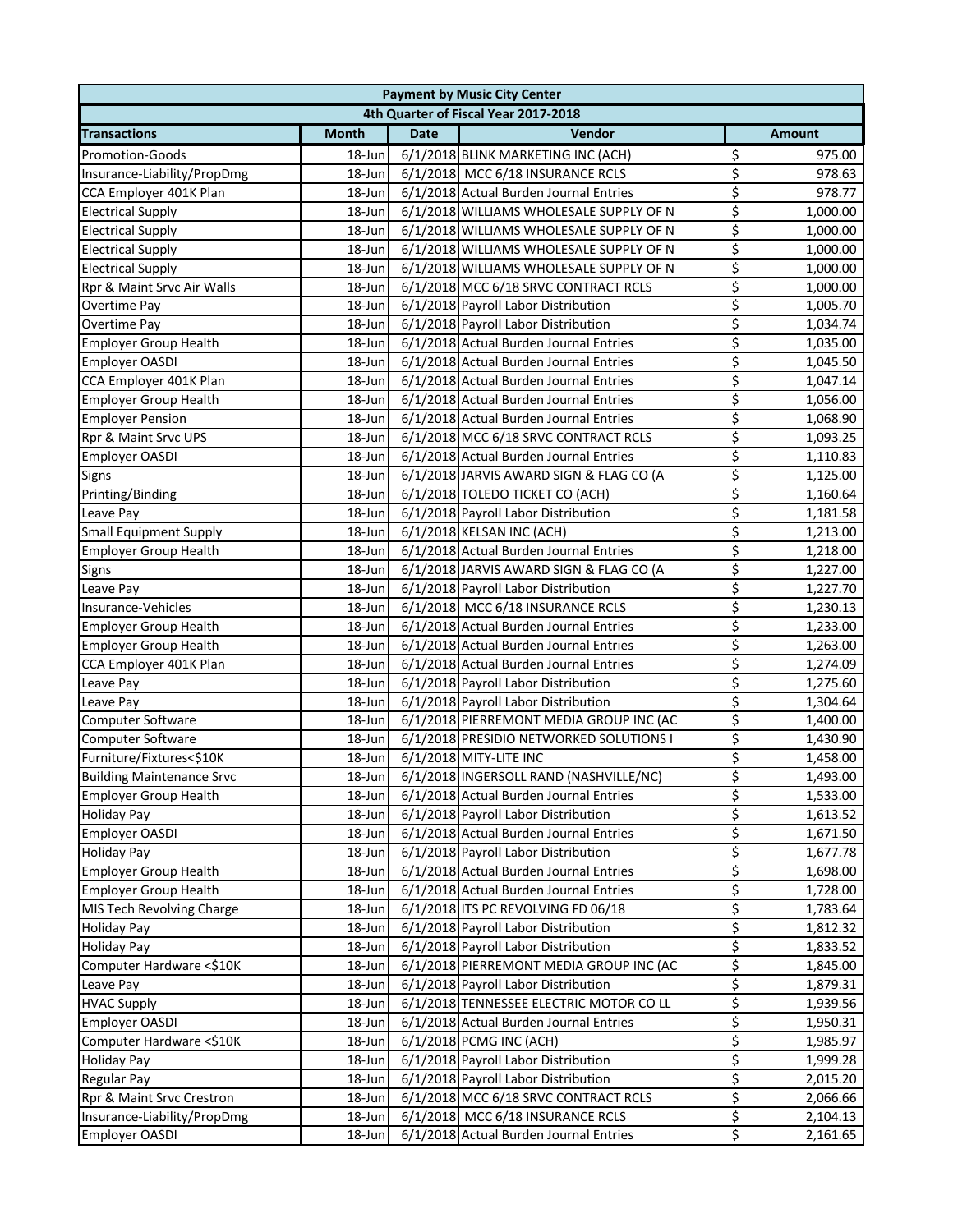| 4th Quarter of Fiscal Year 2017-2018<br>Vendor<br><b>Transactions</b><br><b>Month</b><br><b>Date</b><br><b>Amount</b><br>6/1/2018 Payroll Labor Distribution<br>\$<br>2,191.28<br>Leave Pay<br>18-Jun<br>\$<br>Insurance-Liability/PropDmg<br>6/1/2018 MCC 6/18 INSURANCE RCLS<br>2,228.62<br>18-Jun<br>\$<br>6/1/2018 Actual Burden Journal Entries<br><b>Employer Pension</b><br>18-Jun<br>2,262.55<br>\$<br>6/1/2018 Payroll Labor Distribution<br>2,363.85<br>Overtime Pay<br>18-Jun<br>\$<br>6/1/2018 W W GRAINGER (P#)<br><b>HVAC Supply</b><br>18-Jun<br>2,414.02<br>\$<br><b>Employer Group Health</b><br>6/1/2018 Actual Burden Journal Entries<br>2,421.00<br>18-Jun<br>\$<br>6/1/2018 WILLIAMS WHOLESALE SUPPLY OF N<br><b>Building Maintenance Srvc</b><br>2,500.00<br>18-Jun<br>\$<br>6/1/2018 MCC 6/18 INSURANCE RCLS<br>Insurance-Liability/PropDmg<br>2,550.00<br>18-Jun<br>\$<br>6/1/2018 Payroll Labor Distribution<br>Leave Pay<br>2,650.36<br>18-Jun<br>\$<br>6/1/2018 Actual Burden Journal Entries<br><b>Employer Pension</b><br>18-Jun<br>2,681.04<br>\$<br>6/1/2018 MCC 6/18 INSURANCE RCLS<br>Insurance-Liability/PropDmg<br>18-Jun<br>2,766.00<br>\$<br>6/1/2018 Actual Burden Journal Entries<br><b>Employer Group Health</b><br>18-Jun<br>2,880.00<br>\$<br>6/1/2018 Actual Burden Journal Entries<br>Employer OASDI<br>2,976.17<br>18-Jun<br>\$<br>6/1/2018 JOHNSON CONTROLS INC/CARDKEY<br>Rpr & Maint Srvc Access Ctrl<br>18-Jun<br>3,166.63<br>\$<br>6/1/2018 Payroll Labor Distribution<br>Leave Pay<br>18-Jun<br>3,203.82<br>\$<br>Insurance-Liability/PropDmg<br>6/1/2018 MCC 6/18 INSURANCE RCLS<br>18-Jun<br>3,305.38<br>\$<br>6/1/2018 MITY-LITE INC<br>Furniture/Fixtures<\$10K<br>18-Jun<br>3,348.00<br>\$<br><b>Electrical Supply-Lamps</b><br>6/1/2018 WILLIAMS WHOLESALE SUPPLY OF N<br>18-Jun<br>3,384.00<br>$\overline{\varsigma}$<br><b>Electrical Supply-Lamps</b><br>6/1/2018 WILLIAMS WHOLESALE SUPPLY OF N<br>18-Jun<br>3,384.00<br>$\overline{\xi}$<br>6/1/2018 Payroll Labor Distribution<br>Leave Pay<br>3,407.28<br>18-Jun<br>$\overline{\xi}$<br>Insurance-Liability/PropDmg<br>6/1/2018 MCC 6/18 INSURANCE RCLS<br>3,408.75<br>18-Jun<br>\$<br><b>Building Maintenance Srvc</b><br>6/1/2018 CONVENTION PROD RIGGING INC (A<br>3,500.00<br>18-Jun<br>\$<br>Rpr & Maint Srvc Air Walls<br>6/1/2018 MCC 6/18 SRVC CONTRACT RCLS<br>3,550.00<br>18-Jun<br>\$<br>Furniture/Fixtures<\$10K<br>6/1/2018 MITY-LITE INC<br>18-Jun<br>3,796.00<br>\$<br>6/1/2018 Payroll Labor Distribution<br>Regular Pay<br>4,068.90<br>18-Jun<br>\$<br>6/1/2018 GRAYBAR ELECTRIC CO INC (ACH)<br><b>Electrical Supply-Lamps</b><br>4,215.69<br>18-Jun<br>\$<br>6/1/2018 Payroll Labor Distribution<br><b>Regular Pay</b><br>18-Jun<br>4,243.34<br>\$<br>Rpr & Maint Srvc CCTV<br>6/1/2018 JOHNSON CONTROLS INC/CARDKEY (<br>18-Jun<br>4,250.00<br>\$<br>6/1/2018 Payroll Labor Distribution<br>4,308.70<br>Leave Pay<br>18-Jun<br>\$<br>6/1/2018 Payroll Labor Distribution<br><b>Regular Pay</b><br>18-Jun<br>4,539.51<br>\$<br>6/1/2018 Payroll Labor Distribution<br><b>Regular Pay</b><br>18-Jun<br>4,629.20<br>\$<br><b>Electrical Supply-Lamps</b><br>6/1/2018 WILLIAMS WHOLESALE SUPPLY OF N<br>18-Jun<br>4,800.00<br>\$<br>6/1/2018 Payroll Labor Distribution<br>5,029.92<br>Regular Pay<br>18-Jun<br>$\overline{\mathsf{S}}$<br>6/1/2018 Payroll Labor Distribution<br><b>Regular Pay</b><br>5,926.59<br>18-Jun<br>\$<br><b>Employer Group Health</b><br>6/1/2018 Actual Burden Journal Entries<br>18-Jun<br>5,946.00<br>\$<br><b>Electrical Supply-Lamps</b><br>6/1/2018 WILLIAMS WHOLESALE SUPPLY OF N<br>18-Jun<br>6,000.00<br>\$<br><b>Employer Group Health</b><br>6/1/2018 Actual Burden Journal Entries<br>18-Jun<br>6,114.00<br>\$<br>6/1/2018 Payroll Labor Distribution<br><b>Regular Pay</b><br>18-Jun<br>6,392.64<br>\$<br>6/1/2018 Payroll Labor Distribution<br>Regular Pay<br>18-Jun<br>6,542.23<br>\$<br>6/1/2018 Payroll Labor Distribution<br><b>Regular Pay</b><br>18-Jun<br>6,881.91<br>\$<br>Insurance-Liability/PropDmg<br>18-Jun<br>6/1/2018 MCC 6/18 INSURANCE RCLS<br>7,699.73<br>\$<br>6/1/2018 WIRELESS PLUS INC (ACH)<br>Safety Supply<br>8,880.00<br>18-Jun<br>\$<br><b>Employer Group Health</b><br>6/1/2018 Actual Burden Journal Entries<br>8,898.00<br>18-Jun<br>\$<br>6/1/2018 Payroll Labor Distribution<br>9,053.10<br><b>Regular Pay</b><br>18-Jun<br>$\overline{\xi}$<br>Insurance-Workman's Comp<br>6/1/2018 MCC 6/18 INSURANCE RCLS<br>18-Jun<br>10,940.64<br>$\overline{\xi}$<br>Insurance-Liability/PropDmg<br>6/1/2018 MCC 6/18 INSURANCE RCLS<br>18-Jun<br>11,287.50<br>\$<br>6/1/2018 Actual Burden Journal Entries<br><b>Employer Group Health</b><br>18-Jun<br>12,840.00<br>\$<br>6/1/2018 Payroll Labor Distribution<br>18-Jun<br>13,851.32<br><b>Regular Pay</b><br>\$<br>6/1/2018 Payroll Labor Distribution<br>18-Jun<br><b>Regular Pay</b><br>13,996.88<br>$\overline{\mathcal{S}}$<br>18-Jun<br>6/1/2018 Payroll Labor Distribution<br>Regular Pay<br>19,543.10<br>\$<br>6/1/2018 ITS 06/18 FY 18 ISF BILLING<br>21,274.00<br>Info Systems Charge<br>18-Jun<br>\$<br>6/1/2018 Payroll Labor Distribution<br>23,856.88<br><b>Regular Pay</b><br>18-Jun<br>\$<br>6/1/2018 Payroll Labor Distribution<br>18-Jun<br>30,121.15<br><b>Regular Pay</b> | <b>Payment by Music City Center</b> |  |  |  |  |  |  |
|-------------------------------------------------------------------------------------------------------------------------------------------------------------------------------------------------------------------------------------------------------------------------------------------------------------------------------------------------------------------------------------------------------------------------------------------------------------------------------------------------------------------------------------------------------------------------------------------------------------------------------------------------------------------------------------------------------------------------------------------------------------------------------------------------------------------------------------------------------------------------------------------------------------------------------------------------------------------------------------------------------------------------------------------------------------------------------------------------------------------------------------------------------------------------------------------------------------------------------------------------------------------------------------------------------------------------------------------------------------------------------------------------------------------------------------------------------------------------------------------------------------------------------------------------------------------------------------------------------------------------------------------------------------------------------------------------------------------------------------------------------------------------------------------------------------------------------------------------------------------------------------------------------------------------------------------------------------------------------------------------------------------------------------------------------------------------------------------------------------------------------------------------------------------------------------------------------------------------------------------------------------------------------------------------------------------------------------------------------------------------------------------------------------------------------------------------------------------------------------------------------------------------------------------------------------------------------------------------------------------------------------------------------------------------------------------------------------------------------------------------------------------------------------------------------------------------------------------------------------------------------------------------------------------------------------------------------------------------------------------------------------------------------------------------------------------------------------------------------------------------------------------------------------------------------------------------------------------------------------------------------------------------------------------------------------------------------------------------------------------------------------------------------------------------------------------------------------------------------------------------------------------------------------------------------------------------------------------------------------------------------------------------------------------------------------------------------------------------------------------------------------------------------------------------------------------------------------------------------------------------------------------------------------------------------------------------------------------------------------------------------------------------------------------------------------------------------------------------------------------------------------------------------------------------------------------------------------------------------------------------------------------------------------------------------------------------------------------------------------------------------------------------------------------------------------------------------------------------------------------------------------------------------------------------------------------------------------------------------------------------------------------------------------------------------------------------------------------------------------------------------------------------------------------------------------------------------------------------------------------------------------------------------------------------------------------------------------------------------------------------------------------------------------------------------------------------------------------------------------------------------------------------------------------------------------------------------------------------------------------------------------------------------------------------------------------------------------------------|-------------------------------------|--|--|--|--|--|--|
|                                                                                                                                                                                                                                                                                                                                                                                                                                                                                                                                                                                                                                                                                                                                                                                                                                                                                                                                                                                                                                                                                                                                                                                                                                                                                                                                                                                                                                                                                                                                                                                                                                                                                                                                                                                                                                                                                                                                                                                                                                                                                                                                                                                                                                                                                                                                                                                                                                                                                                                                                                                                                                                                                                                                                                                                                                                                                                                                                                                                                                                                                                                                                                                                                                                                                                                                                                                                                                                                                                                                                                                                                                                                                                                                                                                                                                                                                                                                                                                                                                                                                                                                                                                                                                                                                                                                                                                                                                                                                                                                                                                                                                                                                                                                                                                                                                                                                                                                                                                                                                                                                                                                                                                                                                                                                                                                                 |                                     |  |  |  |  |  |  |
|                                                                                                                                                                                                                                                                                                                                                                                                                                                                                                                                                                                                                                                                                                                                                                                                                                                                                                                                                                                                                                                                                                                                                                                                                                                                                                                                                                                                                                                                                                                                                                                                                                                                                                                                                                                                                                                                                                                                                                                                                                                                                                                                                                                                                                                                                                                                                                                                                                                                                                                                                                                                                                                                                                                                                                                                                                                                                                                                                                                                                                                                                                                                                                                                                                                                                                                                                                                                                                                                                                                                                                                                                                                                                                                                                                                                                                                                                                                                                                                                                                                                                                                                                                                                                                                                                                                                                                                                                                                                                                                                                                                                                                                                                                                                                                                                                                                                                                                                                                                                                                                                                                                                                                                                                                                                                                                                                 |                                     |  |  |  |  |  |  |
|                                                                                                                                                                                                                                                                                                                                                                                                                                                                                                                                                                                                                                                                                                                                                                                                                                                                                                                                                                                                                                                                                                                                                                                                                                                                                                                                                                                                                                                                                                                                                                                                                                                                                                                                                                                                                                                                                                                                                                                                                                                                                                                                                                                                                                                                                                                                                                                                                                                                                                                                                                                                                                                                                                                                                                                                                                                                                                                                                                                                                                                                                                                                                                                                                                                                                                                                                                                                                                                                                                                                                                                                                                                                                                                                                                                                                                                                                                                                                                                                                                                                                                                                                                                                                                                                                                                                                                                                                                                                                                                                                                                                                                                                                                                                                                                                                                                                                                                                                                                                                                                                                                                                                                                                                                                                                                                                                 |                                     |  |  |  |  |  |  |
|                                                                                                                                                                                                                                                                                                                                                                                                                                                                                                                                                                                                                                                                                                                                                                                                                                                                                                                                                                                                                                                                                                                                                                                                                                                                                                                                                                                                                                                                                                                                                                                                                                                                                                                                                                                                                                                                                                                                                                                                                                                                                                                                                                                                                                                                                                                                                                                                                                                                                                                                                                                                                                                                                                                                                                                                                                                                                                                                                                                                                                                                                                                                                                                                                                                                                                                                                                                                                                                                                                                                                                                                                                                                                                                                                                                                                                                                                                                                                                                                                                                                                                                                                                                                                                                                                                                                                                                                                                                                                                                                                                                                                                                                                                                                                                                                                                                                                                                                                                                                                                                                                                                                                                                                                                                                                                                                                 |                                     |  |  |  |  |  |  |
|                                                                                                                                                                                                                                                                                                                                                                                                                                                                                                                                                                                                                                                                                                                                                                                                                                                                                                                                                                                                                                                                                                                                                                                                                                                                                                                                                                                                                                                                                                                                                                                                                                                                                                                                                                                                                                                                                                                                                                                                                                                                                                                                                                                                                                                                                                                                                                                                                                                                                                                                                                                                                                                                                                                                                                                                                                                                                                                                                                                                                                                                                                                                                                                                                                                                                                                                                                                                                                                                                                                                                                                                                                                                                                                                                                                                                                                                                                                                                                                                                                                                                                                                                                                                                                                                                                                                                                                                                                                                                                                                                                                                                                                                                                                                                                                                                                                                                                                                                                                                                                                                                                                                                                                                                                                                                                                                                 |                                     |  |  |  |  |  |  |
|                                                                                                                                                                                                                                                                                                                                                                                                                                                                                                                                                                                                                                                                                                                                                                                                                                                                                                                                                                                                                                                                                                                                                                                                                                                                                                                                                                                                                                                                                                                                                                                                                                                                                                                                                                                                                                                                                                                                                                                                                                                                                                                                                                                                                                                                                                                                                                                                                                                                                                                                                                                                                                                                                                                                                                                                                                                                                                                                                                                                                                                                                                                                                                                                                                                                                                                                                                                                                                                                                                                                                                                                                                                                                                                                                                                                                                                                                                                                                                                                                                                                                                                                                                                                                                                                                                                                                                                                                                                                                                                                                                                                                                                                                                                                                                                                                                                                                                                                                                                                                                                                                                                                                                                                                                                                                                                                                 |                                     |  |  |  |  |  |  |
|                                                                                                                                                                                                                                                                                                                                                                                                                                                                                                                                                                                                                                                                                                                                                                                                                                                                                                                                                                                                                                                                                                                                                                                                                                                                                                                                                                                                                                                                                                                                                                                                                                                                                                                                                                                                                                                                                                                                                                                                                                                                                                                                                                                                                                                                                                                                                                                                                                                                                                                                                                                                                                                                                                                                                                                                                                                                                                                                                                                                                                                                                                                                                                                                                                                                                                                                                                                                                                                                                                                                                                                                                                                                                                                                                                                                                                                                                                                                                                                                                                                                                                                                                                                                                                                                                                                                                                                                                                                                                                                                                                                                                                                                                                                                                                                                                                                                                                                                                                                                                                                                                                                                                                                                                                                                                                                                                 |                                     |  |  |  |  |  |  |
|                                                                                                                                                                                                                                                                                                                                                                                                                                                                                                                                                                                                                                                                                                                                                                                                                                                                                                                                                                                                                                                                                                                                                                                                                                                                                                                                                                                                                                                                                                                                                                                                                                                                                                                                                                                                                                                                                                                                                                                                                                                                                                                                                                                                                                                                                                                                                                                                                                                                                                                                                                                                                                                                                                                                                                                                                                                                                                                                                                                                                                                                                                                                                                                                                                                                                                                                                                                                                                                                                                                                                                                                                                                                                                                                                                                                                                                                                                                                                                                                                                                                                                                                                                                                                                                                                                                                                                                                                                                                                                                                                                                                                                                                                                                                                                                                                                                                                                                                                                                                                                                                                                                                                                                                                                                                                                                                                 |                                     |  |  |  |  |  |  |
|                                                                                                                                                                                                                                                                                                                                                                                                                                                                                                                                                                                                                                                                                                                                                                                                                                                                                                                                                                                                                                                                                                                                                                                                                                                                                                                                                                                                                                                                                                                                                                                                                                                                                                                                                                                                                                                                                                                                                                                                                                                                                                                                                                                                                                                                                                                                                                                                                                                                                                                                                                                                                                                                                                                                                                                                                                                                                                                                                                                                                                                                                                                                                                                                                                                                                                                                                                                                                                                                                                                                                                                                                                                                                                                                                                                                                                                                                                                                                                                                                                                                                                                                                                                                                                                                                                                                                                                                                                                                                                                                                                                                                                                                                                                                                                                                                                                                                                                                                                                                                                                                                                                                                                                                                                                                                                                                                 |                                     |  |  |  |  |  |  |
|                                                                                                                                                                                                                                                                                                                                                                                                                                                                                                                                                                                                                                                                                                                                                                                                                                                                                                                                                                                                                                                                                                                                                                                                                                                                                                                                                                                                                                                                                                                                                                                                                                                                                                                                                                                                                                                                                                                                                                                                                                                                                                                                                                                                                                                                                                                                                                                                                                                                                                                                                                                                                                                                                                                                                                                                                                                                                                                                                                                                                                                                                                                                                                                                                                                                                                                                                                                                                                                                                                                                                                                                                                                                                                                                                                                                                                                                                                                                                                                                                                                                                                                                                                                                                                                                                                                                                                                                                                                                                                                                                                                                                                                                                                                                                                                                                                                                                                                                                                                                                                                                                                                                                                                                                                                                                                                                                 |                                     |  |  |  |  |  |  |
|                                                                                                                                                                                                                                                                                                                                                                                                                                                                                                                                                                                                                                                                                                                                                                                                                                                                                                                                                                                                                                                                                                                                                                                                                                                                                                                                                                                                                                                                                                                                                                                                                                                                                                                                                                                                                                                                                                                                                                                                                                                                                                                                                                                                                                                                                                                                                                                                                                                                                                                                                                                                                                                                                                                                                                                                                                                                                                                                                                                                                                                                                                                                                                                                                                                                                                                                                                                                                                                                                                                                                                                                                                                                                                                                                                                                                                                                                                                                                                                                                                                                                                                                                                                                                                                                                                                                                                                                                                                                                                                                                                                                                                                                                                                                                                                                                                                                                                                                                                                                                                                                                                                                                                                                                                                                                                                                                 |                                     |  |  |  |  |  |  |
|                                                                                                                                                                                                                                                                                                                                                                                                                                                                                                                                                                                                                                                                                                                                                                                                                                                                                                                                                                                                                                                                                                                                                                                                                                                                                                                                                                                                                                                                                                                                                                                                                                                                                                                                                                                                                                                                                                                                                                                                                                                                                                                                                                                                                                                                                                                                                                                                                                                                                                                                                                                                                                                                                                                                                                                                                                                                                                                                                                                                                                                                                                                                                                                                                                                                                                                                                                                                                                                                                                                                                                                                                                                                                                                                                                                                                                                                                                                                                                                                                                                                                                                                                                                                                                                                                                                                                                                                                                                                                                                                                                                                                                                                                                                                                                                                                                                                                                                                                                                                                                                                                                                                                                                                                                                                                                                                                 |                                     |  |  |  |  |  |  |
|                                                                                                                                                                                                                                                                                                                                                                                                                                                                                                                                                                                                                                                                                                                                                                                                                                                                                                                                                                                                                                                                                                                                                                                                                                                                                                                                                                                                                                                                                                                                                                                                                                                                                                                                                                                                                                                                                                                                                                                                                                                                                                                                                                                                                                                                                                                                                                                                                                                                                                                                                                                                                                                                                                                                                                                                                                                                                                                                                                                                                                                                                                                                                                                                                                                                                                                                                                                                                                                                                                                                                                                                                                                                                                                                                                                                                                                                                                                                                                                                                                                                                                                                                                                                                                                                                                                                                                                                                                                                                                                                                                                                                                                                                                                                                                                                                                                                                                                                                                                                                                                                                                                                                                                                                                                                                                                                                 |                                     |  |  |  |  |  |  |
|                                                                                                                                                                                                                                                                                                                                                                                                                                                                                                                                                                                                                                                                                                                                                                                                                                                                                                                                                                                                                                                                                                                                                                                                                                                                                                                                                                                                                                                                                                                                                                                                                                                                                                                                                                                                                                                                                                                                                                                                                                                                                                                                                                                                                                                                                                                                                                                                                                                                                                                                                                                                                                                                                                                                                                                                                                                                                                                                                                                                                                                                                                                                                                                                                                                                                                                                                                                                                                                                                                                                                                                                                                                                                                                                                                                                                                                                                                                                                                                                                                                                                                                                                                                                                                                                                                                                                                                                                                                                                                                                                                                                                                                                                                                                                                                                                                                                                                                                                                                                                                                                                                                                                                                                                                                                                                                                                 |                                     |  |  |  |  |  |  |
|                                                                                                                                                                                                                                                                                                                                                                                                                                                                                                                                                                                                                                                                                                                                                                                                                                                                                                                                                                                                                                                                                                                                                                                                                                                                                                                                                                                                                                                                                                                                                                                                                                                                                                                                                                                                                                                                                                                                                                                                                                                                                                                                                                                                                                                                                                                                                                                                                                                                                                                                                                                                                                                                                                                                                                                                                                                                                                                                                                                                                                                                                                                                                                                                                                                                                                                                                                                                                                                                                                                                                                                                                                                                                                                                                                                                                                                                                                                                                                                                                                                                                                                                                                                                                                                                                                                                                                                                                                                                                                                                                                                                                                                                                                                                                                                                                                                                                                                                                                                                                                                                                                                                                                                                                                                                                                                                                 |                                     |  |  |  |  |  |  |
|                                                                                                                                                                                                                                                                                                                                                                                                                                                                                                                                                                                                                                                                                                                                                                                                                                                                                                                                                                                                                                                                                                                                                                                                                                                                                                                                                                                                                                                                                                                                                                                                                                                                                                                                                                                                                                                                                                                                                                                                                                                                                                                                                                                                                                                                                                                                                                                                                                                                                                                                                                                                                                                                                                                                                                                                                                                                                                                                                                                                                                                                                                                                                                                                                                                                                                                                                                                                                                                                                                                                                                                                                                                                                                                                                                                                                                                                                                                                                                                                                                                                                                                                                                                                                                                                                                                                                                                                                                                                                                                                                                                                                                                                                                                                                                                                                                                                                                                                                                                                                                                                                                                                                                                                                                                                                                                                                 |                                     |  |  |  |  |  |  |
|                                                                                                                                                                                                                                                                                                                                                                                                                                                                                                                                                                                                                                                                                                                                                                                                                                                                                                                                                                                                                                                                                                                                                                                                                                                                                                                                                                                                                                                                                                                                                                                                                                                                                                                                                                                                                                                                                                                                                                                                                                                                                                                                                                                                                                                                                                                                                                                                                                                                                                                                                                                                                                                                                                                                                                                                                                                                                                                                                                                                                                                                                                                                                                                                                                                                                                                                                                                                                                                                                                                                                                                                                                                                                                                                                                                                                                                                                                                                                                                                                                                                                                                                                                                                                                                                                                                                                                                                                                                                                                                                                                                                                                                                                                                                                                                                                                                                                                                                                                                                                                                                                                                                                                                                                                                                                                                                                 |                                     |  |  |  |  |  |  |
|                                                                                                                                                                                                                                                                                                                                                                                                                                                                                                                                                                                                                                                                                                                                                                                                                                                                                                                                                                                                                                                                                                                                                                                                                                                                                                                                                                                                                                                                                                                                                                                                                                                                                                                                                                                                                                                                                                                                                                                                                                                                                                                                                                                                                                                                                                                                                                                                                                                                                                                                                                                                                                                                                                                                                                                                                                                                                                                                                                                                                                                                                                                                                                                                                                                                                                                                                                                                                                                                                                                                                                                                                                                                                                                                                                                                                                                                                                                                                                                                                                                                                                                                                                                                                                                                                                                                                                                                                                                                                                                                                                                                                                                                                                                                                                                                                                                                                                                                                                                                                                                                                                                                                                                                                                                                                                                                                 |                                     |  |  |  |  |  |  |
|                                                                                                                                                                                                                                                                                                                                                                                                                                                                                                                                                                                                                                                                                                                                                                                                                                                                                                                                                                                                                                                                                                                                                                                                                                                                                                                                                                                                                                                                                                                                                                                                                                                                                                                                                                                                                                                                                                                                                                                                                                                                                                                                                                                                                                                                                                                                                                                                                                                                                                                                                                                                                                                                                                                                                                                                                                                                                                                                                                                                                                                                                                                                                                                                                                                                                                                                                                                                                                                                                                                                                                                                                                                                                                                                                                                                                                                                                                                                                                                                                                                                                                                                                                                                                                                                                                                                                                                                                                                                                                                                                                                                                                                                                                                                                                                                                                                                                                                                                                                                                                                                                                                                                                                                                                                                                                                                                 |                                     |  |  |  |  |  |  |
|                                                                                                                                                                                                                                                                                                                                                                                                                                                                                                                                                                                                                                                                                                                                                                                                                                                                                                                                                                                                                                                                                                                                                                                                                                                                                                                                                                                                                                                                                                                                                                                                                                                                                                                                                                                                                                                                                                                                                                                                                                                                                                                                                                                                                                                                                                                                                                                                                                                                                                                                                                                                                                                                                                                                                                                                                                                                                                                                                                                                                                                                                                                                                                                                                                                                                                                                                                                                                                                                                                                                                                                                                                                                                                                                                                                                                                                                                                                                                                                                                                                                                                                                                                                                                                                                                                                                                                                                                                                                                                                                                                                                                                                                                                                                                                                                                                                                                                                                                                                                                                                                                                                                                                                                                                                                                                                                                 |                                     |  |  |  |  |  |  |
|                                                                                                                                                                                                                                                                                                                                                                                                                                                                                                                                                                                                                                                                                                                                                                                                                                                                                                                                                                                                                                                                                                                                                                                                                                                                                                                                                                                                                                                                                                                                                                                                                                                                                                                                                                                                                                                                                                                                                                                                                                                                                                                                                                                                                                                                                                                                                                                                                                                                                                                                                                                                                                                                                                                                                                                                                                                                                                                                                                                                                                                                                                                                                                                                                                                                                                                                                                                                                                                                                                                                                                                                                                                                                                                                                                                                                                                                                                                                                                                                                                                                                                                                                                                                                                                                                                                                                                                                                                                                                                                                                                                                                                                                                                                                                                                                                                                                                                                                                                                                                                                                                                                                                                                                                                                                                                                                                 |                                     |  |  |  |  |  |  |
|                                                                                                                                                                                                                                                                                                                                                                                                                                                                                                                                                                                                                                                                                                                                                                                                                                                                                                                                                                                                                                                                                                                                                                                                                                                                                                                                                                                                                                                                                                                                                                                                                                                                                                                                                                                                                                                                                                                                                                                                                                                                                                                                                                                                                                                                                                                                                                                                                                                                                                                                                                                                                                                                                                                                                                                                                                                                                                                                                                                                                                                                                                                                                                                                                                                                                                                                                                                                                                                                                                                                                                                                                                                                                                                                                                                                                                                                                                                                                                                                                                                                                                                                                                                                                                                                                                                                                                                                                                                                                                                                                                                                                                                                                                                                                                                                                                                                                                                                                                                                                                                                                                                                                                                                                                                                                                                                                 |                                     |  |  |  |  |  |  |
|                                                                                                                                                                                                                                                                                                                                                                                                                                                                                                                                                                                                                                                                                                                                                                                                                                                                                                                                                                                                                                                                                                                                                                                                                                                                                                                                                                                                                                                                                                                                                                                                                                                                                                                                                                                                                                                                                                                                                                                                                                                                                                                                                                                                                                                                                                                                                                                                                                                                                                                                                                                                                                                                                                                                                                                                                                                                                                                                                                                                                                                                                                                                                                                                                                                                                                                                                                                                                                                                                                                                                                                                                                                                                                                                                                                                                                                                                                                                                                                                                                                                                                                                                                                                                                                                                                                                                                                                                                                                                                                                                                                                                                                                                                                                                                                                                                                                                                                                                                                                                                                                                                                                                                                                                                                                                                                                                 |                                     |  |  |  |  |  |  |
|                                                                                                                                                                                                                                                                                                                                                                                                                                                                                                                                                                                                                                                                                                                                                                                                                                                                                                                                                                                                                                                                                                                                                                                                                                                                                                                                                                                                                                                                                                                                                                                                                                                                                                                                                                                                                                                                                                                                                                                                                                                                                                                                                                                                                                                                                                                                                                                                                                                                                                                                                                                                                                                                                                                                                                                                                                                                                                                                                                                                                                                                                                                                                                                                                                                                                                                                                                                                                                                                                                                                                                                                                                                                                                                                                                                                                                                                                                                                                                                                                                                                                                                                                                                                                                                                                                                                                                                                                                                                                                                                                                                                                                                                                                                                                                                                                                                                                                                                                                                                                                                                                                                                                                                                                                                                                                                                                 |                                     |  |  |  |  |  |  |
|                                                                                                                                                                                                                                                                                                                                                                                                                                                                                                                                                                                                                                                                                                                                                                                                                                                                                                                                                                                                                                                                                                                                                                                                                                                                                                                                                                                                                                                                                                                                                                                                                                                                                                                                                                                                                                                                                                                                                                                                                                                                                                                                                                                                                                                                                                                                                                                                                                                                                                                                                                                                                                                                                                                                                                                                                                                                                                                                                                                                                                                                                                                                                                                                                                                                                                                                                                                                                                                                                                                                                                                                                                                                                                                                                                                                                                                                                                                                                                                                                                                                                                                                                                                                                                                                                                                                                                                                                                                                                                                                                                                                                                                                                                                                                                                                                                                                                                                                                                                                                                                                                                                                                                                                                                                                                                                                                 |                                     |  |  |  |  |  |  |
|                                                                                                                                                                                                                                                                                                                                                                                                                                                                                                                                                                                                                                                                                                                                                                                                                                                                                                                                                                                                                                                                                                                                                                                                                                                                                                                                                                                                                                                                                                                                                                                                                                                                                                                                                                                                                                                                                                                                                                                                                                                                                                                                                                                                                                                                                                                                                                                                                                                                                                                                                                                                                                                                                                                                                                                                                                                                                                                                                                                                                                                                                                                                                                                                                                                                                                                                                                                                                                                                                                                                                                                                                                                                                                                                                                                                                                                                                                                                                                                                                                                                                                                                                                                                                                                                                                                                                                                                                                                                                                                                                                                                                                                                                                                                                                                                                                                                                                                                                                                                                                                                                                                                                                                                                                                                                                                                                 |                                     |  |  |  |  |  |  |
|                                                                                                                                                                                                                                                                                                                                                                                                                                                                                                                                                                                                                                                                                                                                                                                                                                                                                                                                                                                                                                                                                                                                                                                                                                                                                                                                                                                                                                                                                                                                                                                                                                                                                                                                                                                                                                                                                                                                                                                                                                                                                                                                                                                                                                                                                                                                                                                                                                                                                                                                                                                                                                                                                                                                                                                                                                                                                                                                                                                                                                                                                                                                                                                                                                                                                                                                                                                                                                                                                                                                                                                                                                                                                                                                                                                                                                                                                                                                                                                                                                                                                                                                                                                                                                                                                                                                                                                                                                                                                                                                                                                                                                                                                                                                                                                                                                                                                                                                                                                                                                                                                                                                                                                                                                                                                                                                                 |                                     |  |  |  |  |  |  |
|                                                                                                                                                                                                                                                                                                                                                                                                                                                                                                                                                                                                                                                                                                                                                                                                                                                                                                                                                                                                                                                                                                                                                                                                                                                                                                                                                                                                                                                                                                                                                                                                                                                                                                                                                                                                                                                                                                                                                                                                                                                                                                                                                                                                                                                                                                                                                                                                                                                                                                                                                                                                                                                                                                                                                                                                                                                                                                                                                                                                                                                                                                                                                                                                                                                                                                                                                                                                                                                                                                                                                                                                                                                                                                                                                                                                                                                                                                                                                                                                                                                                                                                                                                                                                                                                                                                                                                                                                                                                                                                                                                                                                                                                                                                                                                                                                                                                                                                                                                                                                                                                                                                                                                                                                                                                                                                                                 |                                     |  |  |  |  |  |  |
|                                                                                                                                                                                                                                                                                                                                                                                                                                                                                                                                                                                                                                                                                                                                                                                                                                                                                                                                                                                                                                                                                                                                                                                                                                                                                                                                                                                                                                                                                                                                                                                                                                                                                                                                                                                                                                                                                                                                                                                                                                                                                                                                                                                                                                                                                                                                                                                                                                                                                                                                                                                                                                                                                                                                                                                                                                                                                                                                                                                                                                                                                                                                                                                                                                                                                                                                                                                                                                                                                                                                                                                                                                                                                                                                                                                                                                                                                                                                                                                                                                                                                                                                                                                                                                                                                                                                                                                                                                                                                                                                                                                                                                                                                                                                                                                                                                                                                                                                                                                                                                                                                                                                                                                                                                                                                                                                                 |                                     |  |  |  |  |  |  |
|                                                                                                                                                                                                                                                                                                                                                                                                                                                                                                                                                                                                                                                                                                                                                                                                                                                                                                                                                                                                                                                                                                                                                                                                                                                                                                                                                                                                                                                                                                                                                                                                                                                                                                                                                                                                                                                                                                                                                                                                                                                                                                                                                                                                                                                                                                                                                                                                                                                                                                                                                                                                                                                                                                                                                                                                                                                                                                                                                                                                                                                                                                                                                                                                                                                                                                                                                                                                                                                                                                                                                                                                                                                                                                                                                                                                                                                                                                                                                                                                                                                                                                                                                                                                                                                                                                                                                                                                                                                                                                                                                                                                                                                                                                                                                                                                                                                                                                                                                                                                                                                                                                                                                                                                                                                                                                                                                 |                                     |  |  |  |  |  |  |
|                                                                                                                                                                                                                                                                                                                                                                                                                                                                                                                                                                                                                                                                                                                                                                                                                                                                                                                                                                                                                                                                                                                                                                                                                                                                                                                                                                                                                                                                                                                                                                                                                                                                                                                                                                                                                                                                                                                                                                                                                                                                                                                                                                                                                                                                                                                                                                                                                                                                                                                                                                                                                                                                                                                                                                                                                                                                                                                                                                                                                                                                                                                                                                                                                                                                                                                                                                                                                                                                                                                                                                                                                                                                                                                                                                                                                                                                                                                                                                                                                                                                                                                                                                                                                                                                                                                                                                                                                                                                                                                                                                                                                                                                                                                                                                                                                                                                                                                                                                                                                                                                                                                                                                                                                                                                                                                                                 |                                     |  |  |  |  |  |  |
|                                                                                                                                                                                                                                                                                                                                                                                                                                                                                                                                                                                                                                                                                                                                                                                                                                                                                                                                                                                                                                                                                                                                                                                                                                                                                                                                                                                                                                                                                                                                                                                                                                                                                                                                                                                                                                                                                                                                                                                                                                                                                                                                                                                                                                                                                                                                                                                                                                                                                                                                                                                                                                                                                                                                                                                                                                                                                                                                                                                                                                                                                                                                                                                                                                                                                                                                                                                                                                                                                                                                                                                                                                                                                                                                                                                                                                                                                                                                                                                                                                                                                                                                                                                                                                                                                                                                                                                                                                                                                                                                                                                                                                                                                                                                                                                                                                                                                                                                                                                                                                                                                                                                                                                                                                                                                                                                                 |                                     |  |  |  |  |  |  |
|                                                                                                                                                                                                                                                                                                                                                                                                                                                                                                                                                                                                                                                                                                                                                                                                                                                                                                                                                                                                                                                                                                                                                                                                                                                                                                                                                                                                                                                                                                                                                                                                                                                                                                                                                                                                                                                                                                                                                                                                                                                                                                                                                                                                                                                                                                                                                                                                                                                                                                                                                                                                                                                                                                                                                                                                                                                                                                                                                                                                                                                                                                                                                                                                                                                                                                                                                                                                                                                                                                                                                                                                                                                                                                                                                                                                                                                                                                                                                                                                                                                                                                                                                                                                                                                                                                                                                                                                                                                                                                                                                                                                                                                                                                                                                                                                                                                                                                                                                                                                                                                                                                                                                                                                                                                                                                                                                 |                                     |  |  |  |  |  |  |
|                                                                                                                                                                                                                                                                                                                                                                                                                                                                                                                                                                                                                                                                                                                                                                                                                                                                                                                                                                                                                                                                                                                                                                                                                                                                                                                                                                                                                                                                                                                                                                                                                                                                                                                                                                                                                                                                                                                                                                                                                                                                                                                                                                                                                                                                                                                                                                                                                                                                                                                                                                                                                                                                                                                                                                                                                                                                                                                                                                                                                                                                                                                                                                                                                                                                                                                                                                                                                                                                                                                                                                                                                                                                                                                                                                                                                                                                                                                                                                                                                                                                                                                                                                                                                                                                                                                                                                                                                                                                                                                                                                                                                                                                                                                                                                                                                                                                                                                                                                                                                                                                                                                                                                                                                                                                                                                                                 |                                     |  |  |  |  |  |  |
|                                                                                                                                                                                                                                                                                                                                                                                                                                                                                                                                                                                                                                                                                                                                                                                                                                                                                                                                                                                                                                                                                                                                                                                                                                                                                                                                                                                                                                                                                                                                                                                                                                                                                                                                                                                                                                                                                                                                                                                                                                                                                                                                                                                                                                                                                                                                                                                                                                                                                                                                                                                                                                                                                                                                                                                                                                                                                                                                                                                                                                                                                                                                                                                                                                                                                                                                                                                                                                                                                                                                                                                                                                                                                                                                                                                                                                                                                                                                                                                                                                                                                                                                                                                                                                                                                                                                                                                                                                                                                                                                                                                                                                                                                                                                                                                                                                                                                                                                                                                                                                                                                                                                                                                                                                                                                                                                                 |                                     |  |  |  |  |  |  |
|                                                                                                                                                                                                                                                                                                                                                                                                                                                                                                                                                                                                                                                                                                                                                                                                                                                                                                                                                                                                                                                                                                                                                                                                                                                                                                                                                                                                                                                                                                                                                                                                                                                                                                                                                                                                                                                                                                                                                                                                                                                                                                                                                                                                                                                                                                                                                                                                                                                                                                                                                                                                                                                                                                                                                                                                                                                                                                                                                                                                                                                                                                                                                                                                                                                                                                                                                                                                                                                                                                                                                                                                                                                                                                                                                                                                                                                                                                                                                                                                                                                                                                                                                                                                                                                                                                                                                                                                                                                                                                                                                                                                                                                                                                                                                                                                                                                                                                                                                                                                                                                                                                                                                                                                                                                                                                                                                 |                                     |  |  |  |  |  |  |
|                                                                                                                                                                                                                                                                                                                                                                                                                                                                                                                                                                                                                                                                                                                                                                                                                                                                                                                                                                                                                                                                                                                                                                                                                                                                                                                                                                                                                                                                                                                                                                                                                                                                                                                                                                                                                                                                                                                                                                                                                                                                                                                                                                                                                                                                                                                                                                                                                                                                                                                                                                                                                                                                                                                                                                                                                                                                                                                                                                                                                                                                                                                                                                                                                                                                                                                                                                                                                                                                                                                                                                                                                                                                                                                                                                                                                                                                                                                                                                                                                                                                                                                                                                                                                                                                                                                                                                                                                                                                                                                                                                                                                                                                                                                                                                                                                                                                                                                                                                                                                                                                                                                                                                                                                                                                                                                                                 |                                     |  |  |  |  |  |  |
|                                                                                                                                                                                                                                                                                                                                                                                                                                                                                                                                                                                                                                                                                                                                                                                                                                                                                                                                                                                                                                                                                                                                                                                                                                                                                                                                                                                                                                                                                                                                                                                                                                                                                                                                                                                                                                                                                                                                                                                                                                                                                                                                                                                                                                                                                                                                                                                                                                                                                                                                                                                                                                                                                                                                                                                                                                                                                                                                                                                                                                                                                                                                                                                                                                                                                                                                                                                                                                                                                                                                                                                                                                                                                                                                                                                                                                                                                                                                                                                                                                                                                                                                                                                                                                                                                                                                                                                                                                                                                                                                                                                                                                                                                                                                                                                                                                                                                                                                                                                                                                                                                                                                                                                                                                                                                                                                                 |                                     |  |  |  |  |  |  |
|                                                                                                                                                                                                                                                                                                                                                                                                                                                                                                                                                                                                                                                                                                                                                                                                                                                                                                                                                                                                                                                                                                                                                                                                                                                                                                                                                                                                                                                                                                                                                                                                                                                                                                                                                                                                                                                                                                                                                                                                                                                                                                                                                                                                                                                                                                                                                                                                                                                                                                                                                                                                                                                                                                                                                                                                                                                                                                                                                                                                                                                                                                                                                                                                                                                                                                                                                                                                                                                                                                                                                                                                                                                                                                                                                                                                                                                                                                                                                                                                                                                                                                                                                                                                                                                                                                                                                                                                                                                                                                                                                                                                                                                                                                                                                                                                                                                                                                                                                                                                                                                                                                                                                                                                                                                                                                                                                 |                                     |  |  |  |  |  |  |
|                                                                                                                                                                                                                                                                                                                                                                                                                                                                                                                                                                                                                                                                                                                                                                                                                                                                                                                                                                                                                                                                                                                                                                                                                                                                                                                                                                                                                                                                                                                                                                                                                                                                                                                                                                                                                                                                                                                                                                                                                                                                                                                                                                                                                                                                                                                                                                                                                                                                                                                                                                                                                                                                                                                                                                                                                                                                                                                                                                                                                                                                                                                                                                                                                                                                                                                                                                                                                                                                                                                                                                                                                                                                                                                                                                                                                                                                                                                                                                                                                                                                                                                                                                                                                                                                                                                                                                                                                                                                                                                                                                                                                                                                                                                                                                                                                                                                                                                                                                                                                                                                                                                                                                                                                                                                                                                                                 |                                     |  |  |  |  |  |  |
|                                                                                                                                                                                                                                                                                                                                                                                                                                                                                                                                                                                                                                                                                                                                                                                                                                                                                                                                                                                                                                                                                                                                                                                                                                                                                                                                                                                                                                                                                                                                                                                                                                                                                                                                                                                                                                                                                                                                                                                                                                                                                                                                                                                                                                                                                                                                                                                                                                                                                                                                                                                                                                                                                                                                                                                                                                                                                                                                                                                                                                                                                                                                                                                                                                                                                                                                                                                                                                                                                                                                                                                                                                                                                                                                                                                                                                                                                                                                                                                                                                                                                                                                                                                                                                                                                                                                                                                                                                                                                                                                                                                                                                                                                                                                                                                                                                                                                                                                                                                                                                                                                                                                                                                                                                                                                                                                                 |                                     |  |  |  |  |  |  |
|                                                                                                                                                                                                                                                                                                                                                                                                                                                                                                                                                                                                                                                                                                                                                                                                                                                                                                                                                                                                                                                                                                                                                                                                                                                                                                                                                                                                                                                                                                                                                                                                                                                                                                                                                                                                                                                                                                                                                                                                                                                                                                                                                                                                                                                                                                                                                                                                                                                                                                                                                                                                                                                                                                                                                                                                                                                                                                                                                                                                                                                                                                                                                                                                                                                                                                                                                                                                                                                                                                                                                                                                                                                                                                                                                                                                                                                                                                                                                                                                                                                                                                                                                                                                                                                                                                                                                                                                                                                                                                                                                                                                                                                                                                                                                                                                                                                                                                                                                                                                                                                                                                                                                                                                                                                                                                                                                 |                                     |  |  |  |  |  |  |
|                                                                                                                                                                                                                                                                                                                                                                                                                                                                                                                                                                                                                                                                                                                                                                                                                                                                                                                                                                                                                                                                                                                                                                                                                                                                                                                                                                                                                                                                                                                                                                                                                                                                                                                                                                                                                                                                                                                                                                                                                                                                                                                                                                                                                                                                                                                                                                                                                                                                                                                                                                                                                                                                                                                                                                                                                                                                                                                                                                                                                                                                                                                                                                                                                                                                                                                                                                                                                                                                                                                                                                                                                                                                                                                                                                                                                                                                                                                                                                                                                                                                                                                                                                                                                                                                                                                                                                                                                                                                                                                                                                                                                                                                                                                                                                                                                                                                                                                                                                                                                                                                                                                                                                                                                                                                                                                                                 |                                     |  |  |  |  |  |  |
|                                                                                                                                                                                                                                                                                                                                                                                                                                                                                                                                                                                                                                                                                                                                                                                                                                                                                                                                                                                                                                                                                                                                                                                                                                                                                                                                                                                                                                                                                                                                                                                                                                                                                                                                                                                                                                                                                                                                                                                                                                                                                                                                                                                                                                                                                                                                                                                                                                                                                                                                                                                                                                                                                                                                                                                                                                                                                                                                                                                                                                                                                                                                                                                                                                                                                                                                                                                                                                                                                                                                                                                                                                                                                                                                                                                                                                                                                                                                                                                                                                                                                                                                                                                                                                                                                                                                                                                                                                                                                                                                                                                                                                                                                                                                                                                                                                                                                                                                                                                                                                                                                                                                                                                                                                                                                                                                                 |                                     |  |  |  |  |  |  |
|                                                                                                                                                                                                                                                                                                                                                                                                                                                                                                                                                                                                                                                                                                                                                                                                                                                                                                                                                                                                                                                                                                                                                                                                                                                                                                                                                                                                                                                                                                                                                                                                                                                                                                                                                                                                                                                                                                                                                                                                                                                                                                                                                                                                                                                                                                                                                                                                                                                                                                                                                                                                                                                                                                                                                                                                                                                                                                                                                                                                                                                                                                                                                                                                                                                                                                                                                                                                                                                                                                                                                                                                                                                                                                                                                                                                                                                                                                                                                                                                                                                                                                                                                                                                                                                                                                                                                                                                                                                                                                                                                                                                                                                                                                                                                                                                                                                                                                                                                                                                                                                                                                                                                                                                                                                                                                                                                 |                                     |  |  |  |  |  |  |
|                                                                                                                                                                                                                                                                                                                                                                                                                                                                                                                                                                                                                                                                                                                                                                                                                                                                                                                                                                                                                                                                                                                                                                                                                                                                                                                                                                                                                                                                                                                                                                                                                                                                                                                                                                                                                                                                                                                                                                                                                                                                                                                                                                                                                                                                                                                                                                                                                                                                                                                                                                                                                                                                                                                                                                                                                                                                                                                                                                                                                                                                                                                                                                                                                                                                                                                                                                                                                                                                                                                                                                                                                                                                                                                                                                                                                                                                                                                                                                                                                                                                                                                                                                                                                                                                                                                                                                                                                                                                                                                                                                                                                                                                                                                                                                                                                                                                                                                                                                                                                                                                                                                                                                                                                                                                                                                                                 |                                     |  |  |  |  |  |  |
|                                                                                                                                                                                                                                                                                                                                                                                                                                                                                                                                                                                                                                                                                                                                                                                                                                                                                                                                                                                                                                                                                                                                                                                                                                                                                                                                                                                                                                                                                                                                                                                                                                                                                                                                                                                                                                                                                                                                                                                                                                                                                                                                                                                                                                                                                                                                                                                                                                                                                                                                                                                                                                                                                                                                                                                                                                                                                                                                                                                                                                                                                                                                                                                                                                                                                                                                                                                                                                                                                                                                                                                                                                                                                                                                                                                                                                                                                                                                                                                                                                                                                                                                                                                                                                                                                                                                                                                                                                                                                                                                                                                                                                                                                                                                                                                                                                                                                                                                                                                                                                                                                                                                                                                                                                                                                                                                                 |                                     |  |  |  |  |  |  |
|                                                                                                                                                                                                                                                                                                                                                                                                                                                                                                                                                                                                                                                                                                                                                                                                                                                                                                                                                                                                                                                                                                                                                                                                                                                                                                                                                                                                                                                                                                                                                                                                                                                                                                                                                                                                                                                                                                                                                                                                                                                                                                                                                                                                                                                                                                                                                                                                                                                                                                                                                                                                                                                                                                                                                                                                                                                                                                                                                                                                                                                                                                                                                                                                                                                                                                                                                                                                                                                                                                                                                                                                                                                                                                                                                                                                                                                                                                                                                                                                                                                                                                                                                                                                                                                                                                                                                                                                                                                                                                                                                                                                                                                                                                                                                                                                                                                                                                                                                                                                                                                                                                                                                                                                                                                                                                                                                 |                                     |  |  |  |  |  |  |
|                                                                                                                                                                                                                                                                                                                                                                                                                                                                                                                                                                                                                                                                                                                                                                                                                                                                                                                                                                                                                                                                                                                                                                                                                                                                                                                                                                                                                                                                                                                                                                                                                                                                                                                                                                                                                                                                                                                                                                                                                                                                                                                                                                                                                                                                                                                                                                                                                                                                                                                                                                                                                                                                                                                                                                                                                                                                                                                                                                                                                                                                                                                                                                                                                                                                                                                                                                                                                                                                                                                                                                                                                                                                                                                                                                                                                                                                                                                                                                                                                                                                                                                                                                                                                                                                                                                                                                                                                                                                                                                                                                                                                                                                                                                                                                                                                                                                                                                                                                                                                                                                                                                                                                                                                                                                                                                                                 |                                     |  |  |  |  |  |  |
|                                                                                                                                                                                                                                                                                                                                                                                                                                                                                                                                                                                                                                                                                                                                                                                                                                                                                                                                                                                                                                                                                                                                                                                                                                                                                                                                                                                                                                                                                                                                                                                                                                                                                                                                                                                                                                                                                                                                                                                                                                                                                                                                                                                                                                                                                                                                                                                                                                                                                                                                                                                                                                                                                                                                                                                                                                                                                                                                                                                                                                                                                                                                                                                                                                                                                                                                                                                                                                                                                                                                                                                                                                                                                                                                                                                                                                                                                                                                                                                                                                                                                                                                                                                                                                                                                                                                                                                                                                                                                                                                                                                                                                                                                                                                                                                                                                                                                                                                                                                                                                                                                                                                                                                                                                                                                                                                                 |                                     |  |  |  |  |  |  |
|                                                                                                                                                                                                                                                                                                                                                                                                                                                                                                                                                                                                                                                                                                                                                                                                                                                                                                                                                                                                                                                                                                                                                                                                                                                                                                                                                                                                                                                                                                                                                                                                                                                                                                                                                                                                                                                                                                                                                                                                                                                                                                                                                                                                                                                                                                                                                                                                                                                                                                                                                                                                                                                                                                                                                                                                                                                                                                                                                                                                                                                                                                                                                                                                                                                                                                                                                                                                                                                                                                                                                                                                                                                                                                                                                                                                                                                                                                                                                                                                                                                                                                                                                                                                                                                                                                                                                                                                                                                                                                                                                                                                                                                                                                                                                                                                                                                                                                                                                                                                                                                                                                                                                                                                                                                                                                                                                 |                                     |  |  |  |  |  |  |
|                                                                                                                                                                                                                                                                                                                                                                                                                                                                                                                                                                                                                                                                                                                                                                                                                                                                                                                                                                                                                                                                                                                                                                                                                                                                                                                                                                                                                                                                                                                                                                                                                                                                                                                                                                                                                                                                                                                                                                                                                                                                                                                                                                                                                                                                                                                                                                                                                                                                                                                                                                                                                                                                                                                                                                                                                                                                                                                                                                                                                                                                                                                                                                                                                                                                                                                                                                                                                                                                                                                                                                                                                                                                                                                                                                                                                                                                                                                                                                                                                                                                                                                                                                                                                                                                                                                                                                                                                                                                                                                                                                                                                                                                                                                                                                                                                                                                                                                                                                                                                                                                                                                                                                                                                                                                                                                                                 |                                     |  |  |  |  |  |  |
|                                                                                                                                                                                                                                                                                                                                                                                                                                                                                                                                                                                                                                                                                                                                                                                                                                                                                                                                                                                                                                                                                                                                                                                                                                                                                                                                                                                                                                                                                                                                                                                                                                                                                                                                                                                                                                                                                                                                                                                                                                                                                                                                                                                                                                                                                                                                                                                                                                                                                                                                                                                                                                                                                                                                                                                                                                                                                                                                                                                                                                                                                                                                                                                                                                                                                                                                                                                                                                                                                                                                                                                                                                                                                                                                                                                                                                                                                                                                                                                                                                                                                                                                                                                                                                                                                                                                                                                                                                                                                                                                                                                                                                                                                                                                                                                                                                                                                                                                                                                                                                                                                                                                                                                                                                                                                                                                                 |                                     |  |  |  |  |  |  |
|                                                                                                                                                                                                                                                                                                                                                                                                                                                                                                                                                                                                                                                                                                                                                                                                                                                                                                                                                                                                                                                                                                                                                                                                                                                                                                                                                                                                                                                                                                                                                                                                                                                                                                                                                                                                                                                                                                                                                                                                                                                                                                                                                                                                                                                                                                                                                                                                                                                                                                                                                                                                                                                                                                                                                                                                                                                                                                                                                                                                                                                                                                                                                                                                                                                                                                                                                                                                                                                                                                                                                                                                                                                                                                                                                                                                                                                                                                                                                                                                                                                                                                                                                                                                                                                                                                                                                                                                                                                                                                                                                                                                                                                                                                                                                                                                                                                                                                                                                                                                                                                                                                                                                                                                                                                                                                                                                 |                                     |  |  |  |  |  |  |
|                                                                                                                                                                                                                                                                                                                                                                                                                                                                                                                                                                                                                                                                                                                                                                                                                                                                                                                                                                                                                                                                                                                                                                                                                                                                                                                                                                                                                                                                                                                                                                                                                                                                                                                                                                                                                                                                                                                                                                                                                                                                                                                                                                                                                                                                                                                                                                                                                                                                                                                                                                                                                                                                                                                                                                                                                                                                                                                                                                                                                                                                                                                                                                                                                                                                                                                                                                                                                                                                                                                                                                                                                                                                                                                                                                                                                                                                                                                                                                                                                                                                                                                                                                                                                                                                                                                                                                                                                                                                                                                                                                                                                                                                                                                                                                                                                                                                                                                                                                                                                                                                                                                                                                                                                                                                                                                                                 |                                     |  |  |  |  |  |  |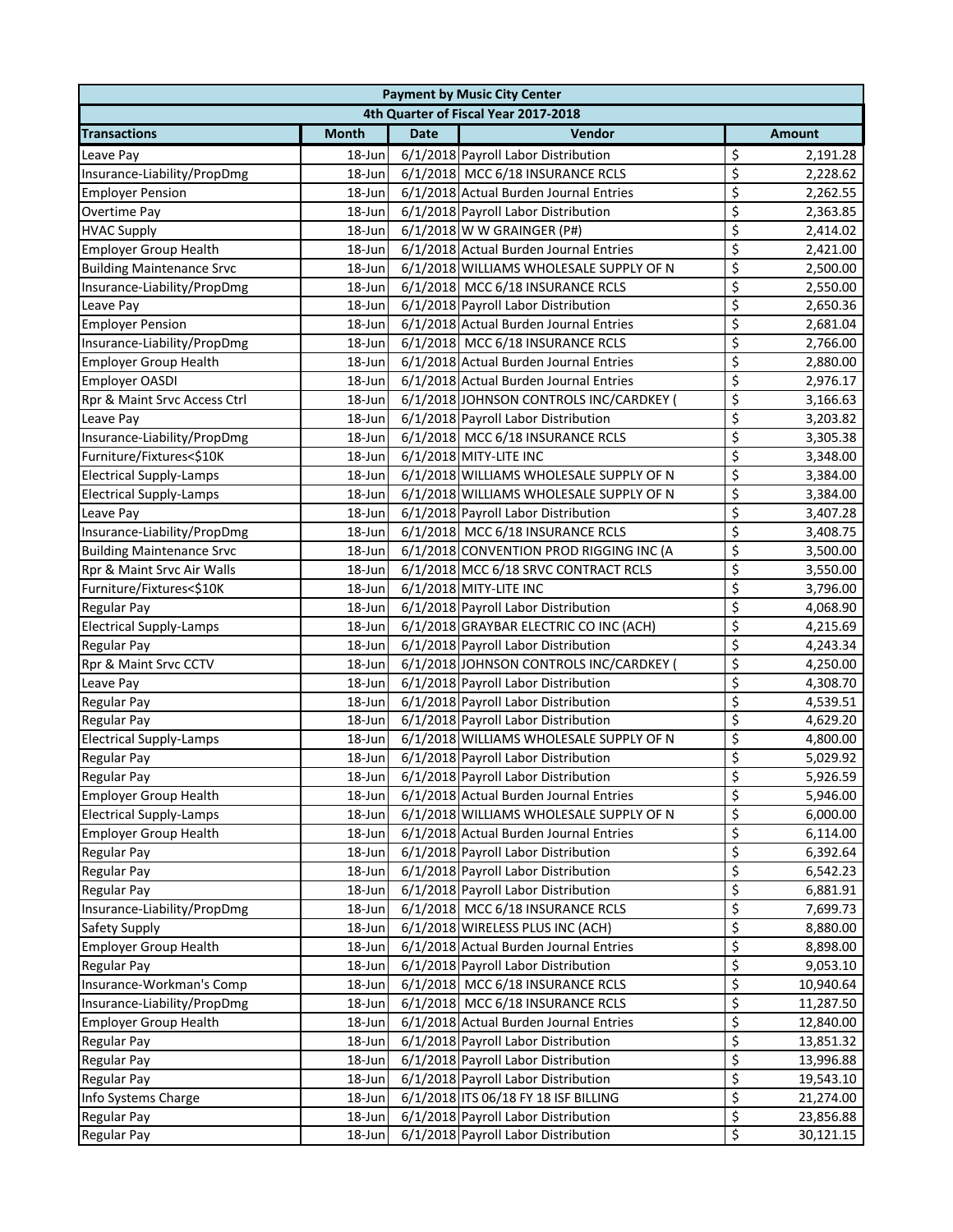| 4th Quarter of Fiscal Year 2017-2018<br>Vendor<br><b>Month</b><br><b>Date</b><br><b>Amount</b><br>\$<br>6/1/2018 Payroll Labor Distribution<br><b>Regular Pay</b><br>18-Jun<br>30,358.40<br>\$<br>6/1/2018 ADM FY18 06/18 LOCAP BILLING<br><b>Convention Center Authority</b><br>36,800.00<br>18-Jun<br>\$<br>6/1/2018 Payroll Labor Distribution<br>18-Jun<br>45,922.58<br><b>Regular Pay</b><br>\$<br>6/4/2018 TN ELECTRIC MOTOR CO (ACH)<br><b>HVAC Supply</b><br>18-Jun<br>(1,939.56)<br>\$<br>6/4/2018 TN ELECTRIC MOTOR CO (ACH)<br>Postage & Delivery Srvc<br>18-Jun<br>(400.00)<br>\$<br>6/4/2018 W W GRAINGER (P#)<br>18.60<br>Safety Supply<br>18-Jun<br>\$<br>6/4/2018 W W GRAINGER (P#)<br>367.50<br>Safety Supply<br>18-Jun<br>\$<br><b>Small Equipment Supply</b><br>6/4/2018 KELSAN INC (ACH)<br>635.76<br>18-Jun<br>\$<br>6/4/2018 PCMG INC (ACH)<br>900.00<br><b>Small Equipment Supply</b><br>18-Jun<br>\$<br>Furniture/Fixtures<\$10K<br>6/4/2018 CRACKER BARREL OLD COUNTRY STO<br>968.94<br>18-Jun<br>\$<br>6/4/2018 PCMG INC (ACH)<br><b>Small Equipment Supply</b><br>18-Jun<br>1,200.00<br>\$<br><b>Building Maintenance Srvc</b><br>18-Jun<br>6/4/2018 RAPTOR ABATEMENT LLC (ACH)<br>4,750.00<br>\$<br>Rpr & Maint Srvc Park Equip<br>6/4/2018 MCGANN, AMANO (ACH)<br>7,750.00<br>18-Jun<br>\$<br>6/6/2018 MYOFFICE PRODUCTS (ACH)<br>Offc & Admin Supply<br>18-Jun<br>3.54<br>\$<br>6/6/2018 MYOFFICE PRODUCTS (ACH)<br>Offc & Admin Supply<br>18-Jun<br>54.00<br>\$<br>55.16<br>Offc & Admin Supply<br>18-Jun<br>6/6/2018 MYOFFICE PRODUCTS (ACH)<br>\$<br>6/7/2018 7100 MCC CC Receipts<br>18-Jun<br>(180.06)<br>\$<br>6/7/2018 WILLIAMS WHOLESALE SUPPLY OF N<br><b>Electrical Supply</b><br>18-Jun<br>240.00<br>$\overline{\varsigma}$<br><b>Electrical Supply</b><br>18-Jun<br>6/7/2018 WILLIAMS WHOLESALE SUPPLY OF N<br>240.00<br>$\overline{\xi}$<br><b>Electrical Supply</b><br>6/7/2018 WILLIAMS WHOLESALE SUPPLY OF N<br>240.00<br>18-Jun<br>$\overline{\xi}$<br><b>Electrical Supply</b><br>6/7/2018 WILLIAMS WHOLESALE SUPPLY OF N<br>240.00<br>18-Jun<br>\$<br><b>Electrical Supply</b><br>6/7/2018 WILLIAMS WHOLESALE SUPPLY OF N<br>240.00<br>18-Jun<br>\$<br><b>Electrical Supply</b><br>6/7/2018 WILLIAMS WHOLESALE SUPPLY OF N<br>240.00<br>18-Jun<br>$\overline{\xi}$<br><b>Electrical Supply</b><br>6/7/2018 WILLIAMS WHOLESALE SUPPLY OF N<br>240.00<br>18-Jun<br>\$<br>6/7/2018 WILLIAMS WHOLESALE SUPPLY OF N<br>240.00<br><b>Electrical Supply</b><br>18-Jun<br>\$<br>6/7/2018 WILLIAMS WHOLESALE SUPPLY OF N<br>240.00<br><b>Electrical Supply</b><br>18-Jun<br>\$<br>6/7/2018 WILLIAMS WHOLESALE SUPPLY OF N<br>440.00<br><b>Electrical Supply</b><br>18-Jun<br>\$<br>6/7/2018 WILLIAMS WHOLESALE SUPPLY OF N<br>440.00<br><b>Electrical Supply</b><br>18-Jun<br>\$<br>6/7/2018 WILLIAMS WHOLESALE SUPPLY OF N<br><b>Electrical Supply</b><br>18-Jun<br>440.00<br>\$<br>6/7/2018 WILLIAMS WHOLESALE SUPPLY OF N<br>440.00<br><b>Electrical Supply</b><br>18-Jun<br>\$<br>6/7/2018 WILLIAMS WHOLESALE SUPPLY OF N<br><b>Electrical Supply</b><br>18-Jun<br>440.00<br>\$<br><b>Electrical Supply</b><br>6/7/2018 WILLIAMS WHOLESALE SUPPLY OF N<br>440.00<br>18-Jun<br>\$<br><b>Electrical Supply</b><br>6/7/2018 WILLIAMS WHOLESALE SUPPLY OF N<br>440.00<br>18-Jun<br>$\overline{\mathsf{S}}$<br>6/7/2018 WILLIAMS WHOLESALE SUPPLY OF N<br>440.00<br><b>Electrical Supply</b><br>18-Jun<br>\$<br><b>Electrical Supply</b><br>18-Jun<br>6/7/2018 WILLIAMS WHOLESALE SUPPLY OF N<br>720.00<br>\$<br><b>Electrical Supply</b><br>6/7/2018 WILLIAMS WHOLESALE SUPPLY OF N<br>1,000.00<br>18-Jun<br>\$<br><b>Electrical Supply</b><br>18-Jun<br>6/7/2018 WILLIAMS WHOLESALE SUPPLY OF N<br>1,000.00<br>\$<br><b>Electrical Supply</b><br>18-Jun<br>6/7/2018 WILLIAMS WHOLESALE SUPPLY OF N<br>1,000.00<br>\$<br><b>Electrical Supply</b><br>6/7/2018 WILLIAMS WHOLESALE SUPPLY OF N<br>18-Jun<br>1,000.00<br>\$<br><b>Electrical Supply</b><br>18-Jun<br>6/7/2018 WILLIAMS WHOLESALE SUPPLY OF N<br>1,000.00<br>\$<br><b>Electrical Supply</b><br>18-Jun<br>6/7/2018 WILLIAMS WHOLESALE SUPPLY OF N<br>1,000.00<br>\$<br><b>Security Services</b><br>6/11/2018 ELITE SHOW SERVICES INC (ACH)<br>97.45<br>18-Jun<br>\$<br>Refuse Disposal-Reimb<br>18-Jun 6/11/2018 COMPOST CO (ACH)<br>2,575.00<br>\$<br>Postage & Delivery Srvc<br>18-Jun 6/12/2018 ISENHOUR DOOR PRODUCTS INC (AC<br>65.00<br>\$<br><b>Building Maintenance Srvc</b><br>18-Jun 6/12/2018 ISENHOUR DOOR PRODUCTS INC (AC<br>779.82<br>\$<br><b>Building Maintenance Srvc</b><br>18-Jun 6/12/2018 ISENHOUR DOOR PRODUCTS INC (AC<br>779.82<br>\$<br><b>Building Maintenance Srvc</b><br>18-Jun 6/12/2018 ISENHOUR DOOR PRODUCTS INC (AC<br>992.46<br>\$<br>Plumbing/HVAC Maintain Srvc<br>18-Jun 6/12/2018 DEMAND MECHANICAL LLC (ACH)<br>1,881.00<br>\$<br><b>Building Maintenance Srvc</b><br>18-Jun 6/12/2018 ISENHOUR DOOR PRODUCTS INC (AC<br>2,985.94<br>\$<br>Plumbing/HVAC Maintain Srvc<br>18-Jun 6/12/2018 DEMAND MECHANICAL LLC (ACH)<br>7,869.00<br>\$<br>18-Jun 6/13/2018 7100 MCC CC Receipts<br><b>Merchant Fees</b><br>(4.60)<br>\$<br>Offc & Admin Supply<br>18-Jun 6/13/2018 MYOFFICE PRODUCTS (ACH)<br>2.61 | <b>Payment by Music City Center</b> |  |  |  |    |  |  |
|-------------------------------------------------------------------------------------------------------------------------------------------------------------------------------------------------------------------------------------------------------------------------------------------------------------------------------------------------------------------------------------------------------------------------------------------------------------------------------------------------------------------------------------------------------------------------------------------------------------------------------------------------------------------------------------------------------------------------------------------------------------------------------------------------------------------------------------------------------------------------------------------------------------------------------------------------------------------------------------------------------------------------------------------------------------------------------------------------------------------------------------------------------------------------------------------------------------------------------------------------------------------------------------------------------------------------------------------------------------------------------------------------------------------------------------------------------------------------------------------------------------------------------------------------------------------------------------------------------------------------------------------------------------------------------------------------------------------------------------------------------------------------------------------------------------------------------------------------------------------------------------------------------------------------------------------------------------------------------------------------------------------------------------------------------------------------------------------------------------------------------------------------------------------------------------------------------------------------------------------------------------------------------------------------------------------------------------------------------------------------------------------------------------------------------------------------------------------------------------------------------------------------------------------------------------------------------------------------------------------------------------------------------------------------------------------------------------------------------------------------------------------------------------------------------------------------------------------------------------------------------------------------------------------------------------------------------------------------------------------------------------------------------------------------------------------------------------------------------------------------------------------------------------------------------------------------------------------------------------------------------------------------------------------------------------------------------------------------------------------------------------------------------------------------------------------------------------------------------------------------------------------------------------------------------------------------------------------------------------------------------------------------------------------------------------------------------------------------------------------------------------------------------------------------------------------------------------------------------------------------------------------------------------------------------------------------------------------------------------------------------------------------------------------------------------------------------------------------------------------------------------------------------------------------------------------------------------------------------------------------------------------------------------------------------------------------------------------------------------------------------------------------------------------------------------------------------------------------------------------------------------------------------------------------------------------------------------------------------------------------------------------------------------------------------------------------------------------------------------------------------------------------------------------------------------------------------------------------------------------------------------------------------------------------------------------------------------------------------------------------------------------------------------------------------------------------------------------------------------------------------------------------------------------------------------------------------------------------------------------------|-------------------------------------|--|--|--|----|--|--|
|                                                                                                                                                                                                                                                                                                                                                                                                                                                                                                                                                                                                                                                                                                                                                                                                                                                                                                                                                                                                                                                                                                                                                                                                                                                                                                                                                                                                                                                                                                                                                                                                                                                                                                                                                                                                                                                                                                                                                                                                                                                                                                                                                                                                                                                                                                                                                                                                                                                                                                                                                                                                                                                                                                                                                                                                                                                                                                                                                                                                                                                                                                                                                                                                                                                                                                                                                                                                                                                                                                                                                                                                                                                                                                                                                                                                                                                                                                                                                                                                                                                                                                                                                                                                                                                                                                                                                                                                                                                                                                                                                                                                                                                                                                                                                                                                                                                                                                                                                                                                                                                                                                                                                                                                                                                 |                                     |  |  |  |    |  |  |
|                                                                                                                                                                                                                                                                                                                                                                                                                                                                                                                                                                                                                                                                                                                                                                                                                                                                                                                                                                                                                                                                                                                                                                                                                                                                                                                                                                                                                                                                                                                                                                                                                                                                                                                                                                                                                                                                                                                                                                                                                                                                                                                                                                                                                                                                                                                                                                                                                                                                                                                                                                                                                                                                                                                                                                                                                                                                                                                                                                                                                                                                                                                                                                                                                                                                                                                                                                                                                                                                                                                                                                                                                                                                                                                                                                                                                                                                                                                                                                                                                                                                                                                                                                                                                                                                                                                                                                                                                                                                                                                                                                                                                                                                                                                                                                                                                                                                                                                                                                                                                                                                                                                                                                                                                                                 | <b>Transactions</b>                 |  |  |  |    |  |  |
|                                                                                                                                                                                                                                                                                                                                                                                                                                                                                                                                                                                                                                                                                                                                                                                                                                                                                                                                                                                                                                                                                                                                                                                                                                                                                                                                                                                                                                                                                                                                                                                                                                                                                                                                                                                                                                                                                                                                                                                                                                                                                                                                                                                                                                                                                                                                                                                                                                                                                                                                                                                                                                                                                                                                                                                                                                                                                                                                                                                                                                                                                                                                                                                                                                                                                                                                                                                                                                                                                                                                                                                                                                                                                                                                                                                                                                                                                                                                                                                                                                                                                                                                                                                                                                                                                                                                                                                                                                                                                                                                                                                                                                                                                                                                                                                                                                                                                                                                                                                                                                                                                                                                                                                                                                                 |                                     |  |  |  |    |  |  |
|                                                                                                                                                                                                                                                                                                                                                                                                                                                                                                                                                                                                                                                                                                                                                                                                                                                                                                                                                                                                                                                                                                                                                                                                                                                                                                                                                                                                                                                                                                                                                                                                                                                                                                                                                                                                                                                                                                                                                                                                                                                                                                                                                                                                                                                                                                                                                                                                                                                                                                                                                                                                                                                                                                                                                                                                                                                                                                                                                                                                                                                                                                                                                                                                                                                                                                                                                                                                                                                                                                                                                                                                                                                                                                                                                                                                                                                                                                                                                                                                                                                                                                                                                                                                                                                                                                                                                                                                                                                                                                                                                                                                                                                                                                                                                                                                                                                                                                                                                                                                                                                                                                                                                                                                                                                 |                                     |  |  |  |    |  |  |
|                                                                                                                                                                                                                                                                                                                                                                                                                                                                                                                                                                                                                                                                                                                                                                                                                                                                                                                                                                                                                                                                                                                                                                                                                                                                                                                                                                                                                                                                                                                                                                                                                                                                                                                                                                                                                                                                                                                                                                                                                                                                                                                                                                                                                                                                                                                                                                                                                                                                                                                                                                                                                                                                                                                                                                                                                                                                                                                                                                                                                                                                                                                                                                                                                                                                                                                                                                                                                                                                                                                                                                                                                                                                                                                                                                                                                                                                                                                                                                                                                                                                                                                                                                                                                                                                                                                                                                                                                                                                                                                                                                                                                                                                                                                                                                                                                                                                                                                                                                                                                                                                                                                                                                                                                                                 |                                     |  |  |  |    |  |  |
|                                                                                                                                                                                                                                                                                                                                                                                                                                                                                                                                                                                                                                                                                                                                                                                                                                                                                                                                                                                                                                                                                                                                                                                                                                                                                                                                                                                                                                                                                                                                                                                                                                                                                                                                                                                                                                                                                                                                                                                                                                                                                                                                                                                                                                                                                                                                                                                                                                                                                                                                                                                                                                                                                                                                                                                                                                                                                                                                                                                                                                                                                                                                                                                                                                                                                                                                                                                                                                                                                                                                                                                                                                                                                                                                                                                                                                                                                                                                                                                                                                                                                                                                                                                                                                                                                                                                                                                                                                                                                                                                                                                                                                                                                                                                                                                                                                                                                                                                                                                                                                                                                                                                                                                                                                                 |                                     |  |  |  |    |  |  |
|                                                                                                                                                                                                                                                                                                                                                                                                                                                                                                                                                                                                                                                                                                                                                                                                                                                                                                                                                                                                                                                                                                                                                                                                                                                                                                                                                                                                                                                                                                                                                                                                                                                                                                                                                                                                                                                                                                                                                                                                                                                                                                                                                                                                                                                                                                                                                                                                                                                                                                                                                                                                                                                                                                                                                                                                                                                                                                                                                                                                                                                                                                                                                                                                                                                                                                                                                                                                                                                                                                                                                                                                                                                                                                                                                                                                                                                                                                                                                                                                                                                                                                                                                                                                                                                                                                                                                                                                                                                                                                                                                                                                                                                                                                                                                                                                                                                                                                                                                                                                                                                                                                                                                                                                                                                 |                                     |  |  |  |    |  |  |
|                                                                                                                                                                                                                                                                                                                                                                                                                                                                                                                                                                                                                                                                                                                                                                                                                                                                                                                                                                                                                                                                                                                                                                                                                                                                                                                                                                                                                                                                                                                                                                                                                                                                                                                                                                                                                                                                                                                                                                                                                                                                                                                                                                                                                                                                                                                                                                                                                                                                                                                                                                                                                                                                                                                                                                                                                                                                                                                                                                                                                                                                                                                                                                                                                                                                                                                                                                                                                                                                                                                                                                                                                                                                                                                                                                                                                                                                                                                                                                                                                                                                                                                                                                                                                                                                                                                                                                                                                                                                                                                                                                                                                                                                                                                                                                                                                                                                                                                                                                                                                                                                                                                                                                                                                                                 |                                     |  |  |  |    |  |  |
|                                                                                                                                                                                                                                                                                                                                                                                                                                                                                                                                                                                                                                                                                                                                                                                                                                                                                                                                                                                                                                                                                                                                                                                                                                                                                                                                                                                                                                                                                                                                                                                                                                                                                                                                                                                                                                                                                                                                                                                                                                                                                                                                                                                                                                                                                                                                                                                                                                                                                                                                                                                                                                                                                                                                                                                                                                                                                                                                                                                                                                                                                                                                                                                                                                                                                                                                                                                                                                                                                                                                                                                                                                                                                                                                                                                                                                                                                                                                                                                                                                                                                                                                                                                                                                                                                                                                                                                                                                                                                                                                                                                                                                                                                                                                                                                                                                                                                                                                                                                                                                                                                                                                                                                                                                                 |                                     |  |  |  |    |  |  |
|                                                                                                                                                                                                                                                                                                                                                                                                                                                                                                                                                                                                                                                                                                                                                                                                                                                                                                                                                                                                                                                                                                                                                                                                                                                                                                                                                                                                                                                                                                                                                                                                                                                                                                                                                                                                                                                                                                                                                                                                                                                                                                                                                                                                                                                                                                                                                                                                                                                                                                                                                                                                                                                                                                                                                                                                                                                                                                                                                                                                                                                                                                                                                                                                                                                                                                                                                                                                                                                                                                                                                                                                                                                                                                                                                                                                                                                                                                                                                                                                                                                                                                                                                                                                                                                                                                                                                                                                                                                                                                                                                                                                                                                                                                                                                                                                                                                                                                                                                                                                                                                                                                                                                                                                                                                 |                                     |  |  |  |    |  |  |
|                                                                                                                                                                                                                                                                                                                                                                                                                                                                                                                                                                                                                                                                                                                                                                                                                                                                                                                                                                                                                                                                                                                                                                                                                                                                                                                                                                                                                                                                                                                                                                                                                                                                                                                                                                                                                                                                                                                                                                                                                                                                                                                                                                                                                                                                                                                                                                                                                                                                                                                                                                                                                                                                                                                                                                                                                                                                                                                                                                                                                                                                                                                                                                                                                                                                                                                                                                                                                                                                                                                                                                                                                                                                                                                                                                                                                                                                                                                                                                                                                                                                                                                                                                                                                                                                                                                                                                                                                                                                                                                                                                                                                                                                                                                                                                                                                                                                                                                                                                                                                                                                                                                                                                                                                                                 |                                     |  |  |  |    |  |  |
|                                                                                                                                                                                                                                                                                                                                                                                                                                                                                                                                                                                                                                                                                                                                                                                                                                                                                                                                                                                                                                                                                                                                                                                                                                                                                                                                                                                                                                                                                                                                                                                                                                                                                                                                                                                                                                                                                                                                                                                                                                                                                                                                                                                                                                                                                                                                                                                                                                                                                                                                                                                                                                                                                                                                                                                                                                                                                                                                                                                                                                                                                                                                                                                                                                                                                                                                                                                                                                                                                                                                                                                                                                                                                                                                                                                                                                                                                                                                                                                                                                                                                                                                                                                                                                                                                                                                                                                                                                                                                                                                                                                                                                                                                                                                                                                                                                                                                                                                                                                                                                                                                                                                                                                                                                                 |                                     |  |  |  |    |  |  |
|                                                                                                                                                                                                                                                                                                                                                                                                                                                                                                                                                                                                                                                                                                                                                                                                                                                                                                                                                                                                                                                                                                                                                                                                                                                                                                                                                                                                                                                                                                                                                                                                                                                                                                                                                                                                                                                                                                                                                                                                                                                                                                                                                                                                                                                                                                                                                                                                                                                                                                                                                                                                                                                                                                                                                                                                                                                                                                                                                                                                                                                                                                                                                                                                                                                                                                                                                                                                                                                                                                                                                                                                                                                                                                                                                                                                                                                                                                                                                                                                                                                                                                                                                                                                                                                                                                                                                                                                                                                                                                                                                                                                                                                                                                                                                                                                                                                                                                                                                                                                                                                                                                                                                                                                                                                 |                                     |  |  |  |    |  |  |
|                                                                                                                                                                                                                                                                                                                                                                                                                                                                                                                                                                                                                                                                                                                                                                                                                                                                                                                                                                                                                                                                                                                                                                                                                                                                                                                                                                                                                                                                                                                                                                                                                                                                                                                                                                                                                                                                                                                                                                                                                                                                                                                                                                                                                                                                                                                                                                                                                                                                                                                                                                                                                                                                                                                                                                                                                                                                                                                                                                                                                                                                                                                                                                                                                                                                                                                                                                                                                                                                                                                                                                                                                                                                                                                                                                                                                                                                                                                                                                                                                                                                                                                                                                                                                                                                                                                                                                                                                                                                                                                                                                                                                                                                                                                                                                                                                                                                                                                                                                                                                                                                                                                                                                                                                                                 |                                     |  |  |  |    |  |  |
|                                                                                                                                                                                                                                                                                                                                                                                                                                                                                                                                                                                                                                                                                                                                                                                                                                                                                                                                                                                                                                                                                                                                                                                                                                                                                                                                                                                                                                                                                                                                                                                                                                                                                                                                                                                                                                                                                                                                                                                                                                                                                                                                                                                                                                                                                                                                                                                                                                                                                                                                                                                                                                                                                                                                                                                                                                                                                                                                                                                                                                                                                                                                                                                                                                                                                                                                                                                                                                                                                                                                                                                                                                                                                                                                                                                                                                                                                                                                                                                                                                                                                                                                                                                                                                                                                                                                                                                                                                                                                                                                                                                                                                                                                                                                                                                                                                                                                                                                                                                                                                                                                                                                                                                                                                                 |                                     |  |  |  |    |  |  |
|                                                                                                                                                                                                                                                                                                                                                                                                                                                                                                                                                                                                                                                                                                                                                                                                                                                                                                                                                                                                                                                                                                                                                                                                                                                                                                                                                                                                                                                                                                                                                                                                                                                                                                                                                                                                                                                                                                                                                                                                                                                                                                                                                                                                                                                                                                                                                                                                                                                                                                                                                                                                                                                                                                                                                                                                                                                                                                                                                                                                                                                                                                                                                                                                                                                                                                                                                                                                                                                                                                                                                                                                                                                                                                                                                                                                                                                                                                                                                                                                                                                                                                                                                                                                                                                                                                                                                                                                                                                                                                                                                                                                                                                                                                                                                                                                                                                                                                                                                                                                                                                                                                                                                                                                                                                 |                                     |  |  |  |    |  |  |
|                                                                                                                                                                                                                                                                                                                                                                                                                                                                                                                                                                                                                                                                                                                                                                                                                                                                                                                                                                                                                                                                                                                                                                                                                                                                                                                                                                                                                                                                                                                                                                                                                                                                                                                                                                                                                                                                                                                                                                                                                                                                                                                                                                                                                                                                                                                                                                                                                                                                                                                                                                                                                                                                                                                                                                                                                                                                                                                                                                                                                                                                                                                                                                                                                                                                                                                                                                                                                                                                                                                                                                                                                                                                                                                                                                                                                                                                                                                                                                                                                                                                                                                                                                                                                                                                                                                                                                                                                                                                                                                                                                                                                                                                                                                                                                                                                                                                                                                                                                                                                                                                                                                                                                                                                                                 |                                     |  |  |  |    |  |  |
|                                                                                                                                                                                                                                                                                                                                                                                                                                                                                                                                                                                                                                                                                                                                                                                                                                                                                                                                                                                                                                                                                                                                                                                                                                                                                                                                                                                                                                                                                                                                                                                                                                                                                                                                                                                                                                                                                                                                                                                                                                                                                                                                                                                                                                                                                                                                                                                                                                                                                                                                                                                                                                                                                                                                                                                                                                                                                                                                                                                                                                                                                                                                                                                                                                                                                                                                                                                                                                                                                                                                                                                                                                                                                                                                                                                                                                                                                                                                                                                                                                                                                                                                                                                                                                                                                                                                                                                                                                                                                                                                                                                                                                                                                                                                                                                                                                                                                                                                                                                                                                                                                                                                                                                                                                                 |                                     |  |  |  |    |  |  |
|                                                                                                                                                                                                                                                                                                                                                                                                                                                                                                                                                                                                                                                                                                                                                                                                                                                                                                                                                                                                                                                                                                                                                                                                                                                                                                                                                                                                                                                                                                                                                                                                                                                                                                                                                                                                                                                                                                                                                                                                                                                                                                                                                                                                                                                                                                                                                                                                                                                                                                                                                                                                                                                                                                                                                                                                                                                                                                                                                                                                                                                                                                                                                                                                                                                                                                                                                                                                                                                                                                                                                                                                                                                                                                                                                                                                                                                                                                                                                                                                                                                                                                                                                                                                                                                                                                                                                                                                                                                                                                                                                                                                                                                                                                                                                                                                                                                                                                                                                                                                                                                                                                                                                                                                                                                 | <b>Merchant Fees</b>                |  |  |  |    |  |  |
|                                                                                                                                                                                                                                                                                                                                                                                                                                                                                                                                                                                                                                                                                                                                                                                                                                                                                                                                                                                                                                                                                                                                                                                                                                                                                                                                                                                                                                                                                                                                                                                                                                                                                                                                                                                                                                                                                                                                                                                                                                                                                                                                                                                                                                                                                                                                                                                                                                                                                                                                                                                                                                                                                                                                                                                                                                                                                                                                                                                                                                                                                                                                                                                                                                                                                                                                                                                                                                                                                                                                                                                                                                                                                                                                                                                                                                                                                                                                                                                                                                                                                                                                                                                                                                                                                                                                                                                                                                                                                                                                                                                                                                                                                                                                                                                                                                                                                                                                                                                                                                                                                                                                                                                                                                                 |                                     |  |  |  |    |  |  |
|                                                                                                                                                                                                                                                                                                                                                                                                                                                                                                                                                                                                                                                                                                                                                                                                                                                                                                                                                                                                                                                                                                                                                                                                                                                                                                                                                                                                                                                                                                                                                                                                                                                                                                                                                                                                                                                                                                                                                                                                                                                                                                                                                                                                                                                                                                                                                                                                                                                                                                                                                                                                                                                                                                                                                                                                                                                                                                                                                                                                                                                                                                                                                                                                                                                                                                                                                                                                                                                                                                                                                                                                                                                                                                                                                                                                                                                                                                                                                                                                                                                                                                                                                                                                                                                                                                                                                                                                                                                                                                                                                                                                                                                                                                                                                                                                                                                                                                                                                                                                                                                                                                                                                                                                                                                 |                                     |  |  |  |    |  |  |
|                                                                                                                                                                                                                                                                                                                                                                                                                                                                                                                                                                                                                                                                                                                                                                                                                                                                                                                                                                                                                                                                                                                                                                                                                                                                                                                                                                                                                                                                                                                                                                                                                                                                                                                                                                                                                                                                                                                                                                                                                                                                                                                                                                                                                                                                                                                                                                                                                                                                                                                                                                                                                                                                                                                                                                                                                                                                                                                                                                                                                                                                                                                                                                                                                                                                                                                                                                                                                                                                                                                                                                                                                                                                                                                                                                                                                                                                                                                                                                                                                                                                                                                                                                                                                                                                                                                                                                                                                                                                                                                                                                                                                                                                                                                                                                                                                                                                                                                                                                                                                                                                                                                                                                                                                                                 |                                     |  |  |  |    |  |  |
|                                                                                                                                                                                                                                                                                                                                                                                                                                                                                                                                                                                                                                                                                                                                                                                                                                                                                                                                                                                                                                                                                                                                                                                                                                                                                                                                                                                                                                                                                                                                                                                                                                                                                                                                                                                                                                                                                                                                                                                                                                                                                                                                                                                                                                                                                                                                                                                                                                                                                                                                                                                                                                                                                                                                                                                                                                                                                                                                                                                                                                                                                                                                                                                                                                                                                                                                                                                                                                                                                                                                                                                                                                                                                                                                                                                                                                                                                                                                                                                                                                                                                                                                                                                                                                                                                                                                                                                                                                                                                                                                                                                                                                                                                                                                                                                                                                                                                                                                                                                                                                                                                                                                                                                                                                                 |                                     |  |  |  |    |  |  |
|                                                                                                                                                                                                                                                                                                                                                                                                                                                                                                                                                                                                                                                                                                                                                                                                                                                                                                                                                                                                                                                                                                                                                                                                                                                                                                                                                                                                                                                                                                                                                                                                                                                                                                                                                                                                                                                                                                                                                                                                                                                                                                                                                                                                                                                                                                                                                                                                                                                                                                                                                                                                                                                                                                                                                                                                                                                                                                                                                                                                                                                                                                                                                                                                                                                                                                                                                                                                                                                                                                                                                                                                                                                                                                                                                                                                                                                                                                                                                                                                                                                                                                                                                                                                                                                                                                                                                                                                                                                                                                                                                                                                                                                                                                                                                                                                                                                                                                                                                                                                                                                                                                                                                                                                                                                 |                                     |  |  |  |    |  |  |
|                                                                                                                                                                                                                                                                                                                                                                                                                                                                                                                                                                                                                                                                                                                                                                                                                                                                                                                                                                                                                                                                                                                                                                                                                                                                                                                                                                                                                                                                                                                                                                                                                                                                                                                                                                                                                                                                                                                                                                                                                                                                                                                                                                                                                                                                                                                                                                                                                                                                                                                                                                                                                                                                                                                                                                                                                                                                                                                                                                                                                                                                                                                                                                                                                                                                                                                                                                                                                                                                                                                                                                                                                                                                                                                                                                                                                                                                                                                                                                                                                                                                                                                                                                                                                                                                                                                                                                                                                                                                                                                                                                                                                                                                                                                                                                                                                                                                                                                                                                                                                                                                                                                                                                                                                                                 |                                     |  |  |  |    |  |  |
|                                                                                                                                                                                                                                                                                                                                                                                                                                                                                                                                                                                                                                                                                                                                                                                                                                                                                                                                                                                                                                                                                                                                                                                                                                                                                                                                                                                                                                                                                                                                                                                                                                                                                                                                                                                                                                                                                                                                                                                                                                                                                                                                                                                                                                                                                                                                                                                                                                                                                                                                                                                                                                                                                                                                                                                                                                                                                                                                                                                                                                                                                                                                                                                                                                                                                                                                                                                                                                                                                                                                                                                                                                                                                                                                                                                                                                                                                                                                                                                                                                                                                                                                                                                                                                                                                                                                                                                                                                                                                                                                                                                                                                                                                                                                                                                                                                                                                                                                                                                                                                                                                                                                                                                                                                                 |                                     |  |  |  |    |  |  |
|                                                                                                                                                                                                                                                                                                                                                                                                                                                                                                                                                                                                                                                                                                                                                                                                                                                                                                                                                                                                                                                                                                                                                                                                                                                                                                                                                                                                                                                                                                                                                                                                                                                                                                                                                                                                                                                                                                                                                                                                                                                                                                                                                                                                                                                                                                                                                                                                                                                                                                                                                                                                                                                                                                                                                                                                                                                                                                                                                                                                                                                                                                                                                                                                                                                                                                                                                                                                                                                                                                                                                                                                                                                                                                                                                                                                                                                                                                                                                                                                                                                                                                                                                                                                                                                                                                                                                                                                                                                                                                                                                                                                                                                                                                                                                                                                                                                                                                                                                                                                                                                                                                                                                                                                                                                 |                                     |  |  |  |    |  |  |
|                                                                                                                                                                                                                                                                                                                                                                                                                                                                                                                                                                                                                                                                                                                                                                                                                                                                                                                                                                                                                                                                                                                                                                                                                                                                                                                                                                                                                                                                                                                                                                                                                                                                                                                                                                                                                                                                                                                                                                                                                                                                                                                                                                                                                                                                                                                                                                                                                                                                                                                                                                                                                                                                                                                                                                                                                                                                                                                                                                                                                                                                                                                                                                                                                                                                                                                                                                                                                                                                                                                                                                                                                                                                                                                                                                                                                                                                                                                                                                                                                                                                                                                                                                                                                                                                                                                                                                                                                                                                                                                                                                                                                                                                                                                                                                                                                                                                                                                                                                                                                                                                                                                                                                                                                                                 |                                     |  |  |  |    |  |  |
|                                                                                                                                                                                                                                                                                                                                                                                                                                                                                                                                                                                                                                                                                                                                                                                                                                                                                                                                                                                                                                                                                                                                                                                                                                                                                                                                                                                                                                                                                                                                                                                                                                                                                                                                                                                                                                                                                                                                                                                                                                                                                                                                                                                                                                                                                                                                                                                                                                                                                                                                                                                                                                                                                                                                                                                                                                                                                                                                                                                                                                                                                                                                                                                                                                                                                                                                                                                                                                                                                                                                                                                                                                                                                                                                                                                                                                                                                                                                                                                                                                                                                                                                                                                                                                                                                                                                                                                                                                                                                                                                                                                                                                                                                                                                                                                                                                                                                                                                                                                                                                                                                                                                                                                                                                                 |                                     |  |  |  |    |  |  |
|                                                                                                                                                                                                                                                                                                                                                                                                                                                                                                                                                                                                                                                                                                                                                                                                                                                                                                                                                                                                                                                                                                                                                                                                                                                                                                                                                                                                                                                                                                                                                                                                                                                                                                                                                                                                                                                                                                                                                                                                                                                                                                                                                                                                                                                                                                                                                                                                                                                                                                                                                                                                                                                                                                                                                                                                                                                                                                                                                                                                                                                                                                                                                                                                                                                                                                                                                                                                                                                                                                                                                                                                                                                                                                                                                                                                                                                                                                                                                                                                                                                                                                                                                                                                                                                                                                                                                                                                                                                                                                                                                                                                                                                                                                                                                                                                                                                                                                                                                                                                                                                                                                                                                                                                                                                 |                                     |  |  |  |    |  |  |
|                                                                                                                                                                                                                                                                                                                                                                                                                                                                                                                                                                                                                                                                                                                                                                                                                                                                                                                                                                                                                                                                                                                                                                                                                                                                                                                                                                                                                                                                                                                                                                                                                                                                                                                                                                                                                                                                                                                                                                                                                                                                                                                                                                                                                                                                                                                                                                                                                                                                                                                                                                                                                                                                                                                                                                                                                                                                                                                                                                                                                                                                                                                                                                                                                                                                                                                                                                                                                                                                                                                                                                                                                                                                                                                                                                                                                                                                                                                                                                                                                                                                                                                                                                                                                                                                                                                                                                                                                                                                                                                                                                                                                                                                                                                                                                                                                                                                                                                                                                                                                                                                                                                                                                                                                                                 |                                     |  |  |  |    |  |  |
|                                                                                                                                                                                                                                                                                                                                                                                                                                                                                                                                                                                                                                                                                                                                                                                                                                                                                                                                                                                                                                                                                                                                                                                                                                                                                                                                                                                                                                                                                                                                                                                                                                                                                                                                                                                                                                                                                                                                                                                                                                                                                                                                                                                                                                                                                                                                                                                                                                                                                                                                                                                                                                                                                                                                                                                                                                                                                                                                                                                                                                                                                                                                                                                                                                                                                                                                                                                                                                                                                                                                                                                                                                                                                                                                                                                                                                                                                                                                                                                                                                                                                                                                                                                                                                                                                                                                                                                                                                                                                                                                                                                                                                                                                                                                                                                                                                                                                                                                                                                                                                                                                                                                                                                                                                                 |                                     |  |  |  |    |  |  |
|                                                                                                                                                                                                                                                                                                                                                                                                                                                                                                                                                                                                                                                                                                                                                                                                                                                                                                                                                                                                                                                                                                                                                                                                                                                                                                                                                                                                                                                                                                                                                                                                                                                                                                                                                                                                                                                                                                                                                                                                                                                                                                                                                                                                                                                                                                                                                                                                                                                                                                                                                                                                                                                                                                                                                                                                                                                                                                                                                                                                                                                                                                                                                                                                                                                                                                                                                                                                                                                                                                                                                                                                                                                                                                                                                                                                                                                                                                                                                                                                                                                                                                                                                                                                                                                                                                                                                                                                                                                                                                                                                                                                                                                                                                                                                                                                                                                                                                                                                                                                                                                                                                                                                                                                                                                 |                                     |  |  |  |    |  |  |
|                                                                                                                                                                                                                                                                                                                                                                                                                                                                                                                                                                                                                                                                                                                                                                                                                                                                                                                                                                                                                                                                                                                                                                                                                                                                                                                                                                                                                                                                                                                                                                                                                                                                                                                                                                                                                                                                                                                                                                                                                                                                                                                                                                                                                                                                                                                                                                                                                                                                                                                                                                                                                                                                                                                                                                                                                                                                                                                                                                                                                                                                                                                                                                                                                                                                                                                                                                                                                                                                                                                                                                                                                                                                                                                                                                                                                                                                                                                                                                                                                                                                                                                                                                                                                                                                                                                                                                                                                                                                                                                                                                                                                                                                                                                                                                                                                                                                                                                                                                                                                                                                                                                                                                                                                                                 |                                     |  |  |  |    |  |  |
|                                                                                                                                                                                                                                                                                                                                                                                                                                                                                                                                                                                                                                                                                                                                                                                                                                                                                                                                                                                                                                                                                                                                                                                                                                                                                                                                                                                                                                                                                                                                                                                                                                                                                                                                                                                                                                                                                                                                                                                                                                                                                                                                                                                                                                                                                                                                                                                                                                                                                                                                                                                                                                                                                                                                                                                                                                                                                                                                                                                                                                                                                                                                                                                                                                                                                                                                                                                                                                                                                                                                                                                                                                                                                                                                                                                                                                                                                                                                                                                                                                                                                                                                                                                                                                                                                                                                                                                                                                                                                                                                                                                                                                                                                                                                                                                                                                                                                                                                                                                                                                                                                                                                                                                                                                                 |                                     |  |  |  |    |  |  |
|                                                                                                                                                                                                                                                                                                                                                                                                                                                                                                                                                                                                                                                                                                                                                                                                                                                                                                                                                                                                                                                                                                                                                                                                                                                                                                                                                                                                                                                                                                                                                                                                                                                                                                                                                                                                                                                                                                                                                                                                                                                                                                                                                                                                                                                                                                                                                                                                                                                                                                                                                                                                                                                                                                                                                                                                                                                                                                                                                                                                                                                                                                                                                                                                                                                                                                                                                                                                                                                                                                                                                                                                                                                                                                                                                                                                                                                                                                                                                                                                                                                                                                                                                                                                                                                                                                                                                                                                                                                                                                                                                                                                                                                                                                                                                                                                                                                                                                                                                                                                                                                                                                                                                                                                                                                 |                                     |  |  |  |    |  |  |
|                                                                                                                                                                                                                                                                                                                                                                                                                                                                                                                                                                                                                                                                                                                                                                                                                                                                                                                                                                                                                                                                                                                                                                                                                                                                                                                                                                                                                                                                                                                                                                                                                                                                                                                                                                                                                                                                                                                                                                                                                                                                                                                                                                                                                                                                                                                                                                                                                                                                                                                                                                                                                                                                                                                                                                                                                                                                                                                                                                                                                                                                                                                                                                                                                                                                                                                                                                                                                                                                                                                                                                                                                                                                                                                                                                                                                                                                                                                                                                                                                                                                                                                                                                                                                                                                                                                                                                                                                                                                                                                                                                                                                                                                                                                                                                                                                                                                                                                                                                                                                                                                                                                                                                                                                                                 |                                     |  |  |  |    |  |  |
|                                                                                                                                                                                                                                                                                                                                                                                                                                                                                                                                                                                                                                                                                                                                                                                                                                                                                                                                                                                                                                                                                                                                                                                                                                                                                                                                                                                                                                                                                                                                                                                                                                                                                                                                                                                                                                                                                                                                                                                                                                                                                                                                                                                                                                                                                                                                                                                                                                                                                                                                                                                                                                                                                                                                                                                                                                                                                                                                                                                                                                                                                                                                                                                                                                                                                                                                                                                                                                                                                                                                                                                                                                                                                                                                                                                                                                                                                                                                                                                                                                                                                                                                                                                                                                                                                                                                                                                                                                                                                                                                                                                                                                                                                                                                                                                                                                                                                                                                                                                                                                                                                                                                                                                                                                                 |                                     |  |  |  |    |  |  |
|                                                                                                                                                                                                                                                                                                                                                                                                                                                                                                                                                                                                                                                                                                                                                                                                                                                                                                                                                                                                                                                                                                                                                                                                                                                                                                                                                                                                                                                                                                                                                                                                                                                                                                                                                                                                                                                                                                                                                                                                                                                                                                                                                                                                                                                                                                                                                                                                                                                                                                                                                                                                                                                                                                                                                                                                                                                                                                                                                                                                                                                                                                                                                                                                                                                                                                                                                                                                                                                                                                                                                                                                                                                                                                                                                                                                                                                                                                                                                                                                                                                                                                                                                                                                                                                                                                                                                                                                                                                                                                                                                                                                                                                                                                                                                                                                                                                                                                                                                                                                                                                                                                                                                                                                                                                 |                                     |  |  |  |    |  |  |
|                                                                                                                                                                                                                                                                                                                                                                                                                                                                                                                                                                                                                                                                                                                                                                                                                                                                                                                                                                                                                                                                                                                                                                                                                                                                                                                                                                                                                                                                                                                                                                                                                                                                                                                                                                                                                                                                                                                                                                                                                                                                                                                                                                                                                                                                                                                                                                                                                                                                                                                                                                                                                                                                                                                                                                                                                                                                                                                                                                                                                                                                                                                                                                                                                                                                                                                                                                                                                                                                                                                                                                                                                                                                                                                                                                                                                                                                                                                                                                                                                                                                                                                                                                                                                                                                                                                                                                                                                                                                                                                                                                                                                                                                                                                                                                                                                                                                                                                                                                                                                                                                                                                                                                                                                                                 |                                     |  |  |  |    |  |  |
|                                                                                                                                                                                                                                                                                                                                                                                                                                                                                                                                                                                                                                                                                                                                                                                                                                                                                                                                                                                                                                                                                                                                                                                                                                                                                                                                                                                                                                                                                                                                                                                                                                                                                                                                                                                                                                                                                                                                                                                                                                                                                                                                                                                                                                                                                                                                                                                                                                                                                                                                                                                                                                                                                                                                                                                                                                                                                                                                                                                                                                                                                                                                                                                                                                                                                                                                                                                                                                                                                                                                                                                                                                                                                                                                                                                                                                                                                                                                                                                                                                                                                                                                                                                                                                                                                                                                                                                                                                                                                                                                                                                                                                                                                                                                                                                                                                                                                                                                                                                                                                                                                                                                                                                                                                                 |                                     |  |  |  |    |  |  |
|                                                                                                                                                                                                                                                                                                                                                                                                                                                                                                                                                                                                                                                                                                                                                                                                                                                                                                                                                                                                                                                                                                                                                                                                                                                                                                                                                                                                                                                                                                                                                                                                                                                                                                                                                                                                                                                                                                                                                                                                                                                                                                                                                                                                                                                                                                                                                                                                                                                                                                                                                                                                                                                                                                                                                                                                                                                                                                                                                                                                                                                                                                                                                                                                                                                                                                                                                                                                                                                                                                                                                                                                                                                                                                                                                                                                                                                                                                                                                                                                                                                                                                                                                                                                                                                                                                                                                                                                                                                                                                                                                                                                                                                                                                                                                                                                                                                                                                                                                                                                                                                                                                                                                                                                                                                 |                                     |  |  |  |    |  |  |
|                                                                                                                                                                                                                                                                                                                                                                                                                                                                                                                                                                                                                                                                                                                                                                                                                                                                                                                                                                                                                                                                                                                                                                                                                                                                                                                                                                                                                                                                                                                                                                                                                                                                                                                                                                                                                                                                                                                                                                                                                                                                                                                                                                                                                                                                                                                                                                                                                                                                                                                                                                                                                                                                                                                                                                                                                                                                                                                                                                                                                                                                                                                                                                                                                                                                                                                                                                                                                                                                                                                                                                                                                                                                                                                                                                                                                                                                                                                                                                                                                                                                                                                                                                                                                                                                                                                                                                                                                                                                                                                                                                                                                                                                                                                                                                                                                                                                                                                                                                                                                                                                                                                                                                                                                                                 |                                     |  |  |  |    |  |  |
|                                                                                                                                                                                                                                                                                                                                                                                                                                                                                                                                                                                                                                                                                                                                                                                                                                                                                                                                                                                                                                                                                                                                                                                                                                                                                                                                                                                                                                                                                                                                                                                                                                                                                                                                                                                                                                                                                                                                                                                                                                                                                                                                                                                                                                                                                                                                                                                                                                                                                                                                                                                                                                                                                                                                                                                                                                                                                                                                                                                                                                                                                                                                                                                                                                                                                                                                                                                                                                                                                                                                                                                                                                                                                                                                                                                                                                                                                                                                                                                                                                                                                                                                                                                                                                                                                                                                                                                                                                                                                                                                                                                                                                                                                                                                                                                                                                                                                                                                                                                                                                                                                                                                                                                                                                                 |                                     |  |  |  |    |  |  |
|                                                                                                                                                                                                                                                                                                                                                                                                                                                                                                                                                                                                                                                                                                                                                                                                                                                                                                                                                                                                                                                                                                                                                                                                                                                                                                                                                                                                                                                                                                                                                                                                                                                                                                                                                                                                                                                                                                                                                                                                                                                                                                                                                                                                                                                                                                                                                                                                                                                                                                                                                                                                                                                                                                                                                                                                                                                                                                                                                                                                                                                                                                                                                                                                                                                                                                                                                                                                                                                                                                                                                                                                                                                                                                                                                                                                                                                                                                                                                                                                                                                                                                                                                                                                                                                                                                                                                                                                                                                                                                                                                                                                                                                                                                                                                                                                                                                                                                                                                                                                                                                                                                                                                                                                                                                 |                                     |  |  |  |    |  |  |
|                                                                                                                                                                                                                                                                                                                                                                                                                                                                                                                                                                                                                                                                                                                                                                                                                                                                                                                                                                                                                                                                                                                                                                                                                                                                                                                                                                                                                                                                                                                                                                                                                                                                                                                                                                                                                                                                                                                                                                                                                                                                                                                                                                                                                                                                                                                                                                                                                                                                                                                                                                                                                                                                                                                                                                                                                                                                                                                                                                                                                                                                                                                                                                                                                                                                                                                                                                                                                                                                                                                                                                                                                                                                                                                                                                                                                                                                                                                                                                                                                                                                                                                                                                                                                                                                                                                                                                                                                                                                                                                                                                                                                                                                                                                                                                                                                                                                                                                                                                                                                                                                                                                                                                                                                                                 |                                     |  |  |  |    |  |  |
|                                                                                                                                                                                                                                                                                                                                                                                                                                                                                                                                                                                                                                                                                                                                                                                                                                                                                                                                                                                                                                                                                                                                                                                                                                                                                                                                                                                                                                                                                                                                                                                                                                                                                                                                                                                                                                                                                                                                                                                                                                                                                                                                                                                                                                                                                                                                                                                                                                                                                                                                                                                                                                                                                                                                                                                                                                                                                                                                                                                                                                                                                                                                                                                                                                                                                                                                                                                                                                                                                                                                                                                                                                                                                                                                                                                                                                                                                                                                                                                                                                                                                                                                                                                                                                                                                                                                                                                                                                                                                                                                                                                                                                                                                                                                                                                                                                                                                                                                                                                                                                                                                                                                                                                                                                                 |                                     |  |  |  |    |  |  |
|                                                                                                                                                                                                                                                                                                                                                                                                                                                                                                                                                                                                                                                                                                                                                                                                                                                                                                                                                                                                                                                                                                                                                                                                                                                                                                                                                                                                                                                                                                                                                                                                                                                                                                                                                                                                                                                                                                                                                                                                                                                                                                                                                                                                                                                                                                                                                                                                                                                                                                                                                                                                                                                                                                                                                                                                                                                                                                                                                                                                                                                                                                                                                                                                                                                                                                                                                                                                                                                                                                                                                                                                                                                                                                                                                                                                                                                                                                                                                                                                                                                                                                                                                                                                                                                                                                                                                                                                                                                                                                                                                                                                                                                                                                                                                                                                                                                                                                                                                                                                                                                                                                                                                                                                                                                 |                                     |  |  |  |    |  |  |
|                                                                                                                                                                                                                                                                                                                                                                                                                                                                                                                                                                                                                                                                                                                                                                                                                                                                                                                                                                                                                                                                                                                                                                                                                                                                                                                                                                                                                                                                                                                                                                                                                                                                                                                                                                                                                                                                                                                                                                                                                                                                                                                                                                                                                                                                                                                                                                                                                                                                                                                                                                                                                                                                                                                                                                                                                                                                                                                                                                                                                                                                                                                                                                                                                                                                                                                                                                                                                                                                                                                                                                                                                                                                                                                                                                                                                                                                                                                                                                                                                                                                                                                                                                                                                                                                                                                                                                                                                                                                                                                                                                                                                                                                                                                                                                                                                                                                                                                                                                                                                                                                                                                                                                                                                                                 |                                     |  |  |  |    |  |  |
|                                                                                                                                                                                                                                                                                                                                                                                                                                                                                                                                                                                                                                                                                                                                                                                                                                                                                                                                                                                                                                                                                                                                                                                                                                                                                                                                                                                                                                                                                                                                                                                                                                                                                                                                                                                                                                                                                                                                                                                                                                                                                                                                                                                                                                                                                                                                                                                                                                                                                                                                                                                                                                                                                                                                                                                                                                                                                                                                                                                                                                                                                                                                                                                                                                                                                                                                                                                                                                                                                                                                                                                                                                                                                                                                                                                                                                                                                                                                                                                                                                                                                                                                                                                                                                                                                                                                                                                                                                                                                                                                                                                                                                                                                                                                                                                                                                                                                                                                                                                                                                                                                                                                                                                                                                                 |                                     |  |  |  |    |  |  |
|                                                                                                                                                                                                                                                                                                                                                                                                                                                                                                                                                                                                                                                                                                                                                                                                                                                                                                                                                                                                                                                                                                                                                                                                                                                                                                                                                                                                                                                                                                                                                                                                                                                                                                                                                                                                                                                                                                                                                                                                                                                                                                                                                                                                                                                                                                                                                                                                                                                                                                                                                                                                                                                                                                                                                                                                                                                                                                                                                                                                                                                                                                                                                                                                                                                                                                                                                                                                                                                                                                                                                                                                                                                                                                                                                                                                                                                                                                                                                                                                                                                                                                                                                                                                                                                                                                                                                                                                                                                                                                                                                                                                                                                                                                                                                                                                                                                                                                                                                                                                                                                                                                                                                                                                                                                 |                                     |  |  |  |    |  |  |
|                                                                                                                                                                                                                                                                                                                                                                                                                                                                                                                                                                                                                                                                                                                                                                                                                                                                                                                                                                                                                                                                                                                                                                                                                                                                                                                                                                                                                                                                                                                                                                                                                                                                                                                                                                                                                                                                                                                                                                                                                                                                                                                                                                                                                                                                                                                                                                                                                                                                                                                                                                                                                                                                                                                                                                                                                                                                                                                                                                                                                                                                                                                                                                                                                                                                                                                                                                                                                                                                                                                                                                                                                                                                                                                                                                                                                                                                                                                                                                                                                                                                                                                                                                                                                                                                                                                                                                                                                                                                                                                                                                                                                                                                                                                                                                                                                                                                                                                                                                                                                                                                                                                                                                                                                                                 |                                     |  |  |  |    |  |  |
|                                                                                                                                                                                                                                                                                                                                                                                                                                                                                                                                                                                                                                                                                                                                                                                                                                                                                                                                                                                                                                                                                                                                                                                                                                                                                                                                                                                                                                                                                                                                                                                                                                                                                                                                                                                                                                                                                                                                                                                                                                                                                                                                                                                                                                                                                                                                                                                                                                                                                                                                                                                                                                                                                                                                                                                                                                                                                                                                                                                                                                                                                                                                                                                                                                                                                                                                                                                                                                                                                                                                                                                                                                                                                                                                                                                                                                                                                                                                                                                                                                                                                                                                                                                                                                                                                                                                                                                                                                                                                                                                                                                                                                                                                                                                                                                                                                                                                                                                                                                                                                                                                                                                                                                                                                                 |                                     |  |  |  |    |  |  |
|                                                                                                                                                                                                                                                                                                                                                                                                                                                                                                                                                                                                                                                                                                                                                                                                                                                                                                                                                                                                                                                                                                                                                                                                                                                                                                                                                                                                                                                                                                                                                                                                                                                                                                                                                                                                                                                                                                                                                                                                                                                                                                                                                                                                                                                                                                                                                                                                                                                                                                                                                                                                                                                                                                                                                                                                                                                                                                                                                                                                                                                                                                                                                                                                                                                                                                                                                                                                                                                                                                                                                                                                                                                                                                                                                                                                                                                                                                                                                                                                                                                                                                                                                                                                                                                                                                                                                                                                                                                                                                                                                                                                                                                                                                                                                                                                                                                                                                                                                                                                                                                                                                                                                                                                                                                 |                                     |  |  |  |    |  |  |
| 18-Jun 6/13/2018 MYOFFICE PRODUCTS (ACH)<br>2.61                                                                                                                                                                                                                                                                                                                                                                                                                                                                                                                                                                                                                                                                                                                                                                                                                                                                                                                                                                                                                                                                                                                                                                                                                                                                                                                                                                                                                                                                                                                                                                                                                                                                                                                                                                                                                                                                                                                                                                                                                                                                                                                                                                                                                                                                                                                                                                                                                                                                                                                                                                                                                                                                                                                                                                                                                                                                                                                                                                                                                                                                                                                                                                                                                                                                                                                                                                                                                                                                                                                                                                                                                                                                                                                                                                                                                                                                                                                                                                                                                                                                                                                                                                                                                                                                                                                                                                                                                                                                                                                                                                                                                                                                                                                                                                                                                                                                                                                                                                                                                                                                                                                                                                                                | Offc & Admin Supply                 |  |  |  | \$ |  |  |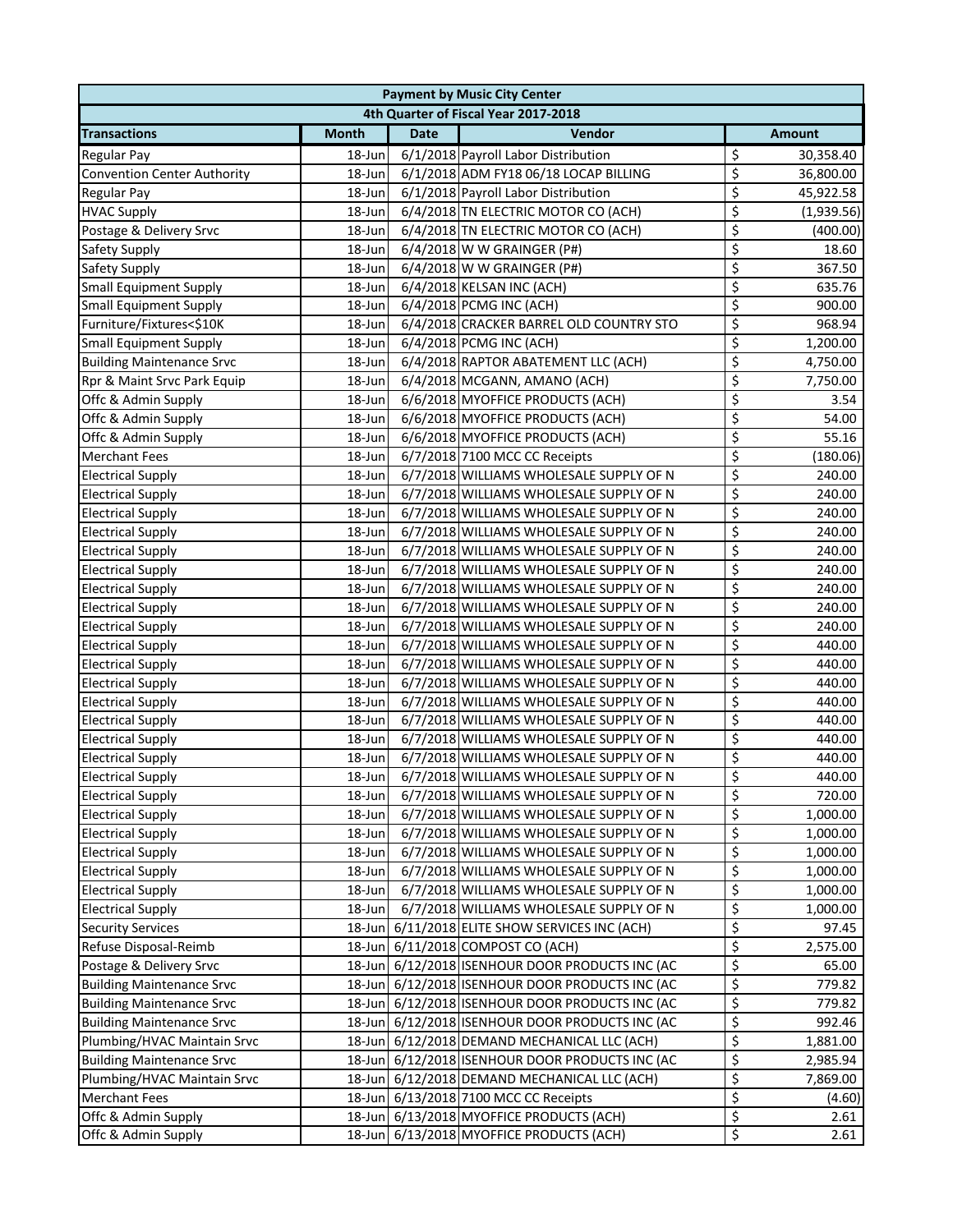|                                      |              |             | <b>Payment by Music City Center</b>             |                         |               |  |
|--------------------------------------|--------------|-------------|-------------------------------------------------|-------------------------|---------------|--|
| 4th Quarter of Fiscal Year 2017-2018 |              |             |                                                 |                         |               |  |
| <b>Transactions</b>                  | <b>Month</b> | <b>Date</b> | Vendor                                          |                         | <b>Amount</b> |  |
| Offc & Admin Supply                  |              |             | 18-Jun 6/13/2018 MYOFFICE PRODUCTS (ACH)        | \$                      | 3.34          |  |
| Offc & Admin Supply                  |              |             | 18-Jun 6/13/2018 MYOFFICE PRODUCTS (ACH)        | \$                      | 4.62          |  |
| Offc & Admin Supply                  |              |             | 18-Jun 6/13/2018 MYOFFICE PRODUCTS (ACH)        | \$                      | 5.55          |  |
| Offc & Admin Supply                  |              |             | 18-Jun 6/13/2018 MYOFFICE PRODUCTS (ACH)        | \$                      | 7.08          |  |
| Offc & Admin Supply                  |              |             | 18-Jun 6/13/2018 MYOFFICE PRODUCTS (ACH)        | \$                      | 10.38         |  |
| Offc & Admin Supply                  |              |             | 18-Jun 6/13/2018 MYOFFICE PRODUCTS (ACH)        | \$                      | 11.76         |  |
| Offc & Admin Supply                  |              |             | 18-Jun 6/13/2018 MYOFFICE PRODUCTS (ACH)        | \$                      | 11.76         |  |
| Offc & Admin Supply                  |              |             | 18-Jun 6/13/2018 MYOFFICE PRODUCTS (ACH)        | \$                      | 11.88         |  |
| Offc & Admin Supply                  |              |             | 18-Jun 6/13/2018 MYOFFICE PRODUCTS (ACH)        | \$                      | 12.33         |  |
| Offc & Admin Supply                  |              |             | 18-Jun 6/13/2018 MYOFFICE PRODUCTS (ACH)        | \$                      | 12.72         |  |
| Offc & Admin Supply                  |              |             | 18-Jun 6/13/2018 MYOFFICE PRODUCTS (ACH)        | \$                      | 12.73         |  |
| Offc & Admin Supply                  |              |             | 18-Jun 6/13/2018 MYOFFICE PRODUCTS (ACH)        | \$                      | 13.90         |  |
| Offc & Admin Supply                  |              |             | 18-Jun 6/13/2018 MYOFFICE PRODUCTS (ACH)        | \$                      | 14.38         |  |
| Offc & Admin Supply                  |              |             | 18-Jun 6/13/2018 MYOFFICE PRODUCTS (ACH)        | \$                      | 14.82         |  |
| Offc & Admin Supply                  |              |             | 18-Jun 6/13/2018 MYOFFICE PRODUCTS (ACH)        | \$                      | 15.28         |  |
| Offc & Admin Supply                  |              |             | 18-Jun 6/13/2018 MYOFFICE PRODUCTS (ACH)        | \$                      | 17.62         |  |
| Offc & Admin Supply                  |              |             | 18-Jun 6/13/2018 MYOFFICE PRODUCTS (ACH)        | \$                      | 19.74         |  |
| Offc & Admin Supply                  |              |             | 18-Jun 6/13/2018 MYOFFICE PRODUCTS (ACH)        | \$                      | 29.78         |  |
| Offc & Admin Supply                  |              |             | 18-Jun 6/13/2018 MYOFFICE PRODUCTS (ACH)        | \$                      | 38.64         |  |
| <b>Electrical Supply</b>             |              |             | 18-Jun 6/14/2018 W W GRAINGER (P#)              | \$                      | 26.10         |  |
| <b>Small Equipment Supply</b>        |              |             | 18-Jun 6/14/2018 STAGERIGHT CORP (ACH)          | \$                      | 132.00        |  |
| Offc & Admin Supply                  |              |             | 18-Jun 6/14/2018 W W GRAINGER (P#)              | \$                      | 362.00        |  |
| Other Rpr & Maint Srvc               |              |             | 18-Jun 6/14/2018 TENNESSEE ELECTRIC MOTOR CO LL | \$                      | 4,968.66      |  |
| <b>Merchant Fees</b>                 |              |             | 18-Jun 6/15/2018 7100 MCC CC Receipts           | \$                      | (93.07)       |  |
| <b>FSA Pre-Tax Savings</b>           |              |             | 18-Jun 6/15/2018 Actual Burden Journal Entries  | \$                      | 1.59          |  |
| <b>FSA Pre-Tax Savings</b>           |              |             | 18-Jun 6/15/2018 Actual Burden Journal Entries  | \$                      | 6.70          |  |
| FSA Pre-Tax Savings                  |              |             | 18-Jun 6/15/2018 Actual Burden Journal Entries  | \$                      | 8.29          |  |
| <b>FSA Pre-Tax Savings</b>           |              |             | 18-Jun 6/15/2018 Actual Burden Journal Entries  | \$                      | 8.29          |  |
| Cafe Plan Pre-Tax Savings            |              |             | 18-Jun 6/15/2018 Actual Burden Journal Entries  | \$                      | 14.52         |  |
| Overtime Pay                         |              |             | 18-Jun 6/15/2018 Payroll Labor Distribution     | \$                      | 17.80         |  |
| Overtime Pay                         |              |             | 18-Jun 6/15/2018 Payroll Labor Distribution     | \$                      | 17.83         |  |
| <b>Employer Dental Group</b>         |              |             | 18-Jun 6/15/2018 Actual Burden Journal Entries  | \$                      | 18.01         |  |
| <b>Employer Dental Group</b>         |              |             | 18-Jun 6/15/2018 Actual Burden Journal Entries  | \$                      | 18.01         |  |
| Cafe Plan Pre-Tax Savings            |              |             | 18-Jun 6/15/2018 Actual Burden Journal Entries  | $\overline{\mathsf{s}}$ | 19.90         |  |
| Cafe Plan Pre-Tax Savings            |              |             | 18-Jun 6/15/2018 Actual Burden Journal Entries  | \$                      | 20.96         |  |
| <b>FSA Pre-Tax Savings</b>           | 18-Jun       |             | 6/15/2018 Actual Burden Journal Entries         | \$                      | 24.23         |  |
| Cafe Plan Pre-Tax Savings            |              |             | 18-Jun 6/15/2018 Actual Burden Journal Entries  | \$                      | 29.00         |  |
| Cafe Plan Pre-Tax Savings            |              |             | 18-Jun 6/15/2018 Actual Burden Journal Entries  | \$                      | 30.94         |  |
| <b>Employer Dental Group</b>         |              |             | 18-Jun 6/15/2018 Actual Burden Journal Entries  | \$                      | 32.15         |  |
| Cafe Plan Pre-Tax Savings            |              |             | 18-Jun 6/15/2018 Actual Burden Journal Entries  | \$                      | 33.07         |  |
| Cafe Plan Pre-Tax Savings            |              |             | 18-Jun 6/15/2018 Actual Burden Journal Entries  | \$                      | 35.00         |  |
| <b>Employer Dental Group</b>         |              |             | 18-Jun 6/15/2018 Actual Burden Journal Entries  | \$                      | 36.02         |  |
| <b>Employer Dental Group</b>         |              |             | 18-Jun 6/15/2018 Actual Burden Journal Entries  | \$                      | 36.02         |  |
| <b>Employer SSN Medical</b>          |              |             | 18-Jun 6/15/2018 Actual Burden Journal Entries  | \$                      | 36.71         |  |
| Cafe Plan Pre-Tax Savings            |              |             | 18-Jun 6/15/2018 Actual Burden Journal Entries  | \$                      | 36.93         |  |
| Host & Hostess                       |              |             | 18-Jun 6/15/2018 OMNI NASHVILLE LLC (ACH)       | \$                      | 40.95         |  |
| <b>Employer Dental Group</b>         |              |             | 18-Jun 6/15/2018 Actual Burden Journal Entries  | \$                      | 42.42         |  |
| Cafe Plan Pre-Tax Savings            |              |             | 18-Jun 6/15/2018 Actual Burden Journal Entries  | \$                      | 42.92         |  |
| <b>Employer Dental Group</b>         |              |             | 18-Jun 6/15/2018 Actual Burden Journal Entries  | \$                      | 46.29         |  |
| <b>Employer Dental Group</b>         |              |             | 18-Jun 6/15/2018 Actual Burden Journal Entries  | \$                      | 46.29         |  |
| Cafe Plan Pre-Tax Savings            |              |             | 18-Jun 6/15/2018 Actual Burden Journal Entries  | \$                      | 47.88         |  |
| Cafe Plan Pre-Tax Savings            |              |             | 18-Jun 6/15/2018 Actual Burden Journal Entries  | \$                      | 48.63         |  |
| Cafe Plan Pre-Tax Savings            |              |             | 18-Jun 6/15/2018 Actual Burden Journal Entries  | \$                      | 49.56         |  |
|                                      |              |             |                                                 |                         |               |  |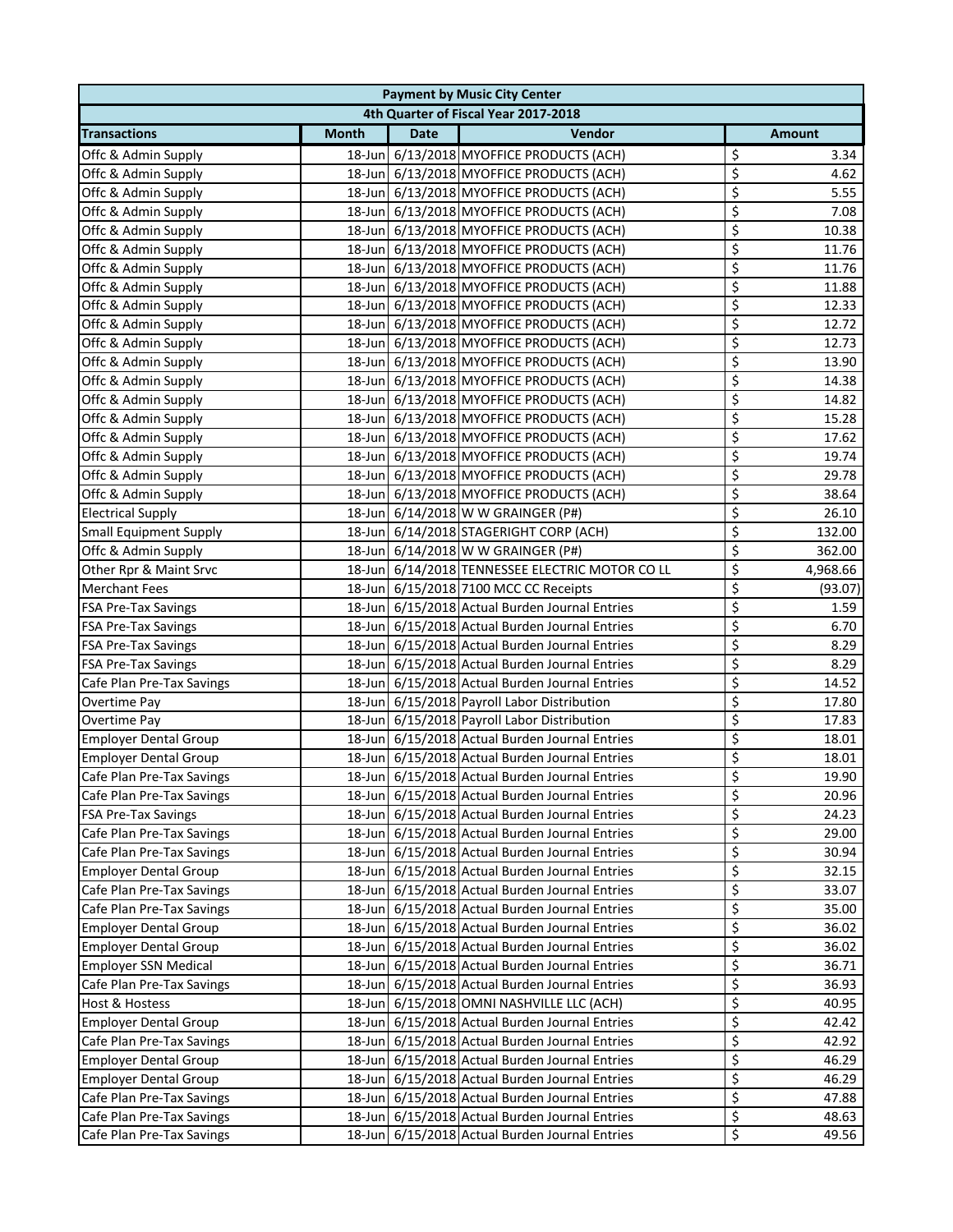| 4th Quarter of Fiscal Year 2017-2018<br>Vendor<br><b>Month</b><br><b>Date</b><br><b>Amount</b><br>18-Jun 6/15/2018 Payroll Labor Distribution<br>\$<br>50.70<br>Overtime Pay<br>\$<br>18-Jun 6/15/2018 CENTERPLATE MCC (ACH)<br>52.88<br>\$<br>18-Jun 6/15/2018 Actual Burden Journal Entries<br><b>Employer Dental Group</b><br>54.03<br>\$<br>18-Jun 6/15/2018 Payroll Labor Distribution<br>56.20<br>Overtime Pay<br>\$<br>18-Jun 6/15/2018 Actual Burden Journal Entries<br><b>Employer Dental Group</b><br>64.30<br>\$<br>18-Jun 6/15/2018 Actual Burden Journal Entries<br>69.00<br><b>Employer Dental Group</b><br>\$<br>18-Jun 6/15/2018 ALSCO<br>71.60<br><b>Laundry Services</b><br>\$<br>18-Jun 6/15/2018 Actual Burden Journal Entries<br><b>Employer Dental Group</b><br>74.57<br>\$<br>18-Jun 6/15/2018 Actual Burden Journal Entries<br>78.44<br><b>Employer Dental Group</b><br>\$<br>18-Jun 6/15/2018 Actual Burden Journal Entries<br>79.63<br><b>Employer SSN Medical</b><br>\$<br>18-Jun 6/15/2018 Actual Burden Journal Entries<br><b>Employer SSN Medical</b><br>79.92<br>\$<br>18-Jun 6/15/2018 OMNI NASHVILLE LLC (ACH)<br>84.08<br>\$<br>Cafe Plan Pre-Tax Savings<br>18-Jun 6/15/2018 Actual Burden Journal Entries<br>89.40<br>\$<br>18-Jun 6/15/2018 Actual Burden Journal Entries<br><b>Employer SSN Medical</b><br>94.99<br>\$<br>18-Jun 6/15/2018 Actual Burden Journal Entries<br>98.00<br><b>Employer SSN Medical</b><br>\$<br>18-Jun 6/15/2018 Actual Burden Journal Entries<br><b>Employer SSN Medical</b><br>101.12<br>\$<br>18-Jun 6/15/2018 Payroll Labor Distribution<br>103.10<br>Leave Pay<br>\$<br>18-Jun 6/15/2018 Actual Burden Journal Entries<br>108.84<br><b>Employer SSN Medical</b><br>\$<br>18-Jun 6/15/2018 Actual Burden Journal Entries<br>109.35<br><b>Employer SSN Medical</b><br>\$<br>18-Jun 6/15/2018 Payroll Labor Distribution<br>110.66<br>Overtime Pay<br>$\overline{\xi}$<br>111.67<br>Overtime Pay<br>18-Jun 6/15/2018 Payroll Labor Distribution<br>\$<br>18-Jun 6/15/2018 Actual Burden Journal Entries<br>115.23<br><b>Employer SSN Medical</b><br>\$<br>18-Jun 6/15/2018 Actual Burden Journal Entries<br><b>Employer SSN Medical</b><br>118.67<br>\$<br>18-Jun 6/15/2018 Payroll Labor Distribution<br>Leave Pay<br>141.39<br>\$<br><b>Employer SSN Medical</b><br>18-Jun 6/15/2018 Actual Burden Journal Entries<br>141.81<br>\$<br>18-Jun 6/15/2018 Payroll Labor Distribution<br>144.00<br><b>Holiday Pay</b><br>\$<br>18-Jun 6/15/2018 TOUR SUPPLY INC (ACH)<br>149.50<br>Offc & Admin Supply<br>\$<br>18-Jun 6/15/2018 Payroll Labor Distribution<br>149.52<br>Overtime Pay<br>\$<br>18-Jun 6/15/2018 Actual Burden Journal Entries<br>156.99<br><b>Employer OASDI</b><br>\$<br>18-Jun 6/15/2018 Actual Burden Journal Entries<br>160.19<br>Cafe Plan Pre-Tax Savings<br>\$<br><b>Employer Dental Group</b><br>18-Jun 6/15/2018 Actual Burden Journal Entries<br>168.49<br>\$<br>18-Jun 6/15/2018 Actual Burden Journal Entries<br>Cafe Plan Pre-Tax Savings<br>168.78<br>\$<br>18-Jun 6/15/2018 Actual Burden Journal Entries<br>CCA Employer 401K Plan<br>169.16<br>\$<br>18-Jun 6/15/2018 Payroll Labor Distribution<br><b>Holiday Pay</b><br>182.24<br>\$<br>18-Jun 6/15/2018 Actual Burden Journal Entries<br>Cafe Plan Pre-Tax Savings<br>225.61<br>\$<br>18-Jun 6/15/2018 Actual Burden Journal Entries<br>CCA Employer 401K Plan<br>227.30<br>\$<br>CCA Employer 401K Plan<br>18-Jun 6/15/2018 Actual Burden Journal Entries<br>234.89<br>\$<br>18-Jun 6/15/2018 Actual Burden Journal Entries<br>CCA Employer 401K Plan<br>240.97<br>\$<br>18-Jun 6/15/2018 Actual Burden Journal Entries<br><b>Employer SSN Medical</b><br>242.09<br>\$<br>18-Jun 6/15/2018 Payroll Labor Distribution<br>243.82<br>Leave Pay<br>\$<br>CCA Employer 401K Plan<br>18-Jun 6/15/2018 Actual Burden Journal Entries<br>243.95<br>\$<br>18-Jun 6/15/2018 Actual Burden Journal Entries<br>253.33<br><b>Employer Dental Group</b><br>\$<br><b>Employer SSN Medical</b><br>18-Jun 6/15/2018 Actual Burden Journal Entries<br>256.45<br>\$<br>18-Jun 6/15/2018 Payroll Labor Distribution<br>270.64<br>Leave Pay<br>\$<br>18-Jun 6/15/2018 Actual Burden Journal Entries<br><b>Employer Dental Group</b><br>297.94<br>\$<br>18-Jun 6/15/2018 Actual Burden Journal Entries<br><b>Employer SSN Medical</b><br>302.39<br>\$<br>Cafe Plan Pre-Tax Savings<br>18-Jun 6/15/2018 Actual Burden Journal Entries<br>326.40<br>\$<br>18-Jun 6/15/2018 Actual Burden Journal Entries<br><b>Employer OASDI</b><br>340.55<br>\$<br>18-Jun 6/15/2018 Actual Burden Journal Entries<br><b>Employer OASDI</b><br>341.77<br>\$<br>18-Jun 6/15/2018 Payroll Labor Distribution<br>342.88<br><b>Holiday Pay</b><br>\$<br>18-Jun 6/15/2018 Actual Burden Journal Entries<br><b>Employer Pension</b><br>346.27<br>\$<br>18-Jun 6/15/2018 Actual Burden Journal Entries<br><b>Employer Dental Group</b><br>348.10 | <b>Payment by Music City Center</b> |  |  |  |  |  |  |
|----------------------------------------------------------------------------------------------------------------------------------------------------------------------------------------------------------------------------------------------------------------------------------------------------------------------------------------------------------------------------------------------------------------------------------------------------------------------------------------------------------------------------------------------------------------------------------------------------------------------------------------------------------------------------------------------------------------------------------------------------------------------------------------------------------------------------------------------------------------------------------------------------------------------------------------------------------------------------------------------------------------------------------------------------------------------------------------------------------------------------------------------------------------------------------------------------------------------------------------------------------------------------------------------------------------------------------------------------------------------------------------------------------------------------------------------------------------------------------------------------------------------------------------------------------------------------------------------------------------------------------------------------------------------------------------------------------------------------------------------------------------------------------------------------------------------------------------------------------------------------------------------------------------------------------------------------------------------------------------------------------------------------------------------------------------------------------------------------------------------------------------------------------------------------------------------------------------------------------------------------------------------------------------------------------------------------------------------------------------------------------------------------------------------------------------------------------------------------------------------------------------------------------------------------------------------------------------------------------------------------------------------------------------------------------------------------------------------------------------------------------------------------------------------------------------------------------------------------------------------------------------------------------------------------------------------------------------------------------------------------------------------------------------------------------------------------------------------------------------------------------------------------------------------------------------------------------------------------------------------------------------------------------------------------------------------------------------------------------------------------------------------------------------------------------------------------------------------------------------------------------------------------------------------------------------------------------------------------------------------------------------------------------------------------------------------------------------------------------------------------------------------------------------------------------------------------------------------------------------------------------------------------------------------------------------------------------------------------------------------------------------------------------------------------------------------------------------------------------------------------------------------------------------------------------------------------------------------------------------------------------------------------------------------------------------------------------------------------------------------------------------------------------------------------------------------------------------------------------------------------------------------------------------------------------------------------------------------------------------------------------------------------------------------------------------------------------------------------------------------------------------------------------------------------------------------------------------------------------------------------------------------------------------------------------------------------------|-------------------------------------|--|--|--|--|--|--|
|                                                                                                                                                                                                                                                                                                                                                                                                                                                                                                                                                                                                                                                                                                                                                                                                                                                                                                                                                                                                                                                                                                                                                                                                                                                                                                                                                                                                                                                                                                                                                                                                                                                                                                                                                                                                                                                                                                                                                                                                                                                                                                                                                                                                                                                                                                                                                                                                                                                                                                                                                                                                                                                                                                                                                                                                                                                                                                                                                                                                                                                                                                                                                                                                                                                                                                                                                                                                                                                                                                                                                                                                                                                                                                                                                                                                                                                                                                                                                                                                                                                                                                                                                                                                                                                                                                                                                                                                                                                                                                                                                                                                                                                                                                                                                                                                                                                                                                                                                          |                                     |  |  |  |  |  |  |
|                                                                                                                                                                                                                                                                                                                                                                                                                                                                                                                                                                                                                                                                                                                                                                                                                                                                                                                                                                                                                                                                                                                                                                                                                                                                                                                                                                                                                                                                                                                                                                                                                                                                                                                                                                                                                                                                                                                                                                                                                                                                                                                                                                                                                                                                                                                                                                                                                                                                                                                                                                                                                                                                                                                                                                                                                                                                                                                                                                                                                                                                                                                                                                                                                                                                                                                                                                                                                                                                                                                                                                                                                                                                                                                                                                                                                                                                                                                                                                                                                                                                                                                                                                                                                                                                                                                                                                                                                                                                                                                                                                                                                                                                                                                                                                                                                                                                                                                                                          | <b>Transactions</b>                 |  |  |  |  |  |  |
|                                                                                                                                                                                                                                                                                                                                                                                                                                                                                                                                                                                                                                                                                                                                                                                                                                                                                                                                                                                                                                                                                                                                                                                                                                                                                                                                                                                                                                                                                                                                                                                                                                                                                                                                                                                                                                                                                                                                                                                                                                                                                                                                                                                                                                                                                                                                                                                                                                                                                                                                                                                                                                                                                                                                                                                                                                                                                                                                                                                                                                                                                                                                                                                                                                                                                                                                                                                                                                                                                                                                                                                                                                                                                                                                                                                                                                                                                                                                                                                                                                                                                                                                                                                                                                                                                                                                                                                                                                                                                                                                                                                                                                                                                                                                                                                                                                                                                                                                                          |                                     |  |  |  |  |  |  |
|                                                                                                                                                                                                                                                                                                                                                                                                                                                                                                                                                                                                                                                                                                                                                                                                                                                                                                                                                                                                                                                                                                                                                                                                                                                                                                                                                                                                                                                                                                                                                                                                                                                                                                                                                                                                                                                                                                                                                                                                                                                                                                                                                                                                                                                                                                                                                                                                                                                                                                                                                                                                                                                                                                                                                                                                                                                                                                                                                                                                                                                                                                                                                                                                                                                                                                                                                                                                                                                                                                                                                                                                                                                                                                                                                                                                                                                                                                                                                                                                                                                                                                                                                                                                                                                                                                                                                                                                                                                                                                                                                                                                                                                                                                                                                                                                                                                                                                                                                          | Food & Ice                          |  |  |  |  |  |  |
|                                                                                                                                                                                                                                                                                                                                                                                                                                                                                                                                                                                                                                                                                                                                                                                                                                                                                                                                                                                                                                                                                                                                                                                                                                                                                                                                                                                                                                                                                                                                                                                                                                                                                                                                                                                                                                                                                                                                                                                                                                                                                                                                                                                                                                                                                                                                                                                                                                                                                                                                                                                                                                                                                                                                                                                                                                                                                                                                                                                                                                                                                                                                                                                                                                                                                                                                                                                                                                                                                                                                                                                                                                                                                                                                                                                                                                                                                                                                                                                                                                                                                                                                                                                                                                                                                                                                                                                                                                                                                                                                                                                                                                                                                                                                                                                                                                                                                                                                                          |                                     |  |  |  |  |  |  |
|                                                                                                                                                                                                                                                                                                                                                                                                                                                                                                                                                                                                                                                                                                                                                                                                                                                                                                                                                                                                                                                                                                                                                                                                                                                                                                                                                                                                                                                                                                                                                                                                                                                                                                                                                                                                                                                                                                                                                                                                                                                                                                                                                                                                                                                                                                                                                                                                                                                                                                                                                                                                                                                                                                                                                                                                                                                                                                                                                                                                                                                                                                                                                                                                                                                                                                                                                                                                                                                                                                                                                                                                                                                                                                                                                                                                                                                                                                                                                                                                                                                                                                                                                                                                                                                                                                                                                                                                                                                                                                                                                                                                                                                                                                                                                                                                                                                                                                                                                          |                                     |  |  |  |  |  |  |
|                                                                                                                                                                                                                                                                                                                                                                                                                                                                                                                                                                                                                                                                                                                                                                                                                                                                                                                                                                                                                                                                                                                                                                                                                                                                                                                                                                                                                                                                                                                                                                                                                                                                                                                                                                                                                                                                                                                                                                                                                                                                                                                                                                                                                                                                                                                                                                                                                                                                                                                                                                                                                                                                                                                                                                                                                                                                                                                                                                                                                                                                                                                                                                                                                                                                                                                                                                                                                                                                                                                                                                                                                                                                                                                                                                                                                                                                                                                                                                                                                                                                                                                                                                                                                                                                                                                                                                                                                                                                                                                                                                                                                                                                                                                                                                                                                                                                                                                                                          |                                     |  |  |  |  |  |  |
|                                                                                                                                                                                                                                                                                                                                                                                                                                                                                                                                                                                                                                                                                                                                                                                                                                                                                                                                                                                                                                                                                                                                                                                                                                                                                                                                                                                                                                                                                                                                                                                                                                                                                                                                                                                                                                                                                                                                                                                                                                                                                                                                                                                                                                                                                                                                                                                                                                                                                                                                                                                                                                                                                                                                                                                                                                                                                                                                                                                                                                                                                                                                                                                                                                                                                                                                                                                                                                                                                                                                                                                                                                                                                                                                                                                                                                                                                                                                                                                                                                                                                                                                                                                                                                                                                                                                                                                                                                                                                                                                                                                                                                                                                                                                                                                                                                                                                                                                                          |                                     |  |  |  |  |  |  |
|                                                                                                                                                                                                                                                                                                                                                                                                                                                                                                                                                                                                                                                                                                                                                                                                                                                                                                                                                                                                                                                                                                                                                                                                                                                                                                                                                                                                                                                                                                                                                                                                                                                                                                                                                                                                                                                                                                                                                                                                                                                                                                                                                                                                                                                                                                                                                                                                                                                                                                                                                                                                                                                                                                                                                                                                                                                                                                                                                                                                                                                                                                                                                                                                                                                                                                                                                                                                                                                                                                                                                                                                                                                                                                                                                                                                                                                                                                                                                                                                                                                                                                                                                                                                                                                                                                                                                                                                                                                                                                                                                                                                                                                                                                                                                                                                                                                                                                                                                          |                                     |  |  |  |  |  |  |
|                                                                                                                                                                                                                                                                                                                                                                                                                                                                                                                                                                                                                                                                                                                                                                                                                                                                                                                                                                                                                                                                                                                                                                                                                                                                                                                                                                                                                                                                                                                                                                                                                                                                                                                                                                                                                                                                                                                                                                                                                                                                                                                                                                                                                                                                                                                                                                                                                                                                                                                                                                                                                                                                                                                                                                                                                                                                                                                                                                                                                                                                                                                                                                                                                                                                                                                                                                                                                                                                                                                                                                                                                                                                                                                                                                                                                                                                                                                                                                                                                                                                                                                                                                                                                                                                                                                                                                                                                                                                                                                                                                                                                                                                                                                                                                                                                                                                                                                                                          |                                     |  |  |  |  |  |  |
|                                                                                                                                                                                                                                                                                                                                                                                                                                                                                                                                                                                                                                                                                                                                                                                                                                                                                                                                                                                                                                                                                                                                                                                                                                                                                                                                                                                                                                                                                                                                                                                                                                                                                                                                                                                                                                                                                                                                                                                                                                                                                                                                                                                                                                                                                                                                                                                                                                                                                                                                                                                                                                                                                                                                                                                                                                                                                                                                                                                                                                                                                                                                                                                                                                                                                                                                                                                                                                                                                                                                                                                                                                                                                                                                                                                                                                                                                                                                                                                                                                                                                                                                                                                                                                                                                                                                                                                                                                                                                                                                                                                                                                                                                                                                                                                                                                                                                                                                                          |                                     |  |  |  |  |  |  |
|                                                                                                                                                                                                                                                                                                                                                                                                                                                                                                                                                                                                                                                                                                                                                                                                                                                                                                                                                                                                                                                                                                                                                                                                                                                                                                                                                                                                                                                                                                                                                                                                                                                                                                                                                                                                                                                                                                                                                                                                                                                                                                                                                                                                                                                                                                                                                                                                                                                                                                                                                                                                                                                                                                                                                                                                                                                                                                                                                                                                                                                                                                                                                                                                                                                                                                                                                                                                                                                                                                                                                                                                                                                                                                                                                                                                                                                                                                                                                                                                                                                                                                                                                                                                                                                                                                                                                                                                                                                                                                                                                                                                                                                                                                                                                                                                                                                                                                                                                          |                                     |  |  |  |  |  |  |
|                                                                                                                                                                                                                                                                                                                                                                                                                                                                                                                                                                                                                                                                                                                                                                                                                                                                                                                                                                                                                                                                                                                                                                                                                                                                                                                                                                                                                                                                                                                                                                                                                                                                                                                                                                                                                                                                                                                                                                                                                                                                                                                                                                                                                                                                                                                                                                                                                                                                                                                                                                                                                                                                                                                                                                                                                                                                                                                                                                                                                                                                                                                                                                                                                                                                                                                                                                                                                                                                                                                                                                                                                                                                                                                                                                                                                                                                                                                                                                                                                                                                                                                                                                                                                                                                                                                                                                                                                                                                                                                                                                                                                                                                                                                                                                                                                                                                                                                                                          |                                     |  |  |  |  |  |  |
|                                                                                                                                                                                                                                                                                                                                                                                                                                                                                                                                                                                                                                                                                                                                                                                                                                                                                                                                                                                                                                                                                                                                                                                                                                                                                                                                                                                                                                                                                                                                                                                                                                                                                                                                                                                                                                                                                                                                                                                                                                                                                                                                                                                                                                                                                                                                                                                                                                                                                                                                                                                                                                                                                                                                                                                                                                                                                                                                                                                                                                                                                                                                                                                                                                                                                                                                                                                                                                                                                                                                                                                                                                                                                                                                                                                                                                                                                                                                                                                                                                                                                                                                                                                                                                                                                                                                                                                                                                                                                                                                                                                                                                                                                                                                                                                                                                                                                                                                                          | <b>Host &amp; Hostess</b>           |  |  |  |  |  |  |
|                                                                                                                                                                                                                                                                                                                                                                                                                                                                                                                                                                                                                                                                                                                                                                                                                                                                                                                                                                                                                                                                                                                                                                                                                                                                                                                                                                                                                                                                                                                                                                                                                                                                                                                                                                                                                                                                                                                                                                                                                                                                                                                                                                                                                                                                                                                                                                                                                                                                                                                                                                                                                                                                                                                                                                                                                                                                                                                                                                                                                                                                                                                                                                                                                                                                                                                                                                                                                                                                                                                                                                                                                                                                                                                                                                                                                                                                                                                                                                                                                                                                                                                                                                                                                                                                                                                                                                                                                                                                                                                                                                                                                                                                                                                                                                                                                                                                                                                                                          |                                     |  |  |  |  |  |  |
|                                                                                                                                                                                                                                                                                                                                                                                                                                                                                                                                                                                                                                                                                                                                                                                                                                                                                                                                                                                                                                                                                                                                                                                                                                                                                                                                                                                                                                                                                                                                                                                                                                                                                                                                                                                                                                                                                                                                                                                                                                                                                                                                                                                                                                                                                                                                                                                                                                                                                                                                                                                                                                                                                                                                                                                                                                                                                                                                                                                                                                                                                                                                                                                                                                                                                                                                                                                                                                                                                                                                                                                                                                                                                                                                                                                                                                                                                                                                                                                                                                                                                                                                                                                                                                                                                                                                                                                                                                                                                                                                                                                                                                                                                                                                                                                                                                                                                                                                                          |                                     |  |  |  |  |  |  |
|                                                                                                                                                                                                                                                                                                                                                                                                                                                                                                                                                                                                                                                                                                                                                                                                                                                                                                                                                                                                                                                                                                                                                                                                                                                                                                                                                                                                                                                                                                                                                                                                                                                                                                                                                                                                                                                                                                                                                                                                                                                                                                                                                                                                                                                                                                                                                                                                                                                                                                                                                                                                                                                                                                                                                                                                                                                                                                                                                                                                                                                                                                                                                                                                                                                                                                                                                                                                                                                                                                                                                                                                                                                                                                                                                                                                                                                                                                                                                                                                                                                                                                                                                                                                                                                                                                                                                                                                                                                                                                                                                                                                                                                                                                                                                                                                                                                                                                                                                          |                                     |  |  |  |  |  |  |
|                                                                                                                                                                                                                                                                                                                                                                                                                                                                                                                                                                                                                                                                                                                                                                                                                                                                                                                                                                                                                                                                                                                                                                                                                                                                                                                                                                                                                                                                                                                                                                                                                                                                                                                                                                                                                                                                                                                                                                                                                                                                                                                                                                                                                                                                                                                                                                                                                                                                                                                                                                                                                                                                                                                                                                                                                                                                                                                                                                                                                                                                                                                                                                                                                                                                                                                                                                                                                                                                                                                                                                                                                                                                                                                                                                                                                                                                                                                                                                                                                                                                                                                                                                                                                                                                                                                                                                                                                                                                                                                                                                                                                                                                                                                                                                                                                                                                                                                                                          |                                     |  |  |  |  |  |  |
|                                                                                                                                                                                                                                                                                                                                                                                                                                                                                                                                                                                                                                                                                                                                                                                                                                                                                                                                                                                                                                                                                                                                                                                                                                                                                                                                                                                                                                                                                                                                                                                                                                                                                                                                                                                                                                                                                                                                                                                                                                                                                                                                                                                                                                                                                                                                                                                                                                                                                                                                                                                                                                                                                                                                                                                                                                                                                                                                                                                                                                                                                                                                                                                                                                                                                                                                                                                                                                                                                                                                                                                                                                                                                                                                                                                                                                                                                                                                                                                                                                                                                                                                                                                                                                                                                                                                                                                                                                                                                                                                                                                                                                                                                                                                                                                                                                                                                                                                                          |                                     |  |  |  |  |  |  |
|                                                                                                                                                                                                                                                                                                                                                                                                                                                                                                                                                                                                                                                                                                                                                                                                                                                                                                                                                                                                                                                                                                                                                                                                                                                                                                                                                                                                                                                                                                                                                                                                                                                                                                                                                                                                                                                                                                                                                                                                                                                                                                                                                                                                                                                                                                                                                                                                                                                                                                                                                                                                                                                                                                                                                                                                                                                                                                                                                                                                                                                                                                                                                                                                                                                                                                                                                                                                                                                                                                                                                                                                                                                                                                                                                                                                                                                                                                                                                                                                                                                                                                                                                                                                                                                                                                                                                                                                                                                                                                                                                                                                                                                                                                                                                                                                                                                                                                                                                          |                                     |  |  |  |  |  |  |
|                                                                                                                                                                                                                                                                                                                                                                                                                                                                                                                                                                                                                                                                                                                                                                                                                                                                                                                                                                                                                                                                                                                                                                                                                                                                                                                                                                                                                                                                                                                                                                                                                                                                                                                                                                                                                                                                                                                                                                                                                                                                                                                                                                                                                                                                                                                                                                                                                                                                                                                                                                                                                                                                                                                                                                                                                                                                                                                                                                                                                                                                                                                                                                                                                                                                                                                                                                                                                                                                                                                                                                                                                                                                                                                                                                                                                                                                                                                                                                                                                                                                                                                                                                                                                                                                                                                                                                                                                                                                                                                                                                                                                                                                                                                                                                                                                                                                                                                                                          |                                     |  |  |  |  |  |  |
|                                                                                                                                                                                                                                                                                                                                                                                                                                                                                                                                                                                                                                                                                                                                                                                                                                                                                                                                                                                                                                                                                                                                                                                                                                                                                                                                                                                                                                                                                                                                                                                                                                                                                                                                                                                                                                                                                                                                                                                                                                                                                                                                                                                                                                                                                                                                                                                                                                                                                                                                                                                                                                                                                                                                                                                                                                                                                                                                                                                                                                                                                                                                                                                                                                                                                                                                                                                                                                                                                                                                                                                                                                                                                                                                                                                                                                                                                                                                                                                                                                                                                                                                                                                                                                                                                                                                                                                                                                                                                                                                                                                                                                                                                                                                                                                                                                                                                                                                                          |                                     |  |  |  |  |  |  |
|                                                                                                                                                                                                                                                                                                                                                                                                                                                                                                                                                                                                                                                                                                                                                                                                                                                                                                                                                                                                                                                                                                                                                                                                                                                                                                                                                                                                                                                                                                                                                                                                                                                                                                                                                                                                                                                                                                                                                                                                                                                                                                                                                                                                                                                                                                                                                                                                                                                                                                                                                                                                                                                                                                                                                                                                                                                                                                                                                                                                                                                                                                                                                                                                                                                                                                                                                                                                                                                                                                                                                                                                                                                                                                                                                                                                                                                                                                                                                                                                                                                                                                                                                                                                                                                                                                                                                                                                                                                                                                                                                                                                                                                                                                                                                                                                                                                                                                                                                          |                                     |  |  |  |  |  |  |
|                                                                                                                                                                                                                                                                                                                                                                                                                                                                                                                                                                                                                                                                                                                                                                                                                                                                                                                                                                                                                                                                                                                                                                                                                                                                                                                                                                                                                                                                                                                                                                                                                                                                                                                                                                                                                                                                                                                                                                                                                                                                                                                                                                                                                                                                                                                                                                                                                                                                                                                                                                                                                                                                                                                                                                                                                                                                                                                                                                                                                                                                                                                                                                                                                                                                                                                                                                                                                                                                                                                                                                                                                                                                                                                                                                                                                                                                                                                                                                                                                                                                                                                                                                                                                                                                                                                                                                                                                                                                                                                                                                                                                                                                                                                                                                                                                                                                                                                                                          |                                     |  |  |  |  |  |  |
|                                                                                                                                                                                                                                                                                                                                                                                                                                                                                                                                                                                                                                                                                                                                                                                                                                                                                                                                                                                                                                                                                                                                                                                                                                                                                                                                                                                                                                                                                                                                                                                                                                                                                                                                                                                                                                                                                                                                                                                                                                                                                                                                                                                                                                                                                                                                                                                                                                                                                                                                                                                                                                                                                                                                                                                                                                                                                                                                                                                                                                                                                                                                                                                                                                                                                                                                                                                                                                                                                                                                                                                                                                                                                                                                                                                                                                                                                                                                                                                                                                                                                                                                                                                                                                                                                                                                                                                                                                                                                                                                                                                                                                                                                                                                                                                                                                                                                                                                                          |                                     |  |  |  |  |  |  |
|                                                                                                                                                                                                                                                                                                                                                                                                                                                                                                                                                                                                                                                                                                                                                                                                                                                                                                                                                                                                                                                                                                                                                                                                                                                                                                                                                                                                                                                                                                                                                                                                                                                                                                                                                                                                                                                                                                                                                                                                                                                                                                                                                                                                                                                                                                                                                                                                                                                                                                                                                                                                                                                                                                                                                                                                                                                                                                                                                                                                                                                                                                                                                                                                                                                                                                                                                                                                                                                                                                                                                                                                                                                                                                                                                                                                                                                                                                                                                                                                                                                                                                                                                                                                                                                                                                                                                                                                                                                                                                                                                                                                                                                                                                                                                                                                                                                                                                                                                          |                                     |  |  |  |  |  |  |
|                                                                                                                                                                                                                                                                                                                                                                                                                                                                                                                                                                                                                                                                                                                                                                                                                                                                                                                                                                                                                                                                                                                                                                                                                                                                                                                                                                                                                                                                                                                                                                                                                                                                                                                                                                                                                                                                                                                                                                                                                                                                                                                                                                                                                                                                                                                                                                                                                                                                                                                                                                                                                                                                                                                                                                                                                                                                                                                                                                                                                                                                                                                                                                                                                                                                                                                                                                                                                                                                                                                                                                                                                                                                                                                                                                                                                                                                                                                                                                                                                                                                                                                                                                                                                                                                                                                                                                                                                                                                                                                                                                                                                                                                                                                                                                                                                                                                                                                                                          |                                     |  |  |  |  |  |  |
|                                                                                                                                                                                                                                                                                                                                                                                                                                                                                                                                                                                                                                                                                                                                                                                                                                                                                                                                                                                                                                                                                                                                                                                                                                                                                                                                                                                                                                                                                                                                                                                                                                                                                                                                                                                                                                                                                                                                                                                                                                                                                                                                                                                                                                                                                                                                                                                                                                                                                                                                                                                                                                                                                                                                                                                                                                                                                                                                                                                                                                                                                                                                                                                                                                                                                                                                                                                                                                                                                                                                                                                                                                                                                                                                                                                                                                                                                                                                                                                                                                                                                                                                                                                                                                                                                                                                                                                                                                                                                                                                                                                                                                                                                                                                                                                                                                                                                                                                                          |                                     |  |  |  |  |  |  |
|                                                                                                                                                                                                                                                                                                                                                                                                                                                                                                                                                                                                                                                                                                                                                                                                                                                                                                                                                                                                                                                                                                                                                                                                                                                                                                                                                                                                                                                                                                                                                                                                                                                                                                                                                                                                                                                                                                                                                                                                                                                                                                                                                                                                                                                                                                                                                                                                                                                                                                                                                                                                                                                                                                                                                                                                                                                                                                                                                                                                                                                                                                                                                                                                                                                                                                                                                                                                                                                                                                                                                                                                                                                                                                                                                                                                                                                                                                                                                                                                                                                                                                                                                                                                                                                                                                                                                                                                                                                                                                                                                                                                                                                                                                                                                                                                                                                                                                                                                          |                                     |  |  |  |  |  |  |
|                                                                                                                                                                                                                                                                                                                                                                                                                                                                                                                                                                                                                                                                                                                                                                                                                                                                                                                                                                                                                                                                                                                                                                                                                                                                                                                                                                                                                                                                                                                                                                                                                                                                                                                                                                                                                                                                                                                                                                                                                                                                                                                                                                                                                                                                                                                                                                                                                                                                                                                                                                                                                                                                                                                                                                                                                                                                                                                                                                                                                                                                                                                                                                                                                                                                                                                                                                                                                                                                                                                                                                                                                                                                                                                                                                                                                                                                                                                                                                                                                                                                                                                                                                                                                                                                                                                                                                                                                                                                                                                                                                                                                                                                                                                                                                                                                                                                                                                                                          |                                     |  |  |  |  |  |  |
|                                                                                                                                                                                                                                                                                                                                                                                                                                                                                                                                                                                                                                                                                                                                                                                                                                                                                                                                                                                                                                                                                                                                                                                                                                                                                                                                                                                                                                                                                                                                                                                                                                                                                                                                                                                                                                                                                                                                                                                                                                                                                                                                                                                                                                                                                                                                                                                                                                                                                                                                                                                                                                                                                                                                                                                                                                                                                                                                                                                                                                                                                                                                                                                                                                                                                                                                                                                                                                                                                                                                                                                                                                                                                                                                                                                                                                                                                                                                                                                                                                                                                                                                                                                                                                                                                                                                                                                                                                                                                                                                                                                                                                                                                                                                                                                                                                                                                                                                                          |                                     |  |  |  |  |  |  |
|                                                                                                                                                                                                                                                                                                                                                                                                                                                                                                                                                                                                                                                                                                                                                                                                                                                                                                                                                                                                                                                                                                                                                                                                                                                                                                                                                                                                                                                                                                                                                                                                                                                                                                                                                                                                                                                                                                                                                                                                                                                                                                                                                                                                                                                                                                                                                                                                                                                                                                                                                                                                                                                                                                                                                                                                                                                                                                                                                                                                                                                                                                                                                                                                                                                                                                                                                                                                                                                                                                                                                                                                                                                                                                                                                                                                                                                                                                                                                                                                                                                                                                                                                                                                                                                                                                                                                                                                                                                                                                                                                                                                                                                                                                                                                                                                                                                                                                                                                          |                                     |  |  |  |  |  |  |
|                                                                                                                                                                                                                                                                                                                                                                                                                                                                                                                                                                                                                                                                                                                                                                                                                                                                                                                                                                                                                                                                                                                                                                                                                                                                                                                                                                                                                                                                                                                                                                                                                                                                                                                                                                                                                                                                                                                                                                                                                                                                                                                                                                                                                                                                                                                                                                                                                                                                                                                                                                                                                                                                                                                                                                                                                                                                                                                                                                                                                                                                                                                                                                                                                                                                                                                                                                                                                                                                                                                                                                                                                                                                                                                                                                                                                                                                                                                                                                                                                                                                                                                                                                                                                                                                                                                                                                                                                                                                                                                                                                                                                                                                                                                                                                                                                                                                                                                                                          |                                     |  |  |  |  |  |  |
|                                                                                                                                                                                                                                                                                                                                                                                                                                                                                                                                                                                                                                                                                                                                                                                                                                                                                                                                                                                                                                                                                                                                                                                                                                                                                                                                                                                                                                                                                                                                                                                                                                                                                                                                                                                                                                                                                                                                                                                                                                                                                                                                                                                                                                                                                                                                                                                                                                                                                                                                                                                                                                                                                                                                                                                                                                                                                                                                                                                                                                                                                                                                                                                                                                                                                                                                                                                                                                                                                                                                                                                                                                                                                                                                                                                                                                                                                                                                                                                                                                                                                                                                                                                                                                                                                                                                                                                                                                                                                                                                                                                                                                                                                                                                                                                                                                                                                                                                                          |                                     |  |  |  |  |  |  |
|                                                                                                                                                                                                                                                                                                                                                                                                                                                                                                                                                                                                                                                                                                                                                                                                                                                                                                                                                                                                                                                                                                                                                                                                                                                                                                                                                                                                                                                                                                                                                                                                                                                                                                                                                                                                                                                                                                                                                                                                                                                                                                                                                                                                                                                                                                                                                                                                                                                                                                                                                                                                                                                                                                                                                                                                                                                                                                                                                                                                                                                                                                                                                                                                                                                                                                                                                                                                                                                                                                                                                                                                                                                                                                                                                                                                                                                                                                                                                                                                                                                                                                                                                                                                                                                                                                                                                                                                                                                                                                                                                                                                                                                                                                                                                                                                                                                                                                                                                          |                                     |  |  |  |  |  |  |
|                                                                                                                                                                                                                                                                                                                                                                                                                                                                                                                                                                                                                                                                                                                                                                                                                                                                                                                                                                                                                                                                                                                                                                                                                                                                                                                                                                                                                                                                                                                                                                                                                                                                                                                                                                                                                                                                                                                                                                                                                                                                                                                                                                                                                                                                                                                                                                                                                                                                                                                                                                                                                                                                                                                                                                                                                                                                                                                                                                                                                                                                                                                                                                                                                                                                                                                                                                                                                                                                                                                                                                                                                                                                                                                                                                                                                                                                                                                                                                                                                                                                                                                                                                                                                                                                                                                                                                                                                                                                                                                                                                                                                                                                                                                                                                                                                                                                                                                                                          |                                     |  |  |  |  |  |  |
|                                                                                                                                                                                                                                                                                                                                                                                                                                                                                                                                                                                                                                                                                                                                                                                                                                                                                                                                                                                                                                                                                                                                                                                                                                                                                                                                                                                                                                                                                                                                                                                                                                                                                                                                                                                                                                                                                                                                                                                                                                                                                                                                                                                                                                                                                                                                                                                                                                                                                                                                                                                                                                                                                                                                                                                                                                                                                                                                                                                                                                                                                                                                                                                                                                                                                                                                                                                                                                                                                                                                                                                                                                                                                                                                                                                                                                                                                                                                                                                                                                                                                                                                                                                                                                                                                                                                                                                                                                                                                                                                                                                                                                                                                                                                                                                                                                                                                                                                                          |                                     |  |  |  |  |  |  |
|                                                                                                                                                                                                                                                                                                                                                                                                                                                                                                                                                                                                                                                                                                                                                                                                                                                                                                                                                                                                                                                                                                                                                                                                                                                                                                                                                                                                                                                                                                                                                                                                                                                                                                                                                                                                                                                                                                                                                                                                                                                                                                                                                                                                                                                                                                                                                                                                                                                                                                                                                                                                                                                                                                                                                                                                                                                                                                                                                                                                                                                                                                                                                                                                                                                                                                                                                                                                                                                                                                                                                                                                                                                                                                                                                                                                                                                                                                                                                                                                                                                                                                                                                                                                                                                                                                                                                                                                                                                                                                                                                                                                                                                                                                                                                                                                                                                                                                                                                          |                                     |  |  |  |  |  |  |
|                                                                                                                                                                                                                                                                                                                                                                                                                                                                                                                                                                                                                                                                                                                                                                                                                                                                                                                                                                                                                                                                                                                                                                                                                                                                                                                                                                                                                                                                                                                                                                                                                                                                                                                                                                                                                                                                                                                                                                                                                                                                                                                                                                                                                                                                                                                                                                                                                                                                                                                                                                                                                                                                                                                                                                                                                                                                                                                                                                                                                                                                                                                                                                                                                                                                                                                                                                                                                                                                                                                                                                                                                                                                                                                                                                                                                                                                                                                                                                                                                                                                                                                                                                                                                                                                                                                                                                                                                                                                                                                                                                                                                                                                                                                                                                                                                                                                                                                                                          |                                     |  |  |  |  |  |  |
|                                                                                                                                                                                                                                                                                                                                                                                                                                                                                                                                                                                                                                                                                                                                                                                                                                                                                                                                                                                                                                                                                                                                                                                                                                                                                                                                                                                                                                                                                                                                                                                                                                                                                                                                                                                                                                                                                                                                                                                                                                                                                                                                                                                                                                                                                                                                                                                                                                                                                                                                                                                                                                                                                                                                                                                                                                                                                                                                                                                                                                                                                                                                                                                                                                                                                                                                                                                                                                                                                                                                                                                                                                                                                                                                                                                                                                                                                                                                                                                                                                                                                                                                                                                                                                                                                                                                                                                                                                                                                                                                                                                                                                                                                                                                                                                                                                                                                                                                                          |                                     |  |  |  |  |  |  |
|                                                                                                                                                                                                                                                                                                                                                                                                                                                                                                                                                                                                                                                                                                                                                                                                                                                                                                                                                                                                                                                                                                                                                                                                                                                                                                                                                                                                                                                                                                                                                                                                                                                                                                                                                                                                                                                                                                                                                                                                                                                                                                                                                                                                                                                                                                                                                                                                                                                                                                                                                                                                                                                                                                                                                                                                                                                                                                                                                                                                                                                                                                                                                                                                                                                                                                                                                                                                                                                                                                                                                                                                                                                                                                                                                                                                                                                                                                                                                                                                                                                                                                                                                                                                                                                                                                                                                                                                                                                                                                                                                                                                                                                                                                                                                                                                                                                                                                                                                          |                                     |  |  |  |  |  |  |
|                                                                                                                                                                                                                                                                                                                                                                                                                                                                                                                                                                                                                                                                                                                                                                                                                                                                                                                                                                                                                                                                                                                                                                                                                                                                                                                                                                                                                                                                                                                                                                                                                                                                                                                                                                                                                                                                                                                                                                                                                                                                                                                                                                                                                                                                                                                                                                                                                                                                                                                                                                                                                                                                                                                                                                                                                                                                                                                                                                                                                                                                                                                                                                                                                                                                                                                                                                                                                                                                                                                                                                                                                                                                                                                                                                                                                                                                                                                                                                                                                                                                                                                                                                                                                                                                                                                                                                                                                                                                                                                                                                                                                                                                                                                                                                                                                                                                                                                                                          |                                     |  |  |  |  |  |  |
|                                                                                                                                                                                                                                                                                                                                                                                                                                                                                                                                                                                                                                                                                                                                                                                                                                                                                                                                                                                                                                                                                                                                                                                                                                                                                                                                                                                                                                                                                                                                                                                                                                                                                                                                                                                                                                                                                                                                                                                                                                                                                                                                                                                                                                                                                                                                                                                                                                                                                                                                                                                                                                                                                                                                                                                                                                                                                                                                                                                                                                                                                                                                                                                                                                                                                                                                                                                                                                                                                                                                                                                                                                                                                                                                                                                                                                                                                                                                                                                                                                                                                                                                                                                                                                                                                                                                                                                                                                                                                                                                                                                                                                                                                                                                                                                                                                                                                                                                                          |                                     |  |  |  |  |  |  |
|                                                                                                                                                                                                                                                                                                                                                                                                                                                                                                                                                                                                                                                                                                                                                                                                                                                                                                                                                                                                                                                                                                                                                                                                                                                                                                                                                                                                                                                                                                                                                                                                                                                                                                                                                                                                                                                                                                                                                                                                                                                                                                                                                                                                                                                                                                                                                                                                                                                                                                                                                                                                                                                                                                                                                                                                                                                                                                                                                                                                                                                                                                                                                                                                                                                                                                                                                                                                                                                                                                                                                                                                                                                                                                                                                                                                                                                                                                                                                                                                                                                                                                                                                                                                                                                                                                                                                                                                                                                                                                                                                                                                                                                                                                                                                                                                                                                                                                                                                          |                                     |  |  |  |  |  |  |
|                                                                                                                                                                                                                                                                                                                                                                                                                                                                                                                                                                                                                                                                                                                                                                                                                                                                                                                                                                                                                                                                                                                                                                                                                                                                                                                                                                                                                                                                                                                                                                                                                                                                                                                                                                                                                                                                                                                                                                                                                                                                                                                                                                                                                                                                                                                                                                                                                                                                                                                                                                                                                                                                                                                                                                                                                                                                                                                                                                                                                                                                                                                                                                                                                                                                                                                                                                                                                                                                                                                                                                                                                                                                                                                                                                                                                                                                                                                                                                                                                                                                                                                                                                                                                                                                                                                                                                                                                                                                                                                                                                                                                                                                                                                                                                                                                                                                                                                                                          |                                     |  |  |  |  |  |  |
|                                                                                                                                                                                                                                                                                                                                                                                                                                                                                                                                                                                                                                                                                                                                                                                                                                                                                                                                                                                                                                                                                                                                                                                                                                                                                                                                                                                                                                                                                                                                                                                                                                                                                                                                                                                                                                                                                                                                                                                                                                                                                                                                                                                                                                                                                                                                                                                                                                                                                                                                                                                                                                                                                                                                                                                                                                                                                                                                                                                                                                                                                                                                                                                                                                                                                                                                                                                                                                                                                                                                                                                                                                                                                                                                                                                                                                                                                                                                                                                                                                                                                                                                                                                                                                                                                                                                                                                                                                                                                                                                                                                                                                                                                                                                                                                                                                                                                                                                                          |                                     |  |  |  |  |  |  |
|                                                                                                                                                                                                                                                                                                                                                                                                                                                                                                                                                                                                                                                                                                                                                                                                                                                                                                                                                                                                                                                                                                                                                                                                                                                                                                                                                                                                                                                                                                                                                                                                                                                                                                                                                                                                                                                                                                                                                                                                                                                                                                                                                                                                                                                                                                                                                                                                                                                                                                                                                                                                                                                                                                                                                                                                                                                                                                                                                                                                                                                                                                                                                                                                                                                                                                                                                                                                                                                                                                                                                                                                                                                                                                                                                                                                                                                                                                                                                                                                                                                                                                                                                                                                                                                                                                                                                                                                                                                                                                                                                                                                                                                                                                                                                                                                                                                                                                                                                          |                                     |  |  |  |  |  |  |
|                                                                                                                                                                                                                                                                                                                                                                                                                                                                                                                                                                                                                                                                                                                                                                                                                                                                                                                                                                                                                                                                                                                                                                                                                                                                                                                                                                                                                                                                                                                                                                                                                                                                                                                                                                                                                                                                                                                                                                                                                                                                                                                                                                                                                                                                                                                                                                                                                                                                                                                                                                                                                                                                                                                                                                                                                                                                                                                                                                                                                                                                                                                                                                                                                                                                                                                                                                                                                                                                                                                                                                                                                                                                                                                                                                                                                                                                                                                                                                                                                                                                                                                                                                                                                                                                                                                                                                                                                                                                                                                                                                                                                                                                                                                                                                                                                                                                                                                                                          |                                     |  |  |  |  |  |  |
|                                                                                                                                                                                                                                                                                                                                                                                                                                                                                                                                                                                                                                                                                                                                                                                                                                                                                                                                                                                                                                                                                                                                                                                                                                                                                                                                                                                                                                                                                                                                                                                                                                                                                                                                                                                                                                                                                                                                                                                                                                                                                                                                                                                                                                                                                                                                                                                                                                                                                                                                                                                                                                                                                                                                                                                                                                                                                                                                                                                                                                                                                                                                                                                                                                                                                                                                                                                                                                                                                                                                                                                                                                                                                                                                                                                                                                                                                                                                                                                                                                                                                                                                                                                                                                                                                                                                                                                                                                                                                                                                                                                                                                                                                                                                                                                                                                                                                                                                                          |                                     |  |  |  |  |  |  |
|                                                                                                                                                                                                                                                                                                                                                                                                                                                                                                                                                                                                                                                                                                                                                                                                                                                                                                                                                                                                                                                                                                                                                                                                                                                                                                                                                                                                                                                                                                                                                                                                                                                                                                                                                                                                                                                                                                                                                                                                                                                                                                                                                                                                                                                                                                                                                                                                                                                                                                                                                                                                                                                                                                                                                                                                                                                                                                                                                                                                                                                                                                                                                                                                                                                                                                                                                                                                                                                                                                                                                                                                                                                                                                                                                                                                                                                                                                                                                                                                                                                                                                                                                                                                                                                                                                                                                                                                                                                                                                                                                                                                                                                                                                                                                                                                                                                                                                                                                          |                                     |  |  |  |  |  |  |
|                                                                                                                                                                                                                                                                                                                                                                                                                                                                                                                                                                                                                                                                                                                                                                                                                                                                                                                                                                                                                                                                                                                                                                                                                                                                                                                                                                                                                                                                                                                                                                                                                                                                                                                                                                                                                                                                                                                                                                                                                                                                                                                                                                                                                                                                                                                                                                                                                                                                                                                                                                                                                                                                                                                                                                                                                                                                                                                                                                                                                                                                                                                                                                                                                                                                                                                                                                                                                                                                                                                                                                                                                                                                                                                                                                                                                                                                                                                                                                                                                                                                                                                                                                                                                                                                                                                                                                                                                                                                                                                                                                                                                                                                                                                                                                                                                                                                                                                                                          |                                     |  |  |  |  |  |  |
|                                                                                                                                                                                                                                                                                                                                                                                                                                                                                                                                                                                                                                                                                                                                                                                                                                                                                                                                                                                                                                                                                                                                                                                                                                                                                                                                                                                                                                                                                                                                                                                                                                                                                                                                                                                                                                                                                                                                                                                                                                                                                                                                                                                                                                                                                                                                                                                                                                                                                                                                                                                                                                                                                                                                                                                                                                                                                                                                                                                                                                                                                                                                                                                                                                                                                                                                                                                                                                                                                                                                                                                                                                                                                                                                                                                                                                                                                                                                                                                                                                                                                                                                                                                                                                                                                                                                                                                                                                                                                                                                                                                                                                                                                                                                                                                                                                                                                                                                                          |                                     |  |  |  |  |  |  |
|                                                                                                                                                                                                                                                                                                                                                                                                                                                                                                                                                                                                                                                                                                                                                                                                                                                                                                                                                                                                                                                                                                                                                                                                                                                                                                                                                                                                                                                                                                                                                                                                                                                                                                                                                                                                                                                                                                                                                                                                                                                                                                                                                                                                                                                                                                                                                                                                                                                                                                                                                                                                                                                                                                                                                                                                                                                                                                                                                                                                                                                                                                                                                                                                                                                                                                                                                                                                                                                                                                                                                                                                                                                                                                                                                                                                                                                                                                                                                                                                                                                                                                                                                                                                                                                                                                                                                                                                                                                                                                                                                                                                                                                                                                                                                                                                                                                                                                                                                          |                                     |  |  |  |  |  |  |
|                                                                                                                                                                                                                                                                                                                                                                                                                                                                                                                                                                                                                                                                                                                                                                                                                                                                                                                                                                                                                                                                                                                                                                                                                                                                                                                                                                                                                                                                                                                                                                                                                                                                                                                                                                                                                                                                                                                                                                                                                                                                                                                                                                                                                                                                                                                                                                                                                                                                                                                                                                                                                                                                                                                                                                                                                                                                                                                                                                                                                                                                                                                                                                                                                                                                                                                                                                                                                                                                                                                                                                                                                                                                                                                                                                                                                                                                                                                                                                                                                                                                                                                                                                                                                                                                                                                                                                                                                                                                                                                                                                                                                                                                                                                                                                                                                                                                                                                                                          |                                     |  |  |  |  |  |  |
| \$<br>18-Jun 6/15/2018 Payroll Labor Distribution<br>390.29                                                                                                                                                                                                                                                                                                                                                                                                                                                                                                                                                                                                                                                                                                                                                                                                                                                                                                                                                                                                                                                                                                                                                                                                                                                                                                                                                                                                                                                                                                                                                                                                                                                                                                                                                                                                                                                                                                                                                                                                                                                                                                                                                                                                                                                                                                                                                                                                                                                                                                                                                                                                                                                                                                                                                                                                                                                                                                                                                                                                                                                                                                                                                                                                                                                                                                                                                                                                                                                                                                                                                                                                                                                                                                                                                                                                                                                                                                                                                                                                                                                                                                                                                                                                                                                                                                                                                                                                                                                                                                                                                                                                                                                                                                                                                                                                                                                                                              | Overtime Pay                        |  |  |  |  |  |  |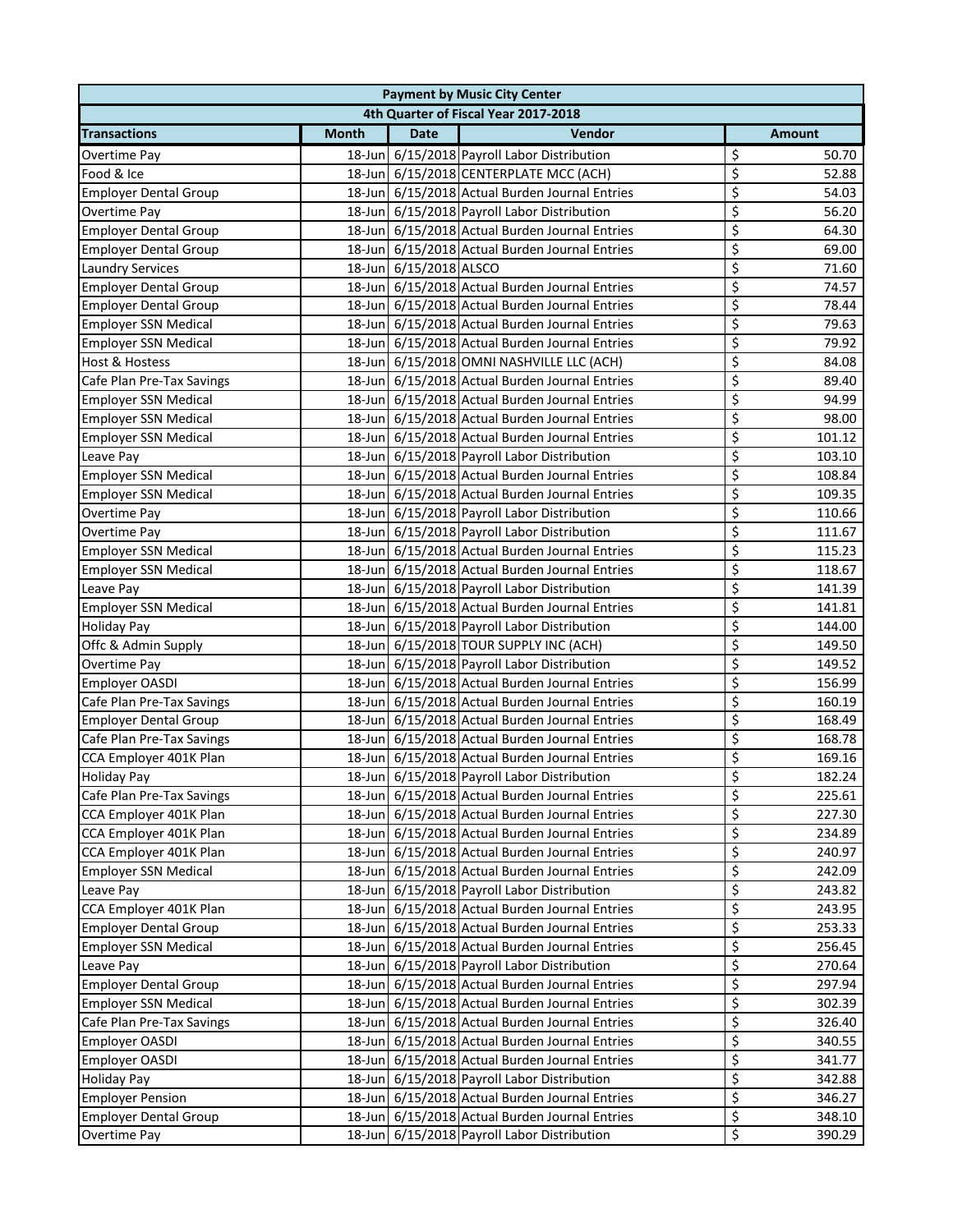| <b>Payment by Music City Center</b> |                                      |                        |                                                 |                         |               |  |  |
|-------------------------------------|--------------------------------------|------------------------|-------------------------------------------------|-------------------------|---------------|--|--|
|                                     | 4th Quarter of Fiscal Year 2017-2018 |                        |                                                 |                         |               |  |  |
| <b>Transactions</b>                 | <b>Month</b>                         | <b>Date</b>            | Vendor                                          |                         | <b>Amount</b> |  |  |
| <b>Employer SSN Medical</b>         |                                      |                        | 18-Jun 6/15/2018 Actual Burden Journal Entries  | \$                      | 394.85        |  |  |
| CCA Employer 401K Plan              |                                      |                        | 18-Jun 6/15/2018 Actual Burden Journal Entries  | \$                      | 401.08        |  |  |
| Employer OASDI                      |                                      |                        | 18-Jun 6/15/2018 Actual Burden Journal Entries  | \$                      | 406.16        |  |  |
| <b>Building Maintenance Srvc</b>    |                                      |                        | 18-Jun 6/15/2018 ISENHOUR DOOR PRODUCTS INC (AC | \$                      | 419.00        |  |  |
| Employer OASDI                      |                                      |                        | 18-Jun 6/15/2018 Actual Burden Journal Entries  | \$                      | 419.02        |  |  |
| <b>Holiday Pay</b>                  |                                      |                        | 18-Jun 6/15/2018 Payroll Labor Distribution     | \$                      | 425.92        |  |  |
| Employer OASDI                      |                                      |                        | 18-Jun 6/15/2018 Actual Burden Journal Entries  | \$                      | 432.38        |  |  |
| Employer OASDI                      |                                      |                        | 18-Jun 6/15/2018 Actual Burden Journal Entries  | \$                      | 465.36        |  |  |
| <b>Holiday Pay</b>                  |                                      |                        | 18-Jun 6/15/2018 Payroll Labor Distribution     | \$                      | 467.28        |  |  |
| Employer OASDI                      |                                      |                        | 18-Jun 6/15/2018 Actual Burden Journal Entries  | \$                      | 467.52        |  |  |
| <b>Employer SSN Medical</b>         |                                      |                        | 18-Jun 6/15/2018 Actual Burden Journal Entries  | \$                      | 468.85        |  |  |
| Employer OASDI                      |                                      |                        | 18-Jun 6/15/2018 Actual Burden Journal Entries  | \$                      | 492.68        |  |  |
| Employer OASDI                      |                                      |                        | 18-Jun 6/15/2018 Actual Burden Journal Entries  | \$                      | 507.38        |  |  |
| <b>Employer SSN Medical</b>         |                                      |                        | 18-Jun 6/15/2018 Actual Burden Journal Entries  | \$                      | 507.81        |  |  |
| Landscaping Srvc-Indoor             |                                      |                        | 18-Jun 6/15/2018 PLANTS ALIVE (ACH)             | \$                      | 510.00        |  |  |
| Leave Pay                           |                                      |                        | 18-Jun 6/15/2018 Payroll Labor Distribution     | \$                      | 531.36        |  |  |
| <b>Employer Dental Group</b>        |                                      |                        | 18-Jun 6/15/2018 Actual Burden Journal Entries  | \$                      | 533.75        |  |  |
| Employer OASDI                      |                                      |                        | 18-Jun 6/15/2018 Actual Burden Journal Entries  | \$                      | 554.03        |  |  |
| <b>Employer Group Health</b>        |                                      |                        | 18-Jun 6/15/2018 Actual Burden Journal Entries  | \$                      | 555.00        |  |  |
| CCA Employer 401K Plan              |                                      |                        | 18-Jun 6/15/2018 Actual Burden Journal Entries  | \$                      | 582.47        |  |  |
| <b>Laundry Services</b>             |                                      | 18-Jun 6/15/2018 ALSCO |                                                 | \$                      | 599.18        |  |  |
| Employer OASDI                      |                                      |                        | 18-Jun 6/15/2018 Actual Burden Journal Entries  | \$                      | 606.34        |  |  |
| Holiday Pay                         |                                      |                        | 18-Jun 6/15/2018 Payroll Labor Distribution     | \$                      | 651.84        |  |  |
| <b>Employer Group Health</b>        |                                      |                        | 18-Jun 6/15/2018 Actual Burden Journal Entries  | \$                      | 678.00        |  |  |
| <b>Employer SSN Medical</b>         |                                      |                        | 18-Jun 6/15/2018 Actual Burden Journal Entries  | \$                      | 693.02        |  |  |
| <b>Employer Pension</b>             |                                      |                        | 18-Jun 6/15/2018 Actual Burden Journal Entries  | \$                      | 730.14        |  |  |
| Leave Pay                           |                                      |                        | 18-Jun 6/15/2018 Payroll Labor Distribution     | \$                      | 742.79        |  |  |
| <b>Employer Group Health</b>        |                                      |                        | 18-Jun 6/15/2018 Actual Burden Journal Entries  | \$                      | 750.00        |  |  |
| <b>Holiday Pay</b>                  |                                      |                        | 18-Jun 6/15/2018 Payroll Labor Distribution     | \$                      | 752.80        |  |  |
| Overtime Pay                        |                                      |                        | 18-Jun 6/15/2018 Payroll Labor Distribution     | \$                      | 790.84        |  |  |
| Overtime Pay                        |                                      |                        | 18-Jun 6/15/2018 Payroll Labor Distribution     | \$                      | 806.94        |  |  |
| <b>Holiday Pay</b>                  |                                      |                        | 18-Jun 6/15/2018 Payroll Labor Distribution     | \$                      | 814.80        |  |  |
| Overtime Pay                        |                                      |                        | 18-Jun 6/15/2018 Payroll Labor Distribution     | \$                      | 852.91        |  |  |
| Overtime Pay                        |                                      |                        | 18-Jun 6/15/2018 Payroll Labor Distribution     | $\overline{\mathsf{S}}$ | 867.90        |  |  |
| Overtime Pay                        |                                      |                        | 18-Jun 6/15/2018 Payroll Labor Distribution     | \$                      | 868.06        |  |  |
| <b>Employer Pension</b>             |                                      |                        | 18-Jun 6/15/2018 Actual Burden Journal Entries  | \$                      | 868.54        |  |  |
| Leave Pay                           |                                      |                        | 18-Jun 6/15/2018 Payroll Labor Distribution     | \$                      | 886.76        |  |  |
| CCA Employer 401K Plan              |                                      |                        | 18-Jun 6/15/2018 Actual Burden Journal Entries  | \$                      | 903.41        |  |  |
| Leave Pay                           |                                      |                        | 18-Jun 6/15/2018 Payroll Labor Distribution     | \$                      | 908.62        |  |  |
| <b>Employer Pension</b>             |                                      |                        | 18-Jun 6/15/2018 Actual Burden Journal Entries  | \$                      | 941.58        |  |  |
| CCA Employer 401K Plan              |                                      |                        | 18-Jun 6/15/2018 Actual Burden Journal Entries  | \$                      | 999.41        |  |  |
| <b>Employer Group Health</b>        |                                      |                        | 18-Jun 6/15/2018 Actual Burden Journal Entries  | \$                      | 1,035.00      |  |  |
| <b>Employer OASDI</b>               |                                      |                        | 18-Jun 6/15/2018 Actual Burden Journal Entries  | \$                      | 1,035.06      |  |  |
| <b>Employer Pension</b>             |                                      |                        | 18-Jun 6/15/2018 Actual Burden Journal Entries  | \$                      | 1,051.79      |  |  |
| CCA Employer 401K Plan              |                                      |                        | 18-Jun 6/15/2018 Actual Burden Journal Entries  | \$                      | 1,053.28      |  |  |
| <b>Employer Group Health</b>        |                                      |                        | 18-Jun 6/15/2018 Actual Burden Journal Entries  | \$                      | 1,056.00      |  |  |
| <b>Employer OASDI</b>               |                                      |                        | 18-Jun 6/15/2018 Actual Burden Journal Entries  | \$                      | 1,096.56      |  |  |
| <b>Employer Group Health</b>        |                                      |                        | 18-Jun 6/15/2018 Actual Burden Journal Entries  | \$                      | 1,233.00      |  |  |
| <b>Employer Group Health</b>        |                                      |                        | 18-Jun 6/15/2018 Actual Burden Journal Entries  | \$                      | 1,263.00      |  |  |
| CCA Employer 401K Plan              |                                      |                        | 18-Jun 6/15/2018 Actual Burden Journal Entries  | \$                      | 1,275.03      |  |  |
| Leave Pay                           |                                      |                        | 18-Jun 6/15/2018 Payroll Labor Distribution     | \$                      | 1,303.52      |  |  |
| <b>Employer Group Health</b>        |                                      |                        | 18-Jun 6/15/2018 Actual Burden Journal Entries  | \$                      | 1,344.00      |  |  |
| Pest Control Srvc                   |                                      |                        | 18-Jun 6/15/2018 MIDDLE TN EXTERMINATING (ACH)  | \$                      | 1,407.00      |  |  |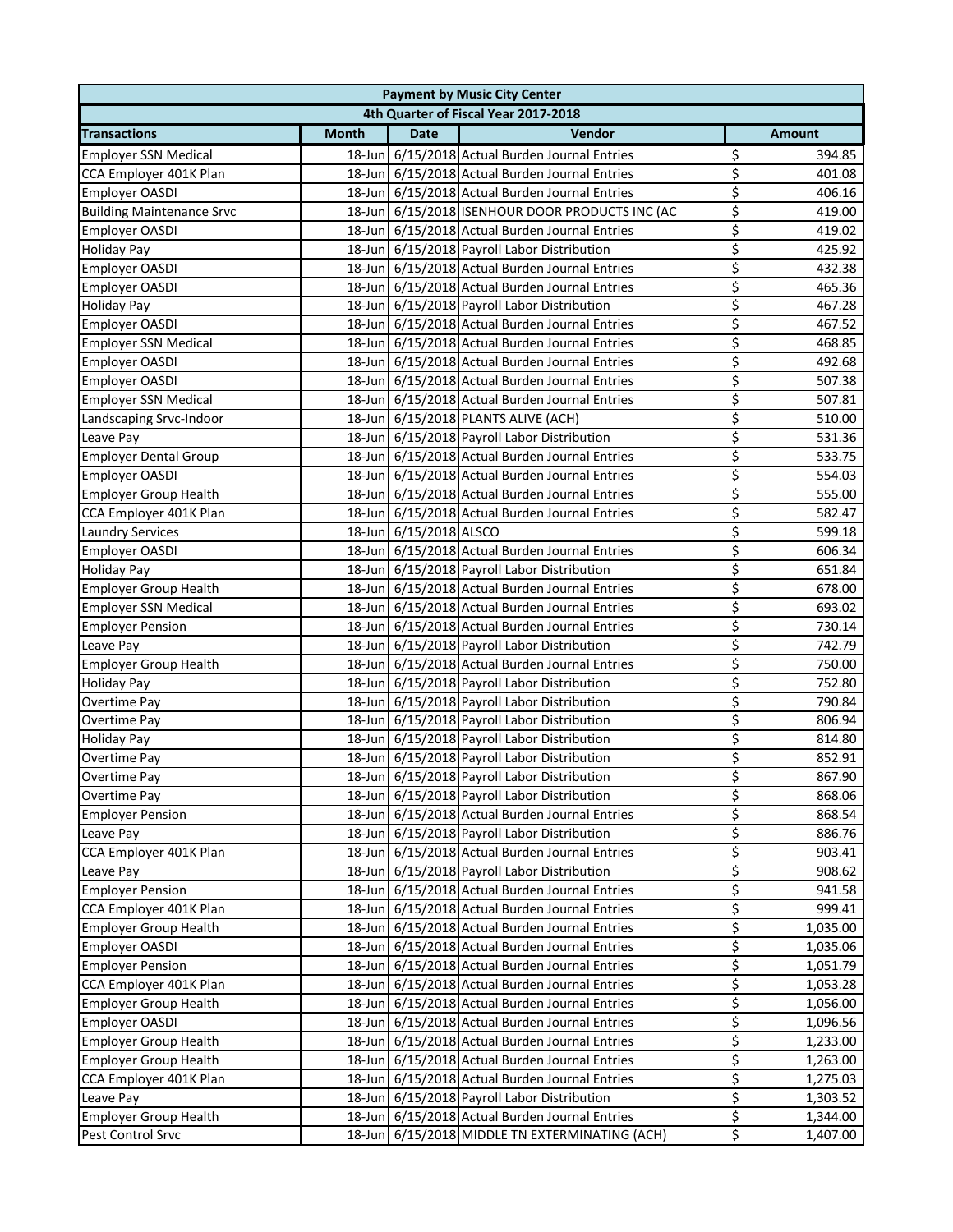|                               | <b>Payment by Music City Center</b> |             |                                                 |                         |               |  |  |
|-------------------------------|-------------------------------------|-------------|-------------------------------------------------|-------------------------|---------------|--|--|
|                               |                                     |             | 4th Quarter of Fiscal Year 2017-2018            |                         |               |  |  |
| <b>Transactions</b>           | <b>Month</b>                        | <b>Date</b> | Vendor                                          |                         | <b>Amount</b> |  |  |
| <b>Employer Group Health</b>  |                                     |             | 18-Jun 6/15/2018 Actual Burden Journal Entries  | \$                      | 1,533.00      |  |  |
| <b>Employer OASDI</b>         |                                     |             | 18-Jun 6/15/2018 Actual Burden Journal Entries  | \$                      | 1,688.34      |  |  |
| <b>Employer Group Health</b>  |                                     |             | 18-Jun 6/15/2018 Actual Burden Journal Entries  | \$                      | 1,698.00      |  |  |
| <b>Employer Group Health</b>  |                                     |             | 18-Jun 6/15/2018 Actual Burden Journal Entries  | \$                      | 1,728.00      |  |  |
| Leave Pay                     |                                     |             | 18-Jun 6/15/2018 Payroll Labor Distribution     | \$                      | 1,808.55      |  |  |
| Rent Equipment                |                                     |             | 18-Jun 6/15/2018 AT&T MOBILITY II LLC           | \$                      | 2,000.00      |  |  |
| <b>Employer OASDI</b>         |                                     |             | 18-Jun 6/15/2018 Actual Burden Journal Entries  | \$                      | 2,004.76      |  |  |
| Leave Pay                     |                                     |             | 18-Jun 6/15/2018 Payroll Labor Distribution     | \$                      | 2,004.96      |  |  |
| <b>Regular Pay</b>            |                                     |             | 18-Jun 6/15/2018 Payroll Labor Distribution     | \$                      | 2,015.20      |  |  |
| Telephone & Telegraph         |                                     |             | 18-Jun 6/15/2018 AT&T DATACOMM                  | \$                      | 2,068.90      |  |  |
| Overtime Pay                  |                                     |             | 18-Jun 6/15/2018 Payroll Labor Distribution     | \$                      | 2,098.65      |  |  |
| <b>Employer OASDI</b>         |                                     |             | 18-Jun 6/15/2018 Actual Burden Journal Entries  | \$                      | 2,171.30      |  |  |
| <b>Employer Pension</b>       |                                     |             | 18-Jun 6/15/2018 Actual Burden Journal Entries  | \$                      | 2,262.55      |  |  |
| <b>Employer Group Health</b>  |                                     |             | 18-Jun 6/15/2018 Actual Burden Journal Entries  | \$                      | 2,421.00      |  |  |
| <b>Holiday Pay</b>            |                                     |             | 18-Jun 6/15/2018 Payroll Labor Distribution     | \$                      | 2,455.40      |  |  |
| <b>Employer Pension</b>       |                                     |             | 18-Jun 6/15/2018 Actual Burden Journal Entries  | \$                      | 2,640.17      |  |  |
| Rent Storage/Safety Box       |                                     |             | 18-Jun 6/15/2018 PLANTS ALIVE (ACH)             | \$                      | 2,700.00      |  |  |
| Overtime Pay                  |                                     |             | 18-Jun 6/15/2018 Payroll Labor Distribution     | \$                      | 2,875.62      |  |  |
| Leave Pay                     |                                     |             | 18-Jun 6/15/2018 Payroll Labor Distribution     | \$                      | 2,889.42      |  |  |
| <b>Employer OASDI</b>         |                                     |             | 18-Jun 6/15/2018 Actual Burden Journal Entries  | \$                      | 2,963.15      |  |  |
| <b>Employer Group Health</b>  |                                     |             | 18-Jun 6/15/2018 Actual Burden Journal Entries  | \$                      | 3,150.00      |  |  |
| <b>Regular Pay</b>            |                                     |             | 18-Jun 6/15/2018 Payroll Labor Distribution     | \$                      | 4,725.35      |  |  |
| <b>Internet Services</b>      |                                     |             | 18-Jun 6/15/2018 AT&T DATACOMM                  | \$                      | 5,002.18      |  |  |
| Other Rpr & Maint Srvc        |                                     |             | 18-Jun 6/15/2018 PIEDMONT SUPPLY CO LLC (ACH)   | \$                      | 5,375.00      |  |  |
| <b>Regular Pay</b>            |                                     |             | 18-Jun 6/15/2018 Payroll Labor Distribution     | \$                      | 5,411.76      |  |  |
| Leave Pay                     |                                     |             | 18-Jun 6/15/2018 Payroll Labor Distribution     | \$                      | 5,598.32      |  |  |
| <b>Employer Group Health</b>  |                                     |             | 18-Jun 6/15/2018 Actual Burden Journal Entries  | \$                      | 5,946.00      |  |  |
| <b>Employer Group Health</b>  |                                     |             | 18-Jun 6/15/2018 Actual Burden Journal Entries  | \$                      | 6,240.00      |  |  |
| <b>Regular Pay</b>            |                                     |             | 18-Jun 6/15/2018 Payroll Labor Distribution     | \$                      | 6,604.54      |  |  |
| <b>Regular Pay</b>            |                                     |             | 18-Jun 6/15/2018 Payroll Labor Distribution     | \$                      | 6,790.67      |  |  |
| <b>Regular Pay</b>            |                                     |             | 18-Jun 6/15/2018 Payroll Labor Distribution     | \$                      | 7,038.40      |  |  |
| <b>Regular Pay</b>            |                                     |             | 18-Jun 6/15/2018 Payroll Labor Distribution     | \$                      | 7,480.80      |  |  |
| <b>Regular Pay</b>            |                                     |             | 18-Jun 6/15/2018 Payroll Labor Distribution     | \$                      | 7,615.57      |  |  |
| <b>Regular Pay</b>            |                                     |             | 18-Jun 6/15/2018 Payroll Labor Distribution     | $\overline{\mathsf{s}}$ | 7,762.80      |  |  |
| Regular Pay                   |                                     |             | 18-Jun 6/15/2018 Payroll Labor Distribution     | \$                      | 7,980.39      |  |  |
| <b>Employer Group Health</b>  |                                     |             | 18-Jun 6/15/2018 Actual Burden Journal Entries  | \$                      | 8,106.00      |  |  |
| <b>Temporary Service</b>      |                                     |             | 18-Jun 6/15/2018 INDUSTRIAL STAFFING OF TN (ACH | \$                      | 8,879.08      |  |  |
| <b>Regular Pay</b>            |                                     |             | 18-Jun 6/15/2018 Payroll Labor Distribution     | \$                      | 8,957.28      |  |  |
| <b>Regular Pay</b>            |                                     |             | 18-Jun 6/15/2018 Payroll Labor Distribution     | \$                      | 9,619.82      |  |  |
| Leave Pay                     |                                     |             | 18-Jun 6/15/2018 Payroll Labor Distribution     | \$                      | 9,926.32      |  |  |
| <b>Legal Services</b>         |                                     |             | 18-Jun 6/15/2018 BONE MCALLESTER NORTON PLLC    | \$                      | 10,000.00     |  |  |
| <b>Employer Group Health</b>  |                                     |             | 18-Jun 6/15/2018 Actual Burden Journal Entries  | \$                      | 12,147.00     |  |  |
| Regular Pay                   |                                     |             | 18-Jun 6/15/2018 Payroll Labor Distribution     | $\overline{\xi}$        | 16,160.14     |  |  |
| <b>Regular Pay</b>            |                                     |             | 18-Jun 6/15/2018 Payroll Labor Distribution     | \$                      | 16,330.24     |  |  |
| Regular Pay                   |                                     |             | 18-Jun 6/15/2018 Payroll Labor Distribution     | \$                      | 26,686.99     |  |  |
| Regular Pay                   |                                     |             | 18-Jun 6/15/2018 Payroll Labor Distribution     | \$                      | 29,480.89     |  |  |
| Regular Pay                   |                                     |             | 18-Jun 6/15/2018 Payroll Labor Distribution     | \$                      | 33,813.34     |  |  |
| Regular Pay                   |                                     |             | 18-Jun 6/15/2018 Payroll Labor Distribution     | \$                      | 42,933.36     |  |  |
| <b>Small Equipment Supply</b> |                                     |             | 18-Jun 6/18/2018 LOWES OF MADISON #413 (ACH)    | \$                      | (0.90)        |  |  |
| Mngt Cnsltnt Srvc             |                                     |             | 18-Jun 6/19/2018 WORKFORCE ESSENTIALS INC (DRUG | \$                      | 125.00        |  |  |
| Auto Fuel                     |                                     |             | 18-Jun 6/19/2018 WEX (WRIGHT EXPRESS FINANCIAL) | \$                      | 287.54        |  |  |
| <b>HVAC Supply</b>            |                                     |             | 18-Jun 6/19/2018 W W GRAINGER (P#)              | \$                      | 344.86        |  |  |
| <b>Temporary Service</b>      |                                     |             | 18-Jun 6/19/2018 LOOMIS FARGO & CO              | \$                      | 1,232.15      |  |  |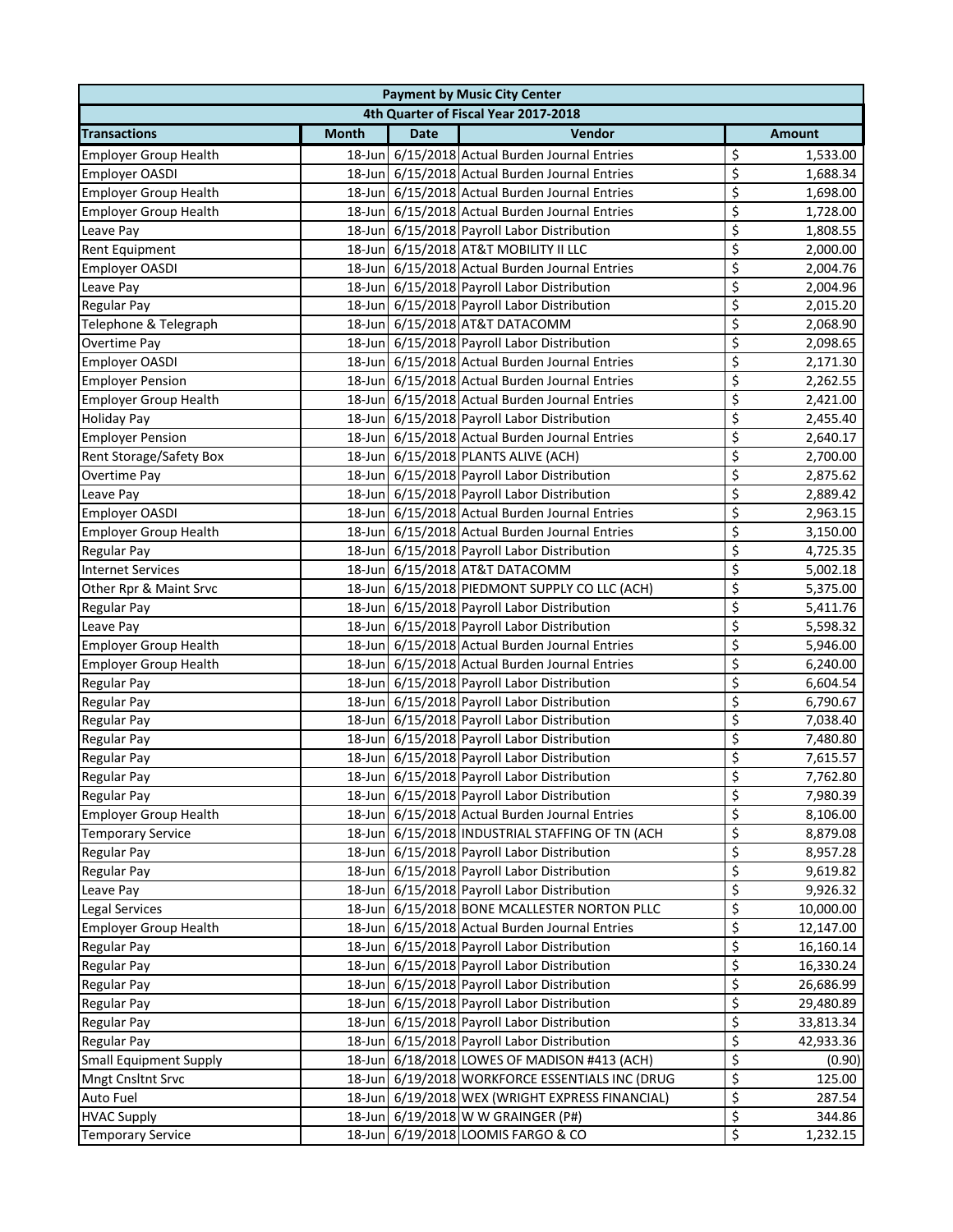| <b>Payment by Music City Center</b> |              |             |                                                 |                         |               |  |
|-------------------------------------|--------------|-------------|-------------------------------------------------|-------------------------|---------------|--|
|                                     |              |             | 4th Quarter of Fiscal Year 2017-2018            |                         |               |  |
| <b>Transactions</b>                 | <b>Month</b> | <b>Date</b> | Vendor                                          |                         | <b>Amount</b> |  |
| <b>Valet Services</b>               |              |             | 18-Jun 6/19/2018 TOWNE HOLDINGS LLC (ACH)       | \$                      | 6,484.50      |  |
| <b>Medical Services</b>             |              |             | 18-Jun 6/19/2018 MED STAR MEDICAL STAFFING INC  | \$                      | 8,360.00      |  |
| Rpr & Maint Srvc Elev/Escel         |              |             | 18-Jun 6/19/2018 NASHVILLE MACHINE ELEVATOR CO  | \$                      | 14,489.19     |  |
| District Energy System              |              |             | 18-Jun 6/19/2018 DES REVENUE / US BANK (ACH)    | \$                      | 224,290.08    |  |
| Repair & Maint Supply               |              |             | 18-Jun 6/20/2018 LOWES OF MADISON #413 (ACH)    | \$                      | 71.28         |  |
| <b>Electrical Supply</b>            |              |             | 18-Jun 6/20/2018 KELSAN INC (ACH)               | \$                      | 77.50         |  |
| Repair & Maint Supply               |              |             | 18-Jun 6/20/2018 LOWES OF MADISON #413 (ACH)    | \$                      | 79.80         |  |
| Printing/Binding                    |              |             | 18-Jun 6/20/2018 RICOH USA INC (ACH)            | \$                      | 116.49        |  |
| <b>Electrical Supply</b>            |              |             | 18-Jun 6/20/2018 KELSAN INC (ACH)               | \$                      | 155.00        |  |
| Printing/Binding                    |              |             | 18-Jun 6/20/2018 RICOH USA INC (ACH)            | \$                      | 238.92        |  |
| <b>Electrical Supply</b>            |              |             | 18-Jun 6/20/2018 KELSAN INC (ACH)               | \$                      | 1,088.56      |  |
| Other Rpr & Maint Srvc              |              |             | 18-Jun 6/21/2018 CENTERPLATE MCC (ACH)          | \$                      | (164.04)      |  |
| <b>HHold &amp; Jnitr Supply</b>     |              |             | 18-Jun 6/21/2018 AMERICAN PAPER & TWINE CO (ACH | \$                      | (108.65)      |  |
| Postage & Delivery Srvc             |              |             | 18-Jun 6/21/2018 GUY BROWN INTERIORS LLC (ACH)  | \$                      | 20.00         |  |
| Food & Ice                          |              |             | 18-Jun 6/21/2018 CENTERPLATE MCC (ACH)          | \$                      | 47.10         |  |
| Furniture/Fixtures<\$10K            |              |             | 18-Jun 6/21/2018 GUY BROWN INTERIORS LLC (ACH)  | \$                      | 51.84         |  |
| Furniture/Fixtures<\$10K            |              |             | 18-Jun 6/21/2018 GUY BROWN INTERIORS LLC (ACH)  | \$                      | 59.04         |  |
| Other Rpr & Maint Srvc              |              |             | 18-Jun 6/21/2018 KELSAN INC (ACH)               | \$                      | 77.50         |  |
| <b>HHold &amp; Jnitr Supply</b>     |              |             | 18-Jun 6/21/2018 AMERICAN PAPER & TWINE CO (ACH | \$                      | 108.65        |  |
| HHold & Jnitr Supply                |              |             | 18-Jun 6/21/2018 AMERICAN PAPER & TWINE CO (ACH | \$                      | 110.95        |  |
| Furniture/Fixtures<\$10K            |              |             | 18-Jun 6/21/2018 GUY BROWN INTERIORS LLC (ACH)  | \$                      | 120.48        |  |
| Furniture/Fixtures<\$10K            |              |             | 18-Jun 6/21/2018 GUY BROWN INTERIORS LLC (ACH)  | \$                      | 120.48        |  |
| Other Rpr & Maint Srvc              |              |             | 18-Jun 6/21/2018 KELSAN INC (ACH)               | \$                      | 121.30        |  |
| Other Rpr & Maint Srvc              |              |             | 18-Jun 6/21/2018 KELSAN INC (ACH)               | \$                      | 144.10        |  |
| Other Rpr & Maint Srvc              |              |             | 18-Jun 6/21/2018 KELSAN INC (ACH)               | \$                      | 153.20        |  |
| Food & Ice                          |              |             | 18-Jun 6/21/2018 CENTERPLATE MCC (ACH)          | \$                      | 156.75        |  |
| Furniture/Fixtures<\$10K            |              |             | 18-Jun 6/21/2018 GUY BROWN INTERIORS LLC (ACH)  | \$                      | 194.40        |  |
| Other Rpr & Maint Srvc              |              |             | 18-Jun 6/21/2018 KELSAN INC (ACH)               | \$                      | 204.90        |  |
| Other Rpr & Maint Srvc              |              |             | 18-Jun 6/21/2018 KELSAN INC (ACH)               | \$                      | 218.70        |  |
| <b>Building Maintenance Srvc</b>    |              |             | 18-Jun 6/21/2018 ISENHOUR DOOR PRODUCTS INC (AC | \$                      | 225.00        |  |
| Food & Bev-Inhouse                  |              |             | 18-Jun 6/21/2018 CENTERPLATE MCC (ACH)          | \$                      | 231.14        |  |
| Other Rpr & Maint Srvc              |              |             | 18-Jun 6/21/2018 KELSAN INC (ACH)               | \$                      | 247.20        |  |
| Furniture/Fixtures<\$10K            |              |             | 18-Jun 6/21/2018 GUY BROWN INTERIORS LLC (ACH)  | \$                      | 303.60        |  |
| Furniture/Fixtures<\$10K            |              |             | 18-Jun 6/21/2018 GUY BROWN INTERIORS LLC (ACH)  | $\overline{\mathsf{S}}$ | 311.60        |  |
| Furniture/Fixtures<\$10K            |              |             | 18-Jun 6/21/2018 GUY BROWN INTERIORS LLC (ACH)  | \$                      | 333.00        |  |
| Advertising & Promot'n              |              |             | 18-Jun 6/21/2018 AERIAL INNOVATIONS OF TN INC   | \$                      | 345.00        |  |
| Furniture/Fixtures<\$10K            |              |             | 18-Jun 6/21/2018 GUY BROWN INTERIORS LLC (ACH)  | \$                      | 392.64        |  |
| Other Rpr & Maint Srvc              |              |             | 18-Jun 6/21/2018 EQUIPMENT DEPOT                | \$                      | 440.00        |  |
| <b>Building Maintenance Srvc</b>    |              |             | 18-Jun 6/21/2018 ISENHOUR DOOR PRODUCTS INC (AC | \$                      | 450.00        |  |
| Furniture/Fixtures<\$10K            |              |             | 18-Jun 6/21/2018 GUY BROWN INTERIORS LLC (ACH)  | \$                      | 457.92        |  |
| Other Rpr & Maint Srvc              |              |             | 18-Jun 6/21/2018 FOOD EQUIPMENT SERVICES CO LLC | \$                      | 459.00        |  |
| <b>Building Maintenance Srvc</b>    |              |             | 18-Jun 6/21/2018 ISENHOUR DOOR PRODUCTS INC (AC | \$                      | 573.78        |  |
| Registration                        |              |             | 18-Jun 6/21/2018 WYLLY, MARY B                  | \$                      | 713.94        |  |
| Other Rpr & Maint Srvc              |              |             | 18-Jun 6/21/2018 SMART CARE SOLUTIONS (ACH)     | \$                      | 845.15        |  |
| Advertising & Promot'n              |              |             | 18-Jun 6/21/2018 AERIAL INNOVATIONS OF TN INC   | \$                      | 1,100.00      |  |
| Other Rpr & Maint Srvc              |              |             | 18-Jun 6/21/2018 CENTERPLATE MCC (ACH)          | \$                      | 1,821.98      |  |
| Other Rpr & Maint Srvc              |              |             | 18-Jun 6/21/2018 JOHN BOUCHARD & SONS CO (ACH)  | \$                      | 1,975.00      |  |
| Other Rpr & Maint Srvc              |              |             | 18-Jun 6/21/2018 MERRYMAN-FARR LLC (ACH)        | \$                      | 2,065.00      |  |
| Other Rpr & Maint Srvc              |              |             | 18-Jun 6/21/2018 CENTERPLATE MCC (ACH)          | \$                      | 2,155.00      |  |
| <b>Medical Services</b>             |              |             | 18-Jun 6/21/2018 MED STAR MEDICAL STAFFING INC  | \$                      | 2,414.50      |  |
| Printing/Binding                    |              |             | 18-Jun 6/21/2018 WHERRY, R J & ASSOC INC (ACH)  | \$                      | 5,000.00      |  |
| Rpr & Maint Srvc Green Roof         |              |             | 18-Jun 6/21/2018 GREENRISE TECHNOLOGIES (ACH)   | \$                      | 6,224.89      |  |
| Other Rpr & Maint Srvc              |              |             | 18-Jun 6/21/2018 BAKER ROOFING CO (ACH)         | \$                      | 7,450.00      |  |
|                                     |              |             |                                                 |                         |               |  |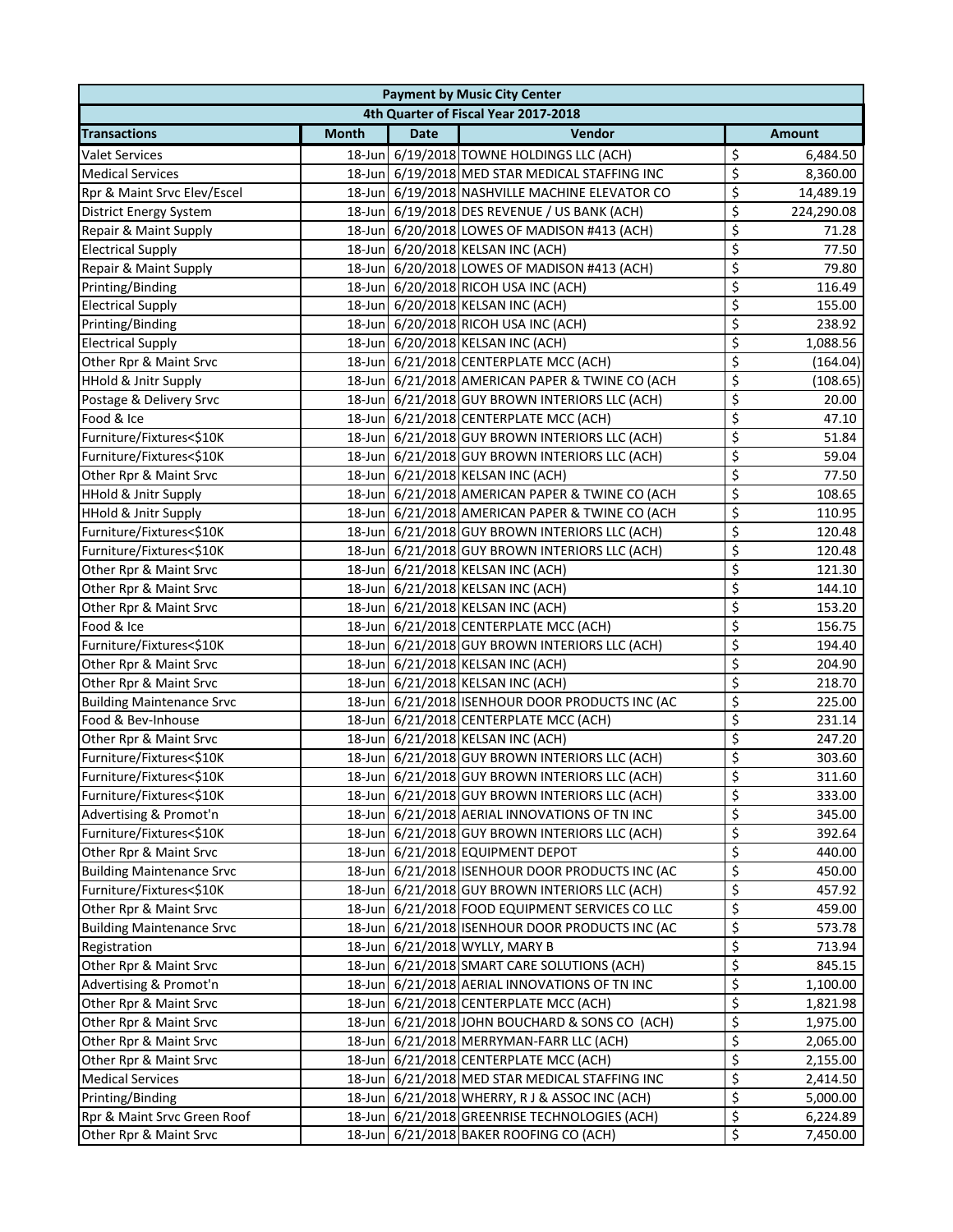| <b>Payment by Music City Center</b> |              |             |                                                 |                         |               |  |
|-------------------------------------|--------------|-------------|-------------------------------------------------|-------------------------|---------------|--|
|                                     |              |             | 4th Quarter of Fiscal Year 2017-2018            |                         |               |  |
| <b>Transactions</b>                 | <b>Month</b> | <b>Date</b> | Vendor                                          |                         | <b>Amount</b> |  |
| Advertising & Promot'n              |              |             | 18-Jun 6/21/2018 TENNESSEAN, THE (ADVERTISING O | \$                      | 8,236.24      |  |
| <b>Temporary Service</b>            |              |             | 18-Jun 6/21/2018 LMG INC (ACH)                  | \$                      | 8,701.25      |  |
| <b>Safety Supply</b>                |              |             | 18-Jun 6/22/2018 W W GRAINGER (P#)              | \$                      | (62.73)       |  |
| Offc & Admin Supply                 |              |             | 18-Jun 6/22/2018 MYOFFICE PRODUCTS (ACH)        | \$                      | (5.83)        |  |
| Safety Supply                       |              |             | 18-Jun 6/22/2018 W W GRAINGER (P#)              | \$                      | (1.62)        |  |
| Printing/Binding                    |              |             | 18-Jun 6/22/2018 RICOH USA INC (ACH)            | \$                      | 46.00         |  |
| Printing/Binding                    |              |             | 18-Jun 6/22/2018 RICOH USA INC (ACH)            | \$                      | 46.00         |  |
| Printing/Binding                    |              |             | 18-Jun 6/22/2018 RICOH USA INC (ACH)            | \$                      | 46.00         |  |
| Printing/Binding                    |              |             | 18-Jun 6/22/2018 RICOH USA INC (ACH)            | \$                      | 46.00         |  |
| Other Rpr & Maint Srvc              |              |             | 18-Jun 6/22/2018 CE POWER HOLDING LLC (ACH)     | \$                      | 612.00        |  |
| Other Rpr & Maint Srvc              |              |             | 18-Jun 6/22/2018 REED LANDSCAPING INC (ACH)     | \$                      | 683.34        |  |
| <b>Building Maintenance Srvc</b>    |              |             | 18-Jun 6/22/2018 CRAWFORD DOOR SALES (ACH)      | \$                      | 1,128.00      |  |
| <b>Building Maintenance Srvc</b>    |              |             | 18-Jun 6/22/2018 CRAWFORD DOOR SALES (ACH)      | \$                      | 1,187.00      |  |
| Computer Hardware <\$10K            |              |             | 18-Jun 6/22/2018 PRESIDIO NETWORKED SOLUTIONS I | \$                      | 9,987.00      |  |
| Other Rpr & Maint Srvc              |              |             | 18-Jun 6/25/2018 KENNY PIPE & SUPPLY INC (ACH)  | \$                      | (376.00)      |  |
| Postage & Delivery Srvc             |              |             | 18-Jun 6/25/2018 GRAYBAR ELECTRIC CO INC (ACH)  | \$                      | (28.93)       |  |
| Offc & Admin Supply                 |              |             | 18-Jun 6/25/2018 MYOFFICE PRODUCTS (ACH)        | \$                      | 4.19          |  |
| Offc & Admin Supply                 |              |             | 18-Jun 6/25/2018 MYOFFICE PRODUCTS (ACH)        | \$                      | 4.28          |  |
| Offc & Admin Supply                 |              |             | 18-Jun 6/25/2018 MYOFFICE PRODUCTS (ACH)        | \$                      | 4.71          |  |
| Offc & Admin Supply                 |              |             | 18-Jun 6/25/2018 MYOFFICE PRODUCTS (ACH)        | \$                      | 4.78          |  |
| Offc & Admin Supply                 |              |             | 18-Jun 6/25/2018 MYOFFICE PRODUCTS (ACH)        | \$                      | 5.83          |  |
| Offc & Admin Supply                 |              |             | 18-Jun 6/25/2018 MYOFFICE PRODUCTS (ACH)        | \$                      | 7.39          |  |
| Offc & Admin Supply                 |              |             | 18-Jun 6/25/2018 MYOFFICE PRODUCTS (ACH)        | \$                      | 10.85         |  |
| Offc & Admin Supply                 |              |             | 18-Jun 6/25/2018 GUY BROWN INTERIORS LLC (ACH)  | \$                      | 12.96         |  |
| Offc & Admin Supply                 |              |             | 18-Jun 6/25/2018 MYOFFICE PRODUCTS (ACH)        | \$                      | 13.68         |  |
| Offc & Admin Supply                 |              |             | 18-Jun 6/25/2018 MYOFFICE PRODUCTS (ACH)        | \$                      | 13.68         |  |
| Offc & Admin Supply                 |              |             | 18-Jun 6/25/2018 MYOFFICE PRODUCTS (ACH)        | \$                      | 13.68         |  |
| Offc & Admin Supply                 |              |             | 18-Jun 6/25/2018 MYOFFICE PRODUCTS (ACH)        | \$                      | 13.68         |  |
| Offc & Admin Supply                 |              |             | 18-Jun 6/25/2018 MYOFFICE PRODUCTS (ACH)        | \$                      | 13.90         |  |
| Offc & Admin Supply                 |              |             | 18-Jun 6/25/2018 MYOFFICE PRODUCTS (ACH)        | \$                      | 14.75         |  |
| Offc & Admin Supply                 |              |             | 18-Jun 6/25/2018 MYOFFICE PRODUCTS (ACH)        | \$                      | 16.65         |  |
| Offc & Admin Supply                 |              |             | 18-Jun 6/25/2018 MYOFFICE PRODUCTS (ACH)        | \$                      | 17.24         |  |
| Offc & Admin Supply                 |              |             | 18-Jun 6/25/2018 MYOFFICE PRODUCTS (ACH)        | \$                      | 17.24         |  |
| Offc & Admin Supply                 |              |             | 18-Jun 6/25/2018 MYOFFICE PRODUCTS (ACH)        | $\overline{\mathsf{S}}$ | 19.83         |  |
| Postage & Delivery Srvc             |              |             | 18-Jun 6/25/2018 GRAYBAR ELECTRIC CO INC (ACH)  | \$                      | 28.93         |  |
| Offc & Admin Supply                 |              |             | 18-Jun 6/25/2018 MYOFFICE PRODUCTS (ACH)        | \$                      | 35.78         |  |
| Employee Award/Gift                 |              |             | 18-Jun 6/25/2018 AWARD CENTER INC, THE (ACH)    | \$                      | 50.95         |  |
| <b>Small Equipment Supply</b>       | $18 - Jun$   |             | 6/25/2018 W W GRAINGER (P#)                     | \$                      | 63.40         |  |
| <b>Small Equipment Supply</b>       | 18-Jun       |             | 6/25/2018 LOWES OF MADISON #413 (ACH)           | \$                      | 69.80         |  |
| Offc & Admin Supply                 | 18-Jun       |             | 6/25/2018 MYOFFICE PRODUCTS (ACH)               | \$                      | 87.15         |  |
| Offc & Admin Supply                 |              |             | 18-Jun 6/25/2018 GUY BROWN INTERIORS LLC (ACH)  | \$                      | 87.36         |  |
| Postage & Delivery Srvc             | 18-Jun       |             | 6/25/2018 GUY BROWN INTERIORS LLC (ACH)         | \$                      | 100.00        |  |
| <b>HHold &amp; Jnitr Supply</b>     |              |             | 18-Jun 6/25/2018 PRESTWICK GROUP (ACH)          | \$                      | 114.00        |  |
| Postage & Delivery Srvc             |              |             | 18-Jun 6/25/2018 COMMUNICATION TECHNOLOGY SERVI | \$                      | 114.73        |  |
| Postage & Delivery Srvc             |              |             | 18-Jun 6/25/2018 TENNESSEE ELECTRIC MOTOR CO LL | \$                      | 173.81        |  |
| Offc & Admin Supply                 |              |             | 18-Jun 6/25/2018 GUY BROWN INTERIORS LLC (ACH)  | \$                      | 196.32        |  |
| Offc & Admin Supply                 |              |             | 18-Jun 6/25/2018 GUY BROWN INTERIORS LLC (ACH)  | \$                      | 200.00        |  |
| Other Rpr & Maint Srvc              | 18-Jun       |             | 6/25/2018 KELSAN INC (ACH)                      | \$                      | 202.40        |  |
| Other Rpr & Maint Srvc              | 18-Jun       |             | 6/25/2018 KELSAN INC (ACH)                      | \$                      | 250.00        |  |
| Postage & Delivery Srvc             |              |             | 18-Jun 6/25/2018 REED LANDSCAPING INC (ACH)     | \$                      | 250.00        |  |
| Postage & Delivery Srvc             |              |             | 18-Jun 6/25/2018 REED LANDSCAPING INC (ACH)     | \$                      | 250.00        |  |
| Postage & Delivery Srvc             |              |             | 18-Jun 6/25/2018 PRESTWICK GROUP (ACH)          | \$                      | 301.00        |  |
| Other Rpr & Maint Srvc              |              |             | 18-Jun 6/25/2018 KENNY PIPE & SUPPLY INC (ACH)  | \$                      | 376.00        |  |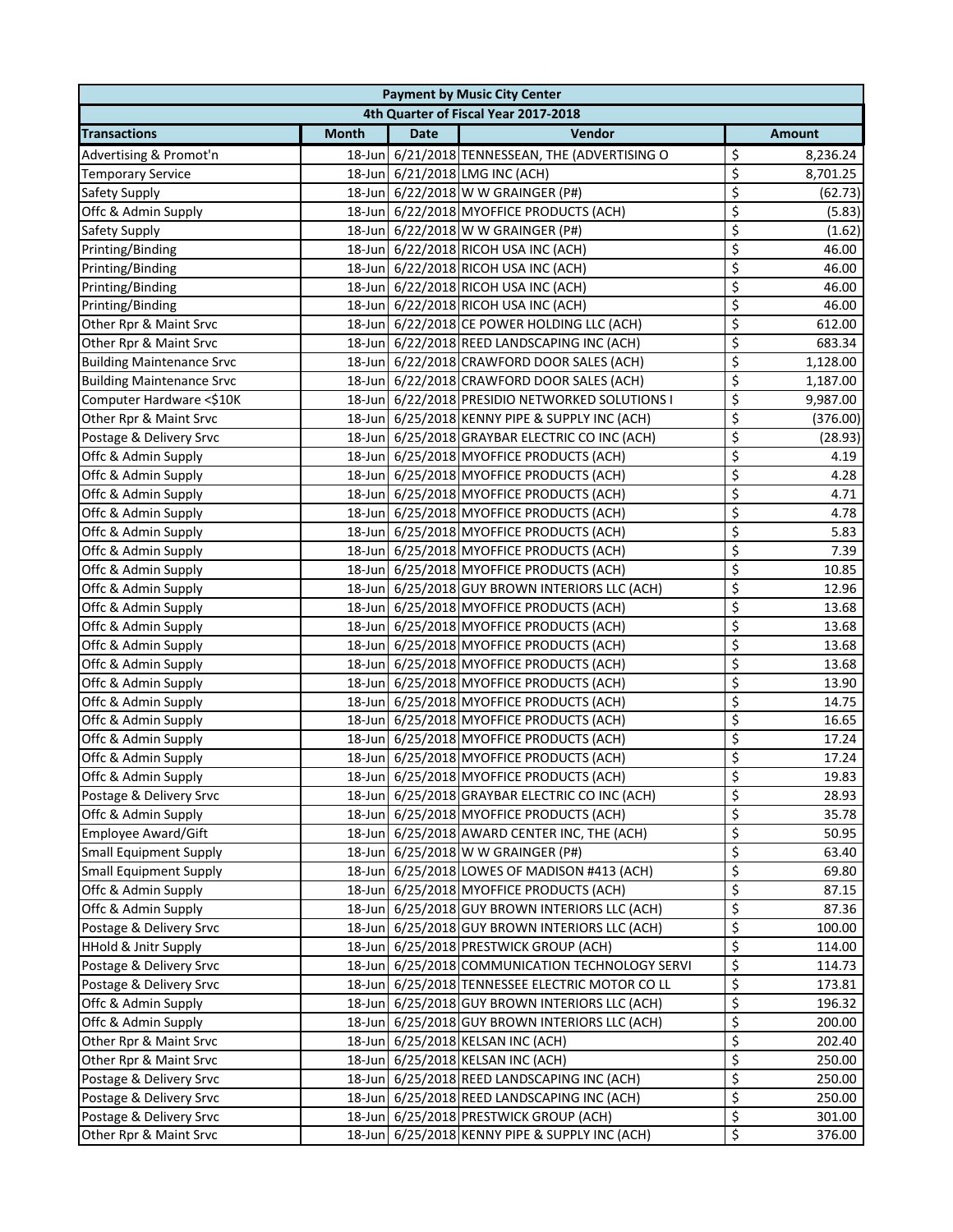| 4th Quarter of Fiscal Year 2017-2018<br>Vendor<br><b>Transactions</b><br><b>Month</b><br><b>Date</b><br><b>Amount</b><br>\$<br>18-Jun 6/25/2018 AT&T CIRCUITS<br>Telephone & Telegraph<br>380.90<br>\$<br>18-Jun 6/25/2018 WHERRY, R J & ASSOC INC (ACH)<br>Furniture/Fixtures<\$10K<br>400.00<br>\$<br>18-Jun 6/25/2018 AMERICAN PAPER & TWINE CO (ACH<br><b>HHold &amp; Jnitr Supply</b><br>467.48<br>\$<br>18-Jun 6/25/2018 PRESTWICK GROUP (ACH)<br>525.00<br><b>HHold &amp; Jnitr Supply</b><br>\$<br>18-Jun 6/25/2018 REED LANDSCAPING INC (ACH)<br><b>Building Maintenance Srvc</b><br>810.00<br>\$<br>18-Jun 6/25/2018 KELSAN INC (ACH)<br>Other Rpr & Maint Srvc<br>891.44<br>\$<br>18-Jun 6/25/2018 DIVISION X SPECIALTIES INC<br>910.00<br><b>HHold &amp; Jnitr Supply</b><br>\$<br>18-Jun 6/25/2018 CONVENTION PROD RIGGING INC (A<br>1,440.00<br>\$<br><b>Building Maintenance Srvc</b><br>18-Jun 6/25/2018 PREMIERE BUILDING MAINTENANCE<br>1,449.43<br>\$<br><b>Computer Software</b><br>18-Jun 6/25/2018 CMMS DATA GROUP (ACH)<br>1,595.00<br>\$<br>18-Jun 6/25/2018 AMERICAN PAPER & TWINE CO (ACH<br><b>HHold &amp; Jnitr Supply</b><br>2,044.80<br>\$<br>18-Jun 6/25/2018 PRESTWICK GROUP (ACH)<br><b>HHold &amp; Jnitr Supply</b><br>2,161.00<br>\$<br>18-Jun 6/25/2018 COMMUNICATION TECHNOLOGY SERVI<br>Other Rpr & Maint Srvc<br>2,294.50<br>\$<br>18-Jun 6/25/2018 REED LANDSCAPING INC (ACH)<br><b>Building Maintenance Srvc</b><br>2,880.00<br>\$<br>18-Jun 6/25/2018 AMERICAN PAPER & TWINE CO (ACH<br><b>HHold &amp; Jnitr Supply</b><br>3,182.00<br>\$<br><b>Building Maintenance Srvc</b><br>18-Jun 6/25/2018 PREMIERE BUILDING MAINTENANCE<br>4,037.00<br>\$<br>Furniture/Fixtures<\$10K<br>18-Jun 6/25/2018 FREEMAN DECORATING / FREEMAN<br>5,101.50<br>\$<br>18-Jun 6/25/2018 NETRIX LLC (ACH)<br>5,786.15<br>Computer Software<br>\$<br>18-Jun 6/25/2018 JOHNSON CNTRLS INC(TN/NC)(P#)(<br><b>Building Maintenance Srvc</b><br>5,969.00<br>\$<br>18-Jun 6/25/2018 PREMIERE BUILDING MAINTENANCE<br><b>Building Maintenance Srvc</b><br>6,269.66<br>\$<br>18-Jun 6/25/2018 REED LANDSCAPING INC (ACH)<br>Landscaping Srvc<br>6,336.00<br>\$<br>Other Rpr & Maint Srvc<br>18-Jun 6/25/2018 CE POWER HOLDING LLC (ACH)<br>6,612.00<br>\$<br>18-Jun 6/25/2018 THOMAS CONSTRUCTORS LLC (ACH)<br><b>Building Maintenance Srvc</b><br>8,660.00<br>\$<br>18-Jun 6/25/2018 CMMS DATA GROUP (ACH)<br>Computer Software<br>9,570.00<br>\$<br>18-Jun 6/25/2018 INDUSTRIAL STAFFING OF TN (ACH<br>11,361.66<br><b>Temporary Service</b><br>\$<br>18-Jun 6/25/2018 FIS<br><b>Merchant Fees</b><br>21,741.38<br>\$<br>18-Jun 6/26/2018 KENNY PIPE & SUPPLY INC (ACH)<br>Plumbing/HVAC Maintain Srvc<br>(1,432.55)<br>\$<br>18-Jun 6/26/2018 CONVENTION PROD RIGGING INC (A<br><b>Building Maintenance Srvc</b><br>(210.00)<br>\$<br>Safety Supply<br>18-Jun 6/26/2018 W W GRAINGER (P#)<br>(65.25)<br>\$<br><b>Small Equipment Supply</b><br>18-Jun 6/26/2018 W W GRAINGER (P#)<br>30.40<br>\$<br><b>Small Equipment Supply</b><br>18-Jun 6/26/2018 W W GRAINGER (P#)<br>39.90<br>\$<br>Food & Ice<br>18-Jun 6/26/2018 CENTERPLATE MCC (ACH)<br>49.55<br>\$<br><b>Small Equipment Supply</b><br>18-Jun 6/26/2018 W W GRAINGER (P#)<br>50.14<br>$\overline{\mathsf{S}}$<br>18-Jun 6/26/2018 SYNERGY BUSINESS ENVIRONMENTS<br>53.50<br>Postage & Delivery Srvc<br>\$<br><b>Small Equipment Supply</b><br>18-Jun 6/26/2018 W W GRAINGER (P#)<br>54.24<br>\$<br>18-Jun 6/26/2018 ALSCO<br><b>Laundry Services</b><br>80.60<br>\$<br>18-Jun 6/26/2018 ALSCO<br>80.60<br><b>Laundry Services</b><br>\$<br>18-Jun 6/26/2018 DRAPES 4 SHOW INC (ACH)<br>85.00<br>Postage & Delivery Srvc<br>\$<br>6/26/2018 ALSCO<br>574.77<br><b>Laundry Services</b><br>18-Jun<br>\$<br>18-Jun 6/26/2018 ALSCO<br><b>Laundry Services</b><br>621.38<br>\$<br>18-Jun 6/26/2018 ALSCO<br>621.38<br><b>Laundry Services</b><br>\$<br><b>Small Equipment Supply</b><br>6/26/2018 DRAPES 4 SHOW INC (ACH)<br>660.00<br>18-Jun<br>\$<br>18-Jun 6/26/2018 CINTAS CORP #051 MATS & RUGS(A<br>743.56<br><b>Uniform Cleaning Service</b><br>\$<br>Furniture/Fixtures<\$10K<br>18-Jun 6/26/2018 SYNERGY BUSINESS ENVIRONMENTS<br>820.80<br>\$<br>18-Jun 6/26/2018 ALSCO<br>932.06<br><b>Laundry Services</b><br>\$<br>18-Jun 6/26/2018 MED STAR MEDICAL STAFFING INC<br>990.00<br><b>Medical Services</b><br>\$<br><b>Laundry Services</b><br>18-Jun 6/26/2018 ALSCO<br>1,213.63<br>\$<br>6/26/2018 ELITE SHOW SERVICES INC (ACH)<br><b>Temporary Service</b><br>18-Jun<br>1,219.52<br>\$<br><b>Uniform Cleaning Service</b><br>6/26/2018 CINTAS CORP #051 MATS & RUGS(A<br>18-Jun<br>1,341.56 |                          |  |  | <b>Payment by Music City Center</b> |  |  |  |  |
|----------------------------------------------------------------------------------------------------------------------------------------------------------------------------------------------------------------------------------------------------------------------------------------------------------------------------------------------------------------------------------------------------------------------------------------------------------------------------------------------------------------------------------------------------------------------------------------------------------------------------------------------------------------------------------------------------------------------------------------------------------------------------------------------------------------------------------------------------------------------------------------------------------------------------------------------------------------------------------------------------------------------------------------------------------------------------------------------------------------------------------------------------------------------------------------------------------------------------------------------------------------------------------------------------------------------------------------------------------------------------------------------------------------------------------------------------------------------------------------------------------------------------------------------------------------------------------------------------------------------------------------------------------------------------------------------------------------------------------------------------------------------------------------------------------------------------------------------------------------------------------------------------------------------------------------------------------------------------------------------------------------------------------------------------------------------------------------------------------------------------------------------------------------------------------------------------------------------------------------------------------------------------------------------------------------------------------------------------------------------------------------------------------------------------------------------------------------------------------------------------------------------------------------------------------------------------------------------------------------------------------------------------------------------------------------------------------------------------------------------------------------------------------------------------------------------------------------------------------------------------------------------------------------------------------------------------------------------------------------------------------------------------------------------------------------------------------------------------------------------------------------------------------------------------------------------------------------------------------------------------------------------------------------------------------------------------------------------------------------------------------------------------------------------------------------------------------------------------------------------------------------------------------------------------------------------------------------------------------------------------------------------------------------------------------------------------------------------------------------------------------------------------------------------------------------------------------------------------------------------------------------------------------------------------------------------------------------------------------------------------------------------------------------------------------------------------------------------------------------------------------------------------------------------------------------------------------------------------------------------------------------------------------------------------------------------------------------------------------------------------------------------------------------------------------------------------------------------------------------------------------------------------------------------------------------------------------------------------------------------------------------------------------------------------------|--------------------------|--|--|-------------------------------------|--|--|--|--|
|                                                                                                                                                                                                                                                                                                                                                                                                                                                                                                                                                                                                                                                                                                                                                                                                                                                                                                                                                                                                                                                                                                                                                                                                                                                                                                                                                                                                                                                                                                                                                                                                                                                                                                                                                                                                                                                                                                                                                                                                                                                                                                                                                                                                                                                                                                                                                                                                                                                                                                                                                                                                                                                                                                                                                                                                                                                                                                                                                                                                                                                                                                                                                                                                                                                                                                                                                                                                                                                                                                                                                                                                                                                                                                                                                                                                                                                                                                                                                                                                                                                                                                                                                                                                                                                                                                                                                                                                                                                                                                                                                                                                                                                                                  |                          |  |  |                                     |  |  |  |  |
|                                                                                                                                                                                                                                                                                                                                                                                                                                                                                                                                                                                                                                                                                                                                                                                                                                                                                                                                                                                                                                                                                                                                                                                                                                                                                                                                                                                                                                                                                                                                                                                                                                                                                                                                                                                                                                                                                                                                                                                                                                                                                                                                                                                                                                                                                                                                                                                                                                                                                                                                                                                                                                                                                                                                                                                                                                                                                                                                                                                                                                                                                                                                                                                                                                                                                                                                                                                                                                                                                                                                                                                                                                                                                                                                                                                                                                                                                                                                                                                                                                                                                                                                                                                                                                                                                                                                                                                                                                                                                                                                                                                                                                                                                  |                          |  |  |                                     |  |  |  |  |
|                                                                                                                                                                                                                                                                                                                                                                                                                                                                                                                                                                                                                                                                                                                                                                                                                                                                                                                                                                                                                                                                                                                                                                                                                                                                                                                                                                                                                                                                                                                                                                                                                                                                                                                                                                                                                                                                                                                                                                                                                                                                                                                                                                                                                                                                                                                                                                                                                                                                                                                                                                                                                                                                                                                                                                                                                                                                                                                                                                                                                                                                                                                                                                                                                                                                                                                                                                                                                                                                                                                                                                                                                                                                                                                                                                                                                                                                                                                                                                                                                                                                                                                                                                                                                                                                                                                                                                                                                                                                                                                                                                                                                                                                                  |                          |  |  |                                     |  |  |  |  |
|                                                                                                                                                                                                                                                                                                                                                                                                                                                                                                                                                                                                                                                                                                                                                                                                                                                                                                                                                                                                                                                                                                                                                                                                                                                                                                                                                                                                                                                                                                                                                                                                                                                                                                                                                                                                                                                                                                                                                                                                                                                                                                                                                                                                                                                                                                                                                                                                                                                                                                                                                                                                                                                                                                                                                                                                                                                                                                                                                                                                                                                                                                                                                                                                                                                                                                                                                                                                                                                                                                                                                                                                                                                                                                                                                                                                                                                                                                                                                                                                                                                                                                                                                                                                                                                                                                                                                                                                                                                                                                                                                                                                                                                                                  |                          |  |  |                                     |  |  |  |  |
|                                                                                                                                                                                                                                                                                                                                                                                                                                                                                                                                                                                                                                                                                                                                                                                                                                                                                                                                                                                                                                                                                                                                                                                                                                                                                                                                                                                                                                                                                                                                                                                                                                                                                                                                                                                                                                                                                                                                                                                                                                                                                                                                                                                                                                                                                                                                                                                                                                                                                                                                                                                                                                                                                                                                                                                                                                                                                                                                                                                                                                                                                                                                                                                                                                                                                                                                                                                                                                                                                                                                                                                                                                                                                                                                                                                                                                                                                                                                                                                                                                                                                                                                                                                                                                                                                                                                                                                                                                                                                                                                                                                                                                                                                  |                          |  |  |                                     |  |  |  |  |
|                                                                                                                                                                                                                                                                                                                                                                                                                                                                                                                                                                                                                                                                                                                                                                                                                                                                                                                                                                                                                                                                                                                                                                                                                                                                                                                                                                                                                                                                                                                                                                                                                                                                                                                                                                                                                                                                                                                                                                                                                                                                                                                                                                                                                                                                                                                                                                                                                                                                                                                                                                                                                                                                                                                                                                                                                                                                                                                                                                                                                                                                                                                                                                                                                                                                                                                                                                                                                                                                                                                                                                                                                                                                                                                                                                                                                                                                                                                                                                                                                                                                                                                                                                                                                                                                                                                                                                                                                                                                                                                                                                                                                                                                                  |                          |  |  |                                     |  |  |  |  |
|                                                                                                                                                                                                                                                                                                                                                                                                                                                                                                                                                                                                                                                                                                                                                                                                                                                                                                                                                                                                                                                                                                                                                                                                                                                                                                                                                                                                                                                                                                                                                                                                                                                                                                                                                                                                                                                                                                                                                                                                                                                                                                                                                                                                                                                                                                                                                                                                                                                                                                                                                                                                                                                                                                                                                                                                                                                                                                                                                                                                                                                                                                                                                                                                                                                                                                                                                                                                                                                                                                                                                                                                                                                                                                                                                                                                                                                                                                                                                                                                                                                                                                                                                                                                                                                                                                                                                                                                                                                                                                                                                                                                                                                                                  |                          |  |  |                                     |  |  |  |  |
|                                                                                                                                                                                                                                                                                                                                                                                                                                                                                                                                                                                                                                                                                                                                                                                                                                                                                                                                                                                                                                                                                                                                                                                                                                                                                                                                                                                                                                                                                                                                                                                                                                                                                                                                                                                                                                                                                                                                                                                                                                                                                                                                                                                                                                                                                                                                                                                                                                                                                                                                                                                                                                                                                                                                                                                                                                                                                                                                                                                                                                                                                                                                                                                                                                                                                                                                                                                                                                                                                                                                                                                                                                                                                                                                                                                                                                                                                                                                                                                                                                                                                                                                                                                                                                                                                                                                                                                                                                                                                                                                                                                                                                                                                  |                          |  |  |                                     |  |  |  |  |
|                                                                                                                                                                                                                                                                                                                                                                                                                                                                                                                                                                                                                                                                                                                                                                                                                                                                                                                                                                                                                                                                                                                                                                                                                                                                                                                                                                                                                                                                                                                                                                                                                                                                                                                                                                                                                                                                                                                                                                                                                                                                                                                                                                                                                                                                                                                                                                                                                                                                                                                                                                                                                                                                                                                                                                                                                                                                                                                                                                                                                                                                                                                                                                                                                                                                                                                                                                                                                                                                                                                                                                                                                                                                                                                                                                                                                                                                                                                                                                                                                                                                                                                                                                                                                                                                                                                                                                                                                                                                                                                                                                                                                                                                                  |                          |  |  |                                     |  |  |  |  |
|                                                                                                                                                                                                                                                                                                                                                                                                                                                                                                                                                                                                                                                                                                                                                                                                                                                                                                                                                                                                                                                                                                                                                                                                                                                                                                                                                                                                                                                                                                                                                                                                                                                                                                                                                                                                                                                                                                                                                                                                                                                                                                                                                                                                                                                                                                                                                                                                                                                                                                                                                                                                                                                                                                                                                                                                                                                                                                                                                                                                                                                                                                                                                                                                                                                                                                                                                                                                                                                                                                                                                                                                                                                                                                                                                                                                                                                                                                                                                                                                                                                                                                                                                                                                                                                                                                                                                                                                                                                                                                                                                                                                                                                                                  | Janitorial Srvc          |  |  |                                     |  |  |  |  |
|                                                                                                                                                                                                                                                                                                                                                                                                                                                                                                                                                                                                                                                                                                                                                                                                                                                                                                                                                                                                                                                                                                                                                                                                                                                                                                                                                                                                                                                                                                                                                                                                                                                                                                                                                                                                                                                                                                                                                                                                                                                                                                                                                                                                                                                                                                                                                                                                                                                                                                                                                                                                                                                                                                                                                                                                                                                                                                                                                                                                                                                                                                                                                                                                                                                                                                                                                                                                                                                                                                                                                                                                                                                                                                                                                                                                                                                                                                                                                                                                                                                                                                                                                                                                                                                                                                                                                                                                                                                                                                                                                                                                                                                                                  |                          |  |  |                                     |  |  |  |  |
|                                                                                                                                                                                                                                                                                                                                                                                                                                                                                                                                                                                                                                                                                                                                                                                                                                                                                                                                                                                                                                                                                                                                                                                                                                                                                                                                                                                                                                                                                                                                                                                                                                                                                                                                                                                                                                                                                                                                                                                                                                                                                                                                                                                                                                                                                                                                                                                                                                                                                                                                                                                                                                                                                                                                                                                                                                                                                                                                                                                                                                                                                                                                                                                                                                                                                                                                                                                                                                                                                                                                                                                                                                                                                                                                                                                                                                                                                                                                                                                                                                                                                                                                                                                                                                                                                                                                                                                                                                                                                                                                                                                                                                                                                  |                          |  |  |                                     |  |  |  |  |
|                                                                                                                                                                                                                                                                                                                                                                                                                                                                                                                                                                                                                                                                                                                                                                                                                                                                                                                                                                                                                                                                                                                                                                                                                                                                                                                                                                                                                                                                                                                                                                                                                                                                                                                                                                                                                                                                                                                                                                                                                                                                                                                                                                                                                                                                                                                                                                                                                                                                                                                                                                                                                                                                                                                                                                                                                                                                                                                                                                                                                                                                                                                                                                                                                                                                                                                                                                                                                                                                                                                                                                                                                                                                                                                                                                                                                                                                                                                                                                                                                                                                                                                                                                                                                                                                                                                                                                                                                                                                                                                                                                                                                                                                                  |                          |  |  |                                     |  |  |  |  |
|                                                                                                                                                                                                                                                                                                                                                                                                                                                                                                                                                                                                                                                                                                                                                                                                                                                                                                                                                                                                                                                                                                                                                                                                                                                                                                                                                                                                                                                                                                                                                                                                                                                                                                                                                                                                                                                                                                                                                                                                                                                                                                                                                                                                                                                                                                                                                                                                                                                                                                                                                                                                                                                                                                                                                                                                                                                                                                                                                                                                                                                                                                                                                                                                                                                                                                                                                                                                                                                                                                                                                                                                                                                                                                                                                                                                                                                                                                                                                                                                                                                                                                                                                                                                                                                                                                                                                                                                                                                                                                                                                                                                                                                                                  |                          |  |  |                                     |  |  |  |  |
|                                                                                                                                                                                                                                                                                                                                                                                                                                                                                                                                                                                                                                                                                                                                                                                                                                                                                                                                                                                                                                                                                                                                                                                                                                                                                                                                                                                                                                                                                                                                                                                                                                                                                                                                                                                                                                                                                                                                                                                                                                                                                                                                                                                                                                                                                                                                                                                                                                                                                                                                                                                                                                                                                                                                                                                                                                                                                                                                                                                                                                                                                                                                                                                                                                                                                                                                                                                                                                                                                                                                                                                                                                                                                                                                                                                                                                                                                                                                                                                                                                                                                                                                                                                                                                                                                                                                                                                                                                                                                                                                                                                                                                                                                  |                          |  |  |                                     |  |  |  |  |
|                                                                                                                                                                                                                                                                                                                                                                                                                                                                                                                                                                                                                                                                                                                                                                                                                                                                                                                                                                                                                                                                                                                                                                                                                                                                                                                                                                                                                                                                                                                                                                                                                                                                                                                                                                                                                                                                                                                                                                                                                                                                                                                                                                                                                                                                                                                                                                                                                                                                                                                                                                                                                                                                                                                                                                                                                                                                                                                                                                                                                                                                                                                                                                                                                                                                                                                                                                                                                                                                                                                                                                                                                                                                                                                                                                                                                                                                                                                                                                                                                                                                                                                                                                                                                                                                                                                                                                                                                                                                                                                                                                                                                                                                                  |                          |  |  |                                     |  |  |  |  |
|                                                                                                                                                                                                                                                                                                                                                                                                                                                                                                                                                                                                                                                                                                                                                                                                                                                                                                                                                                                                                                                                                                                                                                                                                                                                                                                                                                                                                                                                                                                                                                                                                                                                                                                                                                                                                                                                                                                                                                                                                                                                                                                                                                                                                                                                                                                                                                                                                                                                                                                                                                                                                                                                                                                                                                                                                                                                                                                                                                                                                                                                                                                                                                                                                                                                                                                                                                                                                                                                                                                                                                                                                                                                                                                                                                                                                                                                                                                                                                                                                                                                                                                                                                                                                                                                                                                                                                                                                                                                                                                                                                                                                                                                                  |                          |  |  |                                     |  |  |  |  |
|                                                                                                                                                                                                                                                                                                                                                                                                                                                                                                                                                                                                                                                                                                                                                                                                                                                                                                                                                                                                                                                                                                                                                                                                                                                                                                                                                                                                                                                                                                                                                                                                                                                                                                                                                                                                                                                                                                                                                                                                                                                                                                                                                                                                                                                                                                                                                                                                                                                                                                                                                                                                                                                                                                                                                                                                                                                                                                                                                                                                                                                                                                                                                                                                                                                                                                                                                                                                                                                                                                                                                                                                                                                                                                                                                                                                                                                                                                                                                                                                                                                                                                                                                                                                                                                                                                                                                                                                                                                                                                                                                                                                                                                                                  |                          |  |  |                                     |  |  |  |  |
|                                                                                                                                                                                                                                                                                                                                                                                                                                                                                                                                                                                                                                                                                                                                                                                                                                                                                                                                                                                                                                                                                                                                                                                                                                                                                                                                                                                                                                                                                                                                                                                                                                                                                                                                                                                                                                                                                                                                                                                                                                                                                                                                                                                                                                                                                                                                                                                                                                                                                                                                                                                                                                                                                                                                                                                                                                                                                                                                                                                                                                                                                                                                                                                                                                                                                                                                                                                                                                                                                                                                                                                                                                                                                                                                                                                                                                                                                                                                                                                                                                                                                                                                                                                                                                                                                                                                                                                                                                                                                                                                                                                                                                                                                  |                          |  |  |                                     |  |  |  |  |
|                                                                                                                                                                                                                                                                                                                                                                                                                                                                                                                                                                                                                                                                                                                                                                                                                                                                                                                                                                                                                                                                                                                                                                                                                                                                                                                                                                                                                                                                                                                                                                                                                                                                                                                                                                                                                                                                                                                                                                                                                                                                                                                                                                                                                                                                                                                                                                                                                                                                                                                                                                                                                                                                                                                                                                                                                                                                                                                                                                                                                                                                                                                                                                                                                                                                                                                                                                                                                                                                                                                                                                                                                                                                                                                                                                                                                                                                                                                                                                                                                                                                                                                                                                                                                                                                                                                                                                                                                                                                                                                                                                                                                                                                                  |                          |  |  |                                     |  |  |  |  |
|                                                                                                                                                                                                                                                                                                                                                                                                                                                                                                                                                                                                                                                                                                                                                                                                                                                                                                                                                                                                                                                                                                                                                                                                                                                                                                                                                                                                                                                                                                                                                                                                                                                                                                                                                                                                                                                                                                                                                                                                                                                                                                                                                                                                                                                                                                                                                                                                                                                                                                                                                                                                                                                                                                                                                                                                                                                                                                                                                                                                                                                                                                                                                                                                                                                                                                                                                                                                                                                                                                                                                                                                                                                                                                                                                                                                                                                                                                                                                                                                                                                                                                                                                                                                                                                                                                                                                                                                                                                                                                                                                                                                                                                                                  |                          |  |  |                                     |  |  |  |  |
|                                                                                                                                                                                                                                                                                                                                                                                                                                                                                                                                                                                                                                                                                                                                                                                                                                                                                                                                                                                                                                                                                                                                                                                                                                                                                                                                                                                                                                                                                                                                                                                                                                                                                                                                                                                                                                                                                                                                                                                                                                                                                                                                                                                                                                                                                                                                                                                                                                                                                                                                                                                                                                                                                                                                                                                                                                                                                                                                                                                                                                                                                                                                                                                                                                                                                                                                                                                                                                                                                                                                                                                                                                                                                                                                                                                                                                                                                                                                                                                                                                                                                                                                                                                                                                                                                                                                                                                                                                                                                                                                                                                                                                                                                  |                          |  |  |                                     |  |  |  |  |
|                                                                                                                                                                                                                                                                                                                                                                                                                                                                                                                                                                                                                                                                                                                                                                                                                                                                                                                                                                                                                                                                                                                                                                                                                                                                                                                                                                                                                                                                                                                                                                                                                                                                                                                                                                                                                                                                                                                                                                                                                                                                                                                                                                                                                                                                                                                                                                                                                                                                                                                                                                                                                                                                                                                                                                                                                                                                                                                                                                                                                                                                                                                                                                                                                                                                                                                                                                                                                                                                                                                                                                                                                                                                                                                                                                                                                                                                                                                                                                                                                                                                                                                                                                                                                                                                                                                                                                                                                                                                                                                                                                                                                                                                                  |                          |  |  |                                     |  |  |  |  |
|                                                                                                                                                                                                                                                                                                                                                                                                                                                                                                                                                                                                                                                                                                                                                                                                                                                                                                                                                                                                                                                                                                                                                                                                                                                                                                                                                                                                                                                                                                                                                                                                                                                                                                                                                                                                                                                                                                                                                                                                                                                                                                                                                                                                                                                                                                                                                                                                                                                                                                                                                                                                                                                                                                                                                                                                                                                                                                                                                                                                                                                                                                                                                                                                                                                                                                                                                                                                                                                                                                                                                                                                                                                                                                                                                                                                                                                                                                                                                                                                                                                                                                                                                                                                                                                                                                                                                                                                                                                                                                                                                                                                                                                                                  |                          |  |  |                                     |  |  |  |  |
|                                                                                                                                                                                                                                                                                                                                                                                                                                                                                                                                                                                                                                                                                                                                                                                                                                                                                                                                                                                                                                                                                                                                                                                                                                                                                                                                                                                                                                                                                                                                                                                                                                                                                                                                                                                                                                                                                                                                                                                                                                                                                                                                                                                                                                                                                                                                                                                                                                                                                                                                                                                                                                                                                                                                                                                                                                                                                                                                                                                                                                                                                                                                                                                                                                                                                                                                                                                                                                                                                                                                                                                                                                                                                                                                                                                                                                                                                                                                                                                                                                                                                                                                                                                                                                                                                                                                                                                                                                                                                                                                                                                                                                                                                  |                          |  |  |                                     |  |  |  |  |
|                                                                                                                                                                                                                                                                                                                                                                                                                                                                                                                                                                                                                                                                                                                                                                                                                                                                                                                                                                                                                                                                                                                                                                                                                                                                                                                                                                                                                                                                                                                                                                                                                                                                                                                                                                                                                                                                                                                                                                                                                                                                                                                                                                                                                                                                                                                                                                                                                                                                                                                                                                                                                                                                                                                                                                                                                                                                                                                                                                                                                                                                                                                                                                                                                                                                                                                                                                                                                                                                                                                                                                                                                                                                                                                                                                                                                                                                                                                                                                                                                                                                                                                                                                                                                                                                                                                                                                                                                                                                                                                                                                                                                                                                                  |                          |  |  |                                     |  |  |  |  |
|                                                                                                                                                                                                                                                                                                                                                                                                                                                                                                                                                                                                                                                                                                                                                                                                                                                                                                                                                                                                                                                                                                                                                                                                                                                                                                                                                                                                                                                                                                                                                                                                                                                                                                                                                                                                                                                                                                                                                                                                                                                                                                                                                                                                                                                                                                                                                                                                                                                                                                                                                                                                                                                                                                                                                                                                                                                                                                                                                                                                                                                                                                                                                                                                                                                                                                                                                                                                                                                                                                                                                                                                                                                                                                                                                                                                                                                                                                                                                                                                                                                                                                                                                                                                                                                                                                                                                                                                                                                                                                                                                                                                                                                                                  |                          |  |  |                                     |  |  |  |  |
|                                                                                                                                                                                                                                                                                                                                                                                                                                                                                                                                                                                                                                                                                                                                                                                                                                                                                                                                                                                                                                                                                                                                                                                                                                                                                                                                                                                                                                                                                                                                                                                                                                                                                                                                                                                                                                                                                                                                                                                                                                                                                                                                                                                                                                                                                                                                                                                                                                                                                                                                                                                                                                                                                                                                                                                                                                                                                                                                                                                                                                                                                                                                                                                                                                                                                                                                                                                                                                                                                                                                                                                                                                                                                                                                                                                                                                                                                                                                                                                                                                                                                                                                                                                                                                                                                                                                                                                                                                                                                                                                                                                                                                                                                  |                          |  |  |                                     |  |  |  |  |
|                                                                                                                                                                                                                                                                                                                                                                                                                                                                                                                                                                                                                                                                                                                                                                                                                                                                                                                                                                                                                                                                                                                                                                                                                                                                                                                                                                                                                                                                                                                                                                                                                                                                                                                                                                                                                                                                                                                                                                                                                                                                                                                                                                                                                                                                                                                                                                                                                                                                                                                                                                                                                                                                                                                                                                                                                                                                                                                                                                                                                                                                                                                                                                                                                                                                                                                                                                                                                                                                                                                                                                                                                                                                                                                                                                                                                                                                                                                                                                                                                                                                                                                                                                                                                                                                                                                                                                                                                                                                                                                                                                                                                                                                                  |                          |  |  |                                     |  |  |  |  |
|                                                                                                                                                                                                                                                                                                                                                                                                                                                                                                                                                                                                                                                                                                                                                                                                                                                                                                                                                                                                                                                                                                                                                                                                                                                                                                                                                                                                                                                                                                                                                                                                                                                                                                                                                                                                                                                                                                                                                                                                                                                                                                                                                                                                                                                                                                                                                                                                                                                                                                                                                                                                                                                                                                                                                                                                                                                                                                                                                                                                                                                                                                                                                                                                                                                                                                                                                                                                                                                                                                                                                                                                                                                                                                                                                                                                                                                                                                                                                                                                                                                                                                                                                                                                                                                                                                                                                                                                                                                                                                                                                                                                                                                                                  |                          |  |  |                                     |  |  |  |  |
|                                                                                                                                                                                                                                                                                                                                                                                                                                                                                                                                                                                                                                                                                                                                                                                                                                                                                                                                                                                                                                                                                                                                                                                                                                                                                                                                                                                                                                                                                                                                                                                                                                                                                                                                                                                                                                                                                                                                                                                                                                                                                                                                                                                                                                                                                                                                                                                                                                                                                                                                                                                                                                                                                                                                                                                                                                                                                                                                                                                                                                                                                                                                                                                                                                                                                                                                                                                                                                                                                                                                                                                                                                                                                                                                                                                                                                                                                                                                                                                                                                                                                                                                                                                                                                                                                                                                                                                                                                                                                                                                                                                                                                                                                  |                          |  |  |                                     |  |  |  |  |
|                                                                                                                                                                                                                                                                                                                                                                                                                                                                                                                                                                                                                                                                                                                                                                                                                                                                                                                                                                                                                                                                                                                                                                                                                                                                                                                                                                                                                                                                                                                                                                                                                                                                                                                                                                                                                                                                                                                                                                                                                                                                                                                                                                                                                                                                                                                                                                                                                                                                                                                                                                                                                                                                                                                                                                                                                                                                                                                                                                                                                                                                                                                                                                                                                                                                                                                                                                                                                                                                                                                                                                                                                                                                                                                                                                                                                                                                                                                                                                                                                                                                                                                                                                                                                                                                                                                                                                                                                                                                                                                                                                                                                                                                                  |                          |  |  |                                     |  |  |  |  |
|                                                                                                                                                                                                                                                                                                                                                                                                                                                                                                                                                                                                                                                                                                                                                                                                                                                                                                                                                                                                                                                                                                                                                                                                                                                                                                                                                                                                                                                                                                                                                                                                                                                                                                                                                                                                                                                                                                                                                                                                                                                                                                                                                                                                                                                                                                                                                                                                                                                                                                                                                                                                                                                                                                                                                                                                                                                                                                                                                                                                                                                                                                                                                                                                                                                                                                                                                                                                                                                                                                                                                                                                                                                                                                                                                                                                                                                                                                                                                                                                                                                                                                                                                                                                                                                                                                                                                                                                                                                                                                                                                                                                                                                                                  |                          |  |  |                                     |  |  |  |  |
|                                                                                                                                                                                                                                                                                                                                                                                                                                                                                                                                                                                                                                                                                                                                                                                                                                                                                                                                                                                                                                                                                                                                                                                                                                                                                                                                                                                                                                                                                                                                                                                                                                                                                                                                                                                                                                                                                                                                                                                                                                                                                                                                                                                                                                                                                                                                                                                                                                                                                                                                                                                                                                                                                                                                                                                                                                                                                                                                                                                                                                                                                                                                                                                                                                                                                                                                                                                                                                                                                                                                                                                                                                                                                                                                                                                                                                                                                                                                                                                                                                                                                                                                                                                                                                                                                                                                                                                                                                                                                                                                                                                                                                                                                  |                          |  |  |                                     |  |  |  |  |
|                                                                                                                                                                                                                                                                                                                                                                                                                                                                                                                                                                                                                                                                                                                                                                                                                                                                                                                                                                                                                                                                                                                                                                                                                                                                                                                                                                                                                                                                                                                                                                                                                                                                                                                                                                                                                                                                                                                                                                                                                                                                                                                                                                                                                                                                                                                                                                                                                                                                                                                                                                                                                                                                                                                                                                                                                                                                                                                                                                                                                                                                                                                                                                                                                                                                                                                                                                                                                                                                                                                                                                                                                                                                                                                                                                                                                                                                                                                                                                                                                                                                                                                                                                                                                                                                                                                                                                                                                                                                                                                                                                                                                                                                                  |                          |  |  |                                     |  |  |  |  |
|                                                                                                                                                                                                                                                                                                                                                                                                                                                                                                                                                                                                                                                                                                                                                                                                                                                                                                                                                                                                                                                                                                                                                                                                                                                                                                                                                                                                                                                                                                                                                                                                                                                                                                                                                                                                                                                                                                                                                                                                                                                                                                                                                                                                                                                                                                                                                                                                                                                                                                                                                                                                                                                                                                                                                                                                                                                                                                                                                                                                                                                                                                                                                                                                                                                                                                                                                                                                                                                                                                                                                                                                                                                                                                                                                                                                                                                                                                                                                                                                                                                                                                                                                                                                                                                                                                                                                                                                                                                                                                                                                                                                                                                                                  |                          |  |  |                                     |  |  |  |  |
|                                                                                                                                                                                                                                                                                                                                                                                                                                                                                                                                                                                                                                                                                                                                                                                                                                                                                                                                                                                                                                                                                                                                                                                                                                                                                                                                                                                                                                                                                                                                                                                                                                                                                                                                                                                                                                                                                                                                                                                                                                                                                                                                                                                                                                                                                                                                                                                                                                                                                                                                                                                                                                                                                                                                                                                                                                                                                                                                                                                                                                                                                                                                                                                                                                                                                                                                                                                                                                                                                                                                                                                                                                                                                                                                                                                                                                                                                                                                                                                                                                                                                                                                                                                                                                                                                                                                                                                                                                                                                                                                                                                                                                                                                  |                          |  |  |                                     |  |  |  |  |
|                                                                                                                                                                                                                                                                                                                                                                                                                                                                                                                                                                                                                                                                                                                                                                                                                                                                                                                                                                                                                                                                                                                                                                                                                                                                                                                                                                                                                                                                                                                                                                                                                                                                                                                                                                                                                                                                                                                                                                                                                                                                                                                                                                                                                                                                                                                                                                                                                                                                                                                                                                                                                                                                                                                                                                                                                                                                                                                                                                                                                                                                                                                                                                                                                                                                                                                                                                                                                                                                                                                                                                                                                                                                                                                                                                                                                                                                                                                                                                                                                                                                                                                                                                                                                                                                                                                                                                                                                                                                                                                                                                                                                                                                                  |                          |  |  |                                     |  |  |  |  |
|                                                                                                                                                                                                                                                                                                                                                                                                                                                                                                                                                                                                                                                                                                                                                                                                                                                                                                                                                                                                                                                                                                                                                                                                                                                                                                                                                                                                                                                                                                                                                                                                                                                                                                                                                                                                                                                                                                                                                                                                                                                                                                                                                                                                                                                                                                                                                                                                                                                                                                                                                                                                                                                                                                                                                                                                                                                                                                                                                                                                                                                                                                                                                                                                                                                                                                                                                                                                                                                                                                                                                                                                                                                                                                                                                                                                                                                                                                                                                                                                                                                                                                                                                                                                                                                                                                                                                                                                                                                                                                                                                                                                                                                                                  |                          |  |  |                                     |  |  |  |  |
|                                                                                                                                                                                                                                                                                                                                                                                                                                                                                                                                                                                                                                                                                                                                                                                                                                                                                                                                                                                                                                                                                                                                                                                                                                                                                                                                                                                                                                                                                                                                                                                                                                                                                                                                                                                                                                                                                                                                                                                                                                                                                                                                                                                                                                                                                                                                                                                                                                                                                                                                                                                                                                                                                                                                                                                                                                                                                                                                                                                                                                                                                                                                                                                                                                                                                                                                                                                                                                                                                                                                                                                                                                                                                                                                                                                                                                                                                                                                                                                                                                                                                                                                                                                                                                                                                                                                                                                                                                                                                                                                                                                                                                                                                  |                          |  |  |                                     |  |  |  |  |
|                                                                                                                                                                                                                                                                                                                                                                                                                                                                                                                                                                                                                                                                                                                                                                                                                                                                                                                                                                                                                                                                                                                                                                                                                                                                                                                                                                                                                                                                                                                                                                                                                                                                                                                                                                                                                                                                                                                                                                                                                                                                                                                                                                                                                                                                                                                                                                                                                                                                                                                                                                                                                                                                                                                                                                                                                                                                                                                                                                                                                                                                                                                                                                                                                                                                                                                                                                                                                                                                                                                                                                                                                                                                                                                                                                                                                                                                                                                                                                                                                                                                                                                                                                                                                                                                                                                                                                                                                                                                                                                                                                                                                                                                                  |                          |  |  |                                     |  |  |  |  |
|                                                                                                                                                                                                                                                                                                                                                                                                                                                                                                                                                                                                                                                                                                                                                                                                                                                                                                                                                                                                                                                                                                                                                                                                                                                                                                                                                                                                                                                                                                                                                                                                                                                                                                                                                                                                                                                                                                                                                                                                                                                                                                                                                                                                                                                                                                                                                                                                                                                                                                                                                                                                                                                                                                                                                                                                                                                                                                                                                                                                                                                                                                                                                                                                                                                                                                                                                                                                                                                                                                                                                                                                                                                                                                                                                                                                                                                                                                                                                                                                                                                                                                                                                                                                                                                                                                                                                                                                                                                                                                                                                                                                                                                                                  |                          |  |  |                                     |  |  |  |  |
|                                                                                                                                                                                                                                                                                                                                                                                                                                                                                                                                                                                                                                                                                                                                                                                                                                                                                                                                                                                                                                                                                                                                                                                                                                                                                                                                                                                                                                                                                                                                                                                                                                                                                                                                                                                                                                                                                                                                                                                                                                                                                                                                                                                                                                                                                                                                                                                                                                                                                                                                                                                                                                                                                                                                                                                                                                                                                                                                                                                                                                                                                                                                                                                                                                                                                                                                                                                                                                                                                                                                                                                                                                                                                                                                                                                                                                                                                                                                                                                                                                                                                                                                                                                                                                                                                                                                                                                                                                                                                                                                                                                                                                                                                  |                          |  |  |                                     |  |  |  |  |
|                                                                                                                                                                                                                                                                                                                                                                                                                                                                                                                                                                                                                                                                                                                                                                                                                                                                                                                                                                                                                                                                                                                                                                                                                                                                                                                                                                                                                                                                                                                                                                                                                                                                                                                                                                                                                                                                                                                                                                                                                                                                                                                                                                                                                                                                                                                                                                                                                                                                                                                                                                                                                                                                                                                                                                                                                                                                                                                                                                                                                                                                                                                                                                                                                                                                                                                                                                                                                                                                                                                                                                                                                                                                                                                                                                                                                                                                                                                                                                                                                                                                                                                                                                                                                                                                                                                                                                                                                                                                                                                                                                                                                                                                                  |                          |  |  |                                     |  |  |  |  |
|                                                                                                                                                                                                                                                                                                                                                                                                                                                                                                                                                                                                                                                                                                                                                                                                                                                                                                                                                                                                                                                                                                                                                                                                                                                                                                                                                                                                                                                                                                                                                                                                                                                                                                                                                                                                                                                                                                                                                                                                                                                                                                                                                                                                                                                                                                                                                                                                                                                                                                                                                                                                                                                                                                                                                                                                                                                                                                                                                                                                                                                                                                                                                                                                                                                                                                                                                                                                                                                                                                                                                                                                                                                                                                                                                                                                                                                                                                                                                                                                                                                                                                                                                                                                                                                                                                                                                                                                                                                                                                                                                                                                                                                                                  |                          |  |  |                                     |  |  |  |  |
|                                                                                                                                                                                                                                                                                                                                                                                                                                                                                                                                                                                                                                                                                                                                                                                                                                                                                                                                                                                                                                                                                                                                                                                                                                                                                                                                                                                                                                                                                                                                                                                                                                                                                                                                                                                                                                                                                                                                                                                                                                                                                                                                                                                                                                                                                                                                                                                                                                                                                                                                                                                                                                                                                                                                                                                                                                                                                                                                                                                                                                                                                                                                                                                                                                                                                                                                                                                                                                                                                                                                                                                                                                                                                                                                                                                                                                                                                                                                                                                                                                                                                                                                                                                                                                                                                                                                                                                                                                                                                                                                                                                                                                                                                  |                          |  |  |                                     |  |  |  |  |
|                                                                                                                                                                                                                                                                                                                                                                                                                                                                                                                                                                                                                                                                                                                                                                                                                                                                                                                                                                                                                                                                                                                                                                                                                                                                                                                                                                                                                                                                                                                                                                                                                                                                                                                                                                                                                                                                                                                                                                                                                                                                                                                                                                                                                                                                                                                                                                                                                                                                                                                                                                                                                                                                                                                                                                                                                                                                                                                                                                                                                                                                                                                                                                                                                                                                                                                                                                                                                                                                                                                                                                                                                                                                                                                                                                                                                                                                                                                                                                                                                                                                                                                                                                                                                                                                                                                                                                                                                                                                                                                                                                                                                                                                                  |                          |  |  |                                     |  |  |  |  |
|                                                                                                                                                                                                                                                                                                                                                                                                                                                                                                                                                                                                                                                                                                                                                                                                                                                                                                                                                                                                                                                                                                                                                                                                                                                                                                                                                                                                                                                                                                                                                                                                                                                                                                                                                                                                                                                                                                                                                                                                                                                                                                                                                                                                                                                                                                                                                                                                                                                                                                                                                                                                                                                                                                                                                                                                                                                                                                                                                                                                                                                                                                                                                                                                                                                                                                                                                                                                                                                                                                                                                                                                                                                                                                                                                                                                                                                                                                                                                                                                                                                                                                                                                                                                                                                                                                                                                                                                                                                                                                                                                                                                                                                                                  |                          |  |  |                                     |  |  |  |  |
|                                                                                                                                                                                                                                                                                                                                                                                                                                                                                                                                                                                                                                                                                                                                                                                                                                                                                                                                                                                                                                                                                                                                                                                                                                                                                                                                                                                                                                                                                                                                                                                                                                                                                                                                                                                                                                                                                                                                                                                                                                                                                                                                                                                                                                                                                                                                                                                                                                                                                                                                                                                                                                                                                                                                                                                                                                                                                                                                                                                                                                                                                                                                                                                                                                                                                                                                                                                                                                                                                                                                                                                                                                                                                                                                                                                                                                                                                                                                                                                                                                                                                                                                                                                                                                                                                                                                                                                                                                                                                                                                                                                                                                                                                  |                          |  |  |                                     |  |  |  |  |
|                                                                                                                                                                                                                                                                                                                                                                                                                                                                                                                                                                                                                                                                                                                                                                                                                                                                                                                                                                                                                                                                                                                                                                                                                                                                                                                                                                                                                                                                                                                                                                                                                                                                                                                                                                                                                                                                                                                                                                                                                                                                                                                                                                                                                                                                                                                                                                                                                                                                                                                                                                                                                                                                                                                                                                                                                                                                                                                                                                                                                                                                                                                                                                                                                                                                                                                                                                                                                                                                                                                                                                                                                                                                                                                                                                                                                                                                                                                                                                                                                                                                                                                                                                                                                                                                                                                                                                                                                                                                                                                                                                                                                                                                                  |                          |  |  |                                     |  |  |  |  |
|                                                                                                                                                                                                                                                                                                                                                                                                                                                                                                                                                                                                                                                                                                                                                                                                                                                                                                                                                                                                                                                                                                                                                                                                                                                                                                                                                                                                                                                                                                                                                                                                                                                                                                                                                                                                                                                                                                                                                                                                                                                                                                                                                                                                                                                                                                                                                                                                                                                                                                                                                                                                                                                                                                                                                                                                                                                                                                                                                                                                                                                                                                                                                                                                                                                                                                                                                                                                                                                                                                                                                                                                                                                                                                                                                                                                                                                                                                                                                                                                                                                                                                                                                                                                                                                                                                                                                                                                                                                                                                                                                                                                                                                                                  |                          |  |  |                                     |  |  |  |  |
| \$<br>18-Jun 6/26/2018 ALSCO<br>1,524.32                                                                                                                                                                                                                                                                                                                                                                                                                                                                                                                                                                                                                                                                                                                                                                                                                                                                                                                                                                                                                                                                                                                                                                                                                                                                                                                                                                                                                                                                                                                                                                                                                                                                                                                                                                                                                                                                                                                                                                                                                                                                                                                                                                                                                                                                                                                                                                                                                                                                                                                                                                                                                                                                                                                                                                                                                                                                                                                                                                                                                                                                                                                                                                                                                                                                                                                                                                                                                                                                                                                                                                                                                                                                                                                                                                                                                                                                                                                                                                                                                                                                                                                                                                                                                                                                                                                                                                                                                                                                                                                                                                                                                                         | <b>Laundry Services</b>  |  |  |                                     |  |  |  |  |
| \$<br>18-Jun 6/26/2018 NASHVILLE PUMP & POND LLC (ACH<br>8,304.07                                                                                                                                                                                                                                                                                                                                                                                                                                                                                                                                                                                                                                                                                                                                                                                                                                                                                                                                                                                                                                                                                                                                                                                                                                                                                                                                                                                                                                                                                                                                                                                                                                                                                                                                                                                                                                                                                                                                                                                                                                                                                                                                                                                                                                                                                                                                                                                                                                                                                                                                                                                                                                                                                                                                                                                                                                                                                                                                                                                                                                                                                                                                                                                                                                                                                                                                                                                                                                                                                                                                                                                                                                                                                                                                                                                                                                                                                                                                                                                                                                                                                                                                                                                                                                                                                                                                                                                                                                                                                                                                                                                                                | Other Rpr & Maint Srvc   |  |  |                                     |  |  |  |  |
| \$<br>18-Jun 6/26/2018 INDUSTRIAL STAFFING OF TN (ACH<br>9,435.29                                                                                                                                                                                                                                                                                                                                                                                                                                                                                                                                                                                                                                                                                                                                                                                                                                                                                                                                                                                                                                                                                                                                                                                                                                                                                                                                                                                                                                                                                                                                                                                                                                                                                                                                                                                                                                                                                                                                                                                                                                                                                                                                                                                                                                                                                                                                                                                                                                                                                                                                                                                                                                                                                                                                                                                                                                                                                                                                                                                                                                                                                                                                                                                                                                                                                                                                                                                                                                                                                                                                                                                                                                                                                                                                                                                                                                                                                                                                                                                                                                                                                                                                                                                                                                                                                                                                                                                                                                                                                                                                                                                                                | <b>Temporary Service</b> |  |  |                                     |  |  |  |  |
| \$<br>18-Jun 6/26/2018 INDUSTRIAL STAFFING OF TN (ACH<br>13,532.75                                                                                                                                                                                                                                                                                                                                                                                                                                                                                                                                                                                                                                                                                                                                                                                                                                                                                                                                                                                                                                                                                                                                                                                                                                                                                                                                                                                                                                                                                                                                                                                                                                                                                                                                                                                                                                                                                                                                                                                                                                                                                                                                                                                                                                                                                                                                                                                                                                                                                                                                                                                                                                                                                                                                                                                                                                                                                                                                                                                                                                                                                                                                                                                                                                                                                                                                                                                                                                                                                                                                                                                                                                                                                                                                                                                                                                                                                                                                                                                                                                                                                                                                                                                                                                                                                                                                                                                                                                                                                                                                                                                                               | Janitorial Srvc          |  |  |                                     |  |  |  |  |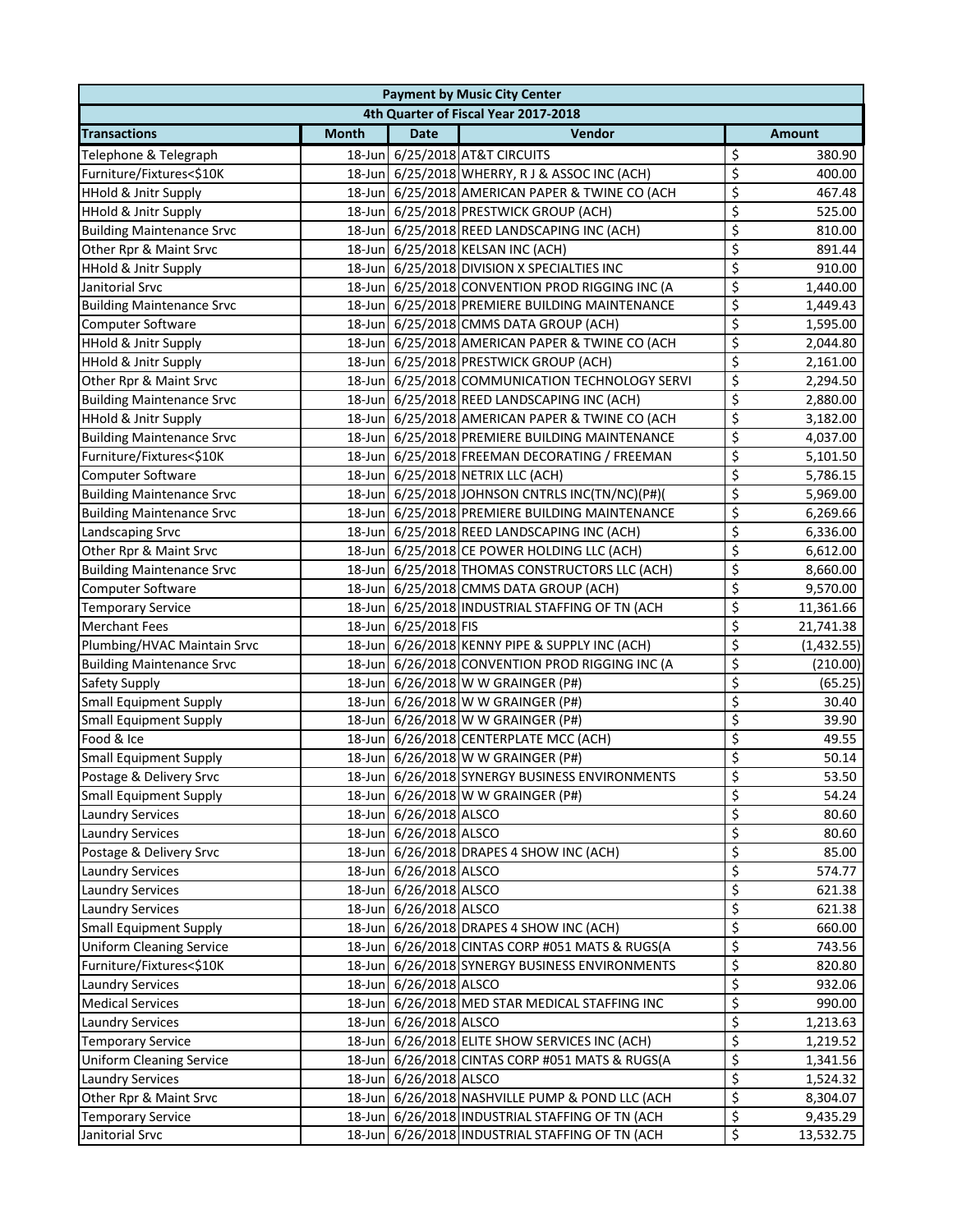|                                      |              |             | <b>Payment by Music City Center</b>             |                         |               |  |  |
|--------------------------------------|--------------|-------------|-------------------------------------------------|-------------------------|---------------|--|--|
| 4th Quarter of Fiscal Year 2017-2018 |              |             |                                                 |                         |               |  |  |
| <b>Transactions</b>                  | <b>Month</b> | <b>Date</b> | Vendor                                          |                         | <b>Amount</b> |  |  |
| <b>Small Equipment Supply</b>        |              |             | 18-Jun 6/27/2018 W W GRAINGER (P#)              | \$                      | 16.16         |  |  |
| Other Rpr & Maint Srvc               |              |             | 18-Jun 6/27/2018 RICOH USA INC (ACH)            | \$                      | 28.48         |  |  |
| Other Rpr & Maint Srvc               |              |             | 18-Jun 6/27/2018 RICOH USA INC (ACH)            | \$                      | 52.12         |  |  |
| Other Rpr & Maint Srvc               |              |             | 18-Jun 6/27/2018 RICOH USA INC (ACH)            | \$                      | 173.92        |  |  |
| Other Rpr & Maint Srvc               |              |             | 18-Jun 6/27/2018 RICOH USA INC (ACH)            | \$                      | 176.71        |  |  |
| Other Rpr & Maint Srvc               |              |             | 18-Jun 6/27/2018 RICOH USA INC (ACH)            | \$                      | 176.71        |  |  |
| Employee Out-of-town Travel          |              |             | 18-Jun 6/27/2018 CUMINGS JR, LAMAR M            | \$                      | 241.25        |  |  |
| Other Rpr & Maint Srvc               |              |             | 18-Jun 6/27/2018 RICOH USA INC (ACH)            | \$                      | 256.28        |  |  |
| Other Rpr & Maint Srvc               |              |             | 18-Jun 6/27/2018 RICOH USA INC (ACH)            | \$                      | 260.59        |  |  |
| Other Rpr & Maint Srvc               |              |             | 18-Jun 6/27/2018 BRADFIELD CO LLC, THE (ACH)    | \$                      | 300.00        |  |  |
| Furniture/Fixtures<\$10K             |              |             | 18-Jun 6/27/2018 LOWES OF MADISON #413 (ACH)    | \$                      | 324.00        |  |  |
| Other Rpr & Maint Srvc               |              |             | 18-Jun 6/27/2018 PIERREMONT MEDIA GROUP INC (AC | \$                      | 350.00        |  |  |
| Other Rpr & Maint Srvc               |              |             | 18-Jun 6/27/2018 RICOH USA INC (ACH)            | \$                      | 357.63        |  |  |
| Other Rpr & Maint Srvc               |              |             | 18-Jun 6/27/2018 RICOH USA INC (ACH)            | \$                      | 412.38        |  |  |
| Other Rpr & Maint Srvc               |              |             | 18-Jun 6/27/2018 RICOH USA INC (ACH)            | \$                      | 468.23        |  |  |
| <b>HHold &amp; Jnitr Supply</b>      |              |             | 18-Jun 6/27/2018 SUNSET MARKETING INC           | \$                      | 497.50        |  |  |
| Other Rpr & Maint Srvc               |              |             | 18-Jun 6/27/2018 MERRYMAN-FARR LLC (ACH)        | \$                      | 515.00        |  |  |
| <b>Temporary Service</b>             |              |             | 18-Jun 6/27/2018 CONVENTION PROD RIGGING INC (A | \$                      | 540.00        |  |  |
| <b>Temporary Service</b>             |              |             | 18-Jun 6/27/2018 CONVENTION PROD RIGGING INC (A | \$                      | 600.00        |  |  |
| <b>Temporary Service</b>             |              |             | 18-Jun 6/27/2018 CONVENTION PROD RIGGING INC (A | \$                      | 628.98        |  |  |
| <b>Temporary Service</b>             |              |             | 18-Jun 6/27/2018 CONVENTION PROD RIGGING INC (A | \$                      | 651.20        |  |  |
| <b>Temporary Service</b>             |              |             | 18-Jun 6/27/2018 CONVENTION PROD RIGGING INC (A | \$                      | 764.32        |  |  |
| <b>Temporary Service</b>             |              |             | 18-Jun 6/27/2018 CONVENTION PROD RIGGING INC (A | \$                      | 810.00        |  |  |
| Other Rpr & Maint Srvc               |              |             | 18-Jun 6/27/2018 RICOH USA INC (ACH)            | \$                      | 1,200.20      |  |  |
| <b>Temporary Service</b>             |              |             | 18-Jun 6/27/2018 CONVENTION PROD RIGGING INC (A | \$                      | 1,490.14      |  |  |
| Plumbing/HVAC Maintain Srvc          |              |             | 18-Jun 6/27/2018 KENNY PIPE & SUPPLY INC (ACH)  | \$                      | 2,865.10      |  |  |
| Other Rpr & Maint Srvc               |              |             | 18-Jun 6/27/2018 NASHVILLE MACHINE ELEVATOR CO  | \$                      | 2,880.00      |  |  |
| Other Rpr & Maint Srvc               |              |             | 18-Jun 6/27/2018 MERRYMAN-FARR LLC (ACH)        | \$                      | 3,180.00      |  |  |
| <b>Temporary Service</b>             |              |             | 18-Jun 6/27/2018 CONVENTION PROD RIGGING INC (A | \$                      | 3,233.75      |  |  |
| <b>Electrical Repair Service</b>     |              |             | 18-Jun 6/27/2018 CONVENTION PROD RIGGING INC (A | \$                      | 4,080.00      |  |  |
| Other Rpr & Maint Srvc               |              |             | 18-Jun 6/27/2018 CE POWER HOLDING LLC (ACH)     | \$                      | 4,953.00      |  |  |
| <b>Temporary Service</b>             |              |             | 18-Jun 6/27/2018 CONVENTION PROD RIGGING INC (A | \$                      | 5,000.42      |  |  |
| <b>Temporary Service</b>             |              |             | 18-Jun 6/27/2018 CONVENTION PROD RIGGING INC (A | \$                      | 6,782.50      |  |  |
| Offc & Admin Supply                  |              |             | 18-Jun 6/28/2018 AMERICAN PAPER & TWINE CO (ACH | $\overline{\mathsf{S}}$ | 16.00         |  |  |
| Offc & Admin Supply                  |              |             | 18-Jun 6/28/2018 AMERICAN PAPER & TWINE CO (ACH | \$                      | 22.00         |  |  |
| Offc & Admin Supply                  | 18-Jun       |             | 6/28/2018 AMERICAN PAPER & TWINE CO (ACH        | \$                      | 22.00         |  |  |
| Postage & Delivery Srvc              |              |             | 18-Jun 6/28/2018 BLINK MARKETING INC (ACH)      | \$                      | 30.00         |  |  |
| Offc & Admin Supply                  | 18-Jun       |             | 6/28/2018 AMERICAN PAPER & TWINE CO (ACH        | \$                      | 76.00         |  |  |
| Other Rpr & Maint Srvc               | 18-Jun       |             | 6/28/2018 FORKLIFT SYSTEMS INC (ACH)            | \$                      | 81.75         |  |  |
| Offc & Admin Supply                  | $18 - Jun$   |             | 6/28/2018 AMERICAN PAPER & TWINE CO (ACH        | \$                      | 87.00         |  |  |
| Offc & Admin Supply                  |              |             | 18-Jun 6/28/2018 AMERICAN PAPER & TWINE CO (ACH | \$                      | 87.00         |  |  |
| Offc & Admin Supply                  | $18 - Jun$   |             | 6/28/2018 AMERICAN PAPER & TWINE CO (ACH        | \$                      | 98.00         |  |  |
| Offc & Admin Supply                  |              |             | 18-Jun 6/28/2018 AMERICAN PAPER & TWINE CO (ACH | \$                      | 120.00        |  |  |
| Offc & Admin Supply                  |              |             | 18-Jun 6/28/2018 AMERICAN PAPER & TWINE CO (ACH | \$                      | 131.00        |  |  |
| Offc & Admin Supply                  |              |             | 18-Jun 6/28/2018 AMERICAN PAPER & TWINE CO (ACH | \$                      | 147.00        |  |  |
| Offc & Admin Supply                  |              |             | 18-Jun 6/28/2018 AMERICAN PAPER & TWINE CO (ACH | \$                      | 195.40        |  |  |
| <b>Rent Equipment</b>                |              |             | 18-Jun 6/28/2018 WIRELESS PLUS INC (ACH)        | \$                      | 200.00        |  |  |
| Other Rpr & Maint Srvc               | 18-Jun       |             | 6/28/2018 FORKLIFT SYSTEMS INC (ACH)            | \$                      | 244.38        |  |  |
| <b>Rent Equipment</b>                | 18-Jun       |             | 6/28/2018 WIRELESS PLUS INC (ACH)               | \$                      | 468.75        |  |  |
| <b>Membership Dues</b>               |              |             | 18-Jun 6/28/2018 NASHVILLE SPORTS COUNCIL (ACH) | \$                      | 650.00        |  |  |
| Offc & Admin Supply                  |              |             | 18-Jun 6/28/2018 AMERICAN PAPER & TWINE CO (ACH | \$                      | 741.00        |  |  |
| Promotion-Goods                      |              |             | 18-Jun 6/28/2018 BLINK MARKETING INC (ACH)      | \$                      | 930.00        |  |  |
| <b>Mngt Cnsltnt Srvc</b>             |              |             | 18-Jun 6/28/2018 CUSHION EMPLOYER SER (ACH)     | \$                      | 1,267.00      |  |  |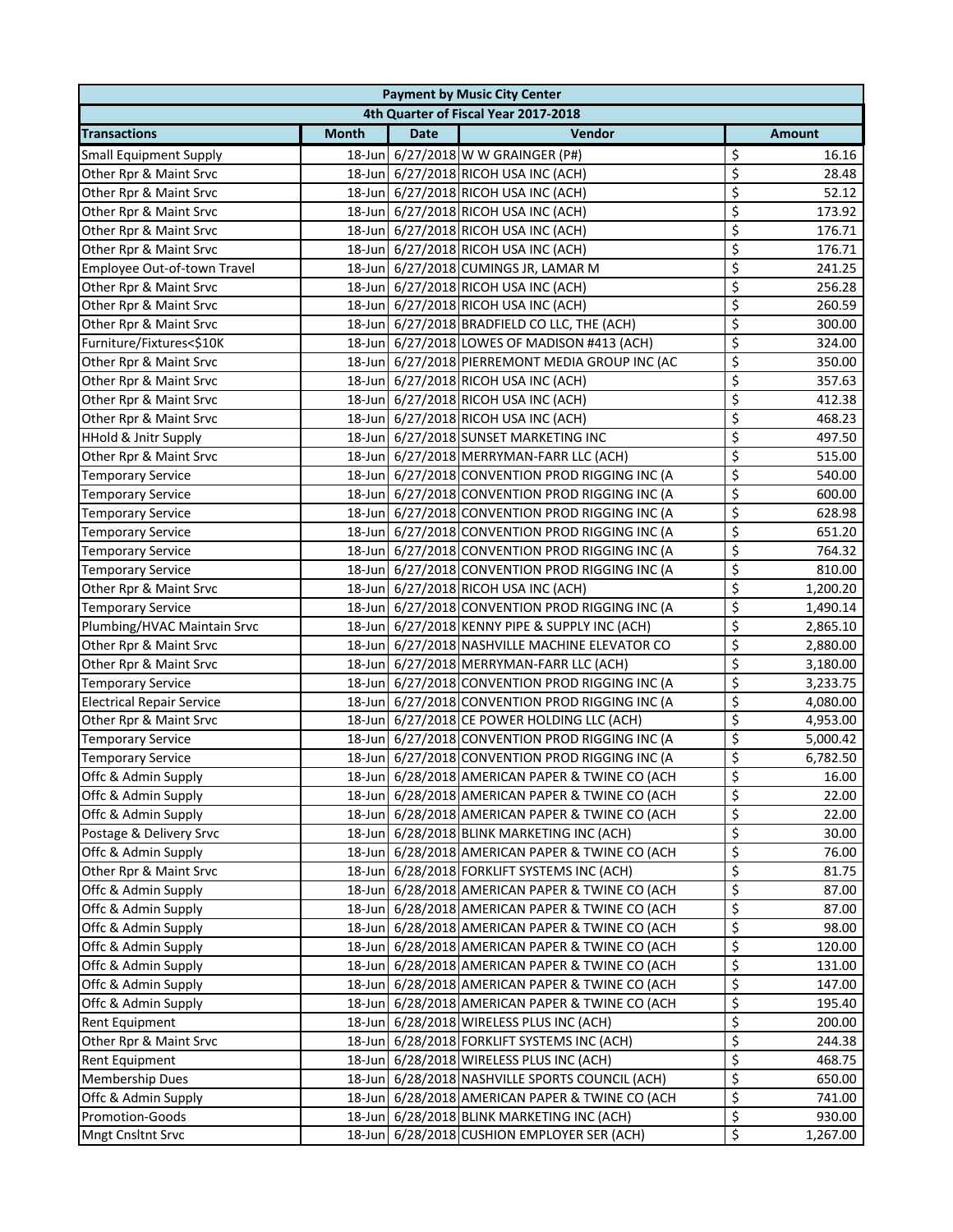| 4th Quarter of Fiscal Year 2017-2018<br>Vendor<br><b>Transactions</b><br><b>Month</b><br><b>Date</b><br><b>Amount</b><br>\$<br>18-Jun 6/28/2018 CINTAS CORP #051 MATS & RUGS(A<br><b>Uniform Cleaning Service</b><br>1,549.58<br>\$<br>18-Jun 6/28/2018 MED STAR MEDICAL STAFFING INC<br><b>Medical Services</b><br>1,639.00<br>\$<br>18-Jun 6/28/2018 MORROW TECHNOLOGIES CORP (ACH)<br>Rpr & Maint Srvc Janus<br>2,130.00<br>\$<br>18-Jun 6/28/2018 INDUSTRIAL STAFFING OF TN (ACH<br>Janitorial Srvc<br>15,835.93<br>\$<br>18-Jun 6/29/2018 INGERSOLL RAND (NASHVILLE/NC)<br>Postage & Delivery Srvc<br>(2,938.00)<br>\$<br>18-Jun 6/29/2018 WIRELESS PLUS INC (ACH)<br>(1,250.00)<br>Safety Supply<br>\$<br>18-Jun 6/29/2018 GRAYBAR ELECTRIC CO INC (ACH)<br>Postage & Delivery Srvc<br>(42.74)<br>\$<br>18-Jun 6/29/2018 7100 MCC CC Receipts<br><b>Merchant Fees</b><br>(23.00)<br>\$<br>18-Jun 6/29/2018 TENNESSEE ELECTRIC MOTOR CO LL<br>(0.04)<br><b>HVAC Supply</b><br>\$<br>18-Jun 6/29/2018 Payroll Labor Distribution<br>0.20<br>Overtime Pay<br>\$<br>18-Jun 6/29/2018 Actual Burden Journal Entries<br>1.59<br><b>FSA Pre-Tax Savings</b><br>\$<br>18-Jun 6/29/2018 MYOFFICE PRODUCTS (ACH)<br>Postage & Delivery Srvc<br>3.50<br>\$<br>18-Jun 6/29/2018 Actual Burden Journal Entries<br>FSA Pre-Tax Savings<br>6.70<br>\$<br>18-Jun 6/29/2018 W W GRAINGER (P#)<br><b>Small Equipment Supply</b><br>8.10<br>\$<br>18-Jun 6/29/2018 Actual Burden Journal Entries<br>8.29<br>FSA Pre-Tax Savings<br>\$<br>18-Jun 6/29/2018 Actual Burden Journal Entries<br>8.29<br>FSA Pre-Tax Savings<br>\$<br>18-Jun 6/29/2018 KENNY PIPE & SUPPLY INC (ACH)<br>14.13<br>Repair & Maint Supply<br>\$<br>18-Jun 6/29/2018 Actual Burden Journal Entries<br>14.20<br><b>Employer Group Life</b><br>\$<br>Cafe Plan Pre-Tax Savings<br>18-Jun 6/29/2018 Actual Burden Journal Entries<br>14.52<br>\$<br>18-Jun 6/29/2018 Actual Burden Journal Entries<br><b>Employer Dental Group</b><br>18.01<br>\$<br>18-Jun 6/29/2018 Actual Burden Journal Entries<br><b>Employer Dental Group</b><br>18.01<br>\$<br>18-Jun 6/29/2018 Actual Burden Journal Entries<br>Cafe Plan Pre-Tax Savings<br>19.90<br>\$<br>18-Jun 6/29/2018 Actual Burden Journal Entries<br>20.96<br>Cafe Plan Pre-Tax Savings<br>\$<br>18-Jun 6/29/2018 Payroll Labor Distribution<br>23.46<br>Overtime Pay<br>\$<br>18-Jun 6/29/2018 Actual Burden Journal Entries<br>FSA Pre-Tax Savings<br>24.23<br>\$<br>Employer Group Life<br>18-Jun 6/29/2018 Actual Burden Journal Entries<br>28.40<br>\$<br>18-Jun 6/29/2018 Actual Burden Journal Entries<br><b>Employer Group Life</b><br>28.40<br>\$<br>Postage & Delivery Srvc<br>18-Jun 6/29/2018 GRAYBAR ELECTRIC CO INC (ACH)<br>28.99<br>\$<br>18-Jun 6/29/2018 Actual Burden Journal Entries<br>Cafe Plan Pre-Tax Savings<br>29.00<br>\$<br>18-Jun 6/29/2018 Actual Burden Journal Entries<br><b>Employer SSN Medical</b><br>29.09<br>\$<br>18-Jun 6/29/2018 Actual Burden Journal Entries<br>Cafe Plan Pre-Tax Savings<br>30.94<br>\$<br>18-Jun 6/29/2018 Actual Burden Journal Entries<br><b>Employer Dental Group</b><br>32.15<br>\$<br>18-Jun 6/29/2018 Actual Burden Journal Entries<br>Cafe Plan Pre-Tax Savings<br>33.07<br>\$<br>18-Jun 6/29/2018 Payroll Labor Distribution<br>33.45<br>Leave Pay<br>\$<br>18-Jun 6/29/2018 Actual Burden Journal Entries<br>Cafe Plan Pre-Tax Savings<br>35.00<br>\$<br><b>Employer Dental Group</b><br>18-Jun 6/29/2018 Actual Burden Journal Entries<br>36.02<br>\$<br>18-Jun 6/29/2018 Actual Burden Journal Entries<br><b>Employer Dental Group</b><br>36.02<br>\$<br>18-Jun 6/29/2018 Actual Burden Journal Entries<br>Cafe Plan Pre-Tax Savings<br>36.93<br>\$<br>6/29/2018 SUNSET MARKETING INC<br>Offc & Admin Supply<br>39.70<br>18-Jun<br>\$<br>Offc & Admin Supply<br>6/29/2018 MYOFFICE PRODUCTS (ACH)<br>39.78<br>18-Jun<br>\$<br>18-Jun 6/29/2018 Actual Burden Journal Entries<br>42.42<br><b>Employer Dental Group</b><br>\$<br>18-Jun 6/29/2018 Actual Burden Journal Entries<br><b>Employer Group Life</b><br>42.60<br>\$<br><b>Employer Group Life</b><br>18-Jun 6/29/2018 Actual Burden Journal Entries<br>42.60<br>\$<br><b>Employer Group Life</b><br>18-Jun 6/29/2018 Actual Burden Journal Entries<br>42.60<br>\$<br>18-Jun 6/29/2018 Actual Burden Journal Entries<br><b>Employer Group Life</b><br>42.60<br>\$<br><b>Employer Group Life</b><br>18-Jun 6/29/2018 Actual Burden Journal Entries<br>42.60<br>\$<br><b>Employer Group Life</b><br>18-Jun 6/29/2018 Actual Burden Journal Entries<br>42.60<br>\$<br>18-Jun 6/29/2018 GRAYBAR ELECTRIC CO INC (ACH)<br>Postage & Delivery Srvc<br>42.74<br>\$<br>Cafe Plan Pre-Tax Savings<br>18-Jun 6/29/2018 Actual Burden Journal Entries<br>42.92<br>\$<br>Postage & Delivery Srvc<br>18-Jun 6/29/2018 GRAYBAR ELECTRIC CO INC (ACH)<br>45.74<br>\$<br><b>Employer Dental Group</b><br>18-Jun 6/29/2018 Actual Burden Journal Entries<br>46.29<br>\$<br><b>Employer Dental Group</b><br>18-Jun 6/29/2018 Actual Burden Journal Entries<br>46.29<br>18-Jun 6/29/2018 W W GRAINGER (P#) | <b>Payment by Music City Center</b> |  |  |  |    |       |  |  |
|-----------------------------------------------------------------------------------------------------------------------------------------------------------------------------------------------------------------------------------------------------------------------------------------------------------------------------------------------------------------------------------------------------------------------------------------------------------------------------------------------------------------------------------------------------------------------------------------------------------------------------------------------------------------------------------------------------------------------------------------------------------------------------------------------------------------------------------------------------------------------------------------------------------------------------------------------------------------------------------------------------------------------------------------------------------------------------------------------------------------------------------------------------------------------------------------------------------------------------------------------------------------------------------------------------------------------------------------------------------------------------------------------------------------------------------------------------------------------------------------------------------------------------------------------------------------------------------------------------------------------------------------------------------------------------------------------------------------------------------------------------------------------------------------------------------------------------------------------------------------------------------------------------------------------------------------------------------------------------------------------------------------------------------------------------------------------------------------------------------------------------------------------------------------------------------------------------------------------------------------------------------------------------------------------------------------------------------------------------------------------------------------------------------------------------------------------------------------------------------------------------------------------------------------------------------------------------------------------------------------------------------------------------------------------------------------------------------------------------------------------------------------------------------------------------------------------------------------------------------------------------------------------------------------------------------------------------------------------------------------------------------------------------------------------------------------------------------------------------------------------------------------------------------------------------------------------------------------------------------------------------------------------------------------------------------------------------------------------------------------------------------------------------------------------------------------------------------------------------------------------------------------------------------------------------------------------------------------------------------------------------------------------------------------------------------------------------------------------------------------------------------------------------------------------------------------------------------------------------------------------------------------------------------------------------------------------------------------------------------------------------------------------------------------------------------------------------------------------------------------------------------------------------------------------------------------------------------------------------------------------------------------------------------------------------------------------------------------------------------------------------------------------------------------------------------------------------------------------------------------------------------------------------------------------------------------------------------------------------------------------------------------------------------------------------------------------------------------------------------------------------------------------------------------------------------------------------------------------------------------------------------------------------------------------------------------------------------------------------------------------------------------------------------------------------------------------------------------------------------------------------|-------------------------------------|--|--|--|----|-------|--|--|
|                                                                                                                                                                                                                                                                                                                                                                                                                                                                                                                                                                                                                                                                                                                                                                                                                                                                                                                                                                                                                                                                                                                                                                                                                                                                                                                                                                                                                                                                                                                                                                                                                                                                                                                                                                                                                                                                                                                                                                                                                                                                                                                                                                                                                                                                                                                                                                                                                                                                                                                                                                                                                                                                                                                                                                                                                                                                                                                                                                                                                                                                                                                                                                                                                                                                                                                                                                                                                                                                                                                                                                                                                                                                                                                                                                                                                                                                                                                                                                                                                                                                                                                                                                                                                                                                                                                                                                                                                                                                                                                                                                                                                                                                                                                                                                                                                                                                                                                                                                                                                                                                                                                             |                                     |  |  |  |    |       |  |  |
|                                                                                                                                                                                                                                                                                                                                                                                                                                                                                                                                                                                                                                                                                                                                                                                                                                                                                                                                                                                                                                                                                                                                                                                                                                                                                                                                                                                                                                                                                                                                                                                                                                                                                                                                                                                                                                                                                                                                                                                                                                                                                                                                                                                                                                                                                                                                                                                                                                                                                                                                                                                                                                                                                                                                                                                                                                                                                                                                                                                                                                                                                                                                                                                                                                                                                                                                                                                                                                                                                                                                                                                                                                                                                                                                                                                                                                                                                                                                                                                                                                                                                                                                                                                                                                                                                                                                                                                                                                                                                                                                                                                                                                                                                                                                                                                                                                                                                                                                                                                                                                                                                                                             |                                     |  |  |  |    |       |  |  |
|                                                                                                                                                                                                                                                                                                                                                                                                                                                                                                                                                                                                                                                                                                                                                                                                                                                                                                                                                                                                                                                                                                                                                                                                                                                                                                                                                                                                                                                                                                                                                                                                                                                                                                                                                                                                                                                                                                                                                                                                                                                                                                                                                                                                                                                                                                                                                                                                                                                                                                                                                                                                                                                                                                                                                                                                                                                                                                                                                                                                                                                                                                                                                                                                                                                                                                                                                                                                                                                                                                                                                                                                                                                                                                                                                                                                                                                                                                                                                                                                                                                                                                                                                                                                                                                                                                                                                                                                                                                                                                                                                                                                                                                                                                                                                                                                                                                                                                                                                                                                                                                                                                                             |                                     |  |  |  |    |       |  |  |
|                                                                                                                                                                                                                                                                                                                                                                                                                                                                                                                                                                                                                                                                                                                                                                                                                                                                                                                                                                                                                                                                                                                                                                                                                                                                                                                                                                                                                                                                                                                                                                                                                                                                                                                                                                                                                                                                                                                                                                                                                                                                                                                                                                                                                                                                                                                                                                                                                                                                                                                                                                                                                                                                                                                                                                                                                                                                                                                                                                                                                                                                                                                                                                                                                                                                                                                                                                                                                                                                                                                                                                                                                                                                                                                                                                                                                                                                                                                                                                                                                                                                                                                                                                                                                                                                                                                                                                                                                                                                                                                                                                                                                                                                                                                                                                                                                                                                                                                                                                                                                                                                                                                             |                                     |  |  |  |    |       |  |  |
|                                                                                                                                                                                                                                                                                                                                                                                                                                                                                                                                                                                                                                                                                                                                                                                                                                                                                                                                                                                                                                                                                                                                                                                                                                                                                                                                                                                                                                                                                                                                                                                                                                                                                                                                                                                                                                                                                                                                                                                                                                                                                                                                                                                                                                                                                                                                                                                                                                                                                                                                                                                                                                                                                                                                                                                                                                                                                                                                                                                                                                                                                                                                                                                                                                                                                                                                                                                                                                                                                                                                                                                                                                                                                                                                                                                                                                                                                                                                                                                                                                                                                                                                                                                                                                                                                                                                                                                                                                                                                                                                                                                                                                                                                                                                                                                                                                                                                                                                                                                                                                                                                                                             |                                     |  |  |  |    |       |  |  |
|                                                                                                                                                                                                                                                                                                                                                                                                                                                                                                                                                                                                                                                                                                                                                                                                                                                                                                                                                                                                                                                                                                                                                                                                                                                                                                                                                                                                                                                                                                                                                                                                                                                                                                                                                                                                                                                                                                                                                                                                                                                                                                                                                                                                                                                                                                                                                                                                                                                                                                                                                                                                                                                                                                                                                                                                                                                                                                                                                                                                                                                                                                                                                                                                                                                                                                                                                                                                                                                                                                                                                                                                                                                                                                                                                                                                                                                                                                                                                                                                                                                                                                                                                                                                                                                                                                                                                                                                                                                                                                                                                                                                                                                                                                                                                                                                                                                                                                                                                                                                                                                                                                                             |                                     |  |  |  |    |       |  |  |
|                                                                                                                                                                                                                                                                                                                                                                                                                                                                                                                                                                                                                                                                                                                                                                                                                                                                                                                                                                                                                                                                                                                                                                                                                                                                                                                                                                                                                                                                                                                                                                                                                                                                                                                                                                                                                                                                                                                                                                                                                                                                                                                                                                                                                                                                                                                                                                                                                                                                                                                                                                                                                                                                                                                                                                                                                                                                                                                                                                                                                                                                                                                                                                                                                                                                                                                                                                                                                                                                                                                                                                                                                                                                                                                                                                                                                                                                                                                                                                                                                                                                                                                                                                                                                                                                                                                                                                                                                                                                                                                                                                                                                                                                                                                                                                                                                                                                                                                                                                                                                                                                                                                             |                                     |  |  |  |    |       |  |  |
|                                                                                                                                                                                                                                                                                                                                                                                                                                                                                                                                                                                                                                                                                                                                                                                                                                                                                                                                                                                                                                                                                                                                                                                                                                                                                                                                                                                                                                                                                                                                                                                                                                                                                                                                                                                                                                                                                                                                                                                                                                                                                                                                                                                                                                                                                                                                                                                                                                                                                                                                                                                                                                                                                                                                                                                                                                                                                                                                                                                                                                                                                                                                                                                                                                                                                                                                                                                                                                                                                                                                                                                                                                                                                                                                                                                                                                                                                                                                                                                                                                                                                                                                                                                                                                                                                                                                                                                                                                                                                                                                                                                                                                                                                                                                                                                                                                                                                                                                                                                                                                                                                                                             |                                     |  |  |  |    |       |  |  |
|                                                                                                                                                                                                                                                                                                                                                                                                                                                                                                                                                                                                                                                                                                                                                                                                                                                                                                                                                                                                                                                                                                                                                                                                                                                                                                                                                                                                                                                                                                                                                                                                                                                                                                                                                                                                                                                                                                                                                                                                                                                                                                                                                                                                                                                                                                                                                                                                                                                                                                                                                                                                                                                                                                                                                                                                                                                                                                                                                                                                                                                                                                                                                                                                                                                                                                                                                                                                                                                                                                                                                                                                                                                                                                                                                                                                                                                                                                                                                                                                                                                                                                                                                                                                                                                                                                                                                                                                                                                                                                                                                                                                                                                                                                                                                                                                                                                                                                                                                                                                                                                                                                                             |                                     |  |  |  |    |       |  |  |
|                                                                                                                                                                                                                                                                                                                                                                                                                                                                                                                                                                                                                                                                                                                                                                                                                                                                                                                                                                                                                                                                                                                                                                                                                                                                                                                                                                                                                                                                                                                                                                                                                                                                                                                                                                                                                                                                                                                                                                                                                                                                                                                                                                                                                                                                                                                                                                                                                                                                                                                                                                                                                                                                                                                                                                                                                                                                                                                                                                                                                                                                                                                                                                                                                                                                                                                                                                                                                                                                                                                                                                                                                                                                                                                                                                                                                                                                                                                                                                                                                                                                                                                                                                                                                                                                                                                                                                                                                                                                                                                                                                                                                                                                                                                                                                                                                                                                                                                                                                                                                                                                                                                             |                                     |  |  |  |    |       |  |  |
|                                                                                                                                                                                                                                                                                                                                                                                                                                                                                                                                                                                                                                                                                                                                                                                                                                                                                                                                                                                                                                                                                                                                                                                                                                                                                                                                                                                                                                                                                                                                                                                                                                                                                                                                                                                                                                                                                                                                                                                                                                                                                                                                                                                                                                                                                                                                                                                                                                                                                                                                                                                                                                                                                                                                                                                                                                                                                                                                                                                                                                                                                                                                                                                                                                                                                                                                                                                                                                                                                                                                                                                                                                                                                                                                                                                                                                                                                                                                                                                                                                                                                                                                                                                                                                                                                                                                                                                                                                                                                                                                                                                                                                                                                                                                                                                                                                                                                                                                                                                                                                                                                                                             |                                     |  |  |  |    |       |  |  |
|                                                                                                                                                                                                                                                                                                                                                                                                                                                                                                                                                                                                                                                                                                                                                                                                                                                                                                                                                                                                                                                                                                                                                                                                                                                                                                                                                                                                                                                                                                                                                                                                                                                                                                                                                                                                                                                                                                                                                                                                                                                                                                                                                                                                                                                                                                                                                                                                                                                                                                                                                                                                                                                                                                                                                                                                                                                                                                                                                                                                                                                                                                                                                                                                                                                                                                                                                                                                                                                                                                                                                                                                                                                                                                                                                                                                                                                                                                                                                                                                                                                                                                                                                                                                                                                                                                                                                                                                                                                                                                                                                                                                                                                                                                                                                                                                                                                                                                                                                                                                                                                                                                                             |                                     |  |  |  |    |       |  |  |
|                                                                                                                                                                                                                                                                                                                                                                                                                                                                                                                                                                                                                                                                                                                                                                                                                                                                                                                                                                                                                                                                                                                                                                                                                                                                                                                                                                                                                                                                                                                                                                                                                                                                                                                                                                                                                                                                                                                                                                                                                                                                                                                                                                                                                                                                                                                                                                                                                                                                                                                                                                                                                                                                                                                                                                                                                                                                                                                                                                                                                                                                                                                                                                                                                                                                                                                                                                                                                                                                                                                                                                                                                                                                                                                                                                                                                                                                                                                                                                                                                                                                                                                                                                                                                                                                                                                                                                                                                                                                                                                                                                                                                                                                                                                                                                                                                                                                                                                                                                                                                                                                                                                             |                                     |  |  |  |    |       |  |  |
|                                                                                                                                                                                                                                                                                                                                                                                                                                                                                                                                                                                                                                                                                                                                                                                                                                                                                                                                                                                                                                                                                                                                                                                                                                                                                                                                                                                                                                                                                                                                                                                                                                                                                                                                                                                                                                                                                                                                                                                                                                                                                                                                                                                                                                                                                                                                                                                                                                                                                                                                                                                                                                                                                                                                                                                                                                                                                                                                                                                                                                                                                                                                                                                                                                                                                                                                                                                                                                                                                                                                                                                                                                                                                                                                                                                                                                                                                                                                                                                                                                                                                                                                                                                                                                                                                                                                                                                                                                                                                                                                                                                                                                                                                                                                                                                                                                                                                                                                                                                                                                                                                                                             |                                     |  |  |  |    |       |  |  |
|                                                                                                                                                                                                                                                                                                                                                                                                                                                                                                                                                                                                                                                                                                                                                                                                                                                                                                                                                                                                                                                                                                                                                                                                                                                                                                                                                                                                                                                                                                                                                                                                                                                                                                                                                                                                                                                                                                                                                                                                                                                                                                                                                                                                                                                                                                                                                                                                                                                                                                                                                                                                                                                                                                                                                                                                                                                                                                                                                                                                                                                                                                                                                                                                                                                                                                                                                                                                                                                                                                                                                                                                                                                                                                                                                                                                                                                                                                                                                                                                                                                                                                                                                                                                                                                                                                                                                                                                                                                                                                                                                                                                                                                                                                                                                                                                                                                                                                                                                                                                                                                                                                                             |                                     |  |  |  |    |       |  |  |
|                                                                                                                                                                                                                                                                                                                                                                                                                                                                                                                                                                                                                                                                                                                                                                                                                                                                                                                                                                                                                                                                                                                                                                                                                                                                                                                                                                                                                                                                                                                                                                                                                                                                                                                                                                                                                                                                                                                                                                                                                                                                                                                                                                                                                                                                                                                                                                                                                                                                                                                                                                                                                                                                                                                                                                                                                                                                                                                                                                                                                                                                                                                                                                                                                                                                                                                                                                                                                                                                                                                                                                                                                                                                                                                                                                                                                                                                                                                                                                                                                                                                                                                                                                                                                                                                                                                                                                                                                                                                                                                                                                                                                                                                                                                                                                                                                                                                                                                                                                                                                                                                                                                             |                                     |  |  |  |    |       |  |  |
|                                                                                                                                                                                                                                                                                                                                                                                                                                                                                                                                                                                                                                                                                                                                                                                                                                                                                                                                                                                                                                                                                                                                                                                                                                                                                                                                                                                                                                                                                                                                                                                                                                                                                                                                                                                                                                                                                                                                                                                                                                                                                                                                                                                                                                                                                                                                                                                                                                                                                                                                                                                                                                                                                                                                                                                                                                                                                                                                                                                                                                                                                                                                                                                                                                                                                                                                                                                                                                                                                                                                                                                                                                                                                                                                                                                                                                                                                                                                                                                                                                                                                                                                                                                                                                                                                                                                                                                                                                                                                                                                                                                                                                                                                                                                                                                                                                                                                                                                                                                                                                                                                                                             |                                     |  |  |  |    |       |  |  |
|                                                                                                                                                                                                                                                                                                                                                                                                                                                                                                                                                                                                                                                                                                                                                                                                                                                                                                                                                                                                                                                                                                                                                                                                                                                                                                                                                                                                                                                                                                                                                                                                                                                                                                                                                                                                                                                                                                                                                                                                                                                                                                                                                                                                                                                                                                                                                                                                                                                                                                                                                                                                                                                                                                                                                                                                                                                                                                                                                                                                                                                                                                                                                                                                                                                                                                                                                                                                                                                                                                                                                                                                                                                                                                                                                                                                                                                                                                                                                                                                                                                                                                                                                                                                                                                                                                                                                                                                                                                                                                                                                                                                                                                                                                                                                                                                                                                                                                                                                                                                                                                                                                                             |                                     |  |  |  |    |       |  |  |
|                                                                                                                                                                                                                                                                                                                                                                                                                                                                                                                                                                                                                                                                                                                                                                                                                                                                                                                                                                                                                                                                                                                                                                                                                                                                                                                                                                                                                                                                                                                                                                                                                                                                                                                                                                                                                                                                                                                                                                                                                                                                                                                                                                                                                                                                                                                                                                                                                                                                                                                                                                                                                                                                                                                                                                                                                                                                                                                                                                                                                                                                                                                                                                                                                                                                                                                                                                                                                                                                                                                                                                                                                                                                                                                                                                                                                                                                                                                                                                                                                                                                                                                                                                                                                                                                                                                                                                                                                                                                                                                                                                                                                                                                                                                                                                                                                                                                                                                                                                                                                                                                                                                             |                                     |  |  |  |    |       |  |  |
|                                                                                                                                                                                                                                                                                                                                                                                                                                                                                                                                                                                                                                                                                                                                                                                                                                                                                                                                                                                                                                                                                                                                                                                                                                                                                                                                                                                                                                                                                                                                                                                                                                                                                                                                                                                                                                                                                                                                                                                                                                                                                                                                                                                                                                                                                                                                                                                                                                                                                                                                                                                                                                                                                                                                                                                                                                                                                                                                                                                                                                                                                                                                                                                                                                                                                                                                                                                                                                                                                                                                                                                                                                                                                                                                                                                                                                                                                                                                                                                                                                                                                                                                                                                                                                                                                                                                                                                                                                                                                                                                                                                                                                                                                                                                                                                                                                                                                                                                                                                                                                                                                                                             |                                     |  |  |  |    |       |  |  |
|                                                                                                                                                                                                                                                                                                                                                                                                                                                                                                                                                                                                                                                                                                                                                                                                                                                                                                                                                                                                                                                                                                                                                                                                                                                                                                                                                                                                                                                                                                                                                                                                                                                                                                                                                                                                                                                                                                                                                                                                                                                                                                                                                                                                                                                                                                                                                                                                                                                                                                                                                                                                                                                                                                                                                                                                                                                                                                                                                                                                                                                                                                                                                                                                                                                                                                                                                                                                                                                                                                                                                                                                                                                                                                                                                                                                                                                                                                                                                                                                                                                                                                                                                                                                                                                                                                                                                                                                                                                                                                                                                                                                                                                                                                                                                                                                                                                                                                                                                                                                                                                                                                                             |                                     |  |  |  |    |       |  |  |
|                                                                                                                                                                                                                                                                                                                                                                                                                                                                                                                                                                                                                                                                                                                                                                                                                                                                                                                                                                                                                                                                                                                                                                                                                                                                                                                                                                                                                                                                                                                                                                                                                                                                                                                                                                                                                                                                                                                                                                                                                                                                                                                                                                                                                                                                                                                                                                                                                                                                                                                                                                                                                                                                                                                                                                                                                                                                                                                                                                                                                                                                                                                                                                                                                                                                                                                                                                                                                                                                                                                                                                                                                                                                                                                                                                                                                                                                                                                                                                                                                                                                                                                                                                                                                                                                                                                                                                                                                                                                                                                                                                                                                                                                                                                                                                                                                                                                                                                                                                                                                                                                                                                             |                                     |  |  |  |    |       |  |  |
|                                                                                                                                                                                                                                                                                                                                                                                                                                                                                                                                                                                                                                                                                                                                                                                                                                                                                                                                                                                                                                                                                                                                                                                                                                                                                                                                                                                                                                                                                                                                                                                                                                                                                                                                                                                                                                                                                                                                                                                                                                                                                                                                                                                                                                                                                                                                                                                                                                                                                                                                                                                                                                                                                                                                                                                                                                                                                                                                                                                                                                                                                                                                                                                                                                                                                                                                                                                                                                                                                                                                                                                                                                                                                                                                                                                                                                                                                                                                                                                                                                                                                                                                                                                                                                                                                                                                                                                                                                                                                                                                                                                                                                                                                                                                                                                                                                                                                                                                                                                                                                                                                                                             |                                     |  |  |  |    |       |  |  |
|                                                                                                                                                                                                                                                                                                                                                                                                                                                                                                                                                                                                                                                                                                                                                                                                                                                                                                                                                                                                                                                                                                                                                                                                                                                                                                                                                                                                                                                                                                                                                                                                                                                                                                                                                                                                                                                                                                                                                                                                                                                                                                                                                                                                                                                                                                                                                                                                                                                                                                                                                                                                                                                                                                                                                                                                                                                                                                                                                                                                                                                                                                                                                                                                                                                                                                                                                                                                                                                                                                                                                                                                                                                                                                                                                                                                                                                                                                                                                                                                                                                                                                                                                                                                                                                                                                                                                                                                                                                                                                                                                                                                                                                                                                                                                                                                                                                                                                                                                                                                                                                                                                                             |                                     |  |  |  |    |       |  |  |
|                                                                                                                                                                                                                                                                                                                                                                                                                                                                                                                                                                                                                                                                                                                                                                                                                                                                                                                                                                                                                                                                                                                                                                                                                                                                                                                                                                                                                                                                                                                                                                                                                                                                                                                                                                                                                                                                                                                                                                                                                                                                                                                                                                                                                                                                                                                                                                                                                                                                                                                                                                                                                                                                                                                                                                                                                                                                                                                                                                                                                                                                                                                                                                                                                                                                                                                                                                                                                                                                                                                                                                                                                                                                                                                                                                                                                                                                                                                                                                                                                                                                                                                                                                                                                                                                                                                                                                                                                                                                                                                                                                                                                                                                                                                                                                                                                                                                                                                                                                                                                                                                                                                             |                                     |  |  |  |    |       |  |  |
|                                                                                                                                                                                                                                                                                                                                                                                                                                                                                                                                                                                                                                                                                                                                                                                                                                                                                                                                                                                                                                                                                                                                                                                                                                                                                                                                                                                                                                                                                                                                                                                                                                                                                                                                                                                                                                                                                                                                                                                                                                                                                                                                                                                                                                                                                                                                                                                                                                                                                                                                                                                                                                                                                                                                                                                                                                                                                                                                                                                                                                                                                                                                                                                                                                                                                                                                                                                                                                                                                                                                                                                                                                                                                                                                                                                                                                                                                                                                                                                                                                                                                                                                                                                                                                                                                                                                                                                                                                                                                                                                                                                                                                                                                                                                                                                                                                                                                                                                                                                                                                                                                                                             |                                     |  |  |  |    |       |  |  |
|                                                                                                                                                                                                                                                                                                                                                                                                                                                                                                                                                                                                                                                                                                                                                                                                                                                                                                                                                                                                                                                                                                                                                                                                                                                                                                                                                                                                                                                                                                                                                                                                                                                                                                                                                                                                                                                                                                                                                                                                                                                                                                                                                                                                                                                                                                                                                                                                                                                                                                                                                                                                                                                                                                                                                                                                                                                                                                                                                                                                                                                                                                                                                                                                                                                                                                                                                                                                                                                                                                                                                                                                                                                                                                                                                                                                                                                                                                                                                                                                                                                                                                                                                                                                                                                                                                                                                                                                                                                                                                                                                                                                                                                                                                                                                                                                                                                                                                                                                                                                                                                                                                                             |                                     |  |  |  |    |       |  |  |
|                                                                                                                                                                                                                                                                                                                                                                                                                                                                                                                                                                                                                                                                                                                                                                                                                                                                                                                                                                                                                                                                                                                                                                                                                                                                                                                                                                                                                                                                                                                                                                                                                                                                                                                                                                                                                                                                                                                                                                                                                                                                                                                                                                                                                                                                                                                                                                                                                                                                                                                                                                                                                                                                                                                                                                                                                                                                                                                                                                                                                                                                                                                                                                                                                                                                                                                                                                                                                                                                                                                                                                                                                                                                                                                                                                                                                                                                                                                                                                                                                                                                                                                                                                                                                                                                                                                                                                                                                                                                                                                                                                                                                                                                                                                                                                                                                                                                                                                                                                                                                                                                                                                             |                                     |  |  |  |    |       |  |  |
|                                                                                                                                                                                                                                                                                                                                                                                                                                                                                                                                                                                                                                                                                                                                                                                                                                                                                                                                                                                                                                                                                                                                                                                                                                                                                                                                                                                                                                                                                                                                                                                                                                                                                                                                                                                                                                                                                                                                                                                                                                                                                                                                                                                                                                                                                                                                                                                                                                                                                                                                                                                                                                                                                                                                                                                                                                                                                                                                                                                                                                                                                                                                                                                                                                                                                                                                                                                                                                                                                                                                                                                                                                                                                                                                                                                                                                                                                                                                                                                                                                                                                                                                                                                                                                                                                                                                                                                                                                                                                                                                                                                                                                                                                                                                                                                                                                                                                                                                                                                                                                                                                                                             |                                     |  |  |  |    |       |  |  |
|                                                                                                                                                                                                                                                                                                                                                                                                                                                                                                                                                                                                                                                                                                                                                                                                                                                                                                                                                                                                                                                                                                                                                                                                                                                                                                                                                                                                                                                                                                                                                                                                                                                                                                                                                                                                                                                                                                                                                                                                                                                                                                                                                                                                                                                                                                                                                                                                                                                                                                                                                                                                                                                                                                                                                                                                                                                                                                                                                                                                                                                                                                                                                                                                                                                                                                                                                                                                                                                                                                                                                                                                                                                                                                                                                                                                                                                                                                                                                                                                                                                                                                                                                                                                                                                                                                                                                                                                                                                                                                                                                                                                                                                                                                                                                                                                                                                                                                                                                                                                                                                                                                                             |                                     |  |  |  |    |       |  |  |
|                                                                                                                                                                                                                                                                                                                                                                                                                                                                                                                                                                                                                                                                                                                                                                                                                                                                                                                                                                                                                                                                                                                                                                                                                                                                                                                                                                                                                                                                                                                                                                                                                                                                                                                                                                                                                                                                                                                                                                                                                                                                                                                                                                                                                                                                                                                                                                                                                                                                                                                                                                                                                                                                                                                                                                                                                                                                                                                                                                                                                                                                                                                                                                                                                                                                                                                                                                                                                                                                                                                                                                                                                                                                                                                                                                                                                                                                                                                                                                                                                                                                                                                                                                                                                                                                                                                                                                                                                                                                                                                                                                                                                                                                                                                                                                                                                                                                                                                                                                                                                                                                                                                             |                                     |  |  |  |    |       |  |  |
|                                                                                                                                                                                                                                                                                                                                                                                                                                                                                                                                                                                                                                                                                                                                                                                                                                                                                                                                                                                                                                                                                                                                                                                                                                                                                                                                                                                                                                                                                                                                                                                                                                                                                                                                                                                                                                                                                                                                                                                                                                                                                                                                                                                                                                                                                                                                                                                                                                                                                                                                                                                                                                                                                                                                                                                                                                                                                                                                                                                                                                                                                                                                                                                                                                                                                                                                                                                                                                                                                                                                                                                                                                                                                                                                                                                                                                                                                                                                                                                                                                                                                                                                                                                                                                                                                                                                                                                                                                                                                                                                                                                                                                                                                                                                                                                                                                                                                                                                                                                                                                                                                                                             |                                     |  |  |  |    |       |  |  |
|                                                                                                                                                                                                                                                                                                                                                                                                                                                                                                                                                                                                                                                                                                                                                                                                                                                                                                                                                                                                                                                                                                                                                                                                                                                                                                                                                                                                                                                                                                                                                                                                                                                                                                                                                                                                                                                                                                                                                                                                                                                                                                                                                                                                                                                                                                                                                                                                                                                                                                                                                                                                                                                                                                                                                                                                                                                                                                                                                                                                                                                                                                                                                                                                                                                                                                                                                                                                                                                                                                                                                                                                                                                                                                                                                                                                                                                                                                                                                                                                                                                                                                                                                                                                                                                                                                                                                                                                                                                                                                                                                                                                                                                                                                                                                                                                                                                                                                                                                                                                                                                                                                                             |                                     |  |  |  |    |       |  |  |
|                                                                                                                                                                                                                                                                                                                                                                                                                                                                                                                                                                                                                                                                                                                                                                                                                                                                                                                                                                                                                                                                                                                                                                                                                                                                                                                                                                                                                                                                                                                                                                                                                                                                                                                                                                                                                                                                                                                                                                                                                                                                                                                                                                                                                                                                                                                                                                                                                                                                                                                                                                                                                                                                                                                                                                                                                                                                                                                                                                                                                                                                                                                                                                                                                                                                                                                                                                                                                                                                                                                                                                                                                                                                                                                                                                                                                                                                                                                                                                                                                                                                                                                                                                                                                                                                                                                                                                                                                                                                                                                                                                                                                                                                                                                                                                                                                                                                                                                                                                                                                                                                                                                             |                                     |  |  |  |    |       |  |  |
|                                                                                                                                                                                                                                                                                                                                                                                                                                                                                                                                                                                                                                                                                                                                                                                                                                                                                                                                                                                                                                                                                                                                                                                                                                                                                                                                                                                                                                                                                                                                                                                                                                                                                                                                                                                                                                                                                                                                                                                                                                                                                                                                                                                                                                                                                                                                                                                                                                                                                                                                                                                                                                                                                                                                                                                                                                                                                                                                                                                                                                                                                                                                                                                                                                                                                                                                                                                                                                                                                                                                                                                                                                                                                                                                                                                                                                                                                                                                                                                                                                                                                                                                                                                                                                                                                                                                                                                                                                                                                                                                                                                                                                                                                                                                                                                                                                                                                                                                                                                                                                                                                                                             |                                     |  |  |  |    |       |  |  |
|                                                                                                                                                                                                                                                                                                                                                                                                                                                                                                                                                                                                                                                                                                                                                                                                                                                                                                                                                                                                                                                                                                                                                                                                                                                                                                                                                                                                                                                                                                                                                                                                                                                                                                                                                                                                                                                                                                                                                                                                                                                                                                                                                                                                                                                                                                                                                                                                                                                                                                                                                                                                                                                                                                                                                                                                                                                                                                                                                                                                                                                                                                                                                                                                                                                                                                                                                                                                                                                                                                                                                                                                                                                                                                                                                                                                                                                                                                                                                                                                                                                                                                                                                                                                                                                                                                                                                                                                                                                                                                                                                                                                                                                                                                                                                                                                                                                                                                                                                                                                                                                                                                                             |                                     |  |  |  |    |       |  |  |
|                                                                                                                                                                                                                                                                                                                                                                                                                                                                                                                                                                                                                                                                                                                                                                                                                                                                                                                                                                                                                                                                                                                                                                                                                                                                                                                                                                                                                                                                                                                                                                                                                                                                                                                                                                                                                                                                                                                                                                                                                                                                                                                                                                                                                                                                                                                                                                                                                                                                                                                                                                                                                                                                                                                                                                                                                                                                                                                                                                                                                                                                                                                                                                                                                                                                                                                                                                                                                                                                                                                                                                                                                                                                                                                                                                                                                                                                                                                                                                                                                                                                                                                                                                                                                                                                                                                                                                                                                                                                                                                                                                                                                                                                                                                                                                                                                                                                                                                                                                                                                                                                                                                             |                                     |  |  |  |    |       |  |  |
|                                                                                                                                                                                                                                                                                                                                                                                                                                                                                                                                                                                                                                                                                                                                                                                                                                                                                                                                                                                                                                                                                                                                                                                                                                                                                                                                                                                                                                                                                                                                                                                                                                                                                                                                                                                                                                                                                                                                                                                                                                                                                                                                                                                                                                                                                                                                                                                                                                                                                                                                                                                                                                                                                                                                                                                                                                                                                                                                                                                                                                                                                                                                                                                                                                                                                                                                                                                                                                                                                                                                                                                                                                                                                                                                                                                                                                                                                                                                                                                                                                                                                                                                                                                                                                                                                                                                                                                                                                                                                                                                                                                                                                                                                                                                                                                                                                                                                                                                                                                                                                                                                                                             |                                     |  |  |  |    |       |  |  |
|                                                                                                                                                                                                                                                                                                                                                                                                                                                                                                                                                                                                                                                                                                                                                                                                                                                                                                                                                                                                                                                                                                                                                                                                                                                                                                                                                                                                                                                                                                                                                                                                                                                                                                                                                                                                                                                                                                                                                                                                                                                                                                                                                                                                                                                                                                                                                                                                                                                                                                                                                                                                                                                                                                                                                                                                                                                                                                                                                                                                                                                                                                                                                                                                                                                                                                                                                                                                                                                                                                                                                                                                                                                                                                                                                                                                                                                                                                                                                                                                                                                                                                                                                                                                                                                                                                                                                                                                                                                                                                                                                                                                                                                                                                                                                                                                                                                                                                                                                                                                                                                                                                                             |                                     |  |  |  |    |       |  |  |
|                                                                                                                                                                                                                                                                                                                                                                                                                                                                                                                                                                                                                                                                                                                                                                                                                                                                                                                                                                                                                                                                                                                                                                                                                                                                                                                                                                                                                                                                                                                                                                                                                                                                                                                                                                                                                                                                                                                                                                                                                                                                                                                                                                                                                                                                                                                                                                                                                                                                                                                                                                                                                                                                                                                                                                                                                                                                                                                                                                                                                                                                                                                                                                                                                                                                                                                                                                                                                                                                                                                                                                                                                                                                                                                                                                                                                                                                                                                                                                                                                                                                                                                                                                                                                                                                                                                                                                                                                                                                                                                                                                                                                                                                                                                                                                                                                                                                                                                                                                                                                                                                                                                             |                                     |  |  |  |    |       |  |  |
|                                                                                                                                                                                                                                                                                                                                                                                                                                                                                                                                                                                                                                                                                                                                                                                                                                                                                                                                                                                                                                                                                                                                                                                                                                                                                                                                                                                                                                                                                                                                                                                                                                                                                                                                                                                                                                                                                                                                                                                                                                                                                                                                                                                                                                                                                                                                                                                                                                                                                                                                                                                                                                                                                                                                                                                                                                                                                                                                                                                                                                                                                                                                                                                                                                                                                                                                                                                                                                                                                                                                                                                                                                                                                                                                                                                                                                                                                                                                                                                                                                                                                                                                                                                                                                                                                                                                                                                                                                                                                                                                                                                                                                                                                                                                                                                                                                                                                                                                                                                                                                                                                                                             |                                     |  |  |  |    |       |  |  |
|                                                                                                                                                                                                                                                                                                                                                                                                                                                                                                                                                                                                                                                                                                                                                                                                                                                                                                                                                                                                                                                                                                                                                                                                                                                                                                                                                                                                                                                                                                                                                                                                                                                                                                                                                                                                                                                                                                                                                                                                                                                                                                                                                                                                                                                                                                                                                                                                                                                                                                                                                                                                                                                                                                                                                                                                                                                                                                                                                                                                                                                                                                                                                                                                                                                                                                                                                                                                                                                                                                                                                                                                                                                                                                                                                                                                                                                                                                                                                                                                                                                                                                                                                                                                                                                                                                                                                                                                                                                                                                                                                                                                                                                                                                                                                                                                                                                                                                                                                                                                                                                                                                                             |                                     |  |  |  |    |       |  |  |
|                                                                                                                                                                                                                                                                                                                                                                                                                                                                                                                                                                                                                                                                                                                                                                                                                                                                                                                                                                                                                                                                                                                                                                                                                                                                                                                                                                                                                                                                                                                                                                                                                                                                                                                                                                                                                                                                                                                                                                                                                                                                                                                                                                                                                                                                                                                                                                                                                                                                                                                                                                                                                                                                                                                                                                                                                                                                                                                                                                                                                                                                                                                                                                                                                                                                                                                                                                                                                                                                                                                                                                                                                                                                                                                                                                                                                                                                                                                                                                                                                                                                                                                                                                                                                                                                                                                                                                                                                                                                                                                                                                                                                                                                                                                                                                                                                                                                                                                                                                                                                                                                                                                             |                                     |  |  |  |    |       |  |  |
|                                                                                                                                                                                                                                                                                                                                                                                                                                                                                                                                                                                                                                                                                                                                                                                                                                                                                                                                                                                                                                                                                                                                                                                                                                                                                                                                                                                                                                                                                                                                                                                                                                                                                                                                                                                                                                                                                                                                                                                                                                                                                                                                                                                                                                                                                                                                                                                                                                                                                                                                                                                                                                                                                                                                                                                                                                                                                                                                                                                                                                                                                                                                                                                                                                                                                                                                                                                                                                                                                                                                                                                                                                                                                                                                                                                                                                                                                                                                                                                                                                                                                                                                                                                                                                                                                                                                                                                                                                                                                                                                                                                                                                                                                                                                                                                                                                                                                                                                                                                                                                                                                                                             |                                     |  |  |  |    |       |  |  |
|                                                                                                                                                                                                                                                                                                                                                                                                                                                                                                                                                                                                                                                                                                                                                                                                                                                                                                                                                                                                                                                                                                                                                                                                                                                                                                                                                                                                                                                                                                                                                                                                                                                                                                                                                                                                                                                                                                                                                                                                                                                                                                                                                                                                                                                                                                                                                                                                                                                                                                                                                                                                                                                                                                                                                                                                                                                                                                                                                                                                                                                                                                                                                                                                                                                                                                                                                                                                                                                                                                                                                                                                                                                                                                                                                                                                                                                                                                                                                                                                                                                                                                                                                                                                                                                                                                                                                                                                                                                                                                                                                                                                                                                                                                                                                                                                                                                                                                                                                                                                                                                                                                                             |                                     |  |  |  |    |       |  |  |
|                                                                                                                                                                                                                                                                                                                                                                                                                                                                                                                                                                                                                                                                                                                                                                                                                                                                                                                                                                                                                                                                                                                                                                                                                                                                                                                                                                                                                                                                                                                                                                                                                                                                                                                                                                                                                                                                                                                                                                                                                                                                                                                                                                                                                                                                                                                                                                                                                                                                                                                                                                                                                                                                                                                                                                                                                                                                                                                                                                                                                                                                                                                                                                                                                                                                                                                                                                                                                                                                                                                                                                                                                                                                                                                                                                                                                                                                                                                                                                                                                                                                                                                                                                                                                                                                                                                                                                                                                                                                                                                                                                                                                                                                                                                                                                                                                                                                                                                                                                                                                                                                                                                             |                                     |  |  |  |    |       |  |  |
|                                                                                                                                                                                                                                                                                                                                                                                                                                                                                                                                                                                                                                                                                                                                                                                                                                                                                                                                                                                                                                                                                                                                                                                                                                                                                                                                                                                                                                                                                                                                                                                                                                                                                                                                                                                                                                                                                                                                                                                                                                                                                                                                                                                                                                                                                                                                                                                                                                                                                                                                                                                                                                                                                                                                                                                                                                                                                                                                                                                                                                                                                                                                                                                                                                                                                                                                                                                                                                                                                                                                                                                                                                                                                                                                                                                                                                                                                                                                                                                                                                                                                                                                                                                                                                                                                                                                                                                                                                                                                                                                                                                                                                                                                                                                                                                                                                                                                                                                                                                                                                                                                                                             |                                     |  |  |  |    |       |  |  |
|                                                                                                                                                                                                                                                                                                                                                                                                                                                                                                                                                                                                                                                                                                                                                                                                                                                                                                                                                                                                                                                                                                                                                                                                                                                                                                                                                                                                                                                                                                                                                                                                                                                                                                                                                                                                                                                                                                                                                                                                                                                                                                                                                                                                                                                                                                                                                                                                                                                                                                                                                                                                                                                                                                                                                                                                                                                                                                                                                                                                                                                                                                                                                                                                                                                                                                                                                                                                                                                                                                                                                                                                                                                                                                                                                                                                                                                                                                                                                                                                                                                                                                                                                                                                                                                                                                                                                                                                                                                                                                                                                                                                                                                                                                                                                                                                                                                                                                                                                                                                                                                                                                                             |                                     |  |  |  |    |       |  |  |
|                                                                                                                                                                                                                                                                                                                                                                                                                                                                                                                                                                                                                                                                                                                                                                                                                                                                                                                                                                                                                                                                                                                                                                                                                                                                                                                                                                                                                                                                                                                                                                                                                                                                                                                                                                                                                                                                                                                                                                                                                                                                                                                                                                                                                                                                                                                                                                                                                                                                                                                                                                                                                                                                                                                                                                                                                                                                                                                                                                                                                                                                                                                                                                                                                                                                                                                                                                                                                                                                                                                                                                                                                                                                                                                                                                                                                                                                                                                                                                                                                                                                                                                                                                                                                                                                                                                                                                                                                                                                                                                                                                                                                                                                                                                                                                                                                                                                                                                                                                                                                                                                                                                             |                                     |  |  |  |    |       |  |  |
|                                                                                                                                                                                                                                                                                                                                                                                                                                                                                                                                                                                                                                                                                                                                                                                                                                                                                                                                                                                                                                                                                                                                                                                                                                                                                                                                                                                                                                                                                                                                                                                                                                                                                                                                                                                                                                                                                                                                                                                                                                                                                                                                                                                                                                                                                                                                                                                                                                                                                                                                                                                                                                                                                                                                                                                                                                                                                                                                                                                                                                                                                                                                                                                                                                                                                                                                                                                                                                                                                                                                                                                                                                                                                                                                                                                                                                                                                                                                                                                                                                                                                                                                                                                                                                                                                                                                                                                                                                                                                                                                                                                                                                                                                                                                                                                                                                                                                                                                                                                                                                                                                                                             |                                     |  |  |  |    |       |  |  |
|                                                                                                                                                                                                                                                                                                                                                                                                                                                                                                                                                                                                                                                                                                                                                                                                                                                                                                                                                                                                                                                                                                                                                                                                                                                                                                                                                                                                                                                                                                                                                                                                                                                                                                                                                                                                                                                                                                                                                                                                                                                                                                                                                                                                                                                                                                                                                                                                                                                                                                                                                                                                                                                                                                                                                                                                                                                                                                                                                                                                                                                                                                                                                                                                                                                                                                                                                                                                                                                                                                                                                                                                                                                                                                                                                                                                                                                                                                                                                                                                                                                                                                                                                                                                                                                                                                                                                                                                                                                                                                                                                                                                                                                                                                                                                                                                                                                                                                                                                                                                                                                                                                                             |                                     |  |  |  |    |       |  |  |
|                                                                                                                                                                                                                                                                                                                                                                                                                                                                                                                                                                                                                                                                                                                                                                                                                                                                                                                                                                                                                                                                                                                                                                                                                                                                                                                                                                                                                                                                                                                                                                                                                                                                                                                                                                                                                                                                                                                                                                                                                                                                                                                                                                                                                                                                                                                                                                                                                                                                                                                                                                                                                                                                                                                                                                                                                                                                                                                                                                                                                                                                                                                                                                                                                                                                                                                                                                                                                                                                                                                                                                                                                                                                                                                                                                                                                                                                                                                                                                                                                                                                                                                                                                                                                                                                                                                                                                                                                                                                                                                                                                                                                                                                                                                                                                                                                                                                                                                                                                                                                                                                                                                             |                                     |  |  |  |    |       |  |  |
|                                                                                                                                                                                                                                                                                                                                                                                                                                                                                                                                                                                                                                                                                                                                                                                                                                                                                                                                                                                                                                                                                                                                                                                                                                                                                                                                                                                                                                                                                                                                                                                                                                                                                                                                                                                                                                                                                                                                                                                                                                                                                                                                                                                                                                                                                                                                                                                                                                                                                                                                                                                                                                                                                                                                                                                                                                                                                                                                                                                                                                                                                                                                                                                                                                                                                                                                                                                                                                                                                                                                                                                                                                                                                                                                                                                                                                                                                                                                                                                                                                                                                                                                                                                                                                                                                                                                                                                                                                                                                                                                                                                                                                                                                                                                                                                                                                                                                                                                                                                                                                                                                                                             |                                     |  |  |  |    |       |  |  |
|                                                                                                                                                                                                                                                                                                                                                                                                                                                                                                                                                                                                                                                                                                                                                                                                                                                                                                                                                                                                                                                                                                                                                                                                                                                                                                                                                                                                                                                                                                                                                                                                                                                                                                                                                                                                                                                                                                                                                                                                                                                                                                                                                                                                                                                                                                                                                                                                                                                                                                                                                                                                                                                                                                                                                                                                                                                                                                                                                                                                                                                                                                                                                                                                                                                                                                                                                                                                                                                                                                                                                                                                                                                                                                                                                                                                                                                                                                                                                                                                                                                                                                                                                                                                                                                                                                                                                                                                                                                                                                                                                                                                                                                                                                                                                                                                                                                                                                                                                                                                                                                                                                                             |                                     |  |  |  |    |       |  |  |
|                                                                                                                                                                                                                                                                                                                                                                                                                                                                                                                                                                                                                                                                                                                                                                                                                                                                                                                                                                                                                                                                                                                                                                                                                                                                                                                                                                                                                                                                                                                                                                                                                                                                                                                                                                                                                                                                                                                                                                                                                                                                                                                                                                                                                                                                                                                                                                                                                                                                                                                                                                                                                                                                                                                                                                                                                                                                                                                                                                                                                                                                                                                                                                                                                                                                                                                                                                                                                                                                                                                                                                                                                                                                                                                                                                                                                                                                                                                                                                                                                                                                                                                                                                                                                                                                                                                                                                                                                                                                                                                                                                                                                                                                                                                                                                                                                                                                                                                                                                                                                                                                                                                             | <b>Small Equipment Supply</b>       |  |  |  | \$ | 47.48 |  |  |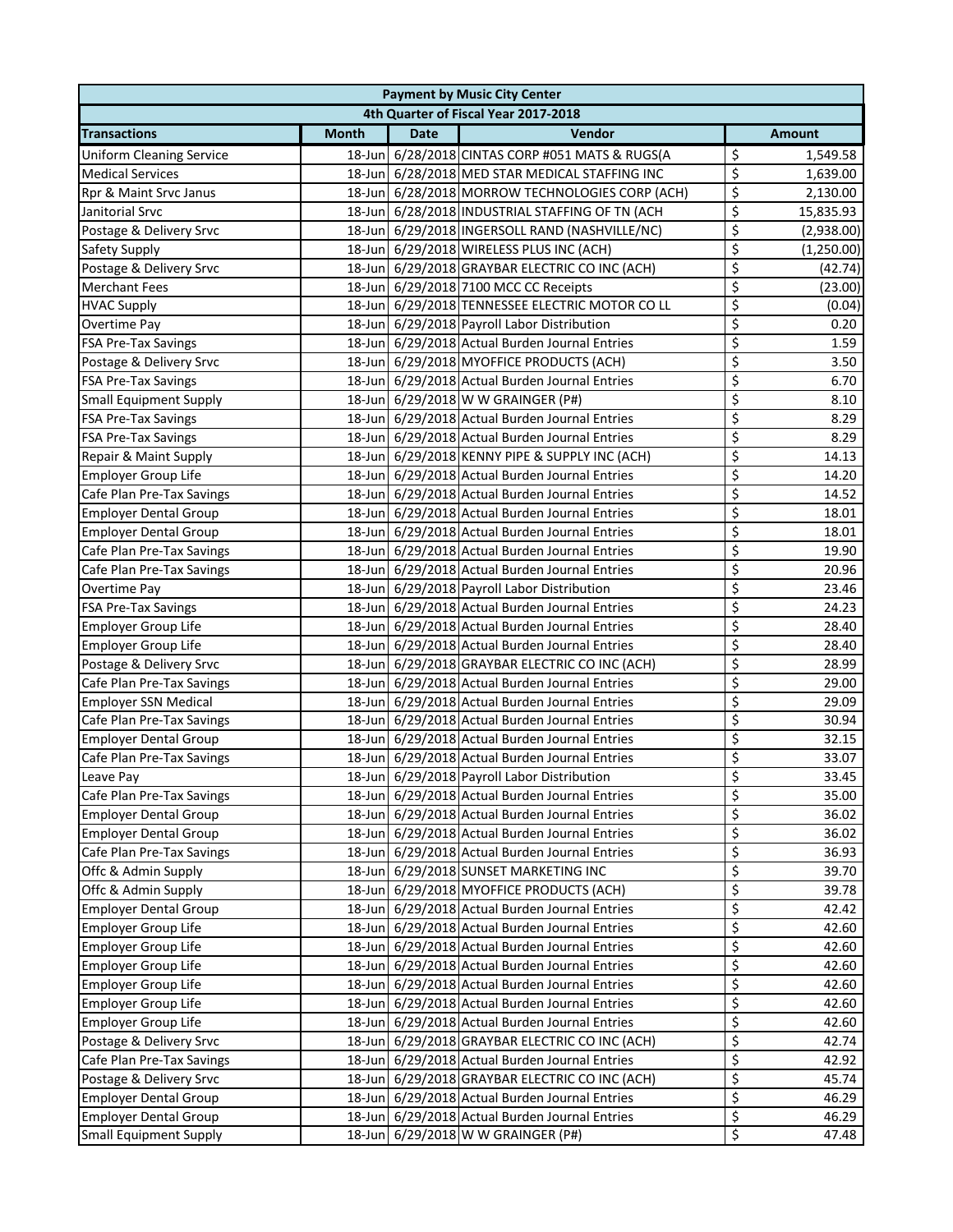|                                      | <b>Payment by Music City Center</b> |             |                                                |                         |               |  |  |  |
|--------------------------------------|-------------------------------------|-------------|------------------------------------------------|-------------------------|---------------|--|--|--|
| 4th Quarter of Fiscal Year 2017-2018 |                                     |             |                                                |                         |               |  |  |  |
| <b>Transactions</b>                  | <b>Month</b>                        | <b>Date</b> | Vendor                                         |                         | <b>Amount</b> |  |  |  |
| Cafe Plan Pre-Tax Savings            |                                     |             | 18-Jun 6/29/2018 Actual Burden Journal Entries | \$                      | 47.88         |  |  |  |
| Cafe Plan Pre-Tax Savings            |                                     |             | 18-Jun 6/29/2018 Actual Burden Journal Entries | \$                      | 48.63         |  |  |  |
| Overtime Pay                         |                                     |             | 18-Jun 6/29/2018 Payroll Labor Distribution    | \$                      | 48.92         |  |  |  |
| Cafe Plan Pre-Tax Savings            |                                     |             | 18-Jun 6/29/2018 Actual Burden Journal Entries | \$                      | 49.56         |  |  |  |
| Overtime Pay                         |                                     |             | 18-Jun 6/29/2018 Payroll Labor Distribution    | \$                      | 52.07         |  |  |  |
| <b>Employer Dental Group</b>         |                                     |             | 18-Jun 6/29/2018 Actual Burden Journal Entries | \$                      | 54.03         |  |  |  |
| <b>Employer Group Life</b>           |                                     |             | 18-Jun 6/29/2018 Actual Burden Journal Entries | \$                      | 56.80         |  |  |  |
| <b>Employer Group Life</b>           |                                     |             | 18-Jun 6/29/2018 Actual Burden Journal Entries | \$                      | 61.53         |  |  |  |
| <b>Employer Dental Group</b>         |                                     |             | 18-Jun 6/29/2018 Actual Burden Journal Entries | \$                      | 64.30         |  |  |  |
| <b>Employer Dental Group</b>         |                                     |             | 18-Jun 6/29/2018 Actual Burden Journal Entries | \$                      | 69.00         |  |  |  |
| <b>Employer Group Life</b>           |                                     |             | 18-Jun 6/29/2018 Actual Burden Journal Entries | \$                      | 71.00         |  |  |  |
| Overtime Pay                         |                                     |             | 18-Jun 6/29/2018 Payroll Labor Distribution    | \$                      | 72.68         |  |  |  |
| <b>Employer Dental Group</b>         |                                     |             | 18-Jun 6/29/2018 Actual Burden Journal Entries | \$                      | 74.57         |  |  |  |
| <b>Employer Dental Group</b>         |                                     |             | 18-Jun 6/29/2018 Actual Burden Journal Entries | \$                      | 78.44         |  |  |  |
| Overtime Pay                         |                                     |             | 18-Jun 6/29/2018 Payroll Labor Distribution    | \$                      | 79.15         |  |  |  |
| <b>Employer SSN Medical</b>          |                                     |             | 18-Jun 6/29/2018 Actual Burden Journal Entries | \$                      | 79.64         |  |  |  |
| Overtime Pay                         |                                     |             | 18-Jun 6/29/2018 Payroll Labor Distribution    | \$                      | 84.75         |  |  |  |
| <b>Employer Group Life</b>           |                                     |             | 18-Jun 6/29/2018 Actual Burden Journal Entries | \$                      | 85.20         |  |  |  |
| <b>Employer SSN Medical</b>          |                                     |             | 18-Jun 6/29/2018 Actual Burden Journal Entries | \$                      | 94.99         |  |  |  |
| <b>Employer SSN Medical</b>          |                                     |             | 18-Jun 6/29/2018 Actual Burden Journal Entries | \$                      | 95.87         |  |  |  |
| Cafe Plan Pre-Tax Savings            |                                     |             | 18-Jun 6/29/2018 Actual Burden Journal Entries | \$                      | 96.28         |  |  |  |
| <b>Employer SSN Medical</b>          |                                     |             | 18-Jun 6/29/2018 Actual Burden Journal Entries | \$                      | 98.01         |  |  |  |
| <b>Holiday Pay</b>                   |                                     |             | 18-Jun 6/29/2018 Payroll Labor Distribution    | \$                      | 100.00        |  |  |  |
| <b>Employer SSN Medical</b>          |                                     |             | 18-Jun 6/29/2018 Actual Burden Journal Entries | \$                      | 100.65        |  |  |  |
| <b>Employer SSN Medical</b>          |                                     |             | 18-Jun 6/29/2018 Actual Burden Journal Entries | \$                      | 108.40        |  |  |  |
| <b>Employer SSN Medical</b>          |                                     |             | 18-Jun 6/29/2018 Actual Burden Journal Entries | \$                      | 109.87        |  |  |  |
| <b>Employer SSN Medical</b>          |                                     |             | 18-Jun 6/29/2018 Actual Burden Journal Entries | \$                      | 113.40        |  |  |  |
| <b>Employer SSN Medical</b>          |                                     |             | 18-Jun 6/29/2018 Actual Burden Journal Entries | \$                      | 116.69        |  |  |  |
| <b>Employer OASDI</b>                |                                     |             | 18-Jun 6/29/2018 Actual Burden Journal Entries | \$                      | 124.39        |  |  |  |
| Cable Television                     |                                     |             | 18-Jun 6/29/2018 AT&T CIRCUITS                 | \$                      | 127.99        |  |  |  |
| Leave Pay                            |                                     |             | 18-Jun 6/29/2018 Payroll Labor Distribution    | \$                      | 134.20        |  |  |  |
| <b>Employer Group Life</b>           |                                     |             | 18-Jun 6/29/2018 Actual Burden Journal Entries | \$                      | 142.00        |  |  |  |
| <b>Employer SSN Medical</b>          |                                     |             | 18-Jun 6/29/2018 Actual Burden Journal Entries | \$                      | 145.01        |  |  |  |
| <b>Holiday Pay</b>                   |                                     |             | 18-Jun 6/29/2018 Payroll Labor Distribution    | $\overline{\mathsf{S}}$ | 148.56        |  |  |  |
| Cafe Plan Pre-Tax Savings            |                                     |             | 18-Jun 6/29/2018 Actual Burden Journal Entries | \$                      | 160.19        |  |  |  |
| CCA Employer 401K Plan               |                                     |             | 18-Jun 6/29/2018 Actual Burden Journal Entries | \$                      | 167.75        |  |  |  |
| <b>Employer Dental Group</b>         |                                     |             | 18-Jun 6/29/2018 Actual Burden Journal Entries | \$                      | 168.49        |  |  |  |
| Cafe Plan Pre-Tax Savings            |                                     |             | 18-Jun 6/29/2018 Actual Burden Journal Entries | \$                      | 168.78        |  |  |  |
| Employee Out-of-town Travel          |                                     |             | 18-Jun 6/29/2018 FIELDS, CRYSTAL A             | \$                      | 183.19        |  |  |  |
| <b>Holiday Pay</b>                   |                                     |             | 18-Jun 6/29/2018 Payroll Labor Distribution    | \$                      | 186.16        |  |  |  |
| <b>Holiday Pay</b>                   |                                     |             | 18-Jun 6/29/2018 Payroll Labor Distribution    | \$                      | 201.52        |  |  |  |
| Overtime Pay                         |                                     |             | 18-Jun 6/29/2018 Payroll Labor Distribution    | \$                      | 212.67        |  |  |  |
| CCA Employer 401K Plan               |                                     |             | 18-Jun 6/29/2018 Actual Burden Journal Entries | \$                      | 222.79        |  |  |  |
| Cafe Plan Pre-Tax Savings            |                                     |             | 18-Jun 6/29/2018 Actual Burden Journal Entries | \$                      | 225.61        |  |  |  |
| <b>Employer Group Life</b>           |                                     |             | 18-Jun 6/29/2018 Actual Burden Journal Entries | \$                      | 227.20        |  |  |  |
| CCA Employer 401K Plan               |                                     |             | 18-Jun 6/29/2018 Actual Burden Journal Entries | \$                      | 227.30        |  |  |  |
| CCA Employer 401K Plan               |                                     |             | 18-Jun 6/29/2018 Actual Burden Journal Entries | \$                      | 236.21        |  |  |  |
| <b>Employer SSN Medical</b>          |                                     |             | 18-Jun 6/29/2018 Actual Burden Journal Entries | \$                      | 243.06        |  |  |  |
| CCA Employer 401K Plan               |                                     |             | 18-Jun 6/29/2018 Actual Burden Journal Entries | \$                      | 244.24        |  |  |  |
| <b>Small Equipment Supply</b>        |                                     |             | 18-Jun 6/29/2018 PCMG INC (ACH)                | \$                      | 250.00        |  |  |  |
| <b>Employer Dental Group</b>         |                                     |             | 18-Jun 6/29/2018 Actual Burden Journal Entries | \$                      | 253.33        |  |  |  |
| <b>Internet Services</b>             |                                     |             | 18-Jun 6/29/2018 COMCAST (ACH)                 | \$                      | 254.85        |  |  |  |
| <b>Employer SSN Medical</b>          |                                     |             | 18-Jun 6/29/2018 Actual Burden Journal Entries | \$                      | 256.46        |  |  |  |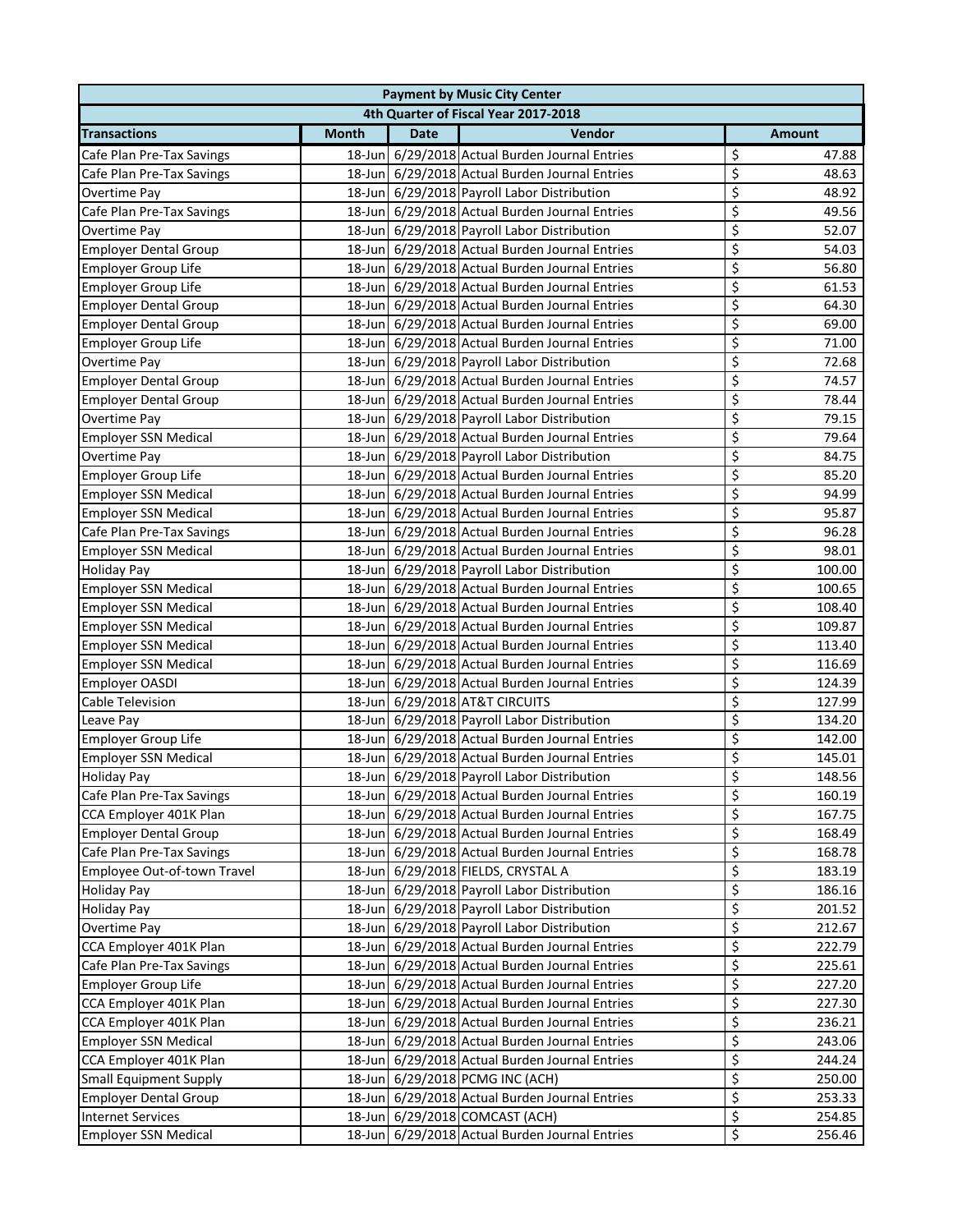| 4th Quarter of Fiscal Year 2017-2018<br>Vendor<br><b>Transactions</b><br><b>Month</b><br><b>Date</b><br><b>Amount</b><br>18-Jun 6/29/2018 Payroll Labor Distribution<br>\$<br>269.28<br><b>Holiday Pay</b><br>\$<br><b>Employer Group Life</b><br>18-Jun 6/29/2018 Actual Burden Journal Entries<br>274.54<br>\$<br>18-Jun 6/29/2018 Actual Burden Journal Entries<br><b>Employer Pension</b><br>281.39<br>\$<br>18-Jun 6/29/2018 Actual Burden Journal Entries<br>288.02<br><b>Employer Group Life</b><br>\$<br>18-Jun 6/29/2018 Actual Burden Journal Entries<br>297.95<br><b>Employer Dental Group</b><br>\$<br>18-Jun 6/29/2018 Actual Burden Journal Entries<br><b>Employer SSN Medical</b><br>301.86<br>\$<br>18-Jun 6/29/2018 Payroll Labor Distribution<br>315.92<br>Holiday Pay<br>\$<br>18-Jun 6/29/2018 Payroll Labor Distribution<br>315.92<br>Leave Pay<br>\$<br>18-Jun 6/29/2018 Actual Burden Journal Entries<br>329.23<br>Cafe Plan Pre-Tax Savings<br>\$<br>332.58<br>18-Jun 6/29/2018 Payroll Labor Distribution<br>Overtime Pay<br>\$<br>18-Jun 6/29/2018 Payroll Labor Distribution<br>334.72<br>Overtime Pay<br>\$<br>18-Jun 6/29/2018 Actual Burden Journal Entries<br><b>Employer OASDI</b><br>340.56<br>\$<br>18-Jun 6/29/2018 Actual Burden Journal Entries<br>348.09<br><b>Employer Dental Group</b><br>\$<br>18-Jun 6/29/2018 Payroll Labor Distribution<br>371.28<br><b>Holiday Pay</b><br>\$<br>Other Rpr & Maint Srvc<br>18-Jun 6/29/2018 KENNY PIPE & SUPPLY INC (ACH)<br>376.12<br>\$<br>18-Jun 6/29/2018 Payroll Labor Distribution<br>386.68<br>Overtime Pay<br>\$<br>18-Jun 6/29/2018 Actual Burden Journal Entries<br>396.79<br><b>Employer SSN Medical</b><br>\$<br>18-Jun 6/29/2018 Actual Burden Journal Entries<br>406.16<br><b>Employer OASDI</b><br>\$<br>CCA Employer 401K Plan<br>18-Jun 6/29/2018 Actual Burden Journal Entries<br>408.28<br>\$<br>Employer OASDI<br>18-Jun 6/29/2018 Actual Burden Journal Entries<br>409.87<br>\$<br>18-Jun 6/29/2018 Payroll Labor Distribution<br>Leave Pay<br>410.92<br>\$<br>18-Jun 6/29/2018 Actual Burden Journal Entries<br>Employer OASDI<br>419.11<br>\$<br>18-Jun 6/29/2018 Actual Burden Journal Entries<br><b>Employer OASDI</b><br>430.31<br>\$<br><b>Cable Television</b><br>18-Jun 6/29/2018 COMCAST (ACH)<br>450.76<br>\$<br>18-Jun 6/29/2018 Actual Burden Journal Entries<br>463.49<br>Employer OASDI<br>\$<br>18-Jun 6/29/2018 Actual Burden Journal Entries<br>Employer OASDI<br>469.82<br>\$<br>18-Jun 6/29/2018 Actual Burden Journal Entries<br><b>Employer SSN Medical</b><br>471.25<br>\$<br>Employer OASDI<br>18-Jun 6/29/2018 Actual Burden Journal Entries<br>484.90<br>\$<br>18-Jun 6/29/2018 Actual Burden Journal Entries<br>497.00<br><b>Employer Group Life</b><br>\$<br>18-Jun 6/29/2018 Actual Burden Journal Entries<br><b>Employer OASDI</b><br>499.01<br>\$<br><b>Employer Dental Group</b><br>18-Jun 6/29/2018 Actual Burden Journal Entries<br>519.61<br>\$<br>18-Jun 6/29/2018 Actual Burden Journal Entries<br><b>Employer SSN Medical</b><br>545.18<br>\$<br>Employer OASDI<br>18-Jun 6/29/2018 Actual Burden Journal Entries<br>551.76<br>$\overline{\mathsf{S}}$<br>18-Jun 6/29/2018 Actual Burden Journal Entries<br>555.00<br><b>Employer Group Health</b><br>\$<br>CCA Employer 401K Plan<br>18-Jun 6/29/2018 Actual Burden Journal Entries<br>584.03<br>\$<br>18-Jun 6/29/2018 KENNY PIPE & SUPPLY INC (ACH)<br>588.38<br>Repair & Maint Supply<br>\$<br>18-Jun 6/29/2018 Payroll Labor Distribution<br><b>Holiday Pay</b><br>594.24<br>\$<br>Employer OASDI<br>18-Jun 6/29/2018 Actual Burden Journal Entries<br>620.08<br>\$<br>18-Jun 6/29/2018 Actual Burden Journal Entries<br><b>Employer Group Health</b><br>678.00<br>\$<br><b>Employer SSN Medical</b><br>18-Jun 6/29/2018 Actual Burden Journal Entries<br>700.30<br>\$<br>18-Jun 6/29/2018 Payroll Labor Distribution<br>723.39<br>Leave Pay<br>\$<br><b>Employer Group Health</b><br>18-Jun 6/29/2018 Actual Burden Journal Entries<br>750.00<br>\$<br>18-Jun 6/29/2018 Payroll Labor Distribution<br>862.67<br>Leave Pay<br>\$<br><b>Employer Pension</b><br>18-Jun 6/29/2018 Actual Burden Journal Entries<br>865.69<br>\$<br>18-Jun 6/29/2018 Actual Burden Journal Entries<br><b>Employer Pension</b><br>868.54<br>\$<br>CCA Employer 401K Plan<br>18-Jun 6/29/2018 Actual Burden Journal Entries<br>896.44<br>\$<br>18-Jun 6/29/2018 Actual Burden Journal Entries<br>937.49<br><b>Employer Pension</b><br>\$<br>18-Jun 6/29/2018 BLINK MARKETING INC (ACH)<br>Offc & Admin Supply<br>968.00<br>\$<br>18-Jun 6/29/2018 Actual Burden Journal Entries<br>CCA Employer 401K Plan<br>1,001.92<br>\$<br><b>Employer Group Health</b><br>18-Jun 6/29/2018 Actual Burden Journal Entries<br>1,035.00<br>\$<br><b>Employer OASDI</b><br>18-Jun 6/29/2018 Actual Burden Journal Entries<br>1,039.31<br>\$<br><b>Employer Group Health</b><br>18-Jun 6/29/2018 Actual Burden Journal Entries<br>1,056.00<br>18-Jun 6/29/2018 Actual Burden Journal Entries |                         |  |  | <b>Payment by Music City Center</b> |    |          |  |  |
|----------------------------------------------------------------------------------------------------------------------------------------------------------------------------------------------------------------------------------------------------------------------------------------------------------------------------------------------------------------------------------------------------------------------------------------------------------------------------------------------------------------------------------------------------------------------------------------------------------------------------------------------------------------------------------------------------------------------------------------------------------------------------------------------------------------------------------------------------------------------------------------------------------------------------------------------------------------------------------------------------------------------------------------------------------------------------------------------------------------------------------------------------------------------------------------------------------------------------------------------------------------------------------------------------------------------------------------------------------------------------------------------------------------------------------------------------------------------------------------------------------------------------------------------------------------------------------------------------------------------------------------------------------------------------------------------------------------------------------------------------------------------------------------------------------------------------------------------------------------------------------------------------------------------------------------------------------------------------------------------------------------------------------------------------------------------------------------------------------------------------------------------------------------------------------------------------------------------------------------------------------------------------------------------------------------------------------------------------------------------------------------------------------------------------------------------------------------------------------------------------------------------------------------------------------------------------------------------------------------------------------------------------------------------------------------------------------------------------------------------------------------------------------------------------------------------------------------------------------------------------------------------------------------------------------------------------------------------------------------------------------------------------------------------------------------------------------------------------------------------------------------------------------------------------------------------------------------------------------------------------------------------------------------------------------------------------------------------------------------------------------------------------------------------------------------------------------------------------------------------------------------------------------------------------------------------------------------------------------------------------------------------------------------------------------------------------------------------------------------------------------------------------------------------------------------------------------------------------------------------------------------------------------------------------------------------------------------------------------------------------------------------------------------------------------------------------------------------------------------------------------------------------------------------------------------------------------------------------------------------------------------------------------------------------------------------------------------------------------------------------------------------------------------------------------------------------------------------------------------------------------------------------------------------------------------------------------------------------------------------------------------------------------------------------------------------------------------------------------------------------------------------------------------------------------------------------------------------------------------------------------------------------------------------------------------------------------------------------------------------------------------------------------------------------|-------------------------|--|--|-------------------------------------|----|----------|--|--|
|                                                                                                                                                                                                                                                                                                                                                                                                                                                                                                                                                                                                                                                                                                                                                                                                                                                                                                                                                                                                                                                                                                                                                                                                                                                                                                                                                                                                                                                                                                                                                                                                                                                                                                                                                                                                                                                                                                                                                                                                                                                                                                                                                                                                                                                                                                                                                                                                                                                                                                                                                                                                                                                                                                                                                                                                                                                                                                                                                                                                                                                                                                                                                                                                                                                                                                                                                                                                                                                                                                                                                                                                                                                                                                                                                                                                                                                                                                                                                                                                                                                                                                                                                                                                                                                                                                                                                                                                                                                                                                                                                                                                                                                                                                                                                                                                                                                                                                                                                                                                                                                    |                         |  |  |                                     |    |          |  |  |
|                                                                                                                                                                                                                                                                                                                                                                                                                                                                                                                                                                                                                                                                                                                                                                                                                                                                                                                                                                                                                                                                                                                                                                                                                                                                                                                                                                                                                                                                                                                                                                                                                                                                                                                                                                                                                                                                                                                                                                                                                                                                                                                                                                                                                                                                                                                                                                                                                                                                                                                                                                                                                                                                                                                                                                                                                                                                                                                                                                                                                                                                                                                                                                                                                                                                                                                                                                                                                                                                                                                                                                                                                                                                                                                                                                                                                                                                                                                                                                                                                                                                                                                                                                                                                                                                                                                                                                                                                                                                                                                                                                                                                                                                                                                                                                                                                                                                                                                                                                                                                                                    |                         |  |  |                                     |    |          |  |  |
|                                                                                                                                                                                                                                                                                                                                                                                                                                                                                                                                                                                                                                                                                                                                                                                                                                                                                                                                                                                                                                                                                                                                                                                                                                                                                                                                                                                                                                                                                                                                                                                                                                                                                                                                                                                                                                                                                                                                                                                                                                                                                                                                                                                                                                                                                                                                                                                                                                                                                                                                                                                                                                                                                                                                                                                                                                                                                                                                                                                                                                                                                                                                                                                                                                                                                                                                                                                                                                                                                                                                                                                                                                                                                                                                                                                                                                                                                                                                                                                                                                                                                                                                                                                                                                                                                                                                                                                                                                                                                                                                                                                                                                                                                                                                                                                                                                                                                                                                                                                                                                                    |                         |  |  |                                     |    |          |  |  |
|                                                                                                                                                                                                                                                                                                                                                                                                                                                                                                                                                                                                                                                                                                                                                                                                                                                                                                                                                                                                                                                                                                                                                                                                                                                                                                                                                                                                                                                                                                                                                                                                                                                                                                                                                                                                                                                                                                                                                                                                                                                                                                                                                                                                                                                                                                                                                                                                                                                                                                                                                                                                                                                                                                                                                                                                                                                                                                                                                                                                                                                                                                                                                                                                                                                                                                                                                                                                                                                                                                                                                                                                                                                                                                                                                                                                                                                                                                                                                                                                                                                                                                                                                                                                                                                                                                                                                                                                                                                                                                                                                                                                                                                                                                                                                                                                                                                                                                                                                                                                                                                    |                         |  |  |                                     |    |          |  |  |
|                                                                                                                                                                                                                                                                                                                                                                                                                                                                                                                                                                                                                                                                                                                                                                                                                                                                                                                                                                                                                                                                                                                                                                                                                                                                                                                                                                                                                                                                                                                                                                                                                                                                                                                                                                                                                                                                                                                                                                                                                                                                                                                                                                                                                                                                                                                                                                                                                                                                                                                                                                                                                                                                                                                                                                                                                                                                                                                                                                                                                                                                                                                                                                                                                                                                                                                                                                                                                                                                                                                                                                                                                                                                                                                                                                                                                                                                                                                                                                                                                                                                                                                                                                                                                                                                                                                                                                                                                                                                                                                                                                                                                                                                                                                                                                                                                                                                                                                                                                                                                                                    |                         |  |  |                                     |    |          |  |  |
|                                                                                                                                                                                                                                                                                                                                                                                                                                                                                                                                                                                                                                                                                                                                                                                                                                                                                                                                                                                                                                                                                                                                                                                                                                                                                                                                                                                                                                                                                                                                                                                                                                                                                                                                                                                                                                                                                                                                                                                                                                                                                                                                                                                                                                                                                                                                                                                                                                                                                                                                                                                                                                                                                                                                                                                                                                                                                                                                                                                                                                                                                                                                                                                                                                                                                                                                                                                                                                                                                                                                                                                                                                                                                                                                                                                                                                                                                                                                                                                                                                                                                                                                                                                                                                                                                                                                                                                                                                                                                                                                                                                                                                                                                                                                                                                                                                                                                                                                                                                                                                                    |                         |  |  |                                     |    |          |  |  |
|                                                                                                                                                                                                                                                                                                                                                                                                                                                                                                                                                                                                                                                                                                                                                                                                                                                                                                                                                                                                                                                                                                                                                                                                                                                                                                                                                                                                                                                                                                                                                                                                                                                                                                                                                                                                                                                                                                                                                                                                                                                                                                                                                                                                                                                                                                                                                                                                                                                                                                                                                                                                                                                                                                                                                                                                                                                                                                                                                                                                                                                                                                                                                                                                                                                                                                                                                                                                                                                                                                                                                                                                                                                                                                                                                                                                                                                                                                                                                                                                                                                                                                                                                                                                                                                                                                                                                                                                                                                                                                                                                                                                                                                                                                                                                                                                                                                                                                                                                                                                                                                    |                         |  |  |                                     |    |          |  |  |
|                                                                                                                                                                                                                                                                                                                                                                                                                                                                                                                                                                                                                                                                                                                                                                                                                                                                                                                                                                                                                                                                                                                                                                                                                                                                                                                                                                                                                                                                                                                                                                                                                                                                                                                                                                                                                                                                                                                                                                                                                                                                                                                                                                                                                                                                                                                                                                                                                                                                                                                                                                                                                                                                                                                                                                                                                                                                                                                                                                                                                                                                                                                                                                                                                                                                                                                                                                                                                                                                                                                                                                                                                                                                                                                                                                                                                                                                                                                                                                                                                                                                                                                                                                                                                                                                                                                                                                                                                                                                                                                                                                                                                                                                                                                                                                                                                                                                                                                                                                                                                                                    |                         |  |  |                                     |    |          |  |  |
|                                                                                                                                                                                                                                                                                                                                                                                                                                                                                                                                                                                                                                                                                                                                                                                                                                                                                                                                                                                                                                                                                                                                                                                                                                                                                                                                                                                                                                                                                                                                                                                                                                                                                                                                                                                                                                                                                                                                                                                                                                                                                                                                                                                                                                                                                                                                                                                                                                                                                                                                                                                                                                                                                                                                                                                                                                                                                                                                                                                                                                                                                                                                                                                                                                                                                                                                                                                                                                                                                                                                                                                                                                                                                                                                                                                                                                                                                                                                                                                                                                                                                                                                                                                                                                                                                                                                                                                                                                                                                                                                                                                                                                                                                                                                                                                                                                                                                                                                                                                                                                                    |                         |  |  |                                     |    |          |  |  |
|                                                                                                                                                                                                                                                                                                                                                                                                                                                                                                                                                                                                                                                                                                                                                                                                                                                                                                                                                                                                                                                                                                                                                                                                                                                                                                                                                                                                                                                                                                                                                                                                                                                                                                                                                                                                                                                                                                                                                                                                                                                                                                                                                                                                                                                                                                                                                                                                                                                                                                                                                                                                                                                                                                                                                                                                                                                                                                                                                                                                                                                                                                                                                                                                                                                                                                                                                                                                                                                                                                                                                                                                                                                                                                                                                                                                                                                                                                                                                                                                                                                                                                                                                                                                                                                                                                                                                                                                                                                                                                                                                                                                                                                                                                                                                                                                                                                                                                                                                                                                                                                    |                         |  |  |                                     |    |          |  |  |
|                                                                                                                                                                                                                                                                                                                                                                                                                                                                                                                                                                                                                                                                                                                                                                                                                                                                                                                                                                                                                                                                                                                                                                                                                                                                                                                                                                                                                                                                                                                                                                                                                                                                                                                                                                                                                                                                                                                                                                                                                                                                                                                                                                                                                                                                                                                                                                                                                                                                                                                                                                                                                                                                                                                                                                                                                                                                                                                                                                                                                                                                                                                                                                                                                                                                                                                                                                                                                                                                                                                                                                                                                                                                                                                                                                                                                                                                                                                                                                                                                                                                                                                                                                                                                                                                                                                                                                                                                                                                                                                                                                                                                                                                                                                                                                                                                                                                                                                                                                                                                                                    |                         |  |  |                                     |    |          |  |  |
|                                                                                                                                                                                                                                                                                                                                                                                                                                                                                                                                                                                                                                                                                                                                                                                                                                                                                                                                                                                                                                                                                                                                                                                                                                                                                                                                                                                                                                                                                                                                                                                                                                                                                                                                                                                                                                                                                                                                                                                                                                                                                                                                                                                                                                                                                                                                                                                                                                                                                                                                                                                                                                                                                                                                                                                                                                                                                                                                                                                                                                                                                                                                                                                                                                                                                                                                                                                                                                                                                                                                                                                                                                                                                                                                                                                                                                                                                                                                                                                                                                                                                                                                                                                                                                                                                                                                                                                                                                                                                                                                                                                                                                                                                                                                                                                                                                                                                                                                                                                                                                                    |                         |  |  |                                     |    |          |  |  |
|                                                                                                                                                                                                                                                                                                                                                                                                                                                                                                                                                                                                                                                                                                                                                                                                                                                                                                                                                                                                                                                                                                                                                                                                                                                                                                                                                                                                                                                                                                                                                                                                                                                                                                                                                                                                                                                                                                                                                                                                                                                                                                                                                                                                                                                                                                                                                                                                                                                                                                                                                                                                                                                                                                                                                                                                                                                                                                                                                                                                                                                                                                                                                                                                                                                                                                                                                                                                                                                                                                                                                                                                                                                                                                                                                                                                                                                                                                                                                                                                                                                                                                                                                                                                                                                                                                                                                                                                                                                                                                                                                                                                                                                                                                                                                                                                                                                                                                                                                                                                                                                    |                         |  |  |                                     |    |          |  |  |
|                                                                                                                                                                                                                                                                                                                                                                                                                                                                                                                                                                                                                                                                                                                                                                                                                                                                                                                                                                                                                                                                                                                                                                                                                                                                                                                                                                                                                                                                                                                                                                                                                                                                                                                                                                                                                                                                                                                                                                                                                                                                                                                                                                                                                                                                                                                                                                                                                                                                                                                                                                                                                                                                                                                                                                                                                                                                                                                                                                                                                                                                                                                                                                                                                                                                                                                                                                                                                                                                                                                                                                                                                                                                                                                                                                                                                                                                                                                                                                                                                                                                                                                                                                                                                                                                                                                                                                                                                                                                                                                                                                                                                                                                                                                                                                                                                                                                                                                                                                                                                                                    |                         |  |  |                                     |    |          |  |  |
|                                                                                                                                                                                                                                                                                                                                                                                                                                                                                                                                                                                                                                                                                                                                                                                                                                                                                                                                                                                                                                                                                                                                                                                                                                                                                                                                                                                                                                                                                                                                                                                                                                                                                                                                                                                                                                                                                                                                                                                                                                                                                                                                                                                                                                                                                                                                                                                                                                                                                                                                                                                                                                                                                                                                                                                                                                                                                                                                                                                                                                                                                                                                                                                                                                                                                                                                                                                                                                                                                                                                                                                                                                                                                                                                                                                                                                                                                                                                                                                                                                                                                                                                                                                                                                                                                                                                                                                                                                                                                                                                                                                                                                                                                                                                                                                                                                                                                                                                                                                                                                                    |                         |  |  |                                     |    |          |  |  |
|                                                                                                                                                                                                                                                                                                                                                                                                                                                                                                                                                                                                                                                                                                                                                                                                                                                                                                                                                                                                                                                                                                                                                                                                                                                                                                                                                                                                                                                                                                                                                                                                                                                                                                                                                                                                                                                                                                                                                                                                                                                                                                                                                                                                                                                                                                                                                                                                                                                                                                                                                                                                                                                                                                                                                                                                                                                                                                                                                                                                                                                                                                                                                                                                                                                                                                                                                                                                                                                                                                                                                                                                                                                                                                                                                                                                                                                                                                                                                                                                                                                                                                                                                                                                                                                                                                                                                                                                                                                                                                                                                                                                                                                                                                                                                                                                                                                                                                                                                                                                                                                    |                         |  |  |                                     |    |          |  |  |
|                                                                                                                                                                                                                                                                                                                                                                                                                                                                                                                                                                                                                                                                                                                                                                                                                                                                                                                                                                                                                                                                                                                                                                                                                                                                                                                                                                                                                                                                                                                                                                                                                                                                                                                                                                                                                                                                                                                                                                                                                                                                                                                                                                                                                                                                                                                                                                                                                                                                                                                                                                                                                                                                                                                                                                                                                                                                                                                                                                                                                                                                                                                                                                                                                                                                                                                                                                                                                                                                                                                                                                                                                                                                                                                                                                                                                                                                                                                                                                                                                                                                                                                                                                                                                                                                                                                                                                                                                                                                                                                                                                                                                                                                                                                                                                                                                                                                                                                                                                                                                                                    |                         |  |  |                                     |    |          |  |  |
|                                                                                                                                                                                                                                                                                                                                                                                                                                                                                                                                                                                                                                                                                                                                                                                                                                                                                                                                                                                                                                                                                                                                                                                                                                                                                                                                                                                                                                                                                                                                                                                                                                                                                                                                                                                                                                                                                                                                                                                                                                                                                                                                                                                                                                                                                                                                                                                                                                                                                                                                                                                                                                                                                                                                                                                                                                                                                                                                                                                                                                                                                                                                                                                                                                                                                                                                                                                                                                                                                                                                                                                                                                                                                                                                                                                                                                                                                                                                                                                                                                                                                                                                                                                                                                                                                                                                                                                                                                                                                                                                                                                                                                                                                                                                                                                                                                                                                                                                                                                                                                                    |                         |  |  |                                     |    |          |  |  |
|                                                                                                                                                                                                                                                                                                                                                                                                                                                                                                                                                                                                                                                                                                                                                                                                                                                                                                                                                                                                                                                                                                                                                                                                                                                                                                                                                                                                                                                                                                                                                                                                                                                                                                                                                                                                                                                                                                                                                                                                                                                                                                                                                                                                                                                                                                                                                                                                                                                                                                                                                                                                                                                                                                                                                                                                                                                                                                                                                                                                                                                                                                                                                                                                                                                                                                                                                                                                                                                                                                                                                                                                                                                                                                                                                                                                                                                                                                                                                                                                                                                                                                                                                                                                                                                                                                                                                                                                                                                                                                                                                                                                                                                                                                                                                                                                                                                                                                                                                                                                                                                    |                         |  |  |                                     |    |          |  |  |
|                                                                                                                                                                                                                                                                                                                                                                                                                                                                                                                                                                                                                                                                                                                                                                                                                                                                                                                                                                                                                                                                                                                                                                                                                                                                                                                                                                                                                                                                                                                                                                                                                                                                                                                                                                                                                                                                                                                                                                                                                                                                                                                                                                                                                                                                                                                                                                                                                                                                                                                                                                                                                                                                                                                                                                                                                                                                                                                                                                                                                                                                                                                                                                                                                                                                                                                                                                                                                                                                                                                                                                                                                                                                                                                                                                                                                                                                                                                                                                                                                                                                                                                                                                                                                                                                                                                                                                                                                                                                                                                                                                                                                                                                                                                                                                                                                                                                                                                                                                                                                                                    |                         |  |  |                                     |    |          |  |  |
|                                                                                                                                                                                                                                                                                                                                                                                                                                                                                                                                                                                                                                                                                                                                                                                                                                                                                                                                                                                                                                                                                                                                                                                                                                                                                                                                                                                                                                                                                                                                                                                                                                                                                                                                                                                                                                                                                                                                                                                                                                                                                                                                                                                                                                                                                                                                                                                                                                                                                                                                                                                                                                                                                                                                                                                                                                                                                                                                                                                                                                                                                                                                                                                                                                                                                                                                                                                                                                                                                                                                                                                                                                                                                                                                                                                                                                                                                                                                                                                                                                                                                                                                                                                                                                                                                                                                                                                                                                                                                                                                                                                                                                                                                                                                                                                                                                                                                                                                                                                                                                                    |                         |  |  |                                     |    |          |  |  |
|                                                                                                                                                                                                                                                                                                                                                                                                                                                                                                                                                                                                                                                                                                                                                                                                                                                                                                                                                                                                                                                                                                                                                                                                                                                                                                                                                                                                                                                                                                                                                                                                                                                                                                                                                                                                                                                                                                                                                                                                                                                                                                                                                                                                                                                                                                                                                                                                                                                                                                                                                                                                                                                                                                                                                                                                                                                                                                                                                                                                                                                                                                                                                                                                                                                                                                                                                                                                                                                                                                                                                                                                                                                                                                                                                                                                                                                                                                                                                                                                                                                                                                                                                                                                                                                                                                                                                                                                                                                                                                                                                                                                                                                                                                                                                                                                                                                                                                                                                                                                                                                    |                         |  |  |                                     |    |          |  |  |
|                                                                                                                                                                                                                                                                                                                                                                                                                                                                                                                                                                                                                                                                                                                                                                                                                                                                                                                                                                                                                                                                                                                                                                                                                                                                                                                                                                                                                                                                                                                                                                                                                                                                                                                                                                                                                                                                                                                                                                                                                                                                                                                                                                                                                                                                                                                                                                                                                                                                                                                                                                                                                                                                                                                                                                                                                                                                                                                                                                                                                                                                                                                                                                                                                                                                                                                                                                                                                                                                                                                                                                                                                                                                                                                                                                                                                                                                                                                                                                                                                                                                                                                                                                                                                                                                                                                                                                                                                                                                                                                                                                                                                                                                                                                                                                                                                                                                                                                                                                                                                                                    |                         |  |  |                                     |    |          |  |  |
|                                                                                                                                                                                                                                                                                                                                                                                                                                                                                                                                                                                                                                                                                                                                                                                                                                                                                                                                                                                                                                                                                                                                                                                                                                                                                                                                                                                                                                                                                                                                                                                                                                                                                                                                                                                                                                                                                                                                                                                                                                                                                                                                                                                                                                                                                                                                                                                                                                                                                                                                                                                                                                                                                                                                                                                                                                                                                                                                                                                                                                                                                                                                                                                                                                                                                                                                                                                                                                                                                                                                                                                                                                                                                                                                                                                                                                                                                                                                                                                                                                                                                                                                                                                                                                                                                                                                                                                                                                                                                                                                                                                                                                                                                                                                                                                                                                                                                                                                                                                                                                                    |                         |  |  |                                     |    |          |  |  |
|                                                                                                                                                                                                                                                                                                                                                                                                                                                                                                                                                                                                                                                                                                                                                                                                                                                                                                                                                                                                                                                                                                                                                                                                                                                                                                                                                                                                                                                                                                                                                                                                                                                                                                                                                                                                                                                                                                                                                                                                                                                                                                                                                                                                                                                                                                                                                                                                                                                                                                                                                                                                                                                                                                                                                                                                                                                                                                                                                                                                                                                                                                                                                                                                                                                                                                                                                                                                                                                                                                                                                                                                                                                                                                                                                                                                                                                                                                                                                                                                                                                                                                                                                                                                                                                                                                                                                                                                                                                                                                                                                                                                                                                                                                                                                                                                                                                                                                                                                                                                                                                    |                         |  |  |                                     |    |          |  |  |
|                                                                                                                                                                                                                                                                                                                                                                                                                                                                                                                                                                                                                                                                                                                                                                                                                                                                                                                                                                                                                                                                                                                                                                                                                                                                                                                                                                                                                                                                                                                                                                                                                                                                                                                                                                                                                                                                                                                                                                                                                                                                                                                                                                                                                                                                                                                                                                                                                                                                                                                                                                                                                                                                                                                                                                                                                                                                                                                                                                                                                                                                                                                                                                                                                                                                                                                                                                                                                                                                                                                                                                                                                                                                                                                                                                                                                                                                                                                                                                                                                                                                                                                                                                                                                                                                                                                                                                                                                                                                                                                                                                                                                                                                                                                                                                                                                                                                                                                                                                                                                                                    |                         |  |  |                                     |    |          |  |  |
|                                                                                                                                                                                                                                                                                                                                                                                                                                                                                                                                                                                                                                                                                                                                                                                                                                                                                                                                                                                                                                                                                                                                                                                                                                                                                                                                                                                                                                                                                                                                                                                                                                                                                                                                                                                                                                                                                                                                                                                                                                                                                                                                                                                                                                                                                                                                                                                                                                                                                                                                                                                                                                                                                                                                                                                                                                                                                                                                                                                                                                                                                                                                                                                                                                                                                                                                                                                                                                                                                                                                                                                                                                                                                                                                                                                                                                                                                                                                                                                                                                                                                                                                                                                                                                                                                                                                                                                                                                                                                                                                                                                                                                                                                                                                                                                                                                                                                                                                                                                                                                                    |                         |  |  |                                     |    |          |  |  |
|                                                                                                                                                                                                                                                                                                                                                                                                                                                                                                                                                                                                                                                                                                                                                                                                                                                                                                                                                                                                                                                                                                                                                                                                                                                                                                                                                                                                                                                                                                                                                                                                                                                                                                                                                                                                                                                                                                                                                                                                                                                                                                                                                                                                                                                                                                                                                                                                                                                                                                                                                                                                                                                                                                                                                                                                                                                                                                                                                                                                                                                                                                                                                                                                                                                                                                                                                                                                                                                                                                                                                                                                                                                                                                                                                                                                                                                                                                                                                                                                                                                                                                                                                                                                                                                                                                                                                                                                                                                                                                                                                                                                                                                                                                                                                                                                                                                                                                                                                                                                                                                    |                         |  |  |                                     |    |          |  |  |
|                                                                                                                                                                                                                                                                                                                                                                                                                                                                                                                                                                                                                                                                                                                                                                                                                                                                                                                                                                                                                                                                                                                                                                                                                                                                                                                                                                                                                                                                                                                                                                                                                                                                                                                                                                                                                                                                                                                                                                                                                                                                                                                                                                                                                                                                                                                                                                                                                                                                                                                                                                                                                                                                                                                                                                                                                                                                                                                                                                                                                                                                                                                                                                                                                                                                                                                                                                                                                                                                                                                                                                                                                                                                                                                                                                                                                                                                                                                                                                                                                                                                                                                                                                                                                                                                                                                                                                                                                                                                                                                                                                                                                                                                                                                                                                                                                                                                                                                                                                                                                                                    |                         |  |  |                                     |    |          |  |  |
|                                                                                                                                                                                                                                                                                                                                                                                                                                                                                                                                                                                                                                                                                                                                                                                                                                                                                                                                                                                                                                                                                                                                                                                                                                                                                                                                                                                                                                                                                                                                                                                                                                                                                                                                                                                                                                                                                                                                                                                                                                                                                                                                                                                                                                                                                                                                                                                                                                                                                                                                                                                                                                                                                                                                                                                                                                                                                                                                                                                                                                                                                                                                                                                                                                                                                                                                                                                                                                                                                                                                                                                                                                                                                                                                                                                                                                                                                                                                                                                                                                                                                                                                                                                                                                                                                                                                                                                                                                                                                                                                                                                                                                                                                                                                                                                                                                                                                                                                                                                                                                                    |                         |  |  |                                     |    |          |  |  |
|                                                                                                                                                                                                                                                                                                                                                                                                                                                                                                                                                                                                                                                                                                                                                                                                                                                                                                                                                                                                                                                                                                                                                                                                                                                                                                                                                                                                                                                                                                                                                                                                                                                                                                                                                                                                                                                                                                                                                                                                                                                                                                                                                                                                                                                                                                                                                                                                                                                                                                                                                                                                                                                                                                                                                                                                                                                                                                                                                                                                                                                                                                                                                                                                                                                                                                                                                                                                                                                                                                                                                                                                                                                                                                                                                                                                                                                                                                                                                                                                                                                                                                                                                                                                                                                                                                                                                                                                                                                                                                                                                                                                                                                                                                                                                                                                                                                                                                                                                                                                                                                    |                         |  |  |                                     |    |          |  |  |
|                                                                                                                                                                                                                                                                                                                                                                                                                                                                                                                                                                                                                                                                                                                                                                                                                                                                                                                                                                                                                                                                                                                                                                                                                                                                                                                                                                                                                                                                                                                                                                                                                                                                                                                                                                                                                                                                                                                                                                                                                                                                                                                                                                                                                                                                                                                                                                                                                                                                                                                                                                                                                                                                                                                                                                                                                                                                                                                                                                                                                                                                                                                                                                                                                                                                                                                                                                                                                                                                                                                                                                                                                                                                                                                                                                                                                                                                                                                                                                                                                                                                                                                                                                                                                                                                                                                                                                                                                                                                                                                                                                                                                                                                                                                                                                                                                                                                                                                                                                                                                                                    |                         |  |  |                                     |    |          |  |  |
|                                                                                                                                                                                                                                                                                                                                                                                                                                                                                                                                                                                                                                                                                                                                                                                                                                                                                                                                                                                                                                                                                                                                                                                                                                                                                                                                                                                                                                                                                                                                                                                                                                                                                                                                                                                                                                                                                                                                                                                                                                                                                                                                                                                                                                                                                                                                                                                                                                                                                                                                                                                                                                                                                                                                                                                                                                                                                                                                                                                                                                                                                                                                                                                                                                                                                                                                                                                                                                                                                                                                                                                                                                                                                                                                                                                                                                                                                                                                                                                                                                                                                                                                                                                                                                                                                                                                                                                                                                                                                                                                                                                                                                                                                                                                                                                                                                                                                                                                                                                                                                                    |                         |  |  |                                     |    |          |  |  |
|                                                                                                                                                                                                                                                                                                                                                                                                                                                                                                                                                                                                                                                                                                                                                                                                                                                                                                                                                                                                                                                                                                                                                                                                                                                                                                                                                                                                                                                                                                                                                                                                                                                                                                                                                                                                                                                                                                                                                                                                                                                                                                                                                                                                                                                                                                                                                                                                                                                                                                                                                                                                                                                                                                                                                                                                                                                                                                                                                                                                                                                                                                                                                                                                                                                                                                                                                                                                                                                                                                                                                                                                                                                                                                                                                                                                                                                                                                                                                                                                                                                                                                                                                                                                                                                                                                                                                                                                                                                                                                                                                                                                                                                                                                                                                                                                                                                                                                                                                                                                                                                    |                         |  |  |                                     |    |          |  |  |
|                                                                                                                                                                                                                                                                                                                                                                                                                                                                                                                                                                                                                                                                                                                                                                                                                                                                                                                                                                                                                                                                                                                                                                                                                                                                                                                                                                                                                                                                                                                                                                                                                                                                                                                                                                                                                                                                                                                                                                                                                                                                                                                                                                                                                                                                                                                                                                                                                                                                                                                                                                                                                                                                                                                                                                                                                                                                                                                                                                                                                                                                                                                                                                                                                                                                                                                                                                                                                                                                                                                                                                                                                                                                                                                                                                                                                                                                                                                                                                                                                                                                                                                                                                                                                                                                                                                                                                                                                                                                                                                                                                                                                                                                                                                                                                                                                                                                                                                                                                                                                                                    |                         |  |  |                                     |    |          |  |  |
|                                                                                                                                                                                                                                                                                                                                                                                                                                                                                                                                                                                                                                                                                                                                                                                                                                                                                                                                                                                                                                                                                                                                                                                                                                                                                                                                                                                                                                                                                                                                                                                                                                                                                                                                                                                                                                                                                                                                                                                                                                                                                                                                                                                                                                                                                                                                                                                                                                                                                                                                                                                                                                                                                                                                                                                                                                                                                                                                                                                                                                                                                                                                                                                                                                                                                                                                                                                                                                                                                                                                                                                                                                                                                                                                                                                                                                                                                                                                                                                                                                                                                                                                                                                                                                                                                                                                                                                                                                                                                                                                                                                                                                                                                                                                                                                                                                                                                                                                                                                                                                                    |                         |  |  |                                     |    |          |  |  |
|                                                                                                                                                                                                                                                                                                                                                                                                                                                                                                                                                                                                                                                                                                                                                                                                                                                                                                                                                                                                                                                                                                                                                                                                                                                                                                                                                                                                                                                                                                                                                                                                                                                                                                                                                                                                                                                                                                                                                                                                                                                                                                                                                                                                                                                                                                                                                                                                                                                                                                                                                                                                                                                                                                                                                                                                                                                                                                                                                                                                                                                                                                                                                                                                                                                                                                                                                                                                                                                                                                                                                                                                                                                                                                                                                                                                                                                                                                                                                                                                                                                                                                                                                                                                                                                                                                                                                                                                                                                                                                                                                                                                                                                                                                                                                                                                                                                                                                                                                                                                                                                    |                         |  |  |                                     |    |          |  |  |
|                                                                                                                                                                                                                                                                                                                                                                                                                                                                                                                                                                                                                                                                                                                                                                                                                                                                                                                                                                                                                                                                                                                                                                                                                                                                                                                                                                                                                                                                                                                                                                                                                                                                                                                                                                                                                                                                                                                                                                                                                                                                                                                                                                                                                                                                                                                                                                                                                                                                                                                                                                                                                                                                                                                                                                                                                                                                                                                                                                                                                                                                                                                                                                                                                                                                                                                                                                                                                                                                                                                                                                                                                                                                                                                                                                                                                                                                                                                                                                                                                                                                                                                                                                                                                                                                                                                                                                                                                                                                                                                                                                                                                                                                                                                                                                                                                                                                                                                                                                                                                                                    |                         |  |  |                                     |    |          |  |  |
|                                                                                                                                                                                                                                                                                                                                                                                                                                                                                                                                                                                                                                                                                                                                                                                                                                                                                                                                                                                                                                                                                                                                                                                                                                                                                                                                                                                                                                                                                                                                                                                                                                                                                                                                                                                                                                                                                                                                                                                                                                                                                                                                                                                                                                                                                                                                                                                                                                                                                                                                                                                                                                                                                                                                                                                                                                                                                                                                                                                                                                                                                                                                                                                                                                                                                                                                                                                                                                                                                                                                                                                                                                                                                                                                                                                                                                                                                                                                                                                                                                                                                                                                                                                                                                                                                                                                                                                                                                                                                                                                                                                                                                                                                                                                                                                                                                                                                                                                                                                                                                                    |                         |  |  |                                     |    |          |  |  |
|                                                                                                                                                                                                                                                                                                                                                                                                                                                                                                                                                                                                                                                                                                                                                                                                                                                                                                                                                                                                                                                                                                                                                                                                                                                                                                                                                                                                                                                                                                                                                                                                                                                                                                                                                                                                                                                                                                                                                                                                                                                                                                                                                                                                                                                                                                                                                                                                                                                                                                                                                                                                                                                                                                                                                                                                                                                                                                                                                                                                                                                                                                                                                                                                                                                                                                                                                                                                                                                                                                                                                                                                                                                                                                                                                                                                                                                                                                                                                                                                                                                                                                                                                                                                                                                                                                                                                                                                                                                                                                                                                                                                                                                                                                                                                                                                                                                                                                                                                                                                                                                    |                         |  |  |                                     |    |          |  |  |
|                                                                                                                                                                                                                                                                                                                                                                                                                                                                                                                                                                                                                                                                                                                                                                                                                                                                                                                                                                                                                                                                                                                                                                                                                                                                                                                                                                                                                                                                                                                                                                                                                                                                                                                                                                                                                                                                                                                                                                                                                                                                                                                                                                                                                                                                                                                                                                                                                                                                                                                                                                                                                                                                                                                                                                                                                                                                                                                                                                                                                                                                                                                                                                                                                                                                                                                                                                                                                                                                                                                                                                                                                                                                                                                                                                                                                                                                                                                                                                                                                                                                                                                                                                                                                                                                                                                                                                                                                                                                                                                                                                                                                                                                                                                                                                                                                                                                                                                                                                                                                                                    |                         |  |  |                                     |    |          |  |  |
|                                                                                                                                                                                                                                                                                                                                                                                                                                                                                                                                                                                                                                                                                                                                                                                                                                                                                                                                                                                                                                                                                                                                                                                                                                                                                                                                                                                                                                                                                                                                                                                                                                                                                                                                                                                                                                                                                                                                                                                                                                                                                                                                                                                                                                                                                                                                                                                                                                                                                                                                                                                                                                                                                                                                                                                                                                                                                                                                                                                                                                                                                                                                                                                                                                                                                                                                                                                                                                                                                                                                                                                                                                                                                                                                                                                                                                                                                                                                                                                                                                                                                                                                                                                                                                                                                                                                                                                                                                                                                                                                                                                                                                                                                                                                                                                                                                                                                                                                                                                                                                                    |                         |  |  |                                     |    |          |  |  |
|                                                                                                                                                                                                                                                                                                                                                                                                                                                                                                                                                                                                                                                                                                                                                                                                                                                                                                                                                                                                                                                                                                                                                                                                                                                                                                                                                                                                                                                                                                                                                                                                                                                                                                                                                                                                                                                                                                                                                                                                                                                                                                                                                                                                                                                                                                                                                                                                                                                                                                                                                                                                                                                                                                                                                                                                                                                                                                                                                                                                                                                                                                                                                                                                                                                                                                                                                                                                                                                                                                                                                                                                                                                                                                                                                                                                                                                                                                                                                                                                                                                                                                                                                                                                                                                                                                                                                                                                                                                                                                                                                                                                                                                                                                                                                                                                                                                                                                                                                                                                                                                    |                         |  |  |                                     |    |          |  |  |
|                                                                                                                                                                                                                                                                                                                                                                                                                                                                                                                                                                                                                                                                                                                                                                                                                                                                                                                                                                                                                                                                                                                                                                                                                                                                                                                                                                                                                                                                                                                                                                                                                                                                                                                                                                                                                                                                                                                                                                                                                                                                                                                                                                                                                                                                                                                                                                                                                                                                                                                                                                                                                                                                                                                                                                                                                                                                                                                                                                                                                                                                                                                                                                                                                                                                                                                                                                                                                                                                                                                                                                                                                                                                                                                                                                                                                                                                                                                                                                                                                                                                                                                                                                                                                                                                                                                                                                                                                                                                                                                                                                                                                                                                                                                                                                                                                                                                                                                                                                                                                                                    |                         |  |  |                                     |    |          |  |  |
|                                                                                                                                                                                                                                                                                                                                                                                                                                                                                                                                                                                                                                                                                                                                                                                                                                                                                                                                                                                                                                                                                                                                                                                                                                                                                                                                                                                                                                                                                                                                                                                                                                                                                                                                                                                                                                                                                                                                                                                                                                                                                                                                                                                                                                                                                                                                                                                                                                                                                                                                                                                                                                                                                                                                                                                                                                                                                                                                                                                                                                                                                                                                                                                                                                                                                                                                                                                                                                                                                                                                                                                                                                                                                                                                                                                                                                                                                                                                                                                                                                                                                                                                                                                                                                                                                                                                                                                                                                                                                                                                                                                                                                                                                                                                                                                                                                                                                                                                                                                                                                                    |                         |  |  |                                     |    |          |  |  |
|                                                                                                                                                                                                                                                                                                                                                                                                                                                                                                                                                                                                                                                                                                                                                                                                                                                                                                                                                                                                                                                                                                                                                                                                                                                                                                                                                                                                                                                                                                                                                                                                                                                                                                                                                                                                                                                                                                                                                                                                                                                                                                                                                                                                                                                                                                                                                                                                                                                                                                                                                                                                                                                                                                                                                                                                                                                                                                                                                                                                                                                                                                                                                                                                                                                                                                                                                                                                                                                                                                                                                                                                                                                                                                                                                                                                                                                                                                                                                                                                                                                                                                                                                                                                                                                                                                                                                                                                                                                                                                                                                                                                                                                                                                                                                                                                                                                                                                                                                                                                                                                    |                         |  |  |                                     |    |          |  |  |
|                                                                                                                                                                                                                                                                                                                                                                                                                                                                                                                                                                                                                                                                                                                                                                                                                                                                                                                                                                                                                                                                                                                                                                                                                                                                                                                                                                                                                                                                                                                                                                                                                                                                                                                                                                                                                                                                                                                                                                                                                                                                                                                                                                                                                                                                                                                                                                                                                                                                                                                                                                                                                                                                                                                                                                                                                                                                                                                                                                                                                                                                                                                                                                                                                                                                                                                                                                                                                                                                                                                                                                                                                                                                                                                                                                                                                                                                                                                                                                                                                                                                                                                                                                                                                                                                                                                                                                                                                                                                                                                                                                                                                                                                                                                                                                                                                                                                                                                                                                                                                                                    |                         |  |  |                                     |    |          |  |  |
|                                                                                                                                                                                                                                                                                                                                                                                                                                                                                                                                                                                                                                                                                                                                                                                                                                                                                                                                                                                                                                                                                                                                                                                                                                                                                                                                                                                                                                                                                                                                                                                                                                                                                                                                                                                                                                                                                                                                                                                                                                                                                                                                                                                                                                                                                                                                                                                                                                                                                                                                                                                                                                                                                                                                                                                                                                                                                                                                                                                                                                                                                                                                                                                                                                                                                                                                                                                                                                                                                                                                                                                                                                                                                                                                                                                                                                                                                                                                                                                                                                                                                                                                                                                                                                                                                                                                                                                                                                                                                                                                                                                                                                                                                                                                                                                                                                                                                                                                                                                                                                                    |                         |  |  |                                     |    |          |  |  |
|                                                                                                                                                                                                                                                                                                                                                                                                                                                                                                                                                                                                                                                                                                                                                                                                                                                                                                                                                                                                                                                                                                                                                                                                                                                                                                                                                                                                                                                                                                                                                                                                                                                                                                                                                                                                                                                                                                                                                                                                                                                                                                                                                                                                                                                                                                                                                                                                                                                                                                                                                                                                                                                                                                                                                                                                                                                                                                                                                                                                                                                                                                                                                                                                                                                                                                                                                                                                                                                                                                                                                                                                                                                                                                                                                                                                                                                                                                                                                                                                                                                                                                                                                                                                                                                                                                                                                                                                                                                                                                                                                                                                                                                                                                                                                                                                                                                                                                                                                                                                                                                    |                         |  |  |                                     |    |          |  |  |
|                                                                                                                                                                                                                                                                                                                                                                                                                                                                                                                                                                                                                                                                                                                                                                                                                                                                                                                                                                                                                                                                                                                                                                                                                                                                                                                                                                                                                                                                                                                                                                                                                                                                                                                                                                                                                                                                                                                                                                                                                                                                                                                                                                                                                                                                                                                                                                                                                                                                                                                                                                                                                                                                                                                                                                                                                                                                                                                                                                                                                                                                                                                                                                                                                                                                                                                                                                                                                                                                                                                                                                                                                                                                                                                                                                                                                                                                                                                                                                                                                                                                                                                                                                                                                                                                                                                                                                                                                                                                                                                                                                                                                                                                                                                                                                                                                                                                                                                                                                                                                                                    |                         |  |  |                                     |    |          |  |  |
|                                                                                                                                                                                                                                                                                                                                                                                                                                                                                                                                                                                                                                                                                                                                                                                                                                                                                                                                                                                                                                                                                                                                                                                                                                                                                                                                                                                                                                                                                                                                                                                                                                                                                                                                                                                                                                                                                                                                                                                                                                                                                                                                                                                                                                                                                                                                                                                                                                                                                                                                                                                                                                                                                                                                                                                                                                                                                                                                                                                                                                                                                                                                                                                                                                                                                                                                                                                                                                                                                                                                                                                                                                                                                                                                                                                                                                                                                                                                                                                                                                                                                                                                                                                                                                                                                                                                                                                                                                                                                                                                                                                                                                                                                                                                                                                                                                                                                                                                                                                                                                                    |                         |  |  |                                     |    |          |  |  |
|                                                                                                                                                                                                                                                                                                                                                                                                                                                                                                                                                                                                                                                                                                                                                                                                                                                                                                                                                                                                                                                                                                                                                                                                                                                                                                                                                                                                                                                                                                                                                                                                                                                                                                                                                                                                                                                                                                                                                                                                                                                                                                                                                                                                                                                                                                                                                                                                                                                                                                                                                                                                                                                                                                                                                                                                                                                                                                                                                                                                                                                                                                                                                                                                                                                                                                                                                                                                                                                                                                                                                                                                                                                                                                                                                                                                                                                                                                                                                                                                                                                                                                                                                                                                                                                                                                                                                                                                                                                                                                                                                                                                                                                                                                                                                                                                                                                                                                                                                                                                                                                    |                         |  |  |                                     |    |          |  |  |
|                                                                                                                                                                                                                                                                                                                                                                                                                                                                                                                                                                                                                                                                                                                                                                                                                                                                                                                                                                                                                                                                                                                                                                                                                                                                                                                                                                                                                                                                                                                                                                                                                                                                                                                                                                                                                                                                                                                                                                                                                                                                                                                                                                                                                                                                                                                                                                                                                                                                                                                                                                                                                                                                                                                                                                                                                                                                                                                                                                                                                                                                                                                                                                                                                                                                                                                                                                                                                                                                                                                                                                                                                                                                                                                                                                                                                                                                                                                                                                                                                                                                                                                                                                                                                                                                                                                                                                                                                                                                                                                                                                                                                                                                                                                                                                                                                                                                                                                                                                                                                                                    |                         |  |  |                                     |    |          |  |  |
|                                                                                                                                                                                                                                                                                                                                                                                                                                                                                                                                                                                                                                                                                                                                                                                                                                                                                                                                                                                                                                                                                                                                                                                                                                                                                                                                                                                                                                                                                                                                                                                                                                                                                                                                                                                                                                                                                                                                                                                                                                                                                                                                                                                                                                                                                                                                                                                                                                                                                                                                                                                                                                                                                                                                                                                                                                                                                                                                                                                                                                                                                                                                                                                                                                                                                                                                                                                                                                                                                                                                                                                                                                                                                                                                                                                                                                                                                                                                                                                                                                                                                                                                                                                                                                                                                                                                                                                                                                                                                                                                                                                                                                                                                                                                                                                                                                                                                                                                                                                                                                                    |                         |  |  |                                     |    |          |  |  |
|                                                                                                                                                                                                                                                                                                                                                                                                                                                                                                                                                                                                                                                                                                                                                                                                                                                                                                                                                                                                                                                                                                                                                                                                                                                                                                                                                                                                                                                                                                                                                                                                                                                                                                                                                                                                                                                                                                                                                                                                                                                                                                                                                                                                                                                                                                                                                                                                                                                                                                                                                                                                                                                                                                                                                                                                                                                                                                                                                                                                                                                                                                                                                                                                                                                                                                                                                                                                                                                                                                                                                                                                                                                                                                                                                                                                                                                                                                                                                                                                                                                                                                                                                                                                                                                                                                                                                                                                                                                                                                                                                                                                                                                                                                                                                                                                                                                                                                                                                                                                                                                    | <b>Employer Pension</b> |  |  |                                     | \$ | 1,064.33 |  |  |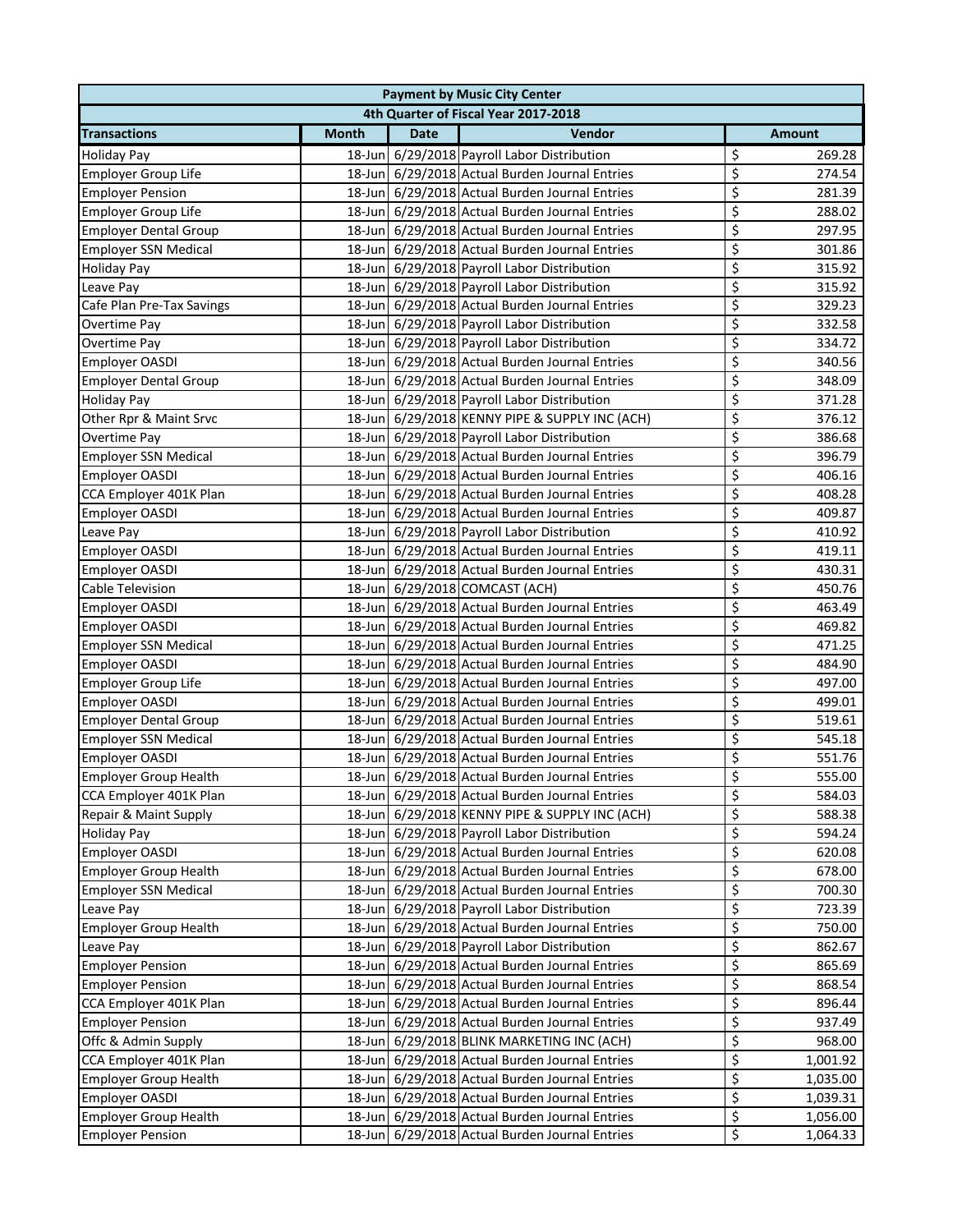|                                      | <b>Payment by Music City Center</b> |             |                                                 |                         |               |  |  |  |
|--------------------------------------|-------------------------------------|-------------|-------------------------------------------------|-------------------------|---------------|--|--|--|
| 4th Quarter of Fiscal Year 2017-2018 |                                     |             |                                                 |                         |               |  |  |  |
| <b>Transactions</b>                  | <b>Month</b>                        | <b>Date</b> | Vendor                                          |                         | <b>Amount</b> |  |  |  |
| <b>Employer OASDI</b>                |                                     |             | 18-Jun 6/29/2018 Actual Burden Journal Entries  | \$                      | 1,096.58      |  |  |  |
| Overtime Pay                         |                                     |             | 18-Jun 6/29/2018 Payroll Labor Distribution     | \$                      | 1,114.10      |  |  |  |
| <b>Holiday Pay</b>                   |                                     |             | 18-Jun 6/29/2018 Payroll Labor Distribution     | \$                      | 1,165.04      |  |  |  |
| CCA Employer 401K Plan               |                                     |             | 18-Jun 6/29/2018 Actual Burden Journal Entries  | \$                      | 1,178.67      |  |  |  |
| <b>Employer Group Health</b>         |                                     |             | 18-Jun 6/29/2018 Actual Burden Journal Entries  | \$                      | 1,233.00      |  |  |  |
| CCA Employer 401K Plan               |                                     |             | 18-Jun 6/29/2018 Actual Burden Journal Entries  | \$                      | 1,258.72      |  |  |  |
| <b>Employer Group Health</b>         |                                     |             | 18-Jun 6/29/2018 Actual Burden Journal Entries  | \$                      | 1,263.00      |  |  |  |
| Leave Pay                            |                                     |             | 18-Jun 6/29/2018 Payroll Labor Distribution     | \$                      | 1,330.00      |  |  |  |
| Leave Pay                            |                                     |             | 18-Jun 6/29/2018 Payroll Labor Distribution     | \$                      | 1,332.56      |  |  |  |
| <b>Employer Group Health</b>         |                                     |             | 18-Jun 6/29/2018 Actual Burden Journal Entries  | \$                      | 1,343.80      |  |  |  |
| Leave Pay                            |                                     |             | 18-Jun 6/29/2018 Payroll Labor Distribution     | \$                      | 1,397.64      |  |  |  |
| <b>Employer Group Health</b>         |                                     |             | 18-Jun 6/29/2018 Actual Burden Journal Entries  | \$                      | 1,533.00      |  |  |  |
| <b>Employer OASDI</b>                |                                     |             | 18-Jun 6/29/2018 Actual Burden Journal Entries  | \$                      | 1,696.76      |  |  |  |
| <b>Employer Group Health</b>         |                                     |             | 18-Jun 6/29/2018 Actual Burden Journal Entries  | \$                      | 1,698.00      |  |  |  |
| <b>Employer Group Health</b>         |                                     |             | 18-Jun 6/29/2018 Actual Burden Journal Entries  | \$                      | 1,728.00      |  |  |  |
| Leave Pay                            |                                     |             | 18-Jun 6/29/2018 Payroll Labor Distribution     | \$                      | 1,736.06      |  |  |  |
| Overtime Pay                         |                                     |             | 18-Jun 6/29/2018 Payroll Labor Distribution     | \$                      | 1,751.56      |  |  |  |
| <b>HHold &amp; Jnitr Supply</b>      |                                     |             | 18-Jun 6/29/2018 W W GRAINGER (P#)              | \$                      | 1,795.20      |  |  |  |
| Regular Pay                          |                                     |             | 18-Jun 6/29/2018 Payroll Labor Distribution     | \$                      | 1,866.08      |  |  |  |
| <b>HHold &amp; Jnitr Supply</b>      |                                     |             | 18-Jun 6/29/2018 AMERICAN PAPER & TWINE CO (ACH | \$                      | 1,950.52      |  |  |  |
| <b>Employer OASDI</b>                |                                     |             | 18-Jun 6/29/2018 Actual Burden Journal Entries  | \$                      | 2,014.98      |  |  |  |
| Leave Pay                            |                                     |             | 18-Jun 6/29/2018 Payroll Labor Distribution     | \$                      | 2,037.18      |  |  |  |
| Overtime Pay                         |                                     |             | 18-Jun 6/29/2018 Payroll Labor Distribution     | \$                      | 2,087.21      |  |  |  |
| Leave Pay                            |                                     |             | 18-Jun 6/29/2018 Payroll Labor Distribution     | \$                      | 2,104.56      |  |  |  |
| Leave Pay                            |                                     |             | 18-Jun 6/29/2018 Payroll Labor Distribution     | \$                      | 2,174.40      |  |  |  |
| Leave Pay                            |                                     |             | 18-Jun 6/29/2018 Payroll Labor Distribution     | \$                      | 2,190.14      |  |  |  |
| Leave Pay                            |                                     |             | 18-Jun 6/29/2018 Payroll Labor Distribution     | \$                      | 2,215.83      |  |  |  |
| <b>Employer Pension</b>              |                                     |             | 18-Jun 6/29/2018 Actual Burden Journal Entries  | \$                      | 2,262.55      |  |  |  |
| Leave Pay                            |                                     |             | 18-Jun 6/29/2018 Payroll Labor Distribution     | \$                      | 2,271.56      |  |  |  |
| Employer OASDI                       |                                     |             | 18-Jun 6/29/2018 Actual Burden Journal Entries  | \$                      | 2,331.05      |  |  |  |
| Holiday Pay                          |                                     |             | 18-Jun 6/29/2018 Payroll Labor Distribution     | \$                      | 2,371.20      |  |  |  |
| <b>Employer Group Health</b>         |                                     |             | 18-Jun 6/29/2018 Actual Burden Journal Entries  | \$                      | 2,421.00      |  |  |  |
| <b>Employer Pension</b>              |                                     |             | 18-Jun 6/29/2018 Actual Burden Journal Entries  | \$                      | 2,635.66      |  |  |  |
| Postage & Delivery Srvc              |                                     |             | 18-Jun 6/29/2018 INGERSOLL RAND (NASHVILLE/NC)  | $\overline{\mathsf{s}}$ | 2,938.00      |  |  |  |
| Postage & Delivery Srvc              |                                     |             | 18-Jun 6/29/2018 INGERSOLL RAND (NASHVILLE/NC)  | \$                      | 2,938.00      |  |  |  |
| <b>Employer OASDI</b>                |                                     |             | 18-Jun 6/29/2018 Actual Burden Journal Entries  | \$                      | 2,994.51      |  |  |  |
| <b>Employer Group Health</b>         |                                     |             | 18-Jun 6/29/2018 Actual Burden Journal Entries  | \$                      | 3,150.00      |  |  |  |
| Other Rpr & Maint Srvc               |                                     |             | 18-Jun 6/29/2018 GRAYBAR ELECTRIC CO INC (ACH)  | \$                      | 3,175.00      |  |  |  |
| HHold & Jnitr Supply                 |                                     |             | 18-Jun 6/29/2018 AMERICAN PAPER & TWINE CO (ACH | \$                      | 3,635.20      |  |  |  |
| Leave Pay                            |                                     |             | 18-Jun 6/29/2018 Payroll Labor Distribution     | \$                      | 3,683.09      |  |  |  |
| Regular Pay                          |                                     |             | 18-Jun 6/29/2018 Payroll Labor Distribution     | \$                      | 4,352.40      |  |  |  |
| Regular Pay                          |                                     |             | 18-Jun 6/29/2018 Payroll Labor Distribution     | \$                      | 4,631.94      |  |  |  |
| Overtime Pay                         |                                     |             | 18-Jun 6/29/2018 Payroll Labor Distribution     | \$                      | 4,635.77      |  |  |  |
| Overtime Pay                         |                                     |             | 18-Jun 6/29/2018 Payroll Labor Distribution     | \$                      | 4,695.75      |  |  |  |
| Regular Pay                          |                                     |             | 18-Jun 6/29/2018 Payroll Labor Distribution     | \$                      | 4,864.00      |  |  |  |
| Regular Pay                          |                                     |             | 18-Jun 6/29/2018 Payroll Labor Distribution     | \$                      | 5,540.82      |  |  |  |
| Regular Pay                          |                                     |             | 18-Jun 6/29/2018 Payroll Labor Distribution     | \$                      | 5,855.47      |  |  |  |
| <b>Employer Group Health</b>         |                                     |             | 18-Jun 6/29/2018 Actual Burden Journal Entries  | \$                      | 5,946.00      |  |  |  |
| Regular Pay                          |                                     |             | 18-Jun 6/29/2018 Payroll Labor Distribution     | \$                      | 5,987.84      |  |  |  |
| <b>Employer Group Health</b>         |                                     |             | 18-Jun 6/29/2018 Actual Burden Journal Entries  | \$                      | 6,240.41      |  |  |  |
| <b>Regular Pay</b>                   |                                     |             | 18-Jun 6/29/2018 Payroll Labor Distribution     | \$                      | 6,679.28      |  |  |  |
| Regular Pay                          |                                     |             | 18-Jun 6/29/2018 Payroll Labor Distribution     | \$                      | 7,209.74      |  |  |  |
| <b>Employer Group Health</b>         |                                     |             | 18-Jun 6/29/2018 Actual Burden Journal Entries  | \$                      | 8,105.79      |  |  |  |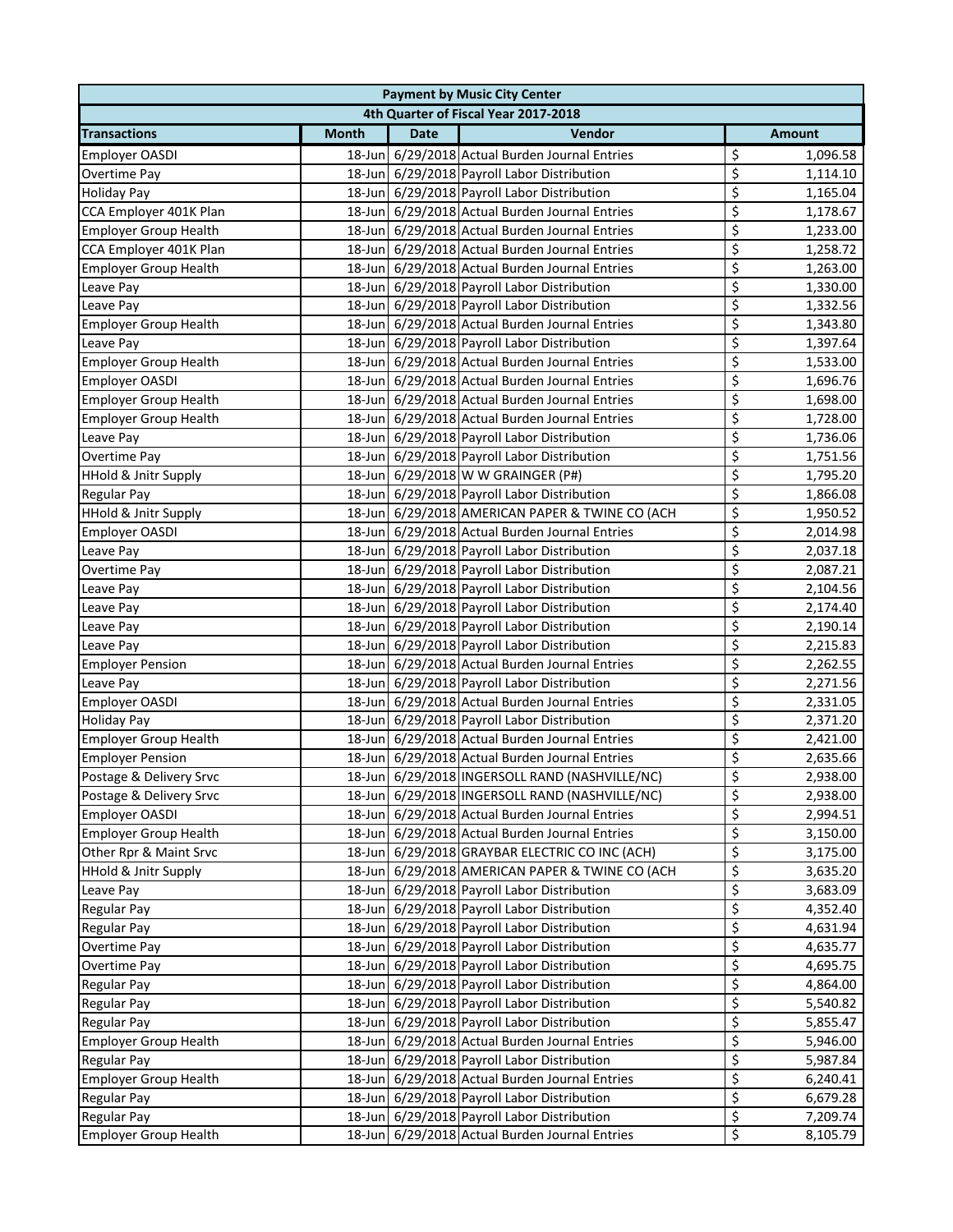| 4th Quarter of Fiscal Year 2017-2018<br>Vendor<br><b>Month</b><br><b>Date</b><br><b>Amount</b><br><b>Transactions</b><br>\$<br>18-Jun 6/29/2018 Payroll Labor Distribution<br>8,418.20<br><b>Regular Pay</b><br>\$<br>18-Jun 6/29/2018 Payroll Labor Distribution<br>9,734.96<br><b>Regular Pay</b><br>\$<br><b>Employer Group Health</b><br>18-Jun 6/29/2018 Actual Burden Journal Entries<br>12,177.00<br>\$<br>18-Jun 6/29/2018 MCC PV#53968980 6/08/2018 Cor<br>Mngt Cnsltnt Srvc<br>15,810.00<br>\$<br>18-Jun 6/29/2018 Payroll Labor Distribution<br>15,950.81<br><b>Regular Pay</b><br>\$<br>18-Jun 6/29/2018 Payroll Labor Distribution<br><b>Regular Pay</b><br>16,343.32<br>\$<br>18-Jun 6/29/2018 Payroll Labor Distribution<br><b>Regular Pay</b><br>17,596.44<br>\$<br>18-Jun 6/29/2018 MFP BASEBALL / NASH SOUNDS BAS<br>19,800.00<br>Host & Hostess<br>\$<br>18-Jun 6/29/2018 Payroll Labor Distribution<br>27,384.23<br><b>Regular Pay</b><br>\$<br>18-Jun 6/29/2018 Payroll Labor Distribution<br>30,092.46<br><b>Regular Pay</b><br>\$<br>18-Jun 6/29/2018 Payroll Labor Distribution<br>Regular Pay<br>32,525.50<br>\$<br>18-Jun 6/29/2018 Payroll Labor Distribution<br>Regular Pay<br>43,498.98<br>\$<br>18-Jun 6/30/2018 MCC 6/18 Expense reclass<br>Host & Hostess<br>(19,800.00)<br>\$<br>18-Jun 6/30/2018 MCC 6/18 Misc A/R Entry<br>(19, 142.50)<br><b>Mngt Cnsltnt Srvc</b><br>\$<br>18-Jun 6/30/2018 GRAYBAR ELECTRIC CO INC (ACH)<br>Other Rpr & Maint Srvc<br>(3, 175.00)<br>\$<br>18-Jun 6/30/2018 MCC 06/18 Montly Labor RCLS<br><b>Temporary Service</b><br>(2,720.89)<br>\$<br>18-Jun 6/30/2018 MCC 6/18 Misc A/R Entry<br>Other Rpr & Maint Srvc<br>(1,200.20)<br>\$<br>18-Jun 6/30/2018 MCC 6/18 Misc A/R Entry<br>Offc & Admin Supply<br>(947.09)<br>\$<br>18-Jun 6/30/2018 FY18 Deferred Rev rcls 6/18<br>(425.50)<br><b>Merchant Fees</b><br>\$<br>18-Jun 6/30/2018 MCC 6/18 Misc A/R Entry<br>Printing/Binding<br>(230.00)<br>\$<br><b>Merchant Fees</b><br>18-Jun 6/30/2018 FY18 Deferred Rev rcls 6/18<br>(139.11)<br>\$<br>18-Jun 6/30/2018 MCC 6/18 Misc AP reclass<br><b>Merchant Fees</b><br>(93.07)<br>\$<br>18-Jun 6/30/2018 KELSAN INC (ACH)<br><b>HHold &amp; Jnitr Supply</b><br>(55.80)<br>\$<br>18-Jun 6/30/2018 W W GRAINGER (P#)<br><b>Small Equipment Supply</b><br>(55.58)<br>\$<br><b>Temporary Service</b><br>18-Jun 6/30/2018 ELITE SHOW SERVICES INC (ACH)<br>(55.00)<br>\$<br>18-Jun 6/30/2018 ELITE SHOW SERVICES INC (ACH)<br><b>Temporary Service</b><br>(39.00)<br>\$<br>18-Jun 6/30/2018 BLINK MARKETING INC (ACH)<br>Postage & Delivery Srvc<br>(22.08)<br>\$<br>Furniture/Fixtures<\$10K<br>18-Jun 6/30/2018 LOWES OF MADISON #413 (ACH)<br>(16.20)<br>\$<br>18-Jun 6/30/2018 W W GRAINGER (P#)<br><b>Small Equipment Supply</b><br>(16.16)<br>\$<br>18-Jun 6/30/2018 CENTERPLATE MCC (ACH)<br>Other Rpr & Maint Srvc<br>(11.86)<br>\$<br><b>Small Equipment Supply</b><br>18-Jun 6/30/2018 LOWES OF MADISON #413 (ACH)<br>(11.00)<br>\$<br>18-Jun 6/30/2018 BLINK MARKETING INC (ACH)<br>Postage & Delivery Srvc<br>(9.40)<br>\$<br>Repair & Maint Supply<br>18-Jun 6/30/2018 BATTERIES PLUS LLC (NASHVILLE)<br>(8.00)<br>$\overline{\mathsf{S}}$<br>18-Jun 6/30/2018 LOWES OF MADISON #413 (ACH)<br>(6.96)<br><b>Small Equipment Supply</b><br>\$<br>18-Jun 6/30/2018 LOWES OF MADISON #413 (ACH)<br><b>Small Equipment Supply</b><br>(5.00)<br>\$<br><b>Small Equipment Supply</b><br>18-Jun 6/30/2018 LOWES OF MADISON #413 (ACH)<br>(4.68)<br>\$<br><b>Small Equipment Supply</b><br>18-Jun 6/30/2018 LOWES OF MADISON #413 (ACH)<br>(4.50)<br>\$<br><b>Small Equipment Supply</b><br>18-Jun 6/30/2018 LOWES OF MADISON #413 (ACH)<br>(3.11)<br>\$<br><b>Small Equipment Supply</b><br>6/30/2018 LOWES OF MADISON #413 (ACH)<br>18-Jun<br>(2.04)<br>\$<br>Repair & Maint Supply<br>6/30/2018 LOWES OF MADISON #413 (ACH)<br>18-Jun<br>(1.50)<br>\$<br><b>Small Equipment Supply</b><br>18-Jun 6/30/2018 LOWES OF MADISON #413 (ACH)<br>(1.41)<br>\$<br>18-Jun 6/30/2018 BLINK MARKETING INC (ACH)<br>Offc & Admin Supply<br>(1.10)<br>\$<br>Repair & Maint Supply<br>18-Jun 6/30/2018 LOWES OF MADISON #413 (ACH)<br>(1.10)<br>\$<br><b>Small Equipment Supply</b><br>18-Jun 6/30/2018 LOWES OF MADISON #413 (ACH)<br>(0.49)<br>\$<br>Printing/Binding<br>18-Jun 6/30/2018 TOLEDO TICKET CO (ACH)<br>(0.28)<br>\$<br><b>Building Maintenance Srvc</b><br>18-Jun 6/30/2018 JOHNSON CNTRLS INC(TN/NC)(P#)(<br>(0.02)<br>\$<br><b>Building Maintenance Srvc</b><br>18-Jun 6/30/2018 JOHNSON CNTRLS INC(TN/NC)(P#)(<br>0.02<br>\$<br>18-Jun 6/30/2018 MCC PCC MUSIC CITY CENTER<br>Printing/Binding<br>3.27<br>\$<br>18-Jun 6/30/2018 MCC 6/18 Leave Liability RCLS<br>FSA Pre-Tax Savings<br>5.97<br>\$<br>Vehicle Washing<br>18-Jun 6/30/2018 MCC PCC MUSIC CITY CENTER<br>10.00<br>\$<br>18-Jun 6/30/2018 MCC PCC MUSIC CITY CENTER<br><b>Electrical Supply</b><br>13.66<br>\$<br>18-Jun 6/30/2018 W W GRAINGER (P#)<br><b>Small Equipment Supply</b><br>16.16<br>\$<br>25.00<br>Postage & Delivery Srvc<br>18-Jun 6/30/2018 LITHOGRAPHICS, INC |  |  |  | <b>Payment by Music City Center</b> |  |  |  |  |
|--------------------------------------------------------------------------------------------------------------------------------------------------------------------------------------------------------------------------------------------------------------------------------------------------------------------------------------------------------------------------------------------------------------------------------------------------------------------------------------------------------------------------------------------------------------------------------------------------------------------------------------------------------------------------------------------------------------------------------------------------------------------------------------------------------------------------------------------------------------------------------------------------------------------------------------------------------------------------------------------------------------------------------------------------------------------------------------------------------------------------------------------------------------------------------------------------------------------------------------------------------------------------------------------------------------------------------------------------------------------------------------------------------------------------------------------------------------------------------------------------------------------------------------------------------------------------------------------------------------------------------------------------------------------------------------------------------------------------------------------------------------------------------------------------------------------------------------------------------------------------------------------------------------------------------------------------------------------------------------------------------------------------------------------------------------------------------------------------------------------------------------------------------------------------------------------------------------------------------------------------------------------------------------------------------------------------------------------------------------------------------------------------------------------------------------------------------------------------------------------------------------------------------------------------------------------------------------------------------------------------------------------------------------------------------------------------------------------------------------------------------------------------------------------------------------------------------------------------------------------------------------------------------------------------------------------------------------------------------------------------------------------------------------------------------------------------------------------------------------------------------------------------------------------------------------------------------------------------------------------------------------------------------------------------------------------------------------------------------------------------------------------------------------------------------------------------------------------------------------------------------------------------------------------------------------------------------------------------------------------------------------------------------------------------------------------------------------------------------------------------------------------------------------------------------------------------------------------------------------------------------------------------------------------------------------------------------------------------------------------------------------------------------------------------------------------------------------------------------------------------------------------------------------------------------------------------------------------------------------------------------------------------------------------------------------------------------------------------------------------------------------------------------------------------------------------------------------------------------------------------------------------------------------------------------------------------------------------------------------------------------------------------------------------------------------------------------------------------------------------------------------------------------------------------------------------------------------------------------------------------------------------------------------------------------------------------------------------------------------------------------------------------------------------------------------------------------------------------------------------------|--|--|--|-------------------------------------|--|--|--|--|
|                                                                                                                                                                                                                                                                                                                                                                                                                                                                                                                                                                                                                                                                                                                                                                                                                                                                                                                                                                                                                                                                                                                                                                                                                                                                                                                                                                                                                                                                                                                                                                                                                                                                                                                                                                                                                                                                                                                                                                                                                                                                                                                                                                                                                                                                                                                                                                                                                                                                                                                                                                                                                                                                                                                                                                                                                                                                                                                                                                                                                                                                                                                                                                                                                                                                                                                                                                                                                                                                                                                                                                                                                                                                                                                                                                                                                                                                                                                                                                                                                                                                                                                                                                                                                                                                                                                                                                                                                                                                                                                                                                                                                                                                                                                                                                                                                                                                                                                                                                                                                                                                                                                          |  |  |  |                                     |  |  |  |  |
|                                                                                                                                                                                                                                                                                                                                                                                                                                                                                                                                                                                                                                                                                                                                                                                                                                                                                                                                                                                                                                                                                                                                                                                                                                                                                                                                                                                                                                                                                                                                                                                                                                                                                                                                                                                                                                                                                                                                                                                                                                                                                                                                                                                                                                                                                                                                                                                                                                                                                                                                                                                                                                                                                                                                                                                                                                                                                                                                                                                                                                                                                                                                                                                                                                                                                                                                                                                                                                                                                                                                                                                                                                                                                                                                                                                                                                                                                                                                                                                                                                                                                                                                                                                                                                                                                                                                                                                                                                                                                                                                                                                                                                                                                                                                                                                                                                                                                                                                                                                                                                                                                                                          |  |  |  |                                     |  |  |  |  |
|                                                                                                                                                                                                                                                                                                                                                                                                                                                                                                                                                                                                                                                                                                                                                                                                                                                                                                                                                                                                                                                                                                                                                                                                                                                                                                                                                                                                                                                                                                                                                                                                                                                                                                                                                                                                                                                                                                                                                                                                                                                                                                                                                                                                                                                                                                                                                                                                                                                                                                                                                                                                                                                                                                                                                                                                                                                                                                                                                                                                                                                                                                                                                                                                                                                                                                                                                                                                                                                                                                                                                                                                                                                                                                                                                                                                                                                                                                                                                                                                                                                                                                                                                                                                                                                                                                                                                                                                                                                                                                                                                                                                                                                                                                                                                                                                                                                                                                                                                                                                                                                                                                                          |  |  |  |                                     |  |  |  |  |
|                                                                                                                                                                                                                                                                                                                                                                                                                                                                                                                                                                                                                                                                                                                                                                                                                                                                                                                                                                                                                                                                                                                                                                                                                                                                                                                                                                                                                                                                                                                                                                                                                                                                                                                                                                                                                                                                                                                                                                                                                                                                                                                                                                                                                                                                                                                                                                                                                                                                                                                                                                                                                                                                                                                                                                                                                                                                                                                                                                                                                                                                                                                                                                                                                                                                                                                                                                                                                                                                                                                                                                                                                                                                                                                                                                                                                                                                                                                                                                                                                                                                                                                                                                                                                                                                                                                                                                                                                                                                                                                                                                                                                                                                                                                                                                                                                                                                                                                                                                                                                                                                                                                          |  |  |  |                                     |  |  |  |  |
|                                                                                                                                                                                                                                                                                                                                                                                                                                                                                                                                                                                                                                                                                                                                                                                                                                                                                                                                                                                                                                                                                                                                                                                                                                                                                                                                                                                                                                                                                                                                                                                                                                                                                                                                                                                                                                                                                                                                                                                                                                                                                                                                                                                                                                                                                                                                                                                                                                                                                                                                                                                                                                                                                                                                                                                                                                                                                                                                                                                                                                                                                                                                                                                                                                                                                                                                                                                                                                                                                                                                                                                                                                                                                                                                                                                                                                                                                                                                                                                                                                                                                                                                                                                                                                                                                                                                                                                                                                                                                                                                                                                                                                                                                                                                                                                                                                                                                                                                                                                                                                                                                                                          |  |  |  |                                     |  |  |  |  |
|                                                                                                                                                                                                                                                                                                                                                                                                                                                                                                                                                                                                                                                                                                                                                                                                                                                                                                                                                                                                                                                                                                                                                                                                                                                                                                                                                                                                                                                                                                                                                                                                                                                                                                                                                                                                                                                                                                                                                                                                                                                                                                                                                                                                                                                                                                                                                                                                                                                                                                                                                                                                                                                                                                                                                                                                                                                                                                                                                                                                                                                                                                                                                                                                                                                                                                                                                                                                                                                                                                                                                                                                                                                                                                                                                                                                                                                                                                                                                                                                                                                                                                                                                                                                                                                                                                                                                                                                                                                                                                                                                                                                                                                                                                                                                                                                                                                                                                                                                                                                                                                                                                                          |  |  |  |                                     |  |  |  |  |
|                                                                                                                                                                                                                                                                                                                                                                                                                                                                                                                                                                                                                                                                                                                                                                                                                                                                                                                                                                                                                                                                                                                                                                                                                                                                                                                                                                                                                                                                                                                                                                                                                                                                                                                                                                                                                                                                                                                                                                                                                                                                                                                                                                                                                                                                                                                                                                                                                                                                                                                                                                                                                                                                                                                                                                                                                                                                                                                                                                                                                                                                                                                                                                                                                                                                                                                                                                                                                                                                                                                                                                                                                                                                                                                                                                                                                                                                                                                                                                                                                                                                                                                                                                                                                                                                                                                                                                                                                                                                                                                                                                                                                                                                                                                                                                                                                                                                                                                                                                                                                                                                                                                          |  |  |  |                                     |  |  |  |  |
|                                                                                                                                                                                                                                                                                                                                                                                                                                                                                                                                                                                                                                                                                                                                                                                                                                                                                                                                                                                                                                                                                                                                                                                                                                                                                                                                                                                                                                                                                                                                                                                                                                                                                                                                                                                                                                                                                                                                                                                                                                                                                                                                                                                                                                                                                                                                                                                                                                                                                                                                                                                                                                                                                                                                                                                                                                                                                                                                                                                                                                                                                                                                                                                                                                                                                                                                                                                                                                                                                                                                                                                                                                                                                                                                                                                                                                                                                                                                                                                                                                                                                                                                                                                                                                                                                                                                                                                                                                                                                                                                                                                                                                                                                                                                                                                                                                                                                                                                                                                                                                                                                                                          |  |  |  |                                     |  |  |  |  |
|                                                                                                                                                                                                                                                                                                                                                                                                                                                                                                                                                                                                                                                                                                                                                                                                                                                                                                                                                                                                                                                                                                                                                                                                                                                                                                                                                                                                                                                                                                                                                                                                                                                                                                                                                                                                                                                                                                                                                                                                                                                                                                                                                                                                                                                                                                                                                                                                                                                                                                                                                                                                                                                                                                                                                                                                                                                                                                                                                                                                                                                                                                                                                                                                                                                                                                                                                                                                                                                                                                                                                                                                                                                                                                                                                                                                                                                                                                                                                                                                                                                                                                                                                                                                                                                                                                                                                                                                                                                                                                                                                                                                                                                                                                                                                                                                                                                                                                                                                                                                                                                                                                                          |  |  |  |                                     |  |  |  |  |
|                                                                                                                                                                                                                                                                                                                                                                                                                                                                                                                                                                                                                                                                                                                                                                                                                                                                                                                                                                                                                                                                                                                                                                                                                                                                                                                                                                                                                                                                                                                                                                                                                                                                                                                                                                                                                                                                                                                                                                                                                                                                                                                                                                                                                                                                                                                                                                                                                                                                                                                                                                                                                                                                                                                                                                                                                                                                                                                                                                                                                                                                                                                                                                                                                                                                                                                                                                                                                                                                                                                                                                                                                                                                                                                                                                                                                                                                                                                                                                                                                                                                                                                                                                                                                                                                                                                                                                                                                                                                                                                                                                                                                                                                                                                                                                                                                                                                                                                                                                                                                                                                                                                          |  |  |  |                                     |  |  |  |  |
|                                                                                                                                                                                                                                                                                                                                                                                                                                                                                                                                                                                                                                                                                                                                                                                                                                                                                                                                                                                                                                                                                                                                                                                                                                                                                                                                                                                                                                                                                                                                                                                                                                                                                                                                                                                                                                                                                                                                                                                                                                                                                                                                                                                                                                                                                                                                                                                                                                                                                                                                                                                                                                                                                                                                                                                                                                                                                                                                                                                                                                                                                                                                                                                                                                                                                                                                                                                                                                                                                                                                                                                                                                                                                                                                                                                                                                                                                                                                                                                                                                                                                                                                                                                                                                                                                                                                                                                                                                                                                                                                                                                                                                                                                                                                                                                                                                                                                                                                                                                                                                                                                                                          |  |  |  |                                     |  |  |  |  |
|                                                                                                                                                                                                                                                                                                                                                                                                                                                                                                                                                                                                                                                                                                                                                                                                                                                                                                                                                                                                                                                                                                                                                                                                                                                                                                                                                                                                                                                                                                                                                                                                                                                                                                                                                                                                                                                                                                                                                                                                                                                                                                                                                                                                                                                                                                                                                                                                                                                                                                                                                                                                                                                                                                                                                                                                                                                                                                                                                                                                                                                                                                                                                                                                                                                                                                                                                                                                                                                                                                                                                                                                                                                                                                                                                                                                                                                                                                                                                                                                                                                                                                                                                                                                                                                                                                                                                                                                                                                                                                                                                                                                                                                                                                                                                                                                                                                                                                                                                                                                                                                                                                                          |  |  |  |                                     |  |  |  |  |
|                                                                                                                                                                                                                                                                                                                                                                                                                                                                                                                                                                                                                                                                                                                                                                                                                                                                                                                                                                                                                                                                                                                                                                                                                                                                                                                                                                                                                                                                                                                                                                                                                                                                                                                                                                                                                                                                                                                                                                                                                                                                                                                                                                                                                                                                                                                                                                                                                                                                                                                                                                                                                                                                                                                                                                                                                                                                                                                                                                                                                                                                                                                                                                                                                                                                                                                                                                                                                                                                                                                                                                                                                                                                                                                                                                                                                                                                                                                                                                                                                                                                                                                                                                                                                                                                                                                                                                                                                                                                                                                                                                                                                                                                                                                                                                                                                                                                                                                                                                                                                                                                                                                          |  |  |  |                                     |  |  |  |  |
|                                                                                                                                                                                                                                                                                                                                                                                                                                                                                                                                                                                                                                                                                                                                                                                                                                                                                                                                                                                                                                                                                                                                                                                                                                                                                                                                                                                                                                                                                                                                                                                                                                                                                                                                                                                                                                                                                                                                                                                                                                                                                                                                                                                                                                                                                                                                                                                                                                                                                                                                                                                                                                                                                                                                                                                                                                                                                                                                                                                                                                                                                                                                                                                                                                                                                                                                                                                                                                                                                                                                                                                                                                                                                                                                                                                                                                                                                                                                                                                                                                                                                                                                                                                                                                                                                                                                                                                                                                                                                                                                                                                                                                                                                                                                                                                                                                                                                                                                                                                                                                                                                                                          |  |  |  |                                     |  |  |  |  |
|                                                                                                                                                                                                                                                                                                                                                                                                                                                                                                                                                                                                                                                                                                                                                                                                                                                                                                                                                                                                                                                                                                                                                                                                                                                                                                                                                                                                                                                                                                                                                                                                                                                                                                                                                                                                                                                                                                                                                                                                                                                                                                                                                                                                                                                                                                                                                                                                                                                                                                                                                                                                                                                                                                                                                                                                                                                                                                                                                                                                                                                                                                                                                                                                                                                                                                                                                                                                                                                                                                                                                                                                                                                                                                                                                                                                                                                                                                                                                                                                                                                                                                                                                                                                                                                                                                                                                                                                                                                                                                                                                                                                                                                                                                                                                                                                                                                                                                                                                                                                                                                                                                                          |  |  |  |                                     |  |  |  |  |
|                                                                                                                                                                                                                                                                                                                                                                                                                                                                                                                                                                                                                                                                                                                                                                                                                                                                                                                                                                                                                                                                                                                                                                                                                                                                                                                                                                                                                                                                                                                                                                                                                                                                                                                                                                                                                                                                                                                                                                                                                                                                                                                                                                                                                                                                                                                                                                                                                                                                                                                                                                                                                                                                                                                                                                                                                                                                                                                                                                                                                                                                                                                                                                                                                                                                                                                                                                                                                                                                                                                                                                                                                                                                                                                                                                                                                                                                                                                                                                                                                                                                                                                                                                                                                                                                                                                                                                                                                                                                                                                                                                                                                                                                                                                                                                                                                                                                                                                                                                                                                                                                                                                          |  |  |  |                                     |  |  |  |  |
|                                                                                                                                                                                                                                                                                                                                                                                                                                                                                                                                                                                                                                                                                                                                                                                                                                                                                                                                                                                                                                                                                                                                                                                                                                                                                                                                                                                                                                                                                                                                                                                                                                                                                                                                                                                                                                                                                                                                                                                                                                                                                                                                                                                                                                                                                                                                                                                                                                                                                                                                                                                                                                                                                                                                                                                                                                                                                                                                                                                                                                                                                                                                                                                                                                                                                                                                                                                                                                                                                                                                                                                                                                                                                                                                                                                                                                                                                                                                                                                                                                                                                                                                                                                                                                                                                                                                                                                                                                                                                                                                                                                                                                                                                                                                                                                                                                                                                                                                                                                                                                                                                                                          |  |  |  |                                     |  |  |  |  |
|                                                                                                                                                                                                                                                                                                                                                                                                                                                                                                                                                                                                                                                                                                                                                                                                                                                                                                                                                                                                                                                                                                                                                                                                                                                                                                                                                                                                                                                                                                                                                                                                                                                                                                                                                                                                                                                                                                                                                                                                                                                                                                                                                                                                                                                                                                                                                                                                                                                                                                                                                                                                                                                                                                                                                                                                                                                                                                                                                                                                                                                                                                                                                                                                                                                                                                                                                                                                                                                                                                                                                                                                                                                                                                                                                                                                                                                                                                                                                                                                                                                                                                                                                                                                                                                                                                                                                                                                                                                                                                                                                                                                                                                                                                                                                                                                                                                                                                                                                                                                                                                                                                                          |  |  |  |                                     |  |  |  |  |
|                                                                                                                                                                                                                                                                                                                                                                                                                                                                                                                                                                                                                                                                                                                                                                                                                                                                                                                                                                                                                                                                                                                                                                                                                                                                                                                                                                                                                                                                                                                                                                                                                                                                                                                                                                                                                                                                                                                                                                                                                                                                                                                                                                                                                                                                                                                                                                                                                                                                                                                                                                                                                                                                                                                                                                                                                                                                                                                                                                                                                                                                                                                                                                                                                                                                                                                                                                                                                                                                                                                                                                                                                                                                                                                                                                                                                                                                                                                                                                                                                                                                                                                                                                                                                                                                                                                                                                                                                                                                                                                                                                                                                                                                                                                                                                                                                                                                                                                                                                                                                                                                                                                          |  |  |  |                                     |  |  |  |  |
|                                                                                                                                                                                                                                                                                                                                                                                                                                                                                                                                                                                                                                                                                                                                                                                                                                                                                                                                                                                                                                                                                                                                                                                                                                                                                                                                                                                                                                                                                                                                                                                                                                                                                                                                                                                                                                                                                                                                                                                                                                                                                                                                                                                                                                                                                                                                                                                                                                                                                                                                                                                                                                                                                                                                                                                                                                                                                                                                                                                                                                                                                                                                                                                                                                                                                                                                                                                                                                                                                                                                                                                                                                                                                                                                                                                                                                                                                                                                                                                                                                                                                                                                                                                                                                                                                                                                                                                                                                                                                                                                                                                                                                                                                                                                                                                                                                                                                                                                                                                                                                                                                                                          |  |  |  |                                     |  |  |  |  |
|                                                                                                                                                                                                                                                                                                                                                                                                                                                                                                                                                                                                                                                                                                                                                                                                                                                                                                                                                                                                                                                                                                                                                                                                                                                                                                                                                                                                                                                                                                                                                                                                                                                                                                                                                                                                                                                                                                                                                                                                                                                                                                                                                                                                                                                                                                                                                                                                                                                                                                                                                                                                                                                                                                                                                                                                                                                                                                                                                                                                                                                                                                                                                                                                                                                                                                                                                                                                                                                                                                                                                                                                                                                                                                                                                                                                                                                                                                                                                                                                                                                                                                                                                                                                                                                                                                                                                                                                                                                                                                                                                                                                                                                                                                                                                                                                                                                                                                                                                                                                                                                                                                                          |  |  |  |                                     |  |  |  |  |
|                                                                                                                                                                                                                                                                                                                                                                                                                                                                                                                                                                                                                                                                                                                                                                                                                                                                                                                                                                                                                                                                                                                                                                                                                                                                                                                                                                                                                                                                                                                                                                                                                                                                                                                                                                                                                                                                                                                                                                                                                                                                                                                                                                                                                                                                                                                                                                                                                                                                                                                                                                                                                                                                                                                                                                                                                                                                                                                                                                                                                                                                                                                                                                                                                                                                                                                                                                                                                                                                                                                                                                                                                                                                                                                                                                                                                                                                                                                                                                                                                                                                                                                                                                                                                                                                                                                                                                                                                                                                                                                                                                                                                                                                                                                                                                                                                                                                                                                                                                                                                                                                                                                          |  |  |  |                                     |  |  |  |  |
|                                                                                                                                                                                                                                                                                                                                                                                                                                                                                                                                                                                                                                                                                                                                                                                                                                                                                                                                                                                                                                                                                                                                                                                                                                                                                                                                                                                                                                                                                                                                                                                                                                                                                                                                                                                                                                                                                                                                                                                                                                                                                                                                                                                                                                                                                                                                                                                                                                                                                                                                                                                                                                                                                                                                                                                                                                                                                                                                                                                                                                                                                                                                                                                                                                                                                                                                                                                                                                                                                                                                                                                                                                                                                                                                                                                                                                                                                                                                                                                                                                                                                                                                                                                                                                                                                                                                                                                                                                                                                                                                                                                                                                                                                                                                                                                                                                                                                                                                                                                                                                                                                                                          |  |  |  |                                     |  |  |  |  |
|                                                                                                                                                                                                                                                                                                                                                                                                                                                                                                                                                                                                                                                                                                                                                                                                                                                                                                                                                                                                                                                                                                                                                                                                                                                                                                                                                                                                                                                                                                                                                                                                                                                                                                                                                                                                                                                                                                                                                                                                                                                                                                                                                                                                                                                                                                                                                                                                                                                                                                                                                                                                                                                                                                                                                                                                                                                                                                                                                                                                                                                                                                                                                                                                                                                                                                                                                                                                                                                                                                                                                                                                                                                                                                                                                                                                                                                                                                                                                                                                                                                                                                                                                                                                                                                                                                                                                                                                                                                                                                                                                                                                                                                                                                                                                                                                                                                                                                                                                                                                                                                                                                                          |  |  |  |                                     |  |  |  |  |
|                                                                                                                                                                                                                                                                                                                                                                                                                                                                                                                                                                                                                                                                                                                                                                                                                                                                                                                                                                                                                                                                                                                                                                                                                                                                                                                                                                                                                                                                                                                                                                                                                                                                                                                                                                                                                                                                                                                                                                                                                                                                                                                                                                                                                                                                                                                                                                                                                                                                                                                                                                                                                                                                                                                                                                                                                                                                                                                                                                                                                                                                                                                                                                                                                                                                                                                                                                                                                                                                                                                                                                                                                                                                                                                                                                                                                                                                                                                                                                                                                                                                                                                                                                                                                                                                                                                                                                                                                                                                                                                                                                                                                                                                                                                                                                                                                                                                                                                                                                                                                                                                                                                          |  |  |  |                                     |  |  |  |  |
|                                                                                                                                                                                                                                                                                                                                                                                                                                                                                                                                                                                                                                                                                                                                                                                                                                                                                                                                                                                                                                                                                                                                                                                                                                                                                                                                                                                                                                                                                                                                                                                                                                                                                                                                                                                                                                                                                                                                                                                                                                                                                                                                                                                                                                                                                                                                                                                                                                                                                                                                                                                                                                                                                                                                                                                                                                                                                                                                                                                                                                                                                                                                                                                                                                                                                                                                                                                                                                                                                                                                                                                                                                                                                                                                                                                                                                                                                                                                                                                                                                                                                                                                                                                                                                                                                                                                                                                                                                                                                                                                                                                                                                                                                                                                                                                                                                                                                                                                                                                                                                                                                                                          |  |  |  |                                     |  |  |  |  |
|                                                                                                                                                                                                                                                                                                                                                                                                                                                                                                                                                                                                                                                                                                                                                                                                                                                                                                                                                                                                                                                                                                                                                                                                                                                                                                                                                                                                                                                                                                                                                                                                                                                                                                                                                                                                                                                                                                                                                                                                                                                                                                                                                                                                                                                                                                                                                                                                                                                                                                                                                                                                                                                                                                                                                                                                                                                                                                                                                                                                                                                                                                                                                                                                                                                                                                                                                                                                                                                                                                                                                                                                                                                                                                                                                                                                                                                                                                                                                                                                                                                                                                                                                                                                                                                                                                                                                                                                                                                                                                                                                                                                                                                                                                                                                                                                                                                                                                                                                                                                                                                                                                                          |  |  |  |                                     |  |  |  |  |
|                                                                                                                                                                                                                                                                                                                                                                                                                                                                                                                                                                                                                                                                                                                                                                                                                                                                                                                                                                                                                                                                                                                                                                                                                                                                                                                                                                                                                                                                                                                                                                                                                                                                                                                                                                                                                                                                                                                                                                                                                                                                                                                                                                                                                                                                                                                                                                                                                                                                                                                                                                                                                                                                                                                                                                                                                                                                                                                                                                                                                                                                                                                                                                                                                                                                                                                                                                                                                                                                                                                                                                                                                                                                                                                                                                                                                                                                                                                                                                                                                                                                                                                                                                                                                                                                                                                                                                                                                                                                                                                                                                                                                                                                                                                                                                                                                                                                                                                                                                                                                                                                                                                          |  |  |  |                                     |  |  |  |  |
|                                                                                                                                                                                                                                                                                                                                                                                                                                                                                                                                                                                                                                                                                                                                                                                                                                                                                                                                                                                                                                                                                                                                                                                                                                                                                                                                                                                                                                                                                                                                                                                                                                                                                                                                                                                                                                                                                                                                                                                                                                                                                                                                                                                                                                                                                                                                                                                                                                                                                                                                                                                                                                                                                                                                                                                                                                                                                                                                                                                                                                                                                                                                                                                                                                                                                                                                                                                                                                                                                                                                                                                                                                                                                                                                                                                                                                                                                                                                                                                                                                                                                                                                                                                                                                                                                                                                                                                                                                                                                                                                                                                                                                                                                                                                                                                                                                                                                                                                                                                                                                                                                                                          |  |  |  |                                     |  |  |  |  |
|                                                                                                                                                                                                                                                                                                                                                                                                                                                                                                                                                                                                                                                                                                                                                                                                                                                                                                                                                                                                                                                                                                                                                                                                                                                                                                                                                                                                                                                                                                                                                                                                                                                                                                                                                                                                                                                                                                                                                                                                                                                                                                                                                                                                                                                                                                                                                                                                                                                                                                                                                                                                                                                                                                                                                                                                                                                                                                                                                                                                                                                                                                                                                                                                                                                                                                                                                                                                                                                                                                                                                                                                                                                                                                                                                                                                                                                                                                                                                                                                                                                                                                                                                                                                                                                                                                                                                                                                                                                                                                                                                                                                                                                                                                                                                                                                                                                                                                                                                                                                                                                                                                                          |  |  |  |                                     |  |  |  |  |
|                                                                                                                                                                                                                                                                                                                                                                                                                                                                                                                                                                                                                                                                                                                                                                                                                                                                                                                                                                                                                                                                                                                                                                                                                                                                                                                                                                                                                                                                                                                                                                                                                                                                                                                                                                                                                                                                                                                                                                                                                                                                                                                                                                                                                                                                                                                                                                                                                                                                                                                                                                                                                                                                                                                                                                                                                                                                                                                                                                                                                                                                                                                                                                                                                                                                                                                                                                                                                                                                                                                                                                                                                                                                                                                                                                                                                                                                                                                                                                                                                                                                                                                                                                                                                                                                                                                                                                                                                                                                                                                                                                                                                                                                                                                                                                                                                                                                                                                                                                                                                                                                                                                          |  |  |  |                                     |  |  |  |  |
|                                                                                                                                                                                                                                                                                                                                                                                                                                                                                                                                                                                                                                                                                                                                                                                                                                                                                                                                                                                                                                                                                                                                                                                                                                                                                                                                                                                                                                                                                                                                                                                                                                                                                                                                                                                                                                                                                                                                                                                                                                                                                                                                                                                                                                                                                                                                                                                                                                                                                                                                                                                                                                                                                                                                                                                                                                                                                                                                                                                                                                                                                                                                                                                                                                                                                                                                                                                                                                                                                                                                                                                                                                                                                                                                                                                                                                                                                                                                                                                                                                                                                                                                                                                                                                                                                                                                                                                                                                                                                                                                                                                                                                                                                                                                                                                                                                                                                                                                                                                                                                                                                                                          |  |  |  |                                     |  |  |  |  |
|                                                                                                                                                                                                                                                                                                                                                                                                                                                                                                                                                                                                                                                                                                                                                                                                                                                                                                                                                                                                                                                                                                                                                                                                                                                                                                                                                                                                                                                                                                                                                                                                                                                                                                                                                                                                                                                                                                                                                                                                                                                                                                                                                                                                                                                                                                                                                                                                                                                                                                                                                                                                                                                                                                                                                                                                                                                                                                                                                                                                                                                                                                                                                                                                                                                                                                                                                                                                                                                                                                                                                                                                                                                                                                                                                                                                                                                                                                                                                                                                                                                                                                                                                                                                                                                                                                                                                                                                                                                                                                                                                                                                                                                                                                                                                                                                                                                                                                                                                                                                                                                                                                                          |  |  |  |                                     |  |  |  |  |
|                                                                                                                                                                                                                                                                                                                                                                                                                                                                                                                                                                                                                                                                                                                                                                                                                                                                                                                                                                                                                                                                                                                                                                                                                                                                                                                                                                                                                                                                                                                                                                                                                                                                                                                                                                                                                                                                                                                                                                                                                                                                                                                                                                                                                                                                                                                                                                                                                                                                                                                                                                                                                                                                                                                                                                                                                                                                                                                                                                                                                                                                                                                                                                                                                                                                                                                                                                                                                                                                                                                                                                                                                                                                                                                                                                                                                                                                                                                                                                                                                                                                                                                                                                                                                                                                                                                                                                                                                                                                                                                                                                                                                                                                                                                                                                                                                                                                                                                                                                                                                                                                                                                          |  |  |  |                                     |  |  |  |  |
|                                                                                                                                                                                                                                                                                                                                                                                                                                                                                                                                                                                                                                                                                                                                                                                                                                                                                                                                                                                                                                                                                                                                                                                                                                                                                                                                                                                                                                                                                                                                                                                                                                                                                                                                                                                                                                                                                                                                                                                                                                                                                                                                                                                                                                                                                                                                                                                                                                                                                                                                                                                                                                                                                                                                                                                                                                                                                                                                                                                                                                                                                                                                                                                                                                                                                                                                                                                                                                                                                                                                                                                                                                                                                                                                                                                                                                                                                                                                                                                                                                                                                                                                                                                                                                                                                                                                                                                                                                                                                                                                                                                                                                                                                                                                                                                                                                                                                                                                                                                                                                                                                                                          |  |  |  |                                     |  |  |  |  |
|                                                                                                                                                                                                                                                                                                                                                                                                                                                                                                                                                                                                                                                                                                                                                                                                                                                                                                                                                                                                                                                                                                                                                                                                                                                                                                                                                                                                                                                                                                                                                                                                                                                                                                                                                                                                                                                                                                                                                                                                                                                                                                                                                                                                                                                                                                                                                                                                                                                                                                                                                                                                                                                                                                                                                                                                                                                                                                                                                                                                                                                                                                                                                                                                                                                                                                                                                                                                                                                                                                                                                                                                                                                                                                                                                                                                                                                                                                                                                                                                                                                                                                                                                                                                                                                                                                                                                                                                                                                                                                                                                                                                                                                                                                                                                                                                                                                                                                                                                                                                                                                                                                                          |  |  |  |                                     |  |  |  |  |
|                                                                                                                                                                                                                                                                                                                                                                                                                                                                                                                                                                                                                                                                                                                                                                                                                                                                                                                                                                                                                                                                                                                                                                                                                                                                                                                                                                                                                                                                                                                                                                                                                                                                                                                                                                                                                                                                                                                                                                                                                                                                                                                                                                                                                                                                                                                                                                                                                                                                                                                                                                                                                                                                                                                                                                                                                                                                                                                                                                                                                                                                                                                                                                                                                                                                                                                                                                                                                                                                                                                                                                                                                                                                                                                                                                                                                                                                                                                                                                                                                                                                                                                                                                                                                                                                                                                                                                                                                                                                                                                                                                                                                                                                                                                                                                                                                                                                                                                                                                                                                                                                                                                          |  |  |  |                                     |  |  |  |  |
|                                                                                                                                                                                                                                                                                                                                                                                                                                                                                                                                                                                                                                                                                                                                                                                                                                                                                                                                                                                                                                                                                                                                                                                                                                                                                                                                                                                                                                                                                                                                                                                                                                                                                                                                                                                                                                                                                                                                                                                                                                                                                                                                                                                                                                                                                                                                                                                                                                                                                                                                                                                                                                                                                                                                                                                                                                                                                                                                                                                                                                                                                                                                                                                                                                                                                                                                                                                                                                                                                                                                                                                                                                                                                                                                                                                                                                                                                                                                                                                                                                                                                                                                                                                                                                                                                                                                                                                                                                                                                                                                                                                                                                                                                                                                                                                                                                                                                                                                                                                                                                                                                                                          |  |  |  |                                     |  |  |  |  |
|                                                                                                                                                                                                                                                                                                                                                                                                                                                                                                                                                                                                                                                                                                                                                                                                                                                                                                                                                                                                                                                                                                                                                                                                                                                                                                                                                                                                                                                                                                                                                                                                                                                                                                                                                                                                                                                                                                                                                                                                                                                                                                                                                                                                                                                                                                                                                                                                                                                                                                                                                                                                                                                                                                                                                                                                                                                                                                                                                                                                                                                                                                                                                                                                                                                                                                                                                                                                                                                                                                                                                                                                                                                                                                                                                                                                                                                                                                                                                                                                                                                                                                                                                                                                                                                                                                                                                                                                                                                                                                                                                                                                                                                                                                                                                                                                                                                                                                                                                                                                                                                                                                                          |  |  |  |                                     |  |  |  |  |
|                                                                                                                                                                                                                                                                                                                                                                                                                                                                                                                                                                                                                                                                                                                                                                                                                                                                                                                                                                                                                                                                                                                                                                                                                                                                                                                                                                                                                                                                                                                                                                                                                                                                                                                                                                                                                                                                                                                                                                                                                                                                                                                                                                                                                                                                                                                                                                                                                                                                                                                                                                                                                                                                                                                                                                                                                                                                                                                                                                                                                                                                                                                                                                                                                                                                                                                                                                                                                                                                                                                                                                                                                                                                                                                                                                                                                                                                                                                                                                                                                                                                                                                                                                                                                                                                                                                                                                                                                                                                                                                                                                                                                                                                                                                                                                                                                                                                                                                                                                                                                                                                                                                          |  |  |  |                                     |  |  |  |  |
|                                                                                                                                                                                                                                                                                                                                                                                                                                                                                                                                                                                                                                                                                                                                                                                                                                                                                                                                                                                                                                                                                                                                                                                                                                                                                                                                                                                                                                                                                                                                                                                                                                                                                                                                                                                                                                                                                                                                                                                                                                                                                                                                                                                                                                                                                                                                                                                                                                                                                                                                                                                                                                                                                                                                                                                                                                                                                                                                                                                                                                                                                                                                                                                                                                                                                                                                                                                                                                                                                                                                                                                                                                                                                                                                                                                                                                                                                                                                                                                                                                                                                                                                                                                                                                                                                                                                                                                                                                                                                                                                                                                                                                                                                                                                                                                                                                                                                                                                                                                                                                                                                                                          |  |  |  |                                     |  |  |  |  |
|                                                                                                                                                                                                                                                                                                                                                                                                                                                                                                                                                                                                                                                                                                                                                                                                                                                                                                                                                                                                                                                                                                                                                                                                                                                                                                                                                                                                                                                                                                                                                                                                                                                                                                                                                                                                                                                                                                                                                                                                                                                                                                                                                                                                                                                                                                                                                                                                                                                                                                                                                                                                                                                                                                                                                                                                                                                                                                                                                                                                                                                                                                                                                                                                                                                                                                                                                                                                                                                                                                                                                                                                                                                                                                                                                                                                                                                                                                                                                                                                                                                                                                                                                                                                                                                                                                                                                                                                                                                                                                                                                                                                                                                                                                                                                                                                                                                                                                                                                                                                                                                                                                                          |  |  |  |                                     |  |  |  |  |
|                                                                                                                                                                                                                                                                                                                                                                                                                                                                                                                                                                                                                                                                                                                                                                                                                                                                                                                                                                                                                                                                                                                                                                                                                                                                                                                                                                                                                                                                                                                                                                                                                                                                                                                                                                                                                                                                                                                                                                                                                                                                                                                                                                                                                                                                                                                                                                                                                                                                                                                                                                                                                                                                                                                                                                                                                                                                                                                                                                                                                                                                                                                                                                                                                                                                                                                                                                                                                                                                                                                                                                                                                                                                                                                                                                                                                                                                                                                                                                                                                                                                                                                                                                                                                                                                                                                                                                                                                                                                                                                                                                                                                                                                                                                                                                                                                                                                                                                                                                                                                                                                                                                          |  |  |  |                                     |  |  |  |  |
|                                                                                                                                                                                                                                                                                                                                                                                                                                                                                                                                                                                                                                                                                                                                                                                                                                                                                                                                                                                                                                                                                                                                                                                                                                                                                                                                                                                                                                                                                                                                                                                                                                                                                                                                                                                                                                                                                                                                                                                                                                                                                                                                                                                                                                                                                                                                                                                                                                                                                                                                                                                                                                                                                                                                                                                                                                                                                                                                                                                                                                                                                                                                                                                                                                                                                                                                                                                                                                                                                                                                                                                                                                                                                                                                                                                                                                                                                                                                                                                                                                                                                                                                                                                                                                                                                                                                                                                                                                                                                                                                                                                                                                                                                                                                                                                                                                                                                                                                                                                                                                                                                                                          |  |  |  |                                     |  |  |  |  |
|                                                                                                                                                                                                                                                                                                                                                                                                                                                                                                                                                                                                                                                                                                                                                                                                                                                                                                                                                                                                                                                                                                                                                                                                                                                                                                                                                                                                                                                                                                                                                                                                                                                                                                                                                                                                                                                                                                                                                                                                                                                                                                                                                                                                                                                                                                                                                                                                                                                                                                                                                                                                                                                                                                                                                                                                                                                                                                                                                                                                                                                                                                                                                                                                                                                                                                                                                                                                                                                                                                                                                                                                                                                                                                                                                                                                                                                                                                                                                                                                                                                                                                                                                                                                                                                                                                                                                                                                                                                                                                                                                                                                                                                                                                                                                                                                                                                                                                                                                                                                                                                                                                                          |  |  |  |                                     |  |  |  |  |
|                                                                                                                                                                                                                                                                                                                                                                                                                                                                                                                                                                                                                                                                                                                                                                                                                                                                                                                                                                                                                                                                                                                                                                                                                                                                                                                                                                                                                                                                                                                                                                                                                                                                                                                                                                                                                                                                                                                                                                                                                                                                                                                                                                                                                                                                                                                                                                                                                                                                                                                                                                                                                                                                                                                                                                                                                                                                                                                                                                                                                                                                                                                                                                                                                                                                                                                                                                                                                                                                                                                                                                                                                                                                                                                                                                                                                                                                                                                                                                                                                                                                                                                                                                                                                                                                                                                                                                                                                                                                                                                                                                                                                                                                                                                                                                                                                                                                                                                                                                                                                                                                                                                          |  |  |  |                                     |  |  |  |  |
|                                                                                                                                                                                                                                                                                                                                                                                                                                                                                                                                                                                                                                                                                                                                                                                                                                                                                                                                                                                                                                                                                                                                                                                                                                                                                                                                                                                                                                                                                                                                                                                                                                                                                                                                                                                                                                                                                                                                                                                                                                                                                                                                                                                                                                                                                                                                                                                                                                                                                                                                                                                                                                                                                                                                                                                                                                                                                                                                                                                                                                                                                                                                                                                                                                                                                                                                                                                                                                                                                                                                                                                                                                                                                                                                                                                                                                                                                                                                                                                                                                                                                                                                                                                                                                                                                                                                                                                                                                                                                                                                                                                                                                                                                                                                                                                                                                                                                                                                                                                                                                                                                                                          |  |  |  |                                     |  |  |  |  |
|                                                                                                                                                                                                                                                                                                                                                                                                                                                                                                                                                                                                                                                                                                                                                                                                                                                                                                                                                                                                                                                                                                                                                                                                                                                                                                                                                                                                                                                                                                                                                                                                                                                                                                                                                                                                                                                                                                                                                                                                                                                                                                                                                                                                                                                                                                                                                                                                                                                                                                                                                                                                                                                                                                                                                                                                                                                                                                                                                                                                                                                                                                                                                                                                                                                                                                                                                                                                                                                                                                                                                                                                                                                                                                                                                                                                                                                                                                                                                                                                                                                                                                                                                                                                                                                                                                                                                                                                                                                                                                                                                                                                                                                                                                                                                                                                                                                                                                                                                                                                                                                                                                                          |  |  |  |                                     |  |  |  |  |
|                                                                                                                                                                                                                                                                                                                                                                                                                                                                                                                                                                                                                                                                                                                                                                                                                                                                                                                                                                                                                                                                                                                                                                                                                                                                                                                                                                                                                                                                                                                                                                                                                                                                                                                                                                                                                                                                                                                                                                                                                                                                                                                                                                                                                                                                                                                                                                                                                                                                                                                                                                                                                                                                                                                                                                                                                                                                                                                                                                                                                                                                                                                                                                                                                                                                                                                                                                                                                                                                                                                                                                                                                                                                                                                                                                                                                                                                                                                                                                                                                                                                                                                                                                                                                                                                                                                                                                                                                                                                                                                                                                                                                                                                                                                                                                                                                                                                                                                                                                                                                                                                                                                          |  |  |  |                                     |  |  |  |  |
|                                                                                                                                                                                                                                                                                                                                                                                                                                                                                                                                                                                                                                                                                                                                                                                                                                                                                                                                                                                                                                                                                                                                                                                                                                                                                                                                                                                                                                                                                                                                                                                                                                                                                                                                                                                                                                                                                                                                                                                                                                                                                                                                                                                                                                                                                                                                                                                                                                                                                                                                                                                                                                                                                                                                                                                                                                                                                                                                                                                                                                                                                                                                                                                                                                                                                                                                                                                                                                                                                                                                                                                                                                                                                                                                                                                                                                                                                                                                                                                                                                                                                                                                                                                                                                                                                                                                                                                                                                                                                                                                                                                                                                                                                                                                                                                                                                                                                                                                                                                                                                                                                                                          |  |  |  |                                     |  |  |  |  |
|                                                                                                                                                                                                                                                                                                                                                                                                                                                                                                                                                                                                                                                                                                                                                                                                                                                                                                                                                                                                                                                                                                                                                                                                                                                                                                                                                                                                                                                                                                                                                                                                                                                                                                                                                                                                                                                                                                                                                                                                                                                                                                                                                                                                                                                                                                                                                                                                                                                                                                                                                                                                                                                                                                                                                                                                                                                                                                                                                                                                                                                                                                                                                                                                                                                                                                                                                                                                                                                                                                                                                                                                                                                                                                                                                                                                                                                                                                                                                                                                                                                                                                                                                                                                                                                                                                                                                                                                                                                                                                                                                                                                                                                                                                                                                                                                                                                                                                                                                                                                                                                                                                                          |  |  |  |                                     |  |  |  |  |
|                                                                                                                                                                                                                                                                                                                                                                                                                                                                                                                                                                                                                                                                                                                                                                                                                                                                                                                                                                                                                                                                                                                                                                                                                                                                                                                                                                                                                                                                                                                                                                                                                                                                                                                                                                                                                                                                                                                                                                                                                                                                                                                                                                                                                                                                                                                                                                                                                                                                                                                                                                                                                                                                                                                                                                                                                                                                                                                                                                                                                                                                                                                                                                                                                                                                                                                                                                                                                                                                                                                                                                                                                                                                                                                                                                                                                                                                                                                                                                                                                                                                                                                                                                                                                                                                                                                                                                                                                                                                                                                                                                                                                                                                                                                                                                                                                                                                                                                                                                                                                                                                                                                          |  |  |  |                                     |  |  |  |  |
|                                                                                                                                                                                                                                                                                                                                                                                                                                                                                                                                                                                                                                                                                                                                                                                                                                                                                                                                                                                                                                                                                                                                                                                                                                                                                                                                                                                                                                                                                                                                                                                                                                                                                                                                                                                                                                                                                                                                                                                                                                                                                                                                                                                                                                                                                                                                                                                                                                                                                                                                                                                                                                                                                                                                                                                                                                                                                                                                                                                                                                                                                                                                                                                                                                                                                                                                                                                                                                                                                                                                                                                                                                                                                                                                                                                                                                                                                                                                                                                                                                                                                                                                                                                                                                                                                                                                                                                                                                                                                                                                                                                                                                                                                                                                                                                                                                                                                                                                                                                                                                                                                                                          |  |  |  |                                     |  |  |  |  |
|                                                                                                                                                                                                                                                                                                                                                                                                                                                                                                                                                                                                                                                                                                                                                                                                                                                                                                                                                                                                                                                                                                                                                                                                                                                                                                                                                                                                                                                                                                                                                                                                                                                                                                                                                                                                                                                                                                                                                                                                                                                                                                                                                                                                                                                                                                                                                                                                                                                                                                                                                                                                                                                                                                                                                                                                                                                                                                                                                                                                                                                                                                                                                                                                                                                                                                                                                                                                                                                                                                                                                                                                                                                                                                                                                                                                                                                                                                                                                                                                                                                                                                                                                                                                                                                                                                                                                                                                                                                                                                                                                                                                                                                                                                                                                                                                                                                                                                                                                                                                                                                                                                                          |  |  |  |                                     |  |  |  |  |
|                                                                                                                                                                                                                                                                                                                                                                                                                                                                                                                                                                                                                                                                                                                                                                                                                                                                                                                                                                                                                                                                                                                                                                                                                                                                                                                                                                                                                                                                                                                                                                                                                                                                                                                                                                                                                                                                                                                                                                                                                                                                                                                                                                                                                                                                                                                                                                                                                                                                                                                                                                                                                                                                                                                                                                                                                                                                                                                                                                                                                                                                                                                                                                                                                                                                                                                                                                                                                                                                                                                                                                                                                                                                                                                                                                                                                                                                                                                                                                                                                                                                                                                                                                                                                                                                                                                                                                                                                                                                                                                                                                                                                                                                                                                                                                                                                                                                                                                                                                                                                                                                                                                          |  |  |  |                                     |  |  |  |  |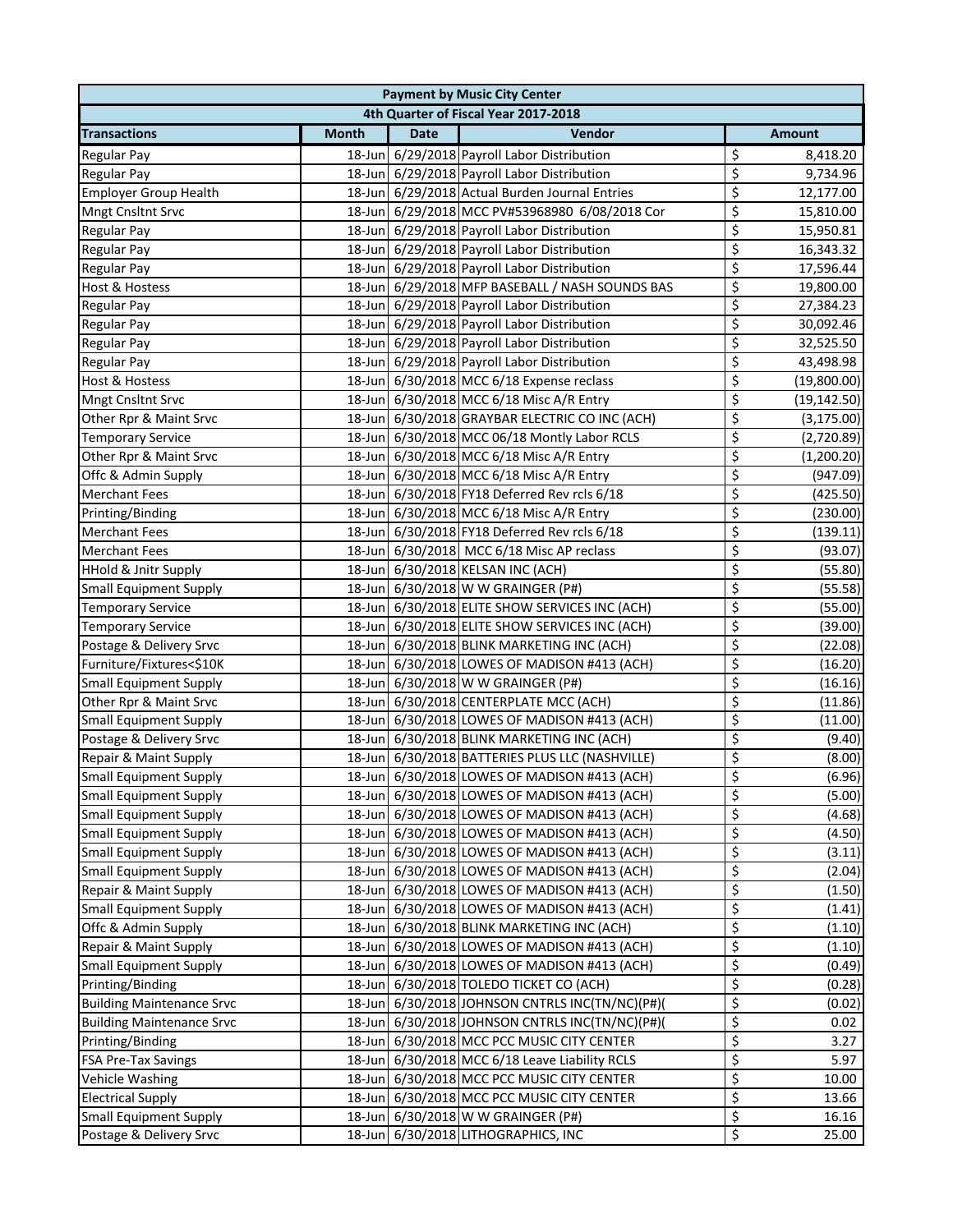|                                      |              |                            | <b>Payment by Music City Center</b>             |                         |               |  |  |
|--------------------------------------|--------------|----------------------------|-------------------------------------------------|-------------------------|---------------|--|--|
| 4th Quarter of Fiscal Year 2017-2018 |              |                            |                                                 |                         |               |  |  |
| <b>Transactions</b>                  | <b>Month</b> | <b>Date</b>                | Vendor                                          |                         | <b>Amount</b> |  |  |
| Postage & Delivery Srvc              |              |                            | 18-Jun 6/30/2018 LITHOGRAPHICS, INC             | \$                      | 25.00         |  |  |
| Food & Bev-Inhouse                   |              |                            | 18-Jun 6/30/2018 CENTERPLATE MCC (ACH)          | \$                      | 26.72         |  |  |
| <b>HHold &amp; Jnitr Supply</b>      |              |                            | 18-Jun 6/30/2018 MCC PCC MUSIC CITY CENTER      | \$                      | 32.51         |  |  |
| <b>Small Equipment Supply</b>        |              |                            | 18-Jun 6/30/2018 MCC PCC MUSIC CITY CENTER      | \$                      | 32.74         |  |  |
| <b>Laundry Services</b>              |              | 18-Jun 6/30/2018 ALSCO     |                                                 | \$                      | 34.42         |  |  |
| Employee Local Travel/Park           |              |                            | 18-Jun 6/30/2018 PINNACLE NATIONAL BANK (MCC CC | \$                      | 37.00         |  |  |
| <b>Laundry Services</b>              |              | 18-Jun 6/30/2018 ALSCO     |                                                 | \$                      | 37.71         |  |  |
| Food & Ice                           |              |                            | 18-Jun 6/30/2018 CENTERPLATE MCC (ACH)          | \$                      | 38.27         |  |  |
| Employee Out-of-town Travel          |              |                            | 18-Jun 6/30/2018 PINNACLE NATIONAL BANK (MCC CC | \$                      | 44.00         |  |  |
| Mngt Cnsltnt Srvc                    |              |                            | 18-Jun 6/30/2018 PINNACLE NATIONAL BANK (MCC CC | \$                      | 45.00         |  |  |
| Food & Ice                           |              |                            | 18-Jun 6/30/2018 CENTERPLATE MCC (ACH)          | \$                      | 48.44         |  |  |
| Food & Ice                           |              |                            | 18-Jun 6/30/2018 CENTERPLATE MCC (ACH)          | \$                      | 51.58         |  |  |
| Offc & Admin Supply                  |              |                            | 18-Jun 6/30/2018 PINNACLE NATIONAL BANK (MCC CC | \$                      | 57.32         |  |  |
| <b>Host &amp; Hostess</b>            |              |                            | 18-Jun 6/30/2018 OMNI NASHVILLE LLC (ACH)       | \$                      | 62.56         |  |  |
| Registration                         |              |                            | 18-Jun 6/30/2018 NASHVILLE HOTEL-MOTEL ASSOC    | \$                      | 70.00         |  |  |
| Other Rpr & Maint Srvc               |              |                            | 18-Jun 6/30/2018 KELSAN INC (ACH)               | \$                      | 77.50         |  |  |
| Food & Ice                           |              |                            | 18-Jun 6/30/2018 CENTERPLATE MCC (ACH)          | \$                      | 77.97         |  |  |
| <b>Laundry Services</b>              |              | 18-Jun 6/30/2018 ALSCO     |                                                 | \$                      | 80.60         |  |  |
| <b>Employer Group Life</b>           |              |                            | 18-Jun 6/30/2018 MCC 6/18 Leave Liability RCLS  | \$                      | 85.50         |  |  |
| <b>Temporary Service</b>             |              |                            | 18-Jun 6/30/2018 INDUSTRIAL STAFFING OF TN (ACH | \$                      | 86.45         |  |  |
| <b>Membership Dues</b>               |              |                            | 18-Jun 6/30/2018 MCC PCC MUSIC CITY CENTER      | \$                      | 90.00         |  |  |
| Printing/Binding                     |              |                            | 18-Jun 6/30/2018 MCC 6/18 A/R Corr Inv 2936     | \$                      | 92.00         |  |  |
| Janitorial Srvc                      |              |                            | 18-Jun 6/30/2018 INDUSTRIAL STAFFING OF TN (ACH | \$                      | 106.40        |  |  |
| <b>Temporary Service</b>             |              |                            | 18-Jun 6/30/2018 INDUSTRIAL STAFFING OF TN (ACH | \$                      | 106.40        |  |  |
| Other Rpr & Maint Srvc               |              |                            | 18-Jun 6/30/2018 FOOD EQUIPMENT SERVICES CO LLC | \$                      | 108.00        |  |  |
| Other Rpr & Maint Srvc               |              |                            | 18-Jun 6/30/2018 CENTERPLATE MCC (ACH)          | \$                      | 122.00        |  |  |
| Employee Out-of-town Travel          |              |                            | 18-Jun 6/30/2018 STROBL, TIMOTHY M              | \$                      | 122.96        |  |  |
| Promotion                            |              |                            | 18-Jun 6/30/2018 MCC 6/18 IMPREST CHECKING RCLS | \$                      | 150.00        |  |  |
| Other Rpr & Maint Srvc               |              |                            | 18-Jun 6/30/2018 WIRELESS PLUS INC (ACH)        | \$                      | 173.84        |  |  |
| Other Rpr & Maint Srvc               |              | 18-Jun 6/30/2018 ATECH INC |                                                 | \$                      | 175.50        |  |  |
| Other Rpr & Maint Srvc               |              |                            | 18-Jun 6/30/2018 NASHVILLE MACHINE ELEVATOR CO  | \$                      | 208.00        |  |  |
| Food & Bev-Inhouse                   |              |                            | 18-Jun 6/30/2018 CENTERPLATE MCC (ACH)          | \$                      | 215.00        |  |  |
| <b>Host &amp; Hostess</b>            |              |                            | 18-Jun 6/30/2018 PINNACLE NATIONAL BANK (MCC CC | \$                      | 230.17        |  |  |
| Registration                         |              |                            | 18-Jun 6/30/2018 PINNACLE NATIONAL BANK (MCC CC | $\overline{\mathsf{S}}$ | 250.00        |  |  |
| Mngt Cnsltnt Srvc                    |              |                            | 18-Jun 6/30/2018 WORKFORCE ESSENTIALS INC (DRUG | \$                      | 251.00        |  |  |
| Employee Out-of-town Travel          |              |                            | 18-Jun 6/30/2018 WAGNER, RICHARD L              | \$                      | 261.25        |  |  |
| Offc & Admin Supply                  |              |                            | 18-Jun 6/30/2018 PINNACLE NATIONAL BANK (MCC CC | \$                      | 268.28        |  |  |
| Other Rpr & Maint Srvc               |              |                            | 18-Jun 6/30/2018 DEMAND MECHANICAL LLC (ACH)    | \$                      | 270.00        |  |  |
| Mngt Cnsltnt Srvc                    |              |                            | 18-Jun 6/30/2018 INQUIRIES SCREENING (ACH)      | \$                      | 287.75        |  |  |
| Telephone & Telegraph                |              |                            | 18-Jun 6/30/2018 AT&T (PO BOX 105320)(105262)(7 | \$                      | 300.00        |  |  |
| <b>Employer SSN Medical</b>          |              |                            | 18-Jun 6/30/2018 MCC 6/18 Sales Bonus Accrual   | \$                      | 301.80        |  |  |
| Promotion                            |              |                            | 18-Jun 6/30/2018 MCC 6/18 IMPREST CHECKING RCLS | \$                      | 330.00        |  |  |
| Other Rpr & Maint Srvc               |              |                            | 18-Jun 6/30/2018 FIRE PRO LLC (ACH)             | \$                      | 340.00        |  |  |
| Other Rpr & Maint Srvc               |              |                            | 18-Jun 6/30/2018 NASHVILLE MACHINE ELEVATOR CO  | \$                      | 344.00        |  |  |
| Other Rpr & Maint Srvc               |              |                            | 18-Jun 6/30/2018 NASHVILLE MACHINE ELEVATOR CO  | \$                      | 344.00        |  |  |
| Food & Ice                           |              |                            | 18-Jun 6/30/2018 CENTERPLATE MCC (ACH)          | \$                      | 353.34        |  |  |
| Other Rpr & Maint Srvc               |              |                            | 18-Jun 6/30/2018 SIMPLEX GRINNELL LP (ACH)      | \$                      | 376.25        |  |  |
| Other Rpr & Maint Srvc               |              |                            | 18-Jun 6/30/2018 MERRYMAN-FARR LLC (ACH)        | \$                      | 383.00        |  |  |
| <b>Computer Software</b>             |              |                            | 18-Jun 6/30/2018 NET TANGO INC (ACH)            | \$                      | 400.00        |  |  |
| Other Rpr & Maint Srvc               |              | 18-Jun 6/30/2018 ATECH INC |                                                 | \$                      | 403.51        |  |  |
| Food & Bev-Inhouse                   |              |                            | 18-Jun 6/30/2018 CENTERPLATE MCC (ACH)          | \$                      | 423.55        |  |  |
| Other Rpr & Maint Srvc               |              |                            | 18-Jun 6/30/2018 WIRELESS PLUS INC (ACH)        | \$                      | 432.45        |  |  |
| Food & Bev-Inhouse                   |              |                            | 18-Jun 6/30/2018 CENTERPLATE MCC (ACH)          | \$                      | 435.24        |  |  |
|                                      |              |                            |                                                 |                         |               |  |  |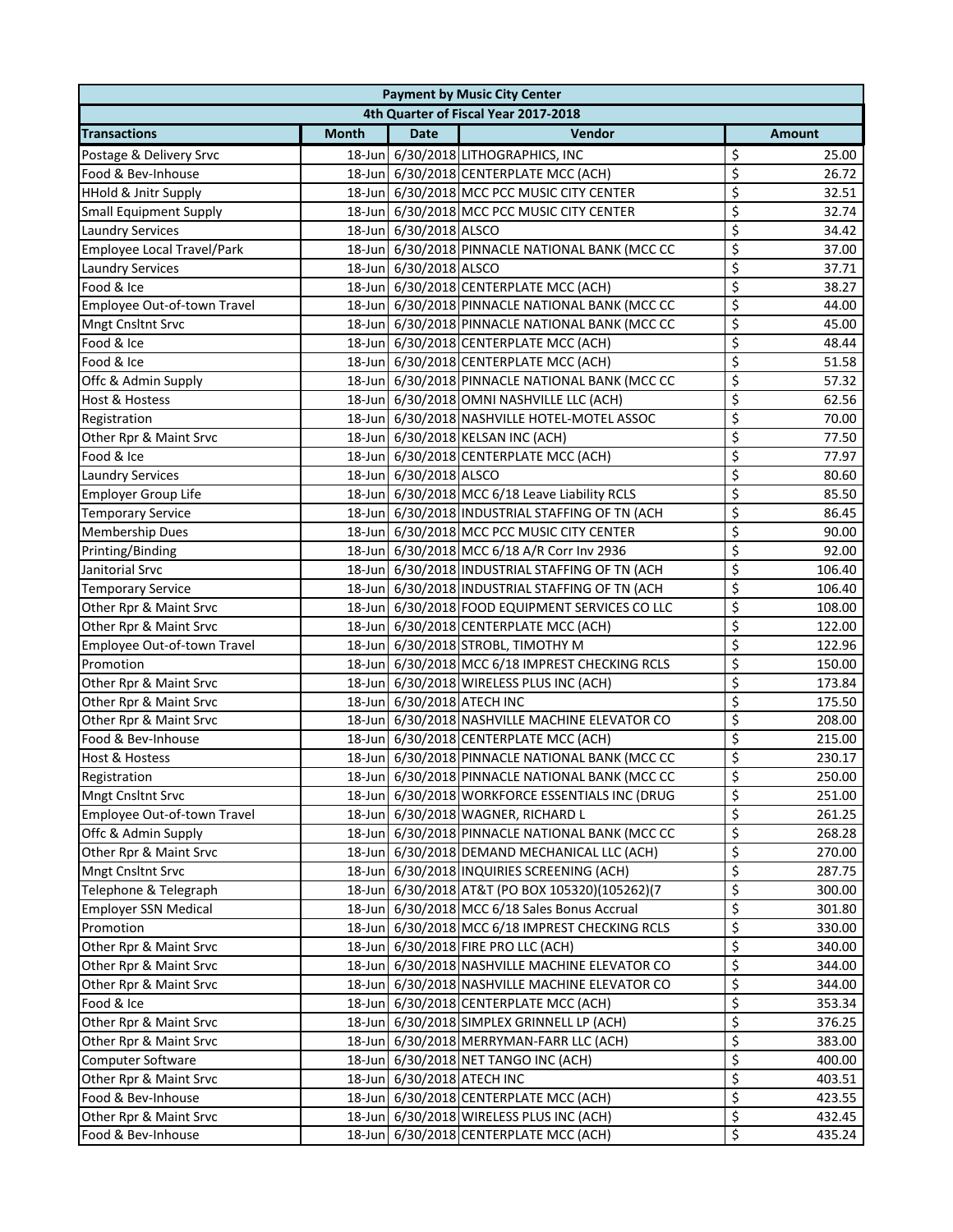|                                      |              |                        | <b>Payment by Music City Center</b>                                                              |                          |               |  |  |
|--------------------------------------|--------------|------------------------|--------------------------------------------------------------------------------------------------|--------------------------|---------------|--|--|
| 4th Quarter of Fiscal Year 2017-2018 |              |                        |                                                                                                  |                          |               |  |  |
| <b>Transactions</b>                  | <b>Month</b> | <b>Date</b>            | Vendor                                                                                           |                          | <b>Amount</b> |  |  |
| <b>Host &amp; Hostess</b>            |              |                        | 18-Jun 6/30/2018 OMNI NASHVILLE LLC (ACH)                                                        | \$                       | 440.38        |  |  |
| Registration                         |              |                        | 18-Jun 6/30/2018 PINNACLE NATIONAL BANK (MCC CC                                                  | \$                       | 450.00        |  |  |
| Other Rpr & Maint Srvc               |              |                        | 18-Jun 6/30/2018 EQUIPMENT DEPOT                                                                 | \$                       | 457.10        |  |  |
| Cafe Plan Pre-Tax Savings            |              |                        | 18-Jun 6/30/2018 MCC 6/18 Leave Liability RCLS                                                   | \$                       | 458.83        |  |  |
| <b>Laundry Services</b>              |              | 18-Jun 6/30/2018 ALSCO |                                                                                                  | \$                       | 528.80        |  |  |
| Software License                     |              |                        | 18-Jun 6/30/2018 PINNACLE NATIONAL BANK (MCC CC                                                  | \$                       | 535.39        |  |  |
| Other Rpr & Maint Srvc               |              |                        | 18-Jun 6/30/2018 BAKER ROOFING CO (ACH)                                                          | \$                       | 577.86        |  |  |
| <b>Security Services</b>             |              |                        | 18-Jun 6/30/2018 ELITE SHOW SERVICES INC (ACH)                                                   | \$                       | 579.83        |  |  |
| <b>Employer SSN Medical</b>          |              |                        | 18-Jun 6/30/2018 MCC 6/18 Sales Bonus Accrual                                                    | \$                       | 589.39        |  |  |
| <b>Laundry Services</b>              |              | 18-Jun 6/30/2018 ALSCO |                                                                                                  | \$                       | 599.18        |  |  |
| <b>Laundry Services</b>              |              | 18-Jun 6/30/2018 ALSCO |                                                                                                  | \$                       | 599.18        |  |  |
| <b>Laundry Services</b>              |              | 18-Jun 6/30/2018 ALSCO |                                                                                                  | \$                       | 621.38        |  |  |
| Other Rpr & Maint Srvc               |              |                        | 18-Jun 6/30/2018 EQUIPMENT DEPOT                                                                 | \$                       | 629.36        |  |  |
| Employee Air Travel                  |              |                        | 18-Jun 6/30/2018 PINNACLE NATIONAL BANK (MCC CC                                                  | \$                       | 644.96        |  |  |
| Employee Out-of-town Travel          |              |                        | 18-Jun 6/30/2018 QUATTLEBAUM, JASMINE L                                                          | \$                       | 683.09        |  |  |
| Other Rpr & Maint Srvc               |              |                        | 18-Jun 6/30/2018 NASHVILLE MACHINE ELEVATOR CO                                                   | \$                       | 688.00        |  |  |
| <b>Security Services</b>             |              |                        | 18-Jun 6/30/2018 ELITE SHOW SERVICES INC (ACH)                                                   | \$                       | 730.87        |  |  |
| Employee Air Travel                  |              |                        | 18-Jun 6/30/2018 PINNACLE NATIONAL BANK (MCC CC                                                  | \$                       | 745.92        |  |  |
| Employee Out-of-town Travel          |              |                        | 18-Jun 6/30/2018 PINNACLE NATIONAL BANK (MCC CC                                                  | \$                       | 782.72        |  |  |
| <b>Security Services</b>             |              |                        | 18-Jun 6/30/2018 ELITE SHOW SERVICES INC (ACH)                                                   | \$                       | 789.34        |  |  |
| <b>Employer Dental Group</b>         |              |                        | 18-Jun 6/30/2018 MCC 6/18 Leave Liability RCLS                                                   | \$                       | 789.77        |  |  |
| Rent Storage/Safety Box              |              |                        | 18-Jun 6/30/2018 CONTRACT CARPETS SALES CO                                                       | \$                       | 795.00        |  |  |
| Other Rpr & Maint Srvc               |              |                        | 18-Jun 6/30/2018 KELSAN INC (ACH)                                                                | \$                       | 809.00        |  |  |
| <b>Uniform Cleaning Service</b>      |              |                        | 18-Jun 6/30/2018 CINTAS CORP #051 MATS & RUGS(A                                                  | \$                       | 822.38        |  |  |
| <b>Security Services</b>             |              |                        | 18-Jun 6/30/2018 ELITE SHOW SERVICES INC (ACH)                                                   | \$                       | 847.82        |  |  |
| CCA Employer 401K Plan               |              |                        | 18-Jun 6/30/2018 MCC 6/18 Sales Bonus Accrual                                                    | \$                       | 857.79        |  |  |
| <b>Rent Equipment</b>                |              |                        | 18-Jun 6/30/2018 MCC 6/18 Misc AP reclass                                                        | \$                       | 861.15        |  |  |
| <b>Temporary Service</b>             |              |                        | 18-Jun 6/30/2018 ELITE SHOW SERVICES INC (ACH)                                                   | \$                       | 863.84        |  |  |
| Other Rpr & Maint Srvc               |              |                        | 18-Jun 6/30/2018 JOHNSON CONTROLS FIRE PROTECTI                                                  | \$                       | 911.25        |  |  |
| Other Rpr & Maint Srvc               |              |                        | 18-Jun 6/30/2018 NASHVILLE MACHINE ELEVATOR CO                                                   | \$                       | 933.00        |  |  |
| Advertising & Promot'n               |              |                        | 18-Jun 6/30/2018 NAYLOR LLC                                                                      | \$                       | 980.55        |  |  |
| Other Rpr & Maint Srvc               |              |                        | 18-Jun 6/30/2018 BAKER ROOFING CO (ACH)                                                          | \$                       | 982.05        |  |  |
| Other Rpr & Maint Srvc               |              |                        | 18-Jun 6/30/2018 BAKER ROOFING CO (ACH)                                                          | \$                       | 1,000.14      |  |  |
| <b>Building Maintenance Srvc</b>     |              |                        | 18-Jun 6/30/2018 ISENHOUR DOOR PRODUCTS INC (AC                                                  | \$                       | 1,050.00      |  |  |
| Other Rpr & Maint Srvc               |              |                        | 18-Jun 6/30/2018 BAKER ROOFING CO (ACH)                                                          | \$                       | 1,110.71      |  |  |
| <b>Employer OASDI</b>                |              |                        | 18-Jun 6/30/2018 MCC 6/18 Sales Bonus Accrual                                                    | \$                       | 1,212.85      |  |  |
| <b>Medical Services</b>              |              |                        | 18-Jun 6/30/2018 MED STAR MEDICAL STAFFING INC                                                   | \$                       | 1,314.50      |  |  |
| Employee Out-of-town Travel          |              |                        | 18-Jun 6/30/2018 STARKS, CHARLES L                                                               | \$                       | 1,347.23      |  |  |
| <b>Medical Services</b>              |              |                        | 18-Jun 6/30/2018 MED STAR MEDICAL STAFFING INC                                                   | \$                       | 1,369.50      |  |  |
| Pest Control Srvc                    |              |                        | 18-Jun 6/30/2018 MIDDLE TN EXTERMINATING (ACH)                                                   | \$                       | 1,407.00      |  |  |
| <b>Temporary Service</b>             |              |                        | 18-Jun 6/30/2018 ELITE SHOW SERVICES INC (ACH)                                                   | \$                       | 1,444.22      |  |  |
| <b>Security Services</b>             |              |                        | 18-Jun 6/30/2018 ELITE SHOW SERVICES INC (ACH)                                                   | \$                       |               |  |  |
| Other Rpr & Maint Srvc               |              |                        |                                                                                                  | \$                       | 1,481.24      |  |  |
|                                      |              |                        | 18-Jun 6/30/2018 NASHVILLE MACHINE ELEVATOR CO<br>18-Jun 6/30/2018 MCC 6/18 Leave Liability RCLS | \$                       | 1,548.00      |  |  |
| <b>Employer SSN Medical</b>          |              |                        |                                                                                                  | \$                       | 1,552.60      |  |  |
| <b>Employer Pension</b>              |              |                        | 18-Jun 6/30/2018 MCC 6/18 Leave Liability RCLS                                                   | \$                       | 1,606.87      |  |  |
| <b>Temporary Service</b>             |              |                        | 18-Jun 6/30/2018 ELITE SHOW SERVICES INC (ACH)                                                   | \$                       | 1,760.93      |  |  |
| <b>Temporary Service</b>             |              |                        | 18-Jun 6/30/2018 ELITE SHOW SERVICES INC (ACH)                                                   | \$                       | 1,767.34      |  |  |
| Other Rpr & Maint Srvc               |              |                        | 18-Jun 6/30/2018 JOHNSON CONTROLS FIRE PROTECTI                                                  |                          | 1,771.25      |  |  |
| Other Rpr & Maint Srvc               |              |                        | 18-Jun 6/30/2018 REED LANDSCAPING INC (ACH)                                                      | \$                       | 1,810.50      |  |  |
| <b>Temporary Service</b>             |              |                        | 18-Jun 6/30/2018 ELITE SHOW SERVICES INC (ACH)                                                   | \$                       | 1,843.44      |  |  |
| <b>Security Services</b>             |              |                        | 18-Jun 6/30/2018 ELITE SHOW SERVICES INC (ACH)                                                   | \$                       | 1,926.79      |  |  |
| Other Rpr & Maint Srvc               |              |                        | 18-Jun 6/30/2018 MERRYMAN-FARR LLC (ACH)                                                         | \$                       | 1,948.00      |  |  |
| <b>Rent Equipment</b>                |              |                        | 18-Jun 6/30/2018 AT&T MOBILITY II LLC                                                            | $\overline{\mathcal{S}}$ | 2,000.00      |  |  |